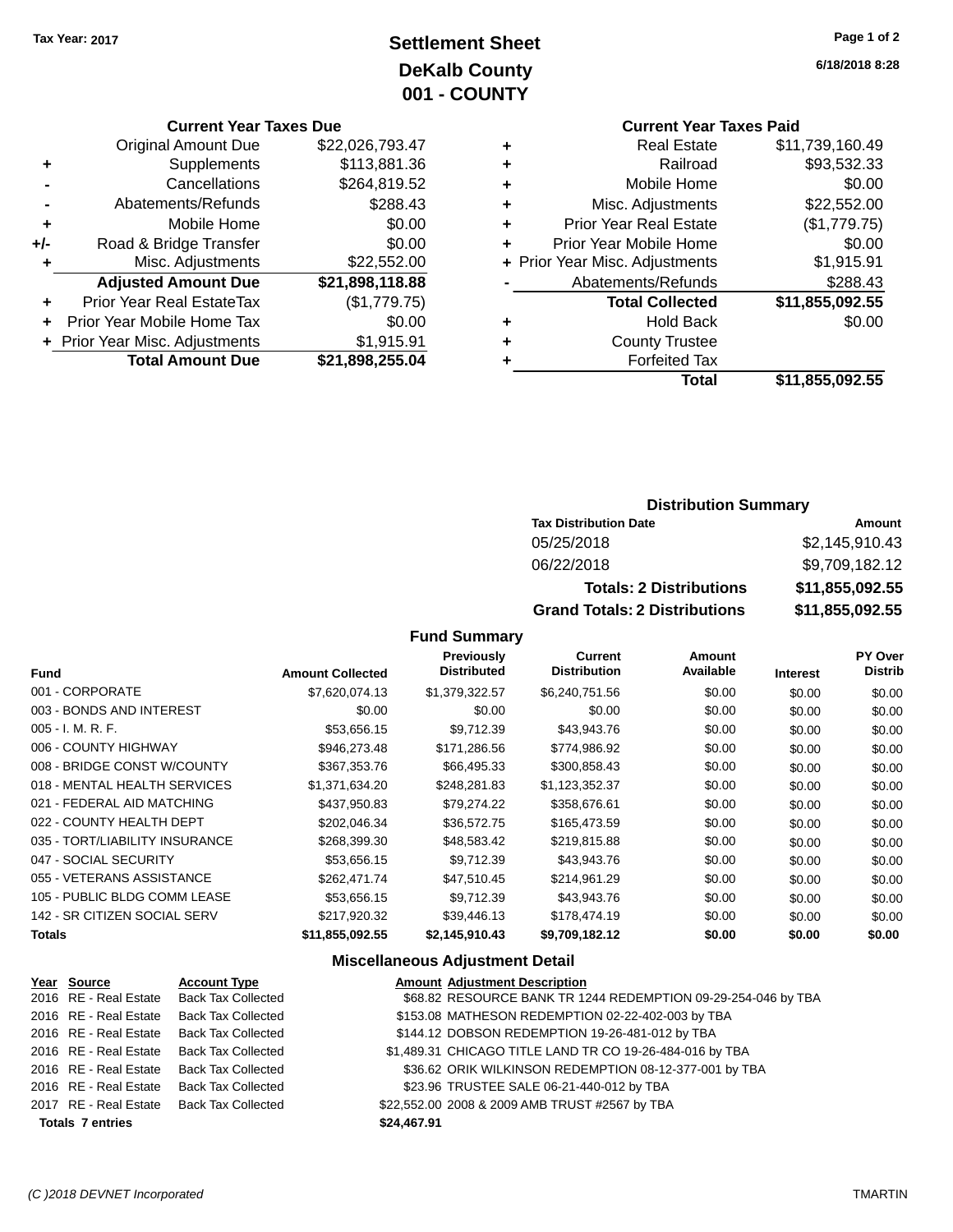| Year | <b>Source</b>           | <b>Account Type</b> | Amount   |
|------|-------------------------|---------------------|----------|
|      | 2016 RE - Real Estate   | <b>RE</b> Abatement | \$1.54   |
|      | 2016 RE - Real Estate   | <b>RE</b> Abatement | \$0.53   |
|      | 2017 RE - Real Estate   | <b>RE</b> Abatement | \$0.04   |
|      | 2017 RE - Real Estate   | <b>RE</b> Abatement | \$0.04   |
|      | 2017 RE - Real Estate   | <b>RE</b> Abatement | \$0.76   |
|      | 2017 RE - Real Estate   | <b>RE</b> Abatement | \$0.06   |
|      | 2017 RE - Real Estate   | <b>RE</b> Abatement | \$0.20   |
|      | 2017 RE - Real Estate   | <b>RE</b> Abatement | \$0.17   |
|      | 2017 RE - Real Estate   | <b>RE</b> Abatement | \$285.11 |
|      | <b>Totals 9 entries</b> |                     | \$288.45 |

## **Settlement Sheet Tax Year: 2017 Page 2 of 2 DeKalb County Abatement Detail**

#### **Amount Adjustment Description**

\$1.54 PTAB INTEREST REFUND 08-29-200-003 by TBA \$0.53 PTAB INTEREST REFUND 08-29-200-003 by TBA \$0.04 PTAB INTEREST REFUND 08-23-105-006 by TBA \$0.04 PTAB INTEREST REFUND 08-14-352-008 by TBA \$0.76 PTAB INTEREST REFUND 08-16-401-008 by TBA \$0.06 PTAB INTEREST REFUND 08-21-426-011 by TBA \$0.20 PTAB INTEREST REFUND 08-23-105-009 by TBA \$0.17 PTAB INTEREST REFUND 08-24-128-026 by TBA \$285.11 SIE COURT ORDER 14TX38 09-33-100-009 by TBA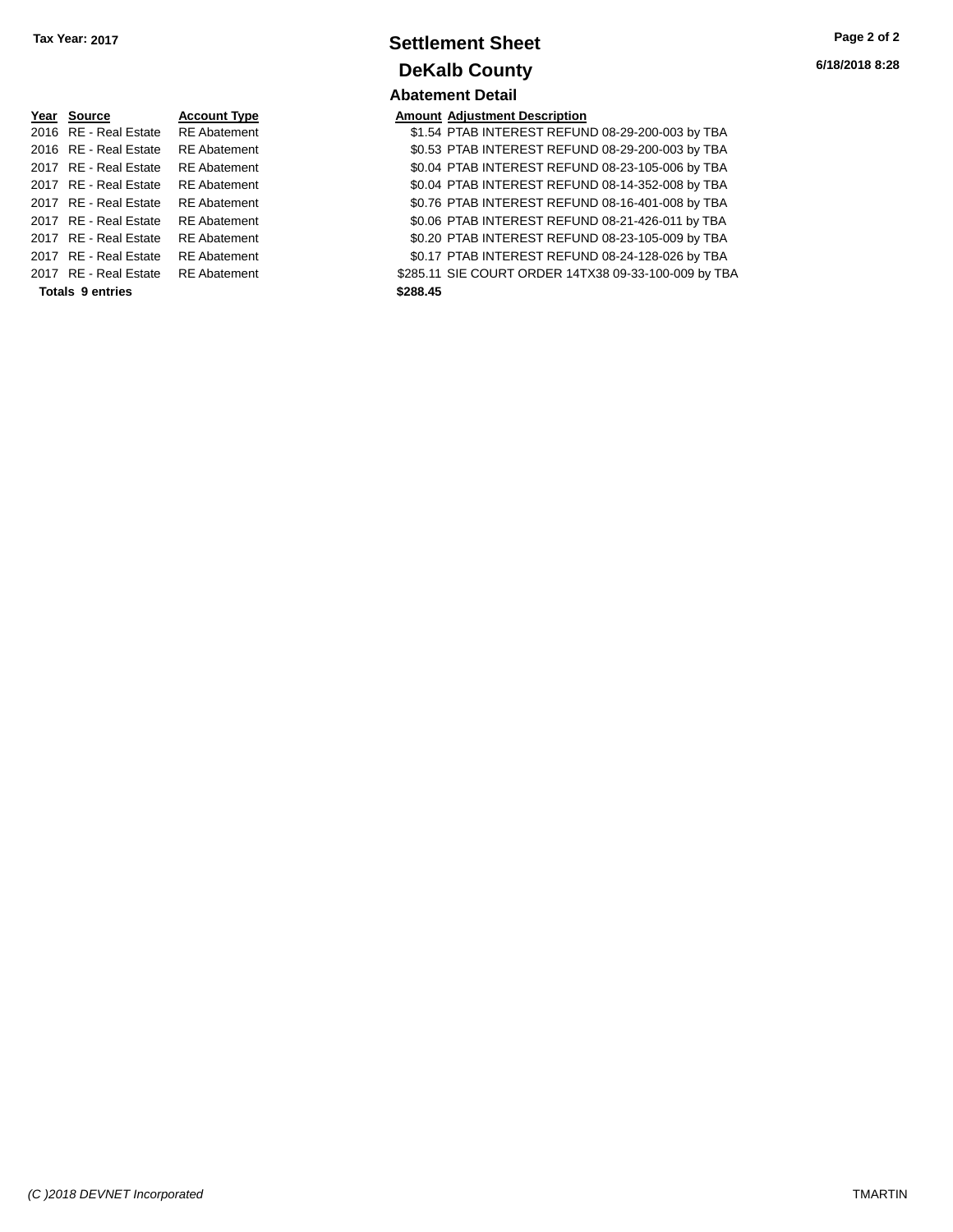**Current Year Taxes Due**

## **Settlement Sheet Tax Year: 2017 Page 1 of 2 DeKalb County 002 - FOREST PRESERVE**

**6/18/2018 8:28**

#### **Current Year Taxes Paid**

|                |                                |                |   | Total                          | \$833,509.19 |
|----------------|--------------------------------|----------------|---|--------------------------------|--------------|
|                | <b>Total Amount Due</b>        | \$1,540,277.99 |   | <b>Forfeited Tax</b>           |              |
|                | + Prior Year Misc. Adjustments | \$133.93       | ٠ | <b>County Trustee</b>          |              |
|                | + Prior Year Mobile Home Tax   | \$0.00         | ٠ | <b>Hold Back</b>               | \$0.00       |
| ÷              | Prior Year Real EstateTax      | (\$124.27)     |   | <b>Total Collected</b>         | \$833,509.19 |
|                | <b>Adjusted Amount Due</b>     | \$1,540,268.33 |   | Abatements/Refunds             | \$21.06      |
| ٠              | Misc. Adjustments              | \$1,576.00     |   | + Prior Year Misc. Adjustments | \$133.93     |
| I-             | Road & Bridge Transfer         | \$0.00         | ٠ | Prior Year Mobile Home         | \$0.00       |
| ٠              | Mobile Home                    | \$0.00         | ٠ | <b>Prior Year Real Estate</b>  | (\$124.27)   |
| $\blacksquare$ | Abatements/Refunds             | \$21.06        | ٠ | Misc. Adjustments              | \$1,576.00   |
|                | Cancellations                  | \$18,592.77    | ٠ | Mobile Home                    | \$0.00       |
| ٠              | Supplements                    | \$17,404.48    | ٠ | Railroad                       | \$6,538.99   |
|                | <b>Original Amount Due</b>     | \$1,539,901.68 | ٠ | <b>Real Estate</b>             | \$825,405.60 |
|                |                                |                |   |                                |              |

|             | <b>Total</b>                | \$833,509.19   |
|-------------|-----------------------------|----------------|
|             |                             |                |
|             |                             |                |
|             |                             |                |
|             | <b>Distribution Summary</b> |                |
| _ _ _ _ _ _ |                             | $\blacksquare$ |

#### **Fund Summary**

| <b>Fund</b>                                         | <b>Amount Collected</b> | <b>Previously</b><br><b>Distributed</b> | Current<br><b>Distribution</b> | Amount<br>Available | <b>Interest</b> | PY Over<br><b>Distrib</b> |
|-----------------------------------------------------|-------------------------|-----------------------------------------|--------------------------------|---------------------|-----------------|---------------------------|
| 001 - CORPORATE                                     | \$630,640.54            | \$113,566,06                            | \$517.074.48                   | \$0.00              | \$0.00          | \$0.00                    |
| $005 - I. M. R. F.$                                 | \$1,596.17              | \$287.44                                | \$1,308.73                     | \$0.00              | \$0.00          | \$0.00                    |
| 035 - TORT JUDGEMENTS/LIABILITY<br><b>INSURANCE</b> | \$185,094.06            | \$33,331.84                             | \$151.762.22                   | \$0.00              | \$0.00          | \$0.00                    |
| 047 - SOCIAL SECURITY                               | \$16,178,42             | \$2.913.42                              | \$13,265,00                    | \$0.00              | \$0.00          | \$0.00                    |
| <b>Totals</b>                                       | \$833,509.19            | \$150,098.76                            | \$683,410,43                   | \$0.00              | \$0.00          | \$0.00                    |

#### **Miscellaneous Adjustment Detail**

| Year Source             | <b>Account Type</b>       |            | <b>Amount Adjustment Description</b>                         |
|-------------------------|---------------------------|------------|--------------------------------------------------------------|
| 2016 RE - Real Estate   | Back Tax Collected        |            | \$4.81 RESOURCE BANK TR 1244 REDEMPTION 09-29-254-046 by TBA |
| 2016 RE - Real Estate   | <b>Back Tax Collected</b> |            | \$10.70 MATHESON REDEMPTION 02-22-402-003 by TBA             |
| 2016 RE - Real Estate   | Back Tax Collected        |            | \$10.07 DOBSON REDEMPTION 19-26-481-012 by TBA               |
| 2016 RE - Real Estate   | <b>Back Tax Collected</b> |            | \$104.11 CHICAGO TITLE LAND TR CO 19-26-484-016 by TBA       |
| 2016 RE - Real Estate   | <b>Back Tax Collected</b> |            | \$2.56 ORIK WILKINSON REDEMPTION 08-12-377-001 by TBA        |
| 2016 RE - Real Estate   | <b>Back Tax Collected</b> |            | \$1.68 TRUSTEE SALE 06-21-440-012 by TBA                     |
| 2017 RE - Real Estate   | <b>Back Tax Collected</b> |            | \$1,576.00 2008 & 2009 AMB TRUST #2567 by TBA                |
| <b>Totals 7 entries</b> |                           | \$1,709.93 |                                                              |
|                         |                           |            | <b>Abatement Detail</b>                                      |

### **Year Source Account Type Amount Adjustment Description**

| Allivulli Aujustinent Description                |
|--------------------------------------------------|
| \$0.11 PTAB INTEREST REFUND 08-29-200-003 by TBA |
| \$0.04 PTAB INTEREST REFUND 08-29-200-003 by TBA |
| \$0.00 PTAB INTEREST REFUND 08-23-105-006 by TBA |
| \$0.00 PTAB INTEREST REFUND 08-14-352-008 by TBA |
| \$0.05 PTAB INTEREST REFUND 08-16-401-008 by TBA |
| \$0.00 PTAB INTEREST REFUND 08-21-426-011 by TBA |
| \$0.01 PTAB INTEREST REFUND 08-23-105-009 by TBA |
| \$0.01 PTAB INTEREST REFUND 08-24-128-026 by TBA |
|                                                  |

#### *(C )2018 DEVNET Incorporated* TMARTIN

2016 RE - Real Estate RE Abatement 2016 RE - Real Estate RE Abatement 2017 RE - Real Estate RE Abatement 2017 RE - Real Estate RE Abatement 2017 RE - Real Estate RE Abatement 2017 RE - Real Estate RE Abatement 2017 RE - Real Estate RE Abatement 2017 RE - Real Estate RE Abatement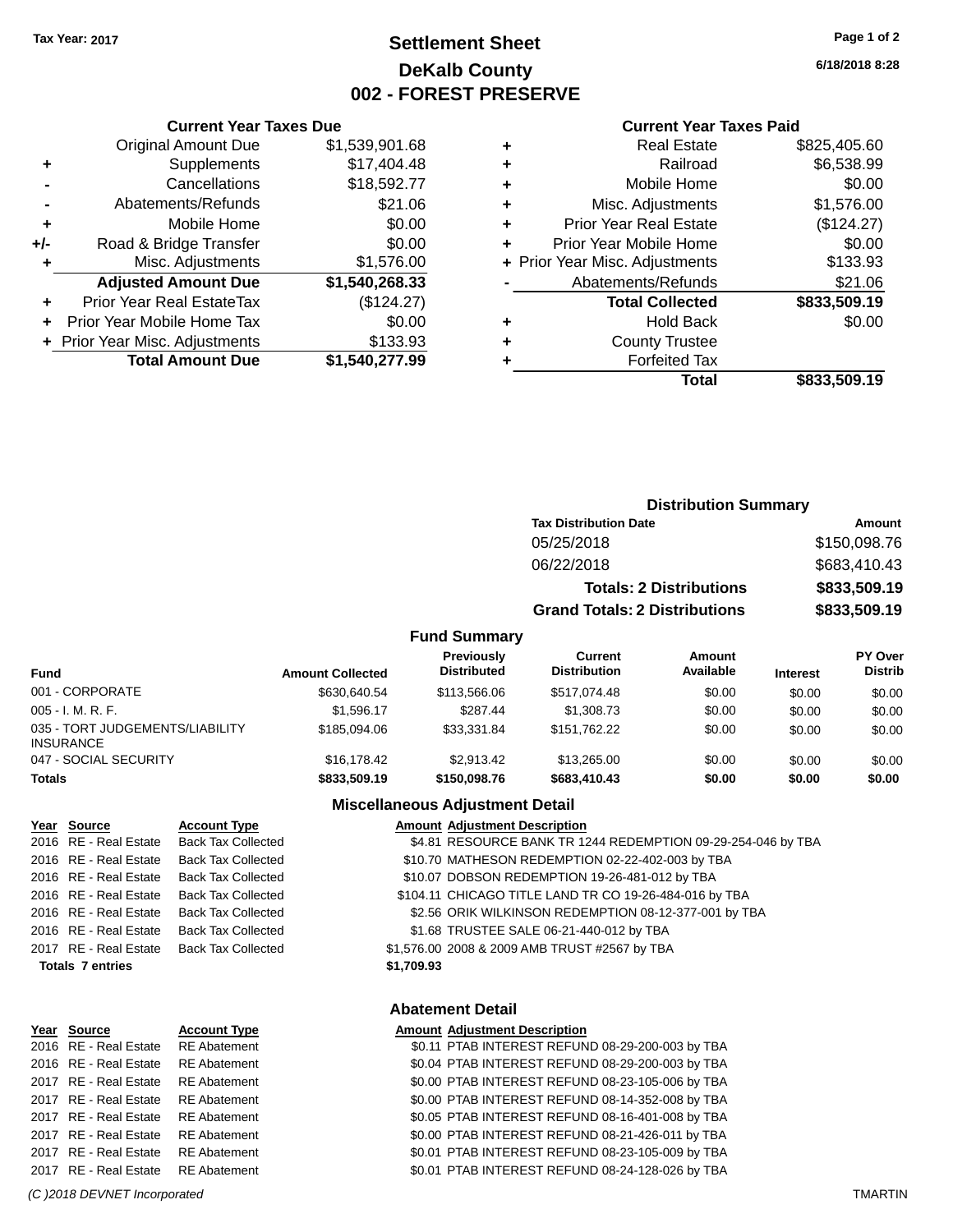## **Settlement Sheet Tax Year: 2017 Page 2 of 2 DeKalb County**

**6/18/2018 8:28**

### **Abatement Detail**

\$20.84 SIE COURT ORDER 14TX38 09-33-100-009 by TBA

**Year Source Account Type Anneurs Amount Adjustment Description**<br>
2017 RE - Real Estate RE Abatement \$20.84 SIE COURT ORDER 14T. **Totals 9 entries \$21.06**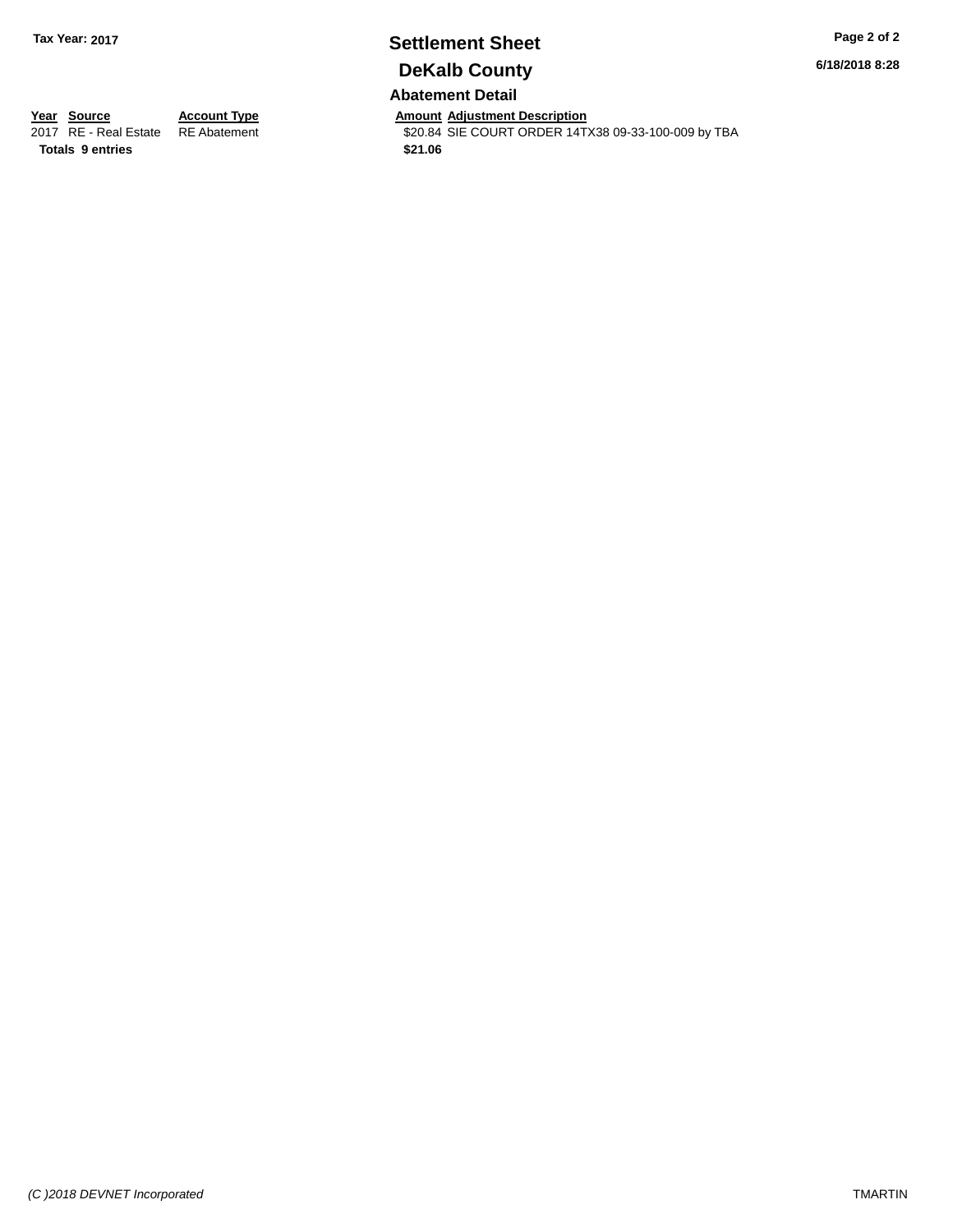## **Settlement Sheet Tax Year: 2017 Page 1 of 1 DeKalb County 003 - AFTON TOWNSHIP**

**6/18/2018 8:28**

### **Current Year Taxes Paid**

|     | <b>Current Year Taxes Due</b>            |             |  |  |  |
|-----|------------------------------------------|-------------|--|--|--|
|     | <b>Original Amount Due</b>               | \$77,642.49 |  |  |  |
| ٠   | Supplements                              | \$312.63    |  |  |  |
|     | Cancellations                            | \$339.76    |  |  |  |
|     | Abatements/Refunds                       | \$0.00      |  |  |  |
| ٠   | \$0.00<br>Mobile Home                    |             |  |  |  |
| +/- | Road & Bridge Transfer                   | \$0.00      |  |  |  |
|     | Misc. Adjustments                        | \$0.00      |  |  |  |
|     | <b>Adjusted Amount Due</b>               | \$77,615.36 |  |  |  |
| ÷   | Prior Year Real EstateTax                | (\$182.44)  |  |  |  |
| ÷   | Prior Year Mobile Home Tax               | \$0.00      |  |  |  |
|     | \$0.00<br>+ Prior Year Misc. Adjustments |             |  |  |  |
|     | <b>Total Amount Due</b>                  | \$77,432.92 |  |  |  |

| ٠ | <b>Real Estate</b>             | \$45,032.64 |
|---|--------------------------------|-------------|
| ٠ | Railroad                       | \$888.22    |
| ٠ | Mobile Home                    | \$0.00      |
| ٠ | Misc. Adjustments              | \$0.00      |
| ٠ | <b>Prior Year Real Estate</b>  | (\$182.44)  |
| ٠ | Prior Year Mobile Home         | \$0.00      |
|   | + Prior Year Misc. Adjustments | \$0.00      |
|   | Abatements/Refunds             | \$0.00      |
|   | <b>Total Collected</b>         | \$45,738.42 |
| ٠ | <b>Hold Back</b>               | \$0.00      |
| ٠ | <b>County Trustee</b>          |             |
| ٠ | <b>Forfeited Tax</b>           |             |
|   | Total                          | \$45.738.42 |
|   |                                |             |

### **Distribution Summary Tax Distribution Date Amount** 05/25/2018 \$7,477.38 06/22/2018 \$38,261.04 **Totals: 2 Distributions \$45,738.42 Grand Totals: 2 Distributions \$45,738.42**

| <b>Fund</b>                                         | <b>Amount Collected</b> | <b>Previously</b><br><b>Distributed</b> | Current<br><b>Distribution</b> | Amount<br>Available | <b>Interest</b> | PY Over<br><b>Distrib</b> |
|-----------------------------------------------------|-------------------------|-----------------------------------------|--------------------------------|---------------------|-----------------|---------------------------|
| 001 - CORPORATE                                     | \$34,599.62             | \$5.656.40                              | \$28,943.22                    | \$0.00              | \$0.00          | \$0.00                    |
| $005 - I. M. R. F.$                                 | \$3,831.32              | \$626.35                                | \$3,204.97                     | \$0.00              | \$0.00          | \$0.00                    |
| 027 - AUDIT                                         | \$1,175.98              | \$192.25                                | \$983.73                       | \$0.00              | \$0.00          | \$0.00                    |
| 035 - TORT JUDGEMENTS/LIABILITY<br><b>INSURANCE</b> | \$1,886.25              | \$308.36                                | \$1,577.89                     | \$0.00              | \$0.00          | \$0.00                    |
| 047 - SOCIAL SECURITY                               | \$3,831.32              | \$626.35                                | \$3,204.97                     | \$0.00              | \$0.00          | \$0.00                    |
| 054 - GENERAL ASSISTANCE                            | \$413.93                | \$67.67                                 | \$346.26                       | \$0.00              | \$0.00          | \$0.00                    |
| <b>Totals</b>                                       | \$45,738.42             | \$7,477.38                              | \$38,261.04                    | \$0.00              | \$0.00          | \$0.00                    |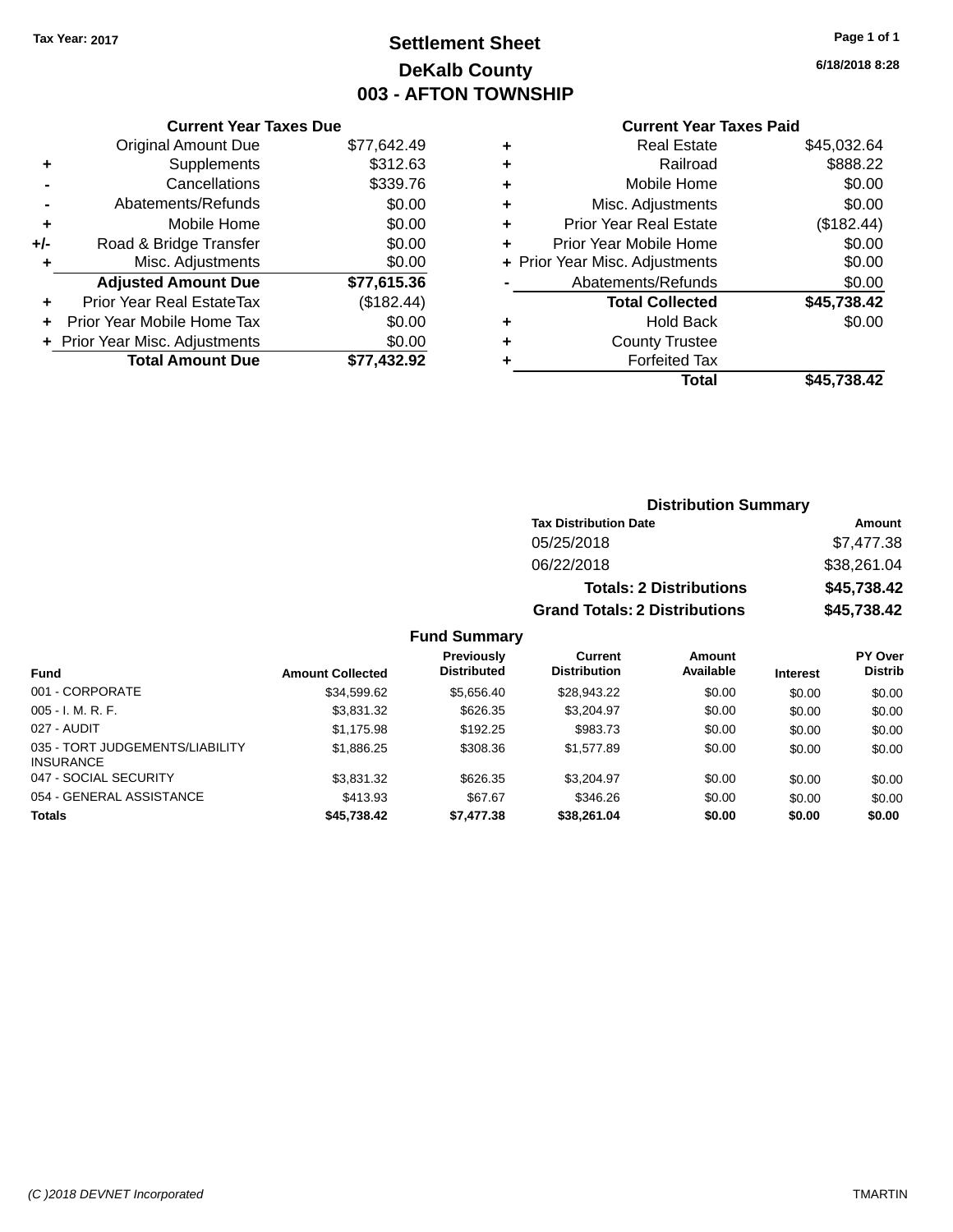## **Settlement Sheet Tax Year: 2017 Page 1 of 1 DeKalb County 004 - AFTON ROAD & BRIDGE**

**6/18/2018 8:28**

#### **Current Year Taxes Paid**

|     | <b>Original Amount Due</b>     | \$306,597.44 |
|-----|--------------------------------|--------------|
| ٠   | Supplements                    | \$1,179.01   |
|     | Cancellations                  | \$1,281.40   |
|     | Abatements/Refunds             | \$0.00       |
| ٠   | Mobile Home                    | \$0.00       |
| +/- | Road & Bridge Transfer         | (\$7,956.41) |
|     | Misc. Adjustments              | \$0.00       |
|     | <b>Adjusted Amount Due</b>     | \$298,538.64 |
|     | Prior Year Real EstateTax      | (\$691.68)   |
|     | Prior Year Mobile Home Tax     | \$0.00       |
|     | + Prior Year Misc. Adjustments | \$0.00       |
|     | <b>Total Amount Due</b>        | \$297,846.96 |
|     |                                |              |

**Current Year Taxes Due**

| ٠ | <b>Real Estate</b>             | \$169,839.56 |
|---|--------------------------------|--------------|
| ٠ | Railroad                       | \$3,507.44   |
| ٠ | Mobile Home                    | \$0.00       |
| ٠ | Misc. Adjustments              | \$0.00       |
| ٠ | <b>Prior Year Real Estate</b>  | (\$691.68)   |
| ٠ | Prior Year Mobile Home         | \$0.00       |
|   | + Prior Year Misc. Adjustments | \$0.00       |
|   | Abatements/Refunds             | \$0.00       |
|   | <b>Total Collected</b>         | \$172,655.32 |
| ٠ | <b>Hold Back</b>               | \$0.00       |
| ٠ | <b>County Trustee</b>          |              |
| ٠ | <b>Forfeited Tax</b>           |              |
|   | Total                          | \$172,655.32 |
|   |                                |              |

**Grand Totals: 2 Distributions \$172,655.32**

|                | <b>Road and Bridge Summary</b> |               | <b>Distribution Summary</b>    |              |
|----------------|--------------------------------|---------------|--------------------------------|--------------|
| Municipality   | Amt. Due                       | Amt. Distrib. | <b>Tax Distribution Date</b>   | Amount       |
| CITY OF DEKALB | \$13.421.14                    | \$7.956.41    | 05/25/2018                     | \$28,196.90  |
| Totals         | \$13,421.14                    | \$7.956.41    | 06/22/2018                     | \$144.458.42 |
|                |                                |               | <b>Totals: 2 Distributions</b> | \$172,655.32 |

**Fund Summary Fund Interest Amount Collected Distributed PY Over Distrib Amount Available Current Distribution Previously** 007 - ROAD AND BRIDGE 60.00 \$86,598.16 \$14,129.61 \$72,468.55 \$0.00 \$0.00 \$0.00 \$0.00 008 - BRIDGE CONST W/COUNTY  $$9,271.35$   $$1,515.54$   $$7,755.81$   $$0.00$   $$0.00$   $$0.00$ 009 - PERMANENT ROAD \$58,358.36 \$9,539.52 \$48,818.84 \$0.00 \$0.00 \$0.00 010 - EQUIPMENT AND BUILDING \$18,427.45 \$3,012.23 \$15,415.22 \$0.00 \$0.00 \$0.00 **Totals \$172,655.32 \$28,196.90 \$144,458.42 \$0.00 \$0.00 \$0.00**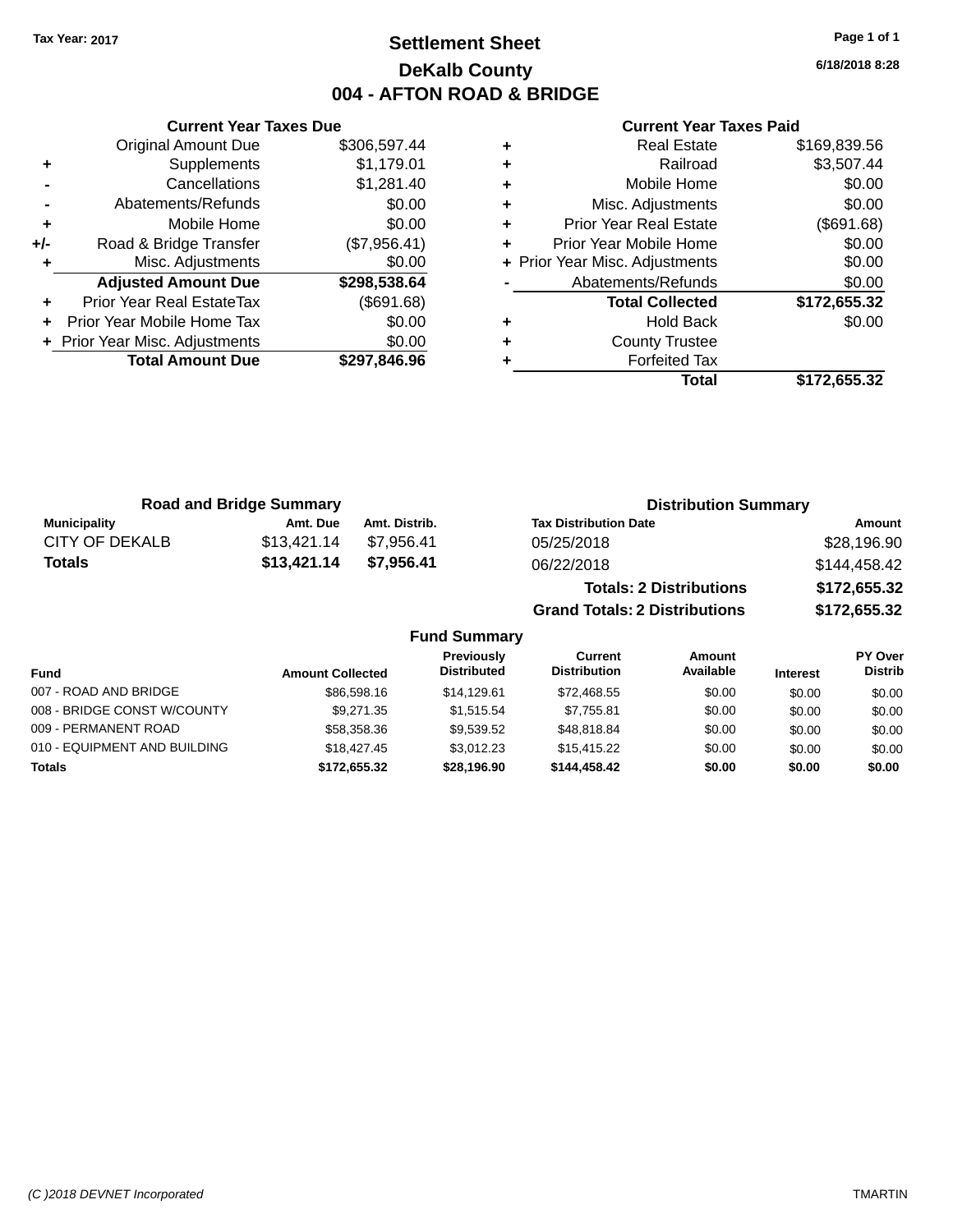## **Settlement Sheet Tax Year: 2017 Page 1 of 1 DeKalb County 005 - CLINTON TOWNSHIP**

**6/18/2018 8:28**

| <b>Current Year Taxes Paid</b> |  |  |  |
|--------------------------------|--|--|--|
|--------------------------------|--|--|--|

| <b>Current Year Taxes Due</b> |             |  |  |  |
|-------------------------------|-------------|--|--|--|
| <b>Original Amount Due</b>    | \$99,215.08 |  |  |  |
| Supplements                   | \$189.74    |  |  |  |
| Cancellations                 | \$213.06    |  |  |  |
| Abatements/Refunds            | \$0.00      |  |  |  |
| Mobile Home                   | \$0.00      |  |  |  |
| Road & Bridge Transfer        | \$0.00      |  |  |  |
| Misc. Adjustments             | \$0.00      |  |  |  |
| <b>Adjusted Amount Due</b>    | \$99,191.76 |  |  |  |
| Prior Year Real EstateTax     | \$0.00      |  |  |  |
| Prior Year Mobile Home Tax    | \$0.00      |  |  |  |
| Prior Year Misc. Adjustments  | \$0.00      |  |  |  |
| <b>Total Amount Due</b>       | \$99.191.76 |  |  |  |
|                               |             |  |  |  |

| ٠ | <b>Real Estate</b>             | \$55,913.96 |
|---|--------------------------------|-------------|
| ٠ | Railroad                       | \$1,214.45  |
| ٠ | Mobile Home                    | \$0.00      |
| ٠ | Misc. Adjustments              | \$0.00      |
| ٠ | <b>Prior Year Real Estate</b>  | \$0.00      |
| ÷ | Prior Year Mobile Home         | \$0.00      |
|   | + Prior Year Misc. Adjustments | \$0.00      |
|   | Abatements/Refunds             | \$0.00      |
|   | <b>Total Collected</b>         | \$57,128.41 |
| ٠ | <b>Hold Back</b>               | \$0.00      |
| ٠ | <b>County Trustee</b>          |             |
| ٠ | <b>Forfeited Tax</b>           |             |
|   | Total                          | \$57.128.41 |
|   |                                |             |

| <b>Distribution Summary</b>          |             |  |  |  |
|--------------------------------------|-------------|--|--|--|
| <b>Tax Distribution Date</b>         | Amount      |  |  |  |
| 05/25/2018                           | \$9,770.79  |  |  |  |
| 06/22/2018                           | \$47,357.62 |  |  |  |
| <b>Totals: 2 Distributions</b>       | \$57,128.41 |  |  |  |
| <b>Grand Totals: 2 Distributions</b> | \$57,128.41 |  |  |  |

| <b>Fund</b>                                         | <b>Amount Collected</b> | <b>Previously</b><br><b>Distributed</b> | Current<br><b>Distribution</b> | Amount<br>Available | <b>Interest</b> | <b>PY Over</b><br><b>Distrib</b> |
|-----------------------------------------------------|-------------------------|-----------------------------------------|--------------------------------|---------------------|-----------------|----------------------------------|
| 001 - CORPORATE                                     | \$49.665.74             | \$8,494,44                              | \$41.171.30                    | \$0.00              | \$0.00          | \$0.00                           |
| $005 - I. M. R. F.$                                 | \$231.32                | \$39.56                                 | \$191.76                       | \$0.00              | \$0.00          | \$0.00                           |
| 027 - AUDIT                                         | \$289.13                | \$49.45                                 | \$239.68                       | \$0.00              | \$0.00          | \$0.00                           |
| 035 - TORT JUDGEMENTS/LIABILITY<br><b>INSURANCE</b> | \$2,593.56              | \$443.58                                | \$2,149.98                     | \$0.00              | \$0.00          | \$0.00                           |
| 047 - SOCIAL SECURITY                               | \$4.319.76              | \$738.82                                | \$3,580.94                     | \$0.00              | \$0.00          | \$0.00                           |
| 054 - GENERAL ASSISTANCE                            | \$28.90                 | \$4.94                                  | \$23.96                        | \$0.00              | \$0.00          | \$0.00                           |
| <b>Totals</b>                                       | \$57,128.41             | \$9,770.79                              | \$47,357.62                    | \$0.00              | \$0.00          | \$0.00                           |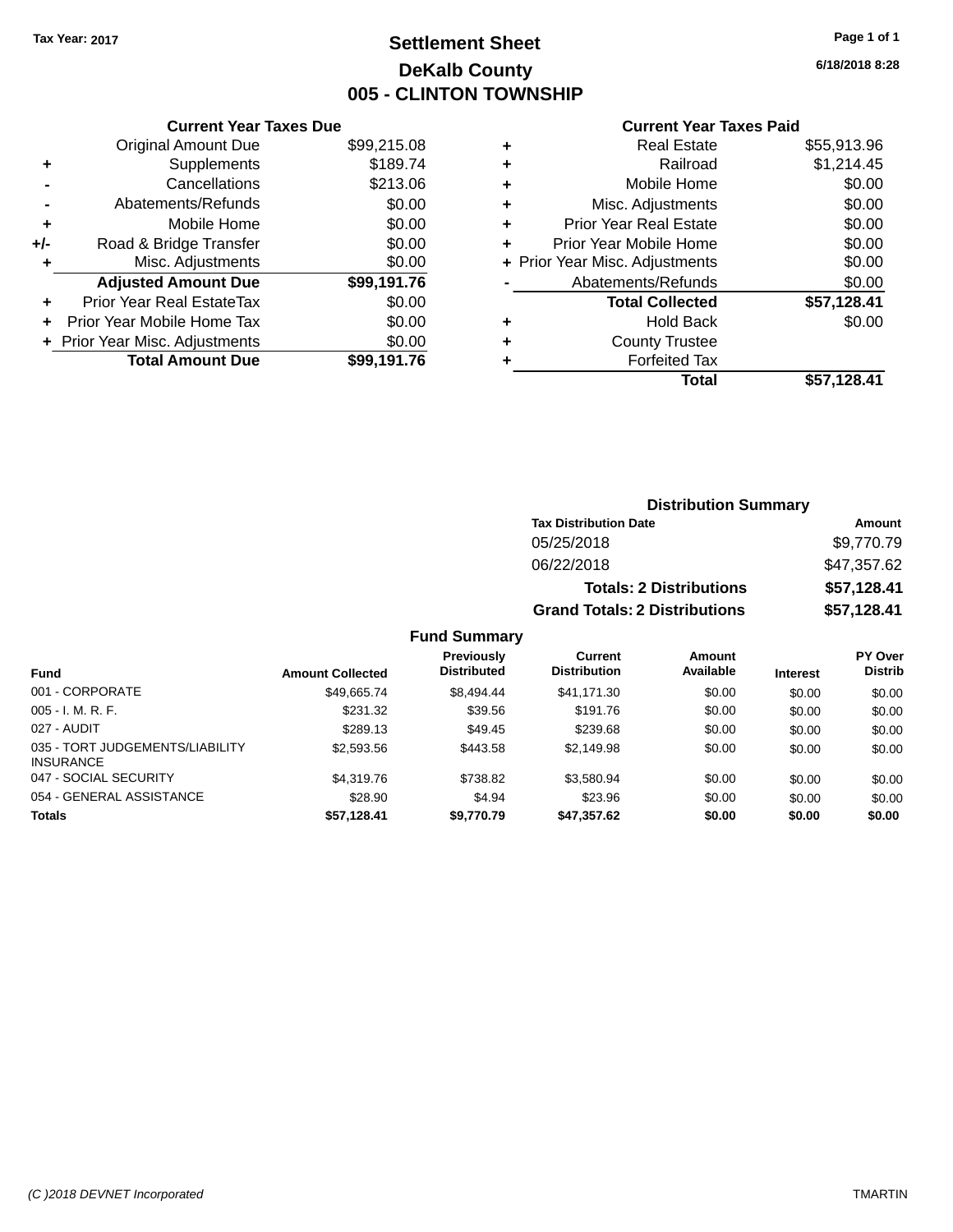## **Settlement Sheet Tax Year: 2017 Page 1 of 1 DeKalb County 006 - CLINTON TWP LIBRARY**

**6/18/2018 8:28**

| <b>Current Year Taxes Due</b>            |             |  |  |
|------------------------------------------|-------------|--|--|
| <b>Original Amount Due</b>               | \$93,228.49 |  |  |
| Supplements                              | \$178.28    |  |  |
| Cancellations                            | \$200.21    |  |  |
| Abatements/Refunds                       | \$0.00      |  |  |
| \$0.00<br>Mobile Home<br>٠               |             |  |  |
| Road & Bridge Transfer                   | \$0.00      |  |  |
| Misc. Adjustments<br>\$0.00              |             |  |  |
| <b>Adjusted Amount Due</b>               | \$93,206.56 |  |  |
| Prior Year Real EstateTax                | \$0.00      |  |  |
| Prior Year Mobile Home Tax               | \$0.00      |  |  |
| \$0.00<br>+ Prior Year Misc. Adjustments |             |  |  |
| <b>Total Amount Due</b>                  | \$93,206,56 |  |  |
|                                          |             |  |  |

|   | <b>Real Estate</b>             | \$52,540.92 |
|---|--------------------------------|-------------|
| ٠ | Railroad                       | \$1,141.18  |
| ٠ | Mobile Home                    | \$0.00      |
| ٠ | Misc. Adjustments              | \$0.00      |
| ٠ | <b>Prior Year Real Estate</b>  | \$0.00      |
| ٠ | Prior Year Mobile Home         | \$0.00      |
|   | + Prior Year Misc. Adjustments | \$0.00      |
|   | Abatements/Refunds             | \$0.00      |
|   | <b>Total Collected</b>         | \$53,682.10 |
|   | <b>Hold Back</b>               | \$0.00      |
| ٠ | <b>County Trustee</b>          |             |
|   | <b>Forfeited Tax</b>           |             |
|   | Total                          | \$53,682.10 |
|   |                                |             |

|               |                         |                                  | <b>Distribution Summary</b>           |                                |                 |                                  |
|---------------|-------------------------|----------------------------------|---------------------------------------|--------------------------------|-----------------|----------------------------------|
|               |                         |                                  | <b>Tax Distribution Date</b>          |                                |                 | Amount                           |
|               |                         |                                  | 05/25/2018                            |                                |                 | \$9,181.30                       |
|               |                         |                                  | 06/22/2018                            |                                |                 | \$44,500.80                      |
|               |                         |                                  |                                       | <b>Totals: 2 Distributions</b> |                 | \$53,682.10                      |
|               |                         |                                  | <b>Grand Totals: 2 Distributions</b>  |                                |                 | \$53,682.10                      |
|               |                         | <b>Fund Summary</b>              |                                       |                                |                 |                                  |
| <b>Fund</b>   | <b>Amount Collected</b> | Previously<br><b>Distributed</b> | <b>Current</b><br><b>Distribution</b> | Amount<br>Available            | <b>Interest</b> | <b>PY Over</b><br><b>Distrib</b> |
| 016 - LIBRARY | \$53,682.10             | \$9,181.30                       | \$44,500.80                           | \$0.00                         | \$0.00          | \$0.00                           |
| <b>Totals</b> | \$53,682.10             | \$9,181.30                       | \$44,500.80                           | \$0.00                         | \$0.00          | \$0.00                           |
|               |                         |                                  |                                       |                                |                 |                                  |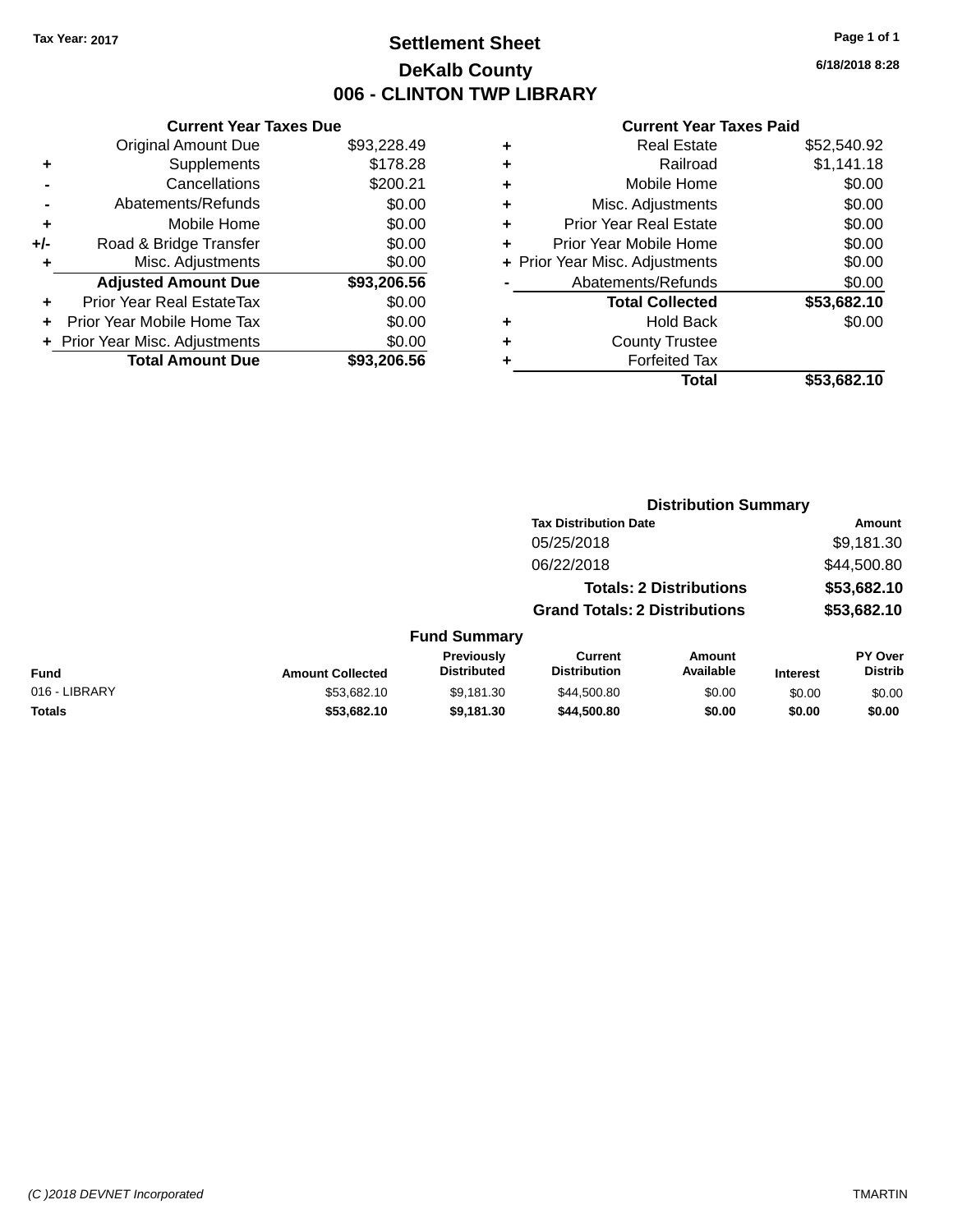## **Settlement Sheet Tax Year: 2017 Page 1 of 1 DeKalb County 007 - CLINTON TWP CEMETERY**

**6/18/2018 8:28**

| <b>Current Year Taxes Due</b> |                              |  |  |  |  |  |  |
|-------------------------------|------------------------------|--|--|--|--|--|--|
| <b>Original Amount Due</b>    | \$22,054.20                  |  |  |  |  |  |  |
| Supplements                   | \$42.17                      |  |  |  |  |  |  |
| Cancellations                 | \$47.37                      |  |  |  |  |  |  |
| Abatements/Refunds            | \$0.00                       |  |  |  |  |  |  |
| Mobile Home                   | \$0.00                       |  |  |  |  |  |  |
| Road & Bridge Transfer        | \$0.00                       |  |  |  |  |  |  |
| Misc. Adjustments             | \$0.00                       |  |  |  |  |  |  |
| <b>Adjusted Amount Due</b>    | \$22,049.00                  |  |  |  |  |  |  |
| Prior Year Real EstateTax     | \$0.00                       |  |  |  |  |  |  |
| Prior Year Mobile Home Tax    | \$0.00                       |  |  |  |  |  |  |
|                               | \$0.00                       |  |  |  |  |  |  |
| <b>Total Amount Due</b>       | \$22.049.00                  |  |  |  |  |  |  |
|                               | Prior Year Misc. Adjustments |  |  |  |  |  |  |

| ٠ | <b>Real Estate</b>             | \$12,428.56 |
|---|--------------------------------|-------------|
| ٠ | Railroad                       | \$269.97    |
| ٠ | Mobile Home                    | \$0.00      |
| ٠ | Misc. Adjustments              | \$0.00      |
| ٠ | <b>Prior Year Real Estate</b>  | \$0.00      |
|   | Prior Year Mobile Home         | \$0.00      |
|   | + Prior Year Misc. Adjustments | \$0.00      |
|   | Abatements/Refunds             | \$0.00      |
|   | <b>Total Collected</b>         | \$12,698.53 |
| ٠ | Hold Back                      | \$0.00      |
| ٠ | <b>County Trustee</b>          |             |
| ٠ | <b>Forfeited Tax</b>           |             |
|   | Total                          | \$12,698,53 |
|   |                                |             |

|                |                         |                                         | <b>Distribution Summary</b>           |                                |                 |                           |
|----------------|-------------------------|-----------------------------------------|---------------------------------------|--------------------------------|-----------------|---------------------------|
|                |                         |                                         | <b>Tax Distribution Date</b>          |                                |                 | Amount                    |
|                |                         |                                         | 05/25/2018                            |                                |                 | \$2,171.99                |
|                |                         |                                         | 06/22/2018                            |                                |                 | \$10,526.54               |
|                |                         |                                         |                                       | <b>Totals: 2 Distributions</b> |                 | \$12,698.53               |
|                |                         |                                         | <b>Grand Totals: 2 Distributions</b>  |                                |                 | \$12,698.53               |
|                |                         | <b>Fund Summary</b>                     |                                       |                                |                 |                           |
| <b>Fund</b>    | <b>Amount Collected</b> | <b>Previously</b><br><b>Distributed</b> | <b>Current</b><br><b>Distribution</b> | Amount<br>Available            | <b>Interest</b> | PY Over<br><b>Distrib</b> |
| 017 - CEMETERY | \$12,698.53             | \$2.171.99                              | \$10,526.54                           | \$0.00                         | \$0.00          | \$0.00                    |
| <b>Totals</b>  | \$12,698.53             | \$2,171.99                              | \$10,526.54                           | \$0.00                         | \$0.00          | \$0.00                    |
|                |                         |                                         |                                       |                                |                 |                           |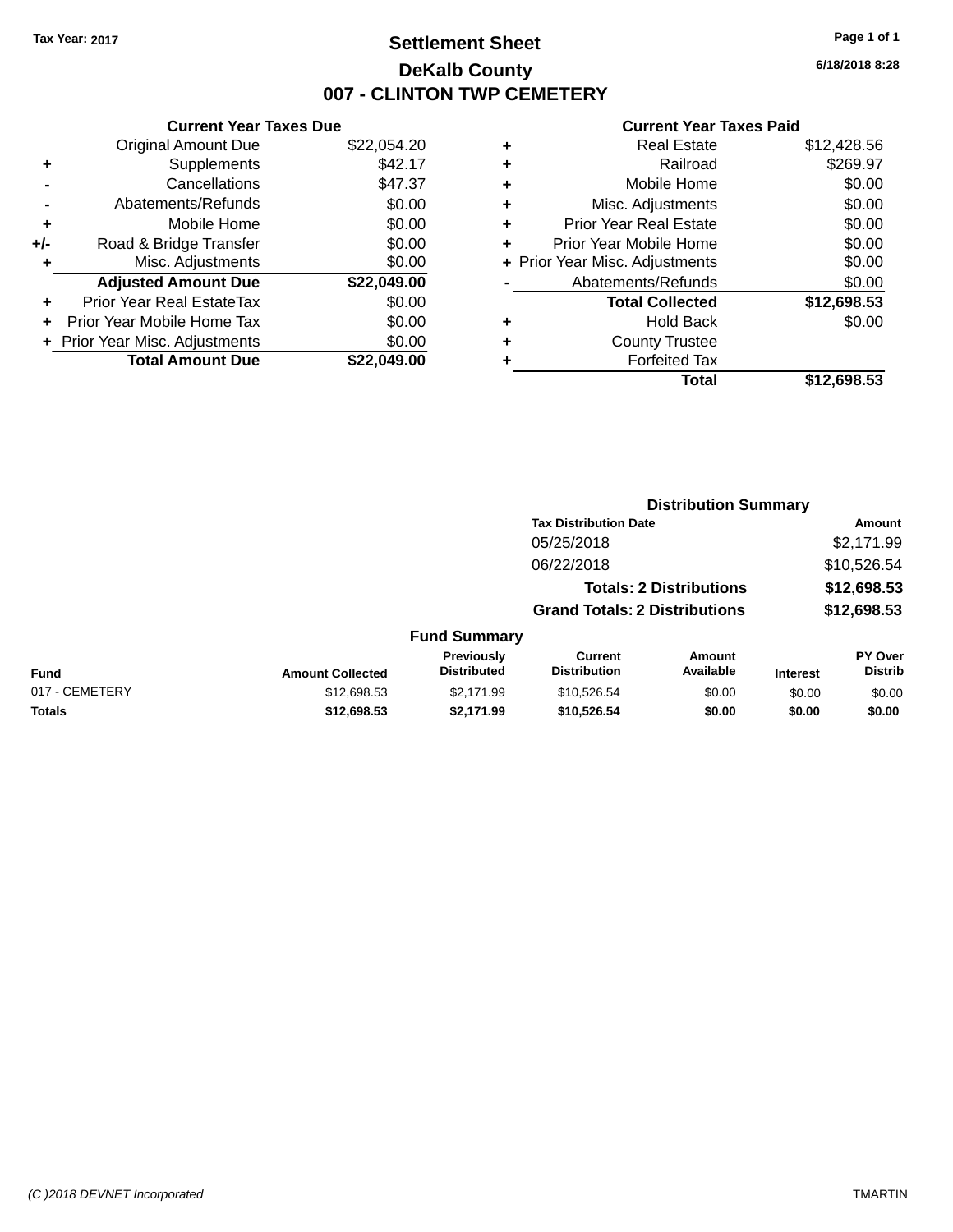## **Settlement Sheet Tax Year: 2017 Page 1 of 1 DeKalb County 008 - CLINTON COMM BLDG**

**6/18/2018 8:28**

|     | <b>Current Year Taxes Due</b>  |            |
|-----|--------------------------------|------------|
|     | <b>Original Amount Due</b>     | \$9,399.92 |
| ٠   | Supplements                    | \$17.97    |
|     | Cancellations                  | \$20.19    |
|     | Abatements/Refunds             | \$0.00     |
| ٠   | Mobile Home                    | \$0.00     |
| +/- | Road & Bridge Transfer         | \$0.00     |
| ٠   | Misc. Adjustments              | \$0.00     |
|     | <b>Adjusted Amount Due</b>     | \$9,397.70 |
| ÷   | Prior Year Real EstateTax      | \$0.00     |
| ÷   | Prior Year Mobile Home Tax     | \$0.00     |
|     | + Prior Year Misc. Adjustments | \$0.00     |
|     | <b>Total Amount Due</b>        | \$9,397.70 |

| ٠ | <b>Real Estate</b>             | \$5,297.75 |
|---|--------------------------------|------------|
| ٠ | Railroad                       | \$115.07   |
| ٠ | Mobile Home                    | \$0.00     |
| ٠ | Misc. Adjustments              | \$0.00     |
| ٠ | <b>Prior Year Real Estate</b>  | \$0.00     |
| ٠ | Prior Year Mobile Home         | \$0.00     |
|   | + Prior Year Misc. Adjustments | \$0.00     |
|   | Abatements/Refunds             | \$0.00     |
|   | <b>Total Collected</b>         | \$5,412.82 |
| ٠ | <b>Hold Back</b>               | \$0.00     |
| ٠ | <b>County Trustee</b>          |            |
| ٠ | <b>Forfeited Tax</b>           |            |
|   | Total                          | \$5,412.82 |
|   |                                |            |

|                 | <b>Distribution Summary</b> |                                  |                                       |                                |                 |                           |  |
|-----------------|-----------------------------|----------------------------------|---------------------------------------|--------------------------------|-----------------|---------------------------|--|
|                 |                             |                                  | <b>Tax Distribution Date</b>          |                                |                 | Amount                    |  |
|                 |                             |                                  | 05/25/2018                            |                                |                 | \$925.77                  |  |
|                 |                             |                                  | 06/22/2018                            |                                |                 | \$4,487.05                |  |
|                 |                             |                                  |                                       | <b>Totals: 2 Distributions</b> |                 | \$5,412.82                |  |
|                 |                             |                                  | <b>Grand Totals: 2 Distributions</b>  |                                |                 | \$5,412.82                |  |
|                 |                             | <b>Fund Summary</b>              |                                       |                                |                 |                           |  |
| <b>Fund</b>     | <b>Amount Collected</b>     | Previously<br><b>Distributed</b> | <b>Current</b><br><b>Distribution</b> | Amount<br>Available            | <b>Interest</b> | PY Over<br><b>Distrib</b> |  |
| 001 - CORPORATE | \$5,412.82                  | \$925.77                         | \$4,487.05                            | \$0.00                         | \$0.00          | \$0.00                    |  |
| <b>Totals</b>   | \$5,412.82                  | \$925.77                         | \$4,487.05                            | \$0.00                         | \$0.00          | \$0.00                    |  |
|                 |                             |                                  |                                       |                                |                 |                           |  |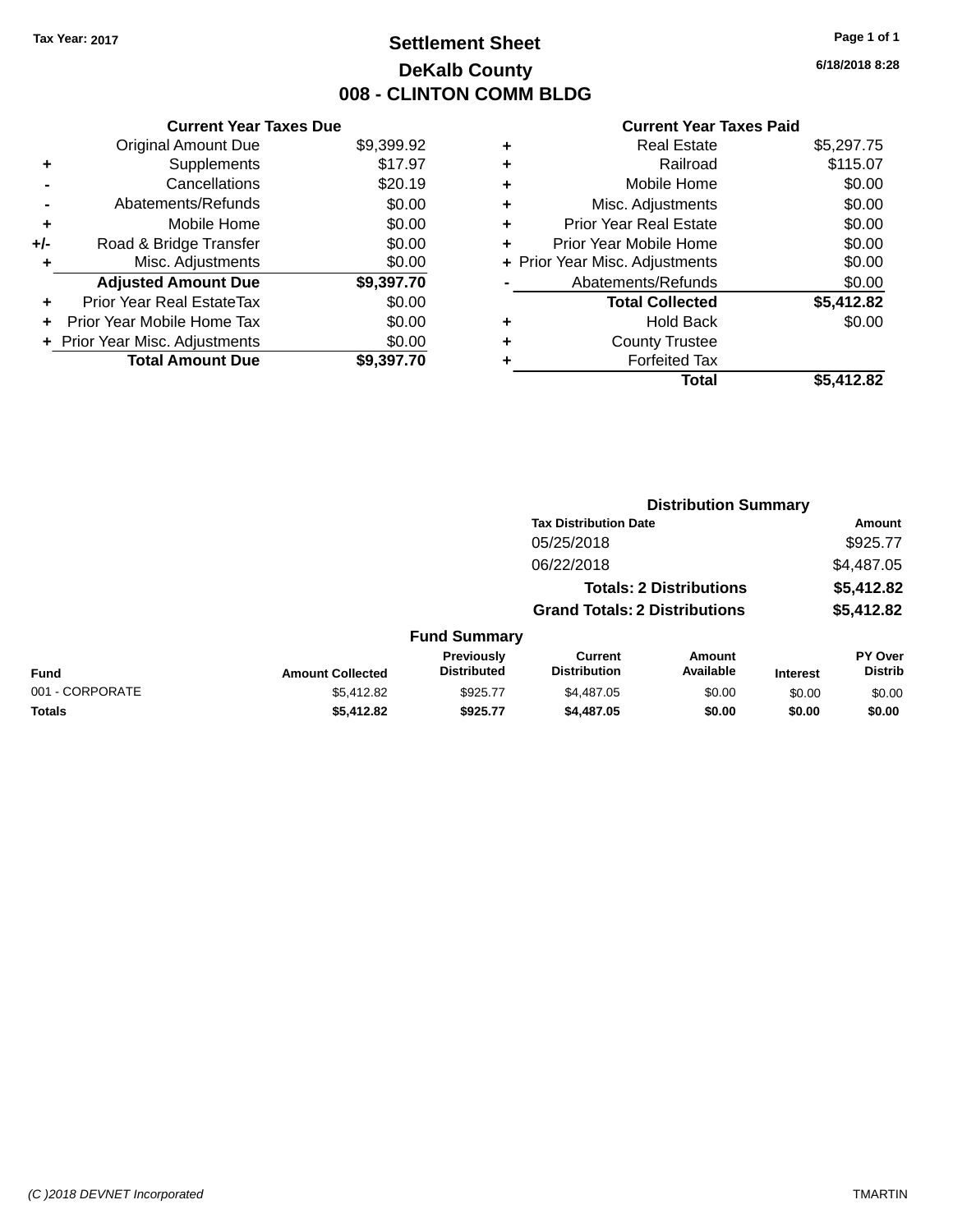## **Settlement Sheet Tax Year: 2017 Page 1 of 1 DeKalb County 009 - CLINTON ROAD & BRIDGE**

**6/18/2018 8:28**

#### **Current Year Taxes Paid**

|     | <b>Current Year Taxes Due</b>              |               |  |  |  |  |  |  |  |
|-----|--------------------------------------------|---------------|--|--|--|--|--|--|--|
|     | <b>Original Amount Due</b><br>\$256,009.78 |               |  |  |  |  |  |  |  |
| ٠   | Supplements                                | \$427.01      |  |  |  |  |  |  |  |
|     | Cancellations                              | \$479.53      |  |  |  |  |  |  |  |
|     | Abatements/Refunds                         | \$0.00        |  |  |  |  |  |  |  |
| ٠   | \$0.00<br>Mobile Home                      |               |  |  |  |  |  |  |  |
| +/- | Road & Bridge Transfer                     | (\$18,579.29) |  |  |  |  |  |  |  |
|     | Misc. Adjustments                          | \$0.00        |  |  |  |  |  |  |  |
|     | <b>Adjusted Amount Due</b>                 | \$237,377.97  |  |  |  |  |  |  |  |
| ٠   | Prior Year Real EstateTax                  | \$0.00        |  |  |  |  |  |  |  |
|     | Prior Year Mobile Home Tax                 | \$0.00        |  |  |  |  |  |  |  |
|     | + Prior Year Misc. Adjustments             | \$0.00        |  |  |  |  |  |  |  |
|     | <b>Total Amount Due</b>                    | \$237,377.97  |  |  |  |  |  |  |  |
|     |                                            |               |  |  |  |  |  |  |  |

|   | <b>Real Estate</b>             | \$125,842.20 |
|---|--------------------------------|--------------|
| ٠ | Railroad                       | \$2,990.82   |
| ٠ | Mobile Home                    | \$0.00       |
| ٠ | Misc. Adjustments              | \$0.00       |
| ٠ | <b>Prior Year Real Estate</b>  | \$0.00       |
| ٠ | Prior Year Mobile Home         | \$0.00       |
|   | + Prior Year Misc. Adjustments | \$0.00       |
|   | Abatements/Refunds             | \$0.00       |
|   | <b>Total Collected</b>         | \$128,833.02 |
| ٠ | <b>Hold Back</b>               | \$0.00       |
| ٠ | <b>County Trustee</b>          |              |
|   | <b>Forfeited Tax</b>           |              |
|   | Total                          | \$128,833.02 |

| <b>Road and Bridge Summary</b> |             |               | <b>Distribution Summary</b>          |              |  |  |
|--------------------------------|-------------|---------------|--------------------------------------|--------------|--|--|
| <b>Municipality</b>            | Amt. Due    | Amt. Distrib. | <b>Tax Distribution Date</b>         | Amount       |  |  |
| <b>VILLAGE OF WATERMAN</b>     | \$32,191.00 | \$18.579.29   | 05/25/2018                           | \$21,990.48  |  |  |
| Totals                         | \$32,191.00 | \$18,579.29   | 06/22/2018                           | \$106,842.54 |  |  |
|                                |             |               | <b>Totals: 2 Distributions</b>       | \$128,833.02 |  |  |
|                                |             |               | <b>Grand Totals: 2 Distributions</b> | \$128,833.02 |  |  |

| <b>Fund</b>                                   | <b>Amount Collected</b> | <b>Previously</b><br><b>Distributed</b> | Current<br><b>Distribution</b> | Amount<br>Available | <b>Interest</b> | PY Over<br><b>Distrib</b> |
|-----------------------------------------------|-------------------------|-----------------------------------------|--------------------------------|---------------------|-----------------|---------------------------|
| 007 - ROAD AND BRIDGE                         | \$48,790.32             | \$8,300.64                              | \$40,489.68                    | \$0.00              | \$0.00          | \$0.00                    |
| 009 - PERMANENT ROAD                          | \$49.521.11             | \$8,469.68                              | \$41,051.43                    | \$0.00              | \$0.00          | \$0.00                    |
| 010 - EQUIPMENT AND BUILDING                  | \$26,488,08             | \$4,530,30                              | \$21.957.78                    | \$0.00              | \$0.00          | \$0.00                    |
| 035 - TORT JUDGEMENTS/LIABILITY<br><b>INS</b> | \$4,033.51              | \$689.86                                | \$3.343.65                     | \$0.00              | \$0.00          | \$0.00                    |
| <b>Totals</b>                                 | \$128,833,02            | \$21.990.48                             | \$106,842,54                   | \$0.00              | \$0.00          | \$0.00                    |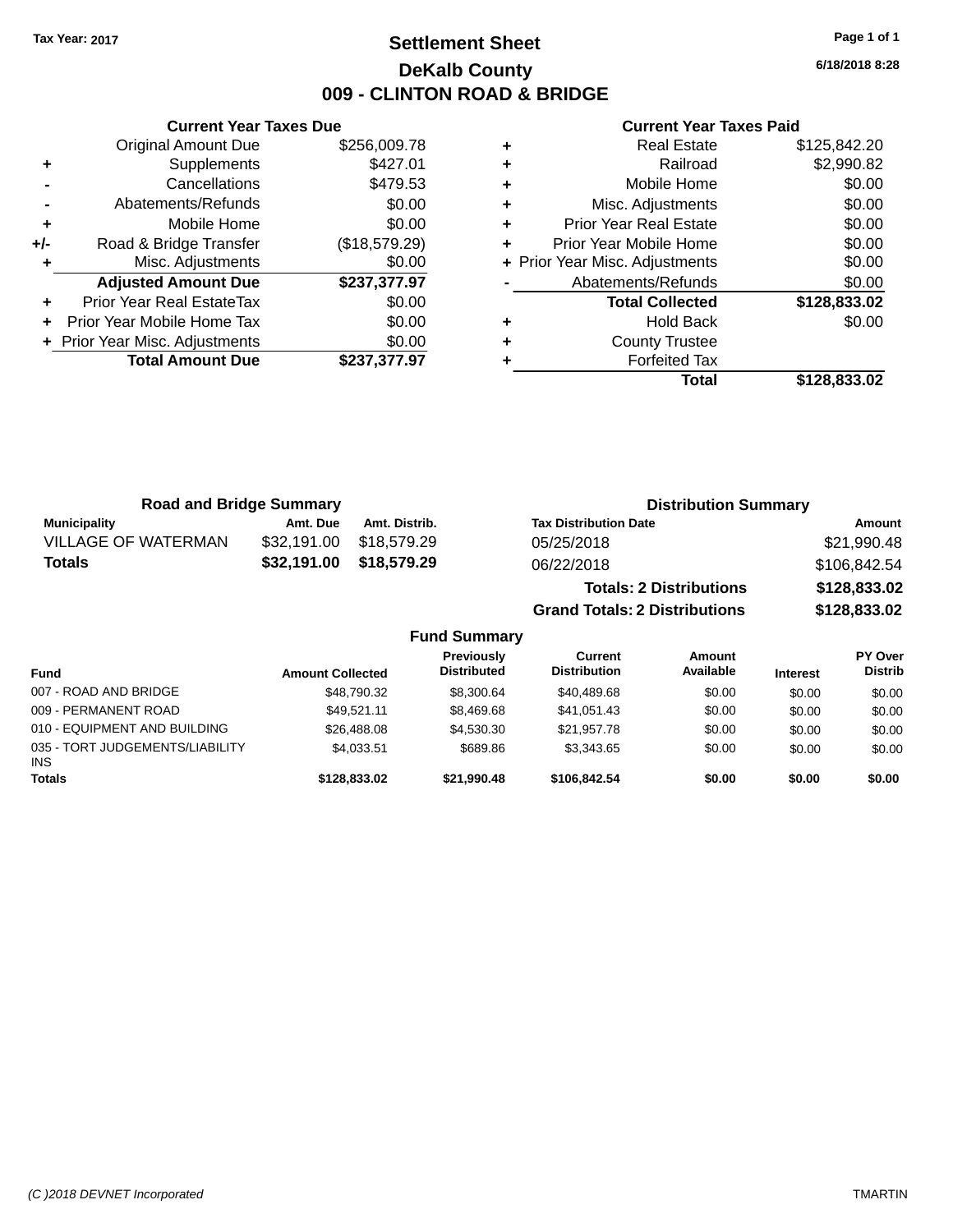## **Settlement Sheet Tax Year: 2017 Page 1 of 1 DeKalb County 010 - CORTLAND TOWNSHIP**

**Current Year Taxes Due**

|     | <b>Original Amount Due</b>     | \$275,302.03 |
|-----|--------------------------------|--------------|
| ٠   | Supplements                    | \$1,229.42   |
|     | Cancellations                  | \$1,366.13   |
|     | Abatements/Refunds             | \$28.34      |
| ٠   | Mobile Home                    | \$0.00       |
| +/- | Road & Bridge Transfer         | \$0.00       |
| ٠   | Misc. Adjustments              | \$0.00       |
|     | <b>Adjusted Amount Due</b>     | \$275,136.98 |
| ÷   | Prior Year Real EstateTax      | \$0.00       |
|     | Prior Year Mobile Home Tax     | \$0.00       |
|     | + Prior Year Misc. Adjustments | \$7.11       |
|     | <b>Total Amount Due</b>        | \$275,144.09 |

#### **Current Year Taxes Paid**

| ٠ | <b>Real Estate</b>             | \$144,703.21 |
|---|--------------------------------|--------------|
| ٠ | Railroad                       | \$927.05     |
| ٠ | Mobile Home                    | \$0.00       |
| ٠ | Misc. Adjustments              | \$0.00       |
| ٠ | <b>Prior Year Real Estate</b>  | \$0.00       |
| ٠ | Prior Year Mobile Home         | \$0.00       |
|   | + Prior Year Misc. Adjustments | \$7.11       |
|   | Abatements/Refunds             | \$28.34      |
|   | <b>Total Collected</b>         | \$145,609.03 |
| ٠ | <b>Hold Back</b>               | \$0.00       |
| ٠ | <b>County Trustee</b>          |              |
| ٠ | <b>Forfeited Tax</b>           |              |
|   | Total                          | \$145,609.03 |
|   |                                |              |

**6/18/2018 8:28**

| <b>Distribution Summary</b>          |              |
|--------------------------------------|--------------|
| <b>Tax Distribution Date</b>         | Amount       |
| 05/25/2018                           | \$21,572.53  |
| 06/22/2018                           | \$124,036.50 |
| <b>Totals: 2 Distributions</b>       | \$145,609.03 |
| <b>Grand Totals: 2 Distributions</b> | \$145,609.03 |

#### **Fund Summary**

| <b>Fund</b>                             | <b>Amount Collected</b> | <b>Previously</b><br><b>Distributed</b> | Current<br><b>Distribution</b> | Amount<br>Available | <b>Interest</b> | PY Over<br><b>Distrib</b> |
|-----------------------------------------|-------------------------|-----------------------------------------|--------------------------------|---------------------|-----------------|---------------------------|
| 001 - CORPORATE                         | \$120,586.71            | \$17,865.39                             | \$102,721.32                   | \$0.00              | \$0.00          | \$0.00                    |
| $005 - I. M. R. F.$                     | \$9,521.08              | \$1,410.58                              | \$8,110.50                     | \$0.00              | \$0.00          | \$0.00                    |
| 027 - AUDIT                             | \$1,468.76              | \$217.60                                | \$1,251.16                     | \$0.00              | \$0.00          | \$0.00                    |
| 035 - TORT JUDGEMENTS/LIABILITY<br>INS. | \$2.124.58              | \$314.76                                | \$1,809.82                     | \$0.00              | \$0.00          | \$0.00                    |
| 047 - SOCIAL SECURITY                   | \$5,560.51              | \$823.81                                | \$4.736.70                     | \$0.00              | \$0.00          | \$0.00                    |
| 054 - GENERAL ASSISTANCE                | \$6,347.39              | \$940.39                                | \$5,407.00                     | \$0.00              | \$0.00          | \$0.00                    |
| <b>Totals</b>                           | \$145,609.03            | \$21.572.53                             | \$124,036.50                   | \$0.00              | \$0.00          | \$0.00                    |

### **Miscellaneous Adjustment Detail**

# **Year Source Account Type**<br>
2016 RE - Real Estate Back Tax Collected **Amount Adjustment Description**<br>
\$7.11 RESOURCE BANK TR 12

\$7.11 RESOURCE BANK TR 1244 REDEMPTION 09-29-254-046 by TBA **Totals 1 entries \$7.11**

## **Abatement Detail**

|                         | Year Source                        | <b>Account Type</b> | <b>Amount Adjustment Description</b>                |
|-------------------------|------------------------------------|---------------------|-----------------------------------------------------|
|                         | 2017 RE - Real Estate RE Abatement |                     | \$28.34 SIE COURT ORDER 14TX38 09-33-100-009 by TBA |
| <b>Totals 1 entries</b> |                                    |                     | \$28.34                                             |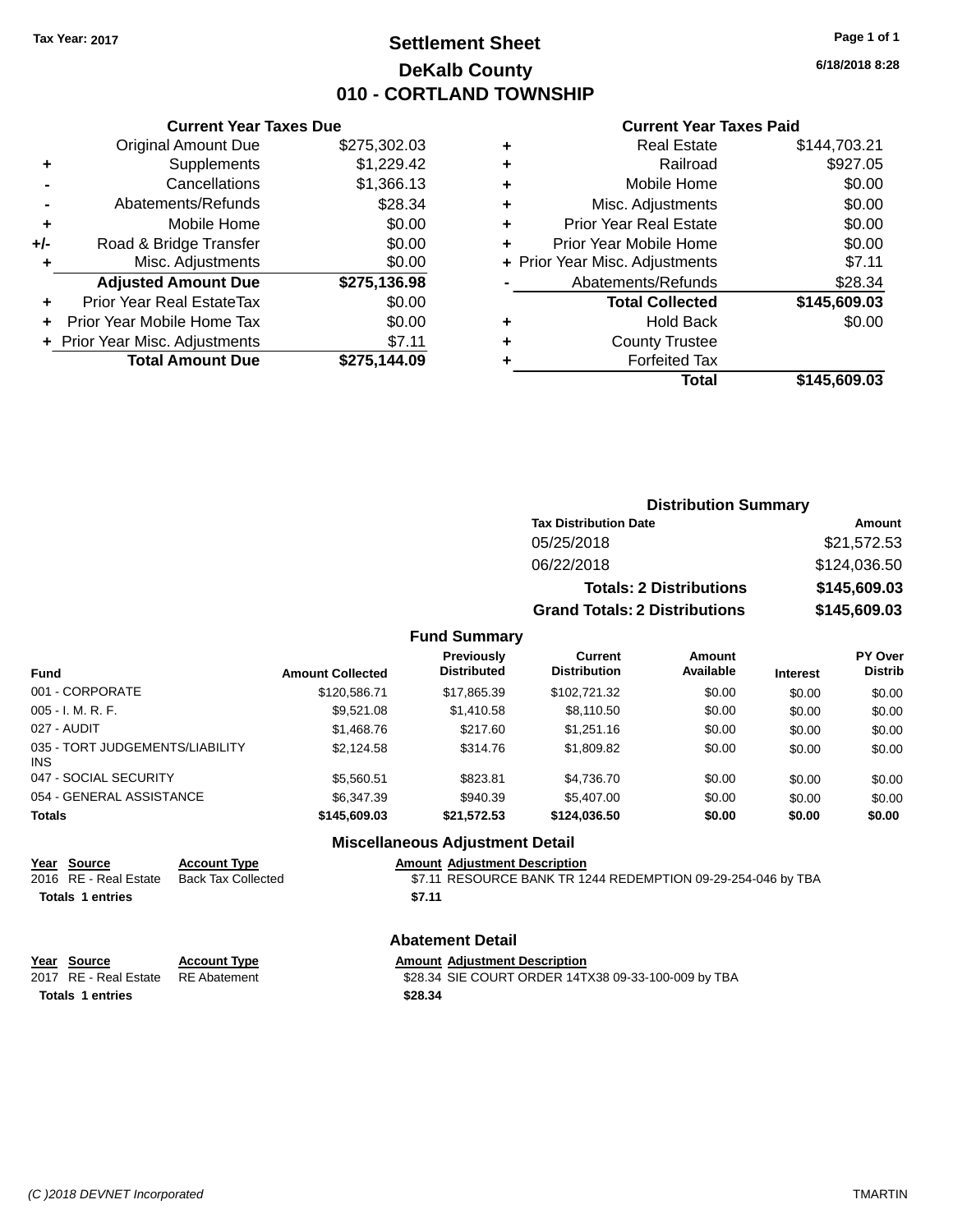## **Settlement Sheet Tax Year: 2017 Page 1 of 1 DeKalb County 011 - CORTLAND ROAD & BRIDGE**

**Current Year Taxes Due** Original Amount Due \$497,815.24 **+** Supplements \$1,881.10 **-** Cancellations \$2,090.26 **-** Abatements/Refunds \$43.51 **+** Mobile Home \$0.00 **+/-** Road & Bridge Transfer (\$40,279.24) **+** Misc. Adjustments \$0.00 **Adjusted Amount Due \$457,283.33 +** Prior Year Real EstateTax (\$1.97) **+** Prior Year Mobile Home Tax \$0.00 **+** Prior Year Misc. Adjustments \$12.88 **Total Amount Due \$457,294.24**

#### **Current Year Taxes Paid**

|   | <b>Real Estate</b>             | \$221,403.36 |
|---|--------------------------------|--------------|
| ٠ | Railroad                       | \$1,646.29   |
| ٠ | Mobile Home                    | \$0.00       |
| ٠ | Misc. Adjustments              | \$0.00       |
| ٠ | <b>Prior Year Real Estate</b>  | (\$1.97)     |
|   | Prior Year Mobile Home         | \$0.00       |
|   | + Prior Year Misc. Adjustments | \$12.88      |
|   | Abatements/Refunds             | \$43.51      |
|   | <b>Total Collected</b>         | \$223,017.05 |
| ٠ | <b>Hold Back</b>               | \$0.00       |
|   | <b>County Trustee</b>          |              |
|   | <b>Forfeited Tax</b>           |              |
|   | Total                          | \$223,017.05 |
|   |                                |              |

| <b>Road and Bridge Summary</b> |             |               | <b>Distribution Summary</b>          |              |
|--------------------------------|-------------|---------------|--------------------------------------|--------------|
| Municipality                   | Amt. Due    | Amt. Distrib. | <b>Tax Distribution Date</b>         | Amount       |
| TOWN OF CORTLAND               | \$21,875.52 | \$11,579.29   | 05/25/2018                           | \$33,006.93  |
| CITY OF DEKALB                 | \$1,538.67  | \$814.60      | 06/22/2018                           | \$190,010.12 |
| <b>VILLAGE OF MAPLE PARK</b>   | \$5,064.26  | \$2,681.07    | <b>Totals: 2 Distributions</b>       | \$223,017.05 |
| <b>CITY OF SYCAMORE</b>        | \$47,608.70 | \$25,204.28   | <b>Grand Totals: 2 Distributions</b> | \$223,017.05 |
| <b>Totals</b>                  | \$76,087.15 | \$40,279.24   |                                      |              |

|  | <b>Fund Summary</b> |
|--|---------------------|
|--|---------------------|

| <b>Fund</b>                             | <b>Amount Collected</b> | <b>Previously</b><br><b>Distributed</b> | <b>Current</b><br><b>Distribution</b> | Amount<br>Available | <b>Interest</b> | PY Over<br><b>Distrib</b> |
|-----------------------------------------|-------------------------|-----------------------------------------|---------------------------------------|---------------------|-----------------|---------------------------|
| $005 - I. M. R. F.$                     | \$4.236.17              | \$627.60                                | \$3.608.57                            | \$0.00              | \$0.00          | \$0.00                    |
| 007 - ROAD AND BRIDGE                   | \$50,039.02             | \$7,379.69                              | \$42,659.33                           | \$0.00              | \$0.00          | \$0.00                    |
| 009 - PERMANENT ROAD                    | \$132,231.62            | \$19.590.54                             | \$112,641.08                          | \$0.00              | \$0.00          | \$0.00                    |
| 010 - EQUIPMENT AND BUILDING            | \$33,323.57             | \$4,936.99                              | \$28,386.58                           | \$0.00              | \$0.00          | \$0.00                    |
| 027 - AUDIT                             | \$537.66                | \$79.66                                 | \$458.00                              | \$0.00              | \$0.00          | \$0.00                    |
| 035 - TORT JUDGEMENTS/LIABILITY<br>INS. | \$1,586.88              | \$235.10                                | \$1,351.78                            | \$0.00              | \$0.00          | \$0.00                    |
| 047 - SOCIAL SECURITY                   | \$1.062.13              | \$157.35                                | \$904.78                              | \$0.00              | \$0.00          | \$0.00                    |
| <b>Totals</b>                           | \$223,017.05            | \$33,006.93                             | \$190,010.12                          | \$0.00              | \$0.00          | \$0.00                    |

### **Miscellaneous Adjustment Detail**

# **<u>Year Source</u> <b>Account Type Amount Adjustment Description**<br>2016 RE - Real Estate Back Tax Collected \$12.88 RESOURCE BANK TR 12

\$12.88 RESOURCE BANK TR 1244 REDEMPTION 09-29-254-046 by TBA **Totals 1 entries \$12.88**

#### **Abatement Detail**

**Year** Source **Account Type Account Type Amount Adjustment Description** 

2017 RE - Real Estate RE Abatement \$51.42 SIE COURT ORDER 14TX38 09-33-100-009 by TBA **Totals 1 entries \$51.42**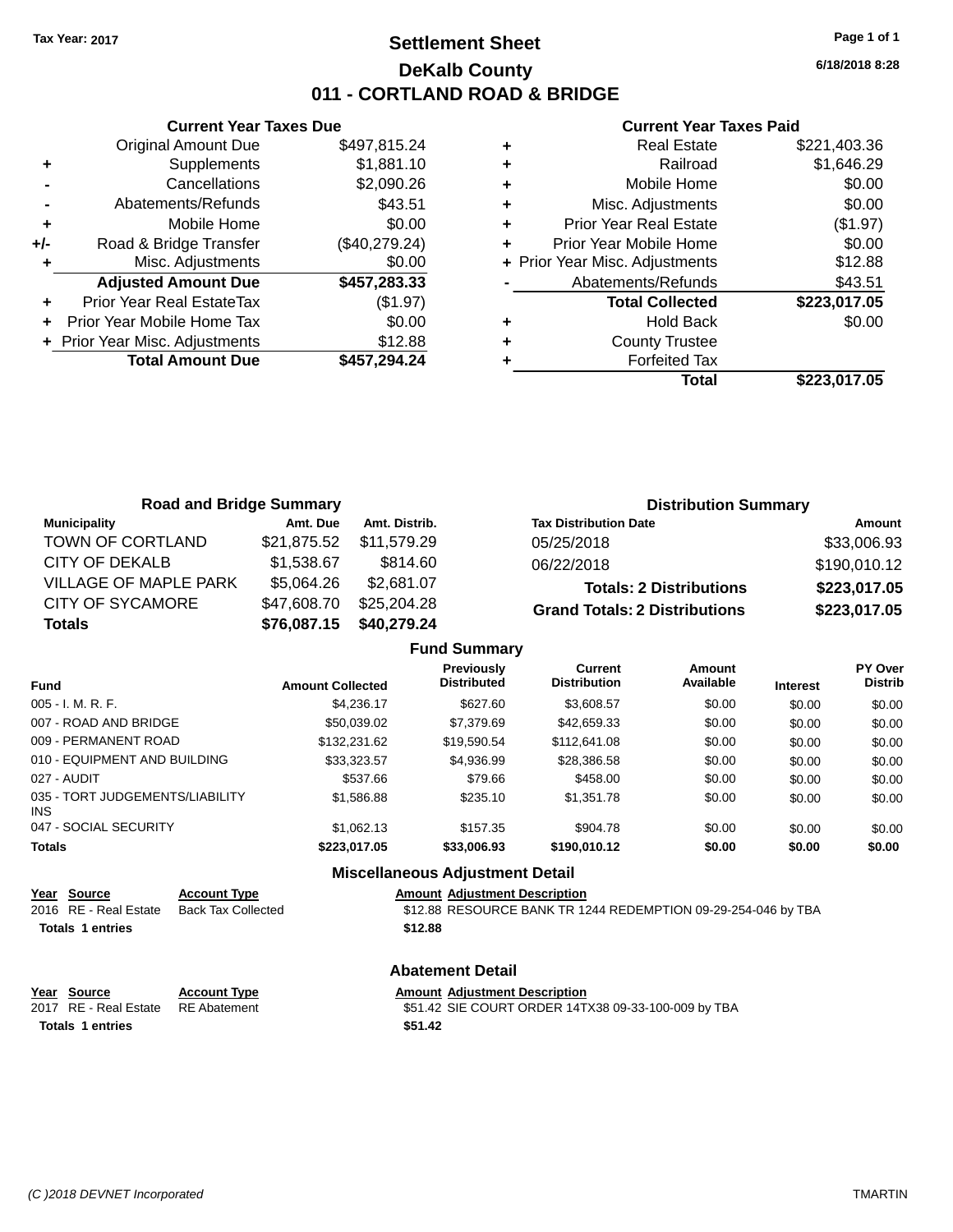## **Settlement Sheet Tax Year: 2017 Page 1 of 1 DeKalb County 012 - DEKALB TOWNSHIP**

**6/18/2018 8:28**

| <b>Current Year Taxes Paid</b> |  |  |  |
|--------------------------------|--|--|--|
|--------------------------------|--|--|--|

| <b>Current Year Taxes Due</b>    |                |
|----------------------------------|----------------|
| <b>Original Amount Due</b>       | \$1,004,117.06 |
| Supplements                      | \$5,523.54     |
| Cancellations                    | \$26,598.58    |
| Abatements/Refunds               | \$0.50         |
| Mobile Home                      | \$0.00         |
| Road & Bridge Transfer           | \$0.00         |
| Misc. Adjustments                | \$0.00         |
| <b>Adjusted Amount Due</b>       | \$983,041.52   |
| <b>Prior Year Real EstateTax</b> | (\$174.46)     |
| Prior Year Mobile Home Tax       | \$0.00         |
| + Prior Year Misc. Adjustments   | \$5.52         |
| <b>Total Amount Due</b>          | \$982.872.58   |
|                                  |                |

|   | <b>Real Estate</b>             | \$513,091.35 |
|---|--------------------------------|--------------|
| ٠ | Railroad                       | \$2,429.30   |
| ٠ | Mobile Home                    | \$0.00       |
| ٠ | Misc. Adjustments              | \$0.00       |
| ٠ | <b>Prior Year Real Estate</b>  | (\$174.46)   |
|   | Prior Year Mobile Home         | \$0.00       |
|   | + Prior Year Misc. Adjustments | \$5.52       |
|   | Abatements/Refunds             | \$0.50       |
|   | <b>Total Collected</b>         | \$515,351.21 |
| ٠ | <b>Hold Back</b>               | \$0.00       |
| ٠ | <b>County Trustee</b>          |              |
|   | <b>Forfeited Tax</b>           |              |
|   | Total                          | \$515,351.21 |
|   |                                |              |

|                              |                              |                         |                                         |                                                       | <b>Distribution Summary</b>    |                 |                           |  |
|------------------------------|------------------------------|-------------------------|-----------------------------------------|-------------------------------------------------------|--------------------------------|-----------------|---------------------------|--|
|                              | <b>Tax Distribution Date</b> |                         |                                         | Amount                                                |                                |                 |                           |  |
|                              |                              |                         |                                         | 05/25/2018                                            |                                |                 | \$94,285.25               |  |
|                              |                              |                         |                                         | 06/22/2018                                            |                                | \$421,065.96    |                           |  |
|                              |                              |                         |                                         |                                                       | <b>Totals: 2 Distributions</b> | \$515,351.21    |                           |  |
|                              |                              |                         |                                         | <b>Grand Totals: 2 Distributions</b>                  |                                |                 | \$515,351.21              |  |
|                              |                              |                         | <b>Fund Summary</b>                     |                                                       |                                |                 |                           |  |
| Fund                         |                              | <b>Amount Collected</b> | <b>Previously</b><br><b>Distributed</b> | Current<br><b>Distribution</b>                        | Amount<br>Available            | <b>Interest</b> | PY Over<br><b>Distrib</b> |  |
| 001 - CORPORATE              |                              | \$394,196.77            | \$72,119.63                             | \$322,077.14                                          | \$0.00                         | \$0.00          | \$0.00                    |  |
| 054 - GENERAL ASSISTANCE     |                              | \$121,154.44            | \$22,165.62                             | \$98,988.82                                           | \$0.00                         | \$0.00          | \$0.00                    |  |
| <b>Totals</b>                |                              | \$515,351.21            | \$94,285.25                             | \$421,065.96                                          | \$0.00                         | \$0.00          | \$0.00                    |  |
|                              |                              |                         | <b>Miscellaneous Adjustment Detail</b>  |                                                       |                                |                 |                           |  |
| <u>Year</u><br><b>Source</b> | <b>Account Type</b>          |                         | <b>Amount Adjustment Description</b>    |                                                       |                                |                 |                           |  |
| 2016 RE - Real Estate        | <b>Back Tax Collected</b>    |                         |                                         | \$5.52 ORIK WILKINSON REDEMPTION 08-12-377-001 by TBA |                                |                 |                           |  |
| <b>Totals 1 entries</b>      |                              |                         | \$5.52                                  |                                                       |                                |                 |                           |  |
|                              |                              |                         | <b>Abatement Detail</b>                 |                                                       |                                |                 |                           |  |
| Year Source                  | <b>Account Type</b>          |                         | <b>Amount Adjustment Description</b>    |                                                       |                                |                 |                           |  |

| rear source                        | ACCOUNT TYPE        |        | AINQUIR AGJUSTINENT DESCRIPTION                  |
|------------------------------------|---------------------|--------|--------------------------------------------------|
| 2016 RE - Real Estate RE Abatement |                     |        | \$0.23 PTAB INTEREST REFUND 08-29-200-003 by TBA |
| 2016 RE - Real Estate              | RE Abatement        |        | \$0.08 PTAB INTEREST REFUND 08-29-200-003 by TBA |
| 2017 RE - Real Estate              | <b>RE</b> Abatement |        | \$0.00 PTAB INTEREST REFUND 08-23-105-006 by TBA |
| 2017 RE - Real Estate              | RE Abatement        |        | \$0.00 PTAB INTEREST REFUND 08-14-352-008 by TBA |
| 2017 RE - Real Estate              | <b>RE Abatement</b> |        | \$0.12 PTAB INTEREST REFUND 08-16-401-008 by TBA |
| 2017 RE - Real Estate              | <b>RE</b> Abatement |        | \$0.01 PTAB INTEREST REFUND 08-21-426-011 by TBA |
| 2017 RE - Real Estate              | <b>RE</b> Abatement |        | \$0.03 PTAB INTEREST REFUND 08-23-105-009 by TBA |
| 2017 RE - Real Estate RE Abatement |                     |        | \$0.03 PTAB INTEREST REFUND 08-24-128-026 by TBA |
| <b>Totals 8 entries</b>            |                     | \$0.50 |                                                  |
|                                    |                     |        |                                                  |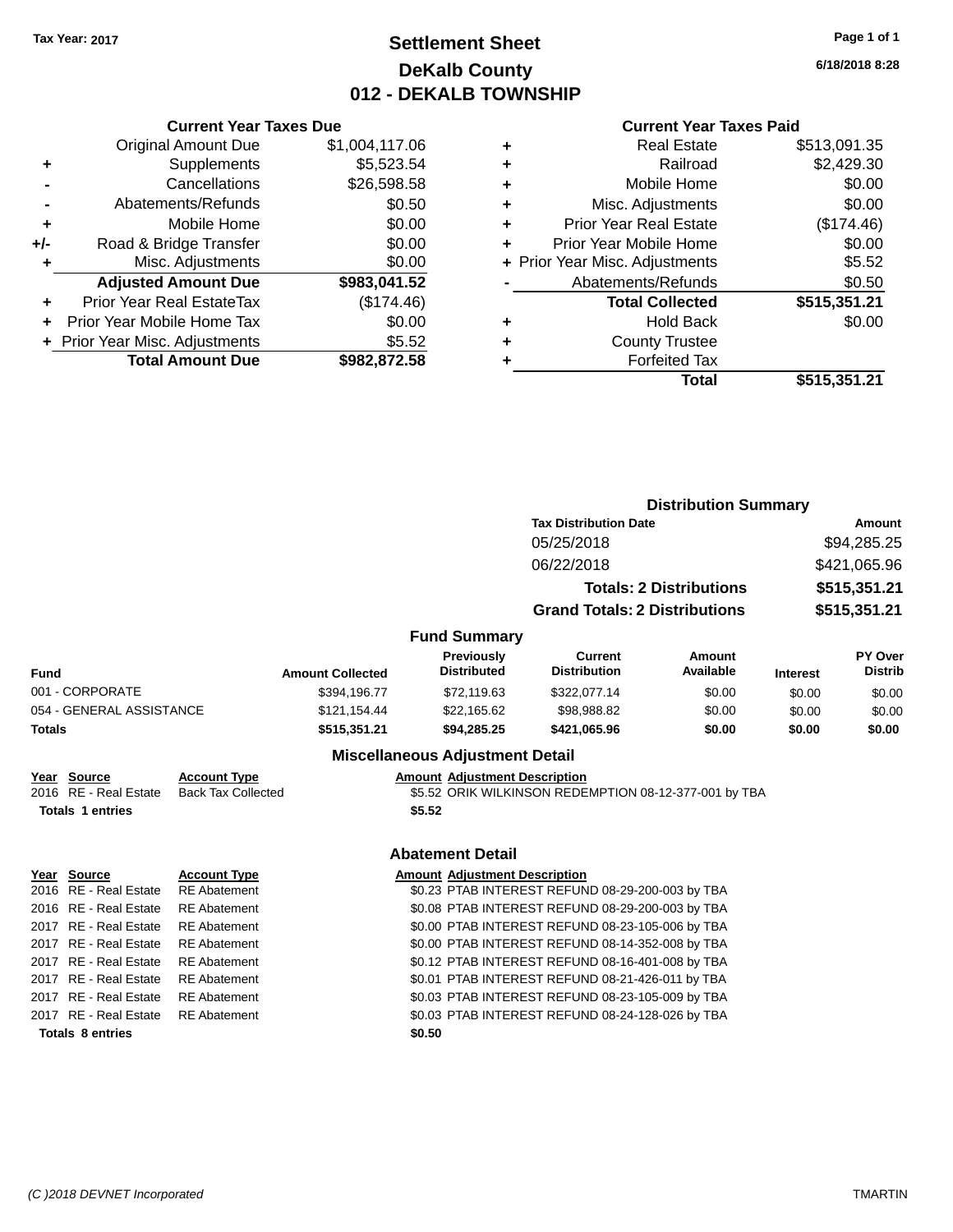## **Settlement Sheet Tax Year: 2017 Page 1 of 1 DeKalb County 013 - DEKALB ROAD & BRIDGE**

**6/18/2018 8:28**

#### **Current Year Taxes Paid**

|       | <b>Total Amount Due</b>        | \$1,101,928.11 |
|-------|--------------------------------|----------------|
|       | + Prior Year Misc. Adjustments | \$6.47         |
| ÷     | Prior Year Mobile Home Tax     | \$0.00         |
| ٠     | Prior Year Real EstateTax      | (\$180.20)     |
|       | <b>Adjusted Amount Due</b>     | \$1,102,101.84 |
| ٠     | Misc. Adjustments              | \$0.00         |
| $+/-$ | Road & Bridge Transfer         | (\$75,637.49)  |
| ٠     | Mobile Home                    | \$0.00         |
|       | Abatements/Refunds             | \$0.52         |
|       | Cancellations                  | \$27,397.95    |
| ٠     | Supplements                    | \$26,079.59    |
|       | <b>Original Amount Due</b>     | \$1,179,058.21 |
|       |                                |                |

**Current Year Taxes Due**

|   | <b>Real Estate</b>             | \$538,702.85 |
|---|--------------------------------|--------------|
| ٠ | Railroad                       | \$2,592.26   |
| ٠ | Mobile Home                    | \$0.00       |
| ٠ | Misc. Adjustments              | \$0.00       |
| ٠ | <b>Prior Year Real Estate</b>  | (\$180.20)   |
|   | Prior Year Mobile Home         | \$0.00       |
|   | + Prior Year Misc. Adjustments | \$6.47       |
|   | Abatements/Refunds             | \$0.52       |
|   | <b>Total Collected</b>         | \$541,120.86 |
| ٠ | <b>Hold Back</b>               | \$0.00       |
| ٠ | <b>County Trustee</b>          |              |
|   | <b>Forfeited Tax</b>           |              |
|   | Total                          | \$541,120.86 |
|   |                                |              |

|                         | <b>Road and Bridge Summary</b> |               | <b>Distribution Summary</b>          |              |
|-------------------------|--------------------------------|---------------|--------------------------------------|--------------|
| <b>Municipality</b>     | Amt. Due                       | Amt. Distrib. | <b>Tax Distribution Date</b>         | Amount       |
| CITY OF DEKALB          | \$134,088.37                   | \$70.245.27   | 05/25/2018                           | \$97,118.25  |
| <b>CITY OF SYCAMORE</b> | \$10,290.99                    | \$5,392.22    | 06/22/2018                           | \$444,002.61 |
| Totals                  | \$144,379.36                   | \$75,637.49   | <b>Totals: 2 Distributions</b>       | \$541,120.86 |
|                         |                                |               | <b>Grand Totals: 2 Distributions</b> | \$541,120.86 |

### **Fund Summary**

| <b>Fund</b>                  | <b>Amount Collected</b> | <b>Previously</b><br><b>Distributed</b> | Current<br><b>Distribution</b> | Amount<br>Available | <b>Interest</b> | <b>PY Over</b><br><b>Distrib</b> |
|------------------------------|-------------------------|-----------------------------------------|--------------------------------|---------------------|-----------------|----------------------------------|
| 007 - ROAD AND BRIDGE        | \$83.562.68             | \$14,983.82                             | \$68,578.86                    | \$0.00              | \$0.00          | \$0.00                           |
| 009 - PERMANENT ROAD         | \$416,243.99            | \$74.718.27                             | \$341.525.72                   | \$0.00              | \$0.00          | \$0.00                           |
| 010 - EQUIPMENT AND BUILDING | \$41,314.19             | \$7,416.16                              | \$33,898,03                    | \$0.00              | \$0.00          | \$0.00                           |
| <b>Totals</b>                | \$541,120.86            | \$97,118.25                             | \$444.002.61                   | \$0.00              | \$0.00          | \$0.00                           |

### **Miscellaneous Adjustment Detail**

| Year Source             | <b>Account Type</b>       | <b>Amount Adjustment Description</b>                  |
|-------------------------|---------------------------|-------------------------------------------------------|
| 2016 RE - Real Estate   | <b>Back Tax Collected</b> | \$6.47 ORIK WILKINSON REDEMPTION 08-12-377-001 by TBA |
| <b>Totals 1 entries</b> |                           | \$6.47                                                |
|                         |                           | <b>Abatement Detail</b>                               |
| Year Source             | <b>Account Type</b>       | <b>Amount Adjustment Description</b>                  |
| 2016 RE - Real Estate   | <b>RE</b> Abatement       | \$0.27 PTAB INTEREST REFUND 08-29-200-003 by TBA      |
| 2016 RE - Real Estate   | <b>RE</b> Abatement       | \$0.09 PTAB INTEREST REFUND 08-29-200-003 by TBA      |
| 2017 RE - Real Estate   | <b>RE</b> Abatement       | \$0.00 PTAB INTEREST REFUND 08-23-105-006 by TBA      |
| 2017 RE - Real Estate   | <b>RE</b> Abatement       | \$0.01 PTAB INTEREST REFUND 08-14-352-008 by TBA      |
| 2017 RE - Real Estate   | <b>RE</b> Abatement       | \$0.14 PTAB INTEREST REFUND 08-16-401-008 by TBA      |
| 2017 RE - Real Estate   | <b>RE</b> Abatement       | \$0.01 PTAB INTEREST REFUND 08-21-426-011 by TBA      |

2017 RE - Real Estate RE Abatement \$0.03 PTAB INTEREST REFUND 08-23-105-009 by TBA

**Totals 8 entries \$0.58**

2017 RE - Real Estate RE Abatement \$0.03 PTAB INTEREST REFUND 08-24-128-026 by TBA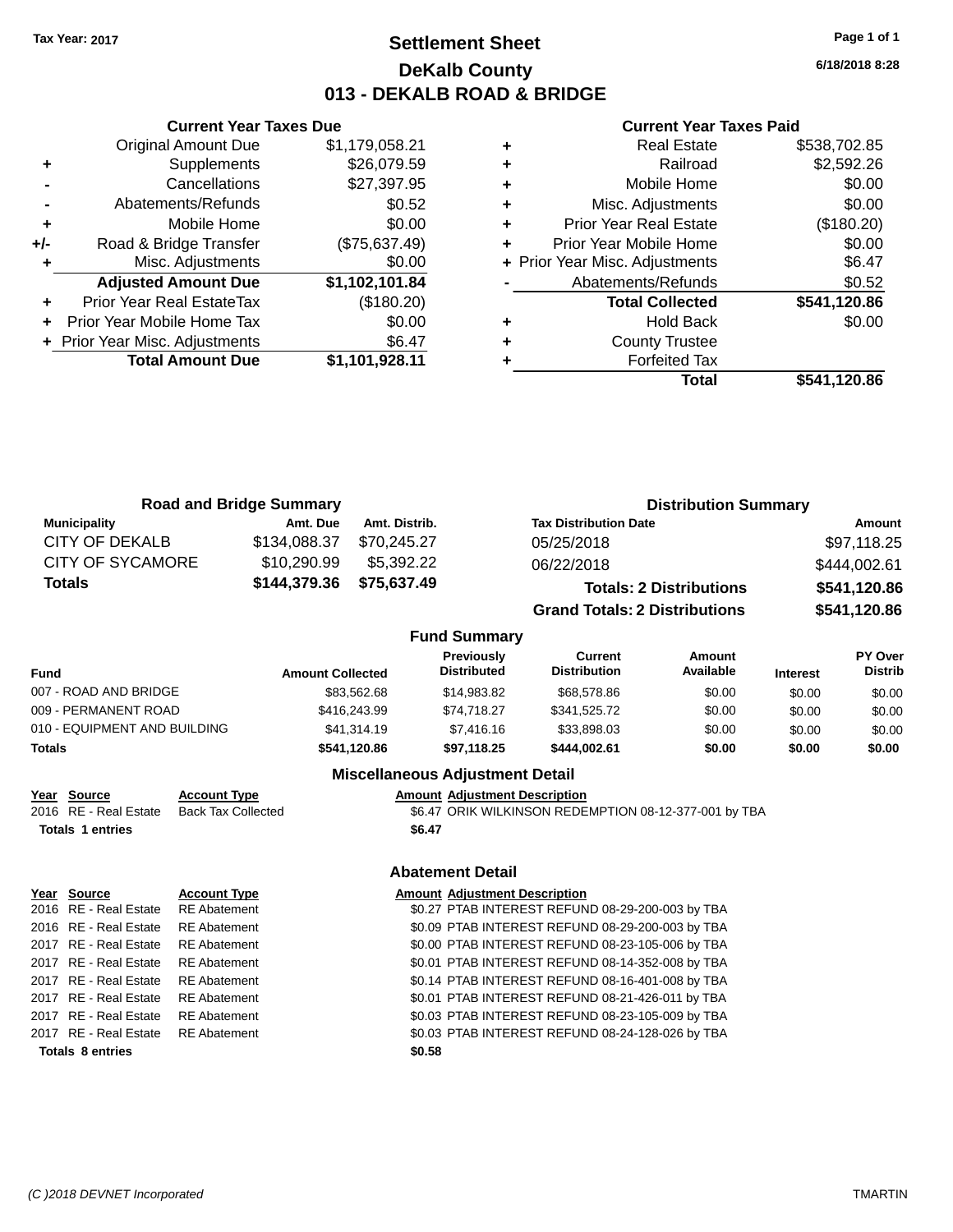## **Settlement Sheet Tax Year: 2017 Page 1 of 1 DeKalb County 014 - FRANKLIN TOWNSHIP**

**6/18/2018 8:28**

#### **Current Year Taxes Paid**

|     | <b>Current Year Taxes Due</b>  |              |
|-----|--------------------------------|--------------|
|     | <b>Original Amount Due</b>     | \$115,420.35 |
| ٠   | Supplements                    | \$841.73     |
|     | Cancellations                  | \$859.13     |
|     | Abatements/Refunds             | \$0.00       |
| ٠   | Mobile Home                    | \$0.00       |
| +/- | Road & Bridge Transfer         | \$0.00       |
| ٠   | Misc. Adjustments              | \$0.00       |
|     | <b>Adjusted Amount Due</b>     | \$115,402.95 |
| ٠   | Prior Year Real EstateTax      | \$0.00       |
| ÷   | Prior Year Mobile Home Tax     | \$0.00       |
|     | + Prior Year Misc. Adjustments | \$0.00       |
|     | <b>Total Amount Due</b>        | \$115,402.95 |
|     |                                |              |

| ٠ | <b>Real Estate</b>             | \$60,743.09 |
|---|--------------------------------|-------------|
| ٠ | Railroad                       | \$660.89    |
| ٠ | Mobile Home                    | \$0.00      |
| ٠ | Misc. Adjustments              | \$0.00      |
| ٠ | <b>Prior Year Real Estate</b>  | \$0.00      |
| ٠ | Prior Year Mobile Home         | \$0.00      |
|   | + Prior Year Misc. Adjustments | \$0.00      |
|   | Abatements/Refunds             | \$0.00      |
|   | <b>Total Collected</b>         | \$61,403.98 |
| ٠ | <b>Hold Back</b>               | \$0.00      |
| ٠ | <b>County Trustee</b>          |             |
| ٠ | <b>Forfeited Tax</b>           |             |
|   | Total                          | \$61,403.98 |
|   |                                |             |

| <b>Distribution Summary</b>          |             |
|--------------------------------------|-------------|
| <b>Tax Distribution Date</b>         | Amount      |
| 05/25/2018                           | \$12,220.06 |
| 06/22/2018                           | \$49,183.92 |
| <b>Totals: 2 Distributions</b>       | \$61,403.98 |
| <b>Grand Totals: 2 Distributions</b> | \$61,403.98 |

| <b>Fund</b>              | <b>Amount Collected</b> | <b>Previously</b><br><b>Distributed</b> | Current<br><b>Distribution</b> | Amount<br>Available | <b>Interest</b> | <b>PY Over</b><br><b>Distrib</b> |
|--------------------------|-------------------------|-----------------------------------------|--------------------------------|---------------------|-----------------|----------------------------------|
| 001 - CORPORATE          | \$54,255.57             | \$10.797.45                             | \$43,458.12                    | \$0.00              | \$0.00          | \$0.00                           |
| $005 - I. M. R. F.$      | \$4.033.44              | \$802.70                                | \$3.230.74                     | \$0.00              | \$0.00          | \$0.00                           |
| 054 - GENERAL ASSISTANCE | \$3.114.97              | \$619.91                                | \$2,495.06                     | \$0.00              | \$0.00          | \$0.00                           |
| Totals                   | \$61,403.98             | \$12,220.06                             | \$49,183.92                    | \$0.00              | \$0.00          | \$0.00                           |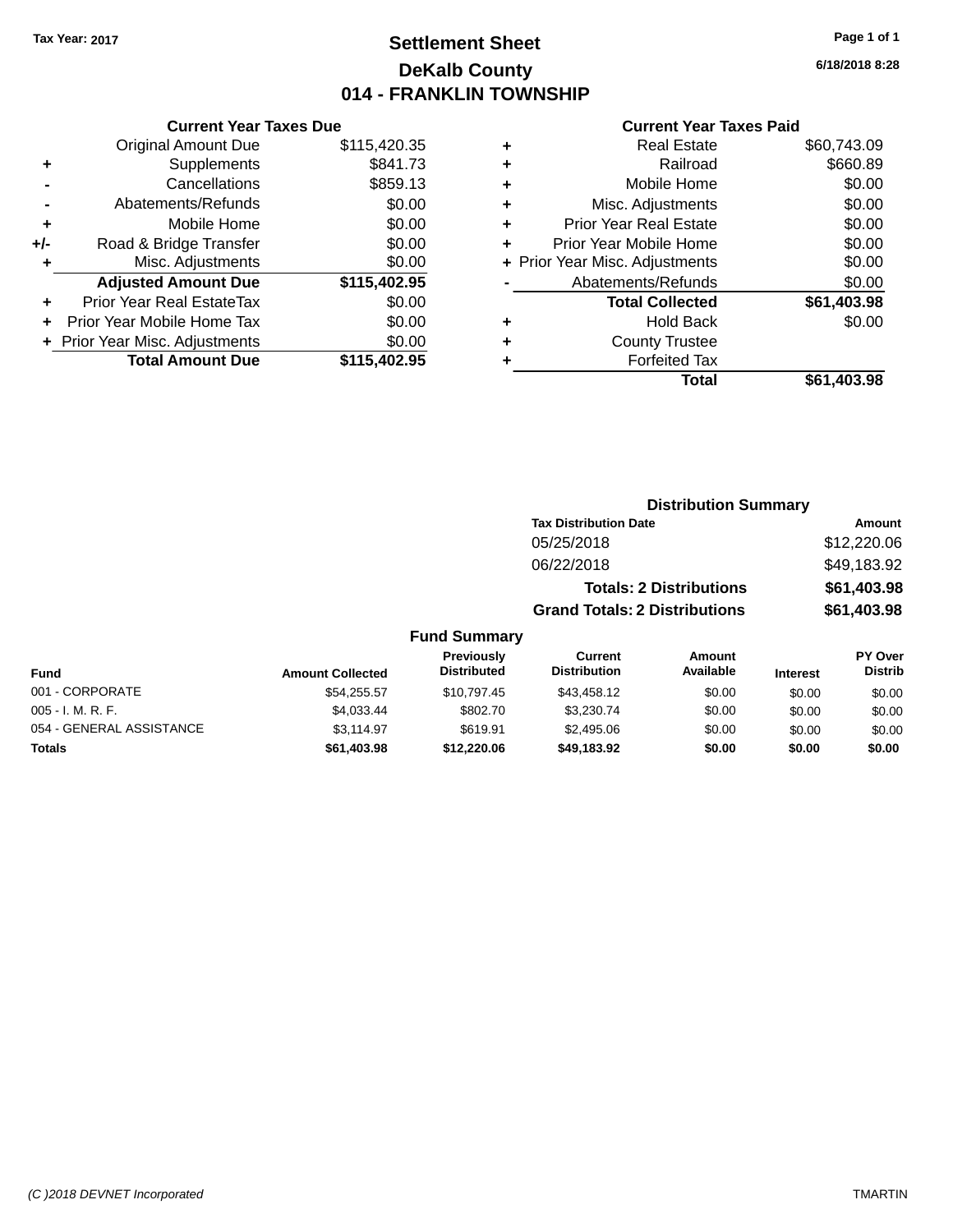## **Settlement Sheet Tax Year: 2017 Page 1 of 1 DeKalb County 015 - FRANKLIN TWP CEMETERY**

**6/18/2018 8:28**

|     | <b>Current Year Taxes Due</b>  |             |
|-----|--------------------------------|-------------|
|     | <b>Original Amount Due</b>     | \$34,625.13 |
| ٠   | Supplements                    | \$252.53    |
|     | Cancellations                  | \$257.73    |
|     | Abatements/Refunds             | \$0.00      |
| ٠   | Mobile Home                    | \$0.00      |
| +/- | Road & Bridge Transfer         | \$0.00      |
| ٠   | Misc. Adjustments              | \$0.00      |
|     | <b>Adjusted Amount Due</b>     | \$34,619.93 |
| ٠   | Prior Year Real EstateTax      | \$0.00      |
| ÷   | Prior Year Mobile Home Tax     | \$0.00      |
|     | + Prior Year Misc. Adjustments | \$0.00      |
|     | <b>Total Amount Due</b>        | \$34.619.93 |

| ٠ | <b>Real Estate</b>             | \$18,222.51 |
|---|--------------------------------|-------------|
| ٠ | Railroad                       | \$198.26    |
| ٠ | Mobile Home                    | \$0.00      |
| ٠ | Misc. Adjustments              | \$0.00      |
| ٠ | <b>Prior Year Real Estate</b>  | \$0.00      |
| ٠ | Prior Year Mobile Home         | \$0.00      |
|   | + Prior Year Misc. Adjustments | \$0.00      |
|   | Abatements/Refunds             | \$0.00      |
|   | <b>Total Collected</b>         | \$18,420.77 |
| ٠ | <b>Hold Back</b>               | \$0.00      |
| ٠ | <b>County Trustee</b>          |             |
|   | <b>Forfeited Tax</b>           |             |
|   | Total                          | \$18,420.77 |
|   |                                |             |

|                |                         |                                  |                                       | <b>Distribution Summary</b>    |                 |                           |
|----------------|-------------------------|----------------------------------|---------------------------------------|--------------------------------|-----------------|---------------------------|
|                |                         |                                  | <b>Tax Distribution Date</b>          |                                |                 | Amount                    |
|                |                         |                                  | 05/25/2018                            |                                |                 | \$3,665.85                |
|                |                         |                                  | 06/22/2018                            |                                |                 | \$14,754.92               |
|                |                         |                                  |                                       | <b>Totals: 2 Distributions</b> |                 | \$18,420.77               |
|                |                         |                                  | <b>Grand Totals: 2 Distributions</b>  |                                |                 | \$18,420.77               |
|                |                         | <b>Fund Summary</b>              |                                       |                                |                 |                           |
| <b>Fund</b>    | <b>Amount Collected</b> | Previously<br><b>Distributed</b> | <b>Current</b><br><b>Distribution</b> | Amount<br>Available            | <b>Interest</b> | PY Over<br><b>Distrib</b> |
| 017 - CEMETERY | \$18,420.77             | \$3,665.85                       | \$14,754.92                           | \$0.00                         | \$0.00          | \$0.00                    |
| <b>Totals</b>  | \$18,420.77             | \$3,665.85                       | \$14,754.92                           | \$0.00                         | \$0.00          | \$0.00                    |
|                |                         |                                  |                                       |                                |                 |                           |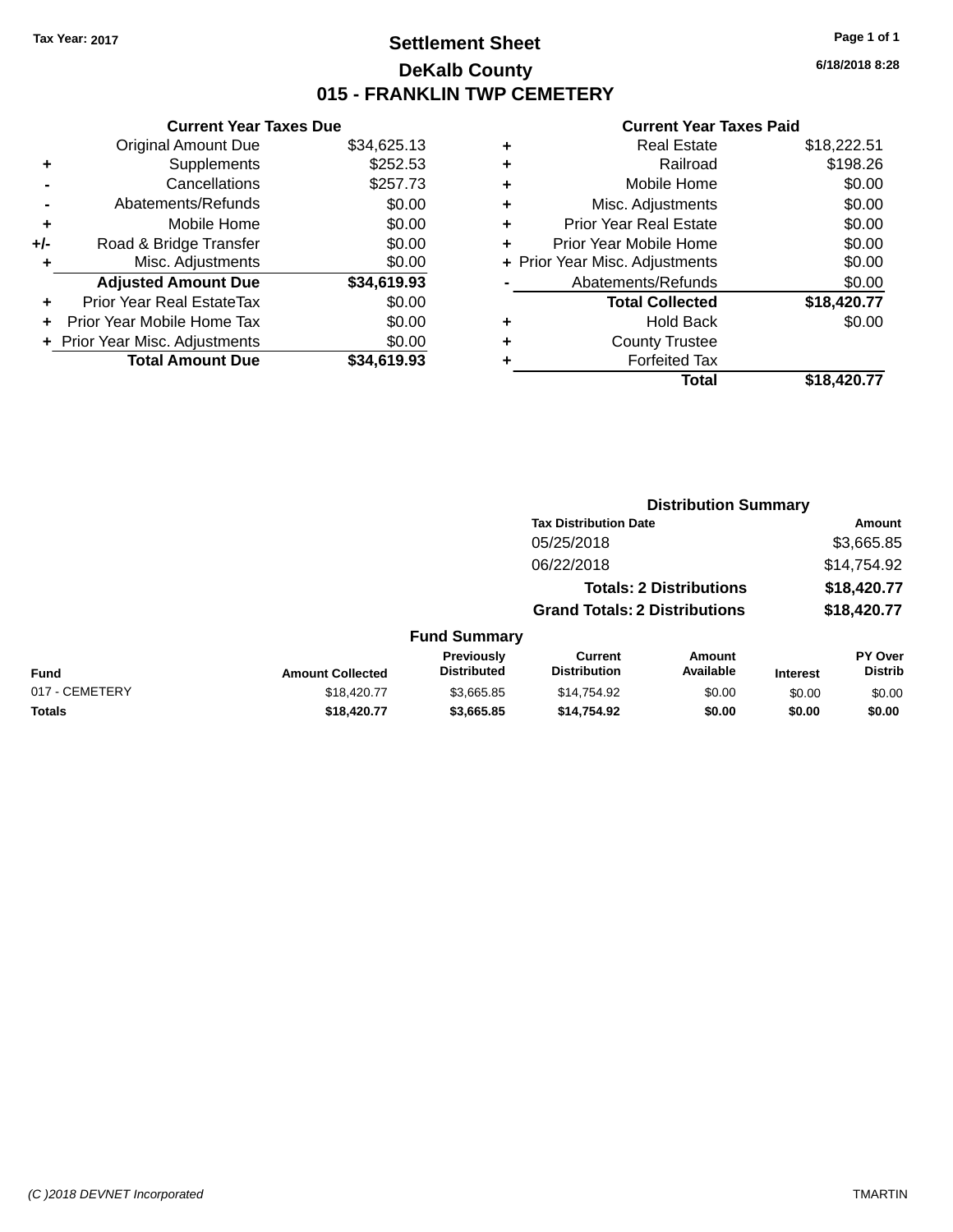## **Settlement Sheet Tax Year: 2017 Page 1 of 1 DeKalb County 016 - FRANKLIN ROAD & BRIDGE**

**6/18/2018 8:28**

#### **Current Year Taxes Paid**

|     | <b>Total Amount Due</b>        | \$194,453.16 |
|-----|--------------------------------|--------------|
|     | + Prior Year Misc. Adjustments | \$0.00       |
| ٠   | Prior Year Mobile Home Tax     | \$0.00       |
| ٠   | Prior Year Real EstateTax      | \$0.00       |
|     | <b>Adjusted Amount Due</b>     | \$194,453.16 |
| ٠   | Misc. Adjustments              | \$0.00       |
| +/- | Road & Bridge Transfer         | (\$3,938.64) |
| ٠   | Mobile Home                    | \$0.00       |
|     | Abatements/Refunds             | \$0.00       |
|     | Cancellations                  | \$1,421.41   |
| ٠   | Supplements                    | \$1,392.63   |
|     | <b>Original Amount Due</b>     | \$198,420.58 |
|     |                                |              |

**Current Year Taxes Due**

| <b>Real Estate</b>            | \$100,498.49                   |
|-------------------------------|--------------------------------|
| Railroad                      | \$1,123.51                     |
| Mobile Home                   | \$0.00                         |
| Misc. Adjustments             | \$0.00                         |
| <b>Prior Year Real Estate</b> | \$0.00                         |
| Prior Year Mobile Home        | \$0.00                         |
|                               | \$0.00                         |
| Abatements/Refunds            | \$0.00                         |
| <b>Total Collected</b>        | \$101,622.00                   |
| <b>Hold Back</b>              | \$0.00                         |
| <b>County Trustee</b>         |                                |
| <b>Forfeited Tax</b>          |                                |
| Total                         | \$101,622.00                   |
|                               | + Prior Year Misc. Adjustments |

**Grand Totals: 2 Distributions \$101,622.00**

| <b>Road and Bridge Summary</b> |            |               | <b>Distribution Summary</b>    |              |
|--------------------------------|------------|---------------|--------------------------------|--------------|
| Municipality                   | Amt. Due   | Amt. Distrib. | <b>Tax Distribution Date</b>   | Amount       |
| VILLAGE OF KIRKLAND            | \$7.398.63 | \$3.938.64    | 05/25/2018                     | \$20,217.82  |
| Totals                         | \$7,398.63 | \$3,938.64    | 06/22/2018                     | \$81,404.18  |
|                                |            |               | <b>Totals: 2 Distributions</b> | \$101,622.00 |

**Fund Summary Fund Interest Amount Collected Distributed PY Over Distrib Amount Available Current Distribution Previously** 007 - ROAD AND BRIDGE 60.00 \$11,857.46 \$2,353.76 \$9,503.70 \$0.00 \$0.00 \$0.00 \$0.00 008 - BRIDGE CONST W/COUNTY  $$13,137.96$   $$2,614.59$   $$10,523.37$   $$0.00$   $$0.00$   $$0.00$ 009 - PERMANENT ROAD \$19,101.42 \$9,771.68 \$39,329.74 \$0.00 \$0.00 \$0.00 \$0.00 010 - EQUIPMENT AND BUILDING \$23,796.33 \$4,735.71 \$19,060.62 \$0.00 \$0.00 \$0.00 035 - TORT JUDGEMENTS/LIABILITY INS \$2,662.77 \$529.92 \$2,132.85 \$0.00 \$0.00 \$0.00 047 - SOCIAL SECURITY \$1,066.06 \$212.16 \$853.90 \$0.00 \$0.00 \$0.00 **Totals \$101,622.00 \$20,217.82 \$81,404.18 \$0.00 \$0.00 \$0.00**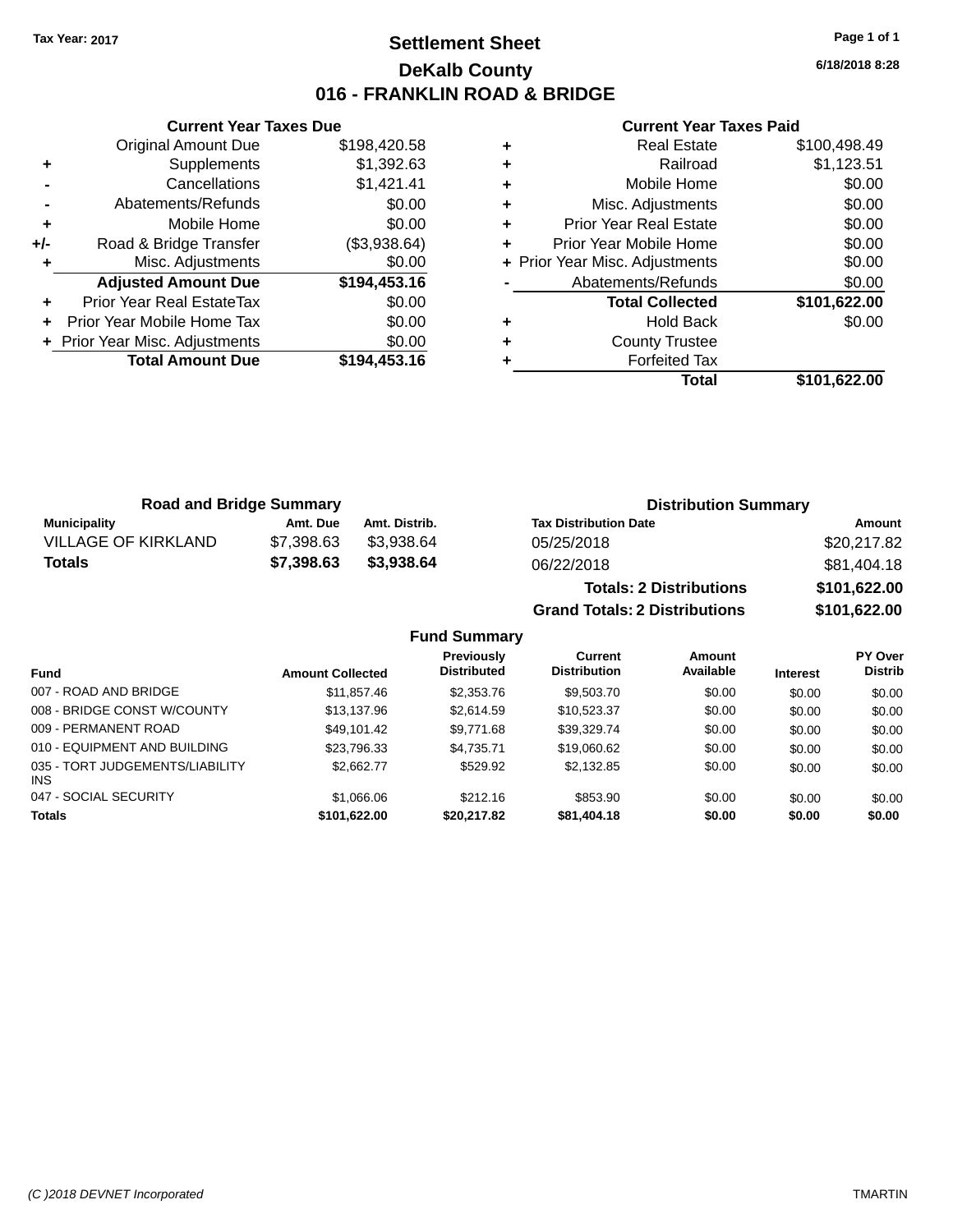## **Settlement Sheet Tax Year: 2017 Page 1 of 1 DeKalb County 017 - GENOA TOWNSHIP**

**6/18/2018 8:28**

|     | <b>Current Year Taxes Due</b>    |              |  |  |  |
|-----|----------------------------------|--------------|--|--|--|
|     | <b>Original Amount Due</b>       | \$248,981.04 |  |  |  |
| ٠   | Supplements                      | \$4,732.98   |  |  |  |
|     | Cancellations                    | \$5,813.37   |  |  |  |
|     | Abatements/Refunds               | \$0.00       |  |  |  |
| ٠   | Mobile Home                      | \$0.00       |  |  |  |
| +/- | Road & Bridge Transfer           | \$0.00       |  |  |  |
| ٠   | Misc. Adjustments                | \$0.00       |  |  |  |
|     | <b>Adjusted Amount Due</b>       | \$247,900.65 |  |  |  |
| ٠   | <b>Prior Year Real EstateTax</b> | \$0.00       |  |  |  |
|     | Prior Year Mobile Home Tax       | \$0.00       |  |  |  |
|     | + Prior Year Misc. Adjustments   | \$0.00       |  |  |  |
|     | <b>Total Amount Due</b>          | \$247,900.65 |  |  |  |
|     |                                  |              |  |  |  |

### **Current Year Taxes Paid**

|   | <b>Real Estate</b>             | \$133,868.99 |
|---|--------------------------------|--------------|
| ٠ | Railroad                       | \$1,112.15   |
| ٠ | Mobile Home                    | \$0.00       |
| ٠ | Misc. Adjustments              | \$0.00       |
| ٠ | <b>Prior Year Real Estate</b>  | \$0.00       |
| ÷ | Prior Year Mobile Home         | \$0.00       |
|   | + Prior Year Misc. Adjustments | \$0.00       |
|   | Abatements/Refunds             | \$0.00       |
|   | <b>Total Collected</b>         | \$134,981.14 |
| ٠ | <b>Hold Back</b>               | \$0.00       |
| ٠ | <b>County Trustee</b>          |              |
| ٠ | <b>Forfeited Tax</b>           |              |
|   | Total                          | \$134,981.14 |
|   |                                |              |

### **Distribution Summary Tax Distribution Date Amount** 05/25/2018 \$27,867.47 06/22/2018 \$107,113.67 **Totals: 2 Distributions \$134,981.14 Grand Totals: 2 Distributions \$134,981.14**

| <b>Fund</b>                             | <b>Amount Collected</b> | Previously<br><b>Distributed</b> | Current<br><b>Distribution</b> | Amount<br>Available | <b>Interest</b> | PY Over<br><b>Distrib</b> |
|-----------------------------------------|-------------------------|----------------------------------|--------------------------------|---------------------|-----------------|---------------------------|
| 001 - CORPORATE                         | \$116,857.75            | \$24.125.81                      | \$92,731.94                    | \$0.00              | \$0.00          | \$0.00                    |
| 035 - TORT JUDGEMENTS/LIABILITY<br>INS. | \$2,565.32              | \$529.62                         | \$2,035.70                     | \$0.00              | \$0.00          | \$0.00                    |
| 047 - SOCIAL SECURITY                   | \$6,427.13              | \$1.326.91                       | \$5,100.22                     | \$0.00              | \$0.00          | \$0.00                    |
| 054 - GENERAL ASSISTANCE                | \$9.130.94              | \$1,885.13                       | \$7.245.81                     | \$0.00              | \$0.00          | \$0.00                    |
| <b>Totals</b>                           | \$134,981.14            | \$27.867.47                      | \$107.113.67                   | \$0.00              | \$0.00          | \$0.00                    |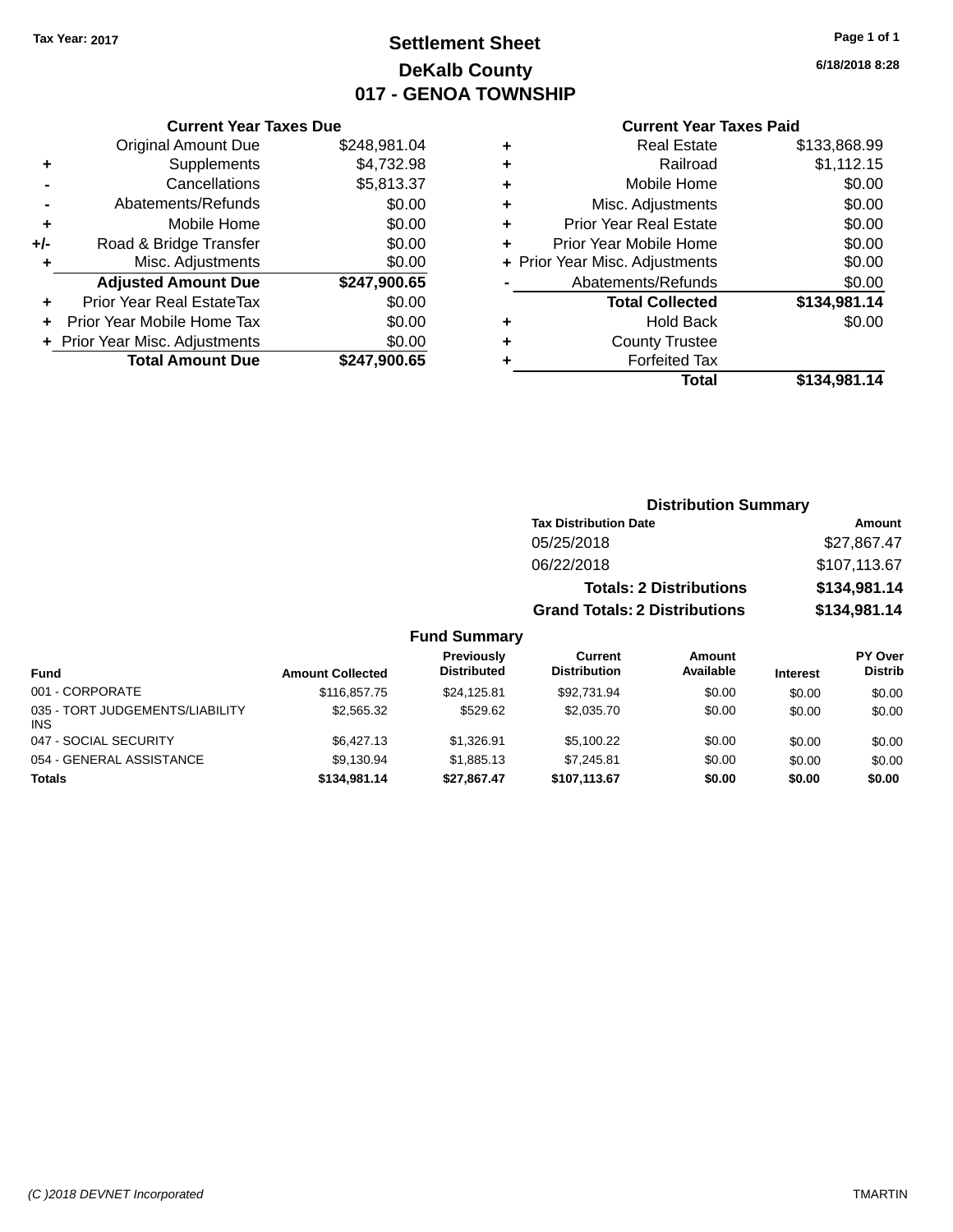## **Settlement Sheet Tax Year: 2017 Page 1 of 1 DeKalb County 018 - GENOA ROAD & BRIDGE**

**6/18/2018 8:28**

#### **Current Year Taxes Paid**

|     | <b>Current Year Taxes Due</b>  |               |  |  |  |  |
|-----|--------------------------------|---------------|--|--|--|--|
|     | <b>Original Amount Due</b>     | \$186,986.47  |  |  |  |  |
| ٠   | Supplements                    | \$3,800.45    |  |  |  |  |
|     | Cancellations                  | \$3,912.05    |  |  |  |  |
|     | Abatements/Refunds             | \$0.00        |  |  |  |  |
| ٠   | \$0.00<br>Mobile Home          |               |  |  |  |  |
| +/- | Road & Bridge Transfer         | (\$14,211.36) |  |  |  |  |
|     | Misc. Adjustments              | \$0.00        |  |  |  |  |
|     | <b>Adjusted Amount Due</b>     | \$172,663.51  |  |  |  |  |
| ٠   | Prior Year Real EstateTax      | \$0.00        |  |  |  |  |
|     | Prior Year Mobile Home Tax     | \$0.00        |  |  |  |  |
|     | + Prior Year Misc. Adjustments | \$0.00        |  |  |  |  |
|     | <b>Total Amount Due</b>        | \$172.663.51  |  |  |  |  |
|     |                                |               |  |  |  |  |

| ٠ | <b>Real Estate</b>             | \$86,801.74 |
|---|--------------------------------|-------------|
| ٠ | Railroad                       | \$791.40    |
| ٠ | Mobile Home                    | \$0.00      |
| ٠ | Misc. Adjustments              | \$0.00      |
| ٠ | <b>Prior Year Real Estate</b>  | \$0.00      |
| ÷ | Prior Year Mobile Home         | \$0.00      |
|   | + Prior Year Misc. Adjustments | \$0.00      |
|   | Abatements/Refunds             | \$0.00      |
|   | <b>Total Collected</b>         | \$87,593.14 |
| ٠ | <b>Hold Back</b>               | \$0.00      |
| ٠ | <b>County Trustee</b>          |             |
| ٠ | <b>Forfeited Tax</b>           |             |
|   | Total                          | \$87,593.14 |
|   |                                |             |

**Grand Totals: 2 Distributions \$87,593.14**

| <b>Road and Bridge Summary</b> |          |                         | <b>Distribution Summary</b>    |             |
|--------------------------------|----------|-------------------------|--------------------------------|-------------|
| Municipality                   | Amt. Due | Amt. Distrib.           | <b>Tax Distribution Date</b>   | Amount      |
| CITY OF GENOA                  |          | \$26,072.10 \$14,211.36 | 05/25/2018                     | \$18,150.93 |
| Totals                         |          | \$26,072.10 \$14,211.36 | 06/22/2018                     | \$69,442.21 |
|                                |          |                         | <b>Totals: 2 Distributions</b> | \$87,593.14 |

|                                        |                         | <b>Fund Summary</b>                     |                                       |                     |                 |                           |
|----------------------------------------|-------------------------|-----------------------------------------|---------------------------------------|---------------------|-----------------|---------------------------|
| <b>Fund</b>                            | <b>Amount Collected</b> | <b>Previously</b><br><b>Distributed</b> | <b>Current</b><br><b>Distribution</b> | Amount<br>Available | <b>Interest</b> | PY Over<br><b>Distrib</b> |
| 007 - ROAD AND BRIDGE                  | \$30,909.52             | \$6,395.18                              | \$24.514.34                           | \$0.00              | \$0.00          | \$0.00                    |
| 008 - BRIDGE CONST W/COUNTY            | \$506.37                | \$105.02                                | \$401.35                              | \$0.00              | \$0.00          | \$0.00                    |
| 009 - PERMANENT ROAD                   | \$44.481.03             | \$9.225.02                              | \$35,256.01                           | \$0.00              | \$0.00          | \$0.00                    |
| 010 - EQUIPMENT AND BUILDING           | \$4.946.67              | \$1,025.90                              | \$3.920.77                            | \$0.00              | \$0.00          | \$0.00                    |
| 035 - TORT JUDGEMENTS/LIABILITY<br>INS | \$4.952.29              | \$1,027.07                              | \$3,925.22                            | \$0.00              | \$0.00          | \$0.00                    |
| 047 - SOCIAL SECURITY                  | \$1,797.26              | \$372.74                                | \$1.424.52                            | \$0.00              | \$0.00          | \$0.00                    |
| <b>Totals</b>                          | \$87,593.14             | \$18,150.93                             | \$69,442.21                           | \$0.00              | \$0.00          | \$0.00                    |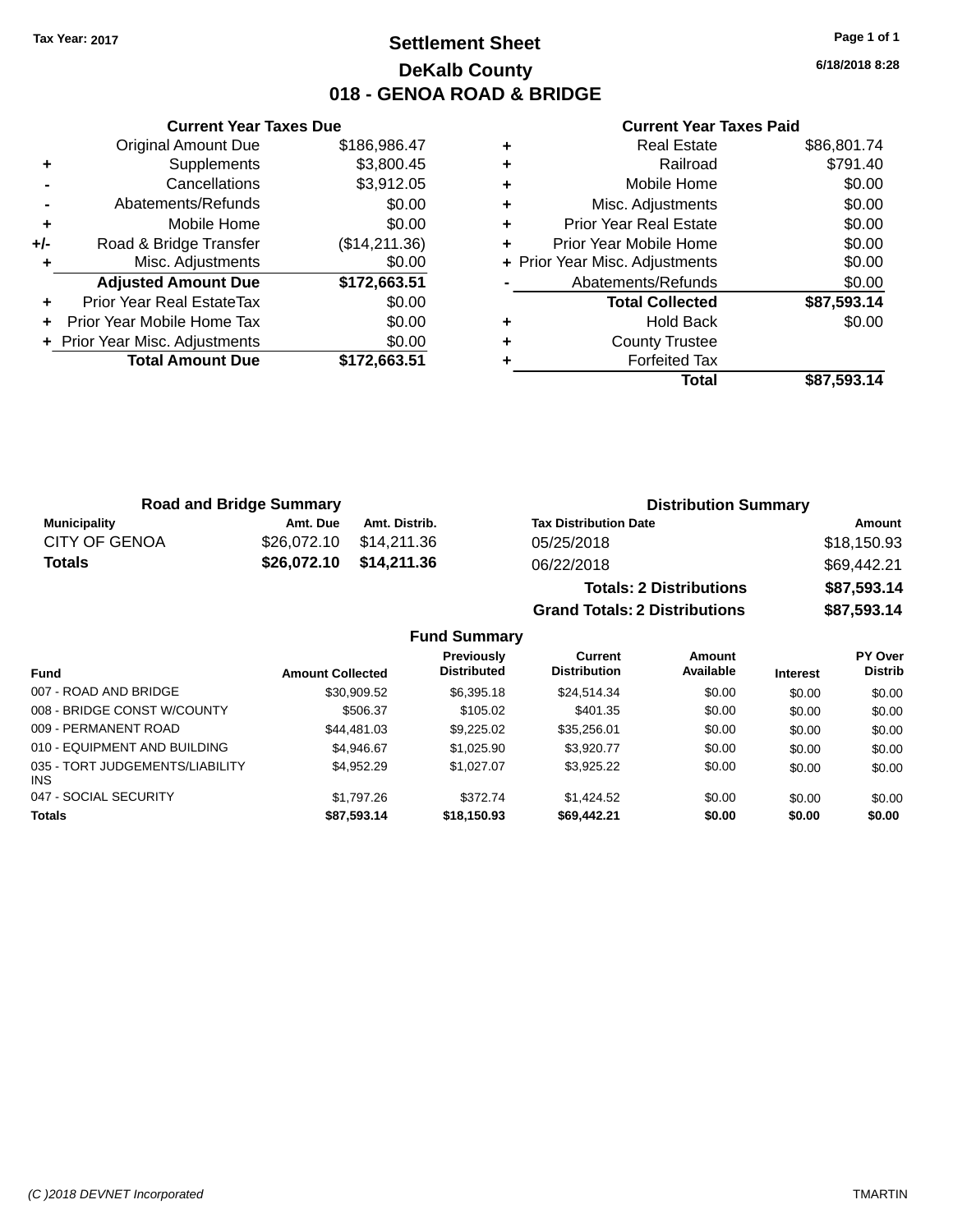## **Settlement Sheet Tax Year: 2017 Page 1 of 1 DeKalb County 019 - KINGSTON TOWNSHIP**

**6/18/2018 8:28**

### **Current Year Taxes Paid**

| <b>Current Year Taxes Due</b>  |             |
|--------------------------------|-------------|
| <b>Original Amount Due</b>     | \$91,530.66 |
| Supplements                    | \$367.68    |
| Cancellations                  | \$491.72    |
| Abatements/Refunds             | \$0.00      |
| Mobile Home                    | \$0.00      |
| Road & Bridge Transfer         | \$0.00      |
| Misc. Adjustments              | \$0.00      |
| <b>Adjusted Amount Due</b>     | \$91,406.62 |
| Prior Year Real EstateTax      | \$0.00      |
| Prior Year Mobile Home Tax     | \$0.00      |
| + Prior Year Misc. Adjustments | \$15.38     |
| <b>Total Amount Due</b>        | \$91,422.00 |
|                                |             |

| ٠ | <b>Real Estate</b>             | \$49,116.49 |
|---|--------------------------------|-------------|
| ٠ | Railroad                       | \$703.85    |
| ٠ | Mobile Home                    | \$0.00      |
| ٠ | Misc. Adjustments              | \$0.00      |
| ٠ | <b>Prior Year Real Estate</b>  | \$0.00      |
| ٠ | Prior Year Mobile Home         | \$0.00      |
|   | + Prior Year Misc. Adjustments | \$15.38     |
|   | Abatements/Refunds             | \$0.00      |
|   | <b>Total Collected</b>         | \$49,835.72 |
| ٠ | <b>Hold Back</b>               | \$0.00      |
| ٠ | <b>County Trustee</b>          |             |
| ٠ | <b>Forfeited Tax</b>           |             |
|   | Total                          | \$49,835.72 |
|   |                                |             |

|                          |                     |                         |                                        | <b>Distribution Summary</b>           |                                |                 |                                  |
|--------------------------|---------------------|-------------------------|----------------------------------------|---------------------------------------|--------------------------------|-----------------|----------------------------------|
|                          |                     |                         |                                        | <b>Tax Distribution Date</b>          |                                |                 | Amount                           |
|                          |                     |                         |                                        | 05/25/2018                            |                                |                 | \$9,330.72                       |
|                          |                     |                         |                                        | 06/22/2018                            |                                |                 | \$40,505.00                      |
|                          |                     |                         |                                        |                                       | <b>Totals: 2 Distributions</b> |                 | \$49,835.72                      |
|                          |                     |                         |                                        | <b>Grand Totals: 2 Distributions</b>  |                                |                 | \$49,835.72                      |
|                          |                     |                         | <b>Fund Summary</b>                    |                                       |                                |                 |                                  |
| <b>Fund</b>              |                     | <b>Amount Collected</b> | <b>Previously</b><br>Distributed       | <b>Current</b><br><b>Distribution</b> | <b>Amount</b><br>Available     | <b>Interest</b> | <b>PY Over</b><br><b>Distrib</b> |
| 001 - CORPORATE          |                     | \$49.482.34             | \$9,264.56                             | \$40.217.78                           | \$0.00                         | \$0.00          | \$0.00                           |
| 054 - GENERAL ASSISTANCE |                     | \$353.38                | \$66.16                                | \$287.22                              | \$0.00                         | \$0.00          | \$0.00                           |
| <b>Totals</b>            |                     | \$49,835.72             | \$9,330.72                             | \$40,505.00                           | \$0.00                         | \$0.00          | \$0.00                           |
|                          |                     |                         | <b>Miscellaneous Adjustment Detail</b> |                                       |                                |                 |                                  |
| Year Source              | <b>Account Type</b> |                         | <b>Amount Adjustment Description</b>   |                                       |                                |                 |                                  |

**<u>Year Source</u>**<br> **Account Type**<br> **ACCOUNTE ADDETE:**<br> **ACCOUNT ACCOUNT**<br> **ACCOUNT** \$15.38 MATHESON REDEMPTION 02-22-402-003 by TBA **Totals 1 entries \$15.38**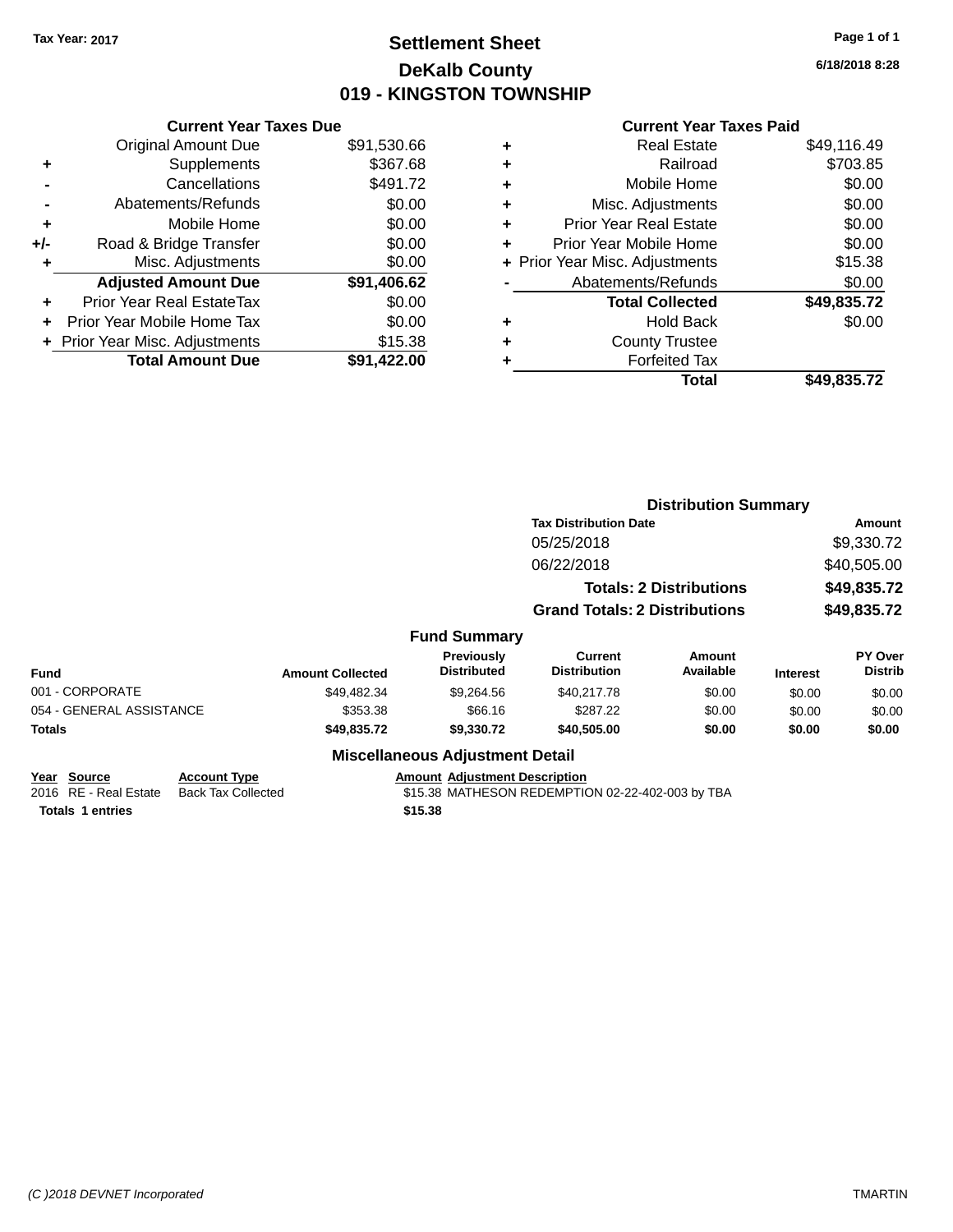## **Settlement Sheet Tax Year: 2017 Page 1 of 1 DeKalb County 020 - KINGSTON ROAD & BRIDGE**

**6/18/2018 8:28**

#### **Current Year Taxes Paid**

|       | <b>Current Year Taxes Due</b>  |               |
|-------|--------------------------------|---------------|
|       | <b>Original Amount Due</b>     | \$329,995.74  |
| ٠     | Supplements                    | \$1,250.83    |
|       | Cancellations                  | \$1,672.76    |
|       | Abatements/Refunds             | \$0.00        |
| ٠     | Mobile Home                    | \$0.00        |
| $+/-$ | Road & Bridge Transfer         | (\$10,017.86) |
|       | Misc. Adjustments              | \$0.00        |
|       | <b>Adjusted Amount Due</b>     | \$319,555.95  |
| ٠     | Prior Year Real EstateTax      | (\$3.02)      |
|       | Prior Year Mobile Home Tax     | \$0.00        |
|       | + Prior Year Misc. Adjustments | \$54.48       |
|       | <b>Total Amount Due</b>        | \$319,607.41  |
|       |                                |               |

| <b>Real Estate</b>            | \$167,086.64                   |
|-------------------------------|--------------------------------|
| Railroad                      | \$2,516.22                     |
| Mobile Home                   | \$0.00                         |
| Misc. Adjustments             | \$0.00                         |
| <b>Prior Year Real Estate</b> | (\$3.02)                       |
| Prior Year Mobile Home        | \$0.00                         |
|                               | \$54.48                        |
| Abatements/Refunds            | \$0.00                         |
| <b>Total Collected</b>        | \$169,654.32                   |
| Hold Back                     | \$0.00                         |
| <b>County Trustee</b>         |                                |
| <b>Forfeited Tax</b>          |                                |
| Total                         | \$169.654.32                   |
|                               | + Prior Year Misc. Adjustments |

| <b>Road and Bridge Summary</b> |             |               | <b>Distribution Summary</b>          |              |
|--------------------------------|-------------|---------------|--------------------------------------|--------------|
| <b>Municipality</b>            | Amt. Due    | Amt. Distrib. | <b>Tax Distribution Date</b>         | Amount       |
| <b>CITY OF GENOA</b>           | \$7.483.72  | \$4.084.77    | 05/25/2018                           | \$31,740.89  |
| <b>VILLAGE OF KINGSTON</b>     | \$10,873.62 | \$5.933.09    | 06/22/2018                           | \$137,913.43 |
| Totals                         | \$18,357.34 | \$10,017.86   | <b>Totals: 2 Distributions</b>       | \$169,654.32 |
|                                |             |               | <b>Grand Totals: 2 Distributions</b> | \$169,654.32 |

#### **Fund Summary**

| <b>Fund</b>                  | <b>Amount Collected</b> | Previously<br><b>Distributed</b> | Current<br><b>Distribution</b> | Amount<br>Available | <b>Interest</b> | PY Over<br><b>Distrib</b> |
|------------------------------|-------------------------|----------------------------------|--------------------------------|---------------------|-----------------|---------------------------|
| 007 - ROAD AND BRIDGE        | \$37,953.54             | \$7,083.12                       | \$30,870.42                    | \$0.00              | \$0.00          | \$0.00                    |
| 008 - BRIDGE CONST W/COUNTY  | \$5,857,32              | \$1.096.64                       | \$4,760.68                     | \$0.00              | \$0.00          | \$0.00                    |
| 009 - PERMANENT ROAD         | \$110.431.55            | \$20,675,63                      | \$89.755.92                    | \$0.00              | \$0.00          | \$0.00                    |
| 010 - EQUIPMENT AND BUILDING | \$15.411.91             | \$2,885.50                       | \$12.526.41                    | \$0.00              | \$0.00          | \$0.00                    |
| <b>Totals</b>                | \$169,654.32            | \$31.740.89                      | \$137.913.43                   | \$0.00              | \$0.00          | \$0.00                    |

### **Miscellaneous Adjustment Detail**

**<u>Year Source</u> <b>Account Type**<br>
2016 RE - Real Estate Back Tax Collected **Totals 1 entries \$54.48**

Amount Adjustment Description<br>\$54.48 MATHESON REDEMPTION 02-22-402-003 by TBA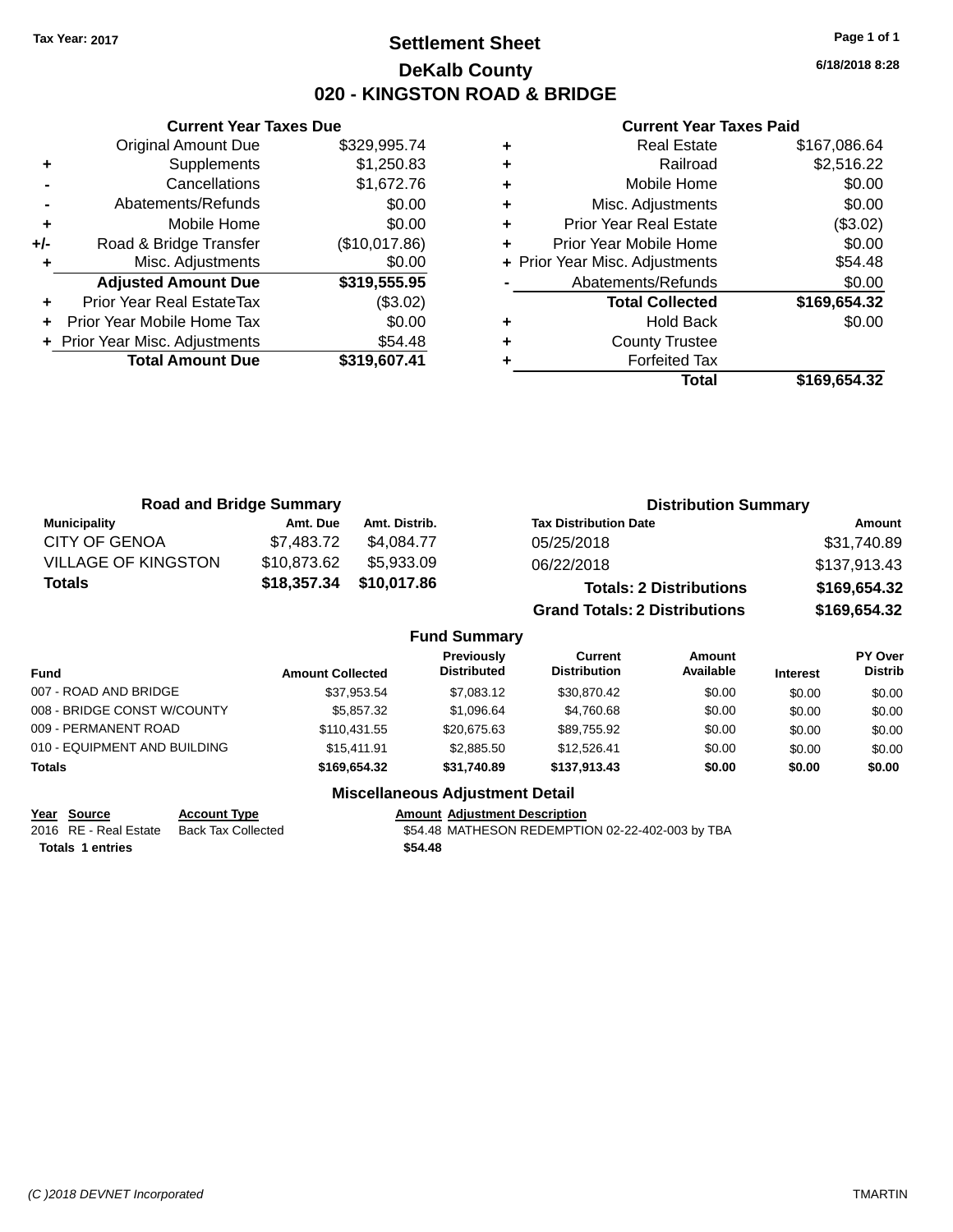## **Settlement Sheet Tax Year: 2017 Page 1 of 1 DeKalb County 021 - KINGSTON TWP CEMETERY**

**6/18/2018 8:28**

|     | <b>Current Year Taxes Due</b>  |             |
|-----|--------------------------------|-------------|
|     | <b>Original Amount Due</b>     | \$15,471.47 |
| ٠   | Supplements                    | \$62.15     |
|     | Cancellations                  | \$83.12     |
|     | Abatements/Refunds             | \$0.00      |
| ٠   | Mobile Home                    | \$0.00      |
| +/- | Road & Bridge Transfer         | \$0.00      |
|     | Misc. Adjustments              | \$0.00      |
|     | <b>Adjusted Amount Due</b>     | \$15,450.50 |
| ÷   | Prior Year Real EstateTax      | \$0.00      |
| ÷   | Prior Year Mobile Home Tax     | \$0.00      |
|     | + Prior Year Misc. Adjustments | \$2.60      |
|     | <b>Total Amount Due</b>        | \$15.453.10 |

|   | <b>Real Estate</b>             | \$8,302.09 |
|---|--------------------------------|------------|
| ٠ | Railroad                       | \$118.98   |
| ٠ | Mobile Home                    | \$0.00     |
| ٠ | Misc. Adjustments              | \$0.00     |
| ٠ | <b>Prior Year Real Estate</b>  | \$0.00     |
| ٠ | Prior Year Mobile Home         | \$0.00     |
|   | + Prior Year Misc. Adjustments | \$2.60     |
|   | Abatements/Refunds             | \$0.00     |
|   | <b>Total Collected</b>         | \$8,423.67 |
| ٠ | <b>Hold Back</b>               | \$0.00     |
| ٠ | <b>County Trustee</b>          |            |
| ٠ | <b>Forfeited Tax</b>           |            |
|   | Total                          | \$8.423.67 |
|   |                                |            |

|                                      |                                                  |                                        | <b>Tax Distribution Date</b>                    | <b>Distribution Summary</b>    |                 | Amount                    |
|--------------------------------------|--------------------------------------------------|----------------------------------------|-------------------------------------------------|--------------------------------|-----------------|---------------------------|
|                                      |                                                  |                                        |                                                 |                                |                 |                           |
|                                      |                                                  |                                        | 05/25/2018                                      |                                |                 | \$1,577.20                |
|                                      |                                                  |                                        | 06/22/2018                                      |                                |                 | \$6,846.47                |
|                                      |                                                  |                                        |                                                 | <b>Totals: 2 Distributions</b> |                 | \$8,423.67                |
|                                      |                                                  |                                        | <b>Grand Totals: 2 Distributions</b>            |                                |                 | \$8,423.67                |
|                                      |                                                  | <b>Fund Summary</b>                    |                                                 |                                |                 |                           |
| <b>Fund</b>                          | <b>Amount Collected</b>                          | Previously<br><b>Distributed</b>       | <b>Current</b><br><b>Distribution</b>           | Amount<br>Available            | <b>Interest</b> | PY Over<br><b>Distrib</b> |
| 017 - CEMETERY                       | \$8,423.67                                       | \$1,577.20                             | \$6,846.47                                      | \$0.00                         | \$0.00          | \$0.00                    |
| Totals                               | \$8,423.67                                       | \$1,577.20                             | \$6,846.47                                      | \$0.00                         | \$0.00          | \$0.00                    |
|                                      |                                                  | <b>Miscellaneous Adjustment Detail</b> |                                                 |                                |                 |                           |
| Year Source<br>2016 RE - Real Estate | <b>Account Type</b><br><b>Back Tax Collected</b> | <b>Amount Adjustment Description</b>   | \$2.60 MATHESON REDEMPTION 02-22-402-003 by TBA |                                |                 |                           |
| <b>Totals 1 entries</b>              |                                                  | \$2.60                                 |                                                 |                                |                 |                           |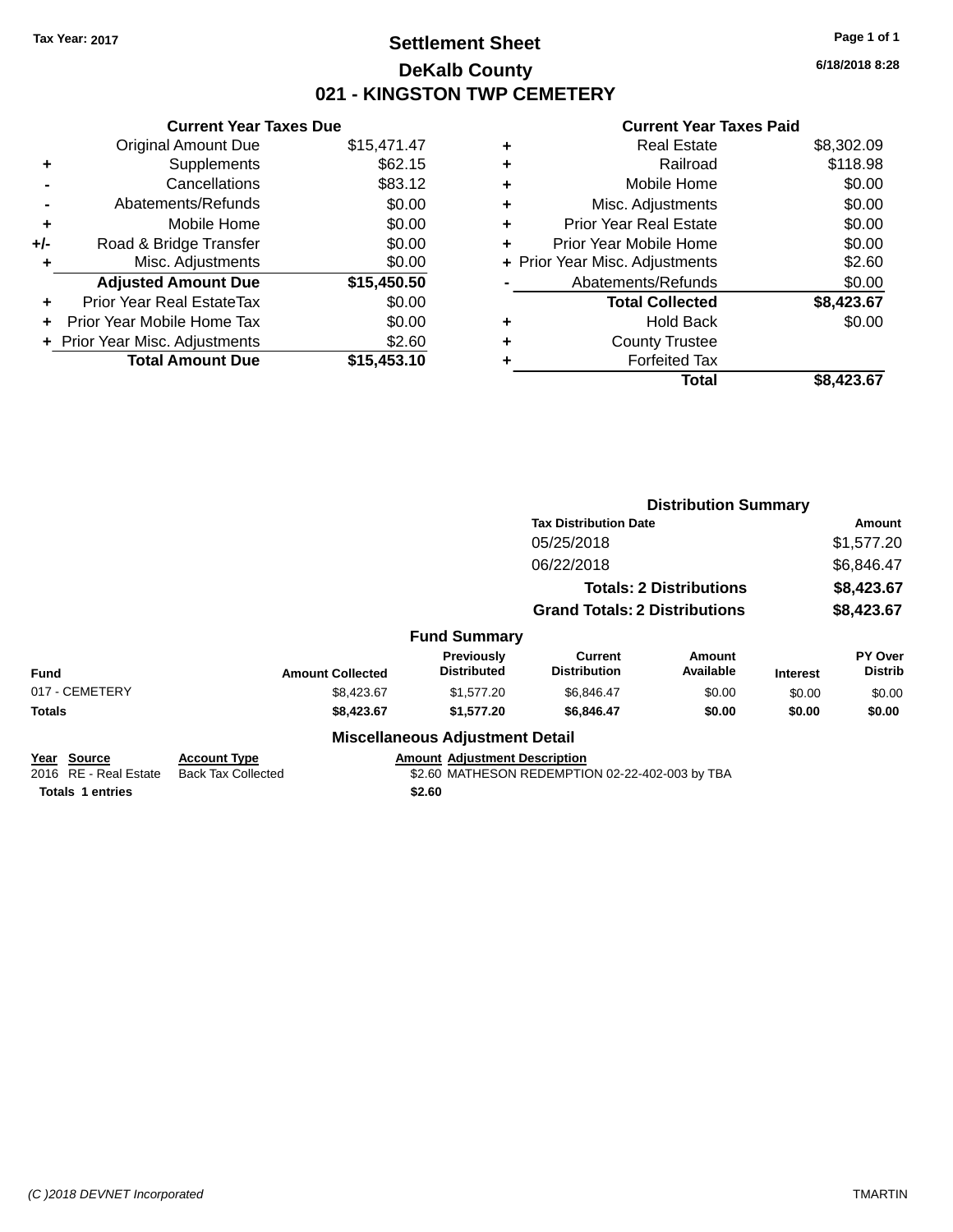## **Settlement Sheet Tax Year: 2017 Page 1 of 1 DeKalb County 022 - MALTA TOWNSHIP**

**6/18/2018 8:28**

|     | <b>Current Year Taxes Due</b>  |             |
|-----|--------------------------------|-------------|
|     | <b>Original Amount Due</b>     | \$68,688.53 |
| ٠   | Supplements                    | \$57.98     |
|     | Cancellations                  | \$151.82    |
|     | Abatements/Refunds             | \$0.00      |
| ٠   | Mobile Home                    | \$0.00      |
| +/- | Road & Bridge Transfer         | \$0.00      |
| ٠   | Misc. Adjustments              | \$0.00      |
|     | <b>Adjusted Amount Due</b>     | \$68,594.69 |
| ٠   | Prior Year Real EstateTax      | \$0.00      |
|     | Prior Year Mobile Home Tax     | \$0.00      |
|     | + Prior Year Misc. Adjustments | \$0.00      |
|     | <b>Total Amount Due</b>        | \$68.594.69 |
|     |                                |             |

### **Current Year Taxes Paid +** Real Estate \$37,235.81 **+** Railroad \$1,682.68 **+** Mobile Home \$0.00 **+** Misc. Adjustments \$0.00 **+** Prior Year Real Estate \$0.00

|   | Total                          | \$38,918.49 |
|---|--------------------------------|-------------|
| ÷ | <b>Forfeited Tax</b>           |             |
| ÷ | <b>County Trustee</b>          |             |
| ÷ | <b>Hold Back</b>               | \$0.00      |
|   | <b>Total Collected</b>         | \$38,918.49 |
|   | Abatements/Refunds             | \$0.00      |
|   | + Prior Year Misc. Adjustments | \$0.00      |
|   | Prior Year Mobile Home         | \$0.00      |

|           |                                         |                                       | <b>Distribution Summary</b>    |          |                                  |
|-----------|-----------------------------------------|---------------------------------------|--------------------------------|----------|----------------------------------|
|           |                                         | <b>Tax Distribution Date</b>          |                                |          | <b>Amount</b>                    |
|           |                                         | 05/25/2018                            |                                |          | \$8,612.41                       |
|           |                                         | 06/22/2018                            |                                |          | \$30,306.08                      |
|           |                                         |                                       | <b>Totals: 2 Distributions</b> |          | \$38,918.49                      |
|           |                                         | <b>Grand Totals: 2 Distributions</b>  |                                |          | \$38,918.49                      |
|           | <b>Fund Summary</b>                     |                                       |                                |          |                                  |
| Collected | <b>Previously</b><br><b>Distributed</b> | <b>Current</b><br><b>Distribution</b> | Amount<br>Available            | Interest | <b>PY Over</b><br><b>Distrib</b> |

| Fund                     | <b>Amount Collected</b> | <b>Previously</b><br><b>Distributed</b> | Current<br><b>Distribution</b> | Amount<br>Available | <b>Interest</b> | <b>PY Over</b><br><b>Distrib</b> |
|--------------------------|-------------------------|-----------------------------------------|--------------------------------|---------------------|-----------------|----------------------------------|
| 001 - CORPORATE          | \$38.458.60             | \$8.510.64                              | \$29.947.96                    | \$0.00              | \$0.00          | \$0.00                           |
| 054 - GENERAL ASSISTANCE | \$459.89                | \$101.77                                | \$358.12                       | \$0.00              | \$0.00          | \$0.00                           |
| Totals                   | \$38,918.49             | \$8.612.41                              | \$30,306,08                    | \$0.00              | \$0.00          | \$0.00                           |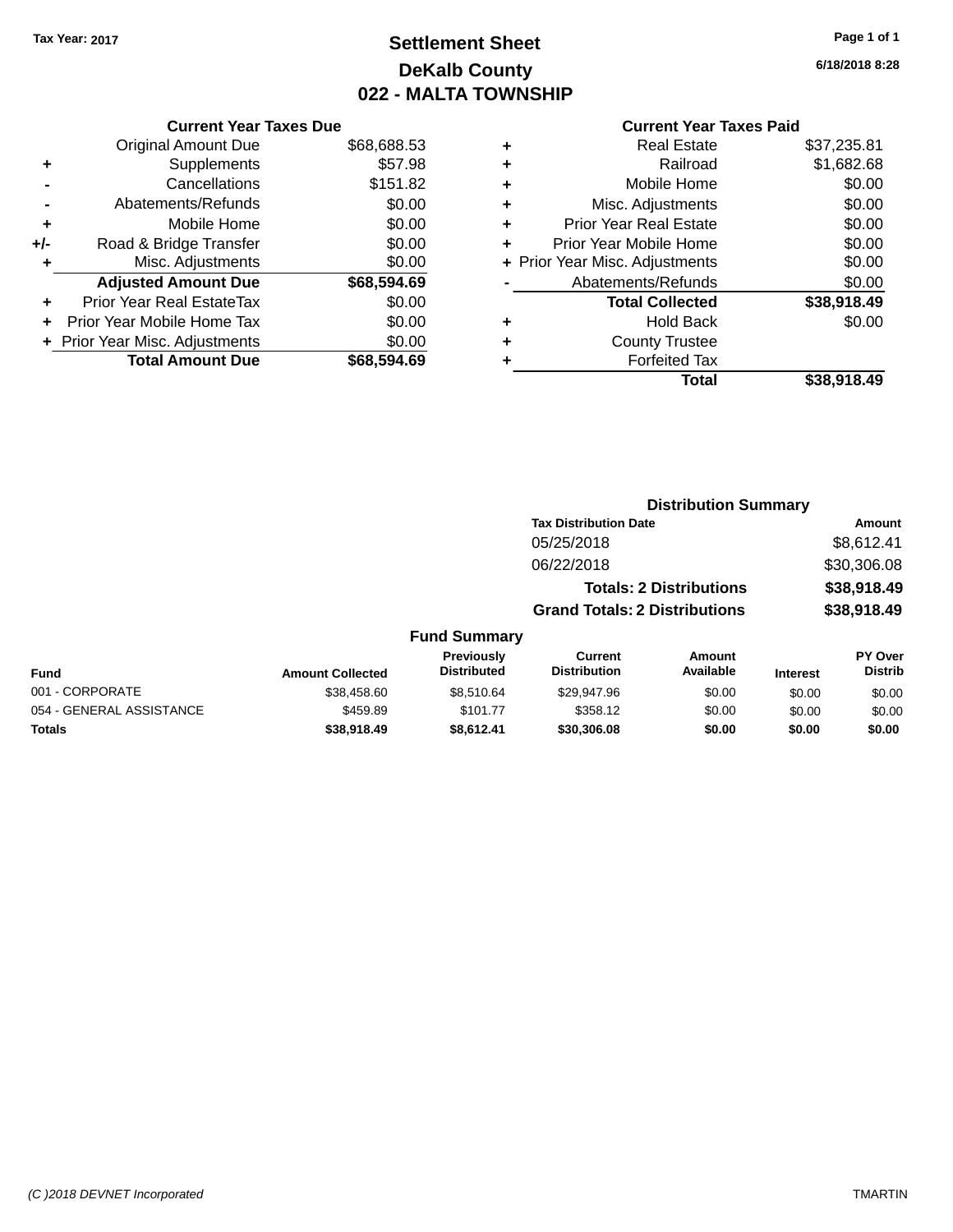## **Settlement Sheet Tax Year: 2017 Page 1 of 1 DeKalb County 023 - MALTA TWP LIBRARY**

**6/18/2018 8:28**

|     | <b>Current Year Taxes Due</b>  |              |
|-----|--------------------------------|--------------|
|     | <b>Original Amount Due</b>     | \$132,382.56 |
| ٠   | Supplements                    | \$111.76     |
|     | Cancellations                  | \$292.63     |
|     | Abatements/Refunds             | \$0.00       |
| ٠   | Mobile Home                    | \$0.00       |
| +/- | Road & Bridge Transfer         | \$0.00       |
| ٠   | Misc. Adjustments              | \$0.00       |
|     | <b>Adjusted Amount Due</b>     | \$132,201.69 |
| ٠   | Prior Year Real EstateTax      | \$0.00       |
|     | Prior Year Mobile Home Tax     | \$0.00       |
|     | + Prior Year Misc. Adjustments | \$0.00       |
|     | <b>Total Amount Due</b>        | \$132,201.69 |
|     |                                |              |

|   | <b>Real Estate</b>             | \$71,763.27 |
|---|--------------------------------|-------------|
| ٠ | Railroad                       | \$3,242.98  |
| ٠ | Mobile Home                    | \$0.00      |
| ٠ | Misc. Adjustments              | \$0.00      |
| ٠ | <b>Prior Year Real Estate</b>  | \$0.00      |
| ٠ | Prior Year Mobile Home         | \$0.00      |
|   | + Prior Year Misc. Adjustments | \$0.00      |
|   | Abatements/Refunds             | \$0.00      |
|   | <b>Total Collected</b>         | \$75,006.25 |
| ٠ | <b>Hold Back</b>               | \$0.00      |
| ٠ | <b>County Trustee</b>          |             |
| ٠ | <b>Forfeited Tax</b>           |             |
|   | Total                          | \$75,006.25 |
|   |                                |             |

|               |                         |                                  |                                       | <b>Distribution Summary</b>    |                 |                                  |
|---------------|-------------------------|----------------------------------|---------------------------------------|--------------------------------|-----------------|----------------------------------|
|               |                         |                                  | <b>Tax Distribution Date</b>          |                                |                 | Amount                           |
|               |                         |                                  | 05/25/2018                            |                                |                 | \$16,598.52                      |
|               |                         |                                  | 06/22/2018                            |                                |                 | \$58,407.73                      |
|               |                         |                                  |                                       | <b>Totals: 2 Distributions</b> |                 | \$75,006.25                      |
|               |                         |                                  | <b>Grand Totals: 2 Distributions</b>  |                                |                 | \$75,006.25                      |
|               |                         | <b>Fund Summary</b>              |                                       |                                |                 |                                  |
| <b>Fund</b>   | <b>Amount Collected</b> | Previously<br><b>Distributed</b> | <b>Current</b><br><b>Distribution</b> | Amount<br>Available            | <b>Interest</b> | <b>PY Over</b><br><b>Distrib</b> |
| 016 - LIBRARY | \$75,006.25             | \$16,598,52                      | \$58,407.73                           | \$0.00                         | \$0.00          | \$0.00                           |
| <b>Totals</b> | \$75,006.25             | \$16,598.52                      | \$58,407.73                           | \$0.00                         | \$0.00          | \$0.00                           |
|               |                         |                                  |                                       |                                |                 |                                  |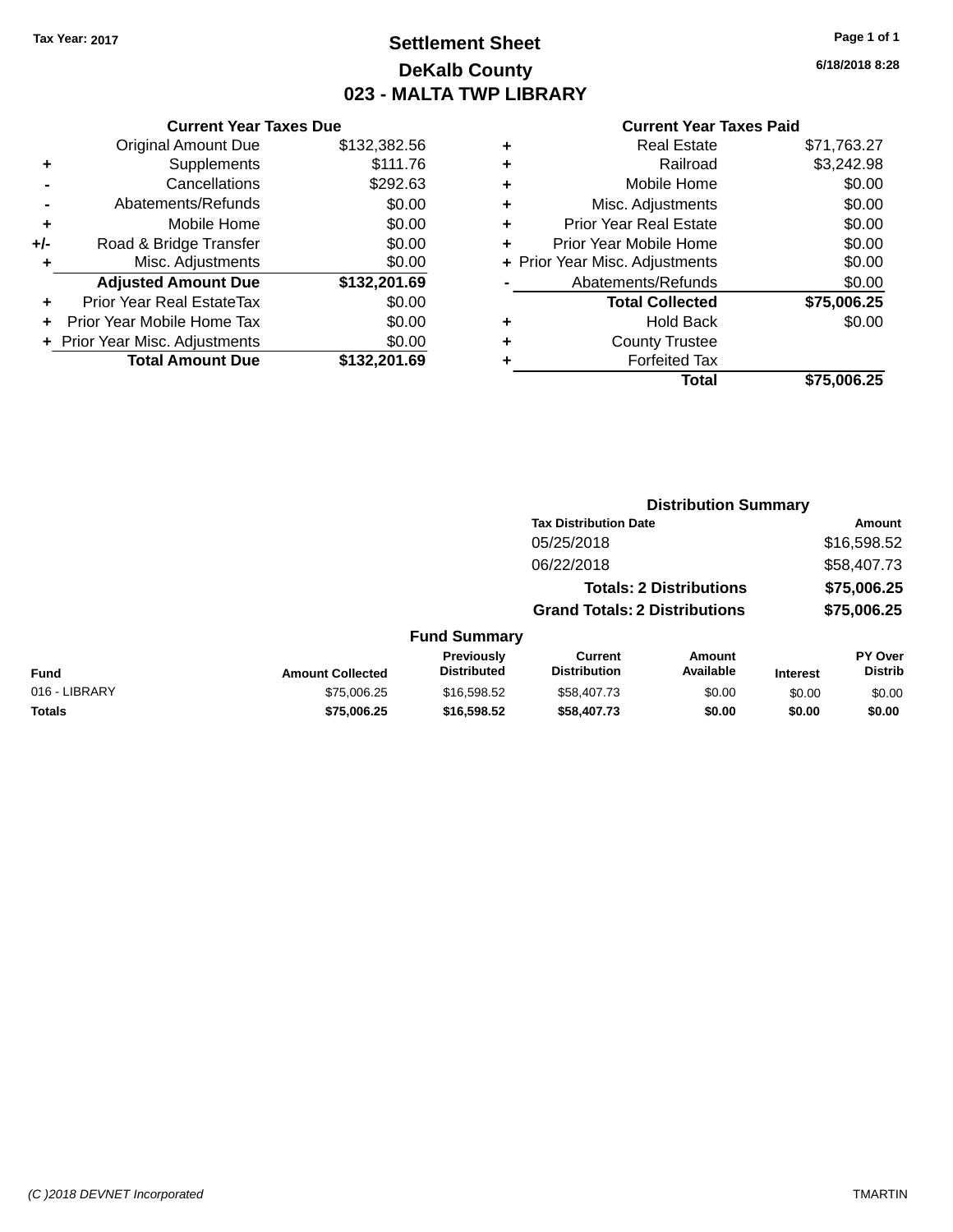## **Settlement Sheet Tax Year: 2017 Page 1 of 1 DeKalb County 024 - MALTA ROAD & BRIDGE**

**6/18/2018 8:28**

#### **Current Year Taxes Paid**

|     | <b>Current Year Taxes Due</b>  |              |
|-----|--------------------------------|--------------|
|     | <b>Original Amount Due</b>     | \$172,801.14 |
| ٠   | Supplements                    | \$136.28     |
|     | Cancellations                  | \$356.86     |
|     | Abatements/Refunds             | \$0.00       |
| ٠   | Mobile Home                    | \$0.00       |
| +/- | Road & Bridge Transfer         | (\$6,220.94) |
|     | Misc. Adjustments              | \$0.00       |
|     | <b>Adjusted Amount Due</b>     | \$166,359.62 |
| ٠   | Prior Year Real EstateTax      | \$0.00       |
|     | Prior Year Mobile Home Tax     | \$0.00       |
|     | + Prior Year Misc. Adjustments | \$0.00       |
|     | <b>Total Amount Due</b>        | \$166,359.62 |
|     |                                |              |

| <b>Real Estate</b>             | \$87,517.41 |
|--------------------------------|-------------|
| Railroad                       | \$4,168.78  |
| Mobile Home                    | \$0.00      |
| Misc. Adjustments              | \$0.00      |
| <b>Prior Year Real Estate</b>  | \$0.00      |
| Prior Year Mobile Home         | \$0.00      |
| + Prior Year Misc. Adjustments | \$0.00      |
| Abatements/Refunds             | \$0.00      |
| <b>Total Collected</b>         | \$91,686.19 |
| <b>Hold Back</b>               | \$0.00      |
| <b>County Trustee</b>          |             |
| <b>Forfeited Tax</b>           |             |
| Total                          | \$91,686.19 |
|                                |             |

**Grand Totals: 2 Distributions \$91,686.19**

|                     | <b>Road and Bridge Summary</b> |               | <b>Distribution Summary</b>    |             |
|---------------------|--------------------------------|---------------|--------------------------------|-------------|
| <b>Municipality</b> | Amt. Due                       | Amt. Distrib. | <b>Tax Distribution Date</b>   | Amount      |
| VILLAGE OF MALTA    | \$10.913.84                    | \$6.220.94    | 05/25/2018                     | \$20,242.37 |
| <b>Totals</b>       | \$10,913.84                    | \$6,220.94    | 06/22/2018                     | \$71.443.82 |
|                     |                                |               | <b>Totals: 2 Distributions</b> | \$91,686.19 |

|                              |                         | <b>Fund Summary</b>              |                                |                     |                 |                                  |
|------------------------------|-------------------------|----------------------------------|--------------------------------|---------------------|-----------------|----------------------------------|
| <b>Fund</b>                  | <b>Amount Collected</b> | Previously<br><b>Distributed</b> | Current<br><b>Distribution</b> | Amount<br>Available | <b>Interest</b> | <b>PY Over</b><br><b>Distrib</b> |
| 007 - ROAD AND BRIDGE        | \$28.358.49             | \$6,228,26                       | \$22.130.23                    | \$0.00              | \$0.00          | \$0.00                           |
| 008 - BRIDGE CONST W/COUNTY  | \$11,700.88             | \$2,589.35                       | \$9,111.53                     | \$0.00              | \$0.00          | \$0.00                           |
| 009 - PERMANENT ROAD         | \$41,256.99             | \$9,129.97                       | \$32,127.02                    | \$0.00              | \$0.00          | \$0.00                           |
| 010 - EQUIPMENT AND BUILDING | \$10.369.83             | \$2,294.79                       | \$8.075.04                     | \$0.00              | \$0.00          | \$0.00                           |
| <b>Totals</b>                | \$91,686.19             | \$20.242.37                      | \$71,443.82                    | \$0.00              | \$0.00          | \$0.00                           |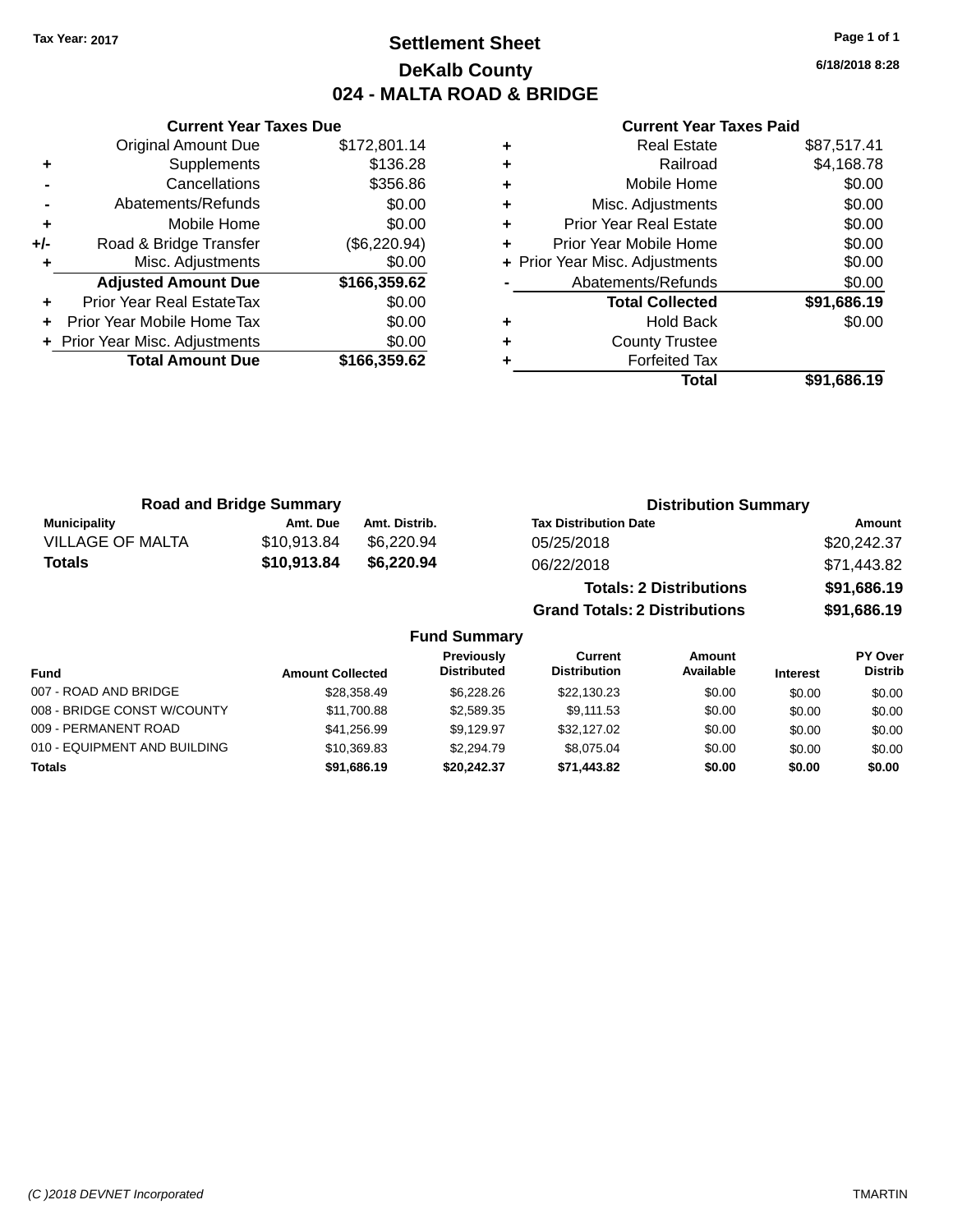## **Settlement Sheet Tax Year: 2017 Page 1 of 1 DeKalb County 025 - MAYFIELD TOWNSHIP**

**6/18/2018 8:28**

|     | <b>Current Year Taxes Due</b>    |             |   |
|-----|----------------------------------|-------------|---|
|     | <b>Original Amount Due</b>       | \$97,503.84 | ٠ |
| ٠   | Supplements                      | \$499.91    | ٠ |
|     | Cancellations                    | \$530.84    | ٠ |
|     | Abatements/Refunds               | \$0.00      | ٠ |
|     | Mobile Home                      | \$0.00      | ٠ |
| +/- | Road & Bridge Transfer           | \$0.00      | ٠ |
|     | Misc. Adjustments                | \$0.00      | ٠ |
|     | <b>Adjusted Amount Due</b>       | \$97,472.91 |   |
|     | <b>Prior Year Real EstateTax</b> | \$0.00      |   |
|     | Prior Year Mobile Home Tax       | \$0.00      | ٠ |
|     | + Prior Year Misc. Adjustments   | \$0.00      | ٠ |
|     | <b>Total Amount Due</b>          | \$97,472.91 |   |

|   | Real Estate                    | \$55,682.74 |
|---|--------------------------------|-------------|
| ٠ | Railroad                       | \$0.00      |
| ٠ | Mobile Home                    | \$0.00      |
| ٠ | Misc. Adjustments              | \$0.00      |
| ٠ | <b>Prior Year Real Estate</b>  | \$0.00      |
|   | Prior Year Mobile Home         | \$0.00      |
|   | + Prior Year Misc. Adjustments | \$0.00      |
|   | Abatements/Refunds             | \$0.00      |
|   | <b>Total Collected</b>         | \$55,682.74 |
| ٠ | <b>Hold Back</b>               | \$0.00      |
| ٠ | <b>County Trustee</b>          |             |
|   | <b>Forfeited Tax</b>           |             |
|   | Total                          | \$55,682.74 |
|   |                                |             |

|                         |                                  | <b>Distribution Summary</b>          |                                |                 |                                  |  |  |
|-------------------------|----------------------------------|--------------------------------------|--------------------------------|-----------------|----------------------------------|--|--|
|                         |                                  | <b>Tax Distribution Date</b>         |                                |                 | Amount                           |  |  |
|                         |                                  | 05/25/2018                           |                                |                 | \$11,650.81                      |  |  |
|                         |                                  | 06/22/2018                           |                                |                 | \$44,031.93                      |  |  |
|                         |                                  |                                      | <b>Totals: 2 Distributions</b> |                 | \$55,682.74                      |  |  |
|                         |                                  | <b>Grand Totals: 2 Distributions</b> |                                |                 | \$55,682.74                      |  |  |
|                         | <b>Fund Summary</b>              |                                      |                                |                 |                                  |  |  |
| <b>Amount Collected</b> | Previously<br><b>Distributed</b> | Current<br><b>Distribution</b>       | Amount<br>Available            | <b>Interest</b> | <b>PY Over</b><br><b>Distrib</b> |  |  |
| \$51,398,40             | \$10 754 37                      | \$4064403                            | .SO 00                         | ደሰ ሰሰ           | \$ስ ስስ                           |  |  |

| Fund                     | <b>Amount Collected</b> | Distributed | Distribution | Available | <b>Interest</b> | <b>Distrib</b> |
|--------------------------|-------------------------|-------------|--------------|-----------|-----------------|----------------|
| 001 - CORPORATE          | \$51.398.40             | \$10.754.37 | \$40,644,03  | \$0.00    | \$0.00          | \$0.00         |
| 054 - GENERAL ASSISTANCE | \$4.284.34              | \$896.44    | \$3,387.90   | \$0.00    | \$0.00          | \$0.00         |
| <b>Totals</b>            | \$55.682.74             | \$11,650.81 | \$44.031.93  | \$0.00    | \$0.00          | \$0.00         |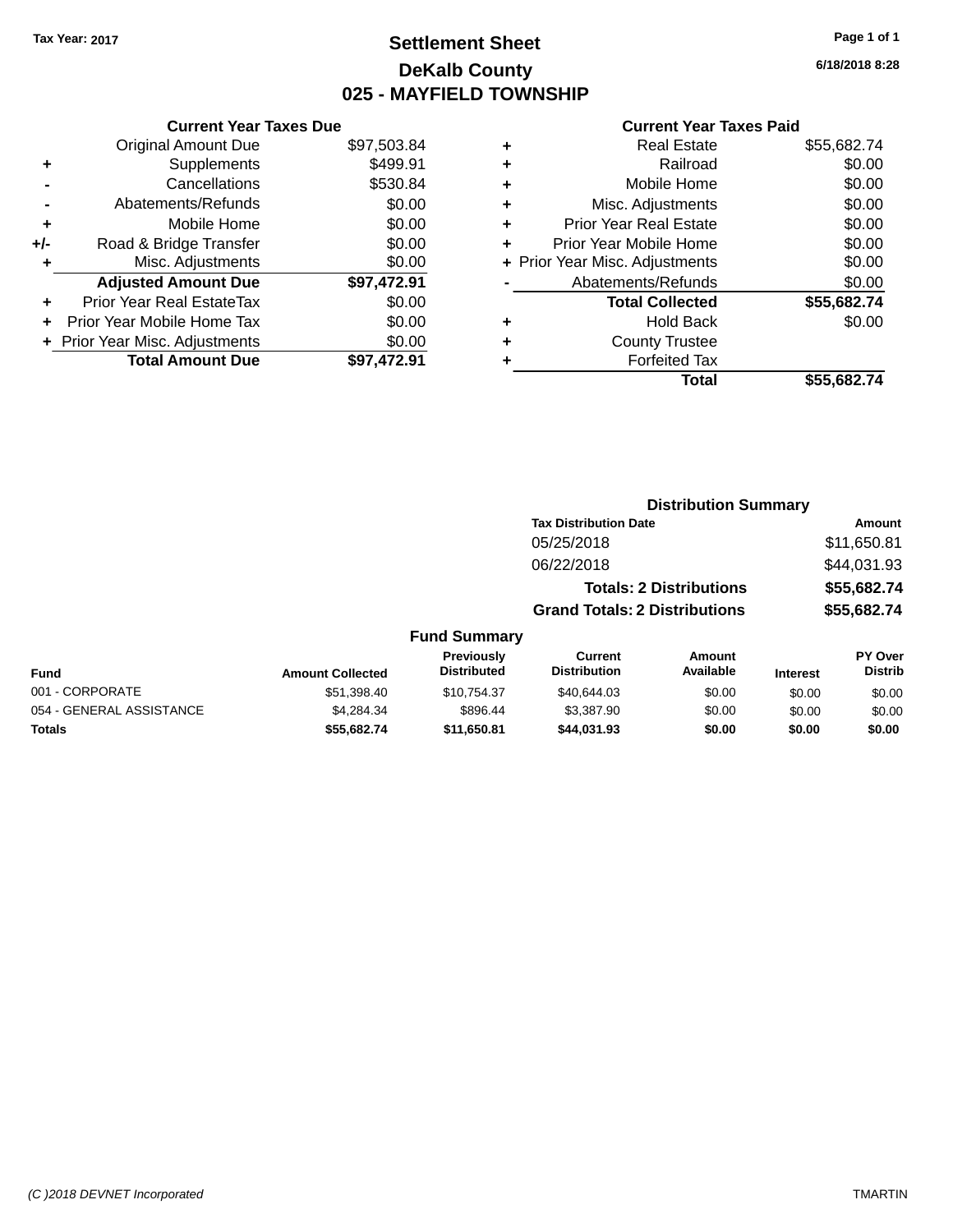## **Settlement Sheet Tax Year: 2017 Page 1 of 1 DeKalb County 026 - MAYFIELD ROAD & BRIDGE**

| <b>Current Year Taxes Due</b> |                              |  |
|-------------------------------|------------------------------|--|
| Original Amount Due           | \$267,355.89                 |  |
| Supplements                   | \$1,370.74                   |  |
| Cancellations                 | \$1,455.57                   |  |
| Abatements/Refunds            | \$0.00                       |  |
| Mobile Home                   | \$0.00                       |  |
| Road & Bridge Transfer        | \$0.00                       |  |
| Misc. Adjustments             | \$0.00                       |  |
| <b>Adjusted Amount Due</b>    | \$267,271.06                 |  |
| Prior Year Real EstateTax     | \$0.00                       |  |
| Prior Year Mobile Home Tax    | \$0.00                       |  |
|                               | \$0.00                       |  |
| <b>Total Amount Due</b>       | \$267,271.06                 |  |
|                               | Prior Year Misc. Adjustments |  |

### **Current Year Taxes Paid**

|   | <b>Real Estate</b>             | \$152,682.19 |
|---|--------------------------------|--------------|
| ÷ | Railroad                       | \$0.00       |
| ٠ | Mobile Home                    | \$0.00       |
| ٠ | Misc. Adjustments              | \$0.00       |
| ٠ | <b>Prior Year Real Estate</b>  | \$0.00       |
| ٠ | Prior Year Mobile Home         | \$0.00       |
|   | + Prior Year Misc. Adjustments | \$0.00       |
|   | Abatements/Refunds             | \$0.00       |
|   | <b>Total Collected</b>         | \$152,682.19 |
| ٠ | <b>Hold Back</b>               | \$0.00       |
| ٠ | <b>County Trustee</b>          |              |
|   | <b>Forfeited Tax</b>           |              |
|   | <b>Total</b>                   | \$152,682.19 |
|   |                                |              |

| <b>Distribution Summary</b>          |              |  |  |
|--------------------------------------|--------------|--|--|
| <b>Tax Distribution Date</b>         | Amount       |  |  |
| 05/25/2018                           | \$31,946.68  |  |  |
| 06/22/2018                           | \$120,735.51 |  |  |
| <b>Totals: 2 Distributions</b>       | \$152,682.19 |  |  |
| <b>Grand Totals: 2 Distributions</b> | \$152,682.19 |  |  |

| <b>Fund</b>                                         | <b>Amount Collected</b> | <b>Previously</b><br><b>Distributed</b> | Current<br><b>Distribution</b> | Amount<br>Available | <b>Interest</b> | <b>PY Over</b><br><b>Distrib</b> |
|-----------------------------------------------------|-------------------------|-----------------------------------------|--------------------------------|---------------------|-----------------|----------------------------------|
| 007 - ROAD AND BRIDGE                               | \$93,447.75             | \$19,552.68                             | \$73.895.07                    | \$0.00              | \$0.00          | \$0.00                           |
| 008 - BRIDGE CONST W/COUNTY                         | \$4.787.20              | \$1,001.66                              | \$3.785.54                     | \$0.00              | \$0.00          | \$0.00                           |
| 009 - PERMANENT ROAD                                | \$39.974.64             | \$8,364.15                              | \$31.610.49                    | \$0.00              | \$0.00          | \$0.00                           |
| 010 - EQUIPMENT AND BUILDING                        | \$7,038.35              | \$1,472.68                              | \$5.565.67                     | \$0.00              | \$0.00          | \$0.00                           |
| 035 - TORT JUDGMENTS, LIABILITY<br><b>INSURANCE</b> | \$4.506.11              | \$942.84                                | \$3.563.27                     | \$0.00              | \$0.00          | \$0.00                           |
| 047 - SOCIAL SECURITY                               | \$2.928.14              | \$612.67                                | \$2.315.47                     | \$0.00              | \$0.00          | \$0.00                           |
| <b>Totals</b>                                       | \$152,682.19            | \$31,946.68                             | \$120,735.51                   | \$0.00              | \$0.00          | \$0.00                           |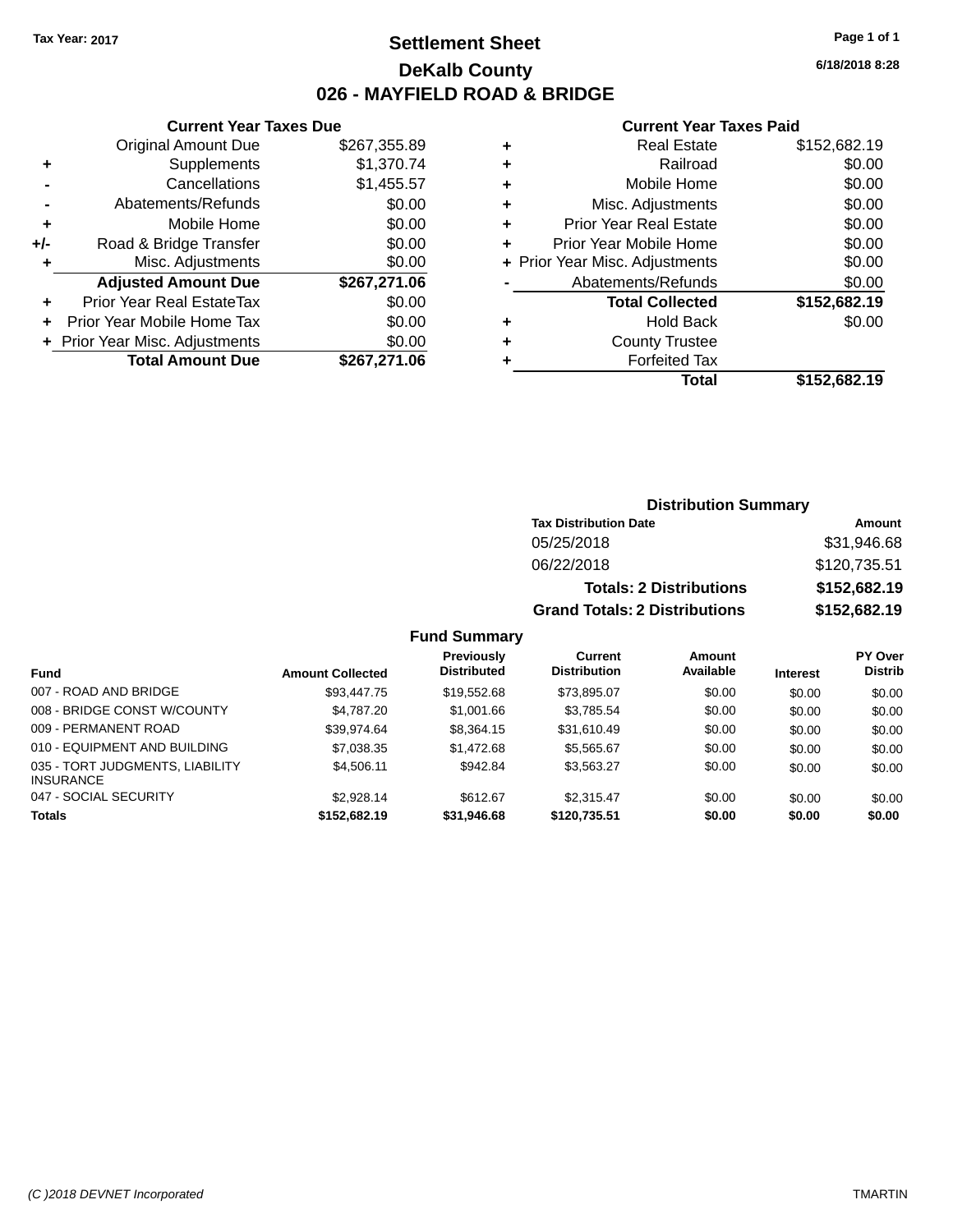## **Settlement Sheet Tax Year: 2017 Page 1 of 1 DeKalb County 027 - MILAN TOWNSHIP**

**6/18/2018 8:28**

|     | <b>Current Year Taxes Due</b>    |             |
|-----|----------------------------------|-------------|
|     | Original Amount Due              | \$40,000.52 |
| ٠   | Supplements                      | \$0.00      |
|     | Cancellations                    | \$0.00      |
|     | Abatements/Refunds               | \$0.00      |
| ٠   | Mobile Home                      | \$0.00      |
| +/- | Road & Bridge Transfer           | \$0.00      |
|     | Misc. Adjustments                | \$0.00      |
|     | <b>Adjusted Amount Due</b>       | \$40,000.52 |
| ٠   | <b>Prior Year Real EstateTax</b> | \$0.00      |
| ÷   | Prior Year Mobile Home Tax       | \$0.00      |
|     | + Prior Year Misc. Adjustments   | \$0.00      |
|     | <b>Total Amount Due</b>          | \$40,000.52 |
|     |                                  |             |

|   | Real Estate                    | \$23,031.16 |
|---|--------------------------------|-------------|
| ٠ | Railroad                       | \$0.00      |
| ٠ | Mobile Home                    | \$0.00      |
| ٠ | Misc. Adjustments              | \$0.00      |
| ٠ | <b>Prior Year Real Estate</b>  | \$0.00      |
| ٠ | Prior Year Mobile Home         | \$0.00      |
|   | + Prior Year Misc. Adjustments | \$0.00      |
|   | Abatements/Refunds             | \$0.00      |
|   | <b>Total Collected</b>         | \$23,031.16 |
| ٠ | <b>Hold Back</b>               | \$0.00      |
| ٠ | <b>County Trustee</b>          |             |
| ٠ | <b>Forfeited Tax</b>           |             |
|   | Total                          | \$23,031.16 |
|   |                                |             |

|                 |                         |                                         | <b>Distribution Summary</b>           |                                |                 |                                  |
|-----------------|-------------------------|-----------------------------------------|---------------------------------------|--------------------------------|-----------------|----------------------------------|
|                 |                         |                                         | <b>Tax Distribution Date</b>          |                                |                 | <b>Amount</b>                    |
|                 |                         |                                         | 05/25/2018                            |                                |                 | \$2,928.00                       |
|                 |                         |                                         | 06/22/2018                            |                                |                 | \$20,103.16                      |
|                 |                         |                                         |                                       | <b>Totals: 2 Distributions</b> |                 | \$23,031.16                      |
|                 |                         |                                         | <b>Grand Totals: 2 Distributions</b>  |                                |                 | \$23,031.16                      |
|                 |                         | <b>Fund Summary</b>                     |                                       |                                |                 |                                  |
| <b>Fund</b>     | <b>Amount Collected</b> | <b>Previously</b><br><b>Distributed</b> | <b>Current</b><br><b>Distribution</b> | Amount<br>Available            | <b>Interest</b> | <b>PY Over</b><br><b>Distrib</b> |
| 001 - CORPORATE | \$23,031,16             | \$2,928,00                              | \$20,103.16                           | \$0.00                         | \$0.00          | \$0.00                           |
| <b>Totals</b>   | \$23,031.16             | \$2,928.00                              | \$20,103.16                           | \$0.00                         | \$0.00          | \$0.00                           |
|                 |                         |                                         |                                       |                                |                 |                                  |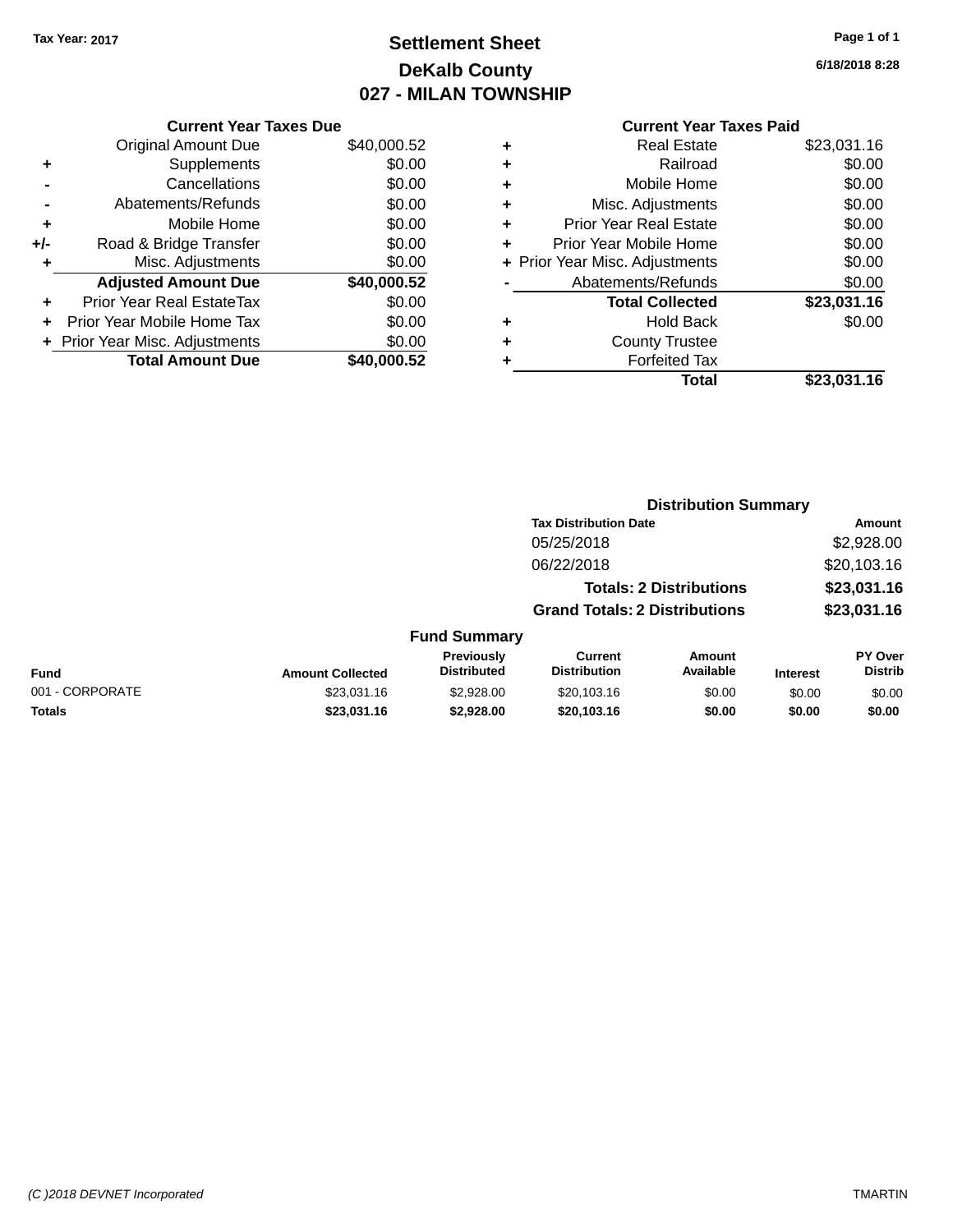## **Settlement Sheet Tax Year: 2017 Page 1 of 1 DeKalb County 028 - MILAN ROAD & BRIDGE**

**6/18/2018 8:28**

### **Current Year Taxes Paid**

|     | <b>Original Amount Due</b>     | \$66,004.02 |
|-----|--------------------------------|-------------|
| ٠   | Supplements                    | \$0.00      |
|     | Cancellations                  | \$0.00      |
|     | Abatements/Refunds             | \$0.00      |
| ÷   | Mobile Home                    | \$0.00      |
| +/- | Road & Bridge Transfer         | \$0.00      |
| ٠   | Misc. Adjustments              | \$0.00      |
|     | <b>Adjusted Amount Due</b>     | \$66,004.02 |
| ÷   | Prior Year Real EstateTax      | \$0.00      |
|     |                                |             |
| ÷   | Prior Year Mobile Home Tax     | \$0.00      |
|     | + Prior Year Misc. Adjustments | \$0.00      |
|     | <b>Total Amount Due</b>        | \$66,004.02 |

**Current Year Taxes Due**

|   | <b>Real Estate</b>             | \$38,003.28 |
|---|--------------------------------|-------------|
| ٠ | Railroad                       | \$0.00      |
| ٠ | Mobile Home                    | \$0.00      |
| ٠ | Misc. Adjustments              | \$0.00      |
| ٠ | <b>Prior Year Real Estate</b>  | \$0.00      |
| ٠ | Prior Year Mobile Home         | \$0.00      |
|   | + Prior Year Misc. Adjustments | \$0.00      |
|   | Abatements/Refunds             | \$0.00      |
|   | <b>Total Collected</b>         | \$38,003.28 |
| ٠ | Hold Back                      | \$0.00      |
| ٠ | <b>County Trustee</b>          |             |
| ٠ | <b>Forfeited Tax</b>           |             |
|   | Total                          | \$38,003.28 |
|   |                                |             |

| <b>Distribution Summary</b>          |             |
|--------------------------------------|-------------|
| <b>Tax Distribution Date</b>         | Amount      |
| 05/25/2018                           | \$4,831.41  |
| 06/22/2018                           | \$33,171.87 |
| <b>Totals: 2 Distributions</b>       | \$38,003.28 |
| <b>Grand Totals: 2 Distributions</b> | \$38,003.28 |
|                                      |             |

#### **Fund Summary Fund Interest Amount Collected Distributed PY Over Distrib Amount Available Current Distribution Previously** 007 - ROAD AND BRIDGE 60.00 \$26,859.46 \$3,414.68 \$23,444.78 \$0.00 \$0.00 \$0.00 \$0.00 008 - BRIDGE CONST W/COUNTY  $$2,506.70$   $$318.68$   $$2,188.02$   $$0.00$   $$0.00$   $$0.00$ 009 - PERMANENT ROAD \$8,637.12 \$1,098.05 \$7,539.07 \$0.00 \$0.00 \$0.00 \$0.00

**Totals \$38,003.28 \$4,831.41 \$33,171.87 \$0.00 \$0.00 \$0.00**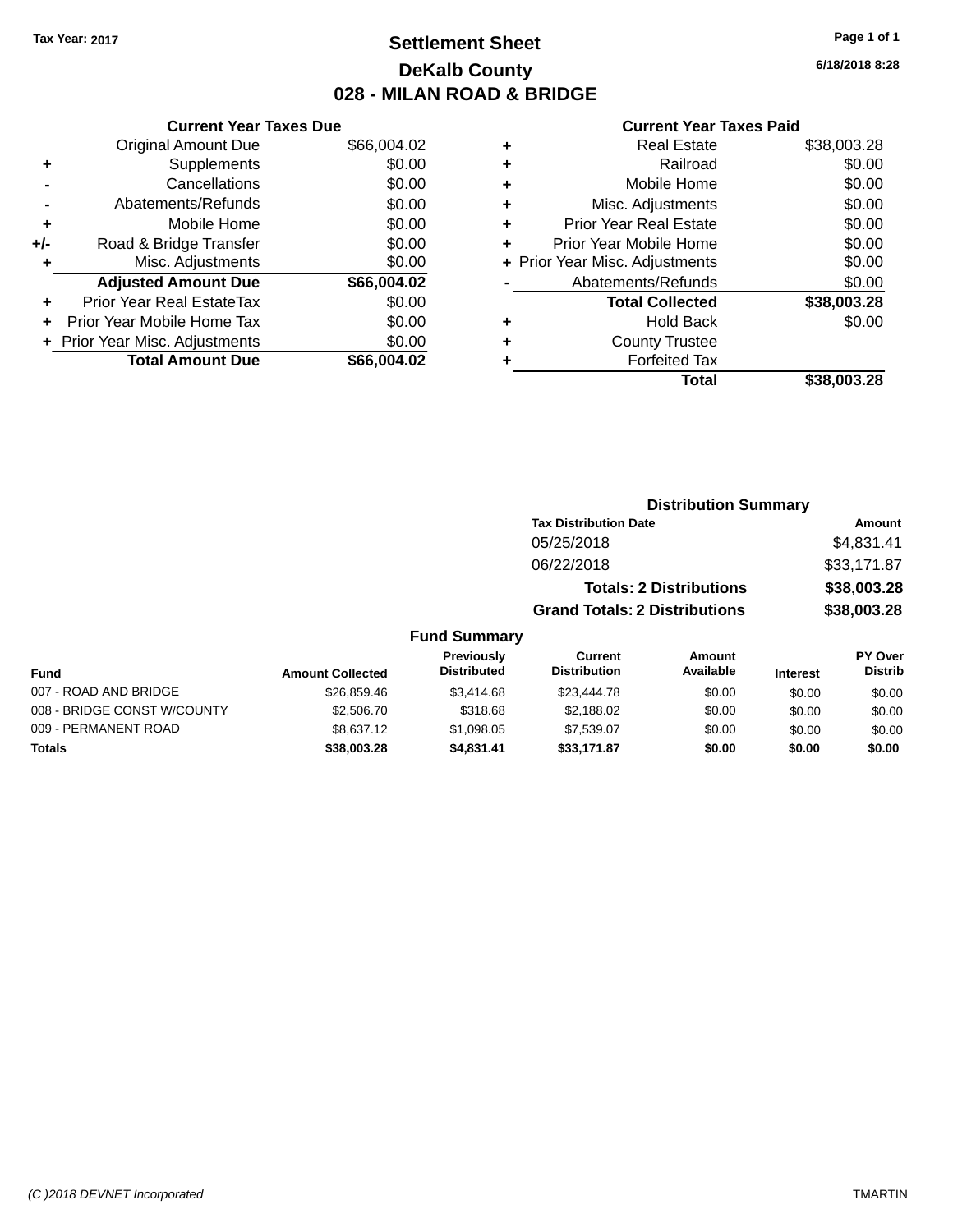## **Settlement Sheet Tax Year: 2017 Page 1 of 1 DeKalb County 029 - PAW PAW TOWNSHIP**

**Current Year Taxes Due**

|     | <b>Original Amount Due</b>       | \$70,105.99 |
|-----|----------------------------------|-------------|
| ٠   | Supplements                      | \$0.00      |
|     | Cancellations                    | \$0.00      |
|     | Abatements/Refunds               | \$0.00      |
| ÷   | Mobile Home                      | \$0.00      |
| +/- | Road & Bridge Transfer           | \$0.00      |
| ٠   | Misc. Adjustments                | \$0.00      |
|     | <b>Adjusted Amount Due</b>       | \$70,105.99 |
| ÷   | <b>Prior Year Real EstateTax</b> | \$0.00      |
|     | Prior Year Mobile Home Tax       | \$0.00      |
|     | + Prior Year Misc. Adjustments   | \$0.00      |
|     | <b>Total Amount Due</b>          | \$70,105.99 |

### **Current Year Taxes Paid**

|   | <b>Real Estate</b>             | \$37.522.83 |
|---|--------------------------------|-------------|
| ٠ | Railroad                       | \$1,762.37  |
| ٠ | Mobile Home                    | \$0.00      |
| ٠ | Misc. Adjustments              | \$0.00      |
| ٠ | <b>Prior Year Real Estate</b>  | \$0.00      |
|   | Prior Year Mobile Home         | \$0.00      |
|   | + Prior Year Misc. Adjustments | \$0.00      |
|   | Abatements/Refunds             | \$0.00      |
|   | <b>Total Collected</b>         | \$39,285.20 |
| ٠ | <b>Hold Back</b>               | \$0.00      |
|   | <b>County Trustee</b>          |             |
|   | <b>Forfeited Tax</b>           |             |
|   | Total                          | \$39,285.20 |
|   |                                |             |

**6/18/2018 8:28**

|        |                     |                                      | <b>Distribution Summary</b>    |                 |                |
|--------|---------------------|--------------------------------------|--------------------------------|-----------------|----------------|
|        |                     | Tax Distribution Date                |                                |                 | Amount         |
|        |                     | 05/25/2018                           |                                |                 | \$5,859.42     |
|        |                     | 06/22/2018                           |                                |                 | \$33,425.78    |
|        |                     |                                      | <b>Totals: 2 Distributions</b> |                 | \$39,285.20    |
|        |                     | <b>Grand Totals: 2 Distributions</b> |                                |                 | \$39,285.20    |
|        | <b>Fund Summary</b> |                                      |                                |                 |                |
|        | <b>Previously</b>   | Current                              | Amount                         |                 | <b>PY Over</b> |
| lected | <b>Distributed</b>  | <b>Distribution</b>                  | Available                      | <b>Interest</b> | <b>Distrib</b> |

| <b>Fund</b>              | <b>Amount Collected</b> | <b>Previously</b><br><b>Distributed</b> | Current<br><b>Distribution</b> | Amount<br>Available | <b>Interest</b> | <b>PY Over</b><br><b>Distrib</b> |
|--------------------------|-------------------------|-----------------------------------------|--------------------------------|---------------------|-----------------|----------------------------------|
| 001 - CORPORATE          | \$39,272.96             | \$5,857.60                              | \$33,415.36                    | \$0.00              | \$0.00          | \$0.00                           |
| 017 - CEMETERY           | \$6.12                  | \$0.91                                  | \$5.21                         | \$0.00              | \$0.00          | \$0.00                           |
| 034 - GENERAL ASSISTANCE | \$6.12                  | \$0.91                                  | \$5.21                         | \$0.00              | \$0.00          | \$0.00                           |
| Totals                   | \$39,285.20             | \$5,859.42                              | \$33,425.78                    | \$0.00              | \$0.00          | \$0.00                           |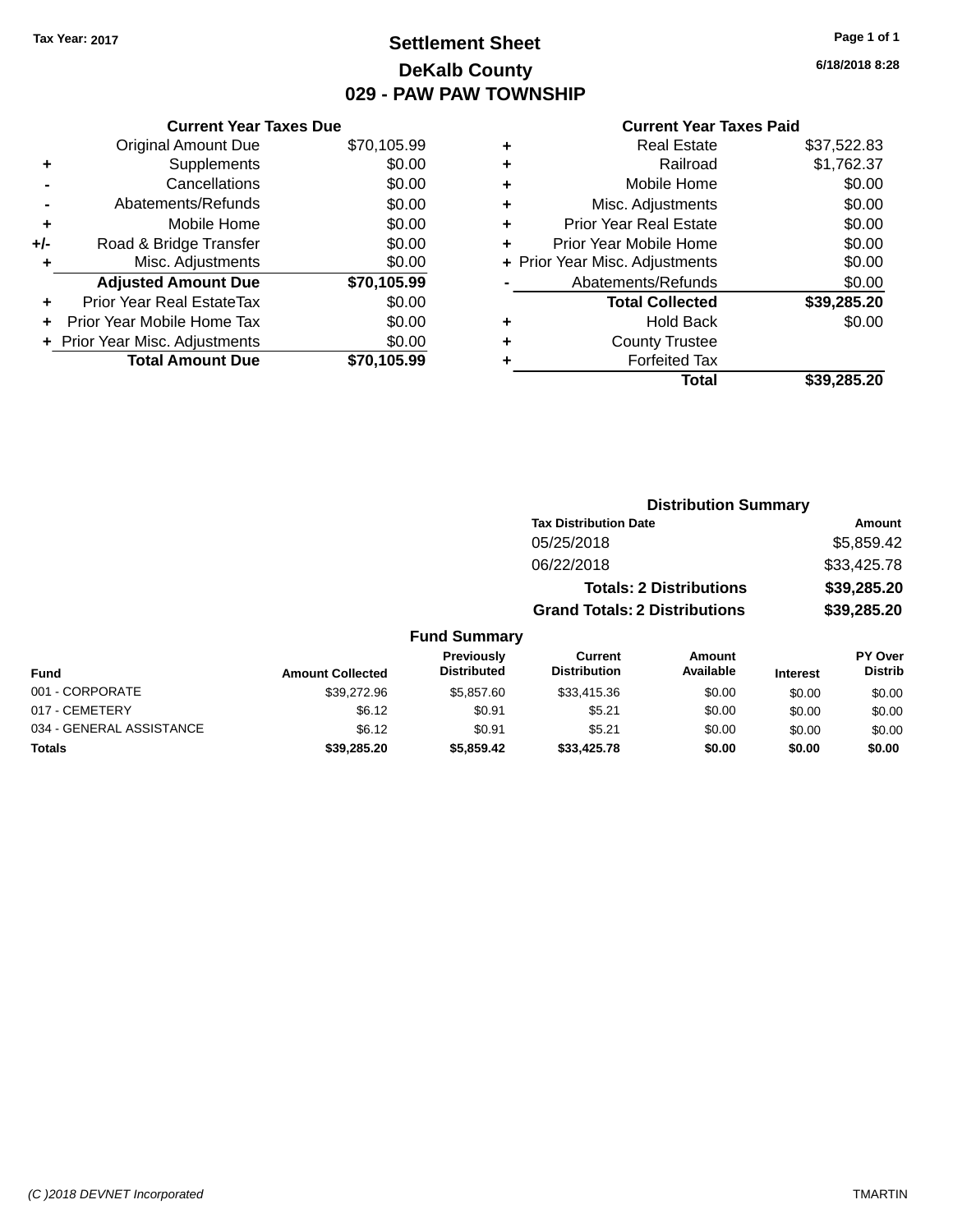## **Settlement Sheet Tax Year: 2017 Page 1 of 1 DeKalb County 030 - PAW PAW ROAD & BRIDGE**

**6/18/2018 8:28**

#### **Current Year Taxes Paid**

| <b>Current Year Taxes Due</b>  |             |
|--------------------------------|-------------|
| <b>Original Amount Due</b>     | \$96,696.74 |
| Supplements                    | \$0.00      |
| Cancellations                  | \$0.00      |
| Abatements/Refunds             | \$0.00      |
| Mobile Home                    | \$0.00      |
| Road & Bridge Transfer         | \$0.00      |
| Misc. Adjustments              | \$0.00      |
| <b>Adjusted Amount Due</b>     | \$96,696.74 |
| Prior Year Real EstateTax      | \$0.00      |
| Prior Year Mobile Home Tax     | \$0.00      |
| + Prior Year Misc. Adjustments | \$0.00      |
| <b>Total Amount Due</b>        | \$96.696.74 |
|                                |             |

| ٠ | <b>Real Estate</b>             | \$51,754.83 |
|---|--------------------------------|-------------|
| ٠ | Railroad                       | \$2,430.82  |
| ٠ | Mobile Home                    | \$0.00      |
| ٠ | Misc. Adjustments              | \$0.00      |
| ٠ | <b>Prior Year Real Estate</b>  | \$0.00      |
|   | Prior Year Mobile Home         | \$0.00      |
|   | + Prior Year Misc. Adjustments | \$0.00      |
|   | Abatements/Refunds             | \$0.00      |
|   | <b>Total Collected</b>         | \$54,185.65 |
| ٠ | Hold Back                      | \$0.00      |
| ٠ | <b>County Trustee</b>          |             |
| ٠ | <b>Forfeited Tax</b>           |             |
|   | Total                          | \$54,185.65 |
|   |                                |             |

| <b>Distribution Summary</b>          |             |  |  |  |
|--------------------------------------|-------------|--|--|--|
| <b>Tax Distribution Date</b>         | Amount      |  |  |  |
| 05/25/2018                           | \$8,081.87  |  |  |  |
| 06/22/2018                           | \$46,103.78 |  |  |  |
| <b>Totals: 2 Distributions</b>       | \$54,185.65 |  |  |  |
| <b>Grand Totals: 2 Distributions</b> | \$54,185.65 |  |  |  |

| <b>Fund</b>                             | <b>Amount Collected</b> | <b>Previously</b><br><b>Distributed</b> | Current<br><b>Distribution</b> | Amount<br>Available | <b>Interest</b> | PY Over<br><b>Distrib</b> |
|-----------------------------------------|-------------------------|-----------------------------------------|--------------------------------|---------------------|-----------------|---------------------------|
| 007 - ROAD AND BRIDGE                   | \$26,290.24             | \$3.921.23                              | \$22,369.01                    | \$0.00              | \$0.00          | \$0.00                    |
| 009 - PERMANENT ROAD                    | \$21,041.53             | \$3,138.38                              | \$17,903.15                    | \$0.00              | \$0.00          | \$0.00                    |
| 010 - EQUIPMENT AND BUILDING            | \$2,892.70              | \$431.45                                | \$2,461.25                     | \$0.00              | \$0.00          | \$0.00                    |
| 027 - AUDIT                             | \$421.67                | \$62.89                                 | \$358.78                       | \$0.00              | \$0.00          | \$0.00                    |
| 035 - TORT JUDGEMENTS/LIABILITY<br>INS. | \$2.792.89              | \$416.56                                | \$2,376,33                     | \$0.00              | \$0.00          | \$0.00                    |
| 047 - SOCIAL SECURITY                   | \$746.62                | \$111.36                                | \$635.26                       | \$0.00              | \$0.00          | \$0.00                    |
| <b>Totals</b>                           | \$54,185.65             | \$8,081.87                              | \$46,103.78                    | \$0.00              | \$0.00          | \$0.00                    |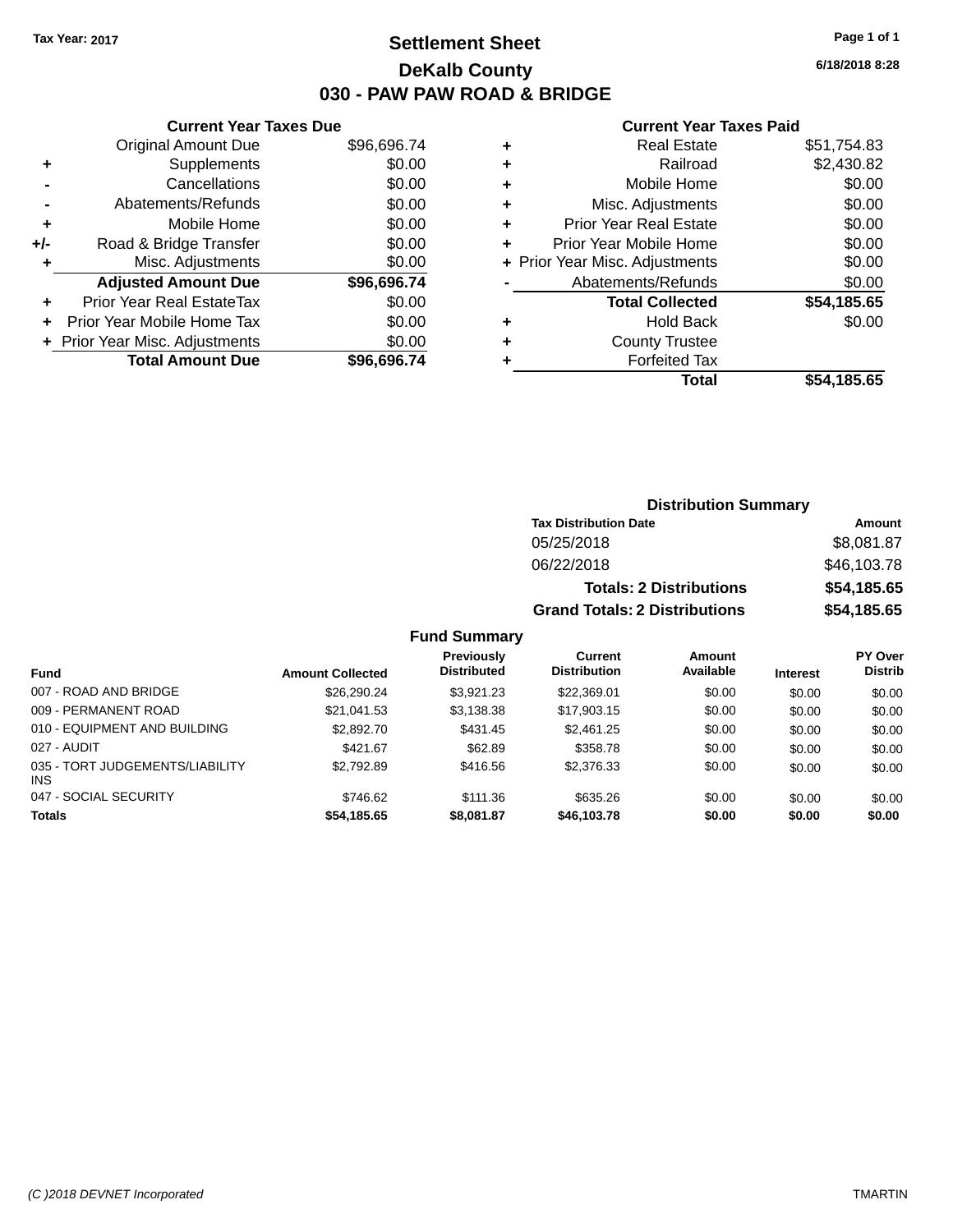## **Settlement Sheet Tax Year: 2017 Page 1 of 1 DeKalb County 031 - PIERCE TOWNSHIP**

**6/18/2018 8:28**

|  | <b>Current Year Taxes Paid</b> |
|--|--------------------------------|
|--|--------------------------------|

|     | <b>Current Year Taxes Due</b>  |             |
|-----|--------------------------------|-------------|
|     | <b>Original Amount Due</b>     | \$58,770.66 |
| ٠   | Supplements                    | \$104.38    |
|     | Cancellations                  | \$109.81    |
|     | Abatements/Refunds             | \$0.00      |
| ٠   | Mobile Home                    | \$0.00      |
| +/- | Road & Bridge Transfer         | \$0.00      |
| ٠   | Misc. Adjustments              | \$0.00      |
|     | <b>Adjusted Amount Due</b>     | \$58,765.23 |
| ÷   | Prior Year Real EstateTax      | \$0.00      |
| ÷   | Prior Year Mobile Home Tax     | \$0.00      |
|     | + Prior Year Misc. Adjustments | \$0.00      |
|     | <b>Total Amount Due</b>        | \$58.765.23 |

|   | <b>Real Estate</b>             | \$34,919.79 |
|---|--------------------------------|-------------|
| ٠ | Railroad                       | \$0.00      |
| ٠ | Mobile Home                    | \$0.00      |
| ٠ | Misc. Adjustments              | \$0.00      |
| ٠ | <b>Prior Year Real Estate</b>  | \$0.00      |
| ٠ | Prior Year Mobile Home         | \$0.00      |
|   | + Prior Year Misc. Adjustments | \$0.00      |
|   | Abatements/Refunds             | \$0.00      |
|   | <b>Total Collected</b>         | \$34,919.79 |
| ٠ | Hold Back                      | \$0.00      |
| ٠ | <b>County Trustee</b>          |             |
| ٠ | <b>Forfeited Tax</b>           |             |
|   | Total                          | \$34,919.79 |
|   |                                |             |

| <b>Distribution Summary</b>          |             |  |  |  |  |
|--------------------------------------|-------------|--|--|--|--|
| <b>Tax Distribution Date</b>         | Amount      |  |  |  |  |
| 05/25/2018                           | \$10,932.16 |  |  |  |  |
| 06/22/2018                           | \$23,987.63 |  |  |  |  |
| <b>Totals: 2 Distributions</b>       | \$34,919.79 |  |  |  |  |
| <b>Grand Totals: 2 Distributions</b> | \$34,919.79 |  |  |  |  |

| <b>Fund</b>                                   | <b>Amount Collected</b> | <b>Previously</b><br><b>Distributed</b> | Current<br><b>Distribution</b> | Amount<br>Available | <b>Interest</b> | <b>PY Over</b><br><b>Distrib</b> |
|-----------------------------------------------|-------------------------|-----------------------------------------|--------------------------------|---------------------|-----------------|----------------------------------|
| 001 - CORPORATE                               | \$25,657.29             | \$8.032.39                              | \$17.624.90                    | \$0.00              | \$0.00          | \$0.00                           |
| $005 - I. M. R. F.$                           | \$2,673.85              | \$837.09                                | \$1,836.76                     | \$0.00              | \$0.00          | \$0.00                           |
| 027 - AUDIT                                   | \$644.31                | \$201.71                                | \$442.60                       | \$0.00              | \$0.00          | \$0.00                           |
| 035 - TORT JUDGEMENTS/LIABILITY<br><b>INS</b> | \$2,436,74              | \$762.86                                | \$1,673.88                     | \$0.00              | \$0.00          | \$0.00                           |
| 047 - SOCIAL SECURITY                         | \$1.724.17              | \$539.78                                | \$1,184.39                     | \$0.00              | \$0.00          | \$0.00                           |
| 054 - GENERAL ASSISTANCE                      | \$1,783.43              | \$558.33                                | \$1,225.10                     | \$0.00              | \$0.00          | \$0.00                           |
| <b>Totals</b>                                 | \$34,919.79             | \$10,932.16                             | \$23,987.63                    | \$0.00              | \$0.00          | \$0.00                           |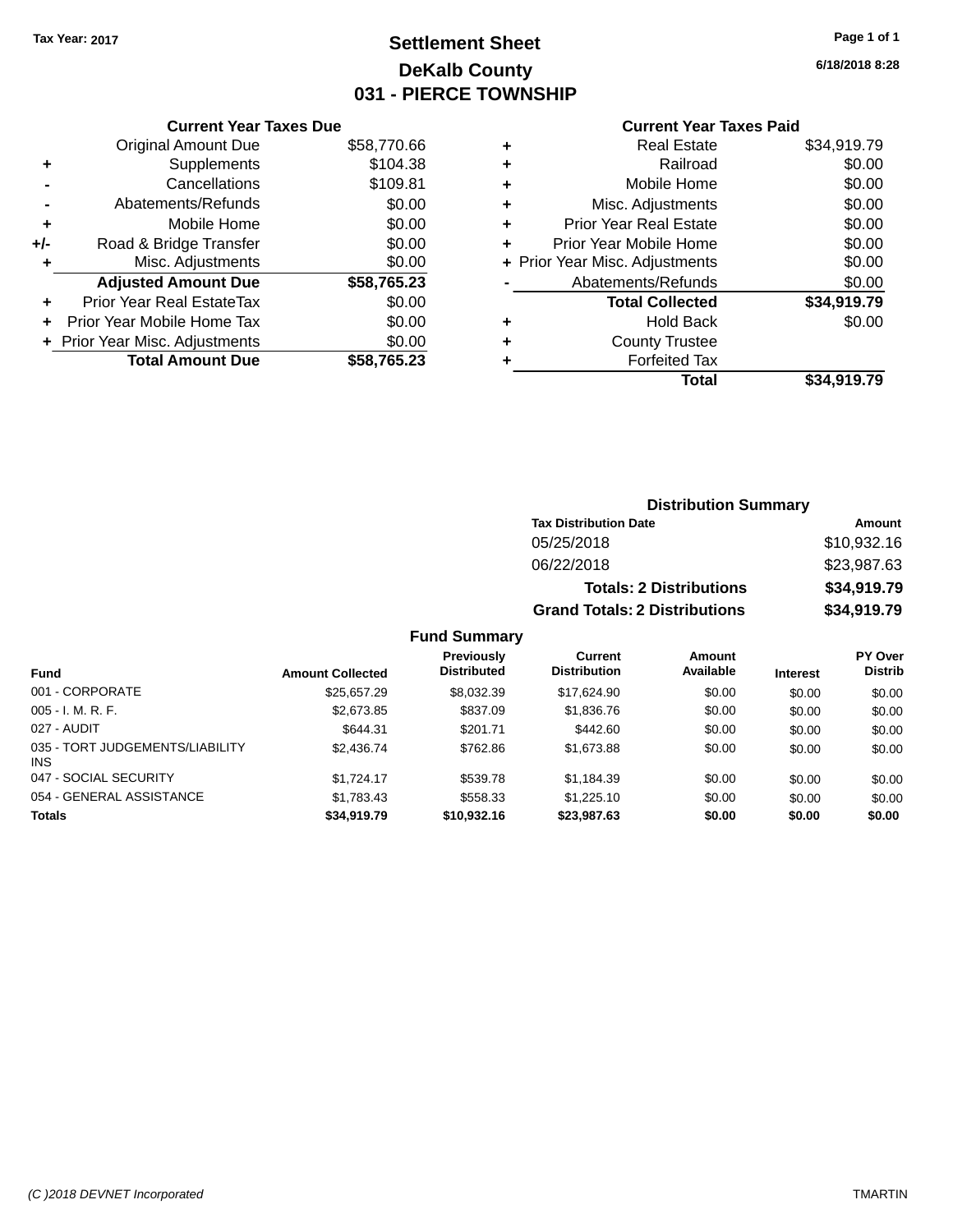## **Settlement Sheet Tax Year: 2017 Page 1 of 1 DeKalb County 032 - PIERCE ROAD & BRIDGE**

**Current Year Taxes Due** Original Amount Due \$173,336.39 **+** Supplements \$307.91 **-** Cancellations \$323.88 **-** Abatements/Refunds \$0.00 **+** Mobile Home \$0.00 **+/-** Road & Bridge Transfer \$0.00<br> **+** Misc. Adjustments \$0.00 **+** Misc. Adjustments **Adjusted Amount Due \$173,320.42 +** Prior Year Real EstateTax \$0.00 **+** Prior Year Mobile Home Tax \$0.00 **+** Prior Year Misc. Adjustments \$0.00<br> **Total Amount Due** \$173,320.42 **Total Amount Due** 

#### **Current Year Taxes Paid**

| ٠ | <b>Real Estate</b>             | \$102,991.19 |
|---|--------------------------------|--------------|
| ٠ | Railroad                       | \$0.00       |
| ٠ | Mobile Home                    | \$0.00       |
| ٠ | Misc. Adjustments              | \$0.00       |
| ٠ | <b>Prior Year Real Estate</b>  | \$0.00       |
| ٠ | Prior Year Mobile Home         | \$0.00       |
|   | + Prior Year Misc. Adjustments | \$0.00       |
|   | Abatements/Refunds             | \$0.00       |
|   | <b>Total Collected</b>         | \$102,991.19 |
| ٠ | <b>Hold Back</b>               | \$0.00       |
| ٠ | <b>County Trustee</b>          |              |
|   | <b>Forfeited Tax</b>           |              |
|   | Total                          | \$102,991.19 |
|   |                                |              |

| <b>Distribution Summary</b>          |              |  |  |  |  |
|--------------------------------------|--------------|--|--|--|--|
| <b>Tax Distribution Date</b>         | Amount       |  |  |  |  |
| 05/25/2018                           | \$32,242.97  |  |  |  |  |
| 06/22/2018                           | \$70,748.22  |  |  |  |  |
| <b>Totals: 2 Distributions</b>       | \$102,991.19 |  |  |  |  |
| <b>Grand Totals: 2 Distributions</b> | \$102,991.19 |  |  |  |  |

| <b>Fund</b>                  | <b>Amount Collected</b> | <b>Previously</b><br><b>Distributed</b> | Current<br><b>Distribution</b> | Amount<br>Available | <b>Interest</b> | <b>PY Over</b><br><b>Distrib</b> |
|------------------------------|-------------------------|-----------------------------------------|--------------------------------|---------------------|-----------------|----------------------------------|
| $005 - I. M. R. F.$          | \$74.67                 | \$23.38                                 | \$51.29                        | \$0.00              | \$0.00          | \$0.00                           |
| 007 - ROAD AND BRIDGE        | \$73,268.35             | \$22,937.78                             | \$50.330.57                    | \$0.00              | \$0.00          | \$0.00                           |
| 008 - BRIDGE CONST W/COUNTY  | \$5,819.31              | \$1,821.82                              | \$3,997.49                     | \$0.00              | \$0.00          | \$0.00                           |
| 009 - PERMANENT ROAD         | \$19,008.15             | \$5.950.79                              | \$13,057.36                    | \$0.00              | \$0.00          | \$0.00                           |
| 010 - EQUIPMENT AND BUILDING | \$4,075.88              | \$1,276.02                              | \$2,799.86                     | \$0.00              | \$0.00          | \$0.00                           |
| 047 - SOCIAL SECURITY        | \$744.83                | \$233.18                                | \$511.65                       | \$0.00              | \$0.00          | \$0.00                           |
| <b>Totals</b>                | \$102.991.19            | \$32.242.97                             | \$70.748.22                    | \$0.00              | \$0.00          | \$0.00                           |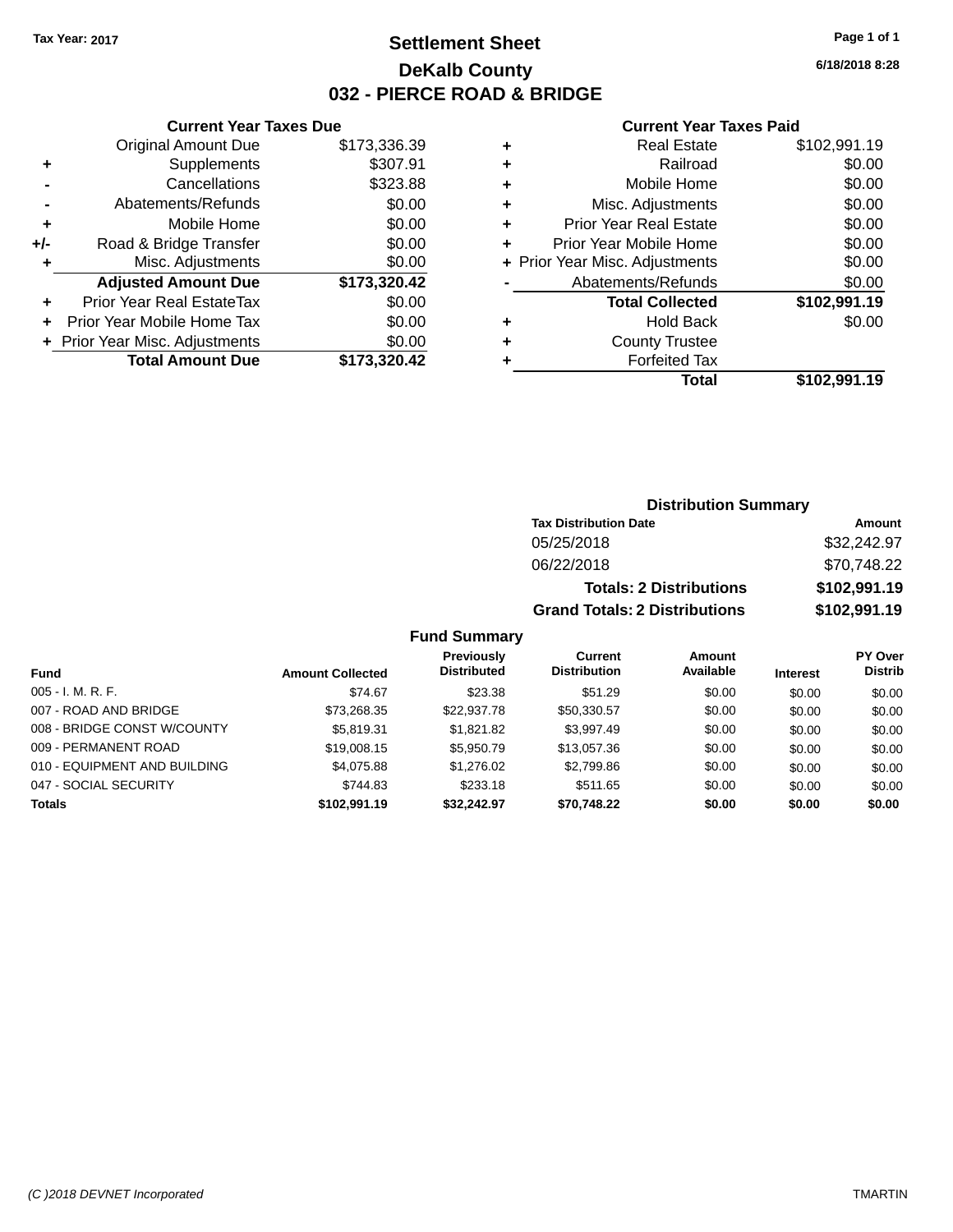## **Settlement Sheet Tax Year: 2017 Page 1 of 1 DeKalb County 033 - SANDWICH TOWNSHIP**

**6/18/2018 8:28**

#### **Current Year Taxes Paid**

| <b>Current Year Taxes Due</b> |                                                                                         |  |  |  |  |  |
|-------------------------------|-----------------------------------------------------------------------------------------|--|--|--|--|--|
| <b>Original Amount Due</b>    | \$257,758.22                                                                            |  |  |  |  |  |
| Supplements                   | \$1,520.53                                                                              |  |  |  |  |  |
| \$1,711.07<br>Cancellations   |                                                                                         |  |  |  |  |  |
| Abatements/Refunds            | \$0.00                                                                                  |  |  |  |  |  |
| Mobile Home                   | \$0.00                                                                                  |  |  |  |  |  |
| Road & Bridge Transfer        | \$0.00                                                                                  |  |  |  |  |  |
| Misc. Adjustments             | \$0.00                                                                                  |  |  |  |  |  |
| <b>Adjusted Amount Due</b>    | \$257,567.68                                                                            |  |  |  |  |  |
| Prior Year Real EstateTax     | \$0.00                                                                                  |  |  |  |  |  |
|                               | \$0.00                                                                                  |  |  |  |  |  |
|                               | \$254.18                                                                                |  |  |  |  |  |
|                               | \$257,821.86                                                                            |  |  |  |  |  |
|                               | Prior Year Mobile Home Tax<br>+ Prior Year Misc. Adjustments<br><b>Total Amount Due</b> |  |  |  |  |  |

|   | <b>Real Estate</b>             | \$139,546.09 |
|---|--------------------------------|--------------|
| ٠ | Railroad                       | \$593.04     |
| ٠ | Mobile Home                    | \$0.00       |
| ٠ | Misc. Adjustments              | \$0.00       |
| ٠ | <b>Prior Year Real Estate</b>  | \$0.00       |
| ٠ | Prior Year Mobile Home         | \$0.00       |
|   | + Prior Year Misc. Adjustments | \$254.18     |
|   | Abatements/Refunds             | \$0.00       |
|   | <b>Total Collected</b>         | \$140,393.31 |
| ٠ | <b>Hold Back</b>               | \$0.00       |
| ٠ | <b>County Trustee</b>          |              |
| ٠ | <b>Forfeited Tax</b>           |              |
|   | Total                          | \$140,393.31 |
|   |                                |              |

| <b>Distribution Summary</b>          |              |
|--------------------------------------|--------------|
| <b>Tax Distribution Date</b>         | Amount       |
| 05/25/2018                           | \$28,434.31  |
| 06/22/2018                           | \$111,959.00 |
| <b>Totals: 2 Distributions</b>       | \$140,393.31 |
| <b>Grand Totals: 2 Distributions</b> | \$140,393.31 |

### **Fund Summary**

| <b>Fund</b>              | <b>Amount Collected</b> | <b>Previously</b><br><b>Distributed</b> | <b>Current</b><br><b>Distribution</b> | Amount<br>Available | <b>Interest</b> | PY Over<br><b>Distrib</b> |
|--------------------------|-------------------------|-----------------------------------------|---------------------------------------|---------------------|-----------------|---------------------------|
| 001 - CORPORATE          | \$75,738.81             | \$15,339.63                             | \$60,399.18                           | \$0.00              | \$0.00          | \$0.00                    |
| $005 - I. M. R. F.$      | \$8.154.88              | \$1.651.63                              | \$6,503,25                            | \$0.00              | \$0.00          | \$0.00                    |
| 017 - CEMETERY           | \$50,509.03             | \$10,229.76                             | \$40,279.27                           | \$0.00              | \$0.00          | \$0.00                    |
| 047 - SOCIAL SECURITY    | \$5.439.27              | \$1.101.63                              | \$4.337.64                            | \$0.00              | \$0.00          | \$0.00                    |
| 054 - GENERAL ASSISTANCE | \$551.32                | \$111.66                                | \$439.66                              | \$0.00              | \$0.00          | \$0.00                    |
| <b>Totals</b>            | \$140,393,31            | \$28.434.31                             | \$111.959.00                          | \$0.00              | \$0.00          | \$0.00                    |

### **Miscellaneous Adjustment Detail**

**Year Source Account Type Amount Adjustment Description**

**Totals 2 entries \$254.18**

2016 RE - Real Estate Back Tax Collected \$22.43 DOBSON REDEMPTION 19-26-481-012 by TBA 2016 RE - Real Estate Back Tax Collected \$231.75 CHICAGO TITLE LAND TR CO 19-26-484-016 by TBA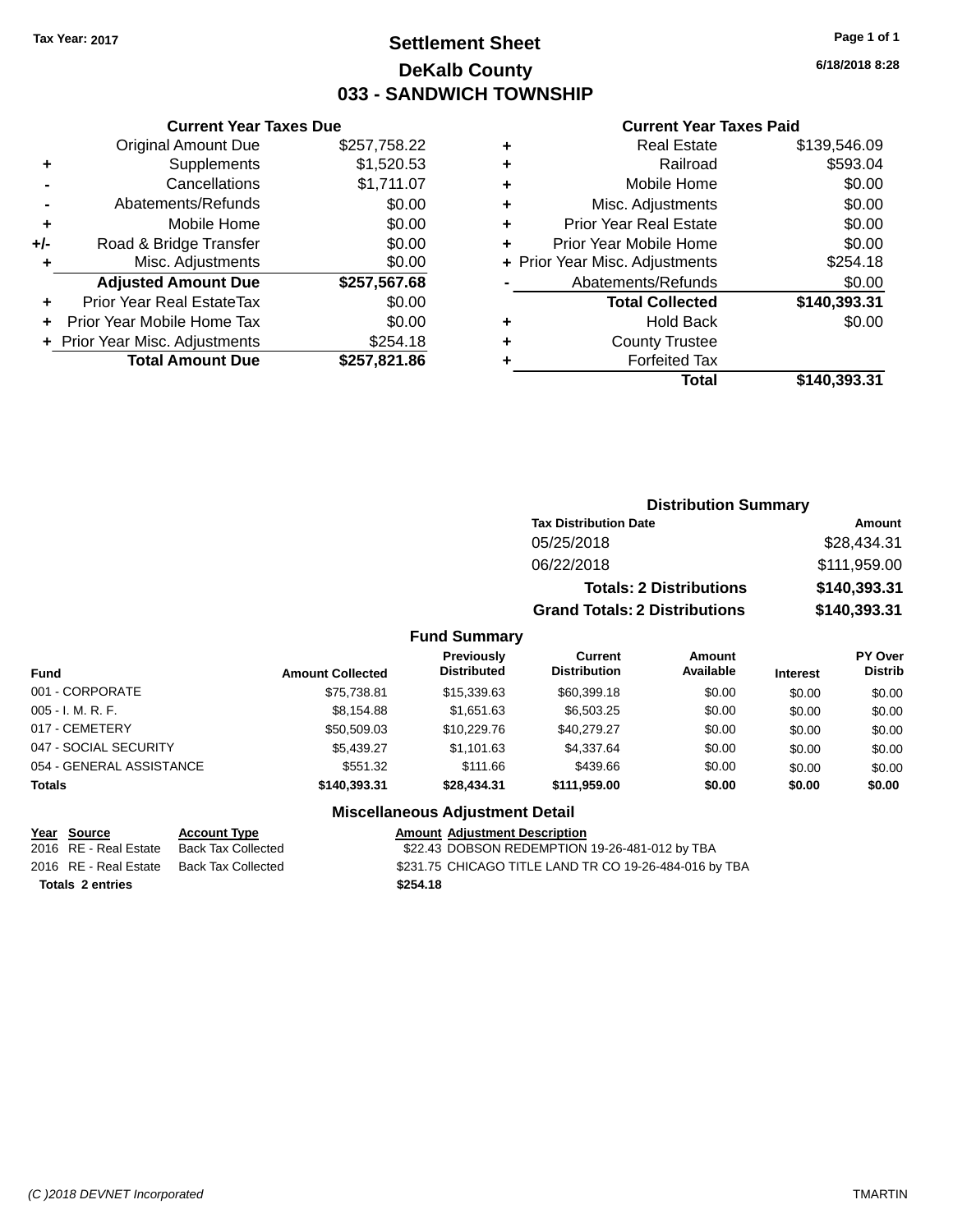## **Settlement Sheet Tax Year: 2017 Page 1 of 1 DeKalb County 034 - SANDWICH PUBLIC LIBRARY DISTRICT**

| <b>Current Year Taxes Due</b> |  |  |
|-------------------------------|--|--|
|                               |  |  |

| <b>Original Amount Due</b>       | \$575,526.78                   |
|----------------------------------|--------------------------------|
| Supplements                      | \$3,395.04                     |
| Cancellations                    | \$3,820.50                     |
| Abatements/Refunds               | \$0.00                         |
| Mobile Home                      | \$0.00                         |
| Road & Bridge Transfer           | \$0.00                         |
| Misc. Adjustments                | \$0.00                         |
| <b>Adjusted Amount Due</b>       | \$575,101.32                   |
| <b>Prior Year Real EstateTax</b> | (\$0.01)                       |
| Prior Year Mobile Home Tax       | \$0.00                         |
|                                  | \$568.48                       |
|                                  |                                |
|                                  | + Prior Year Misc. Adjustments |

#### **Current Year Taxes Paid**

| ٠ | <b>Real Estate</b>             | \$311,579.66 |
|---|--------------------------------|--------------|
| ٠ | Railroad                       | \$1,324.14   |
| ٠ | Mobile Home                    | \$0.00       |
| ٠ | Misc. Adjustments              | \$0.00       |
| ٠ | Prior Year Real Estate         | (\$0.01)     |
|   | Prior Year Mobile Home         | \$0.00       |
|   | + Prior Year Misc. Adjustments | \$568.48     |
|   | Abatements/Refunds             | \$0.00       |
|   | <b>Total Collected</b>         | \$313,472.27 |
| ٠ | <b>Hold Back</b>               | \$0.00       |
|   | <b>County Trustee</b>          |              |
|   | <b>Forfeited Tax</b>           |              |
|   | Total                          | \$313,472.27 |
|   |                                |              |

### **Distribution Summary Tax Distribution Date Amount** 05/25/2018 \$63,489.15 06/22/2018 \$249,983.12 **Totals: 2 Distributions \$313,472.27 Grand Totals: 2 Distributions \$313,472.27**

### **Fund Summary**

| <b>Fund</b>                             | <b>Amount Collected</b> | <b>Previously</b><br><b>Distributed</b> | Current<br><b>Distribution</b> | Amount<br>Available | <b>Interest</b> | <b>PY Over</b><br><b>Distrib</b> |
|-----------------------------------------|-------------------------|-----------------------------------------|--------------------------------|---------------------|-----------------|----------------------------------|
| 001 - CORPORATE                         | \$155,773.14            | \$31,549.52                             | \$124,223.62                   | \$0.00              | \$0.00          | \$0.00                           |
| 003 - BONDS AND INTEREST                | \$113,493.27            | \$22,986.38                             | \$90,506.89                    | \$0.00              | \$0.00          | \$0.00                           |
| 004 - OPERATIONS & MAINTENANCE          | \$15,248,22             | \$3,088.30                              | \$12,159.92                    | \$0.00              | \$0.00          | \$0.00                           |
| $005 - I. M. R. F.$                     | \$12,096.59             | \$2,449.99                              | \$9,646.60                     | \$0.00              | \$0.00          | \$0.00                           |
| 027 - AUDIT                             | \$1.703.41              | \$345.00                                | \$1,358.41                     | \$0.00              | \$0.00          | \$0.00                           |
| 035 - TORT JUDGEMENTS/LIABILITY<br>INS. | \$8,376.91              | \$1,696.62                              | \$6,680.29                     | \$0.00              | \$0.00          | \$0.00                           |
| 047 - SOCIAL SECURITY                   | \$6,780.73              | \$1,373.34                              | \$5,407.39                     | \$0.00              | \$0.00          | \$0.00                           |
| <b>Totals</b>                           | \$313,472.27            | \$63,489.15                             | \$249,983.12                   | \$0.00              | \$0.00          | \$0.00                           |

### **Miscellaneous Adjustment Detail**

### **Year Source Account Type Amount Adjustment Description**  $$50.16$  DOBSON REDEMPTION 19-26-481-012 by TBA 2016 RE - Real Estate Back Tax Collected \$518.32 CHICAGO TITLE LAND TR CO 19-26-484-016 by TBA **Totals 2 entries \$568.48**

**6/18/2018 8:28**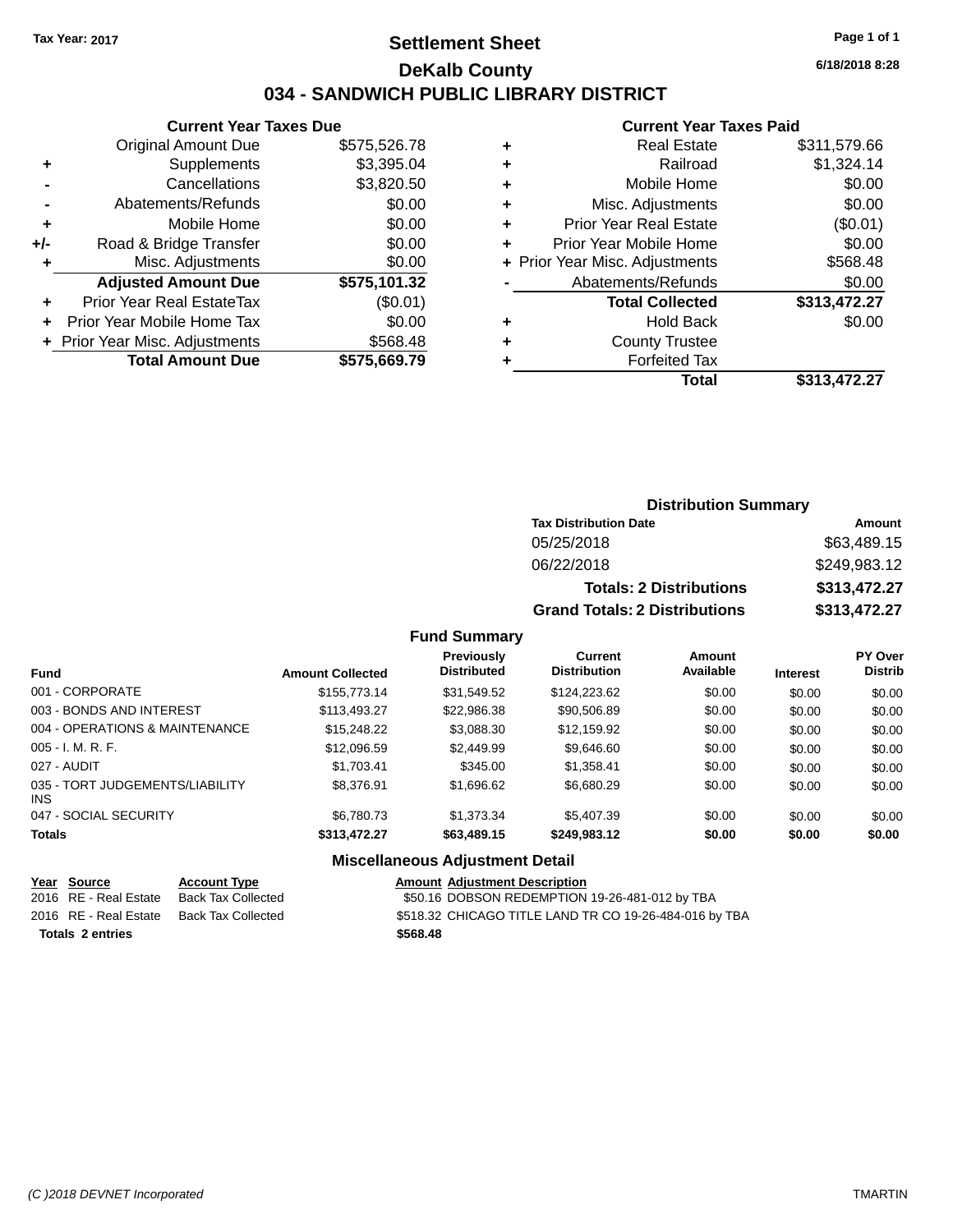### **Settlement Sheet Tax Year: 2017 Page 1 of 1 DeKalb County 035 - SANDWICH ROAD & BRIDGE**

**6/18/2018 8:28**

#### **Current Year Taxes Paid**

|     | <b>Original Amount Due</b>     | \$248,860.15  |
|-----|--------------------------------|---------------|
| ٠   | Supplements                    | \$1,341.81    |
|     | Cancellations                  | \$1,509.96    |
|     | Abatements/Refunds             | \$0.00        |
| ٠   | Mobile Home                    | \$0.00        |
| +/- | Road & Bridge Transfer         | (\$11,635.55) |
|     | Misc. Adjustments              | \$0.00        |
|     | <b>Adjusted Amount Due</b>     | \$237,056.45  |
|     |                                |               |
| ÷   | Prior Year Real EstateTax      | (\$21.11)     |
|     | Prior Year Mobile Home Tax     | \$0.00        |
|     | + Prior Year Misc. Adjustments | \$245.41      |
|     | <b>Total Amount Due</b>        | \$237,280.75  |

**Current Year Taxes Due**

| ٠ | <b>Real Estate</b>             | \$123,143.52 |
|---|--------------------------------|--------------|
| ÷ | Railroad                       | \$542.77     |
| ٠ | Mobile Home                    | \$0.00       |
| ٠ | Misc. Adjustments              | \$0.00       |
| ٠ | <b>Prior Year Real Estate</b>  | (\$21.11)    |
| ٠ | Prior Year Mobile Home         | \$0.00       |
|   | + Prior Year Misc. Adjustments | \$245.41     |
|   | Abatements/Refunds             | \$0.00       |
|   | <b>Total Collected</b>         | \$123,910.59 |
| ٠ | <b>Hold Back</b>               | \$0.00       |
| ٠ | <b>County Trustee</b>          |              |
| ٠ | <b>Forfeited Tax</b>           |              |
|   | <b>Total</b>                   | \$123,910.59 |
|   |                                |              |

**Grand Totals: 2 Distributions \$123,910.59**

|                  | <b>Road and Bridge Summary</b> |                         | <b>Distribution Summary</b>    |              |
|------------------|--------------------------------|-------------------------|--------------------------------|--------------|
| Municipality     | Amt. Due                       | Amt. Distrib.           | <b>Tax Distribution Date</b>   | Amount       |
| CITY OF SANDWICH |                                |                         | 05/25/2018                     | \$25,092.11  |
| Totals           |                                | \$21,364.72 \$11,635.55 | 06/22/2018                     | \$98,818.48  |
|                  |                                |                         | <b>Totals: 2 Distributions</b> | \$123,910.59 |

**Fund Summary Fund Interest Amount Collected Distributed PY Over Distrib Amount Available Current Distribution Previously** 007 - ROAD AND BRIDGE 60.00 \$15,009.71 \$3,036.03 \$11,973.68 \$0.00 \$0.00 \$0.00 \$0.00 009 - PERMANENT ROAD \$78,775.07 \$15,954.59 \$62,820.48 \$0.00 \$0.00 \$0.00 010 - EQUIPMENT AND BUILDING \$29,319.44 \$5,938.17 \$23,381.27 \$0.00 \$0.00 \$0.00 \$0.00 047 - SOCIAL SECURITY \$806.37 \$163.32 \$643.05 \$0.00 \$0.00 \$0.00 \$0.00 **Totals \$123,910.59 \$25,092.11 \$98,818.48 \$0.00 \$0.00 \$0.00**

#### **Miscellaneous Adjustment Detail**

| Year Source             | <b>Account Type</b> | <b>Amount Adiustment Description</b>                   |
|-------------------------|---------------------|--------------------------------------------------------|
| 2016 RE - Real Estate   | Back Tax Collected  | \$21.65 DOBSON REDEMPTION 19-26-481-012 by TBA         |
| 2016 RE - Real Estate   | Back Tax Collected  | \$223.76 CHICAGO TITLE LAND TR CO 19-26-484-016 by TBA |
| <b>Totals 2 entries</b> |                     | \$245.41                                               |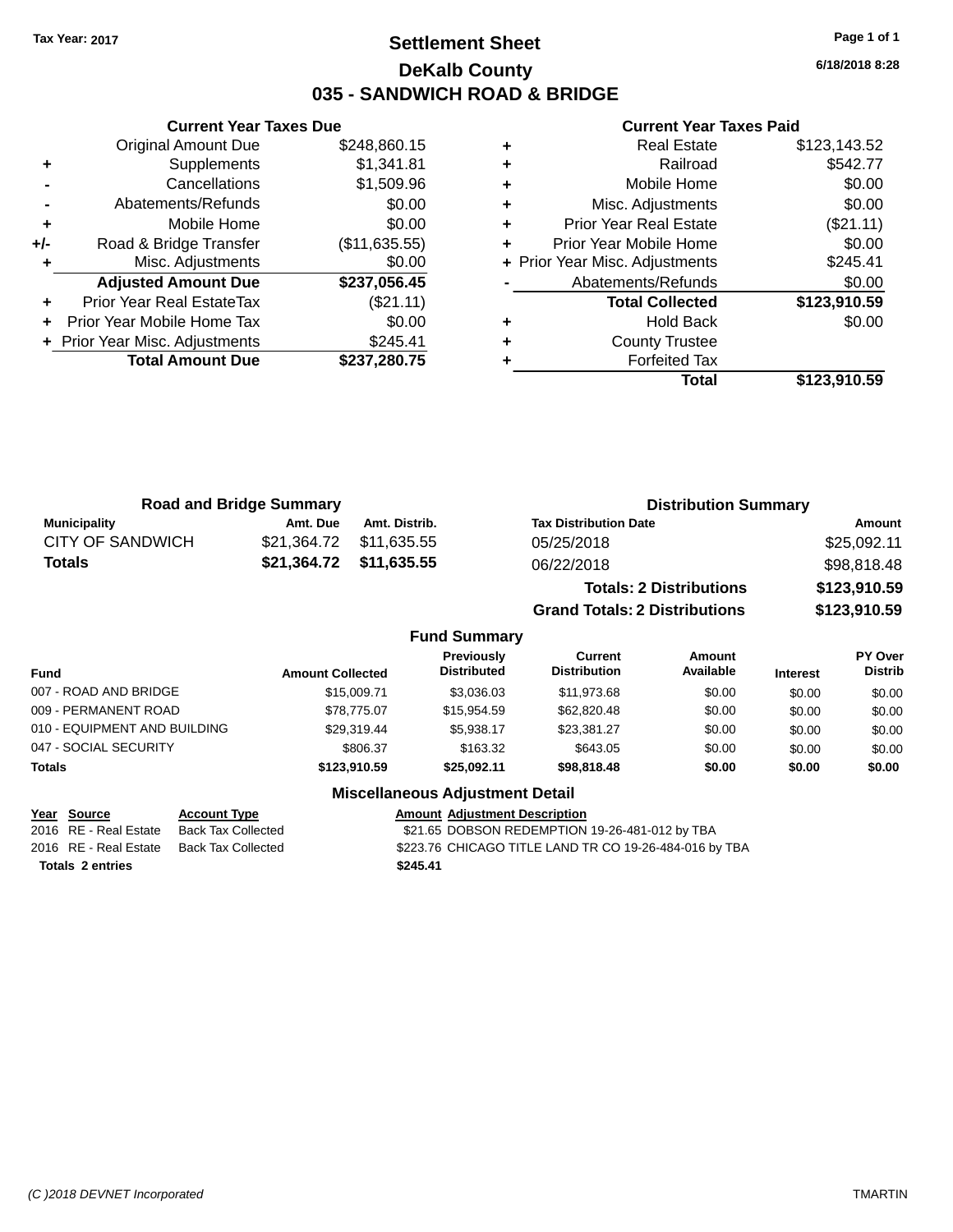### **Settlement Sheet Tax Year: 2017 Page 1 of 1 DeKalb County 036 - SHABBONA TOWNSHIP**

**6/18/2018 8:28**

#### **Current Year Taxes Paid**

| <b>Current Year Taxes Due</b> |             |
|-------------------------------|-------------|
| <b>Original Amount Due</b>    | \$96,804.69 |
| Supplements                   | \$137.48    |
| Cancellations                 | \$155.40    |
| Abatements/Refunds            | \$0.00      |
| Mobile Home                   | \$0.00      |
| Road & Bridge Transfer        | \$0.00      |
| Misc. Adjustments             | \$0.00      |
| <b>Adjusted Amount Due</b>    | \$96,786.77 |
| Prior Year Real EstateTax     | \$0.00      |
| Prior Year Mobile Home Tax    | \$0.00      |
| Prior Year Misc. Adjustments  | \$0.00      |
| <b>Total Amount Due</b>       | \$96.786.77 |
|                               |             |

| ٠ | <b>Real Estate</b>             | \$51,527.85 |
|---|--------------------------------|-------------|
| ٠ | Railroad                       | \$2,122.69  |
| ٠ | Mobile Home                    | \$0.00      |
| ٠ | Misc. Adjustments              | \$0.00      |
| ٠ | <b>Prior Year Real Estate</b>  | \$0.00      |
| ÷ | Prior Year Mobile Home         | \$0.00      |
|   | + Prior Year Misc. Adjustments | \$0.00      |
|   | Abatements/Refunds             | \$0.00      |
|   | <b>Total Collected</b>         | \$53,650.54 |
| ٠ | <b>Hold Back</b>               | \$0.00      |
| ٠ | <b>County Trustee</b>          |             |
| ٠ | <b>Forfeited Tax</b>           |             |
|   | Total                          | \$53,650.54 |
|   |                                |             |

|                     | <b>Distribution Summary</b>          |               |
|---------------------|--------------------------------------|---------------|
|                     | <b>Tax Distribution Date</b>         | <b>Amount</b> |
|                     | 05/25/2018                           | \$8,193.09    |
|                     | 06/22/2018                           | \$45,457.45   |
|                     | <b>Totals: 2 Distributions</b>       | \$53,650.54   |
|                     | <b>Grand Totals: 2 Distributions</b> | \$53,650.54   |
| <b>Fund Summary</b> |                                      |               |

#### **Fund Interest Amount Collected Distributed PY Over Distrib Amount Available Current Distribution Previously** 001 - CORPORATE 60.00 \$35,304.58 \$35,304.58 \$5,391.44 \$29,913.14 \$0.00 \$0.00 \$0.00 \$0.00 017 - CEMETERY \$18,289.84 \$2,793.08 \$15,496.76 \$0.00 \$0.00 \$0.00 054 - GENERAL ASSISTANCE \$56.12 \$8.57 \$0.00 \$0.00 \$0.00 \$0.00 \$0.00 **Totals \$53,650.54 \$8,193.09 \$45,457.45 \$0.00 \$0.00 \$0.00**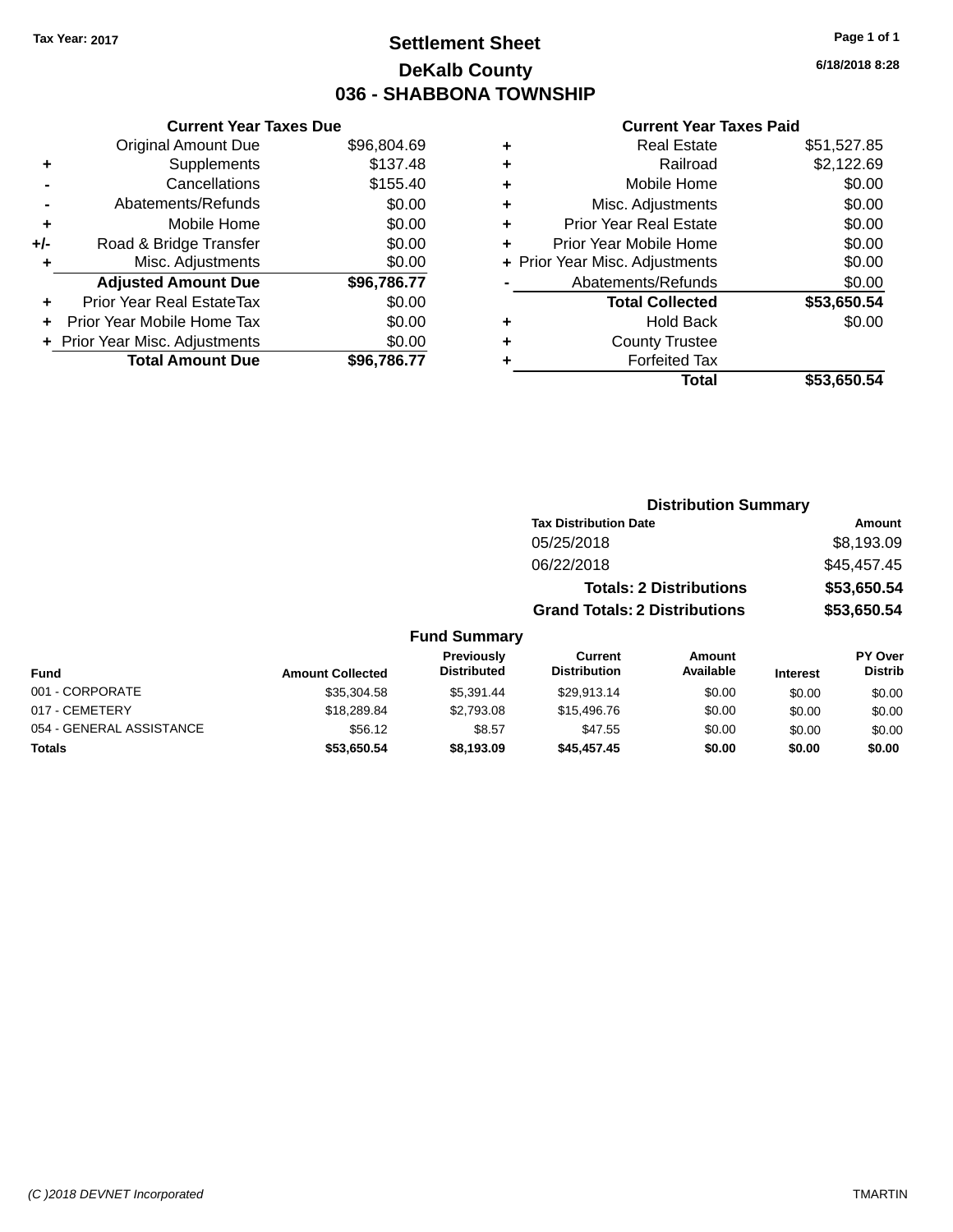### **Settlement Sheet Tax Year: 2017 Page 1 of 1 DeKalb County 037 - SHABBONA ROAD & BRIDGE**

**6/18/2018 8:28**

#### **Current Year Taxes Paid**

|     | <b>Current Year Taxes Due</b>  |              |
|-----|--------------------------------|--------------|
|     | <b>Original Amount Due</b>     | \$177,685.84 |
| ٠   | Supplements                    | \$233.85     |
|     | Cancellations                  | \$264.36     |
|     | Abatements/Refunds             | \$0.00       |
| ÷   | Mobile Home                    | \$0.00       |
| +/- | Road & Bridge Transfer         | (\$7,089.88) |
|     | Misc. Adjustments              | \$0.00       |
|     | <b>Adjusted Amount Due</b>     | \$170,565.45 |
| ÷   | Prior Year Real EstateTax      | \$0.00       |
|     | Prior Year Mobile Home Tax     | \$0.00       |
|     | + Prior Year Misc. Adjustments | \$0.00       |
|     | <b>Total Amount Due</b>        | \$170,565.45 |
|     |                                |              |

| <b>Real Estate</b>             | \$87,653.55 |
|--------------------------------|-------------|
| Railroad                       | \$3,732.74  |
| Mobile Home                    | \$0.00      |
| Misc. Adjustments              | \$0.00      |
| <b>Prior Year Real Estate</b>  | \$0.00      |
| Prior Year Mobile Home         | \$0.00      |
| + Prior Year Misc. Adjustments | \$0.00      |
| Abatements/Refunds             | \$0.00      |
| <b>Total Collected</b>         | \$91,386.29 |
| <b>Hold Back</b>               | \$0.00      |
| <b>County Trustee</b>          |             |
| <b>Forfeited Tax</b>           |             |
| Total                          | \$91,386.29 |
|                                |             |

| <b>Road and Bridge Summary</b> |             |               | <b>Distribution Summary</b>          |             |
|--------------------------------|-------------|---------------|--------------------------------------|-------------|
| <b>Municipality</b>            | Amt. Due    | Amt. Distrib. | <b>Tax Distribution Date</b>         | Amount      |
| <b>VILLAGE OF LEE</b>          | \$1,600.02  | \$887.31      | 05/25/2018                           | \$13,937.13 |
| <b>VILLAGE OF SHABBONA</b>     | \$11,166.33 | \$6,202,57    | 06/22/2018                           | \$77,449.16 |
| <b>Totals</b>                  | \$12,766.35 | \$7,089.88    | <b>Totals: 2 Distributions</b>       | \$91,386.29 |
|                                |             |               | <b>Grand Totals: 2 Distributions</b> | \$91,386.29 |

| <b>Fund</b>                  | <b>Amount Collected</b> | <b>Previously</b><br><b>Distributed</b> | Current<br><b>Distribution</b> | Amount<br>Available | <b>Interest</b> | <b>PY Over</b><br><b>Distrib</b> |
|------------------------------|-------------------------|-----------------------------------------|--------------------------------|---------------------|-----------------|----------------------------------|
| 007 - ROAD AND BRIDGE        | \$26,138.06             | \$3.972.97                              | \$22,165.09                    | \$0.00              | \$0.00          | \$0.00                           |
| 008 - BRIDGE CONST W/COUNTY  | \$1,663.55              | \$254.04                                | \$1.409.51                     | \$0.00              | \$0.00          | \$0.00                           |
| 009 - PERMANENT ROAD         | \$41.428.93             | \$6,326,68                              | \$35.102.25                    | \$0.00              | \$0.00          | \$0.00                           |
| 010 - EQUIPMENT AND BUILDING | \$22,155.75             | \$3.383.44                              | \$18,772.31                    | \$0.00              | \$0.00          | \$0.00                           |
| Totals                       | \$91,386.29             | \$13,937.13                             | \$77,449,16                    | \$0.00              | \$0.00          | \$0.00                           |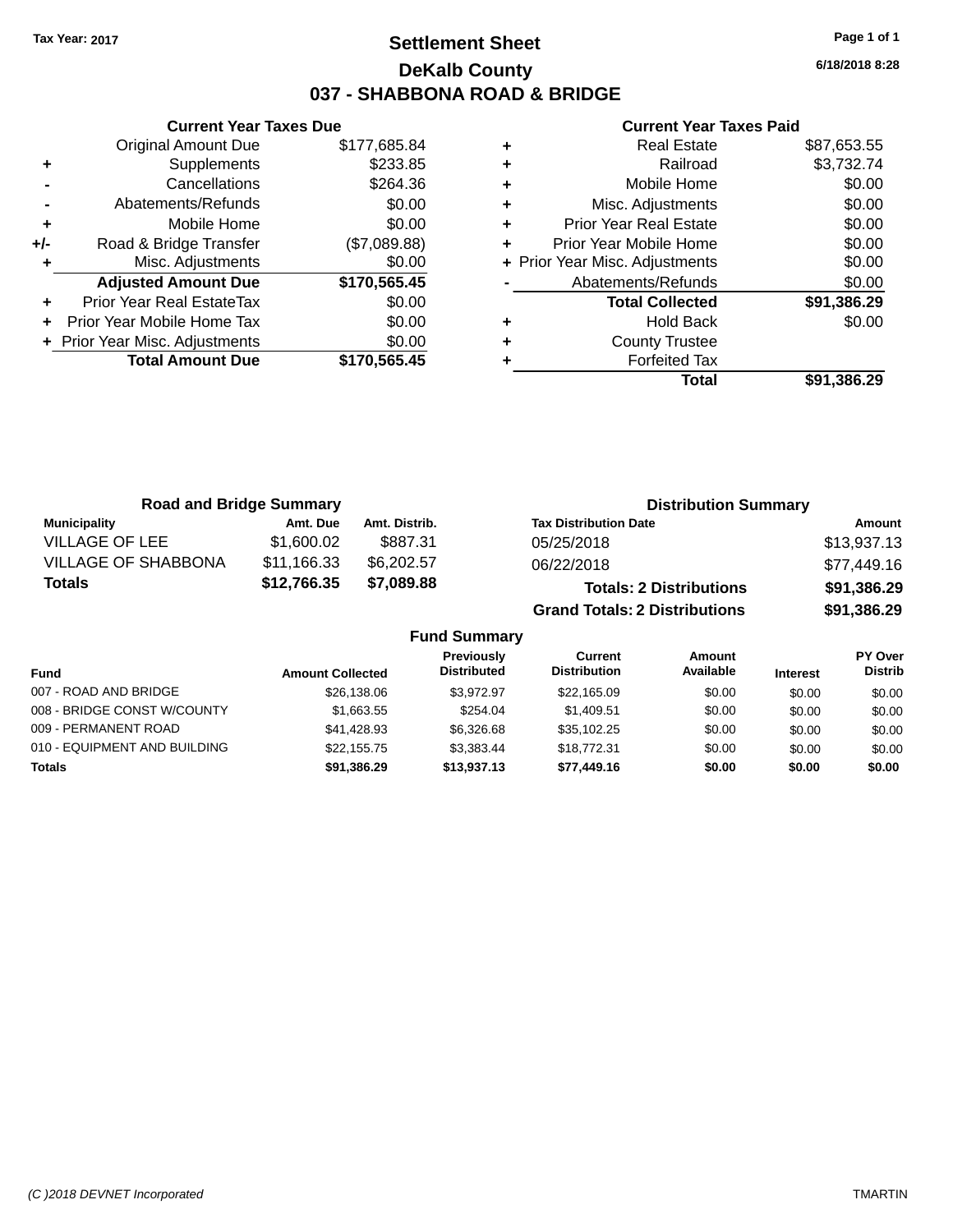### **Settlement Sheet Tax Year: 2017 Page 1 of 1 DeKalb County 038 - SOMONAUK TOWNSHIP**

**6/18/2018 8:28**

#### **Current Year Taxes Paid**

|   | <b>Real Estate</b>             | \$47,544.85 |
|---|--------------------------------|-------------|
| ٠ | Railroad                       | \$937.56    |
| ٠ | Mobile Home                    | \$0.00      |
| ٠ | Misc. Adjustments              | \$0.00      |
| ٠ | <b>Prior Year Real Estate</b>  | \$0.00      |
|   | Prior Year Mobile Home         | \$0.00      |
|   | + Prior Year Misc. Adjustments | \$0.00      |
|   | Abatements/Refunds             | \$0.00      |
|   | <b>Total Collected</b>         | \$48,482.41 |
| ٠ | <b>Hold Back</b>               | \$0.00      |
| ٠ | <b>County Trustee</b>          |             |
|   | <b>Forfeited Tax</b>           |             |
|   | Total                          | \$48.482.41 |
|   |                                |             |

|                          |                         |                                  |                                      | <b>Distribution Summary</b>    |                 |                           |
|--------------------------|-------------------------|----------------------------------|--------------------------------------|--------------------------------|-----------------|---------------------------|
|                          |                         |                                  | <b>Tax Distribution Date</b>         |                                |                 | <b>Amount</b>             |
|                          |                         |                                  | 05/25/2018                           |                                |                 | \$8,554.17                |
|                          |                         |                                  | 06/22/2018                           |                                |                 | \$39,928.24               |
|                          |                         |                                  |                                      | <b>Totals: 2 Distributions</b> |                 | \$48,482.41               |
|                          |                         |                                  | <b>Grand Totals: 2 Distributions</b> |                                |                 | \$48,482.41               |
|                          |                         | <b>Fund Summary</b>              |                                      |                                |                 |                           |
| <b>Fund</b>              | <b>Amount Collected</b> | Previously<br><b>Distributed</b> | Current<br><b>Distribution</b>       | Amount<br>Available            | <b>Interest</b> | PY Over<br><b>Distrib</b> |
| 001 - CORPORATE          | \$48,314.90             | \$8.524.61                       | \$39,790.29                          | \$0.00                         | \$0.00          | \$0.00                    |
| 054 - GENERAL ASSISTANCE | \$167.51                | \$29.56                          | \$137.95                             | \$0.00                         | \$0.00          | \$0.00                    |

**Totals \$48,482.41 \$8,554.17 \$39,928.24 \$0.00 \$0.00 \$0.00**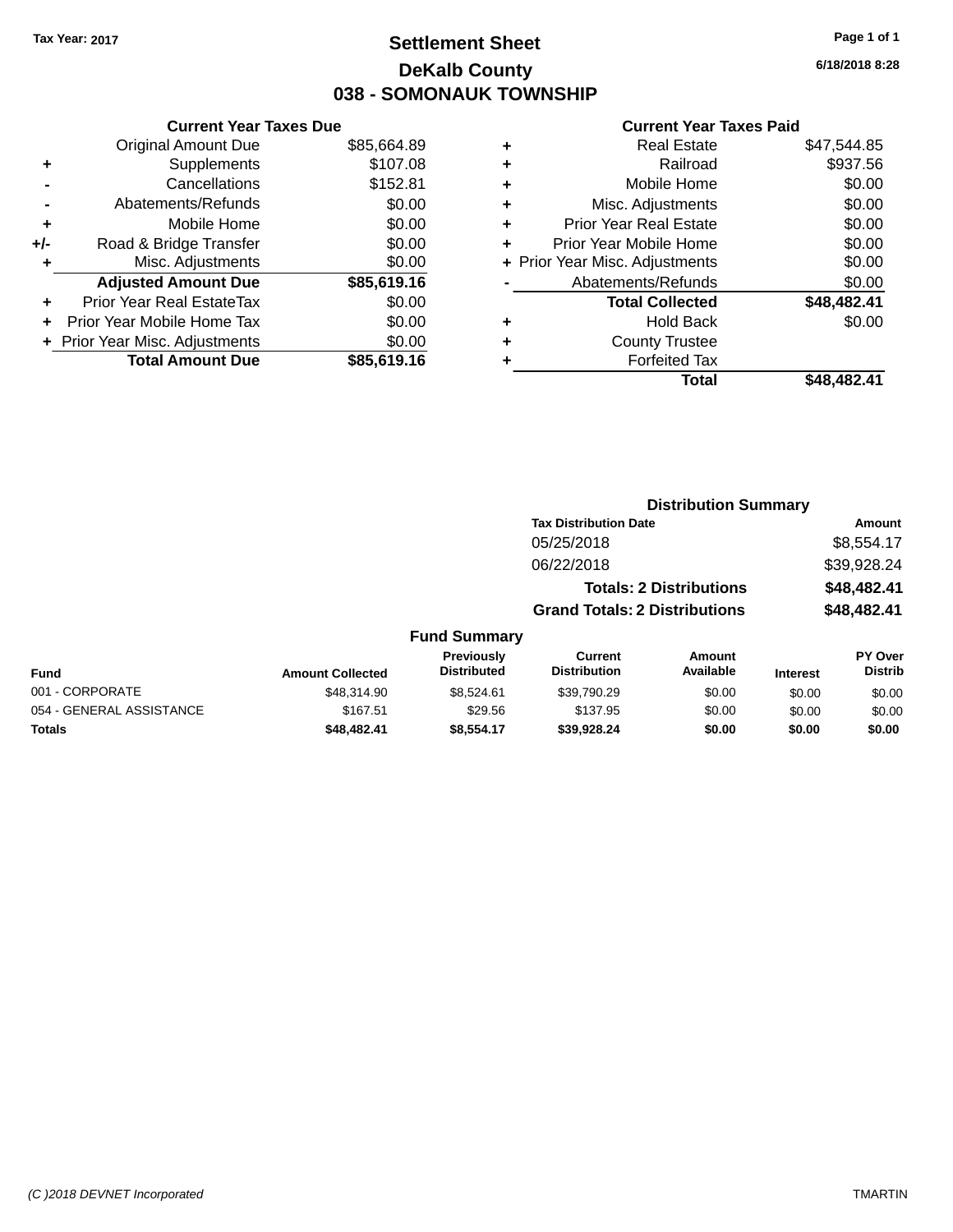### **Settlement Sheet Tax Year: 2017 Page 1 of 1 DeKalb County 039 - SOMONAUK ROAD & BRIDGE**

**6/18/2018 8:28**

#### **Current Year Taxes Paid**

|     | <b>Current Year Taxes Due</b>  |               |
|-----|--------------------------------|---------------|
|     | <b>Original Amount Due</b>     | \$266,005.31  |
| ٠   | Supplements                    | \$258.32      |
|     | Cancellations                  | \$368.62      |
|     | Abatements/Refunds             | \$0.00        |
| ٠   | Mobile Home                    | \$0.00        |
| +/- | Road & Bridge Transfer         | (\$33,267.24) |
|     | Misc. Adjustments              | \$0.00        |
|     | <b>Adjusted Amount Due</b>     | \$232,627.77  |
|     | Prior Year Real EstateTax      | \$0.00        |
|     | Prior Year Mobile Home Tax     | \$0.00        |
|     | + Prior Year Misc. Adjustments | \$0.00        |
|     | <b>Total Amount Due</b>        | \$232.627.77  |
|     |                                |               |

| ٠ | <b>Real Estate</b>             | \$114,689.30 |
|---|--------------------------------|--------------|
| ٠ | Railroad                       | \$2,590.66   |
| ٠ | Mobile Home                    | \$0.00       |
| ٠ | Misc. Adjustments              | \$0.00       |
| ٠ | <b>Prior Year Real Estate</b>  | \$0.00       |
| ٠ | Prior Year Mobile Home         | \$0.00       |
|   | + Prior Year Misc. Adjustments | \$0.00       |
|   | Abatements/Refunds             | \$0.00       |
|   | <b>Total Collected</b>         | \$117,279.96 |
| ٠ | <b>Hold Back</b>               | \$0.00       |
| ٠ | <b>County Trustee</b>          |              |
| ٠ | <b>Forfeited Tax</b>           |              |
|   | Total                          | \$117,279.96 |
|   |                                |              |

| <b>Road and Bridge Summary</b> |             |                     | <b>Distribution Summary</b>          |              |  |
|--------------------------------|-------------|---------------------|--------------------------------------|--------------|--|
| <b>Municipality</b>            | Amt. Due    | Amt. Distrib.       | <b>Tax Distribution Date</b>         | Amount       |  |
| CITY OF SANDWICH               | \$1.085.25  | \$616.11            | 05/25/2018                           | \$20,634.58  |  |
| <b>VILLAGE OF SOMONAUK</b>     | \$57,587.14 | \$32.651.13         | 06/22/2018                           | \$96,645.38  |  |
| <b>Totals</b>                  | \$58,672.39 | \$33,267.24         | <b>Totals: 2 Distributions</b>       | \$117,279.96 |  |
|                                |             |                     | <b>Grand Totals: 2 Distributions</b> | \$117,279.96 |  |
|                                |             | <b>Fund Summary</b> |                                      |              |  |

| Fund                         | <b>Amount Collected</b> | <b>Previously</b><br><b>Distributed</b> | Current<br><b>Distribution</b> | Amount<br>Available | <b>Interest</b> | PY Over<br>Distrib |
|------------------------------|-------------------------|-----------------------------------------|--------------------------------|---------------------|-----------------|--------------------|
| 007 - ROAD AND BRIDGE        | \$68,163,48             | \$11.968.57                             | \$56.194.91                    | \$0.00              | \$0.00          | \$0.00             |
| 008 - BRIDGE CONST W/COUNTY  | \$36.14                 | \$6.38                                  | \$29.76                        | \$0.00              | \$0.00          | \$0.00             |
| 009 - PERMANENT ROAD         | \$38,677.23             | \$6,824.13                              | \$31.853.10                    | \$0.00              | \$0.00          | \$0.00             |
| 010 - EQUIPMENT AND BUILDING | \$10,403.11             | \$1.835.50                              | \$8.567.61                     | \$0.00              | \$0.00          | \$0.00             |
| <b>Totals</b>                | \$117,279.96            | \$20,634.58                             | \$96,645,38                    | \$0.00              | \$0.00          | \$0.00             |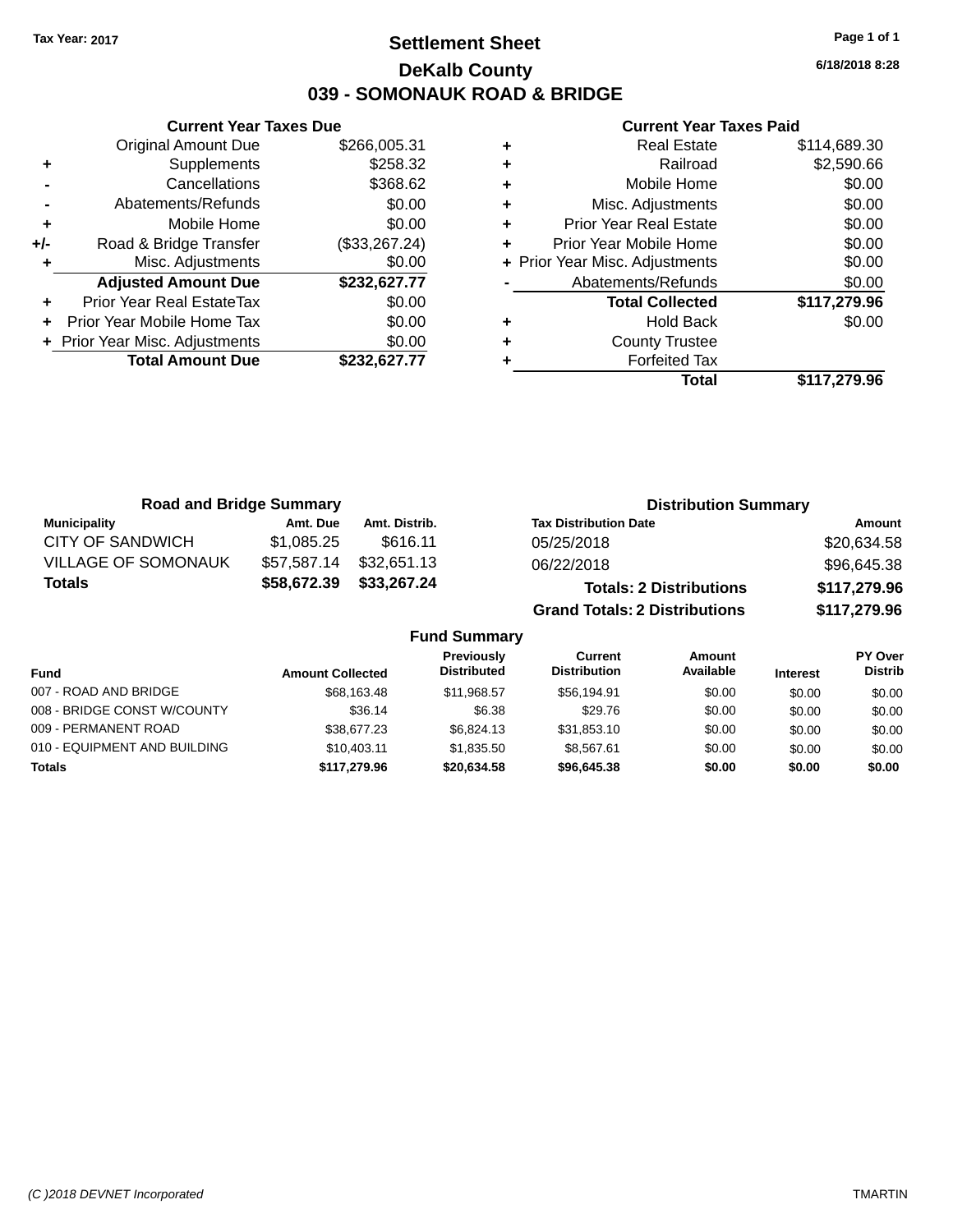### **Settlement Sheet Tax Year: 2017 Page 1 of 1 DeKalb County 040 - SOUTH GROVE TOWNSHIP**

**6/18/2018 8:28**

#### **Current Year Taxes Paid**

| <b>Current Year Taxes Due</b> |                         |
|-------------------------------|-------------------------|
| <b>Original Amount Due</b>    | \$80,752.20             |
| Supplements                   | \$166.74                |
| Cancellations                 | \$186.94                |
| Abatements/Refunds            | \$0.00                  |
| Mobile Home                   | \$0.00                  |
| Road & Bridge Transfer        | \$0.00                  |
| Misc. Adjustments             | \$0.00                  |
| <b>Adjusted Amount Due</b>    | \$80,732.00             |
| Prior Year Real EstateTax     | \$0.00                  |
| Prior Year Mobile Home Tax    | \$0.00                  |
| Prior Year Misc. Adjustments  | \$0.00                  |
|                               | \$80.732.00             |
|                               | <b>Total Amount Due</b> |

| ٠ | <b>Real Estate</b>             | \$45,719.37 |
|---|--------------------------------|-------------|
| ٠ | Railroad                       | \$0.00      |
| ٠ | Mobile Home                    | \$0.00      |
| ٠ | Misc. Adjustments              | \$0.00      |
| ٠ | <b>Prior Year Real Estate</b>  | \$0.00      |
| ÷ | Prior Year Mobile Home         | \$0.00      |
|   | + Prior Year Misc. Adjustments | \$0.00      |
|   | Abatements/Refunds             | \$0.00      |
|   | <b>Total Collected</b>         | \$45,719.37 |
| ٠ | <b>Hold Back</b>               | \$0.00      |
| ٠ | <b>County Trustee</b>          |             |
| ٠ | <b>Forfeited Tax</b>           |             |
|   | Total                          | \$45,719.37 |
|   |                                |             |

| <b>Distribution Summary</b>          |             |
|--------------------------------------|-------------|
| <b>Tax Distribution Date</b>         | Amount      |
| 05/25/2018                           | \$7,653.82  |
| 06/22/2018                           | \$38,065.55 |
| <b>Totals: 2 Distributions</b>       | \$45,719.37 |
| <b>Grand Totals: 2 Distributions</b> | \$45,719.37 |

| <b>Fund</b>                                   | <b>Amount Collected</b> | Previously<br><b>Distributed</b> | Current<br><b>Distribution</b> | <b>Amount</b><br>Available | <b>Interest</b> | <b>PY Over</b><br><b>Distrib</b> |
|-----------------------------------------------|-------------------------|----------------------------------|--------------------------------|----------------------------|-----------------|----------------------------------|
| 001 - CORPORATE                               | \$33,404.35             | \$5.592.17                       | \$27,812.18                    | \$0.00                     | \$0.00          | \$0.00                           |
| 027 - AUDIT                                   | \$565.78                | \$94.72                          | \$471.06                       | \$0.00                     | \$0.00          | \$0.00                           |
| 034 - GENERAL ASSISTANCE                      | \$4.529.74              | \$758.32                         | \$3,771.42                     | \$0.00                     | \$0.00          | \$0.00                           |
| 035 - TORT JUDGEMENTS/LIABILITY<br><b>INS</b> | \$3,397.00              | \$568.69                         | \$2.828.31                     | \$0.00                     | \$0.00          | \$0.00                           |
| 047 - SOCIAL SECURITY                         | \$3.822.50              | \$639.92                         | \$3.182.58                     | \$0.00                     | \$0.00          | \$0.00                           |
| <b>Totals</b>                                 | \$45,719,37             | \$7,653.82                       | \$38,065.55                    | \$0.00                     | \$0.00          | \$0.00                           |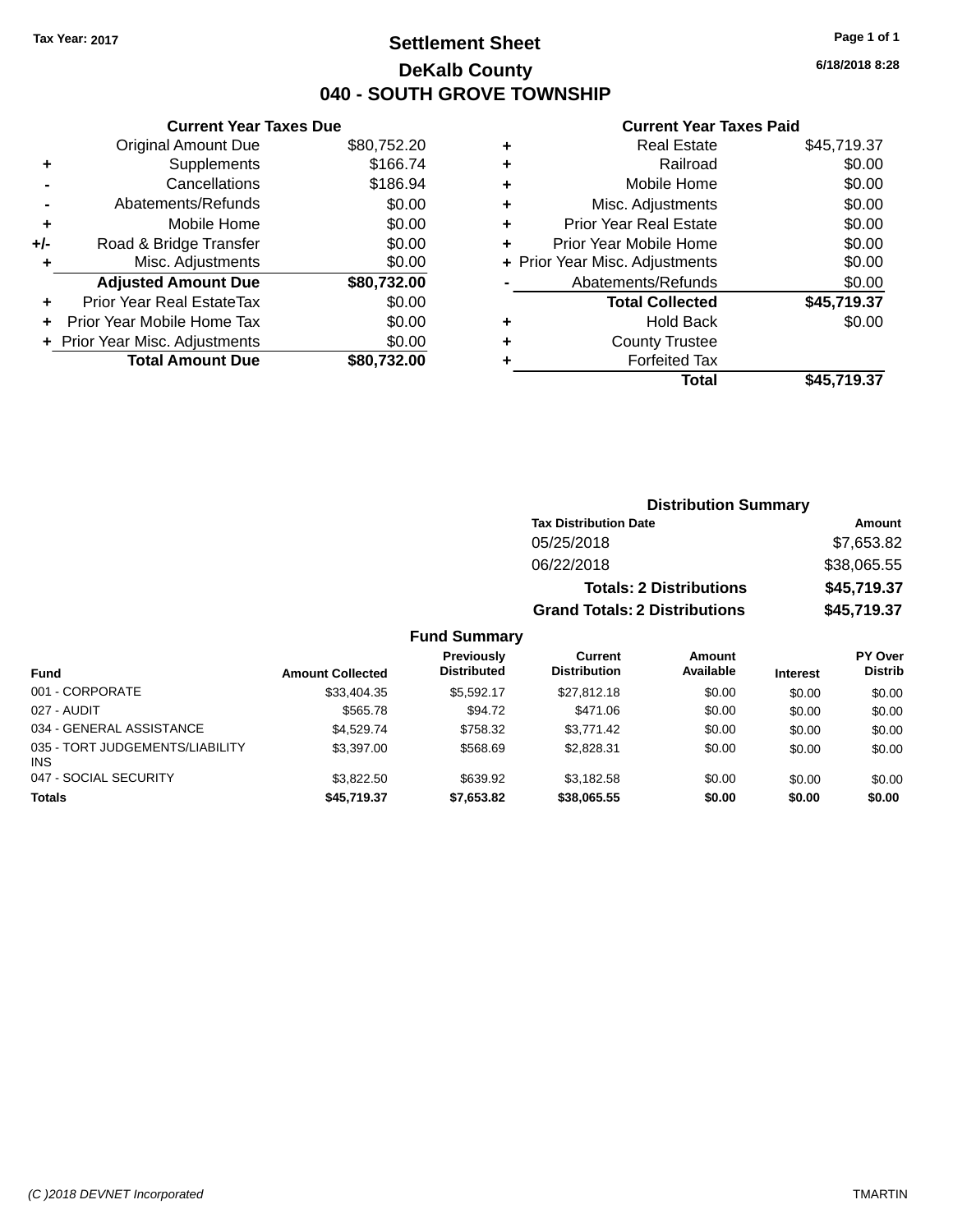### **Settlement Sheet Tax Year: 2017 Page 1 of 1 DeKalb County 041 - SOUTH GROVE ROAD & BRIDGE**

**Current Year Taxes Due**

|     | <b>Original Amount Due</b>       | \$122,032.75 |
|-----|----------------------------------|--------------|
| ٠   | Supplements                      | \$251.96     |
|     | Cancellations                    | \$282.49     |
|     | Abatements/Refunds               | \$0.00       |
| ٠   | Mobile Home                      | \$0.00       |
| +/- | Road & Bridge Transfer           | \$0.00       |
| ٠   | Misc. Adjustments                | \$0.00       |
|     | <b>Adjusted Amount Due</b>       | \$122,002.22 |
| ÷   | <b>Prior Year Real EstateTax</b> | \$0.00       |
|     | Prior Year Mobile Home Tax       | \$0.00       |
|     | + Prior Year Misc. Adjustments   | \$0.00       |
|     | <b>Total Amount Due</b>          | \$122,002.22 |

#### **Current Year Taxes Paid**

|   | <b>Real Estate</b>             | \$69,091.30 |
|---|--------------------------------|-------------|
| ٠ | Railroad                       | \$0.00      |
| ٠ | Mobile Home                    | \$0.00      |
| ٠ | Misc. Adjustments              | \$0.00      |
| ٠ | <b>Prior Year Real Estate</b>  | \$0.00      |
| ٠ | Prior Year Mobile Home         | \$0.00      |
|   | + Prior Year Misc. Adjustments | \$0.00      |
|   | Abatements/Refunds             | \$0.00      |
|   | <b>Total Collected</b>         | \$69,091.30 |
| ٠ | <b>Hold Back</b>               | \$0.00      |
|   | <b>County Trustee</b>          |             |
|   | <b>Forfeited Tax</b>           |             |
|   | Total                          | \$69,091.30 |
|   |                                |             |

| <b>Distribution Summary</b>          |             |
|--------------------------------------|-------------|
| <b>Tax Distribution Date</b>         | Amount      |
| 05/25/2018                           | \$11,566.49 |
| 06/22/2018                           | \$57,524.81 |
| <b>Totals: 2 Distributions</b>       | \$69,091.30 |
| <b>Grand Totals: 2 Distributions</b> | \$69,091.30 |

|                              |                         | <b>Previously</b>  | Current             | Amount    |                 | PY Over        |
|------------------------------|-------------------------|--------------------|---------------------|-----------|-----------------|----------------|
| Fund                         | <b>Amount Collected</b> | <b>Distributed</b> | <b>Distribution</b> | Available | <b>Interest</b> | <b>Distrib</b> |
| 007 - ROAD AND BRIDGE        | \$37.951.17             | \$6,353,36         | \$31.597.81         | \$0.00    | \$0.00          | \$0.00         |
| 008 - BRIDGE CONST W/COUNTY  | \$5.662.44              | \$947.94           | \$4.714.50          | \$0.00    | \$0.00          | \$0.00         |
| 009 - PERMANENT ROAD         | \$16,985.13             | \$2,843,46         | \$14.141.67         | \$0.00    | \$0.00          | \$0.00         |
| 010 - EQUIPMENT AND BUILDING | \$8.492.56              | \$1,421.73         | \$7,070.83          | \$0.00    | \$0.00          | \$0.00         |
| <b>Totals</b>                | \$69,091.30             | \$11.566.49        | \$57.524.81         | \$0.00    | \$0.00          | \$0.00         |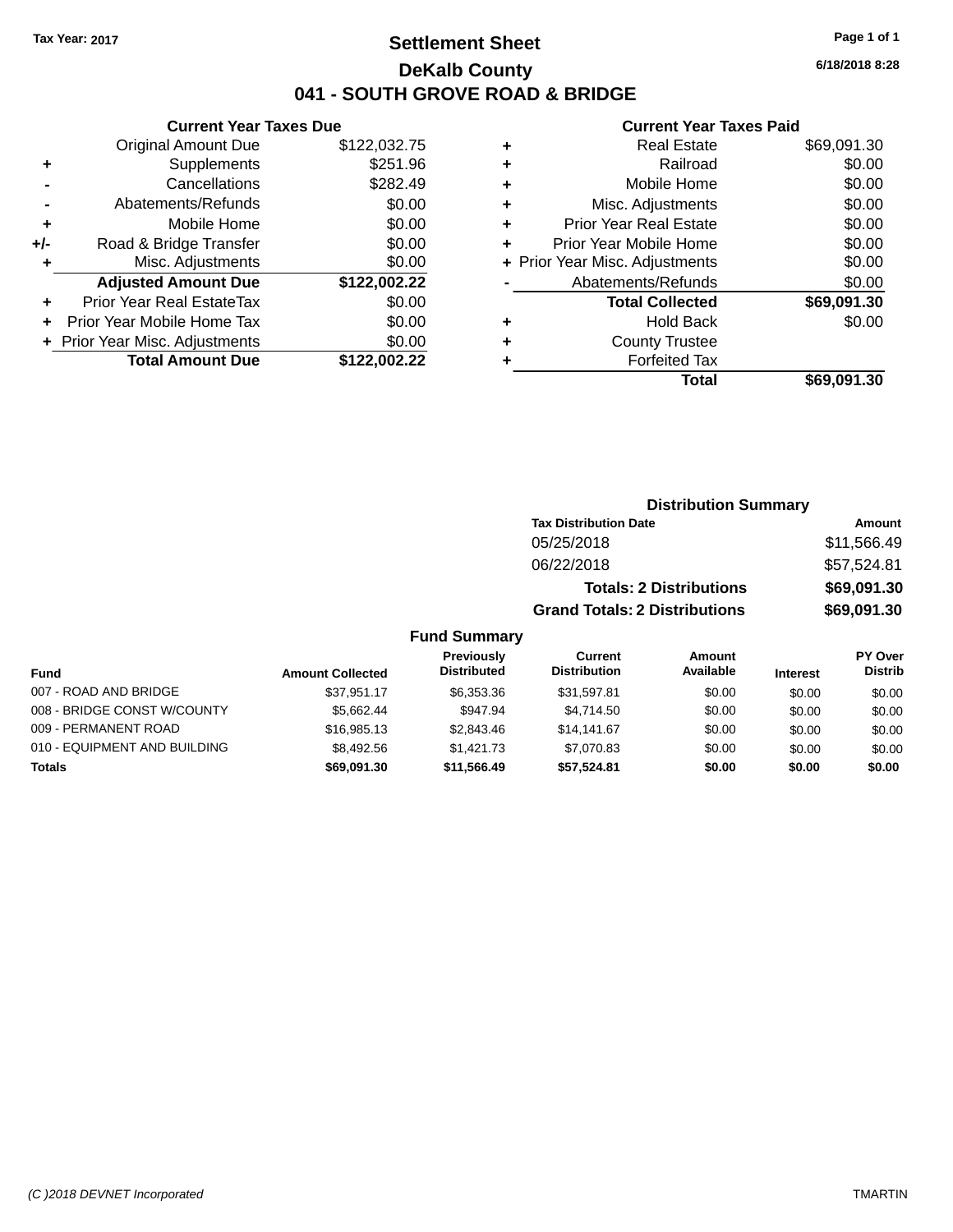### **Settlement Sheet Tax Year: 2017 Page 1 of 1 DeKalb County 042 - SQUAW GROVE TOWNSHIP**

**6/18/2018 8:28**

#### **Current Year Taxes Paid**

|     | <b>Current Year Taxes Due</b>  |              |  |  |  |  |
|-----|--------------------------------|--------------|--|--|--|--|
|     | <b>Original Amount Due</b>     | \$124,995.56 |  |  |  |  |
| ٠   | Supplements                    | \$285.40     |  |  |  |  |
|     | Cancellations                  | \$311.91     |  |  |  |  |
|     | Abatements/Refunds             | \$0.00       |  |  |  |  |
| ٠   | Mobile Home                    | \$0.00       |  |  |  |  |
| +/- | Road & Bridge Transfer         | \$0.00       |  |  |  |  |
| ٠   | Misc. Adjustments              | \$0.00       |  |  |  |  |
|     | <b>Adjusted Amount Due</b>     | \$124,969.05 |  |  |  |  |
| ÷   | Prior Year Real EstateTax      | \$0.00       |  |  |  |  |
|     | Prior Year Mobile Home Tax     | \$0.00       |  |  |  |  |
|     | + Prior Year Misc. Adjustments | \$0.00       |  |  |  |  |
|     | <b>Total Amount Due</b>        | \$124,969.05 |  |  |  |  |
|     |                                |              |  |  |  |  |

| ٠ | <b>Real Estate</b>             | \$67,726.95 |
|---|--------------------------------|-------------|
| ٠ | Railroad                       | \$917.60    |
| ٠ | Mobile Home                    | \$0.00      |
| ٠ | Misc. Adjustments              | \$0.00      |
| ٠ | <b>Prior Year Real Estate</b>  | \$0.00      |
| ٠ | Prior Year Mobile Home         | \$0.00      |
|   | + Prior Year Misc. Adjustments | \$0.00      |
|   | Abatements/Refunds             | \$0.00      |
|   | <b>Total Collected</b>         | \$68,644.55 |
| ٠ | <b>Hold Back</b>               | \$0.00      |
| ٠ | <b>County Trustee</b>          |             |
|   | <b>Forfeited Tax</b>           |             |
|   | Total                          | \$68.644.55 |
|   |                                |             |

|        |                     |                                      | <b>Distribution Summary</b>    |                 |                |
|--------|---------------------|--------------------------------------|--------------------------------|-----------------|----------------|
|        |                     | <b>Tax Distribution Date</b>         |                                |                 | <b>Amount</b>  |
|        |                     | 05/25/2018                           |                                |                 | \$10,084.61    |
|        |                     | 06/22/2018                           |                                |                 | \$58,559.94    |
|        |                     |                                      | <b>Totals: 2 Distributions</b> |                 | \$68,644.55    |
|        |                     | <b>Grand Totals: 2 Distributions</b> |                                |                 | \$68,644.55    |
|        | <b>Fund Summary</b> |                                      |                                |                 |                |
|        | Previously          | Current                              | Amount                         |                 | <b>PY Over</b> |
| ected  | <b>Distributed</b>  | <b>Distribution</b>                  | Available                      | <b>Interest</b> | <b>Distrib</b> |
| $-770$ | 0.7011              | 0.000000                             | $\sim$ $\sim$                  | $\cdots$        | $\cdots$       |

| Fund                     | <b>Amount Collected</b> | <b>Distributed</b> | <b>Distribution</b> | Available | <b>Interest</b> | <b>Distrib</b> |
|--------------------------|-------------------------|--------------------|---------------------|-----------|-----------------|----------------|
| 001 - CORPORATE          | \$45,817.78             | \$6.731.11         | \$39,086.67         | \$0.00    | \$0.00          | \$0.00         |
| 017 - CEMETERY           | \$6,926.02              | \$1.017.51         | \$5,908.51          | \$0.00    | \$0.00          | \$0.00         |
| 019 - COMMUNITY BUILDING | \$14,062.79             | \$2.065.97         | \$11,996.82         | \$0.00    | \$0.00          | \$0.00         |
| 054 - GENERAL ASSISTANCE | \$1,837.96              | \$270.02           | \$1.567.94          | \$0.00    | \$0.00          | \$0.00         |
| Totals                   | \$68,644.55             | \$10,084.61        | \$58,559.94         | \$0.00    | \$0.00          | \$0.00         |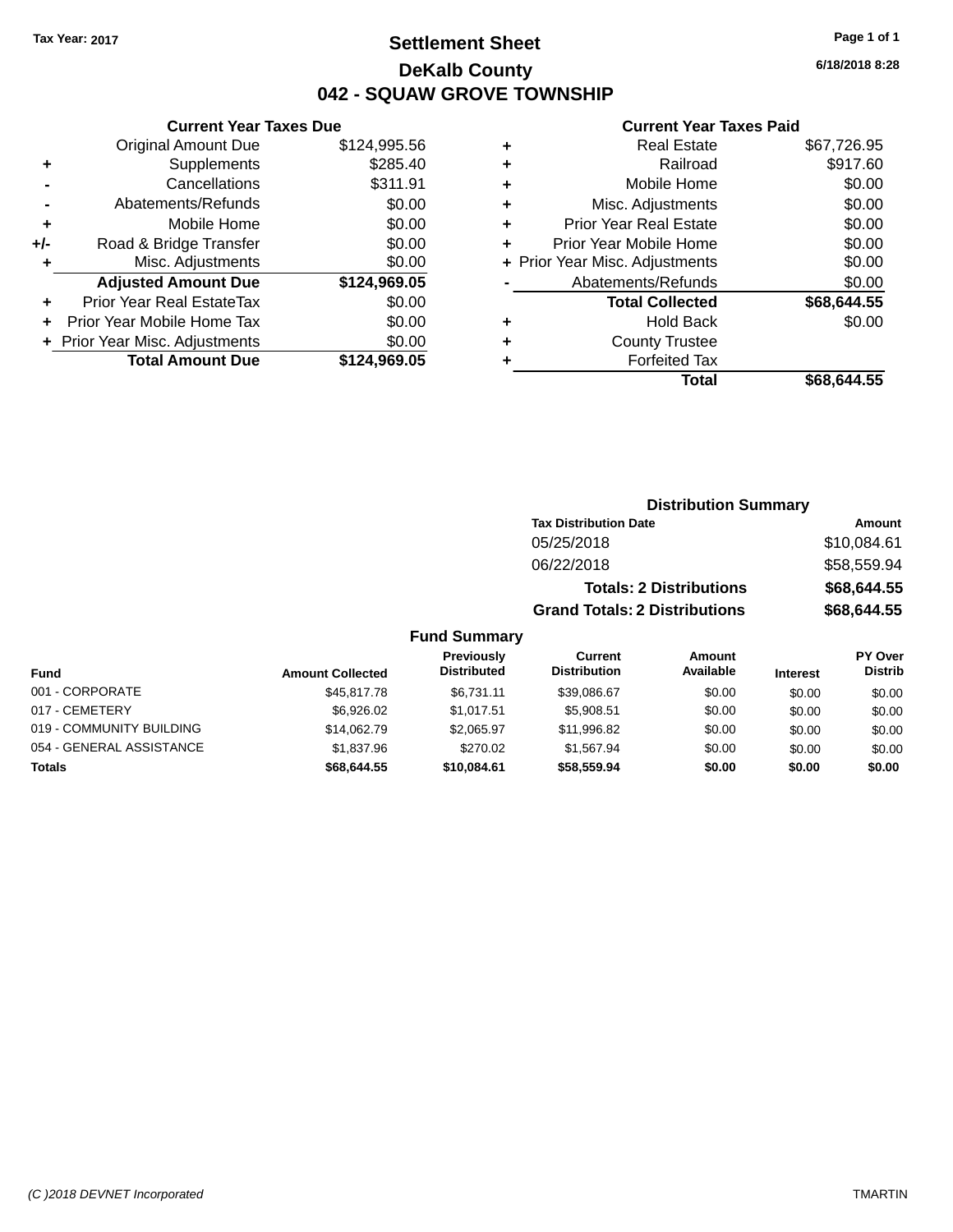### **Settlement Sheet Tax Year: 2017 Page 1 of 1 DeKalb County 043 - HINCKLEY PUBLIC LIBRARY DISTRICT**

**6/18/2018 8:28**

## **Current Year Taxes Paid**

|     | <b>Current Year Taxes Due</b>    |              |  |  |  |  |
|-----|----------------------------------|--------------|--|--|--|--|
|     | <b>Original Amount Due</b>       | \$182,780.45 |  |  |  |  |
| ٠   | Supplements                      | \$417.33     |  |  |  |  |
|     | Cancellations                    | \$456.10     |  |  |  |  |
|     | Abatements/Refunds               | \$0.00       |  |  |  |  |
| ٠   | Mobile Home                      |              |  |  |  |  |
| +/- | \$0.00<br>Road & Bridge Transfer |              |  |  |  |  |
| ٠   | \$0.00<br>Misc. Adjustments      |              |  |  |  |  |
|     | <b>Adjusted Amount Due</b>       | \$182,741.68 |  |  |  |  |
| ٠   | Prior Year Real EstateTax        | \$0.00       |  |  |  |  |
|     | Prior Year Mobile Home Tax       | \$0.00       |  |  |  |  |
|     | + Prior Year Misc. Adjustments   | \$0.00       |  |  |  |  |
|     | <b>Total Amount Due</b>          | \$182,741.68 |  |  |  |  |
|     |                                  |              |  |  |  |  |

| ٠ | <b>Real Estate</b>             | \$99,036.61  |
|---|--------------------------------|--------------|
| ٠ | Railroad                       | \$1,341.80   |
| ٠ | Mobile Home                    | \$0.00       |
| ٠ | Misc. Adjustments              | \$0.00       |
| ٠ | <b>Prior Year Real Estate</b>  | \$0.00       |
| ٠ | Prior Year Mobile Home         | \$0.00       |
|   | + Prior Year Misc. Adjustments | \$0.00       |
|   | Abatements/Refunds             | \$0.00       |
|   | <b>Total Collected</b>         | \$100,378.41 |
| ٠ | <b>Hold Back</b>               | \$0.00       |
| ٠ | <b>County Trustee</b>          |              |
| ٠ | <b>Forfeited Tax</b>           |              |
|   | Total                          | \$100,378.41 |
|   |                                |              |

| <b>Distribution Summary</b>          |              |  |  |  |  |
|--------------------------------------|--------------|--|--|--|--|
| <b>Tax Distribution Date</b>         | Amount       |  |  |  |  |
| 05/25/2018                           | \$14,746.55  |  |  |  |  |
| 06/22/2018                           | \$85,631.86  |  |  |  |  |
| <b>Totals: 2 Distributions</b>       | \$100,378.41 |  |  |  |  |
| <b>Grand Totals: 2 Distributions</b> | \$100,378.41 |  |  |  |  |

| <b>Fund</b>                                   | <b>Amount Collected</b> | <b>Previously</b><br><b>Distributed</b> | Current<br><b>Distribution</b> | Amount<br>Available | <b>Interest</b> | PY Over<br><b>Distrib</b> |
|-----------------------------------------------|-------------------------|-----------------------------------------|--------------------------------|---------------------|-----------------|---------------------------|
| 001 - CORPORATE                               | \$86,391.49             | \$12,691.74                             | \$73.699.75                    | \$0.00              | \$0.00          | \$0.00                    |
| 004 - OPERATIONS & MAINTENANCE                | \$6,980.82              | \$1,025.55                              | \$5,955.27                     | \$0.00              | \$0.00          | \$0.00                    |
| $005 - I. M. R. F.$                           | \$3,224.85              | \$473.76                                | \$2,751.09                     | \$0.00              | \$0.00          | \$0.00                    |
| 027 - AUDIT                                   | \$16.87                 | \$2.48                                  | \$14.39                        | \$0.00              | \$0.00          | \$0.00                    |
| 035 - TORT JUDGEMENTS/LIABILITY<br><b>INS</b> | \$539.53                | \$79.26                                 | \$460.27                       | \$0.00              | \$0.00          | \$0.00                    |
| 047 - SOCIAL SECURITY                         | \$3,224.85              | \$473.76                                | \$2.751.09                     | \$0.00              | \$0.00          | \$0.00                    |
| <b>Totals</b>                                 | \$100.378.41            | \$14,746.55                             | \$85,631.86                    | \$0.00              | \$0.00          | \$0.00                    |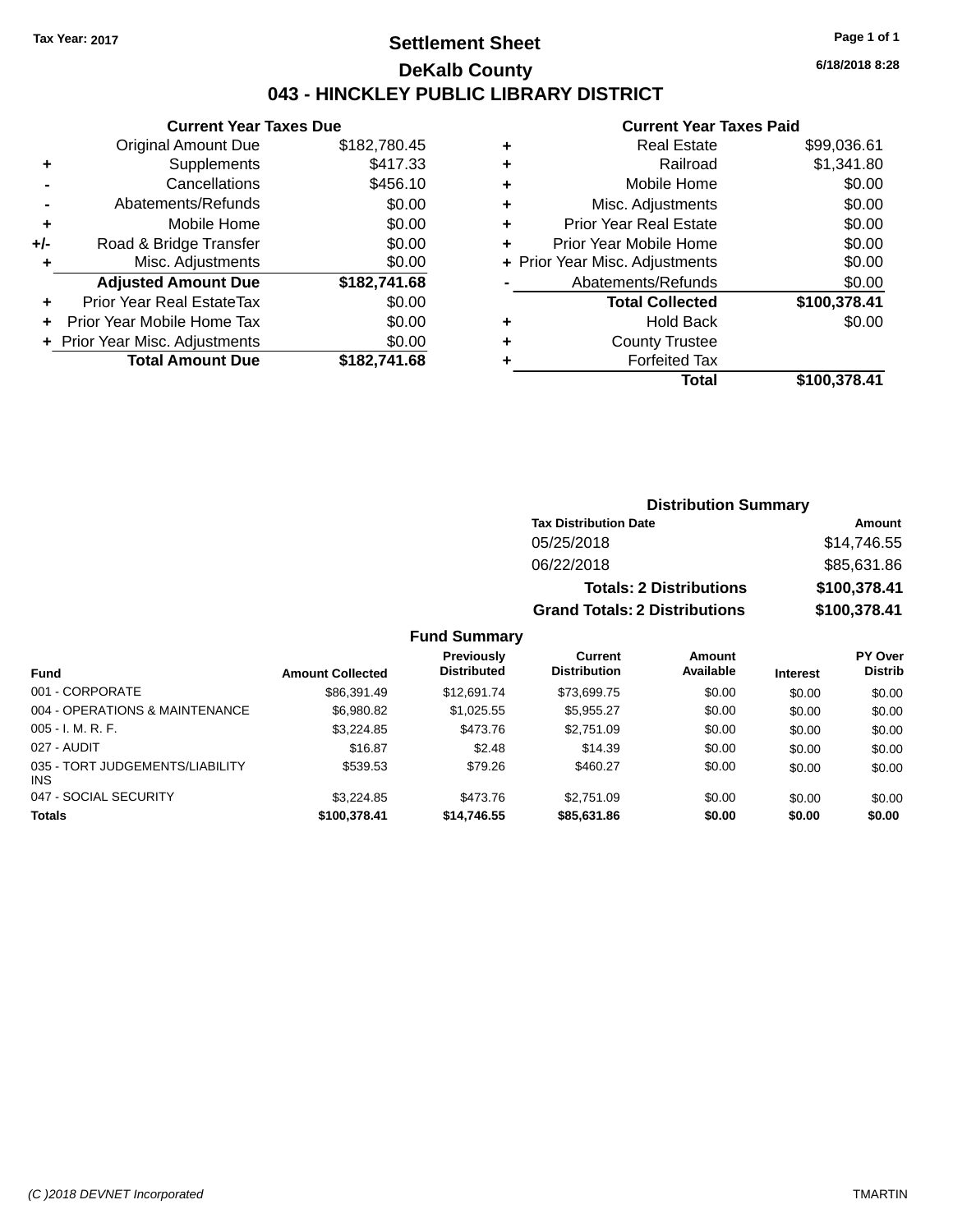### **Settlement Sheet Tax Year: 2017 Page 1 of 1 DeKalb County 044 - SQUAW GROVE ROAD & BRIDGE**

**Current Year Taxes Due** Original Amount Due \$299,877.33 **+** Supplements \$613.53 **-** Cancellations \$670.53 **-** Abatements/Refunds \$0.00 **+** Mobile Home \$0.00 **+/-** Road & Bridge Transfer (\$16,988.07) **+** Misc. Adjustments \$0.00 **Adjusted Amount Due \$282,832.26 +** Prior Year Real EstateTax \$0.00 **+** Prior Year Mobile Home Tax \$0.00 **+ Prior Year Misc. Adjustments**  $$0.00$ **Total Amount Due \$282,832.26**

#### **Current Year Taxes Paid**

|   | <b>Real Estate</b>             | \$145,594.41 |
|---|--------------------------------|--------------|
| ٠ | Railroad                       | \$2,102.52   |
| ٠ | Mobile Home                    | \$0.00       |
| ٠ | Misc. Adjustments              | \$0.00       |
| ٠ | <b>Prior Year Real Estate</b>  | \$0.00       |
| ٠ | Prior Year Mobile Home         | \$0.00       |
|   | + Prior Year Misc. Adjustments | \$0.00       |
|   | Abatements/Refunds             | \$0.00       |
|   | <b>Total Collected</b>         | \$147,696.93 |
| ٠ | <b>Hold Back</b>               | \$0.00       |
| ٠ | <b>County Trustee</b>          |              |
| ٠ | <b>Forfeited Tax</b>           |              |
|   | <b>Total</b>                   | \$147,696.93 |
|   |                                |              |

**Grand Totals: 2 Distributions \$147,696.93**

| <b>Road and Bridge Summary</b> |                         |               | <b>Distribution Summary</b>    |              |  |
|--------------------------------|-------------------------|---------------|--------------------------------|--------------|--|
| Municipality                   | Amt. Due                | Amt. Distrib. | <b>Tax Distribution Date</b>   | Amount       |  |
| <b>VILLAGE OF HINCKLEY</b>     | \$30.903.98             | \$16.988.07   | 05/25/2018                     | \$21,679.19  |  |
| <b>Totals</b>                  | \$30,903.98 \$16,988.07 |               | 06/22/2018                     | \$126,017.74 |  |
|                                |                         |               | <b>Totals: 2 Distributions</b> | \$147,696.93 |  |

#### **Fund Summary Fund Interest Amount Collected Distributed PY Over Distrib Amount Available Current Distribution Previously** 007 - ROAD AND BRIDGE \$44,275.23 \$6,485.42 \$37,789.81 \$0.00 \$0.00 \$0.00 \$0.00 008 - BRIDGE CONST W/COUNTY  $$11,917.10$   $$1,750.75$   $$10,166.35$   $$0.00$   $$0.00$   $$0.00$ 009 - PERMANENT ROAD \$66,760.01 \$9,807.77 \$56,952.24 \$0.00 \$0.00 \$0.00 \$0.00 010 - EQUIPMENT AND BUILDING \$21,098.30 \$3,099.57 \$17,998.73 \$0.00 \$0.00 \$0.00 035 - TORT JUDGEMENTS/LIABILITY INS \$3,646.29 \$535.68 \$3,110.61 \$0.00 \$0.00 \$0.00 **Totals \$147,696.93 \$21,679.19 \$126,017.74 \$0.00 \$0.00 \$0.00**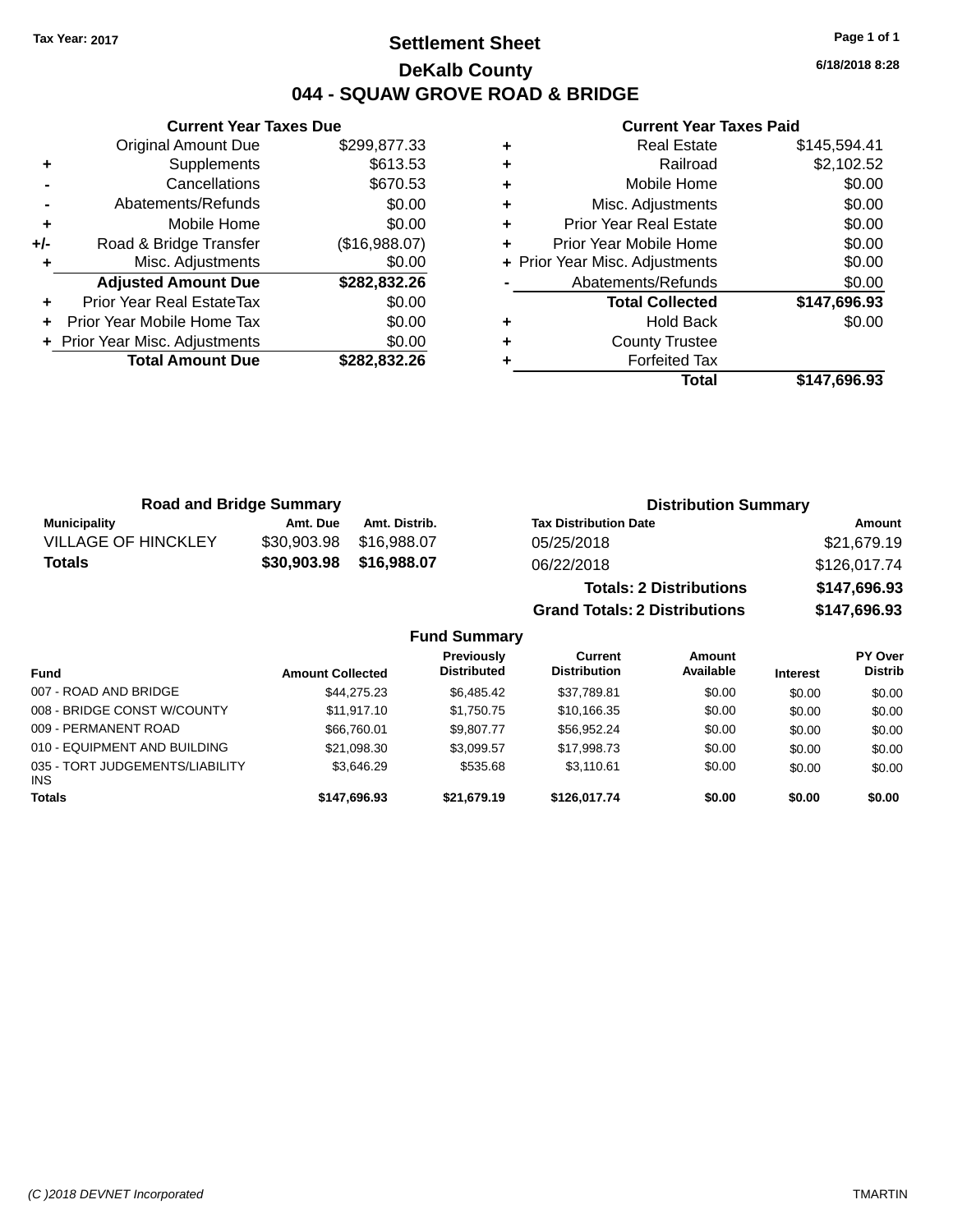### **Settlement Sheet Tax Year: 2017 Page 1 of 1 DeKalb County 045 - SYCAMORE TOWNSHIP**

**6/18/2018 8:28**

#### **Current Year Taxes Paid**

|     | <b>Original Amount Due</b>     | \$427,531.92 |
|-----|--------------------------------|--------------|
| ٠   | Supplements                    | \$1,994.15   |
|     | Cancellations                  | \$2,270.42   |
|     | Abatements/Refunds             | \$0.00       |
| ٠   | Mobile Home                    | \$0.00       |
| +/- | Road & Bridge Transfer         | \$0.00       |
| ٠   | Misc. Adjustments              | \$2,688.00   |
|     | <b>Adjusted Amount Due</b>     | \$429,943.65 |
| ٠   | Prior Year Real EstateTax      | \$50.60      |
| ٠   | Prior Year Mobile Home Tax     | \$0.00       |
|     | + Prior Year Misc. Adjustments | \$2.86       |
|     | <b>Total Amount Due</b>        | \$429,997.11 |
|     |                                |              |

**Current Year Taxes Due**

|   | <b>Real Estate</b>             | \$229,084.10 |
|---|--------------------------------|--------------|
| ٠ | Railroad                       | \$156.38     |
| ٠ | Mobile Home                    | \$0.00       |
| ٠ | Misc. Adjustments              | \$2,688.00   |
| ٠ | <b>Prior Year Real Estate</b>  | \$50.60      |
| ٠ | Prior Year Mobile Home         | \$0.00       |
|   | + Prior Year Misc. Adjustments | \$2.86       |
|   | Abatements/Refunds             | \$0.00       |
|   | <b>Total Collected</b>         | \$231,981.94 |
| ٠ | Hold Back                      | \$0.00       |
| ٠ | <b>County Trustee</b>          |              |
| ٠ | <b>Forfeited Tax</b>           |              |
|   | Total                          | \$231,981.94 |
|   |                                |              |

|      | <b>Distribution Summary</b>          |              |
|------|--------------------------------------|--------------|
|      | <b>Tax Distribution Date</b>         | Amount       |
|      | 05/25/2018                           | \$43,758.54  |
|      | 06/22/2018                           | \$188,223.40 |
|      | <b>Totals: 2 Distributions</b>       | \$231,981.94 |
|      | <b>Grand Totals: 2 Distributions</b> | \$231,981.94 |
| marv |                                      |              |

#### **Fund Summary**

| <b>Fund</b>              | <b>Amount Collected</b> | <b>Previously</b><br><b>Distributed</b> | Current<br><b>Distribution</b> | Amount<br>Available | <b>Interest</b> | PY Over<br><b>Distrib</b> |
|--------------------------|-------------------------|-----------------------------------------|--------------------------------|---------------------|-----------------|---------------------------|
| 001 - CORPORATE          | \$209,164.43            | \$39.454.50                             | \$169,709.93                   | \$0.00              | \$0.00          | \$0.00                    |
| $005 - I. M. R. F.$      | \$17,376,37             | \$3,277.69                              | \$14,098,68                    | \$0.00              | \$0.00          | \$0.00                    |
| 054 - GENERAL ASSISTANCE | \$5,441.14              | \$1.026.35                              | \$4,414.79                     | \$0.00              | \$0.00          | \$0.00                    |
| Totals                   | \$231,981.94            | \$43,758.54                             | \$188,223.40                   | \$0.00              | \$0.00          | \$0.00                    |

#### **Miscellaneous Adjustment Detail**

# **Year Source Account Type Amount Adjustment Description**

**Totals 2 entries \$2,690.86**

\$2.86 TRUSTEE SALE 06-21-440-012 by TBA 2017 RE - Real Estate Back Tax Collected \$2,688.00 2008 & 2009 AMB TRUST #2567 by TBA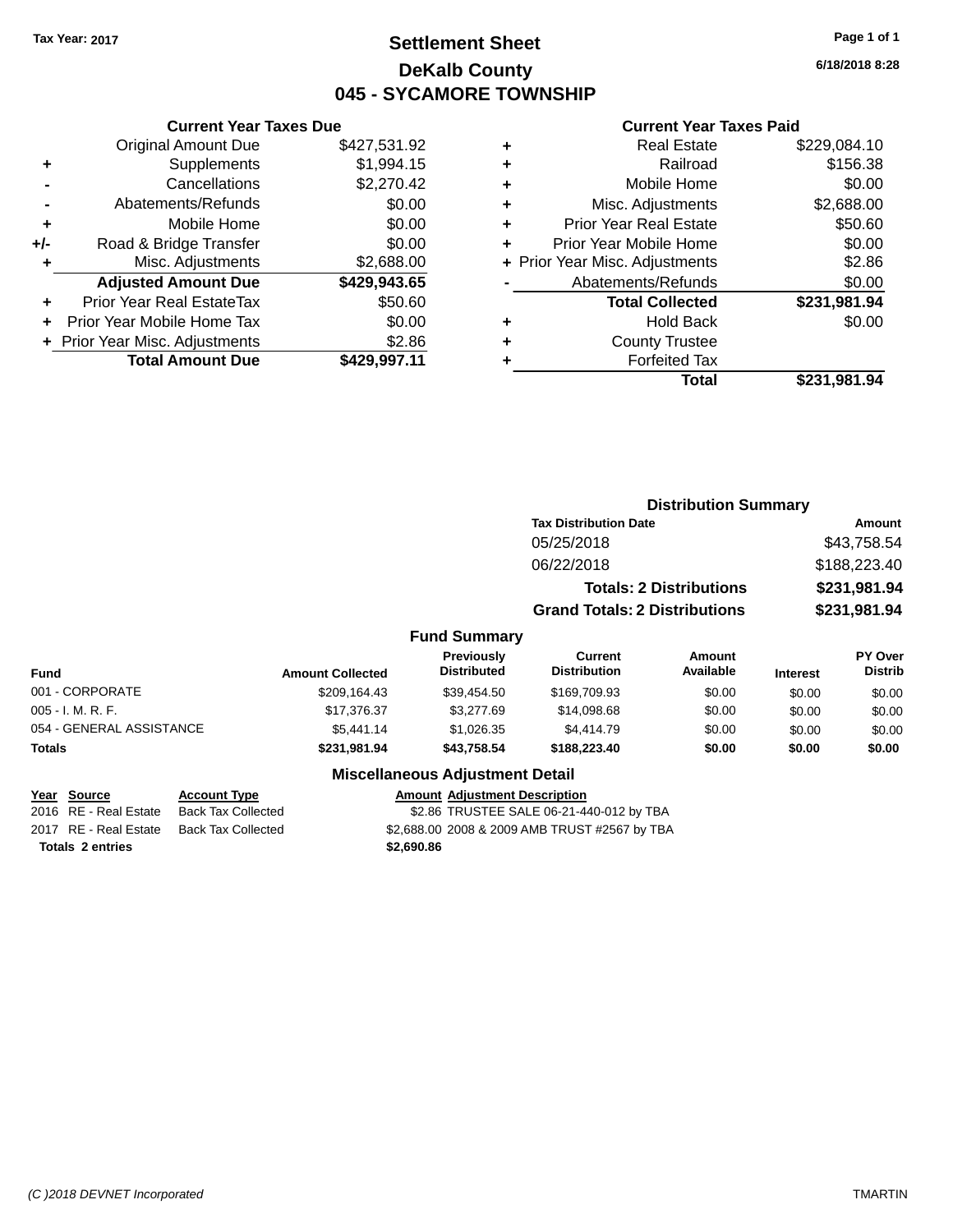### **Settlement Sheet Tax Year: 2017 Page 1 of 1 DeKalb County 046 - SYCAMORE ROAD & BRIDGE**

**6/18/2018 8:28**

#### **Current Year Taxes Paid**

|       | <b>Current Year Taxes Due</b>  |               |
|-------|--------------------------------|---------------|
|       | <b>Original Amount Due</b>     | \$865,836.05  |
| ٠     | Supplements                    | \$3,792.65    |
|       | Cancellations                  | \$4,478.75    |
|       | Abatements/Refunds             | \$0.00        |
| ٠     | Mobile Home                    | \$0.00        |
| $+/-$ | Road & Bridge Transfer         | (\$12,178.32) |
|       | Misc. Adjustments              | \$5,440.00    |
|       | <b>Adjusted Amount Due</b>     | \$858,411.63  |
|       | Prior Year Real EstateTax      | \$99.69       |
|       | Prior Year Mobile Home Tax     | \$0.00        |
|       | + Prior Year Misc. Adjustments | \$5.79        |
|       | <b>Total Amount Due</b>        | \$858,517.11  |
|       |                                |               |

|   | <b>Real Estate</b>             | \$451,766.52 |
|---|--------------------------------|--------------|
| ٠ | Railroad                       | \$316.71     |
| ٠ | Mobile Home                    | \$0.00       |
| ٠ | Misc. Adjustments              | \$5,440.00   |
| ٠ | Prior Year Real Estate         | \$99.69      |
|   | Prior Year Mobile Home         | \$0.00       |
|   | + Prior Year Misc. Adjustments | \$5.79       |
|   | Abatements/Refunds             | \$0.00       |
|   | <b>Total Collected</b>         | \$457,628.71 |
|   | <b>Hold Back</b>               | \$0.00       |
| ٠ | <b>County Trustee</b>          |              |
|   | <b>Forfeited Tax</b>           |              |
|   | Total                          | \$457.628.71 |

| <b>Road and Bridge Summary</b> |          |                         | <b>Distribution Summary</b>    |              |  |
|--------------------------------|----------|-------------------------|--------------------------------|--------------|--|
| Municipality                   | Amt. Due | Amt. Distrib.           | <b>Tax Distribution Date</b>   | Amount       |  |
| <b>CITY OF SYCAMORE</b>        |          | \$22,572.28 \$12,178.32 | 05/25/2018                     | \$86,317.58  |  |
| Totals                         |          | \$22,572.28 \$12,178.32 | 06/22/2018                     | \$371,311.13 |  |
|                                |          |                         | <b>Totals: 2 Distributions</b> | \$457,628.71 |  |

| <b>Totals: 2 Distributions</b>       | \$457,628.71 |
|--------------------------------------|--------------|
| <b>Grand Totals: 2 Distributions</b> | \$457,628.71 |

#### **Fund Summary**

| <b>Fund</b>                                   | <b>Amount Collected</b> | Previously<br><b>Distributed</b> | Current<br><b>Distribution</b> | Amount<br>Available | <b>Interest</b> | PY Over<br><b>Distrib</b> |
|-----------------------------------------------|-------------------------|----------------------------------|--------------------------------|---------------------|-----------------|---------------------------|
| $005 - I. M. R. F.$                           | \$10.864.27             | \$2,049.23                       | \$8,815.04                     | \$0.00              | \$0.00          | \$0.00                    |
| 007 - ROAD AND BRIDGE                         | \$20,380,24             | \$3.842.63                       | \$16,537.61                    | \$0.00              | \$0.00          | \$0.00                    |
| 008 - BRIDGE CONST W/COUNTY                   | \$21.711.66             | \$4,095.30                       | \$17,616.36                    | \$0.00              | \$0.00          | \$0.00                    |
| 009 - PERMANENT ROAD                          | \$334,114.56            | \$63.021.57                      | \$271,092.99                   | \$0.00              | \$0.00          | \$0.00                    |
| 010 - EQUIPMENT AND BUILDING                  | \$54.269.76             | \$10.236.51                      | \$44,033.25                    | \$0.00              | \$0.00          | \$0.00                    |
| 035 - TORT JUDGEMENTS/LIABILITY<br><b>INS</b> | \$8,144.11              | \$1,536.17                       | \$6,607.94                     | \$0.00              | \$0.00          | \$0.00                    |
| 047 - SOCIAL SECURITY                         | \$8.144.11              | \$1.536.17                       | \$6,607.94                     | \$0.00              | \$0.00          | \$0.00                    |
| <b>Totals</b>                                 | \$457,628.71            | \$86,317.58                      | \$371,311.13                   | \$0.00              | \$0.00          | \$0.00                    |

#### **Miscellaneous Adjustment Detail**

#### **Year Source Account Type And Adjustment Description**

| \$5.445.79<br>Totals 2 entries              |                                               |
|---------------------------------------------|-----------------------------------------------|
| 2017 RE - Real Estate<br>Back Tax Collected | \$5,440.00 2008 & 2009 AMB TRUST #2567 by TBA |
| 2016 RE - Real Estate<br>Back Tax Collected | \$5.79 TRUSTEE SALE 06-21-440-012 by TBA      |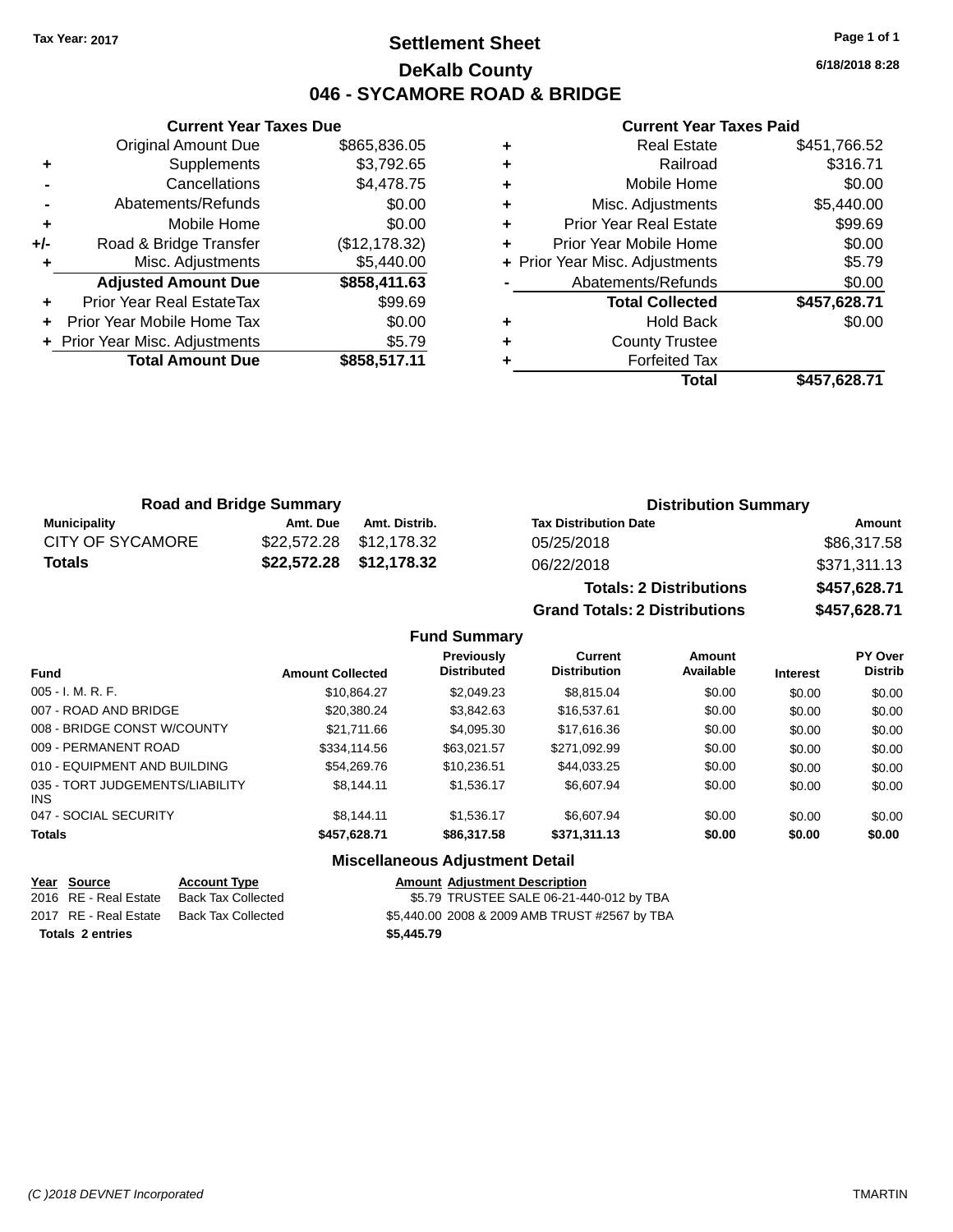## **Settlement Sheet Tax Year: 2017 Page 1 of 1 DeKalb County 047 - VICTOR TOWNSHIP**

**6/18/2018 8:28**

#### **Current Year Taxes Paid**

|     | <b>Current Year Taxes Due</b>  |             |
|-----|--------------------------------|-------------|
|     | <b>Original Amount Due</b>     | \$57,095.30 |
| ٠   | Supplements                    | \$0.00      |
|     | Cancellations                  | \$0.00      |
|     | Abatements/Refunds             | \$0.00      |
| ٠   | Mobile Home                    | \$0.00      |
| +/- | Road & Bridge Transfer         | \$0.00      |
| ٠   | Misc. Adjustments              | \$0.00      |
|     | <b>Adjusted Amount Due</b>     | \$57,095.30 |
| ٠   | Prior Year Real EstateTax      | \$0.00      |
| ÷   | Prior Year Mobile Home Tax     | \$0.00      |
|     | + Prior Year Misc. Adjustments | \$0.00      |
|     | <b>Total Amount Due</b>        | \$57,095.30 |
|     |                                |             |

| ٠ | <b>Real Estate</b>             | \$36,533.42 |
|---|--------------------------------|-------------|
| ٠ | Railroad                       | \$12.58     |
| ٠ | Mobile Home                    | \$0.00      |
| ٠ | Misc. Adjustments              | \$0.00      |
| ٠ | <b>Prior Year Real Estate</b>  | \$0.00      |
| ٠ | Prior Year Mobile Home         | \$0.00      |
|   | + Prior Year Misc. Adjustments | \$0.00      |
|   | Abatements/Refunds             | \$0.00      |
|   | <b>Total Collected</b>         | \$36,546.00 |
| ٠ | <b>Hold Back</b>               | \$0.00      |
| ٠ | <b>County Trustee</b>          |             |
| ٠ | <b>Forfeited Tax</b>           |             |
|   | Total                          | \$36,546.00 |
|   |                                |             |

|                                 |                         |                                         |                                       | <b>Distribution Summary</b>    |                 |                           |
|---------------------------------|-------------------------|-----------------------------------------|---------------------------------------|--------------------------------|-----------------|---------------------------|
|                                 |                         |                                         | <b>Tax Distribution Date</b>          |                                |                 | Amount                    |
|                                 |                         |                                         | 05/25/2018                            |                                |                 | \$5,899.98                |
|                                 |                         |                                         | 06/22/2018                            |                                |                 | \$30,646.02               |
|                                 |                         |                                         |                                       | <b>Totals: 2 Distributions</b> |                 | \$36,546.00               |
|                                 |                         |                                         | <b>Grand Totals: 2 Distributions</b>  |                                |                 | \$36,546.00               |
|                                 |                         | <b>Fund Summary</b>                     |                                       |                                |                 |                           |
| <b>Fund</b>                     | <b>Amount Collected</b> | <b>Previously</b><br><b>Distributed</b> | <b>Current</b><br><b>Distribution</b> | Amount<br>Available            | <b>Interest</b> | PY Over<br><b>Distrib</b> |
| 001 - CORPORATE                 | \$31,108.48             | \$5.022.15                              | \$26,086.33                           | \$0.00                         | \$0.00          | \$0.00                    |
| 034 - GENERAL ASSISTANCE        | \$4.088.47              | \$660.04                                | \$3,428,43                            | \$0.00                         | \$0.00          | \$0.00                    |
| 035 - TORT JUDGEMENTS/LIABILITY | \$1,349.05              | \$217.79                                | \$1,131.26                            | \$0.00                         | \$0.00          | \$0.00                    |

**Totals \$36,546.00 \$5,899.98 \$30,646.02 \$0.00 \$0.00 \$0.00**

INS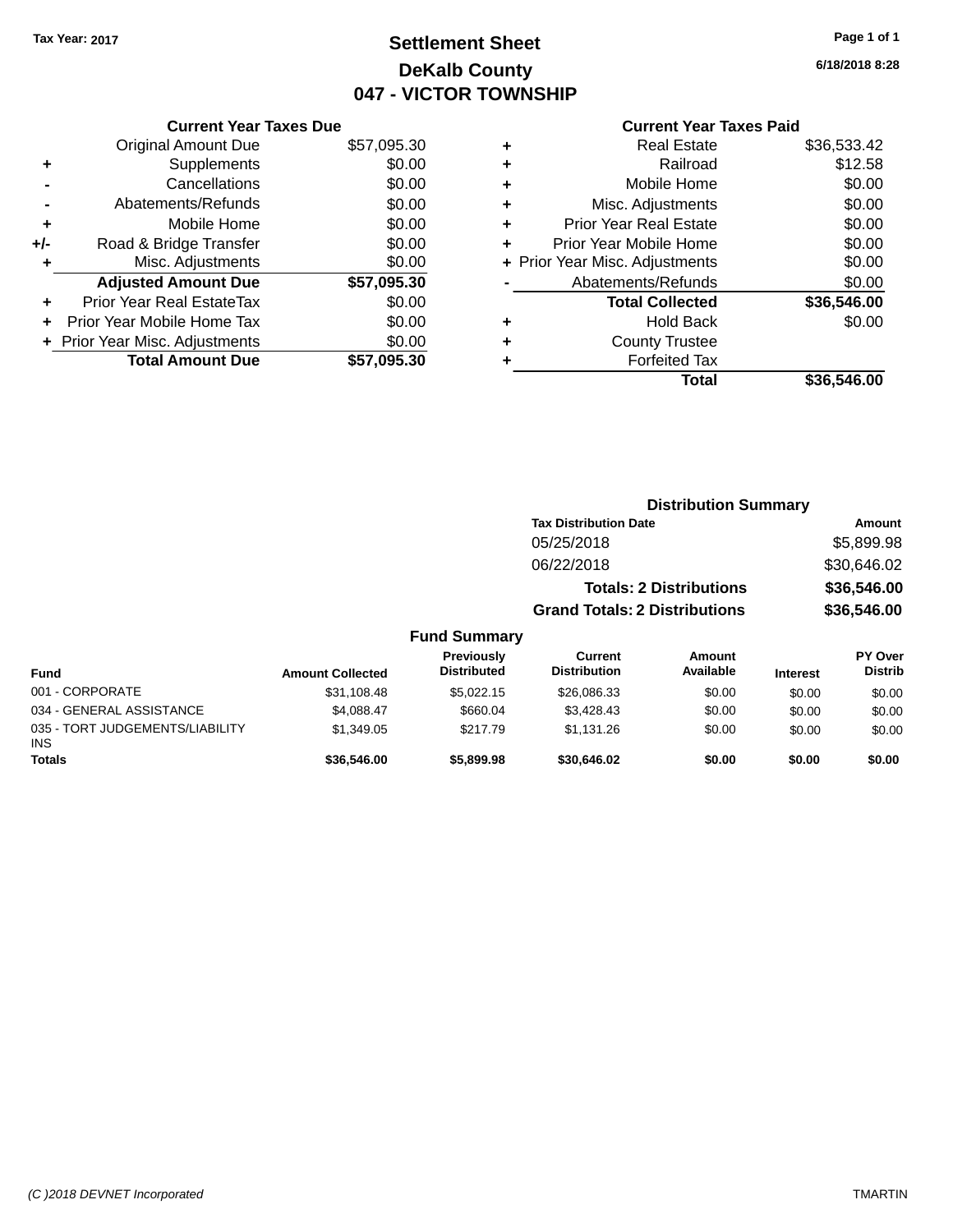### **Settlement Sheet Tax Year: 2017 Page 1 of 1 DeKalb County 048 - VICTOR ROAD & BRIDGE**

**6/18/2018 8:28**

#### **Current Year Taxes Paid**

|     | <b>Current Year Taxes Due</b>  |              |  |  |  |  |
|-----|--------------------------------|--------------|--|--|--|--|
|     | <b>Original Amount Due</b>     | \$110,075.23 |  |  |  |  |
| ٠   | \$0.00<br>Supplements          |              |  |  |  |  |
|     | \$0.00<br>Cancellations        |              |  |  |  |  |
|     | Abatements/Refunds             | \$0.00       |  |  |  |  |
| ٠   | Mobile Home                    | \$0.00       |  |  |  |  |
| +/- | Road & Bridge Transfer         | \$0.00       |  |  |  |  |
|     | Misc. Adjustments              | \$0.00       |  |  |  |  |
|     | <b>Adjusted Amount Due</b>     | \$110,075.23 |  |  |  |  |
| ٠   | Prior Year Real EstateTax      | \$0.00       |  |  |  |  |
|     | Prior Year Mobile Home Tax     | \$0.00       |  |  |  |  |
|     | + Prior Year Misc. Adjustments | \$0.00       |  |  |  |  |
|     | <b>Total Amount Due</b>        | \$110,075.23 |  |  |  |  |
|     |                                |              |  |  |  |  |

| ٠ | <b>Real Estate</b>             | \$70,433.54 |
|---|--------------------------------|-------------|
| ٠ | Railroad                       | \$24.26     |
| ٠ | Mobile Home                    | \$0.00      |
| ٠ | Misc. Adjustments              | \$0.00      |
| ٠ | <b>Prior Year Real Estate</b>  | \$0.00      |
| ÷ | Prior Year Mobile Home         | \$0.00      |
|   | + Prior Year Misc. Adjustments | \$0.00      |
|   | Abatements/Refunds             | \$0.00      |
|   | <b>Total Collected</b>         | \$70,457.80 |
| ٠ | <b>Hold Back</b>               | \$0.00      |
| ٠ | <b>County Trustee</b>          |             |
| ٠ | <b>Forfeited Tax</b>           |             |
|   | Total                          | \$70,457.80 |
|   |                                |             |

| <b>Distribution Summary</b>          |             |
|--------------------------------------|-------------|
| <b>Tax Distribution Date</b>         | Amount      |
| 05/25/2018                           | \$11,374.79 |
| 06/22/2018                           | \$59,083.01 |
| <b>Totals: 2 Distributions</b>       | \$70,457.80 |
| <b>Grand Totals: 2 Distributions</b> | \$70,457.80 |

| Fund                                          | <b>Amount Collected</b> | Previously<br><b>Distributed</b> | <b>Current</b><br><b>Distribution</b> | <b>Amount</b><br>Available | <b>Interest</b> | PY Over<br><b>Distrib</b> |
|-----------------------------------------------|-------------------------|----------------------------------|---------------------------------------|----------------------------|-----------------|---------------------------|
| 007 - ROAD AND BRIDGE                         | \$39,251.63             | \$6,336.83                       | \$32,914.80                           | \$0.00                     | \$0.00          | \$0.00                    |
| 008 - BRIDGE CONST W/COUNTY                   | \$1.411.62              | \$227.89                         | \$1.183.73                            | \$0.00                     | \$0.00          | \$0.00                    |
| 009 - PERMANENT ROAD                          | \$20.428.67             | \$3,298.03                       | \$17.130.64                           | \$0.00                     | \$0.00          | \$0.00                    |
| 010 - EQUIPMENT AND BUILDING                  | \$8.024.29              | \$1.295.45                       | \$6.728.84                            | \$0.00                     | \$0.00          | \$0.00                    |
| 035 - TORT JUDGEMENTS/LIABILITY<br><b>INS</b> | \$1.341.59              | \$216.59                         | \$1.125.00                            | \$0.00                     | \$0.00          | \$0.00                    |
| <b>Totals</b>                                 | \$70.457.80             | \$11,374.79                      | \$59,083,01                           | \$0.00                     | \$0.00          | \$0.00                    |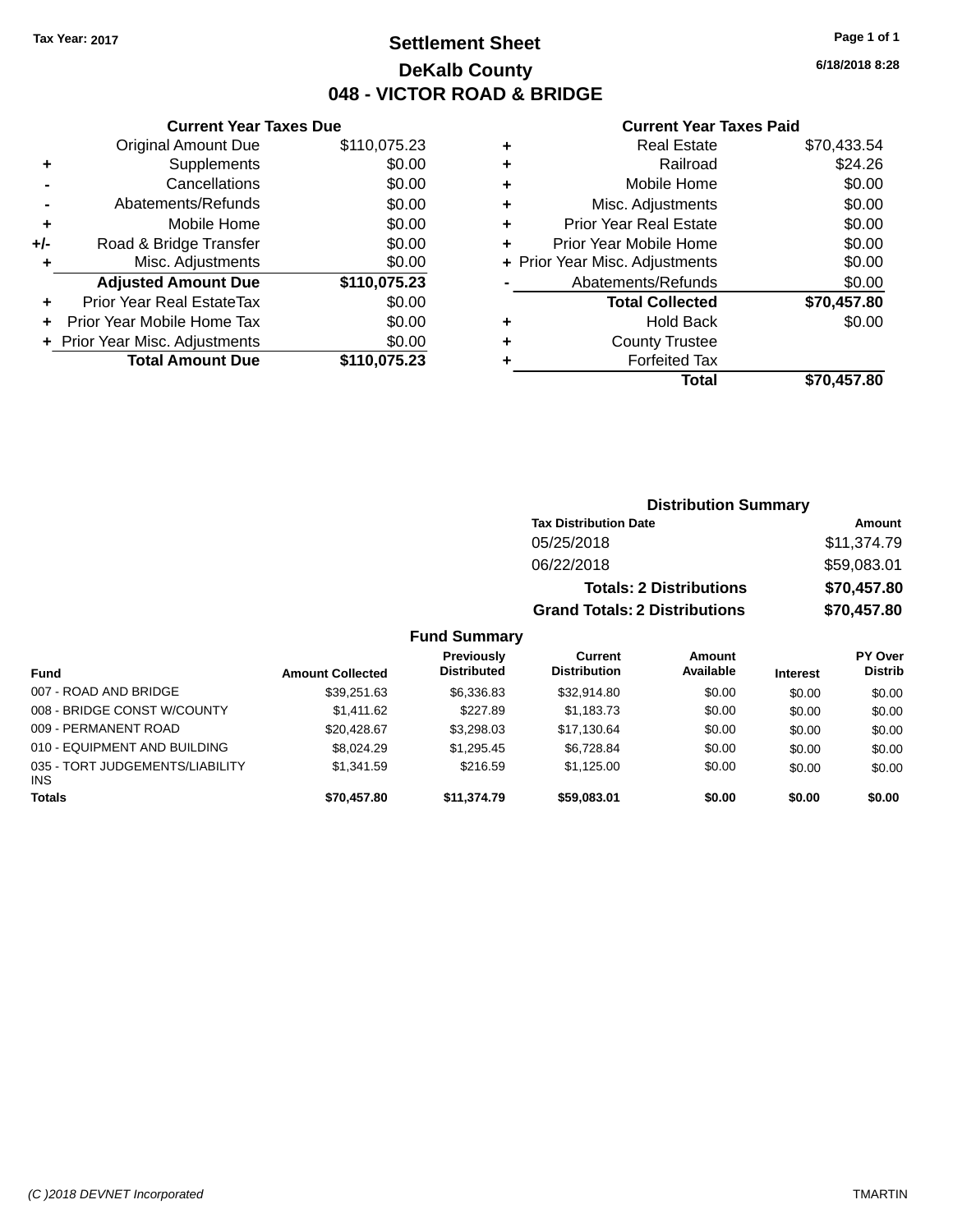### **Settlement Sheet Tax Year: 2017 Page 1 of 1 DeKalb County 056 - TOWN OF CORTLAND**

**6/18/2018 8:28**

| <b>Current Year Taxes Paid</b> |  |  |  |  |
|--------------------------------|--|--|--|--|
|--------------------------------|--|--|--|--|

|     | <b>Current Year Taxes Due</b>    |              |
|-----|----------------------------------|--------------|
|     | <b>Original Amount Due</b>       | \$649,398.33 |
| ٠   | Supplements                      | \$1,512.42   |
|     | Cancellations                    | \$1,635.72   |
|     | Abatements/Refunds               | \$256.34     |
| ÷   | Mobile Home                      | \$0.00       |
| +/- | Road & Bridge Transfer           | \$11,579.29  |
|     | Misc. Adjustments                | \$27,482.03  |
|     | <b>Adjusted Amount Due</b>       | \$688,080.01 |
|     | <b>Prior Year Real EstateTax</b> | \$0.58       |
|     | Prior Year Mobile Home Tax       | \$0.00       |
|     | + Prior Year Misc. Adjustments   | \$65.63      |
|     | <b>Total Amount Due</b>          | \$688,146.22 |
|     |                                  |              |

|   | <b>Real Estate</b>             | \$339,898.79 |
|---|--------------------------------|--------------|
| ٠ | Railroad                       | \$921.39     |
| ٠ | Mobile Home                    | \$0.00       |
| ٠ | Misc. Adjustments              | \$27,482.03  |
|   | <b>Prior Year Real Estate</b>  | \$0.58       |
|   | Prior Year Mobile Home         | \$0.00       |
|   | + Prior Year Misc. Adjustments | \$65.63      |
|   | Abatements/Refunds             | \$256.34     |
|   | <b>Total Collected</b>         | \$368,112.08 |
| ٠ | <b>Hold Back</b>               | \$0.00       |
|   | <b>County Trustee</b>          |              |
|   | <b>Forfeited Tax</b>           |              |
|   | Total                          | \$368,112.08 |
|   |                                |              |

| <b>Road and Bridge Summary</b>                |          |                         | <b>Distribution Summary</b>    |              |  |
|-----------------------------------------------|----------|-------------------------|--------------------------------|--------------|--|
| <b>Rd./Br. District</b>                       | Amt. Due | Amt. Distrib.           | <b>Tax Distribution Date</b>   | Amount       |  |
| CORTLAND ROAD & BRIDC \$21,875.52 \$11,579.29 |          |                         | 05/25/2018                     | \$53,812.77  |  |
| Totals                                        |          | \$21,875.52 \$11,579.29 | 06/22/2018                     | \$314,299.31 |  |
|                                               |          |                         | <b>Totals: 2 Distributions</b> | \$368,112.08 |  |

**Grand Totals: 2 Distributions \$368,112.08**

#### **Fund Summary**

| Fund                    | <b>Amount Collected</b> | Previously<br><b>Distributed</b> | <b>Current</b><br><b>Distribution</b> | Amount<br>Available | <b>Interest</b> | PY Over<br><b>Distrib</b> |
|-------------------------|-------------------------|----------------------------------|---------------------------------------|---------------------|-----------------|---------------------------|
| 001 - CORPORATE         | \$255.120.97            | \$37.274.11                      | \$217.846.86                          | \$0.00              | \$0.00          | \$0.00                    |
| 005 - I. M. R. F.       | \$31,148.48             | \$4,550.90                       | \$26,597.58                           | \$0.00              | \$0.00          | \$0.00                    |
| 007 - ROAD AND BRIDGE   | \$11.579.29             | \$1.722.03                       | \$9.857.26                            | \$0.00              | \$0.00          | \$0.00                    |
| 014 - POLICE PROTECTION | \$41.822.37             | \$6,110,40                       | \$35,711.97                           | \$0.00              | \$0.00          | \$0.00                    |
| 047 - SOCIAL SECURITY   | \$28,440.97             | \$4.155.33                       | \$24.285.64                           | \$0.00              | \$0.00          | \$0.00                    |
| Totals                  | \$368,112.08            | \$53,812.77                      | \$314,299.31                          | \$0.00              | \$0.00          | \$0.00                    |

#### **Miscellaneous Adjustment Detail**

| Year Source             | <b>Account Type</b> |             | <b>Amount Adiustment Description</b>                          |
|-------------------------|---------------------|-------------|---------------------------------------------------------------|
| 2016 RE - Real Estate   | Back Tax Collected  |             | \$65.63 RESOURCE BANK TR 1244 REDEMPTION 09-29-254-046 by TBA |
| 2017 RE - Real Estate   | Back Tax Collected  |             | \$27,482.03 SIE COURT ORDER 14TX38 09-33-100-009 by TBA       |
| <b>Totals 2 entries</b> |                     | \$27.547.66 |                                                               |

**Totals 1 entries \$254.07**

## **Abatement Detail**

**Year** Source **Account Type Account Adjustment Description** 2017 RE - Real Estate RE Abatement \$254.07 SIE COURT ORDER 14TX38 09-33-100-009 by TBA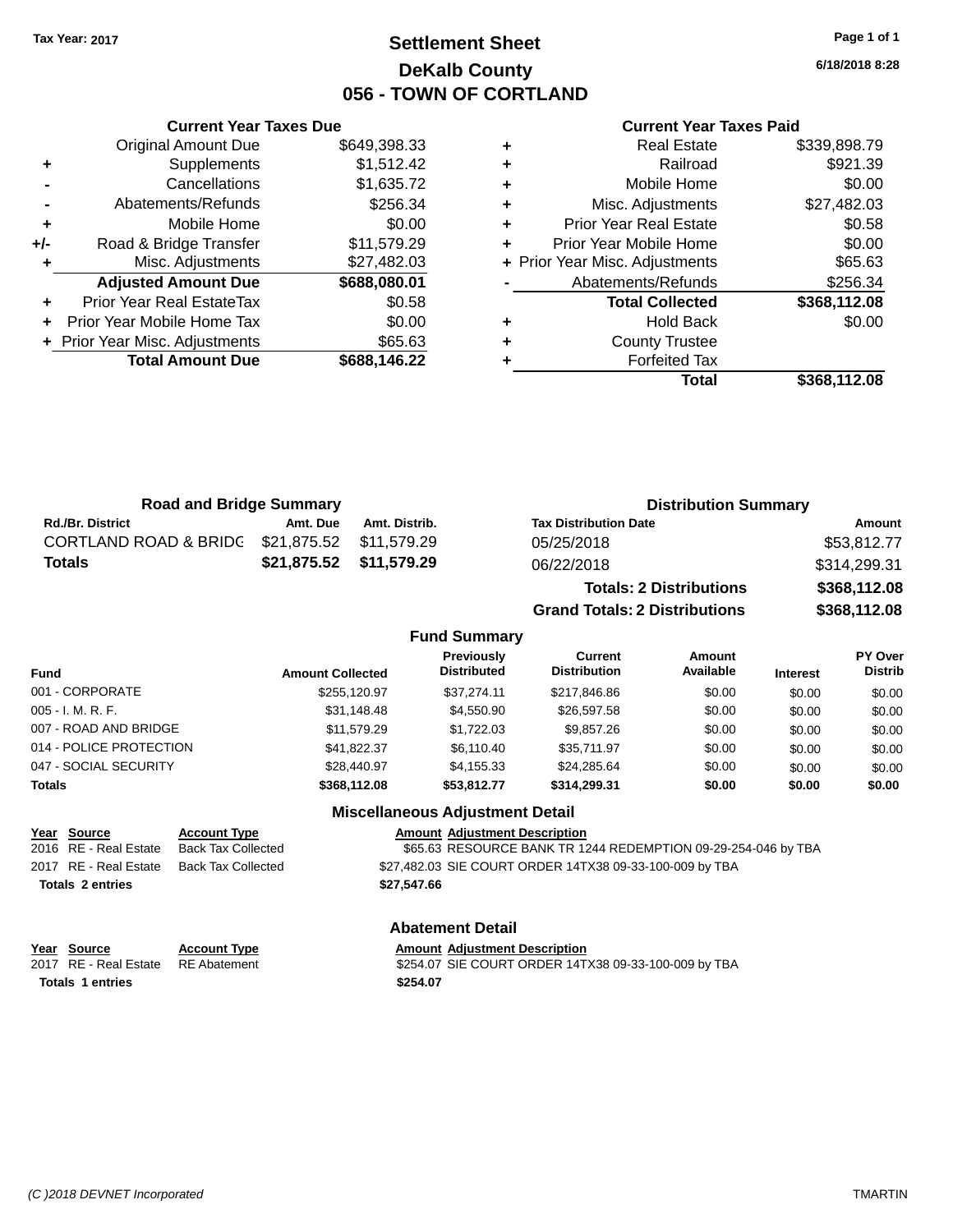### **Settlement Sheet Tax Year: 2017 Page 1 of 1 DeKalb County 057 - CORTLAND LIBRARY**

**6/18/2018 8:28**

#### **Current Year Taxes Paid**

|     | <b>Current Year Taxes Due</b>  |              |
|-----|--------------------------------|--------------|
|     | <b>Original Amount Due</b>     | \$226,869.47 |
| ٠   | Supplements                    | \$494.08     |
|     | Cancellations                  | \$533.35     |
|     | Abatements/Refunds             | \$99.69      |
| ٠   | Mobile Home                    | \$0.00       |
| +/- | Road & Bridge Transfer         | \$0.00       |
|     | Misc. Adjustments              | \$0.00       |
|     | <b>Adjusted Amount Due</b>     | \$226,730.51 |
| ٠   | Prior Year Real EstateTax      | \$0.00       |
|     | Prior Year Mobile Home Tax     | \$0.00       |
|     | + Prior Year Misc. Adjustments | \$22.93      |
|     | <b>Total Amount Due</b>        | \$226,753.44 |
|     |                                |              |

|   | <b>Real Estate</b>             | \$114,709.21 |
|---|--------------------------------|--------------|
| ٠ | Railroad                       | \$311.40     |
| ٠ | Mobile Home                    | \$0.00       |
| ٠ | Misc. Adjustments              | \$0.00       |
| ٠ | <b>Prior Year Real Estate</b>  | \$0.00       |
| ٠ | Prior Year Mobile Home         | \$0.00       |
|   | + Prior Year Misc. Adjustments | \$22.93      |
|   | Abatements/Refunds             | \$99.69      |
|   | <b>Total Collected</b>         | \$114,943.85 |
| ٠ | <b>Hold Back</b>               | \$0.00       |
| ٠ | <b>County Trustee</b>          |              |
| ٠ | <b>Forfeited Tax</b>           |              |
|   | Total                          | \$114,943.85 |
|   |                                |              |

| <b>Distribution Summary</b>          |              |  |  |  |
|--------------------------------------|--------------|--|--|--|
| <b>Tax Distribution Date</b>         | Amount       |  |  |  |
| 05/25/2018                           | \$8,586,12   |  |  |  |
| 06/22/2018                           | \$106,357.73 |  |  |  |
| <b>Totals: 2 Distributions</b>       | \$114,943.85 |  |  |  |
| <b>Grand Totals: 2 Distributions</b> | \$114,943.85 |  |  |  |

#### **Fund Summary**

| Fund                                                | <b>Amount Collected</b> | <b>Previously</b><br><b>Distributed</b> | Current<br><b>Distribution</b> | Amount<br>Available | <b>Interest</b> | <b>PY Over</b><br><b>Distrib</b> |
|-----------------------------------------------------|-------------------------|-----------------------------------------|--------------------------------|---------------------|-----------------|----------------------------------|
| 004 - OPERATIONS & MAINTENANCE                      | \$2,492.32              | \$186.16                                | \$2,306.16                     | \$0.00              | \$0.00          | \$0.00                           |
| $005 - I. M. R. F.$                                 | \$2,501.98              | \$186.89                                | \$2,315.09                     | \$0.00              | \$0.00          | \$0.00                           |
| 016 - LIBRARY (township, municipalities)            | \$106.439.85            | \$7,950.89                              | \$98,488.96                    | \$0.00              | \$0.00          | \$0.00                           |
| 027 - AUDIT                                         | \$753.46                | \$56.29                                 | \$697.17                       | \$0.00              | \$0.00          | \$0.00                           |
| 035 - TORT JUDGMENTS, LIABILITY<br><b>INSURANCE</b> | \$753.46                | \$56.29                                 | \$697.17                       | \$0.00              | \$0.00          | \$0.00                           |
| 047 - SOCIAL SECURITY                               | \$2,002.78              | \$149.60                                | \$1,853.18                     | \$0.00              | \$0.00          | \$0.00                           |
| <b>Totals</b>                                       | \$114.943.85            | \$8,586,12                              | \$106,357.73                   | \$0.00              | \$0.00          | \$0.00                           |

#### **Miscellaneous Adjustment Detail**

### **<u>Year Source</u> <b>Account Type**<br>
2016 RE - Real Estate Back Tax Collected **Totals 1 entries \$22.93**

Amount Adjustment Description<br>\$22.93 RESOURCE BANK TR 1244 REDEMPTION 09-29-254-046 by TBA

#### **Abatement Detail**

|                         | Year Source                        | <b>Account Type</b> | <b>Amount Adjustment Description</b>                |
|-------------------------|------------------------------------|---------------------|-----------------------------------------------------|
|                         | 2017 RE - Real Estate RE Abatement |                     | \$99.69 SIE COURT ORDER 14TX38 09-33-100-009 by TBA |
| <b>Totals 1 entries</b> |                                    |                     | \$99.69                                             |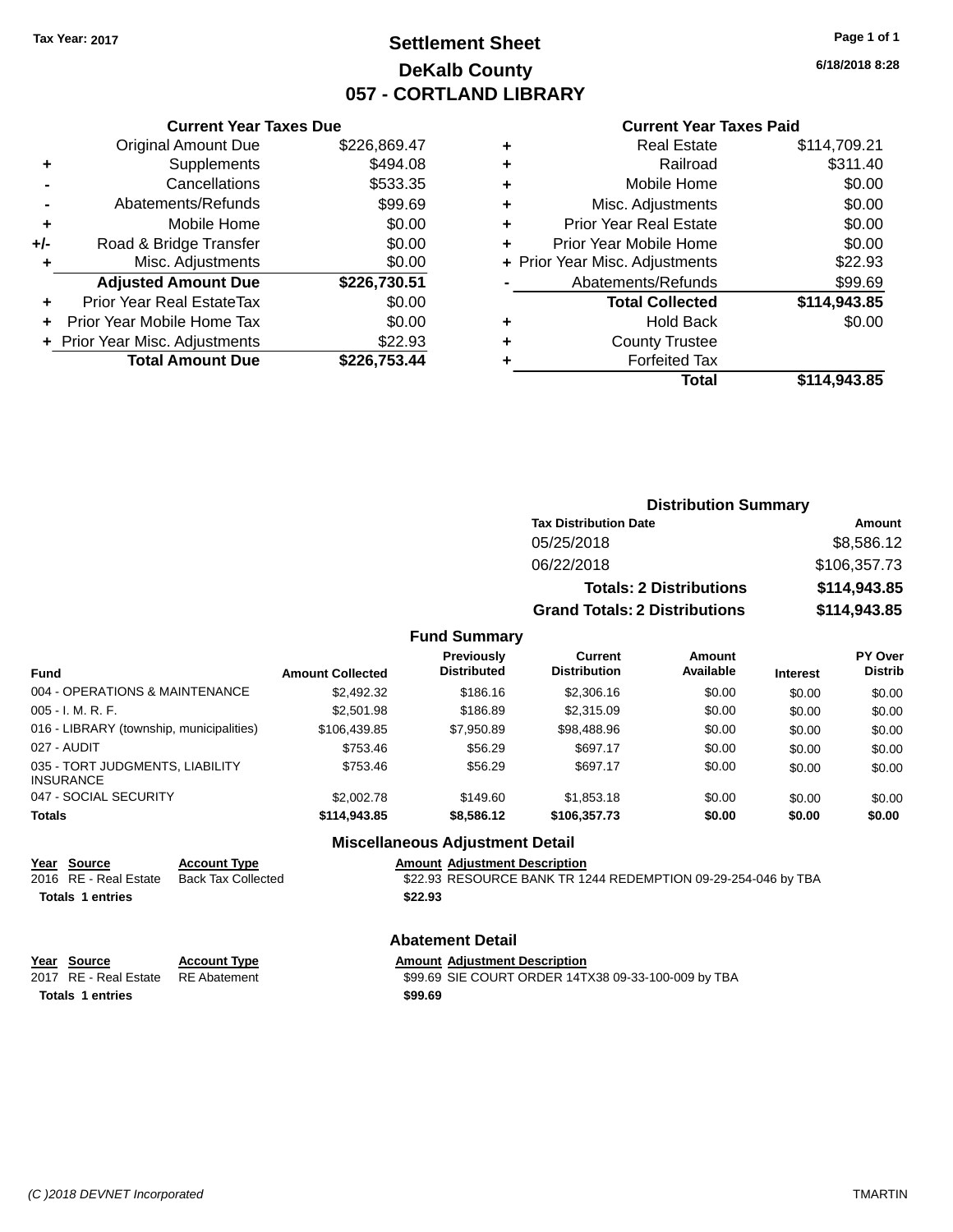### **Settlement Sheet Tax Year: 2017 Page 1 of 1 DeKalb County 058 - CITY OF DEKALB**

**6/18/2018 8:28**

#### **Current Year Taxes Paid**

|       | <b>Current Year Taxes Due</b>  |                |  |  |
|-------|--------------------------------|----------------|--|--|
|       | <b>Original Amount Due</b>     | \$6,497,651.70 |  |  |
| ٠     | Supplements                    | \$42,220.94    |  |  |
|       | Cancellations                  | \$193,036.95   |  |  |
|       | Abatements/Refunds             | \$1.59         |  |  |
| ٠     | Mobile Home                    | \$0.00         |  |  |
| $+/-$ | Road & Bridge Transfer         | \$79,016.28    |  |  |
|       | Misc. Adjustments              | \$0.00         |  |  |
|       | <b>Adjusted Amount Due</b>     | \$6,425,850.38 |  |  |
| ٠     | Prior Year Real EstateTax      | (\$2,298.15)   |  |  |
|       | Prior Year Mobile Home Tax     | \$0.00         |  |  |
|       | + Prior Year Misc. Adjustments | \$38.50        |  |  |
|       | <b>Total Amount Due</b>        | \$6,423,590.73 |  |  |
|       |                                |                |  |  |

|   | <b>Real Estate</b>             | \$3,392,177.04 |
|---|--------------------------------|----------------|
| ٠ | Railroad                       | \$12,589.17    |
| ٠ | Mobile Home                    | \$0.00         |
| ٠ | Misc. Adjustments              | \$0.00         |
| ٠ | <b>Prior Year Real Estate</b>  | (\$2,298.15)   |
|   | Prior Year Mobile Home         | \$0.00         |
|   | + Prior Year Misc. Adjustments | \$38.50        |
|   | Abatements/Refunds             | \$1.59         |
|   | <b>Total Collected</b>         | \$3,402,504.97 |
| ٠ | <b>Hold Back</b>               | \$0.00         |
|   | <b>County Trustee</b>          |                |
|   | <b>Forfeited Tax</b>           |                |
|   | Total                          | \$3,402,504.97 |
|   |                                |                |

| <b>Road and Bridge Summary</b>   |              |               | <b>Distribution Summary</b>          |                |  |
|----------------------------------|--------------|---------------|--------------------------------------|----------------|--|
| <b>Rd./Br. District</b>          | Amt. Due     | Amt. Distrib. | <b>Tax Distribution Date</b>         | Amount         |  |
| AFTON ROAD & BRIDGE              | \$13,421.14  | \$7.956.41    | 05/25/2018                           | \$614,031.69   |  |
| <b>CORTLAND ROAD &amp; BRIDG</b> | \$1,538.67   | \$814.60      | 06/22/2018                           | \$2,788,473.28 |  |
| DEKALB ROAD & BRIDGE             | \$134,088.37 | \$70,245.27   | <b>Totals: 2 Distributions</b>       | \$3,402,504.97 |  |
| Totals                           | \$149,048.18 | \$79,016.28   | <b>Grand Totals: 2 Distributions</b> | \$3,402,504.97 |  |

#### **Fund Summary**

| <b>Fund</b>                 | <b>Amount Collected</b> | <b>Previously</b><br><b>Distributed</b> | <b>Current</b><br><b>Distribution</b> | Amount<br>Available | <b>Interest</b> | PY Over<br><b>Distrib</b> |
|-----------------------------|-------------------------|-----------------------------------------|---------------------------------------|---------------------|-----------------|---------------------------|
| 001 - CORPORATE             | \$0.00                  | \$0.00                                  | \$0.00                                | \$0.00              | \$0.00          | \$0.00                    |
| 003 - BONDS AND INTEREST    | \$252,183.01            | \$45.524.56                             | \$206,658.45                          | \$0.00              | \$0.00          | \$0.00                    |
| $005 - I. M. R. F.$         | \$0.00                  | \$0.00                                  | \$0.00                                | \$0.00              | \$0.00          | \$0.00                    |
| 007 - ROAD AND BRIDGE       | \$79.016.24             | \$14,069.29                             | \$64.946.95                           | \$0.00              | \$0.00          | \$0.00                    |
| 013 - FIREFIGHTER'S PENSION | \$1,649,972.56          | \$297.856.12                            | \$1,352,116.44                        | \$0.00              | \$0.00          | \$0.00                    |
| 015 - POLICE PENSION        | \$1,421,333.16          | \$256,581.72                            | \$1,164,751.44                        | \$0.00              | \$0.00          | \$0.00                    |
| 047 - SOCIAL SECURITY       | \$0.00                  | \$0.00                                  | \$0.00                                | \$0.00              | \$0.00          | \$0.00                    |
| <b>Totals</b>               | \$3,402,504.97          | \$614.031.69                            | \$2,788,473.28                        | \$0.00              | \$0.00          | \$0.00                    |

#### **Miscellaneous Adjustment Detail**

Amount Adjustment Description<br>\$38.50 ORIK WILKINSON REDEMPTION 08-12-377-001 by TBA **Totals 1 entries \$38.50**

#### **Abatement Detail**

|                         | Year Source                        | <b>Account Type</b> |  | <b>Amount Adjustment Description</b>             |
|-------------------------|------------------------------------|---------------------|--|--------------------------------------------------|
|                         | 2017 RE - Real Estate RE Abatement |                     |  | \$0.02 PTAB INTEREST REFUND 08-23-105-006 by TBA |
|                         | 2017 RE - Real Estate              | RE Abatement        |  | \$0.03 PTAB INTEREST REFUND 08-14-352-008 by TBA |
|                         | 2017 RE - Real Estate RE Abatement |                     |  | \$0.85 PTAB INTEREST REFUND 08-16-401-008 by TBA |
|                         | 2017 RE - Real Estate RE Abatement |                     |  | \$0.06 PTAB INTEREST REFUND 08-21-426-011 by TBA |
|                         | 2017 RE - Real Estate              | RE Abatement        |  | \$0.21 PTAB INTEREST REFUND 08-23-105-009 by TBA |
|                         | 2017 RE - Real Estate RE Abatement |                     |  | \$0.19 PTAB INTEREST REFUND 08-24-128-026 by TBA |
| <b>Totals 6 entries</b> |                                    | \$1.36              |  |                                                  |
|                         |                                    |                     |  |                                                  |

**<u>Year Source</u> <b>Account Type**<br>
2016 RE - Real Estate Back Tax Collected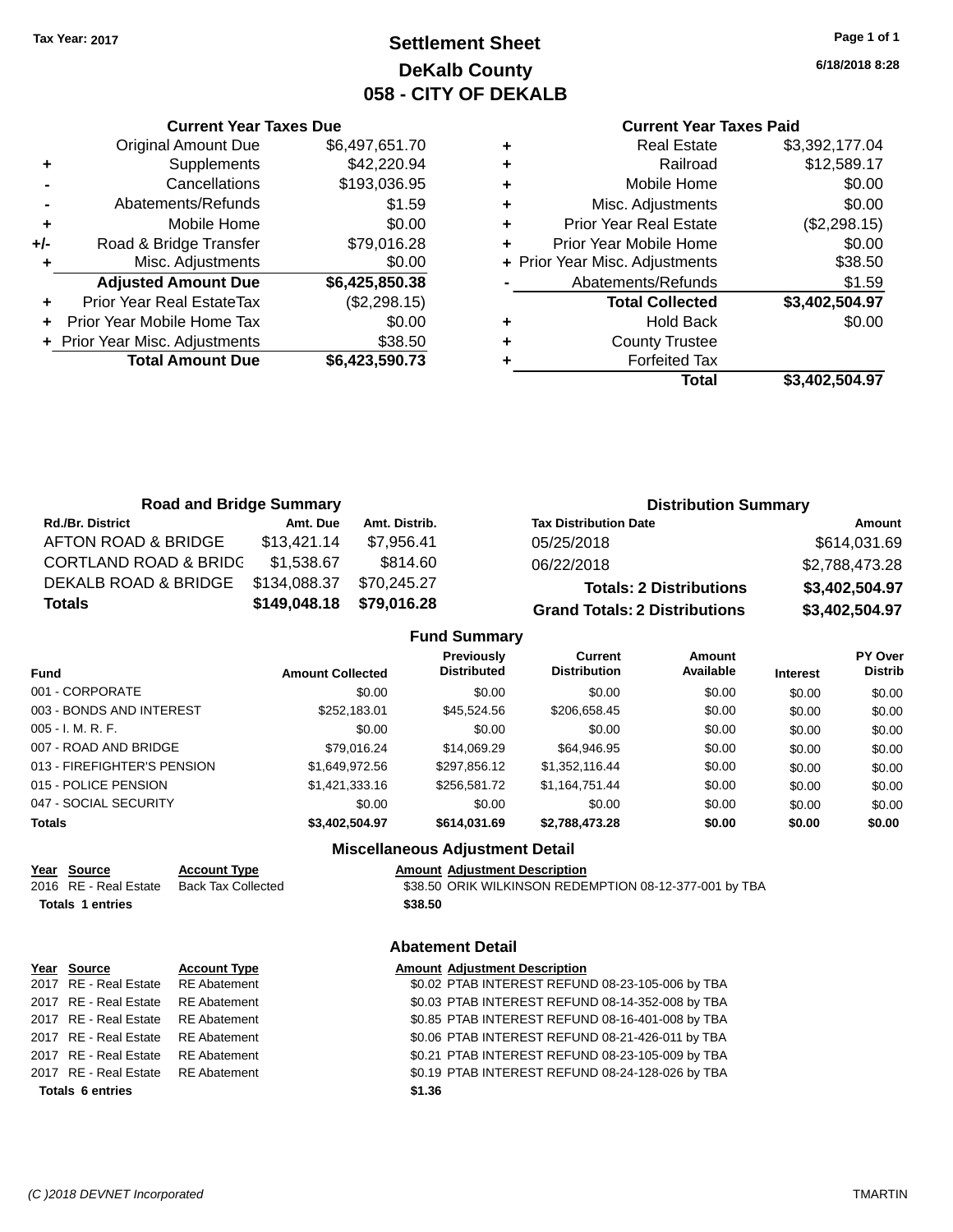### **Settlement Sheet Tax Year: 2017 Page 1 of 1 DeKalb County 059 - DE KALB LIBRARY**

### **6/18/2018 8:28**

| <b>Current Year Taxes Paid</b> |  |  |  |
|--------------------------------|--|--|--|
|--------------------------------|--|--|--|

|     | <b>Current Year Taxes Due</b>  |                |  |  |
|-----|--------------------------------|----------------|--|--|
|     | <b>Original Amount Due</b>     | \$2,050,724.36 |  |  |
| ٠   | Supplements                    | \$12,236.01    |  |  |
|     | Cancellations                  | \$59,779.28    |  |  |
|     | Abatements/Refunds             | \$0.43         |  |  |
| ٠   | Mobile Home                    | \$0.00         |  |  |
| +/- | Road & Bridge Transfer         | \$0.00         |  |  |
|     | Misc. Adjustments              | \$0.00         |  |  |
|     | <b>Adjusted Amount Due</b>     | \$2,003,180.66 |  |  |
| ÷   | Prior Year Real EstateTax      | (\$865.38)     |  |  |
|     | Prior Year Mobile Home Tax     | \$0.00         |  |  |
|     | + Prior Year Misc. Adjustments | \$14.61        |  |  |
|     | <b>Total Amount Due</b>        | \$2,002,329.89 |  |  |

|   | <b>Real Estate</b>             | \$1,045,732.40 |
|---|--------------------------------|----------------|
| ٠ | Railroad                       | \$3,891.12     |
| ٠ | Mobile Home                    | \$0.00         |
| ٠ | Misc. Adjustments              | \$0.00         |
| ٠ | <b>Prior Year Real Estate</b>  | (\$865.38)     |
| ٠ | Prior Year Mobile Home         | \$0.00         |
|   | + Prior Year Misc. Adjustments | \$14.61        |
|   | Abatements/Refunds             | \$0.43         |
|   | <b>Total Collected</b>         | \$1,048,772.32 |
| ٠ | <b>Hold Back</b>               | \$0.00         |
| ٠ | <b>County Trustee</b>          |                |
| ٠ | <b>Forfeited Tax</b>           |                |
|   | Total                          | \$1,048,772.32 |
|   |                                |                |

|               |                                          |                                            |                         |         |                                        | <b>Distribution Summary</b>                            |                                |                 |                           |
|---------------|------------------------------------------|--------------------------------------------|-------------------------|---------|----------------------------------------|--------------------------------------------------------|--------------------------------|-----------------|---------------------------|
|               |                                          |                                            |                         |         |                                        | <b>Tax Distribution Date</b>                           |                                |                 | Amount                    |
|               |                                          |                                            |                         |         |                                        | 05/25/2018                                             |                                |                 | \$189,199.58              |
|               |                                          |                                            |                         |         |                                        | 06/22/2018                                             |                                |                 | \$859,572.74              |
|               |                                          |                                            |                         |         |                                        |                                                        | <b>Totals: 2 Distributions</b> |                 | \$1,048,772.32            |
|               |                                          |                                            |                         |         |                                        | <b>Grand Totals: 2 Distributions</b>                   |                                |                 | \$1,048,772.32            |
|               |                                          |                                            |                         |         | <b>Fund Summary</b>                    |                                                        |                                |                 |                           |
| Fund          |                                          |                                            | <b>Amount Collected</b> |         | Previously<br><b>Distributed</b>       | <b>Current</b><br><b>Distribution</b>                  | Amount<br>Available            | <b>Interest</b> | PY Over<br><b>Distrib</b> |
|               | 016 - LIBRARY (township, municipalities) |                                            | \$1,048,772.32          |         | \$189,199.58                           | \$859,572.74                                           | \$0.00                         | \$0.00          | \$0.00                    |
| <b>Totals</b> |                                          |                                            | \$1,048,772.32          |         | \$189,199.58                           | \$859,572.74                                           | \$0.00                         | \$0.00          | \$0.00                    |
|               |                                          |                                            |                         |         | <b>Miscellaneous Adjustment Detail</b> |                                                        |                                |                 |                           |
|               | Year Source                              | <b>Account Type</b>                        |                         |         | <b>Amount Adjustment Description</b>   |                                                        |                                |                 |                           |
|               | 2016 RE - Real Estate                    | <b>Back Tax Collected</b>                  |                         |         |                                        | \$14.61 ORIK WILKINSON REDEMPTION 08-12-377-001 by TBA |                                |                 |                           |
|               | <b>Totals 1 entries</b>                  |                                            |                         | \$14.61 |                                        |                                                        |                                |                 |                           |
|               |                                          |                                            |                         |         |                                        |                                                        |                                |                 |                           |
|               |                                          |                                            |                         |         | <b>Abatement Detail</b>                |                                                        |                                |                 |                           |
|               | Year Source<br>2017 RE - Real Estate     | <b>Account Type</b><br><b>RE</b> Abatement |                         |         | <b>Amount Adjustment Description</b>   | \$0.01 PTAB INTEREST REFUND 08-23-105-006 by TBA       |                                |                 |                           |
|               | 2017 RE - Real Estate                    | <b>RE</b> Abatement                        |                         |         |                                        | \$0.01 PTAB INTEREST REFUND 08-14-352-008 by TBA       |                                |                 |                           |
|               |                                          |                                            |                         |         |                                        |                                                        |                                |                 |                           |
|               | 2017 RE - Real Estate                    | <b>RE</b> Abatement                        |                         |         |                                        | \$0.27 PTAB INTEREST REFUND 08-16-401-008 by TBA       |                                |                 |                           |
|               | 2017 RE - Real Estate                    | <b>RE</b> Abatement                        |                         |         |                                        | \$0.02 PTAB INTEREST REFUND 08-21-426-011 by TBA       |                                |                 |                           |
|               | 2017 RE - Real Estate                    | <b>RE</b> Abatement                        |                         |         |                                        | \$0.07 PTAB INTEREST REFUND 08-23-105-009 by TBA       |                                |                 |                           |
|               | 2017 RE - Real Estate                    | <b>RE</b> Abatement                        |                         |         |                                        | \$0.06 PTAB INTEREST REFUND 08-24-128-026 by TBA       |                                |                 |                           |
|               | <b>Totals 6 entries</b>                  |                                            |                         | \$0.44  |                                        |                                                        |                                |                 |                           |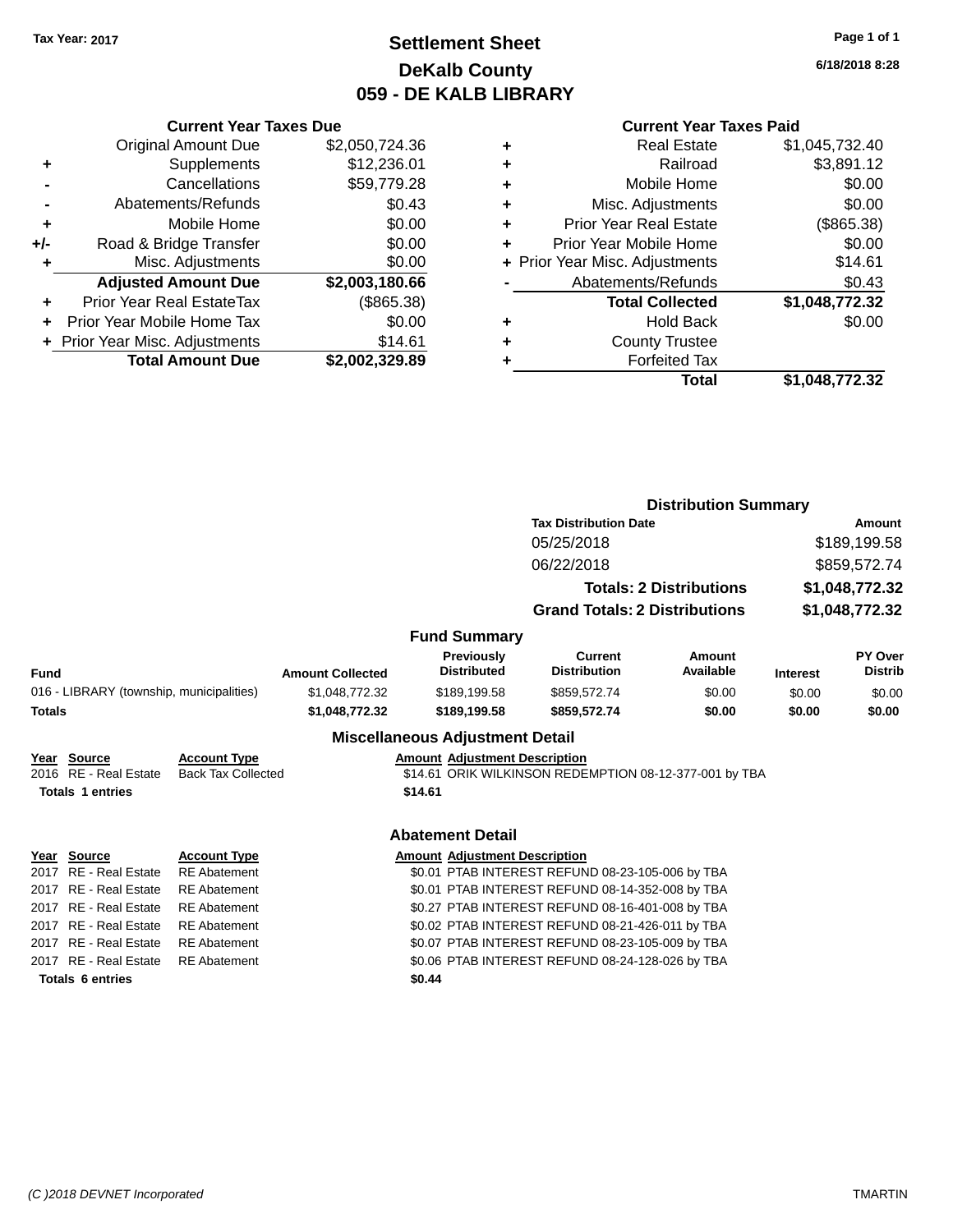## **Settlement Sheet Tax Year: 2017 Page 1 of 1 DeKalb County 060 - DEKALB SSA #3**

**6/18/2018 8:28**

|   | <b>Current Year Taxes Paid</b> |          |
|---|--------------------------------|----------|
|   | <b>Real Estate</b>             | \$557.93 |
| ٠ | Railroad                       | \$0.00   |
| ٠ | Mobile Home                    | \$0.00   |
|   | Misc. Adjustments              | \$0.00   |
| ٠ | <b>Prior Year Real Estate</b>  | \$0.00   |
| ٠ | Prior Year Mobile Home         | \$0.00   |
|   | + Prior Year Misc. Adjustments | \$0.00   |
|   | Abatements/Refunds             | \$0.00   |
|   | <b>Total Collected</b>         | \$557.93 |
| ٠ | <b>Hold Back</b>               | \$0.00   |
|   | <b>County Trustee</b>          |          |
|   | <b>Forfeited Tax</b>           |          |
|   | Total                          | \$557.93 |

| \$1,000.22 |
|------------|
| \$0.00     |
| \$0.00     |
| \$0.00     |
| \$0.00     |
| \$0.00     |
| \$0.00     |
| \$1,000.22 |
| \$0.00     |
| \$0.00     |
| \$0.00     |
| \$1.000.22 |
|            |

|                            |                         |                                  |                                       | <b>Distribution Summary</b>    |                 |                                  |
|----------------------------|-------------------------|----------------------------------|---------------------------------------|--------------------------------|-----------------|----------------------------------|
|                            |                         |                                  | <b>Tax Distribution Date</b>          |                                |                 | Amount                           |
|                            |                         |                                  | 05/25/2018                            |                                |                 | \$133.28                         |
|                            |                         |                                  | 06/22/2018                            |                                |                 | \$424.65                         |
|                            |                         |                                  |                                       | <b>Totals: 2 Distributions</b> |                 | \$557.93                         |
|                            |                         |                                  | <b>Grand Totals: 2 Distributions</b>  |                                |                 | \$557.93                         |
|                            |                         | <b>Fund Summary</b>              |                                       |                                |                 |                                  |
| Fund                       | <b>Amount Collected</b> | Previously<br><b>Distributed</b> | <b>Current</b><br><b>Distribution</b> | Amount<br>Available            | <b>Interest</b> | <b>PY Over</b><br><b>Distrib</b> |
| 023 - SPECIAL SERVICE AREA | \$557.93                | \$133.28                         | \$424.65                              | \$0.00                         | \$0.00          | \$0.00                           |
| <b>Totals</b>              | \$557.93                | \$133.28                         | \$424.65                              | \$0.00                         | \$0.00          | \$0.00                           |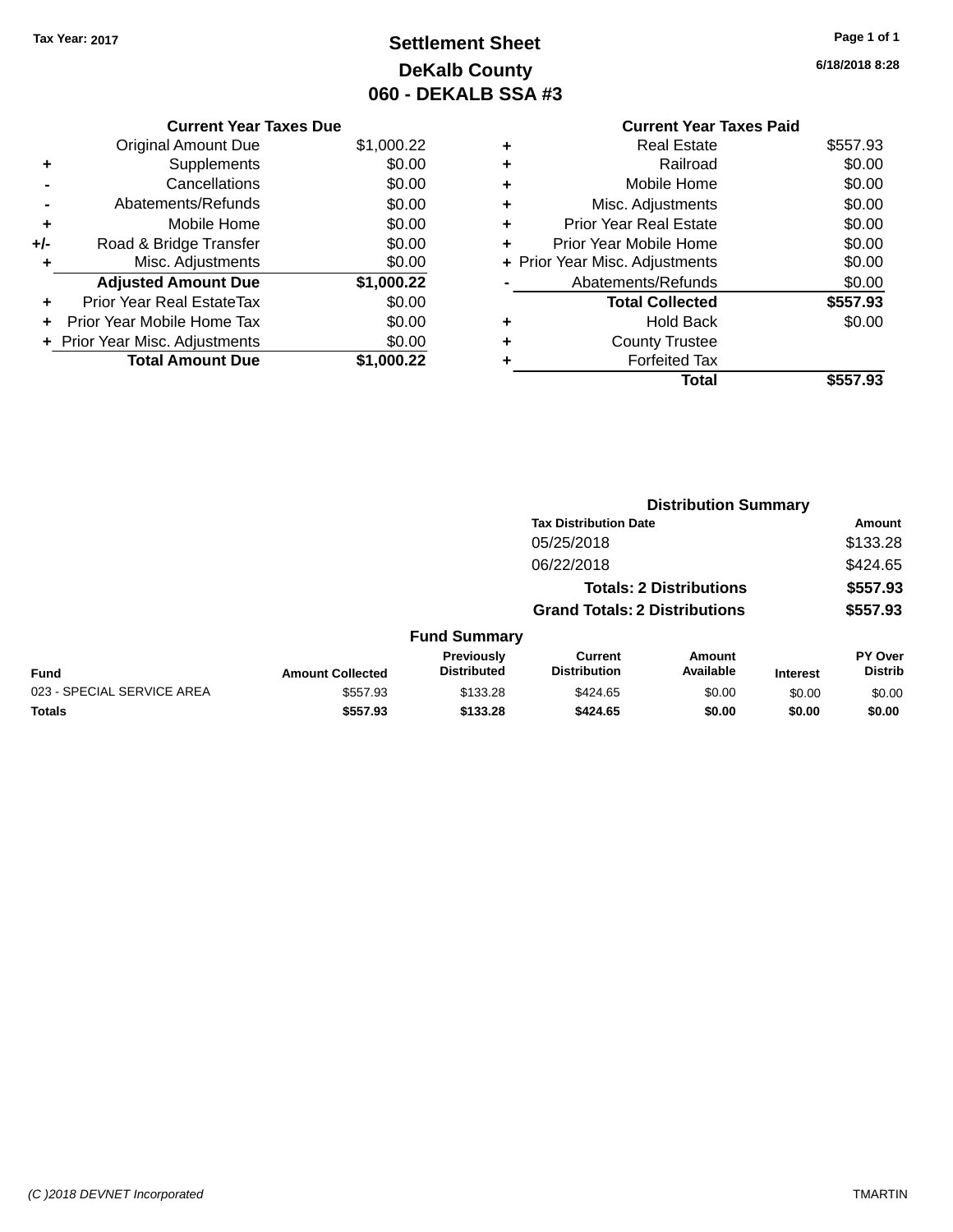**Current Year Taxes Due** Original Amount Due \$5,500.46

**Adjusted Amount Due \$5,497.23**

**Total Amount Due \$5,495.27**

**+** Supplements \$29.18 **-** Cancellations \$32.41 **-** Abatements/Refunds \$0.00 **+** Mobile Home \$0.00 **+/-** Road & Bridge Transfer \$0.00 **+** Misc. Adjustments \$0.00

**+** Prior Year Real EstateTax (\$1.96) **+** Prior Year Mobile Home Tax \$0.00 **+** Prior Year Misc. Adjustments  $$0.00$ 

## **Settlement Sheet Tax Year: 2017 Page 1 of 1 DeKalb County 061 - DEKALB SSA #4**

**6/18/2018 8:28**

#### **Current Year Taxes Paid +** Real Estate \$2,963.59 **+** Railroad \$0.00 **+** Mobile Home \$0.00 **+** Misc. Adjustments \$0.00 **+** Prior Year Real Estate (\$1.96) **+** Prior Year Mobile Home \$0.00 **+** Prior Year Misc. Adjustments  $$0.00$ Abatements/Refunds \$0.00 **Total Collected \$2,961.63 +** Hold Back \$0.00 **+** County Trustee **+** Forfeited Tax **Total \$2,961.63**

|                                      |                                            |                         |                                      | <b>Distribution Summary</b>                      |                                |                 |                                  |
|--------------------------------------|--------------------------------------------|-------------------------|--------------------------------------|--------------------------------------------------|--------------------------------|-----------------|----------------------------------|
|                                      |                                            |                         |                                      | <b>Tax Distribution Date</b>                     |                                |                 | Amount                           |
|                                      |                                            |                         |                                      | 05/25/2018                                       |                                |                 | \$325.55                         |
|                                      |                                            |                         |                                      | 06/22/2018                                       |                                |                 | \$2,636.08                       |
|                                      |                                            |                         |                                      |                                                  | <b>Totals: 2 Distributions</b> |                 | \$2,961.63                       |
|                                      |                                            |                         |                                      | <b>Grand Totals: 2 Distributions</b>             |                                |                 | \$2,961.63                       |
|                                      |                                            |                         | <b>Fund Summary</b>                  |                                                  |                                |                 |                                  |
| <b>Fund</b>                          |                                            | <b>Amount Collected</b> | Previously<br><b>Distributed</b>     | Current<br><b>Distribution</b>                   | Amount<br>Available            | <b>Interest</b> | <b>PY Over</b><br><b>Distrib</b> |
| 023 - SPECIAL SERVICE AREA           |                                            | \$2,961.63              | \$325.55                             | \$2,636.08                                       | \$0.00                         | \$0.00          | \$0.00                           |
| Totals                               |                                            | \$2,961.63              | \$325.55                             | \$2,636.08                                       | \$0.00                         | \$0.00          | \$0.00                           |
|                                      |                                            |                         | <b>Abatement Detail</b>              |                                                  |                                |                 |                                  |
| Year Source<br>2017 RE - Real Estate | <b>Account Type</b><br><b>RE</b> Abatement |                         | <b>Amount Adjustment Description</b> | \$0.00 PTAB INTEREST REFUND 08-21-426-011 by TBA |                                |                 |                                  |
| <b>Totals 1 entries</b>              |                                            |                         | \$0.00                               |                                                  |                                |                 |                                  |

#### *(C )2018 DEVNET Incorporated* TMARTIN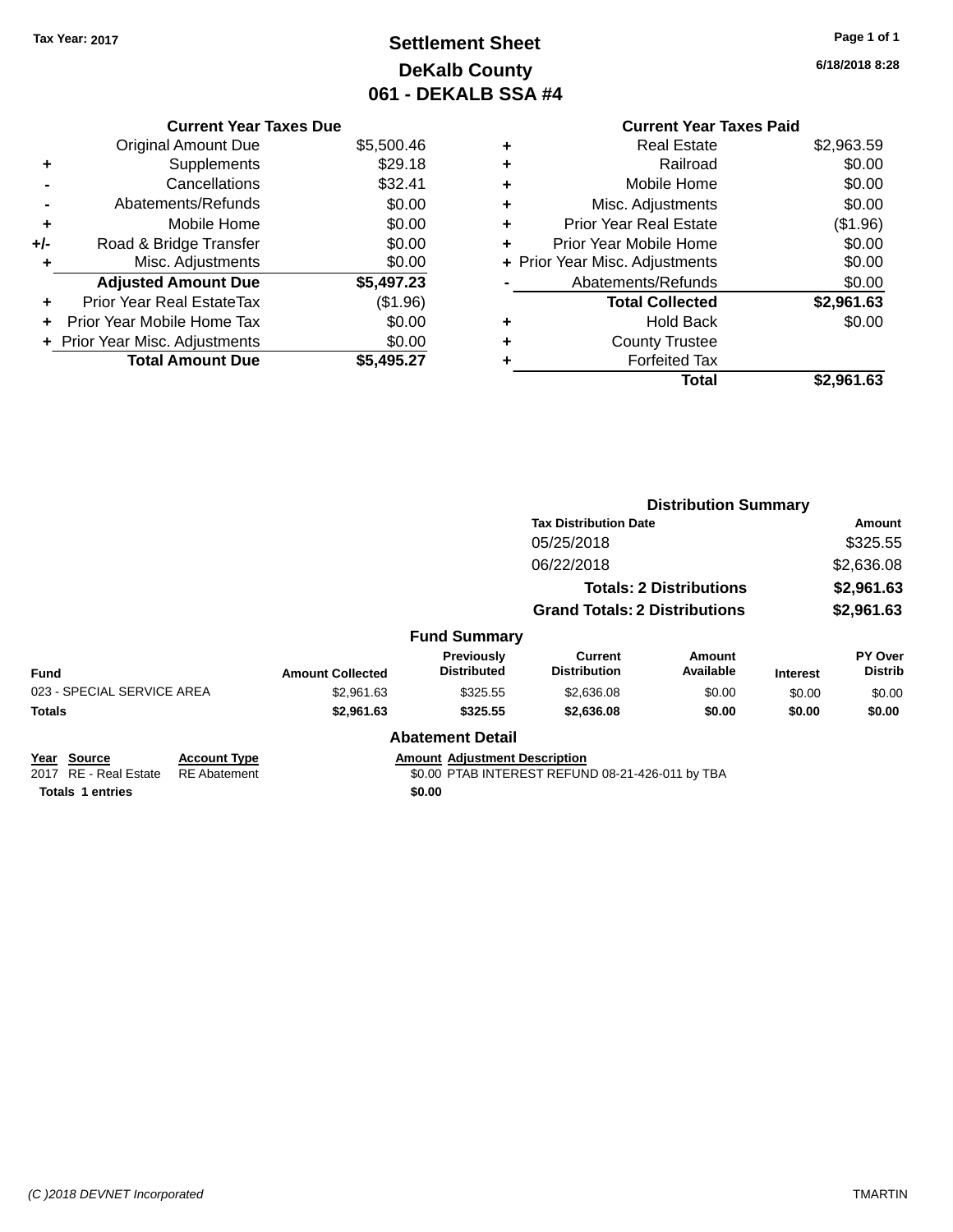### **Settlement Sheet Tax Year: 2017 Page 1 of 1 DeKalb County 062 - CITY OF GENOA**

**6/18/2018 8:28**

# **Current Year Taxes Paid**

|     | <b>Current Year Taxes Due</b>  |              |
|-----|--------------------------------|--------------|
|     | <b>Original Amount Due</b>     | \$718,216.11 |
| ٠   | Supplements                    | \$14,295.80  |
|     | Cancellations                  | \$20,015.40  |
|     | Abatements/Refunds             | \$0.00       |
| ٠   | Mobile Home                    | \$0.00       |
| +/- | Road & Bridge Transfer         | \$18,296.13  |
| ٠   | Misc. Adjustments              | \$0.00       |
|     | <b>Adjusted Amount Due</b>     | \$730,792.64 |
| ٠   | Prior Year Real EstateTax      | \$1.21       |
|     | Prior Year Mobile Home Tax     | \$0.00       |
|     | + Prior Year Misc. Adjustments | \$0.00       |
|     | <b>Total Amount Due</b>        | \$730.793.85 |
|     |                                |              |

| ٠ | <b>Real Estate</b>             | \$391,917.29 |
|---|--------------------------------|--------------|
| ٠ | Railroad                       | \$1,037.16   |
| ٠ | Mobile Home                    | \$0.00       |
| ٠ | Misc. Adjustments              | \$0.00       |
| ٠ | <b>Prior Year Real Estate</b>  | \$1.21       |
| ٠ | Prior Year Mobile Home         | \$0.00       |
|   | + Prior Year Misc. Adjustments | \$0.00       |
|   | Abatements/Refunds             | \$0.00       |
|   | <b>Total Collected</b>         | \$392,955.66 |
| ٠ | Hold Back                      | \$0.00       |
| ٠ | <b>County Trustee</b>          |              |
| ٠ | <b>Forfeited Tax</b>           |              |
|   | Total                          | \$392.955.66 |
|   |                                |              |

| <b>Road and Bridge Summary</b> |             |                         | <b>Distribution Summary</b>          |              |  |
|--------------------------------|-------------|-------------------------|--------------------------------------|--------------|--|
| <b>Rd./Br. District</b>        | Amt. Due    | Amt. Distrib.           | <b>Tax Distribution Date</b>         | Amount       |  |
| <b>GENOA ROAD &amp; BRIDGE</b> | \$26,072.10 | \$14,211.36             | 05/25/2018                           | \$72,322.53  |  |
| KINGSTON ROAD & BRIDG          | \$7.483.72  | \$4.084.77              | 06/22/2018                           | \$320,633.13 |  |
| <b>Totals</b>                  |             | \$33,555.82 \$18,296.13 | <b>Totals: 2 Distributions</b>       | \$392,955.66 |  |
|                                |             |                         | <b>Grand Totals: 2 Distributions</b> | \$392,955.66 |  |

| Fund                     | <b>Amount Collected</b> | Previously<br><b>Distributed</b> | Current<br><b>Distribution</b> | <b>Amount</b><br>Available | <b>Interest</b> | PY Over<br><b>Distrib</b> |
|--------------------------|-------------------------|----------------------------------|--------------------------------|----------------------------|-----------------|---------------------------|
| 001 - CORPORATE          | \$162,570.74            | \$29.759.82                      | \$132,810.92                   | \$0.00                     | \$0.00          | \$0.00                    |
| 003 - BONDS AND INTEREST | \$0.00                  | \$0.00                           | \$0.00                         | \$0.00                     | \$0.00          | \$0.00                    |
| 007 - ROAD AND BRIDGE    | \$18,296.13             | \$3.738.23                       | \$14,557.90                    | \$0.00                     | \$0.00          | \$0.00                    |
| 014 - POLICE PROTECTION  | \$200,618.19            | \$36,724.70                      | \$163.893.49                   | \$0.00                     | \$0.00          | \$0.00                    |
| 047 - SOCIAL SECURITY    | \$5,735.30              | \$1,049.89                       | \$4.685.41                     | \$0.00                     | \$0.00          | \$0.00                    |
| 143 - MEDICARE           | \$5,735.30              | \$1.049.89                       | \$4.685.41                     | \$0.00                     | \$0.00          | \$0.00                    |
| <b>Totals</b>            | \$392.955.66            | \$72.322.53                      | \$320,633.13                   | \$0.00                     | \$0.00          | \$0.00                    |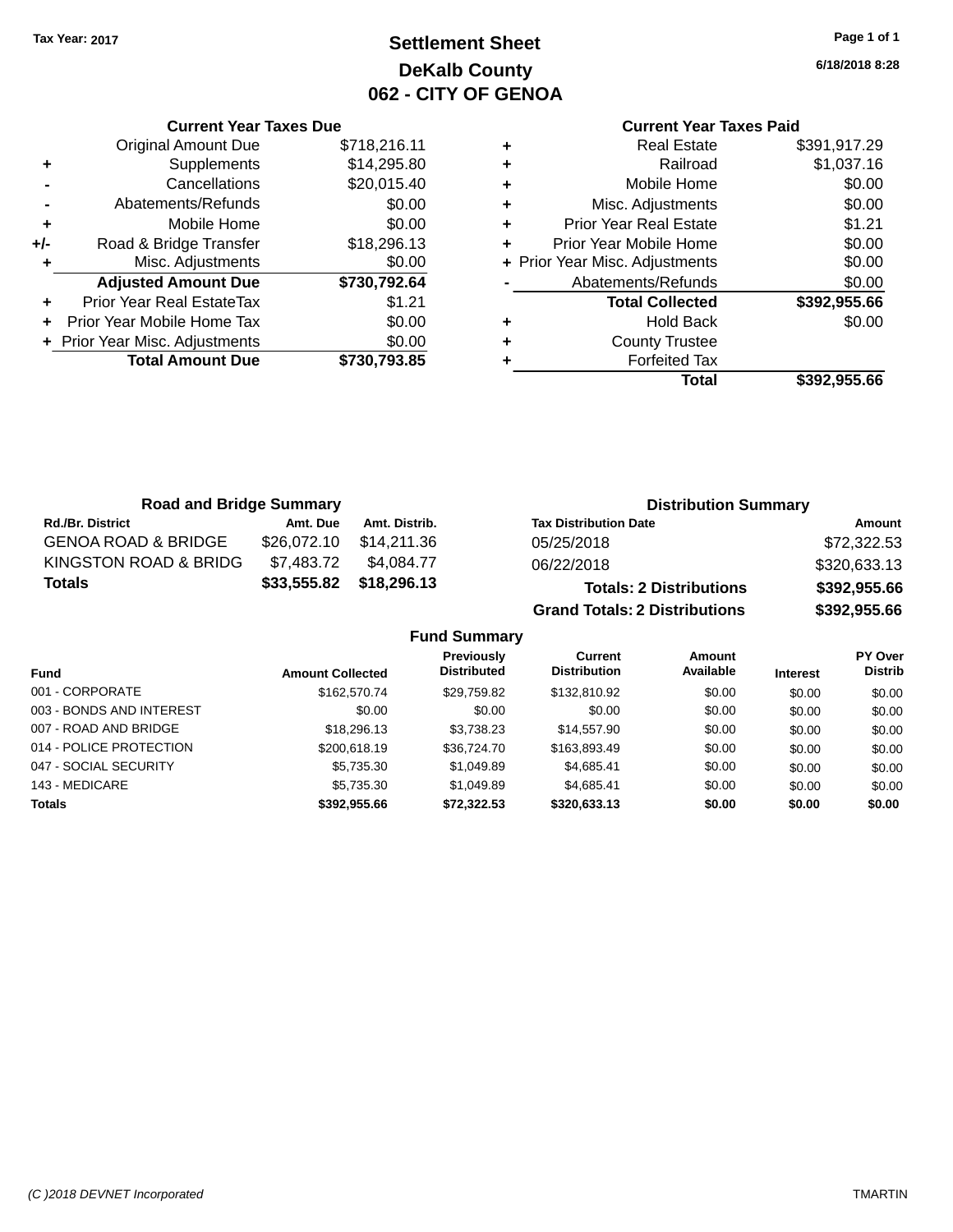### **Settlement Sheet Tax Year: 2017 Page 1 of 1 DeKalb County 063 - VILLAGE OF HINCKLEY**

**6/18/2018 8:28**

#### **Current Year Taxes Paid**

|     | <b>Current Year Taxes Due</b>    |              |
|-----|----------------------------------|--------------|
|     | <b>Original Amount Due</b>       | \$272,593.58 |
|     | Supplements                      | \$865.77     |
|     | Cancellations                    | \$944.69     |
|     | Abatements/Refunds               | \$0.00       |
| ٠   | Mobile Home                      | \$0.00       |
| +/- | Road & Bridge Transfer           | \$16,988.07  |
| ٠   | Misc. Adjustments                | \$0.00       |
|     | <b>Adjusted Amount Due</b>       | \$289,502.73 |
| ٠   | <b>Prior Year Real EstateTax</b> | \$0.00       |
|     | Prior Year Mobile Home Tax       | \$0.00       |
|     | + Prior Year Misc. Adjustments   | \$0.00       |
|     | <b>Total Amount Due</b>          | \$289,502.73 |
|     |                                  |              |

|   | <b>Real Estate</b>             | \$156,812.49 |
|---|--------------------------------|--------------|
| ٠ | Railroad                       | \$970.99     |
| ٠ | Mobile Home                    | \$0.00       |
| ٠ | Misc. Adjustments              | \$0.00       |
| ٠ | <b>Prior Year Real Estate</b>  | \$0.00       |
| ٠ | Prior Year Mobile Home         | \$0.00       |
|   | + Prior Year Misc. Adjustments | \$0.00       |
|   | Abatements/Refunds             | \$0.00       |
|   | <b>Total Collected</b>         | \$157,783.48 |
| ٠ | <b>Hold Back</b>               | \$0.00       |
| ٠ | <b>County Trustee</b>          |              |
|   | <b>Forfeited Tax</b>           |              |
|   | Total                          | \$157,783.48 |

**Grand Totals: 2 Distributions \$157,783.48**

| <b>Road and Bridge Summary</b> |                         |               | <b>Distribution Summary</b>    |              |  |
|--------------------------------|-------------------------|---------------|--------------------------------|--------------|--|
| <b>Rd./Br. District</b>        | Amt. Due                | Amt. Distrib. | <b>Tax Distribution Date</b>   | Amount       |  |
| SQUAW GROVE ROAD & B           | \$30,903.98             | \$16.988.07   | 05/25/2018                     | \$20,707.20  |  |
| Totals                         | \$30,903.98 \$16,988.07 |               | 06/22/2018                     | \$137,076.28 |  |
|                                |                         |               | <b>Totals: 2 Distributions</b> | \$157,783.48 |  |

**Fund Summary Fund Interest Amount Collected Distributed PY Over Distrib Amount Available Current Distribution Previously** 001 - CORPORATE 60.00 \$67,972.36 \$67,972.36 \$8,782.80 \$59,189.56 \$0.00 \$0.00 \$0.00 \$0.00 005 - I. M. R. F. \$15,367.82 \$1,985.70 \$13,382.12 \$0.00 \$0.00 \$0.00 007 - ROAD AND BRIDGE 60.00 \$16,988.07 \$2,514.82 \$14,473.25 \$0.00 \$0.00 \$0.00 \$0.00 014 - POLICE PROTECTION \$22,314.67 \$2,883.31 \$19,431.36 \$0.00 \$0.00 \$0.00 \$0.00 027 - AUDIT \$4,958.53 \$640.70 \$4,317.83 \$0.00 \$0.00 \$0.00 035 - TORT JUDGEMENTS/LIABILITY INS \$5,057.37 \$653.47 \$4,403.90 \$0.00 \$0.00 \$0.00 047 - SOCIAL SECURITY \$14,871.37 \$1,921.55 \$12,949.82 \$0.00 \$0.00 \$0.00 048 - SCHOOL CROSSING GUARDS \$3,486.66 \$450.52 \$3,036.14 \$0.00 \$0.00 \$0.00 \$0.00 062 - WORKERS COMPENSATION \$6,766.63 \$874.33 \$5,892.30 \$0.00 \$0.00 \$0.00 \$0.00 **Totals \$157,783.48 \$20,707.20 \$137,076.28 \$0.00 \$0.00 \$0.00**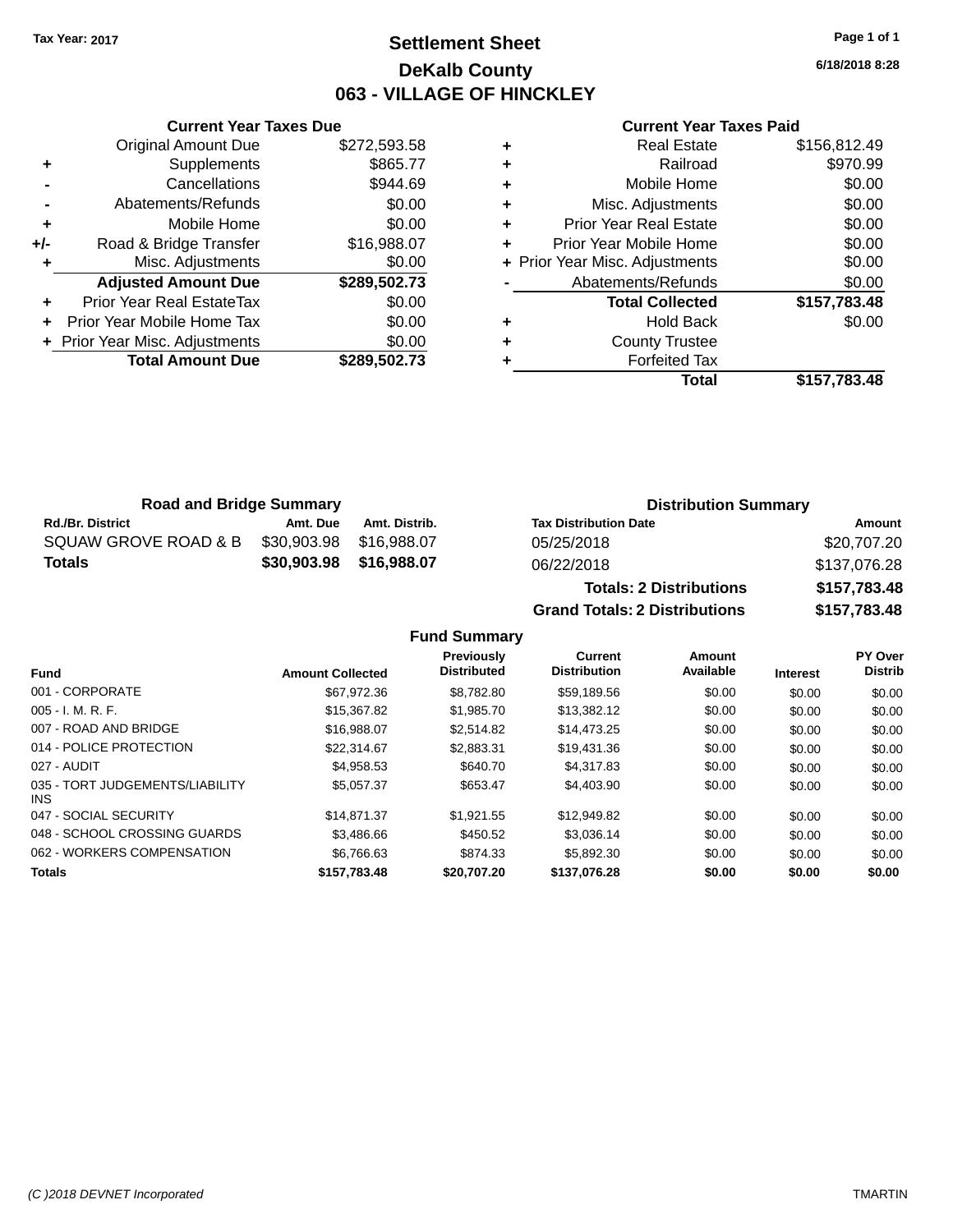### **Settlement Sheet Tax Year: 2017 Page 1 of 1 DeKalb County 064 - VILLAGE OF KINGSTON**

**6/18/2018 8:28**

#### **Current Year Taxes Paid**

|     | <b>Current Year Taxes Due</b>  |              |
|-----|--------------------------------|--------------|
|     | <b>Original Amount Due</b>     | \$154,589.52 |
| ٠   | Supplements                    | \$214.61     |
|     | Cancellations                  | \$548.57     |
|     | Abatements/Refunds             | \$0.00       |
| ٠   | Mobile Home                    | \$0.00       |
| +/- | Road & Bridge Transfer         | \$5,933.09   |
|     | Misc. Adjustments              | \$0.00       |
|     | <b>Adjusted Amount Due</b>     | \$160,188.65 |
|     | Prior Year Real EstateTax      | \$1.81       |
|     | Prior Year Mobile Home Tax     | \$0.00       |
|     | + Prior Year Misc. Adjustments | \$106.21     |
|     | <b>Total Amount Due</b>        | \$160,296.67 |
|     |                                |              |

|   | <b>Real Estate</b>             | \$86,878.55 |
|---|--------------------------------|-------------|
| ٠ | Railroad                       | \$324.64    |
| ٠ | Mobile Home                    | \$0.00      |
| ٠ | Misc. Adjustments              | \$0.00      |
| ٠ | <b>Prior Year Real Estate</b>  | \$1.81      |
| ÷ | Prior Year Mobile Home         | \$0.00      |
|   | + Prior Year Misc. Adjustments | \$106.21    |
|   | Abatements/Refunds             | \$0.00      |
|   | <b>Total Collected</b>         | \$87,311.21 |
| ٠ | <b>Hold Back</b>               | \$0.00      |
| ٠ | <b>County Trustee</b>          |             |
| ٠ | <b>Forfeited Tax</b>           |             |
|   | Total                          | \$87,311.21 |
|   |                                |             |

| <b>Road and Bridge Summary</b> |             | <b>Distribution Summary</b> |                                |             |
|--------------------------------|-------------|-----------------------------|--------------------------------|-------------|
| <b>Rd./Br. District</b>        | Amt. Due    | Amt. Distrib.               | <b>Tax Distribution Date</b>   | Amount      |
| KINGSTON ROAD & BRIDG          | \$10,873.62 | \$5.933.09                  | 05/25/2018                     | \$12,522.42 |
| <b>Totals</b>                  | \$10,873.62 | \$5,933,09                  | 06/22/2018                     | \$74,788.79 |
|                                |             |                             | <b>Totals: 2 Distributions</b> | \$87,311.21 |

**Grand Totals: 2 Distributions \$87,311.21**

| <b>Fund</b>                             | <b>Amount Collected</b> | Previously<br><b>Distributed</b> | <b>Current</b><br><b>Distribution</b> | Amount<br>Available | <b>Interest</b> | <b>PY Over</b><br><b>Distrib</b> |
|-----------------------------------------|-------------------------|----------------------------------|---------------------------------------|---------------------|-----------------|----------------------------------|
| 001 - CORPORATE                         | \$28,774.98             | \$4.030.91                       | \$24.744.07                           | \$0.00              | \$0.00          | \$0.00                           |
| $005 - I. M. R. F.$                     | \$7.025.94              | \$984.22                         | \$6,041.72                            | \$0.00              | \$0.00          | \$0.00                           |
| 007 - ROAD AND BRIDGE                   | \$5,933.09              | \$1,122.68                       | \$4,810.41                            | \$0.00              | \$0.00          | \$0.00                           |
| 014 - POLICE PROTECTION                 | \$9.449.14              | \$1.323.67                       | \$8.125.47                            | \$0.00              | \$0.00          | \$0.00                           |
| 025 - GARBAGE DISPOSAL                  | \$3,655.99              | \$512.14                         | \$3,143.85                            | \$0.00              | \$0.00          | \$0.00                           |
| 027 - AUDIT                             | \$5,125.12              | \$717.95                         | \$4,407.17                            | \$0.00              | \$0.00          | \$0.00                           |
| 031 - WORKING CASH                      | \$278.64                | \$39.03                          | \$239.61                              | \$0.00              | \$0.00          | \$0.00                           |
| 035 - TORT JUDGEMENTS/LIABILITY<br>INS. | \$22,536,36             | \$3,156.97                       | \$19.379.39                           | \$0.00              | \$0.00          | \$0.00                           |
| 047 - SOCIAL SECURITY                   | \$4.531.95              | \$634.85                         | \$3.897.10                            | \$0.00              | \$0.00          | \$0.00                           |
| <b>Totals</b>                           | \$87,311.21             | \$12,522.42                      | \$74,788.79                           | \$0.00              | \$0.00          | \$0.00                           |

| <b>Miscellaneous Adjustment Detail</b> |  |
|----------------------------------------|--|
|----------------------------------------|--|

| Year Source             | <b>Account Type</b> | <b>Amount Adiustment Description</b>              |
|-------------------------|---------------------|---------------------------------------------------|
| 2016 RE - Real Estate   | Back Tax Collected  | \$106.21 MATHESON REDEMPTION 02-22-402-003 by TBA |
| <b>Totals 1 entries</b> |                     | \$106.21                                          |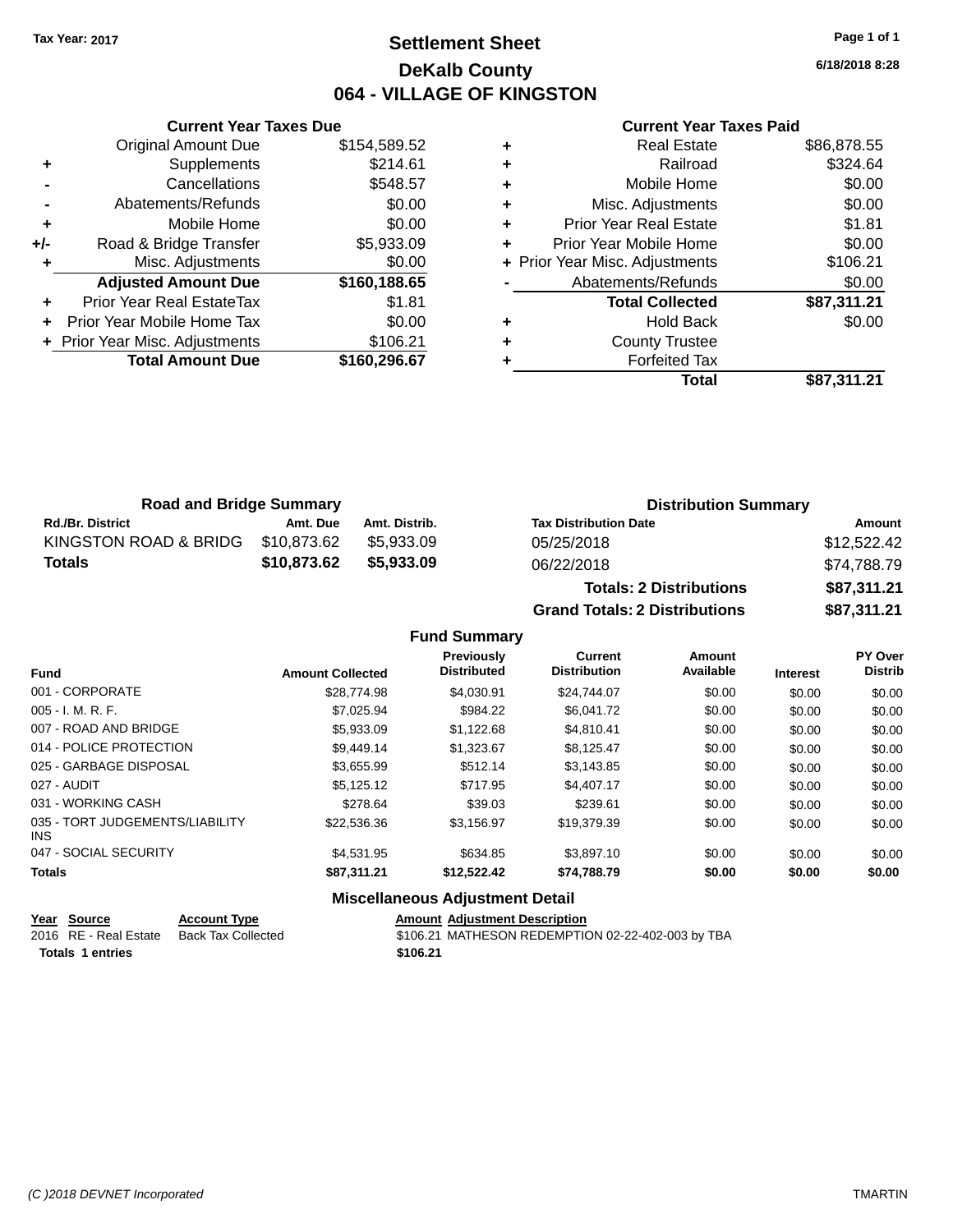### **Settlement Sheet Tax Year: 2017 Page 1 of 1 DeKalb County 065 - VILLAGE OF KIRKLAND**

**6/18/2018 8:28**

#### **Current Year Taxes Paid**

|     | <b>Current Year Taxes Due</b>  |              |
|-----|--------------------------------|--------------|
|     | <b>Original Amount Due</b>     | \$203,420.46 |
| ٠   | Supplements                    | \$310.96     |
|     | Cancellations                  | \$296.24     |
|     | Abatements/Refunds             | \$0.00       |
| ٠   | Mobile Home                    | \$0.00       |
| +/- | Road & Bridge Transfer         | \$3,938.64   |
|     | Misc. Adjustments              | \$0.00       |
|     | <b>Adjusted Amount Due</b>     | \$207,373.82 |
| ÷   | Prior Year Real EstateTax      | \$0.00       |
|     | Prior Year Mobile Home Tax     | \$0.00       |
|     | + Prior Year Misc. Adjustments | \$0.00       |
|     | <b>Total Amount Due</b>        | \$207,373.82 |
|     |                                |              |

|   | <b>Total Collected</b>         |              |
|---|--------------------------------|--------------|
|   |                                |              |
|   | Abatements/Refunds             | \$0.00       |
|   | + Prior Year Misc. Adjustments | \$0.00       |
| ٠ | Prior Year Mobile Home         | \$0.00       |
| ٠ | <b>Prior Year Real Estate</b>  | \$0.00       |
| ٠ | Misc. Adjustments              | \$0.00       |
| ٠ | Mobile Home                    | \$0.00       |
| ٠ | Railroad                       | \$359.73     |
|   | <b>Real Estate</b>             | \$108,646.33 |

**Grand Totals: 2 Distributions \$109,006.06**

| <b>Road and Bridge Summary</b>    |            | <b>Distribution Summary</b> |                                |              |
|-----------------------------------|------------|-----------------------------|--------------------------------|--------------|
| <b>Rd./Br. District</b>           | Amt. Due   | Amt. Distrib.               | <b>Tax Distribution Date</b>   | Amount       |
| <b>FRANKLIN ROAD &amp; BRIDGE</b> | \$7.398.63 | \$3.938.64                  | 05/25/2018                     | \$19,373.45  |
| Totals                            | \$7,398.63 | \$3,938.64                  | 06/22/2018                     | \$89,632.61  |
|                                   |            |                             | <b>Totals: 2 Distributions</b> | \$109,006.06 |

**Fund Summary Fund Interest Amount Collected Distributed PY Over Distrib Amount Available Current Distribution Previously** 001 - CORPORATE 6000 541,000.98 \$41,000.98 \$7,251.99 \$33,748.99 \$0.00 \$0.00 \$0.00 \$0.00 007 - ROAD AND BRIDGE \$3,038.64 \$789.82 \$3,148.82 \$0.00 \$0.00 \$0.00 \$0.00 014 - POLICE PROTECTION \$51,251.99 \$9,065.11 \$42,186.88 \$0.00 \$0.00 \$0.00 \$0.00 027 - AUDIT \$2,563.33 \$453.38 \$2,109.95 \$0.00 \$0.00 \$0.00 035 - TORT JUDGEMENTS/LIABILITY INS \$10,251.12 \$1,813.15 \$8,437.97 \$0.00 \$0.00 \$0.00 **Totals \$109,006.06 \$19,373.45 \$89,632.61 \$0.00 \$0.00 \$0.00**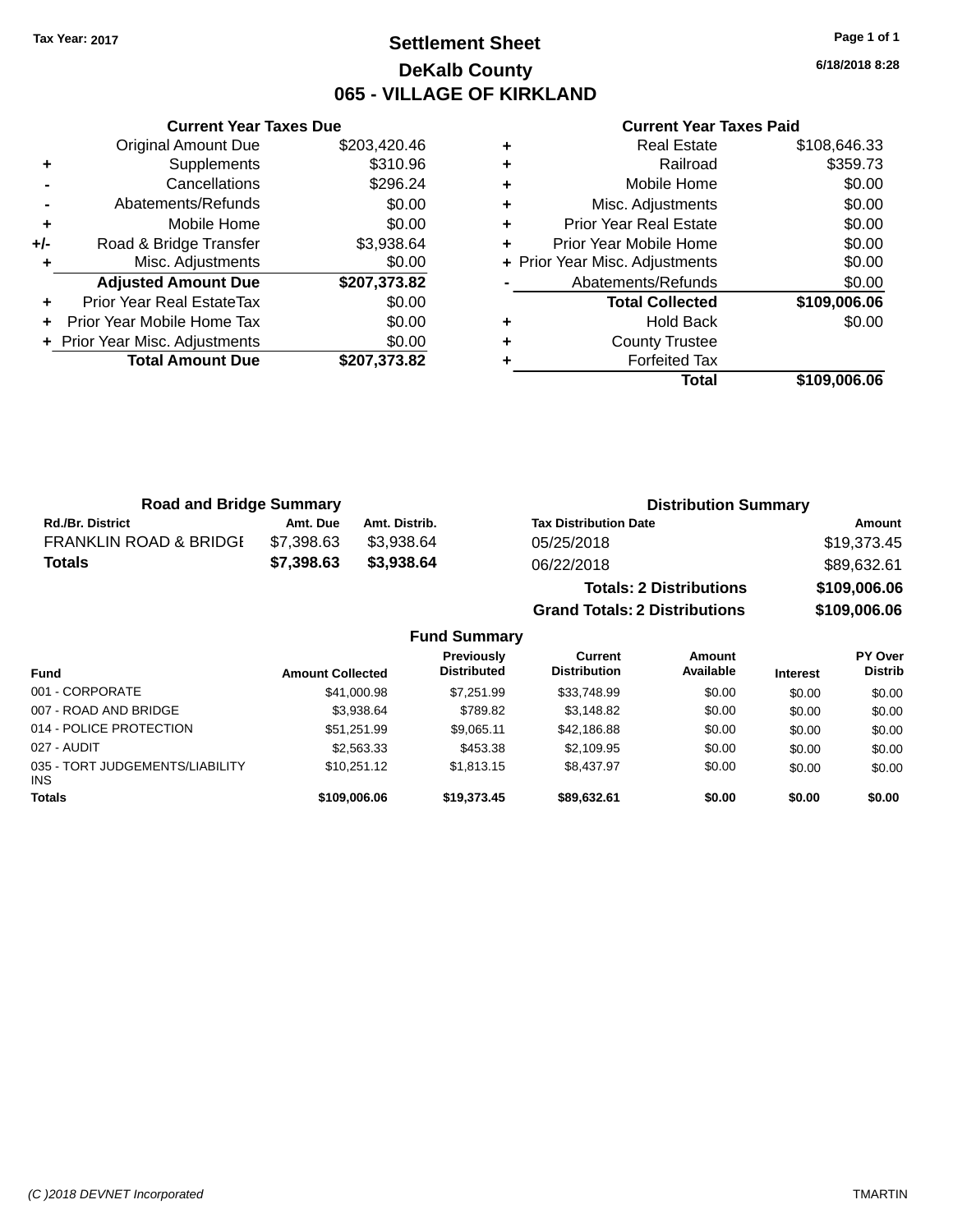### **Settlement Sheet Tax Year: 2017 Page 1 of 1 DeKalb County 066 - KIRKLAND LIBRARY**

**6/18/2018 8:28**

#### **Current Year Taxes Paid**

|     | <b>Current Year Taxes Due</b>  |             |
|-----|--------------------------------|-------------|
|     | <b>Original Amount Due</b>     | \$49,885.35 |
| ٠   | Supplements                    | \$62.92     |
|     | Cancellations                  | \$59.03     |
|     | Abatements/Refunds             | \$0.00      |
| ٠   | Mobile Home                    | \$0.00      |
| +/- | Road & Bridge Transfer         | \$0.00      |
|     | Misc. Adjustments              | \$0.00      |
|     | <b>Adjusted Amount Due</b>     | \$49,889.24 |
| ÷   | Prior Year Real EstateTax      | \$0.00      |
|     | Prior Year Mobile Home Tax     | \$0.00      |
|     | + Prior Year Misc. Adjustments | \$0.00      |
|     | <b>Total Amount Due</b>        | \$49.889.24 |
|     |                                |             |

| ٠ | <b>Real Estate</b>             | \$25,680.92 |
|---|--------------------------------|-------------|
| ٠ | Railroad                       | \$85.12     |
| ٠ | Mobile Home                    | \$0.00      |
| ٠ | Misc. Adjustments              | \$0.00      |
| ٠ | <b>Prior Year Real Estate</b>  | \$0.00      |
| ٠ | Prior Year Mobile Home         | \$0.00      |
|   | + Prior Year Misc. Adjustments | \$0.00      |
|   | Abatements/Refunds             | \$0.00      |
|   | <b>Total Collected</b>         | \$25,766.04 |
| ٠ | <b>Hold Back</b>               | \$0.00      |
|   | <b>County Trustee</b>          |             |
| ٠ | <b>Forfeited Tax</b>           |             |
|   | Total                          | \$25,766.04 |
|   |                                |             |

|                     |                                      | <b>Distribution Summary</b>    |             |
|---------------------|--------------------------------------|--------------------------------|-------------|
|                     | <b>Tax Distribution Date</b>         |                                | Amount      |
|                     | 05/25/2018                           |                                | \$4,557.32  |
|                     | 06/22/2018                           |                                | \$21,208.72 |
|                     |                                      | <b>Totals: 2 Distributions</b> | \$25,766.04 |
|                     | <b>Grand Totals: 2 Distributions</b> |                                | \$25,766.04 |
| <b>Fund Summary</b> |                                      |                                |             |
| <b>Droviaught</b>   | $r_{\text{turbant}}$                 | $A$ me $\ddot{A}$              | DV Ough     |

| <b>Fund</b>                              | <b>Amount Collected</b> | <b>Previously</b><br><b>Distributed</b> | Current<br><b>Distribution</b> | Amount<br>Available | <b>Interest</b> | PY Over<br><b>Distrib</b> |
|------------------------------------------|-------------------------|-----------------------------------------|--------------------------------|---------------------|-----------------|---------------------------|
| $005 - I. M. R. F.$                      | \$4.62                  | \$0.82                                  | \$3.80                         | \$0.00              | \$0.00          | \$0.00                    |
| 016 - LIBRARY (township, municipalities) | \$24,589.15             | \$4,349.16                              | \$20,239.99                    | \$0.00              | \$0.00          | \$0.00                    |
| 047 - SOCIAL SECURITY                    | \$1.172.27              | \$207.34                                | \$964.93                       | \$0.00              | \$0.00          | \$0.00                    |
| Totals                                   | \$25,766,04             | \$4,557,32                              | \$21.208.72                    | \$0.00              | \$0.00          | \$0.00                    |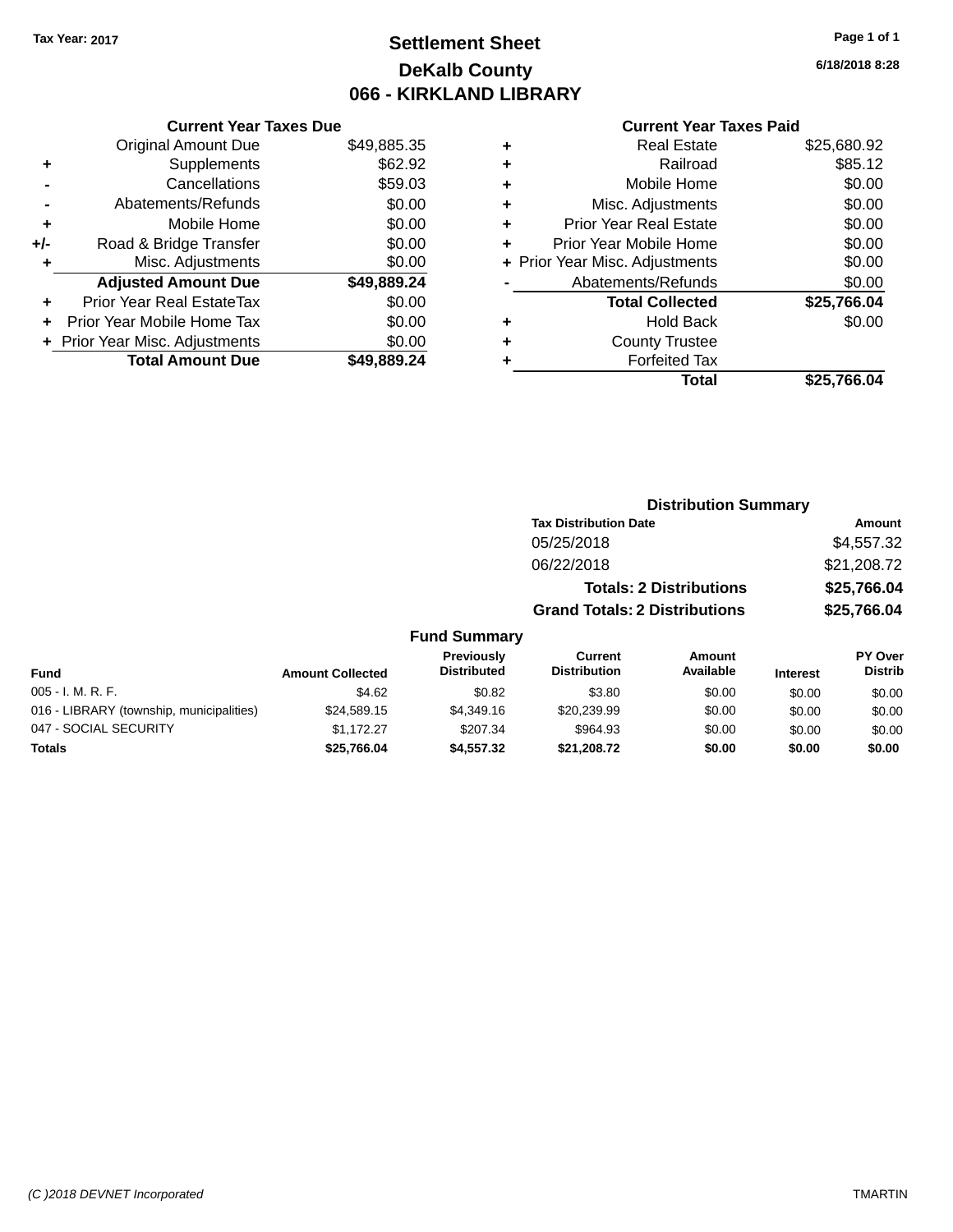## **Settlement Sheet Tax Year: 2017 Page 1 of 1 DeKalb County 067 - VILLAGE OF LEE**

**6/18/2018 8:28**

|     | <b>Current Year Taxes Due</b>  |             |
|-----|--------------------------------|-------------|
|     | <b>Original Amount Due</b>     | \$10,953.31 |
|     | Supplements                    | \$2.28      |
|     | Cancellations                  | \$2.58      |
|     | Abatements/Refunds             | \$0.00      |
| ٠   | Mobile Home                    | \$0.00      |
| +/- | Road & Bridge Transfer         | \$887.31    |
|     | Misc. Adjustments              | \$0.00      |
|     | <b>Adjusted Amount Due</b>     | \$11,840.32 |
|     | Prior Year Real EstateTax      | \$0.00      |
|     | Prior Year Mobile Home Tax     | \$0.00      |
|     | + Prior Year Misc. Adjustments | \$0.00      |
|     | <b>Total Amount Due</b>        | \$11,840.32 |
|     |                                |             |

### **Current Year Taxes Paid +** Real Estate \$6,064.82 **+** Railroad \$248.52 **+** Mobile Home \$0.00 **+** Misc. Adjustments \$0.00 **+** Prior Year Real Estate \$0.00 **+** Prior Year Mobile Home \$0.00 **+** Prior Year Misc. Adjustments  $$0.00$ Abatements/Refunds \$0.00 **Total Collected \$6,313.34 +** Hold Back \$0.00 **+** County Trustee **+** Forfeited Tax **Total \$6,313.34**

**Grand Totals: 2 Distributions \$6,313.34**

| <b>Road and Bridge Summary</b> |            |               | <b>Distribution Summary</b>    |            |  |
|--------------------------------|------------|---------------|--------------------------------|------------|--|
| <b>Rd./Br. District</b>        | Amt. Due   | Amt. Distrib. | <b>Tax Distribution Date</b>   | Amount     |  |
| SHABBONA ROAD & BRIDG          | \$1,600.02 | \$887.31      | 05/25/2018                     | \$847.44   |  |
| <b>Totals</b>                  | \$1,600.02 | \$887.31      | 06/22/2018                     | \$5,465.90 |  |
|                                |            |               | <b>Totals: 2 Distributions</b> | \$6,313.34 |  |

**Fund Summary Fund Interest Amount Collected Distributed PY Over Distrib Amount Available Current Distribution Previously** 001 - CORPORATE \$1,663.51 \$218.10 \$1,445.41 \$0.00 \$0.00 \$0.00 007 - ROAD AND BRIDGE \$887.31 \$136.05 \$751.26 \$0.00 \$0.00 \$0.00 \$0.00 025 - GARBAGE DISPOSAL \$591.38 \$77.53 \$0.00 \$0.00 \$0.00 \$0.00 \$0.00 027 - AUDIT \$662.19 \$86.82 \$575.37 \$0.00 \$0.00 \$0.00 035 - TORT JUDGEMENTS/LIABILITY INS \$1,368.60 \$179.43 \$1,189.17 \$0.00 \$0.00 \$0.00 072 - WATERWORKS SYSTEM \$1,140.35 \$149.51 \$990.84 \$0.00 \$0.00 \$0.00 \$0.00 **Totals \$6,313.34 \$847.44 \$5,465.90 \$0.00 \$0.00 \$0.00**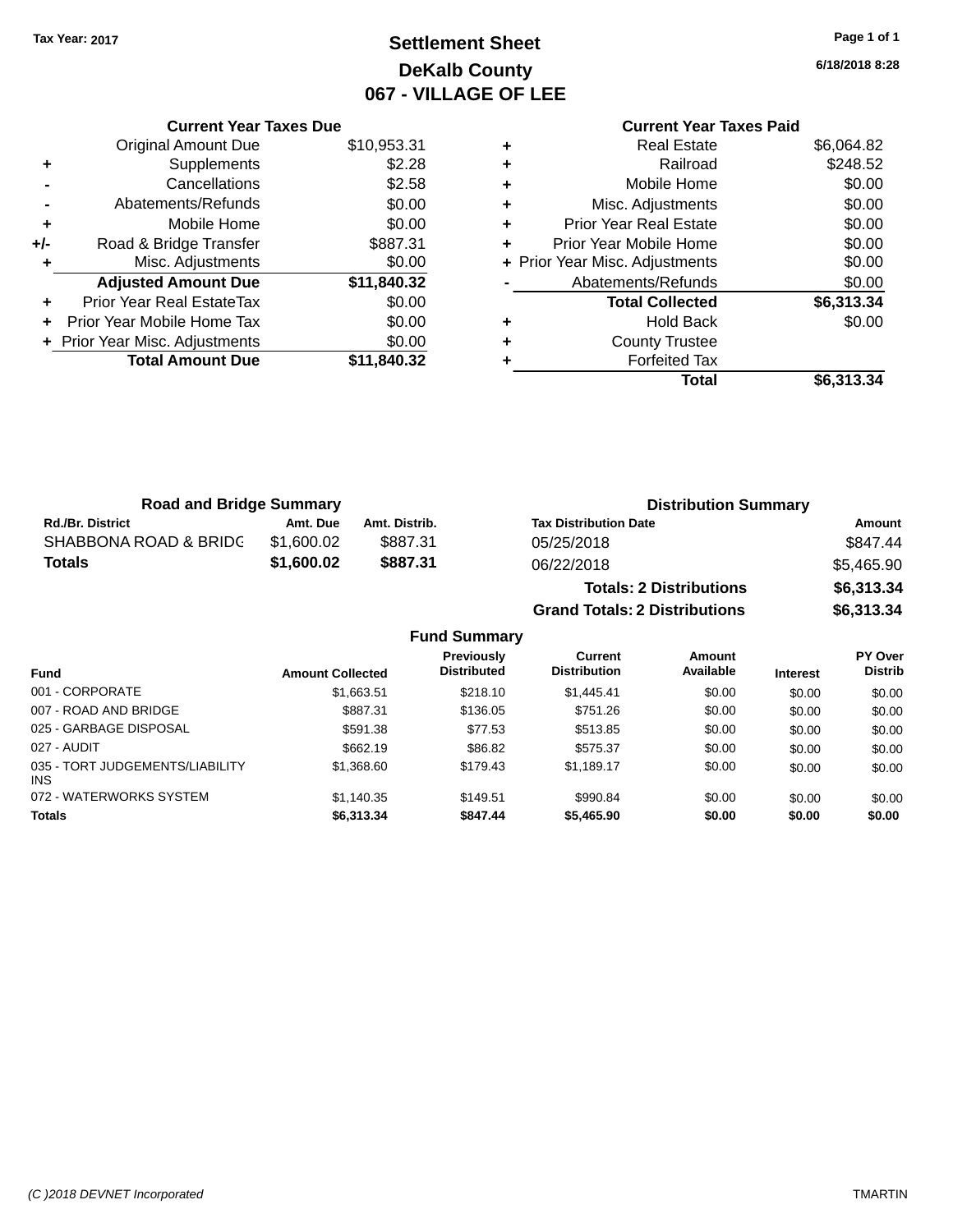### **Settlement Sheet Tax Year: 2017 Page 1 of 1 DeKalb County 068 - VILLAGE OF MALTA**

**6/18/2018 8:28**

#### **Current Year Taxes Paid**

|     | <b>Current Year Taxes Due</b>  |              |
|-----|--------------------------------|--------------|
|     | <b>Original Amount Due</b>     | \$107,754.09 |
| ٠   | Supplements                    | \$263.60     |
|     | Cancellations                  | \$690.16     |
|     | Abatements/Refunds             | \$0.00       |
| ٠   | Mobile Home                    | \$0.00       |
| +/- | Road & Bridge Transfer         | \$6,220.94   |
|     | Misc. Adjustments              | \$0.00       |
|     | <b>Adjusted Amount Due</b>     | \$113,548.47 |
| ٠   | Prior Year Real EstateTax      | \$0.00       |
|     | Prior Year Mobile Home Tax     | \$0.00       |
|     | + Prior Year Misc. Adjustments | \$0.00       |
|     | <b>Total Amount Due</b>        | \$113,548.47 |
|     |                                |              |

|   | <b>Real Estate</b>             | \$61,719.77 |
|---|--------------------------------|-------------|
| ٠ | Railroad                       | \$698.67    |
| ٠ | Mobile Home                    | \$0.00      |
| ٠ | Misc. Adjustments              | \$0.00      |
| ٠ | <b>Prior Year Real Estate</b>  | \$0.00      |
| ٠ | Prior Year Mobile Home         | \$0.00      |
|   | + Prior Year Misc. Adjustments | \$0.00      |
|   | Abatements/Refunds             | \$0.00      |
|   | <b>Total Collected</b>         | \$62,418.44 |
| ٠ | <b>Hold Back</b>               | \$0.00      |
| ٠ | <b>County Trustee</b>          |             |
| ٠ | <b>Forfeited Tax</b>           |             |
|   | Total                          | \$62,418.44 |
|   |                                |             |

| <b>Road and Bridge Summary</b> |             |               |                              | <b>Distribution Summary</b> |  |  |
|--------------------------------|-------------|---------------|------------------------------|-----------------------------|--|--|
| <b>Rd./Br. District</b>        | Amt. Due    | Amt. Distrib. | <b>Tax Distribution Date</b> | Amount                      |  |  |
| MALTA ROAD & BRIDGE            | \$10,913.84 | \$6.220.94    | 05/25/2018                   | \$10,146.27                 |  |  |
| Totals                         | \$10,913,84 | \$6,220.94    | 06/22/2018                   | \$52,272.17                 |  |  |

| <b>Totals: 2 Distributions</b>       | \$62,418.44 |
|--------------------------------------|-------------|
| <b>Grand Totals: 2 Distributions</b> | \$62,418.44 |

|                                         |                         | Previously<br><b>Distributed</b> | Current<br><b>Distribution</b> | Amount<br>Available |                 | PY Over<br><b>Distrib</b> |
|-----------------------------------------|-------------------------|----------------------------------|--------------------------------|---------------------|-----------------|---------------------------|
| <b>Fund</b>                             | <b>Amount Collected</b> |                                  |                                |                     | <b>Interest</b> |                           |
| 001 - CORPORATE                         | \$21,513.36             | \$3,339.04                       | \$18,174.32                    | \$0.00              | \$0.00          | \$0.00                    |
| 003 - BONDS AND INTEREST                | \$0.00                  | \$0.00                           | \$0.00                         | \$0.00              | \$0.00          | \$0.00                    |
| $005 - I. M. R. F.$                     | \$6,259.05              | \$971.45                         | \$5,287.60                     | \$0.00              | \$0.00          | \$0.00                    |
| 007 - ROAD AND BRIDGE                   | \$6,220.94              | \$1,423.99                       | \$4.796.95                     | \$0.00              | \$0.00          | \$0.00                    |
| 014 - POLICE PROTECTION                 | \$0.00                  | \$0.00                           | \$0.00                         | \$0.00              | \$0.00          | \$0.00                    |
| 025 - GARBAGE DISPOSAL                  | \$522.02                | \$81.02                          | \$441.00                       | \$0.00              | \$0.00          | \$0.00                    |
| 027 - AUDIT                             | \$4.433.59              | \$688.13                         | \$3.745.46                     | \$0.00              | \$0.00          | \$0.00                    |
| 035 - TORT JUDGEMENTS/LIABILITY<br>INS. | \$15,646.34             | \$2,428.43                       | \$13.217.91                    | \$0.00              | \$0.00          | \$0.00                    |
| 041 - STREET LIGHTING                   | \$0.00                  | \$0.00                           | \$0.00                         | \$0.00              | \$0.00          | \$0.00                    |
| 047 - SOCIAL SECURITY                   | \$7.823.14              | \$1.214.21                       | \$6,608.93                     | \$0.00              | \$0.00          | \$0.00                    |
| <b>Totals</b>                           | \$62,418,44             | \$10.146.27                      | \$52.272.17                    | \$0.00              | \$0.00          | \$0.00                    |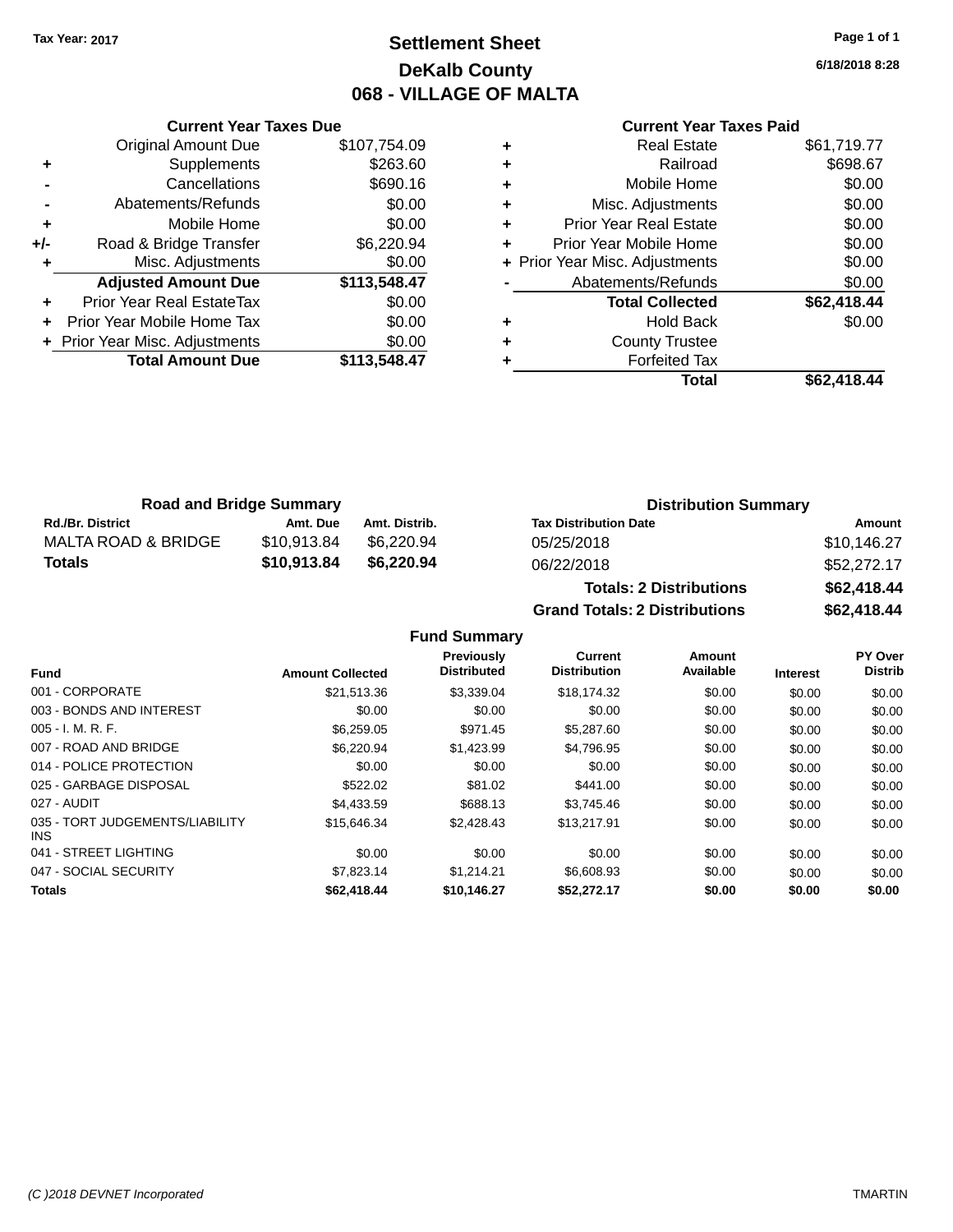### **Settlement Sheet Tax Year: 2017 Page 1 of 1 DeKalb County 069 - VILLAGE OF MAPLE PARK**

**6/18/2018 8:28**

#### **Current Year Taxes Paid**

|     | <b>Current Year Taxes Due</b>  |              |
|-----|--------------------------------|--------------|
|     | <b>Original Amount Due</b>     | \$114,487.55 |
| ٠   | Supplements                    | \$1,460.23   |
|     | Cancellations                  | \$1,602.60   |
|     | Abatements/Refunds             | \$0.53       |
| ٠   | Mobile Home                    | \$0.00       |
| +/- | Road & Bridge Transfer         | \$2,681.07   |
|     | Misc. Adjustments              | \$0.00       |
|     | <b>Adjusted Amount Due</b>     | \$117,025.72 |
| ٠   | Prior Year Real EstateTax      | \$0.13       |
|     | Prior Year Mobile Home Tax     | \$0.00       |
|     | + Prior Year Misc. Adjustments | \$0.00       |
|     | <b>Total Amount Due</b>        | \$117,025.85 |
|     |                                |              |

| ٠ | <b>Real Estate</b>             | \$63,389.50 |
|---|--------------------------------|-------------|
| ٠ | Railroad                       | \$0.00      |
| ٠ | Mobile Home                    | \$0.00      |
| ٠ | Misc. Adjustments              | \$0.00      |
| ٠ | <b>Prior Year Real Estate</b>  | \$0.13      |
| ٠ | Prior Year Mobile Home         | \$0.00      |
|   | + Prior Year Misc. Adjustments | \$0.00      |
|   | Abatements/Refunds             | \$0.53      |
|   | <b>Total Collected</b>         | \$63,389.10 |
| ٠ | <b>Hold Back</b>               | \$0.00      |
| ٠ | <b>County Trustee</b>          |             |
|   | <b>Forfeited Tax</b>           |             |
|   | Total                          | \$63,389.10 |

**Grand Totals: 2 Distributions \$63,389.10**

| <b>Road and Bridge Summary</b>   |            |               | <b>Distribution Summary</b>    |             |  |
|----------------------------------|------------|---------------|--------------------------------|-------------|--|
| <b>Rd./Br. District</b>          | Amt. Due   | Amt. Distrib. | <b>Tax Distribution Date</b>   | Amount      |  |
| <b>CORTLAND ROAD &amp; BRIDG</b> | \$5.064.26 | \$2,681,07    | 05/25/2018                     | \$8,077.03  |  |
| <b>Totals</b>                    | \$5,064.26 | \$2,681.07    | 06/22/2018                     | \$55,312.07 |  |
|                                  |            |               | <b>Totals: 2 Distributions</b> | \$63,389.10 |  |

**Fund Summary Fund Interest Amount Collected Distributed PY Over Distrib Amount Available Current Distribution Previously** 001 - CORPORATE \$32,576.72 \$4,119.73 \$28,456.99 \$0.00 \$0.00 \$0.00 003 - BONDS AND INTEREST  $$0.00$   $$0.00$   $$0.00$   $$0.00$   $$0.00$   $$0.00$   $$0.00$   $$0.00$ 007 - ROAD AND BRIDGE \$2,681.07 \$2,681.07 \$399.75 \$2,281.32 \$0.00 \$0.00 \$0.00 \$0.00 014 - POLICE PROTECTION \$20,092.78 \$2,540.98 \$17,551.80 \$0.00 \$0.00 \$0.00 \$0.00 027 - AUDIT \$2,679.53 \$338.86 \$2,340.67 \$0.00 \$0.00 \$0.00 035 - TORT JUDGEMENTS/LIABILITY INS \$5,359.00 \$677.71 \$4,681.29 \$0.00 \$0.00 \$0.00 **Totals \$63,389.10 \$8,077.03 \$55,312.07 \$0.00 \$0.00 \$0.00**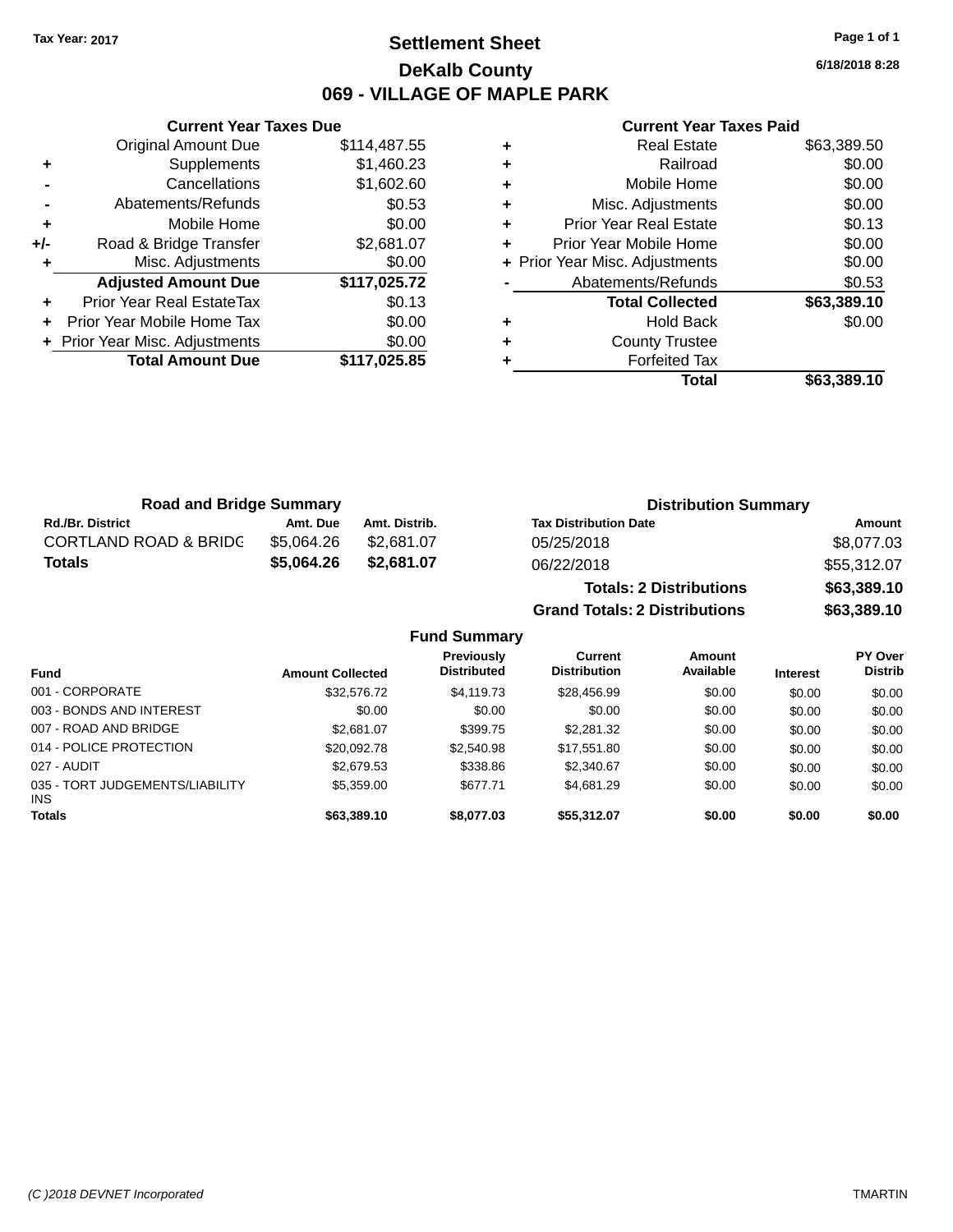### **Settlement Sheet Tax Year: 2017 Page 1 of 1 DeKalb County 070 - MAPLE PARK LIBRARY**

**6/18/2018 8:28**

#### **Current Year Taxes Paid**

| \$10,727.63<br>\$139.19 |
|-------------------------|
|                         |
|                         |
| \$152.74                |
| \$0.00                  |
| \$0.00                  |
| \$0.00                  |
| \$0.00                  |
| \$10,714.08             |
| \$0.00                  |
| \$0.00                  |
| \$0.00                  |
| \$10.714.08             |
|                         |

|   | <b>Real Estate</b>             | \$5,642.22 |
|---|--------------------------------|------------|
| ٠ | Railroad                       | \$0.00     |
| ٠ | Mobile Home                    | \$0.00     |
| ٠ | Misc. Adjustments              | \$0.00     |
| ٠ | <b>Prior Year Real Estate</b>  | \$0.00     |
| ٠ | Prior Year Mobile Home         | \$0.00     |
|   | + Prior Year Misc. Adjustments | \$0.00     |
|   | Abatements/Refunds             | \$0.00     |
|   | <b>Total Collected</b>         | \$5,642.22 |
| ٠ | <b>Hold Back</b>               | \$0.00     |
| ٠ | <b>County Trustee</b>          |            |
| ٠ | <b>Forfeited Tax</b>           |            |
|   | Total                          | \$5,642.22 |
|   |                                |            |

|                 |                         |                                         |                                       | <b>Distribution Summary</b>    |                 |                           |
|-----------------|-------------------------|-----------------------------------------|---------------------------------------|--------------------------------|-----------------|---------------------------|
|                 |                         |                                         | <b>Tax Distribution Date</b>          |                                |                 | Amount                    |
|                 |                         |                                         | 05/25/2018                            |                                |                 | \$665.49                  |
|                 |                         |                                         | 06/22/2018                            |                                |                 | \$4,976.73                |
|                 |                         |                                         |                                       | <b>Totals: 2 Distributions</b> |                 | \$5,642.22                |
|                 |                         |                                         | <b>Grand Totals: 2 Distributions</b>  |                                |                 | \$5,642.22                |
|                 |                         | <b>Fund Summary</b>                     |                                       |                                |                 |                           |
| Fund            | <b>Amount Collected</b> | <b>Previously</b><br><b>Distributed</b> | <b>Current</b><br><b>Distribution</b> | Amount<br>Available            | <b>Interest</b> | PY Over<br><b>Distrib</b> |
| 001 - CORPORATE | \$5.642.22              | \$665.49                                | \$4,976,73                            | \$0.00                         | \$0.00          | \$0.00                    |
| <b>Totals</b>   | \$5,642.22              | \$665.49                                | \$4,976.73                            | \$0.00                         | \$0.00          | \$0.00                    |
|                 |                         |                                         |                                       |                                |                 |                           |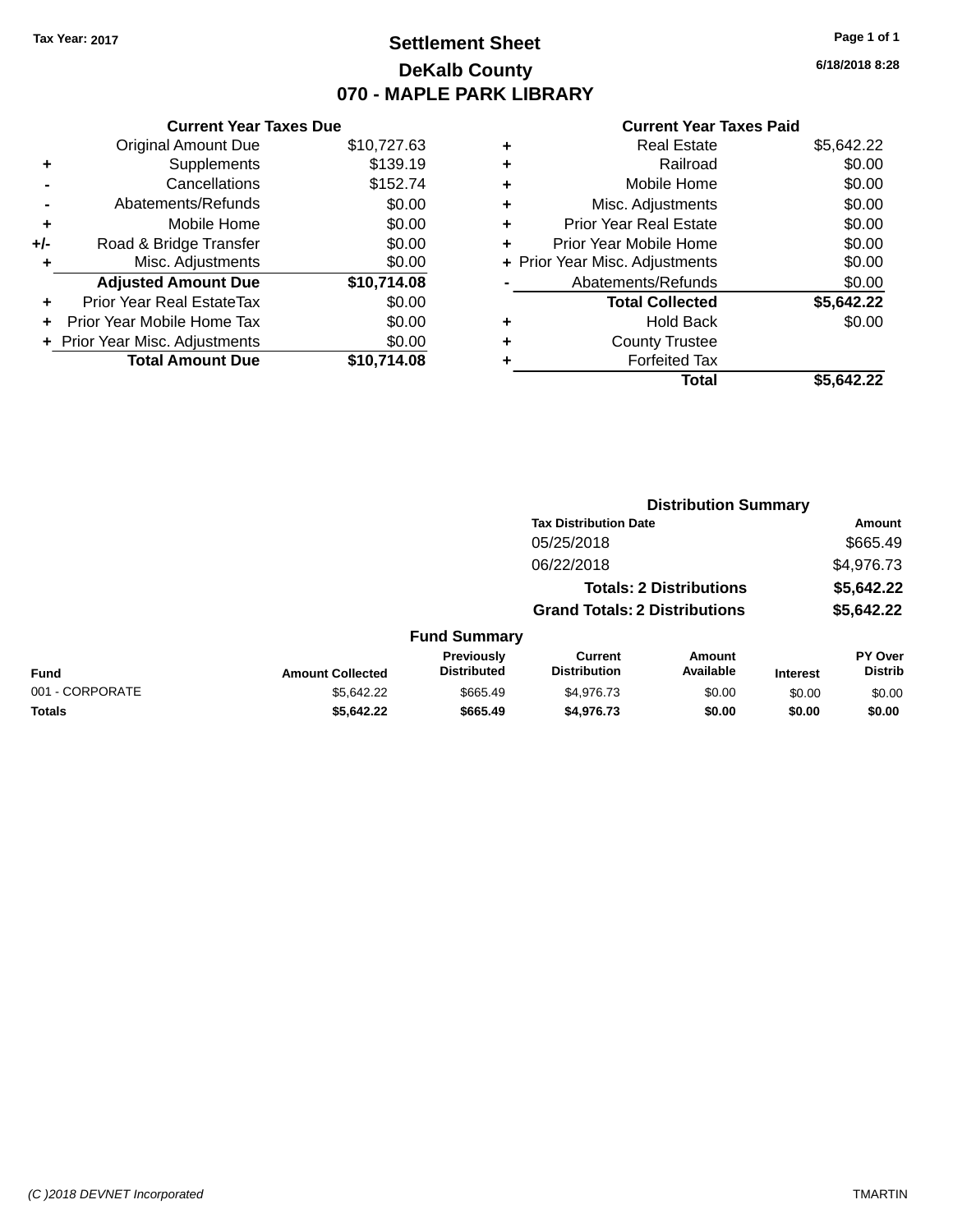### **Settlement Sheet Tax Year: 2017 Page 1 of 1 DeKalb County 071 - CITY OF SANDWICH**

**6/18/2018 8:28**

#### **Current Year Taxes Paid**

|       | <b>Current Year Taxes Due</b>    |                |  |  |  |
|-------|----------------------------------|----------------|--|--|--|
|       | <b>Original Amount Due</b>       | \$1,346,887.00 |  |  |  |
| ٠     | Supplements                      | \$8,111.38     |  |  |  |
|       | Cancellations                    | \$9,177.46     |  |  |  |
|       | Abatements/Refunds               | \$0.00         |  |  |  |
| ٠     | Mobile Home                      | \$0.00         |  |  |  |
| $+/-$ | Road & Bridge Transfer           | \$12,251.66    |  |  |  |
|       | Misc. Adjustments                | \$0.00         |  |  |  |
|       | <b>Adjusted Amount Due</b>       | \$1,358,072.58 |  |  |  |
| ٠     | <b>Prior Year Real EstateTax</b> | \$21.12        |  |  |  |
|       | Prior Year Mobile Home Tax       | \$0.00         |  |  |  |
|       | + Prior Year Misc. Adjustments   | \$1,516.18     |  |  |  |
|       | <b>Total Amount Due</b>          | \$1,359,609.88 |  |  |  |
|       |                                  |                |  |  |  |

|   | <b>Real Estate</b>             | \$730,434.44 |
|---|--------------------------------|--------------|
| ٠ | Railroad                       | \$1,900.88   |
| ÷ | Mobile Home                    | \$0.00       |
| ٠ | Misc. Adjustments              | \$0.00       |
| ٠ | <b>Prior Year Real Estate</b>  | \$21.12      |
| ٠ | Prior Year Mobile Home         | \$0.00       |
|   | + Prior Year Misc. Adjustments | \$1,516.18   |
|   | Abatements/Refunds             | \$0.00       |
|   | <b>Total Collected</b>         | \$733,872.62 |
| ٠ | <b>Hold Back</b>               | \$0.00       |
| ٠ | <b>County Trustee</b>          |              |
| ٠ | <b>Forfeited Tax</b>           |              |
|   | Total                          | \$733,872.62 |
|   |                                |              |

| <b>Road and Bridge Summary</b> |             |               | <b>Distribution Summary</b>          |              |  |
|--------------------------------|-------------|---------------|--------------------------------------|--------------|--|
| <b>Rd./Br. District</b>        | Amt. Due    | Amt. Distrib. | <b>Tax Distribution Date</b>         | Amount       |  |
| SANDWICH ROAD & BRIDG          | \$21,364.72 | \$11.635.55   | 05/25/2018                           | \$142,019.01 |  |
| SOMONAUK ROAD & BRID(          | \$1,085.25  | \$616.11      | 06/22/2018                           | \$591,853.61 |  |
| <b>Totals</b>                  | \$22,449.97 | \$12,251.66   | <b>Totals: 2 Distributions</b>       | \$733,872.62 |  |
|                                |             |               | <b>Grand Totals: 2 Distributions</b> | \$733,872.62 |  |

#### **Fund Summary**

| <b>Fund</b>                                         | <b>Amount Collected</b> | <b>Previously</b><br><b>Distributed</b> | <b>Current</b><br><b>Distribution</b> | Amount<br>Available | <b>Interest</b> | PY Over<br><b>Distrib</b> |
|-----------------------------------------------------|-------------------------|-----------------------------------------|---------------------------------------|---------------------|-----------------|---------------------------|
| 001 - CORPORATE                                     | \$228,185.91            | \$44,126.76                             | \$184,059.15                          | \$0.00              | \$0.00          | \$0.00                    |
| 003 - BONDS AND INTEREST                            | \$0.00                  | \$0.00                                  | \$0.00                                | \$0.00              | \$0.00          | \$0.00                    |
| $005 - I. M. R. F.$                                 | \$52,886.89             | \$10,227.31                             | \$42,659.58                           | \$0.00              | \$0.00          | \$0.00                    |
| 007 - ROAD AND BRIDGE                               | \$12,251.66             | \$2,471.38                              | \$9,780.28                            | \$0.00              | \$0.00          | \$0.00                    |
| 014 - POLICE PROTECTION                             | \$91,002.91             | \$17,598.22                             | \$73,404.69                           | \$0.00              | \$0.00          | \$0.00                    |
| 015 - POLICE PENSION                                | \$133,647.07            | \$25,844.77                             | \$107,802.30                          | \$0.00              | \$0.00          | \$0.00                    |
| 027 - AUDIT                                         | \$9,532.62              | \$1,843.43                              | \$7,689.19                            | \$0.00              | \$0.00          | \$0.00                    |
| 035 - TORT JUDGMENTS, LIABILITY<br><b>INSURANCE</b> | \$19,065.23             | \$3,686.85                              | \$15,378.38                           | \$0.00              | \$0.00          | \$0.00                    |
| 040 - STREET AND BRIDGE                             | \$7,317.96              | \$1,415.16                              | \$5,902.80                            | \$0.00              | \$0.00          | \$0.00                    |
| 041 - STREET LIGHTING                               | \$33,594.34             | \$6,496.50                              | \$27,097.84                           | \$0.00              | \$0.00          | \$0.00                    |
| 045 - PUBLIC BENEFIT                                | \$0.00                  | \$0.00                                  | \$0.00                                | \$0.00              | \$0.00          | \$0.00                    |
| 046 - EMERGENCY SERV & DISASTER<br><b>OPER</b>      | \$2,384.95              | \$461.20                                | \$1,923.75                            | \$0.00              | \$0.00          | \$0.00                    |
| 047 - SOCIAL SECURITY                               | \$52,886.89             | \$10,227.31                             | \$42,659.58                           | \$0.00              | \$0.00          | \$0.00                    |
| 048 - SCHOOL CROSSING GUARDS                        | \$7,147.65              | \$1,382.22                              | \$5,765.43                            | \$0.00              | \$0.00          | \$0.00                    |
| 060 - UNEMPLOYMENT INSURANCE                        | \$11,917.57             | \$2,304.63                              | \$9,612.94                            | \$0.00              | \$0.00          | \$0.00                    |
| 062 - WORKERS COMPENSATION                          | \$47,982.02             | \$9,278.80                              | \$38,703.22                           | \$0.00              | \$0.00          | \$0.00                    |
| 065 - FORESTRY PROGRAM                              | \$24,068.95             | \$4,654.47                              | \$19,414.48                           | \$0.00              | \$0.00          | \$0.00                    |
| <b>Totals</b>                                       | \$733,872.62            | \$142,019.01                            | \$591,853.61                          | \$0.00              | \$0.00          | \$0.00                    |

#### **Miscellaneous Adjustment Detail**

#### **Year** Source **Account Type Account Adjustment Description** 2016 RE - Real Estate Back Tax Collected \$133.77 DOBSON REDEMPTION 19-26-481-012 by TBA 2016 RE - Real Estate Back Tax Collected \$1,382.41 CHICAGO TITLE LAND TR CO 19-26-484-016 by TBA **Totals 2 entries \$1,516.18**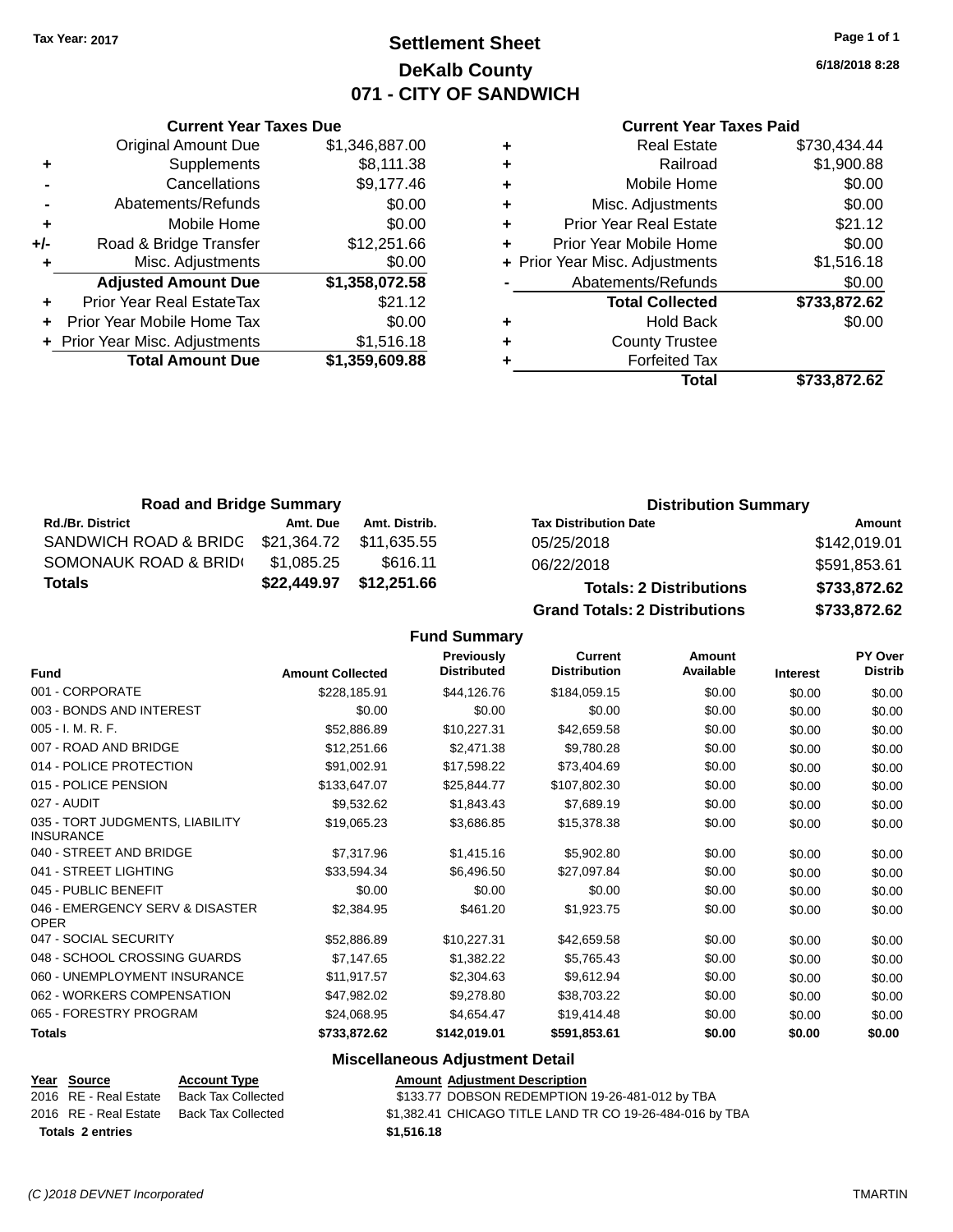### **Settlement Sheet Tax Year: 2017 Page 1 of 1 DeKalb County 072 - VILLAGE OF SHABBONA**

**6/18/2018 8:28**

#### **Current Year Taxes Paid**

|     | <b>Current Year Taxes Due</b>  |              |
|-----|--------------------------------|--------------|
|     | <b>Original Amount Due</b>     | \$100,814.69 |
| ٠   | Supplements                    | \$400.52     |
|     | Cancellations                  | \$452.73     |
|     | Abatements/Refunds             | \$0.00       |
| ٠   | Mobile Home                    | \$0.00       |
| +/- | Road & Bridge Transfer         | \$6,202.57   |
|     | Misc. Adjustments              | \$0.00       |
|     | <b>Adjusted Amount Due</b>     | \$106,965.05 |
| ٠   | Prior Year Real EstateTax      | \$0.00       |
|     | Prior Year Mobile Home Tax     | \$0.00       |
|     | + Prior Year Misc. Adjustments | \$0.00       |
|     | <b>Total Amount Due</b>        | \$106,965.05 |
|     |                                |              |

|   | Total                          | \$62,683.65 |
|---|--------------------------------|-------------|
| ٠ | <b>Forfeited Tax</b>           |             |
| ٠ | <b>County Trustee</b>          |             |
| ٠ | <b>Hold Back</b>               | \$0.00      |
|   | <b>Total Collected</b>         | \$62,683.65 |
|   | Abatements/Refunds             | \$0.00      |
|   | + Prior Year Misc. Adjustments | \$0.00      |
| ٠ | Prior Year Mobile Home         | \$0.00      |
| ٠ | <b>Prior Year Real Estate</b>  | \$0.00      |
| ٠ | Misc. Adjustments              | \$0.00      |
| ٠ | Mobile Home                    | \$0.00      |
| ٠ | Railroad                       | \$1,321.49  |
| ٠ | <b>Real Estate</b>             | \$61,362.16 |

| <b>Road and Bridge Summary</b>    |             |               | <b>Distribution Summary</b>  |             |  |
|-----------------------------------|-------------|---------------|------------------------------|-------------|--|
| <b>Rd./Br. District</b>           | Amt. Due    | Amt. Distrib. | <b>Tax Distribution Date</b> | Amount      |  |
| SHABBONA ROAD & BRIDG \$11,166.33 |             | \$6.202.57    | 05/25/2018                   | \$10,051.23 |  |
| Totals                            | \$11,166.33 | \$6,202,57    | 06/22/2018                   | \$52.632.42 |  |
|                                   |             |               |                              |             |  |

| <b>Totals: 2 Distributions</b>       | \$62,683.65 |
|--------------------------------------|-------------|
| <b>Grand Totals: 2 Distributions</b> | \$62,683.65 |

| Fund                         | <b>Amount Collected</b> | Previously<br><b>Distributed</b> | Current<br><b>Distribution</b> | Amount<br>Available | <b>Interest</b> | <b>PY Over</b><br><b>Distrib</b> |
|------------------------------|-------------------------|----------------------------------|--------------------------------|---------------------|-----------------|----------------------------------|
| 001 - CORPORATE              | \$29,653.64             | \$4,770.30                       | \$24,883.34                    | \$0.00              | \$0.00          | \$0.00                           |
| $005 - I. M. R. F.$          | \$915.62                | \$147.29                         | \$768.33                       | \$0.00              | \$0.00          | \$0.00                           |
| 007 - ROAD AND BRIDGE        | \$6,202.57              | \$965.27                         | \$5,237,30                     | \$0.00              | \$0.00          | \$0.00                           |
| 014 - POLICE PROTECTION      | \$17,307.78             | \$2,784.26                       | \$14,523.52                    | \$0.00              | \$0.00          | \$0.00                           |
| 047 - SOCIAL SECURITY        | \$6,452,40              | \$1,037.98                       | \$5.414.42                     | \$0.00              | \$0.00          | \$0.00                           |
| 060 - UNEMPLOYMENT INSURANCE | \$656.08                | \$105.54                         | \$550.54                       | \$0.00              | \$0.00          | \$0.00                           |
| 062 - WORKERS COMPENSATION   | \$1,495.56              | \$240.59                         | \$1.254.97                     | \$0.00              | \$0.00          | \$0.00                           |
| <b>Totals</b>                | \$62,683.65             | \$10,051.23                      | \$52.632.42                    | \$0.00              | \$0.00          | \$0.00                           |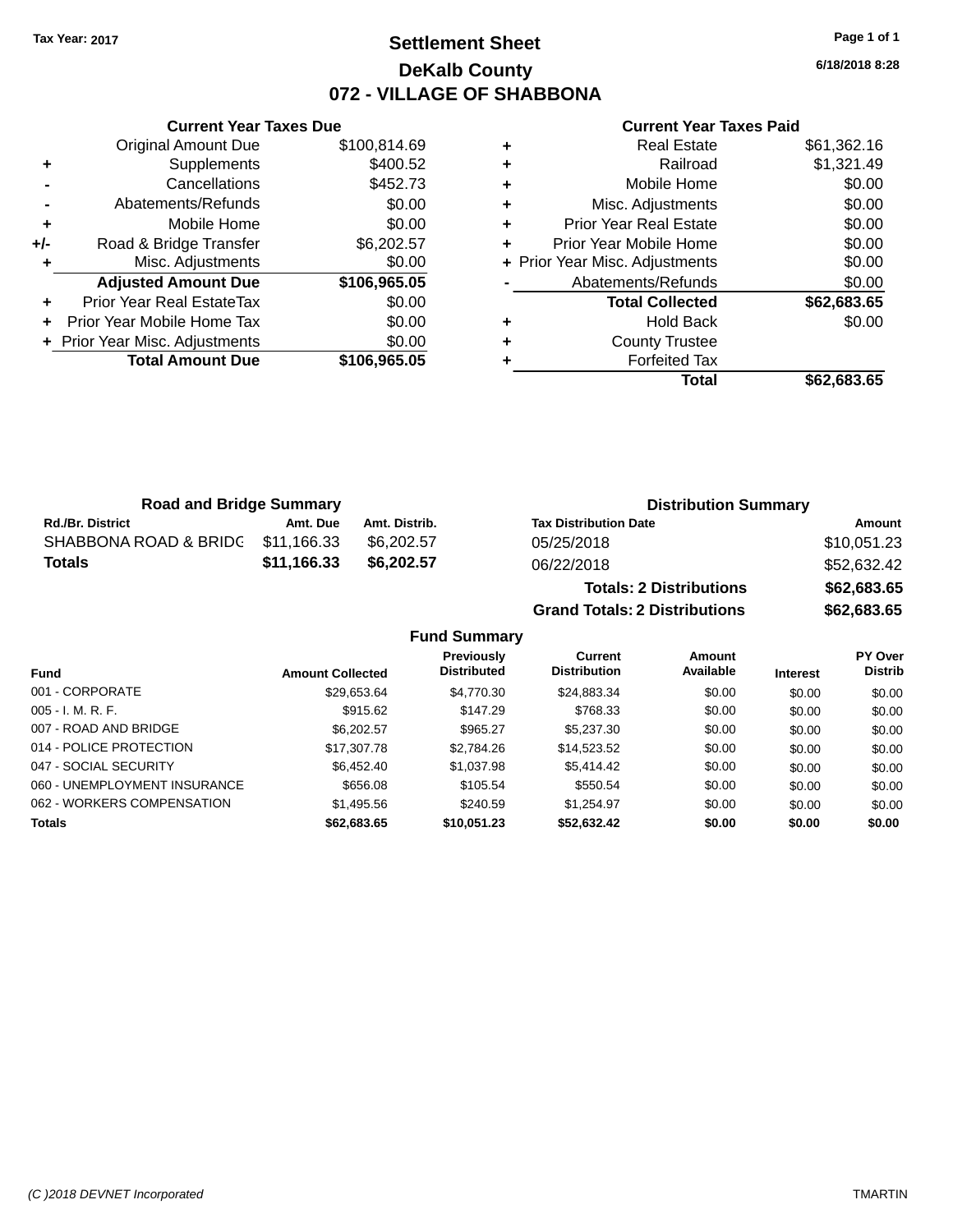### **Settlement Sheet Tax Year: 2017 Page 1 of 1 DeKalb County 073 - FLEWELLIN MEMORIAL LIBRARY**

**6/18/2018 8:28**

#### **Current Year Taxes Paid**

| <b>Current Year Taxes Due</b> |                                |  |  |  |
|-------------------------------|--------------------------------|--|--|--|
| <b>Original Amount Due</b>    | \$27,079.86                    |  |  |  |
| Supplements                   | \$103.23                       |  |  |  |
| Cancellations                 | \$116.70                       |  |  |  |
| Abatements/Refunds            | \$0.00                         |  |  |  |
| Mobile Home                   | \$0.00                         |  |  |  |
| Road & Bridge Transfer        | \$0.00                         |  |  |  |
| Misc. Adjustments             | \$0.00                         |  |  |  |
| <b>Adjusted Amount Due</b>    | \$27,066.39                    |  |  |  |
| Prior Year Real EstateTax     | \$0.00                         |  |  |  |
| Prior Year Mobile Home Tax    | \$0.00                         |  |  |  |
|                               | \$0.00                         |  |  |  |
|                               |                                |  |  |  |
|                               | + Prior Year Misc. Adjustments |  |  |  |

| ٠ | <b>Forfeited Tax</b>           |             |
|---|--------------------------------|-------------|
| ٠ | <b>County Trustee</b>          |             |
| ٠ | <b>Hold Back</b>               | \$0.00      |
|   | <b>Total Collected</b>         | \$15,171.40 |
|   | Abatements/Refunds             | \$0.00      |
|   | + Prior Year Misc. Adjustments | \$0.00      |
| ٠ | Prior Year Mobile Home         | \$0.00      |
| ÷ | <b>Prior Year Real Estate</b>  | \$0.00      |
| ٠ | Misc. Adjustments              | \$0.00      |
| ٠ | Mobile Home                    | \$0.00      |
| ٠ | Railroad                       | \$319.57    |
| ٠ | <b>Real Estate</b>             | \$14,851.83 |
|   |                                |             |

|                 |                         |                                  | <b>Distribution Summary</b>           |                                |                 |                           |
|-----------------|-------------------------|----------------------------------|---------------------------------------|--------------------------------|-----------------|---------------------------|
|                 |                         |                                  | <b>Tax Distribution Date</b>          |                                |                 | <b>Amount</b>             |
|                 |                         |                                  | 05/25/2018                            |                                |                 | \$2,440.55                |
|                 |                         |                                  | 06/22/2018                            |                                |                 | \$12,730.85               |
|                 |                         |                                  |                                       | <b>Totals: 2 Distributions</b> |                 | \$15,171.40               |
|                 |                         |                                  | <b>Grand Totals: 2 Distributions</b>  |                                |                 | \$15,171.40               |
|                 |                         | <b>Fund Summary</b>              |                                       |                                |                 |                           |
| <b>Fund</b>     | <b>Amount Collected</b> | Previously<br><b>Distributed</b> | <b>Current</b><br><b>Distribution</b> | Amount<br>Available            | <b>Interest</b> | PY Over<br><b>Distrib</b> |
| 001 - CORPORATE | \$15,171.40             | \$2,440.55                       | \$12,730.85                           | \$0.00                         | \$0.00          | \$0.00                    |
| <b>Totals</b>   | \$15,171.40             | \$2,440.55                       | \$12,730.85                           | \$0.00                         | \$0.00          | \$0.00                    |
|                 |                         |                                  |                                       |                                |                 |                           |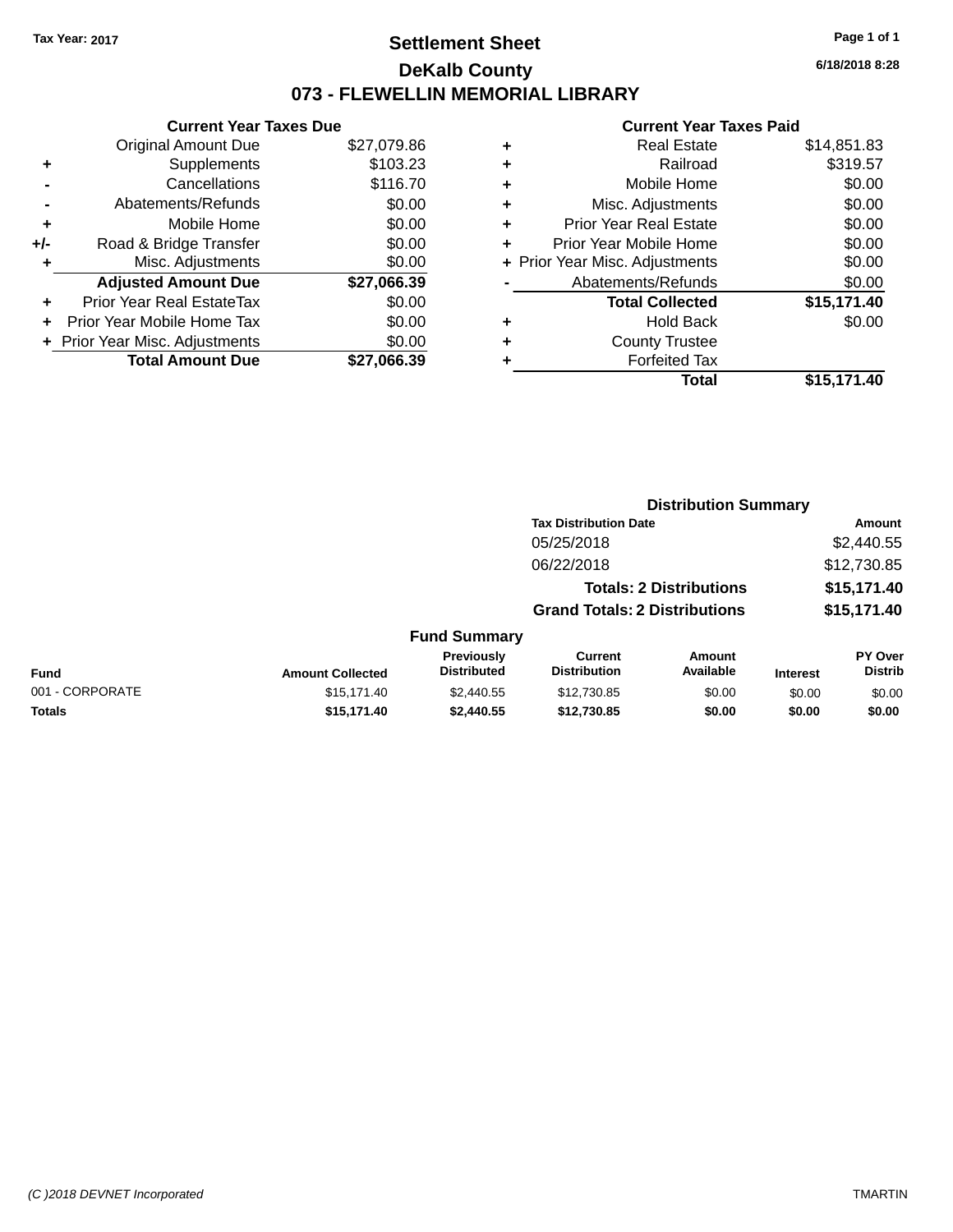### **Settlement Sheet Tax Year: 2017 Page 1 of 1 DeKalb County 074 - VILLAGE OF SOMONAUK**

**6/18/2018 8:28**

#### **Current Year Taxes Paid**

|     | <b>Current Year Taxes Due</b>  |              |
|-----|--------------------------------|--------------|
|     | <b>Original Amount Due</b>     | \$439,331.32 |
| ٠   | Supplements                    | \$926.96     |
|     | Cancellations                  | \$1,322.78   |
|     | Abatements/Refunds             | \$0.00       |
| ٠   | Mobile Home                    | \$0.00       |
| +/- | Road & Bridge Transfer         | \$32,651.13  |
|     | Misc. Adjustments              | \$0.00       |
|     | <b>Adjusted Amount Due</b>     | \$471,586.63 |
| ٠   | Prior Year Real EstateTax      | \$0.00       |
|     | Prior Year Mobile Home Tax     | \$0.00       |
|     | + Prior Year Misc. Adjustments | \$0.00       |
|     | <b>Total Amount Due</b>        | \$471,586.63 |
|     |                                |              |

|   | <b>Real Estate</b>             | \$275,020.76 |
|---|--------------------------------|--------------|
| ٠ | Railroad                       | \$2,765.43   |
| ٠ | Mobile Home                    | \$0.00       |
| ٠ | Misc. Adjustments              | \$0.00       |
| ٠ | <b>Prior Year Real Estate</b>  | \$0.00       |
| ٠ | Prior Year Mobile Home         | \$0.00       |
|   | + Prior Year Misc. Adjustments | \$0.00       |
|   | Abatements/Refunds             | \$0.00       |
|   | <b>Total Collected</b>         | \$277,786.19 |
| ٠ | <b>Hold Back</b>               | \$0.00       |
| ٠ | <b>County Trustee</b>          |              |
|   | <b>Forfeited Tax</b>           |              |
|   | Total                          | \$277.786.19 |

| <b>Road and Bridge Summary</b> |             |                         | <b>Distribution Summary</b>  |              |
|--------------------------------|-------------|-------------------------|------------------------------|--------------|
| <b>Rd./Br. District</b>        | Amt. Due    | Amt. Distrib.           | <b>Tax Distribution Date</b> | Amount       |
| SOMONAUK ROAD & BRID(          | \$57,587.14 | \$32.651.13             | 05/25/2018                   | \$45,420.43  |
| <b>Totals</b>                  |             | \$57,587.14 \$32,651.13 | 06/22/2018                   | \$232,365.76 |
|                                |             |                         | _ _ _                        | *********    |

**Totals: 2 Distributions \$277,786.19 Grand Totals: 2 Distributions \$277,786.19**

| <b>Fund</b>                             | <b>Amount Collected</b> | <b>Previously</b><br><b>Distributed</b> | Current<br><b>Distribution</b> | Amount<br>Available | <b>Interest</b> | PY Over<br><b>Distrib</b> |
|-----------------------------------------|-------------------------|-----------------------------------------|--------------------------------|---------------------|-----------------|---------------------------|
| 001 - CORPORATE                         | \$69,318.78             | \$11,199.02                             | \$58,119.76                    | \$0.00              | \$0.00          | \$0.00                    |
| 003 - BONDS AND INTEREST                | \$95,856.86             | \$15,486.47                             | \$80,370.39                    | \$0.00              | \$0.00          | \$0.00                    |
| 007 - ROAD AND BRIDGE                   | \$32.651.13             | \$5.816.81                              | \$26.834.32                    | \$0.00              | \$0.00          | \$0.00                    |
| 014 - POLICE PROTECTION                 | \$14,494.36             | \$2,341.69                              | \$12.152.67                    | \$0.00              | \$0.00          | \$0.00                    |
| 025 - GARBAGE DISPOSAL                  | \$9.663.97              | \$1,561,30                              | \$8.102.67                     | \$0.00              | \$0.00          | \$0.00                    |
| 027 - AUDIT                             | \$10.629.31             | \$1,717.26                              | \$8.912.05                     | \$0.00              | \$0.00          | \$0.00                    |
| 035 - TORT JUDGEMENTS/LIABILITY<br>INS. | \$23.672.94             | \$3,824.56                              | \$19,848.38                    | \$0.00              | \$0.00          | \$0.00                    |
| 047 - SOCIAL SECURITY                   | \$21.498.84             | \$3,473,32                              | \$18,025.52                    | \$0.00              | \$0.00          | \$0.00                    |
| <b>Totals</b>                           | \$277,786.19            | \$45,420.43                             | \$232,365.76                   | \$0.00              | \$0.00          | \$0.00                    |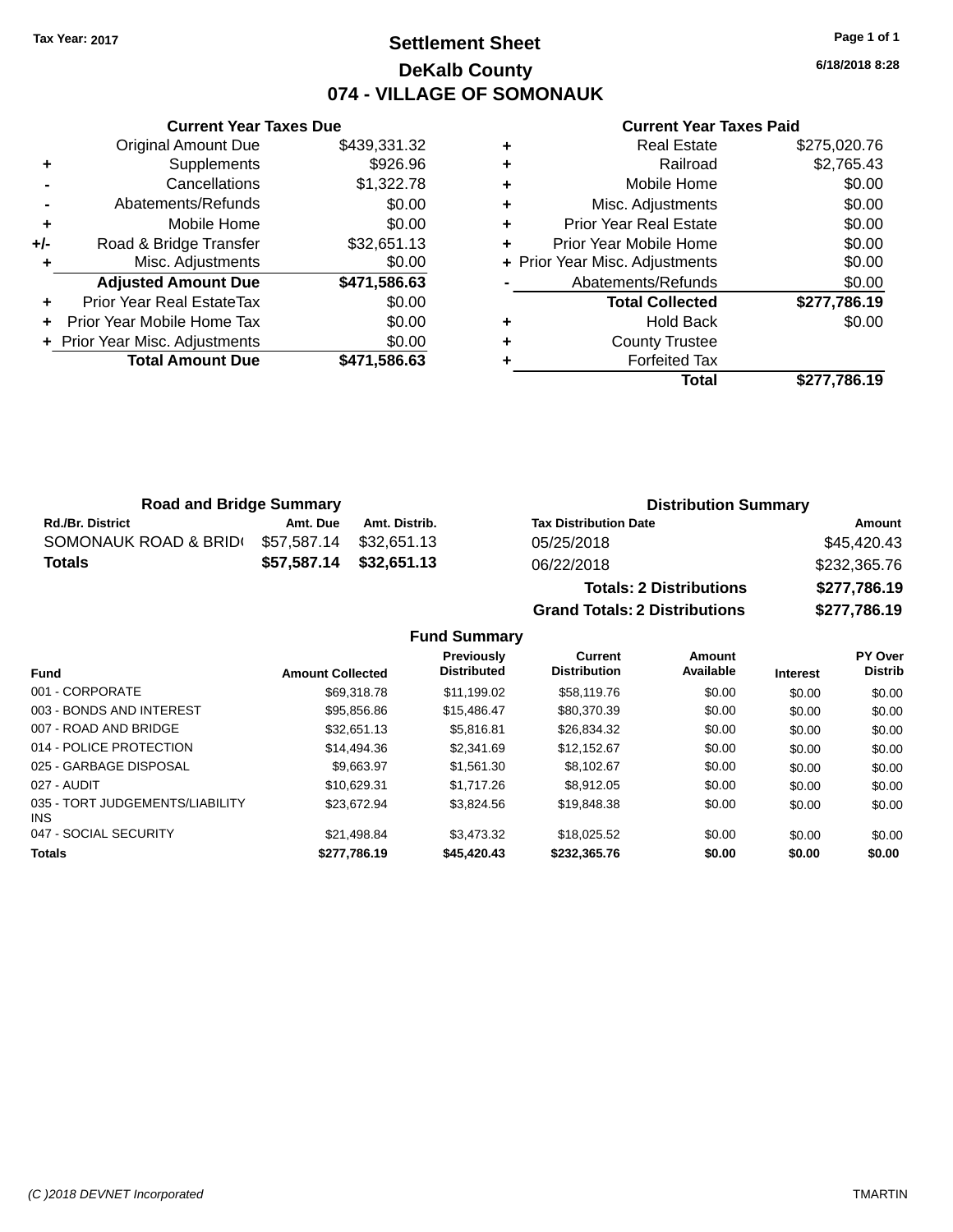### **Settlement Sheet Tax Year: 2017 Page 1 of 1 DeKalb County 075 - SOMONAUK LIBRARY**

**6/18/2018 8:28**

| <b>Current Year Taxes Paid</b> |  |  |  |
|--------------------------------|--|--|--|
|--------------------------------|--|--|--|

| <b>Current Year Taxes Due</b> |                                |  |  |  |
|-------------------------------|--------------------------------|--|--|--|
| <b>Original Amount Due</b>    | \$139,167.91                   |  |  |  |
| Supplements                   | \$203.02                       |  |  |  |
| Cancellations                 | \$289.74                       |  |  |  |
| Abatements/Refunds            | \$0.00                         |  |  |  |
| Mobile Home                   | \$0.00                         |  |  |  |
| Road & Bridge Transfer        | \$0.00                         |  |  |  |
| Misc. Adjustments             | \$0.00                         |  |  |  |
| <b>Adjusted Amount Due</b>    | \$139,081.19                   |  |  |  |
| Prior Year Real EstateTax     | \$0.00                         |  |  |  |
| Prior Year Mobile Home Tax    | \$0.00                         |  |  |  |
|                               | \$0.00                         |  |  |  |
| <b>Total Amount Due</b>       | \$139,081.19                   |  |  |  |
|                               | + Prior Year Misc. Adjustments |  |  |  |

| ٠ | <b>Real Estate</b>             | \$78,265.95 |
|---|--------------------------------|-------------|
| ٠ | Railroad                       | \$856.85    |
| ٠ | Mobile Home                    | \$0.00      |
| ٠ | Misc. Adjustments              | \$0.00      |
| ٠ | <b>Prior Year Real Estate</b>  | \$0.00      |
| ٠ | Prior Year Mobile Home         | \$0.00      |
|   | + Prior Year Misc. Adjustments | \$0.00      |
|   | Abatements/Refunds             | \$0.00      |
|   | <b>Total Collected</b>         | \$79,122.80 |
| ٠ | Hold Back                      | \$0.00      |
| ٠ | <b>County Trustee</b>          |             |
| ٠ | <b>Forfeited Tax</b>           |             |
|   | Total                          | \$79,122.80 |
|   |                                |             |

| <b>Distribution Summary</b>          |             |  |  |  |
|--------------------------------------|-------------|--|--|--|
| <b>Tax Distribution Date</b>         | Amount      |  |  |  |
| 05/25/2018                           | \$13,983.81 |  |  |  |
| 06/22/2018                           | \$65,138.99 |  |  |  |
| <b>Totals: 2 Distributions</b>       | \$79,122.80 |  |  |  |
| <b>Grand Totals: 2 Distributions</b> | \$79,122.80 |  |  |  |

| <b>Fund</b>                                   | <b>Amount Collected</b> | Previously<br><b>Distributed</b> | Current<br><b>Distribution</b> | Amount<br>Available | <b>Interest</b> | <b>PY Over</b><br><b>Distrib</b> |
|-----------------------------------------------|-------------------------|----------------------------------|--------------------------------|---------------------|-----------------|----------------------------------|
| 001 - CORPORATE                               | \$32.457.44             | \$5.736.39                       | \$26,721.05                    | \$0.00              | \$0.00          | \$0.00                           |
| 003 - BONDS AND INTEREST                      | \$34.087.84             | \$6.024.53                       | \$28,063.31                    | \$0.00              | \$0.00          | \$0.00                           |
| 004 - OPERATIONS & MAINTENANCE                | \$4,316,70              | \$762.91                         | \$3.553.79                     | \$0.00              | \$0.00          | \$0.00                           |
| $005 - I. M. R. F.$                           | \$3,278.62              | \$579.45                         | \$2.699.17                     | \$0.00              | \$0.00          | \$0.00                           |
| 027 - AUDIT                                   | \$1.082.47              | \$191.31                         | \$891.16                       | \$0.00              | \$0.00          | \$0.00                           |
| 035 - TORT JUDGEMENTS/LIABILITY<br><b>INS</b> | \$3,278.62              | \$579.45                         | \$2.699.17                     | \$0.00              | \$0.00          | \$0.00                           |
| 047 - SOCIAL SECURITY                         | \$2.187.20              | \$386.56                         | \$1.800.64                     | \$0.00              | \$0.00          | \$0.00                           |
| 109 - PRIOR YEAR ADJUSTMENT                   | $$-1.566.09$            | $$-276.79$                       | $$-1.289.30$                   | \$0.00              | \$0.00          | \$0.00                           |
| <b>Totals</b>                                 | \$79,122.80             | \$13,983.81                      | \$65,138.99                    | \$0.00              | \$0.00          | \$0.00                           |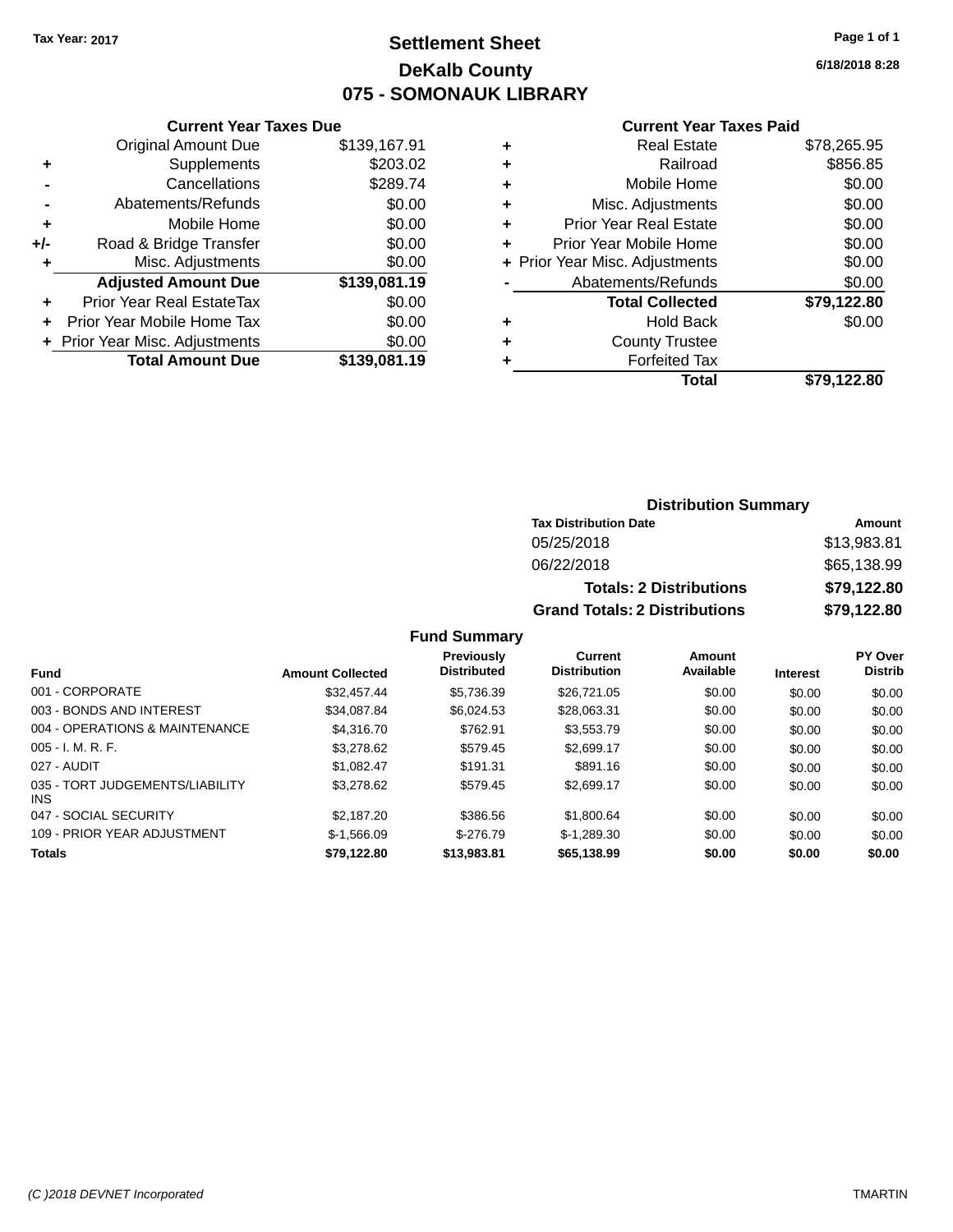### **Settlement Sheet Tax Year: 2017 Page 1 of 1 DeKalb County 076 - CITY OF SYCAMORE**

**6/18/2018 8:28**

#### **Current Year Taxes Paid**

|       | <b>Current Year Taxes Due</b>    |                |
|-------|----------------------------------|----------------|
|       | <b>Original Amount Due</b>       | \$2,975,550.24 |
| ٠     | Supplements                      | \$13,464.89    |
|       | Cancellations                    | \$15,145.75    |
|       | Abatements/Refunds               | \$4.95         |
| ٠     | Mobile Home                      | \$0.00         |
| $+/-$ | Road & Bridge Transfer           | \$42,774.82    |
|       | Misc. Adjustments                | \$14,632.00    |
|       | <b>Adjusted Amount Due</b>       | \$3,031,271.25 |
|       | <b>Prior Year Real EstateTax</b> | \$275.79       |
|       | Prior Year Mobile Home Tax       | \$0.00         |
|       | + Prior Year Misc. Adjustments   | \$15.56        |
|       | <b>Total Amount Due</b>          | \$3,031,562.60 |
|       |                                  |                |

|   | <b>Real Estate</b>             | \$1,610,444.19 |
|---|--------------------------------|----------------|
|   | Railroad                       | \$0.17         |
| ٠ | Mobile Home                    | \$0.00         |
| ٠ | Misc. Adjustments              | \$14,632.00    |
| ٠ | <b>Prior Year Real Estate</b>  | \$275.79       |
|   | Prior Year Mobile Home         | \$0.00         |
|   | + Prior Year Misc. Adjustments | \$15.56        |
|   | Abatements/Refunds             | \$4.95         |
|   | <b>Total Collected</b>         | \$1,625,362.76 |
|   | <b>Hold Back</b>               | \$0.00         |
|   | <b>County Trustee</b>          |                |
|   | <b>Forfeited Tax</b>           |                |
|   | Total                          | \$1,625,362.76 |
|   |                                |                |

| <b>Road and Bridge Summary</b>   |             |               | <b>Distribution Summary</b>          |                |  |
|----------------------------------|-------------|---------------|--------------------------------------|----------------|--|
| <b>Rd./Br. District</b>          | Amt. Due    | Amt. Distrib. | <b>Tax Distribution Date</b>         | Amount         |  |
| <b>CORTLAND ROAD &amp; BRIDG</b> | \$47,608.70 | \$25.204.28   | 05/25/2018                           | \$294,664.01   |  |
| DEKALB ROAD & BRIDGE             | \$10.290.99 | \$5.392.22    | 06/22/2018                           | \$1,330,698.75 |  |
| SYCAMORE ROAD & BRID(            | \$22,572.28 | \$12,178.32   | <b>Totals: 2 Distributions</b>       | \$1,625,362.76 |  |
| <b>Totals</b>                    | \$80,471.97 | \$42,774.82   | <b>Grand Totals: 2 Distributions</b> | \$1,625,362.76 |  |

### **Fund Summary**

| <b>Fund</b>                  | <b>Amount Collected</b> | <b>Previously</b><br><b>Distributed</b> | Current<br><b>Distribution</b> | Amount<br>Available | <b>Interest</b> | <b>PY Over</b><br><b>Distrib</b> |
|------------------------------|-------------------------|-----------------------------------------|--------------------------------|---------------------|-----------------|----------------------------------|
| 001 - CORPORATE              | \$679.450.86            | \$123,490.00                            | \$555,960.86                   | \$0.00              | \$0.00          | \$0.00                           |
| 003 - BONDS AND INTEREST     | \$83.266.29             | \$15,133.63                             | \$68,132.66                    | \$0.00              | \$0.00          | \$0.00                           |
| $005 - I. M. R. F.$          | \$83,065.28             | \$15,097.08                             | \$67,968.20                    | \$0.00              | \$0.00          | \$0.00                           |
| 007 - ROAD AND BRIDGE        | \$42,774.82             | \$7,029.10                              | \$35,745,72                    | \$0.00              | \$0.00          | \$0.00                           |
| 013 - FIREFIGHTER'S PENSION  | \$326,367,63            | \$59.317.23                             | \$267,050.40                   | \$0.00              | \$0.00          | \$0.00                           |
| 015 - POLICE PENSION         | \$303.496.04            | \$55,160.31                             | \$248.335.73                   | \$0.00              | \$0.00          | \$0.00                           |
| 047 - SOCIAL SECURITY        | \$49.561.91             | \$9,007.86                              | \$40.554.05                    | \$0.00              | \$0.00          | \$0.00                           |
| 048 - SCHOOL CROSSING GUARDS | \$10.654.00             | \$1,936.37                              | \$8,717.63                     | \$0.00              | \$0.00          | \$0.00                           |
| 143 - MEDICARE               | \$46,725.93             | \$8,492.43                              | \$38,233.50                    | \$0.00              | \$0.00          | \$0.00                           |
| <b>Totals</b>                | \$1,625,362.76          | \$294.664.01                            | \$1,330,698.75                 | \$0.00              | \$0.00          | \$0.00                           |

### **Miscellaneous Adjustment Detail**

| Year Source             | <b>Account Type</b> |             | <b>Amount Adjustment Description</b>           |
|-------------------------|---------------------|-------------|------------------------------------------------|
| 2016 RE - Real Estate   | Back Tax Collected  |             | \$15.56 TRUSTEE SALE 06-21-440-012 by TBA      |
| 2017 RE - Real Estate   | Back Tax Collected  |             | \$14,632.00 2008 & 2009 AMB TRUST #2567 by TBA |
| <b>Totals 2 entries</b> |                     | \$14,647.56 |                                                |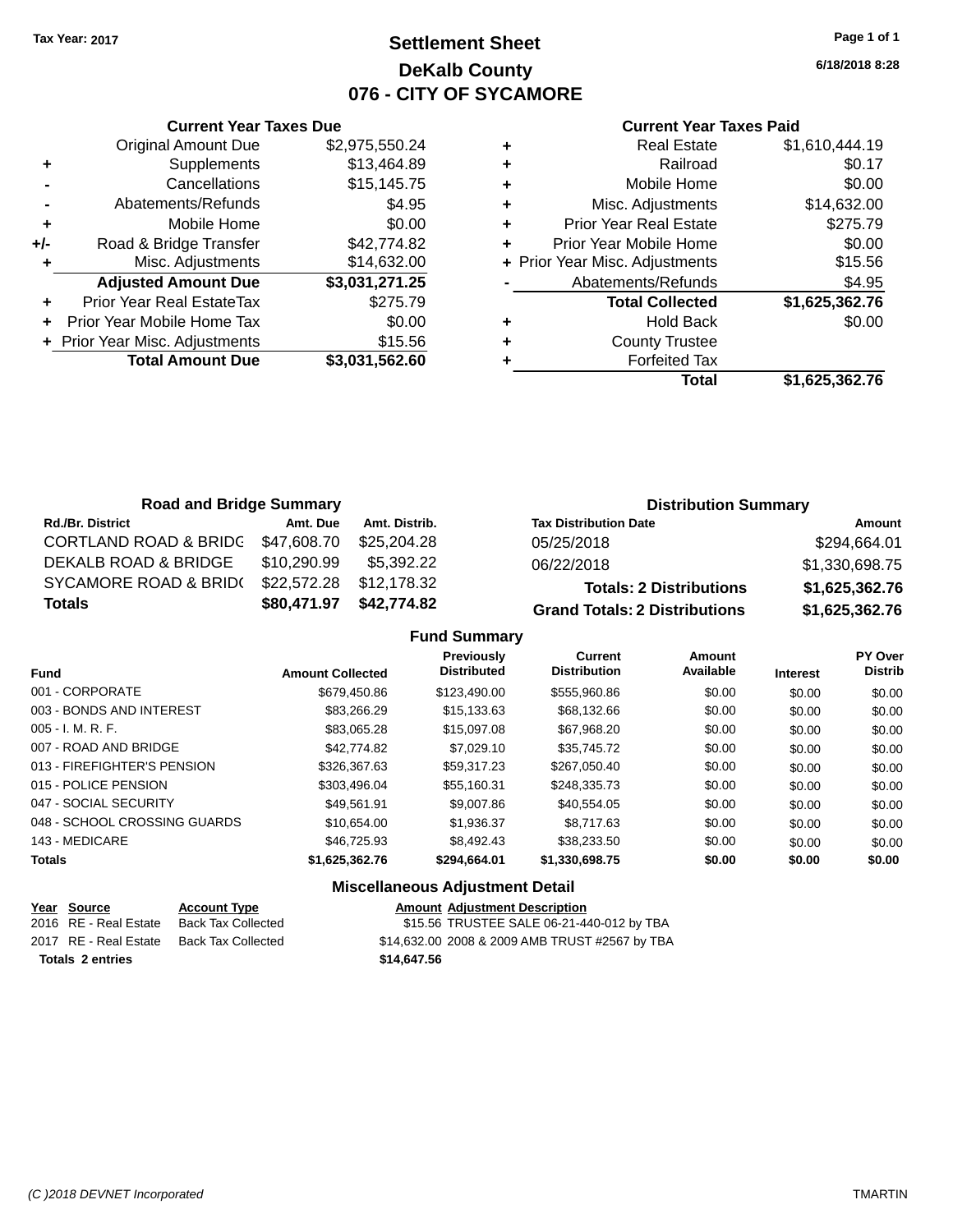### **Settlement Sheet Tax Year: 2017 Page 1 of 1 DeKalb County 077 - SYCAMORE LIBRARY**

**6/18/2018 8:28**

#### **Current Year Taxes Paid**

|     | <b>Original Amount Due</b>       | \$1,119,500.99 |
|-----|----------------------------------|----------------|
| ٠   | Supplements                      | \$4,794.61     |
|     | Cancellations                    | \$5,460.74     |
|     | Abatements/Refunds               | \$0.00         |
| ÷   | Mobile Home                      | \$0.00         |
| +/- | Road & Bridge Transfer           | \$0.00         |
|     | Misc. Adjustments                | \$5,400.00     |
|     | <b>Adjusted Amount Due</b>       | \$1,124,234.86 |
| ٠   | <b>Prior Year Real EstateTax</b> | \$100.53       |
| ٠   | Prior Year Mobile Home Tax       | \$0.00         |
|     | + Prior Year Misc. Adjustments   | \$5.74         |
|     | <b>Total Amount Due</b>          | \$1,124,341.13 |
|     |                                  |                |

**Current Year Taxes Due**

|   | <b>Real Estate</b>             | \$589,808.73 |
|---|--------------------------------|--------------|
| ٠ | Railroad                       | \$0.07       |
| ٠ | Mobile Home                    | \$0.00       |
| ٠ | Misc. Adjustments              | \$5,400.00   |
| ٠ | <b>Prior Year Real Estate</b>  | \$100.53     |
| ÷ | Prior Year Mobile Home         | \$0.00       |
|   | + Prior Year Misc. Adjustments | \$5.74       |
|   | Abatements/Refunds             | \$0.00       |
|   | <b>Total Collected</b>         | \$595,315.07 |
| ٠ | <b>Hold Back</b>               | \$0.00       |
| ٠ | <b>County Trustee</b>          |              |
| ٠ | <b>Forfeited Tax</b>           |              |
|   | Total                          | \$595,315.07 |
|   |                                |              |

|                     |                                      | <b>Distribution Summary</b>    |                |
|---------------------|--------------------------------------|--------------------------------|----------------|
|                     | <b>Tax Distribution Date</b>         |                                | Amount         |
|                     | 05/25/2018                           |                                | \$108,110.32   |
|                     | 06/22/2018                           |                                | \$487,204.75   |
|                     |                                      | <b>Totals: 2 Distributions</b> | \$595,315.07   |
|                     | <b>Grand Totals: 2 Distributions</b> | \$595,315.07                   |                |
| <b>Fund Summary</b> |                                      |                                |                |
| <b>Draviously</b>   | $P_{11}$ rrant                       | Amoint                         | <b>DV Over</b> |

| <b>Fund</b>                              | <b>Amount Collected</b> | <b>Previously</b><br><b>Distributed</b> | Current<br><b>Distribution</b> | Amount<br>Available | <b>Interest</b> | <b>PY Over</b><br><b>Distrib</b> |
|------------------------------------------|-------------------------|-----------------------------------------|--------------------------------|---------------------|-----------------|----------------------------------|
| $005 - I. M. R. F.$                      | \$0.00                  | \$0.00                                  | \$0.00                         | \$0.00              | \$0.00          | \$0.00                           |
| 016 - LIBRARY (township, municipalities) | \$595.315.07            | \$108.110.32                            | \$487,204.75                   | \$0.00              | \$0.00          | \$0.00                           |
| 027 - AUDIT                              | \$0.00                  | \$0.00                                  | \$0.00                         | \$0.00              | \$0.00          | \$0.00                           |
| 047 - SOCIAL SECURITY                    | \$0.00                  | \$0.00                                  | \$0.00                         | \$0.00              | \$0.00          | \$0.00                           |
| <b>Totals</b>                            | \$595.315.07            | \$108,110,32                            | \$487.204.75                   | \$0.00              | \$0.00          | \$0.00                           |

#### **Miscellaneous Adjustment Detail**

**Year Source Account Type Amount Adjustment Description**

**Totals 2 entries \$5,405.74**

2016 RE - Real Estate Back Tax Collected \$5.74 TRUSTEE SALE 06-21-440-012 by TBA 2017 RE - Real Estate Back Tax Collected \$5,400.00 2008 & 2009 AMB TRUST #2567 by TBA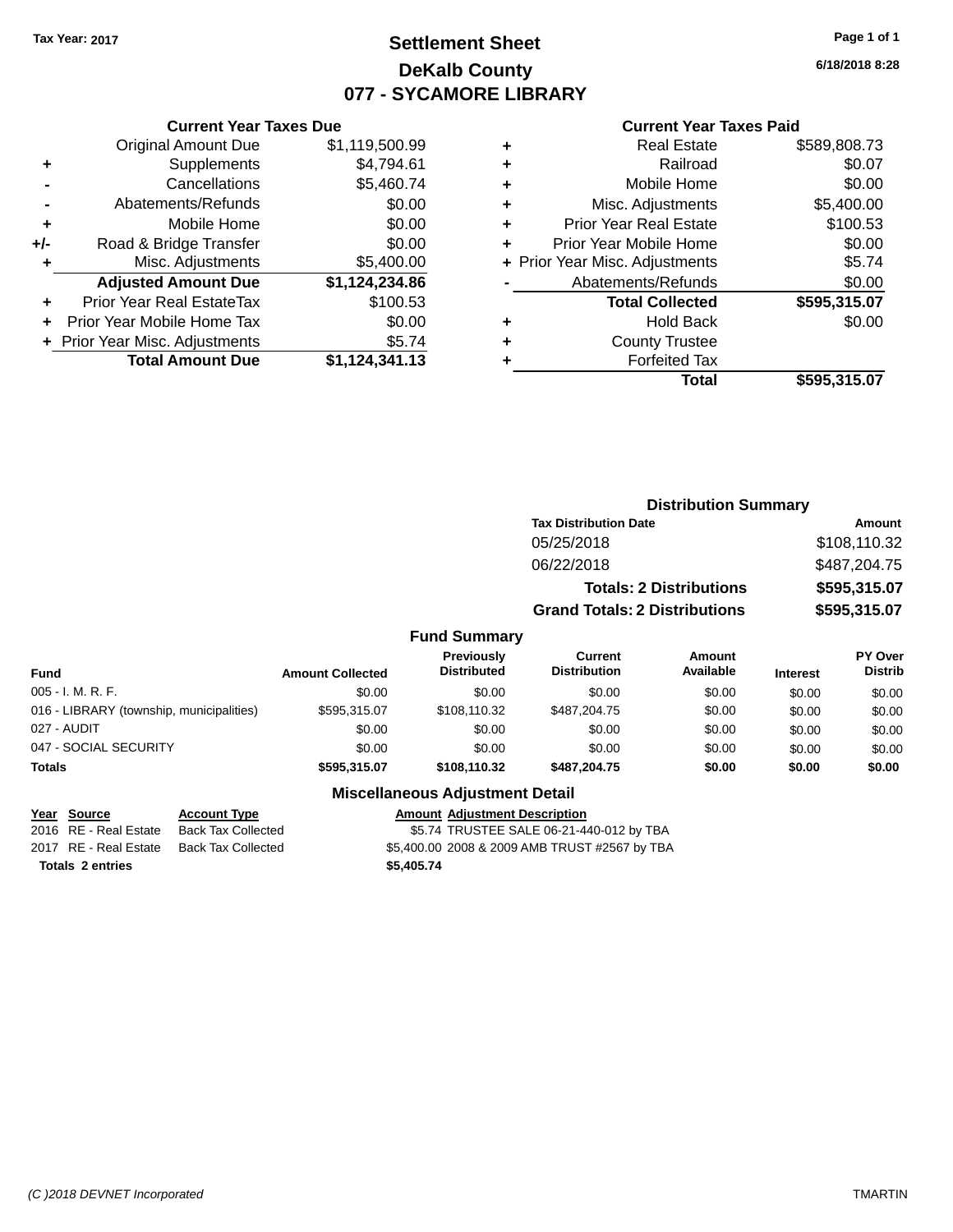# **Settlement Sheet Tax Year: 2017 Page 1 of 1 DeKalb County 078 - VILLAGE OF WATERMAN**

**6/18/2018 8:28**

## **Current Year Taxes Paid**

|     | <b>Current Year Taxes Due</b> |              |
|-----|-------------------------------|--------------|
|     | <b>Original Amount Due</b>    | \$185,613.81 |
| ٠   | Supplements                   | \$378.02     |
|     | Cancellations                 | \$419.28     |
|     | Abatements/Refunds            | \$0.00       |
| ÷   | Mobile Home                   | \$0.00       |
| +/- | Road & Bridge Transfer        | \$18,579.29  |
|     | Misc. Adjustments             | \$0.00       |
|     | <b>Adjusted Amount Due</b>    | \$204,151.84 |
| ÷   | Prior Year Real EstateTax     | \$0.00       |
|     | Prior Year Mobile Home Tax    | \$0.00       |
|     | Prior Year Misc. Adjustments  | \$0.00       |
|     | <b>Total Amount Due</b>       | \$204.151.84 |
|     |                               |              |

| ٠ | Real Estate                    | \$124,032.61 |
|---|--------------------------------|--------------|
| ٠ | Railroad                       | \$966.71     |
| ٠ | Mobile Home                    | \$0.00       |
| ٠ | Misc. Adjustments              | \$0.00       |
| ٠ | <b>Prior Year Real Estate</b>  | \$0.00       |
| ٠ | Prior Year Mobile Home         | \$0.00       |
|   | + Prior Year Misc. Adjustments | \$0.00       |
|   | Abatements/Refunds             | \$0.00       |
|   | <b>Total Collected</b>         | \$124,999.32 |
| ٠ | <b>Hold Back</b>               | \$0.00       |
| ٠ | <b>County Trustee</b>          |              |
| ٠ | <b>Forfeited Tax</b>           |              |
|   | Total                          | \$124,999.32 |
|   |                                |              |

| <b>Road and Bridge Summary</b>   |          |                         | <b>Distribution Summary</b>    |              |  |
|----------------------------------|----------|-------------------------|--------------------------------|--------------|--|
| <b>Rd./Br. District</b>          | Amt. Due | Amt. Distrib.           | <b>Tax Distribution Date</b>   | Amount       |  |
| <b>CLINTON ROAD &amp; BRIDGE</b> |          | \$32,191.00 \$18,579.29 | 05/25/2018                     | \$18,371.50  |  |
| Totals                           |          | \$32,191.00 \$18,579.29 | 06/22/2018                     | \$106,627.82 |  |
|                                  |          |                         | <b>Totals: 2 Distributions</b> | \$124,999.32 |  |

**Grand Totals: 2 Distributions \$124,999.32**

| <b>Fund</b>                             | <b>Amount Collected</b> | <b>Previously</b><br><b>Distributed</b> | Current<br><b>Distribution</b> | Amount<br>Available | <b>Interest</b> | <b>PY Over</b><br><b>Distrib</b> |
|-----------------------------------------|-------------------------|-----------------------------------------|--------------------------------|---------------------|-----------------|----------------------------------|
| 001 - CORPORATE                         | \$59,006.61             | \$8,400.10                              | \$50,606.51                    | \$0.00              | \$0.00          | \$0.00                           |
| 007 - ROAD AND BRIDGE                   | \$18,579.29             | \$3.221.69                              | \$15,357.60                    | \$0.00              | \$0.00          | \$0.00                           |
| 014 - POLICE PROTECTION                 | \$17,508.44             | \$2,492.48                              | \$15,015.96                    | \$0.00              | \$0.00          | \$0.00                           |
| 027 - AUDIT                             | \$8,921.40              | \$1,270.04                              | \$7.651.36                     | \$0.00              | \$0.00          | \$0.00                           |
| 035 - TORT JUDGEMENTS/LIABILITY<br>INS. | \$18,980.65             | \$2,702.06                              | \$16,278.59                    | \$0.00              | \$0.00          | \$0.00                           |
| 047 - SOCIAL SECURITY                   | \$1,741.46              | \$247.91                                | \$1,493.55                     | \$0.00              | \$0.00          | \$0.00                           |
| 073 - CHLORINATION OF SEWAGE            | \$261.47                | \$37.22                                 | \$224.25                       | \$0.00              | \$0.00          | \$0.00                           |
| <b>Totals</b>                           | \$124.999.32            | \$18,371.50                             | \$106,627.82                   | \$0.00              | \$0.00          | \$0.00                           |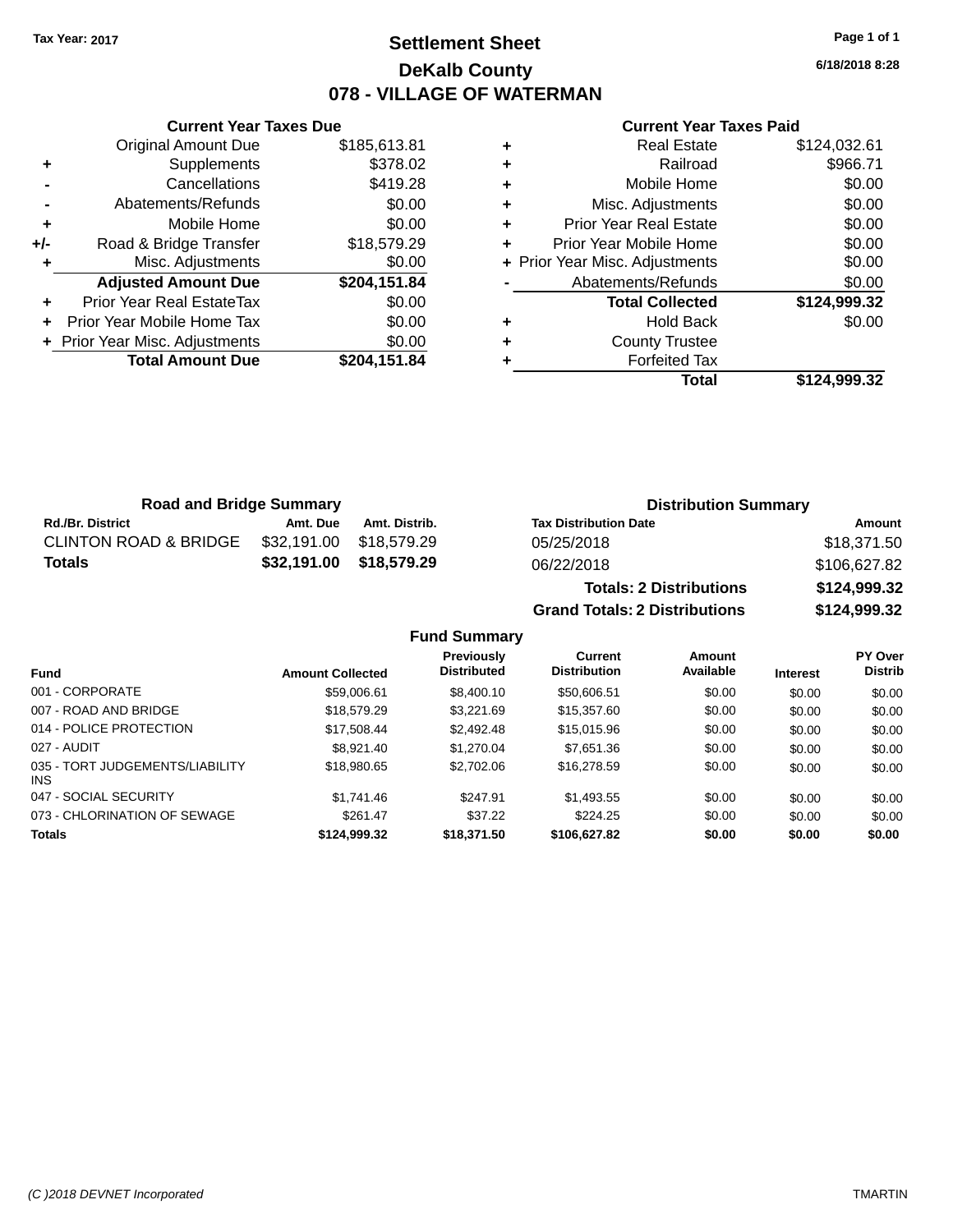# **Settlement Sheet Tax Year: 2017 Page 1 of 1 DeKalb County 079 - HINCKLEY SPEC SERV #1**

**6/18/2018 8:28**

#### **Current Year Taxes Paid**

|     | <b>Current Year Taxes Due</b>  |          |
|-----|--------------------------------|----------|
|     | <b>Original Amount Due</b>     | \$450.04 |
| ٠   | Supplements                    | \$0.00   |
|     | Cancellations                  | \$0.00   |
|     | Abatements/Refunds             | \$0.00   |
| ٠   | Mobile Home                    | \$0.00   |
| +/- | Road & Bridge Transfer         | \$0.00   |
| ٠   | Misc. Adjustments              | \$0.00   |
|     | <b>Adjusted Amount Due</b>     | \$450.04 |
| ٠   | Prior Year Real EstateTax      | \$0.00   |
| ÷   | Prior Year Mobile Home Tax     | \$0.00   |
|     | + Prior Year Misc. Adjustments | \$0.00   |
|     | <b>Total Amount Due</b>        | \$450.04 |

| ٠ | <b>Real Estate</b>             | \$234.23 |
|---|--------------------------------|----------|
| ٠ | Railroad                       | \$0.00   |
| ٠ | Mobile Home                    | \$0.00   |
| ٠ | Misc. Adjustments              | \$0.00   |
| ٠ | <b>Prior Year Real Estate</b>  | \$0.00   |
| ٠ | Prior Year Mobile Home         | \$0.00   |
|   | + Prior Year Misc. Adjustments | \$0.00   |
|   | Abatements/Refunds             | \$0.00   |
|   | <b>Total Collected</b>         | \$234.23 |
| ٠ | <b>Hold Back</b>               | \$0.00   |
|   | <b>County Trustee</b>          |          |
|   | <b>Forfeited Tax</b>           |          |
|   | Total                          | \$234.23 |
|   |                                |          |

|                            |                         |                                  | <b>Distribution Summary</b>           |                                |                 |                                  |
|----------------------------|-------------------------|----------------------------------|---------------------------------------|--------------------------------|-----------------|----------------------------------|
|                            |                         |                                  | <b>Tax Distribution Date</b>          |                                |                 | Amount                           |
|                            |                         |                                  | 05/25/2018                            |                                |                 | \$18.50                          |
|                            |                         |                                  | 06/22/2018                            |                                |                 | \$215.73                         |
|                            |                         |                                  |                                       | <b>Totals: 2 Distributions</b> |                 | \$234.23                         |
|                            |                         |                                  | <b>Grand Totals: 2 Distributions</b>  |                                |                 | \$234.23                         |
|                            |                         | <b>Fund Summary</b>              |                                       |                                |                 |                                  |
| <b>Fund</b>                | <b>Amount Collected</b> | Previously<br><b>Distributed</b> | <b>Current</b><br><b>Distribution</b> | Amount<br>Available            | <b>Interest</b> | <b>PY Over</b><br><b>Distrib</b> |
| 023 - SPECIAL SERVICE AREA | \$234.23                | \$18.50                          | \$215.73                              | \$0.00                         | \$0.00          | \$0.00                           |
| <b>Totals</b>              | \$234.23                | \$18.50                          | \$215.73                              | \$0.00                         | \$0.00          | \$0.00                           |
|                            |                         |                                  |                                       |                                |                 |                                  |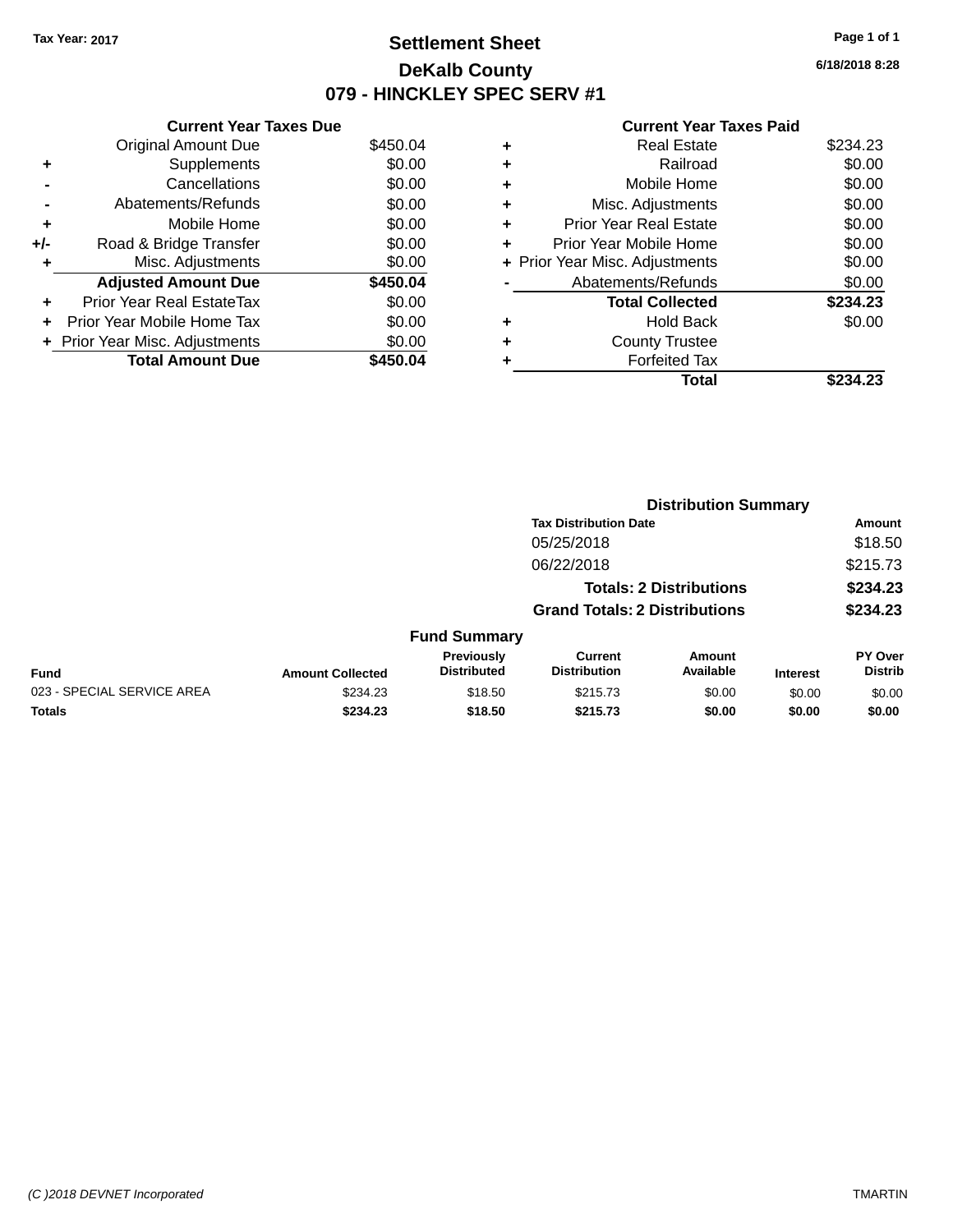# **Settlement Sheet Tax Year: 2017 Page 1 of 1 DeKalb County 080 - HINCKLEY SPEC SERV #2**

**6/18/2018 8:28**

# **Current Year Taxes Paid**

|     | <b>Current Year Taxes Due</b>  |          |
|-----|--------------------------------|----------|
|     | <b>Original Amount Due</b>     | \$460.05 |
| ٠   | Supplements                    | \$5.20   |
|     | Cancellations                  | \$5.67   |
|     | Abatements/Refunds             | \$0.00   |
| ٠   | Mobile Home                    | \$0.00   |
| +/- | Road & Bridge Transfer         | \$0.00   |
| ٠   | Misc. Adjustments              | \$0.00   |
|     | <b>Adjusted Amount Due</b>     | \$459.58 |
| ÷   | Prior Year Real EstateTax      | \$0.00   |
| ÷   | Prior Year Mobile Home Tax     | \$0.00   |
|     | + Prior Year Misc. Adjustments | \$0.00   |
|     | <b>Total Amount Due</b>        | \$459.58 |

|   | Total                          | \$235.20 |
|---|--------------------------------|----------|
|   | <b>Forfeited Tax</b>           |          |
| ٠ | <b>County Trustee</b>          |          |
| ٠ | Hold Back                      | \$0.00   |
|   | <b>Total Collected</b>         | \$235.20 |
|   | Abatements/Refunds             | \$0.00   |
|   | + Prior Year Misc. Adjustments | \$0.00   |
| ٠ | Prior Year Mobile Home         | \$0.00   |
| ÷ | <b>Prior Year Real Estate</b>  | \$0.00   |
| ٠ | Misc. Adjustments              | \$0.00   |
| ٠ | Mobile Home                    | \$0.00   |
| ٠ | Railroad                       | \$0.00   |
| ٠ | <b>Real Estate</b>             | \$235.20 |
|   |                                |          |

|                            |                         |                                  | <b>Distribution Summary</b>           |                                |                 |                                  |  |
|----------------------------|-------------------------|----------------------------------|---------------------------------------|--------------------------------|-----------------|----------------------------------|--|
|                            |                         |                                  | <b>Tax Distribution Date</b>          |                                |                 | Amount                           |  |
|                            |                         |                                  | 05/25/2018                            |                                |                 | \$21.14                          |  |
|                            |                         |                                  | 06/22/2018                            |                                |                 | \$214.06                         |  |
|                            |                         |                                  |                                       | <b>Totals: 2 Distributions</b> |                 | \$235.20                         |  |
|                            |                         |                                  | <b>Grand Totals: 2 Distributions</b>  |                                |                 | \$235.20                         |  |
|                            |                         | <b>Fund Summary</b>              |                                       |                                |                 |                                  |  |
| <b>Fund</b>                | <b>Amount Collected</b> | Previously<br><b>Distributed</b> | <b>Current</b><br><b>Distribution</b> | Amount<br>Available            | <b>Interest</b> | <b>PY Over</b><br><b>Distrib</b> |  |
| 023 - SPECIAL SERVICE AREA | \$235.20                | \$21.14                          | \$214.06                              | \$0.00                         | \$0.00          | \$0.00                           |  |
| <b>Totals</b>              | \$235.20                | \$21.14                          | \$214.06                              | \$0.00                         | \$0.00          | \$0.00                           |  |
|                            |                         |                                  |                                       |                                |                 |                                  |  |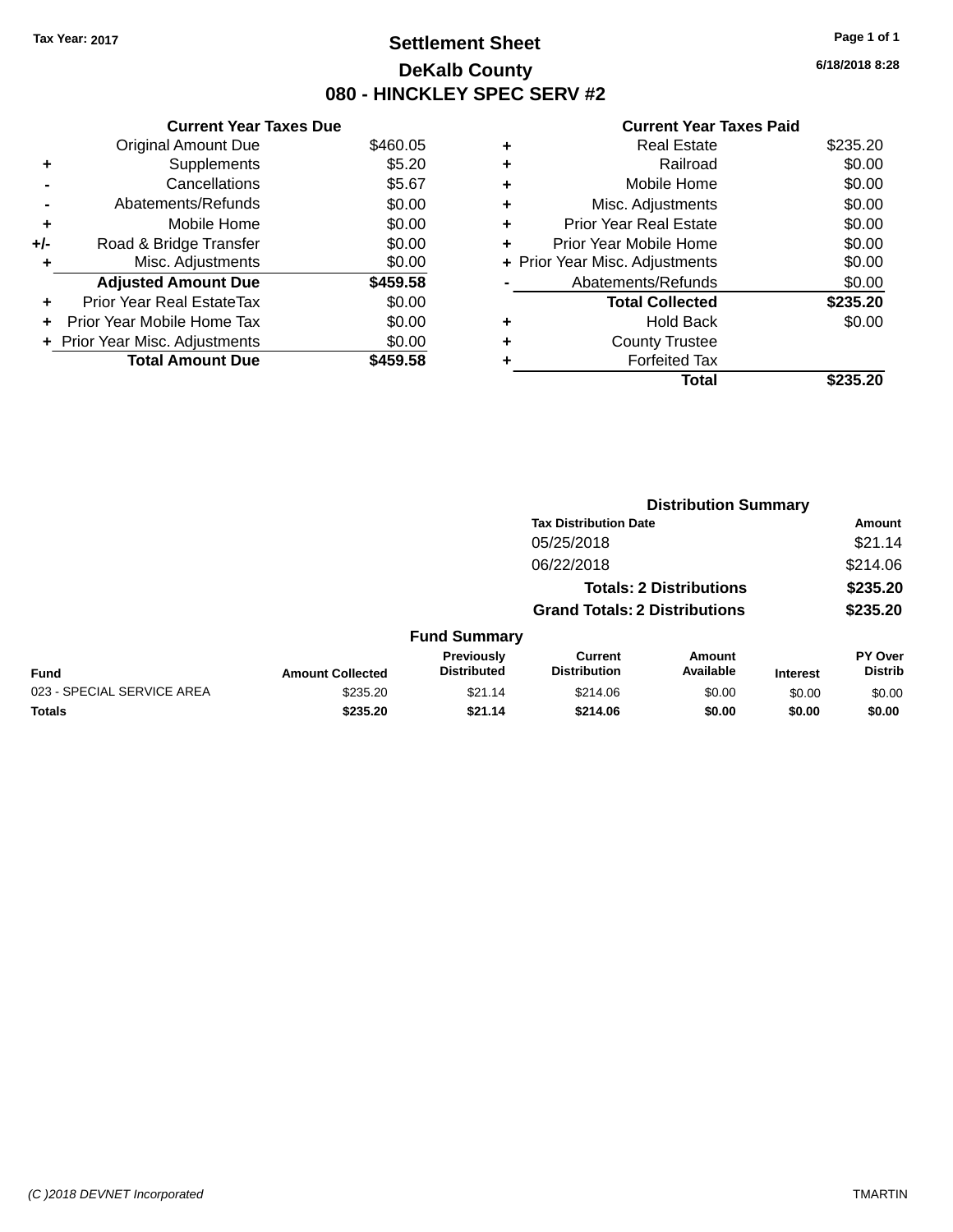# **Settlement Sheet Tax Year: 2017 Page 1 of 1 DeKalb County 083 - TOWN OF CORTLAND SBA #1**

**6/18/2018 8:28**

| <b>Current Year Taxes Paid</b> |  |  |  |
|--------------------------------|--|--|--|
|--------------------------------|--|--|--|

|     | <b>Current Year Taxes Due</b>  |        |
|-----|--------------------------------|--------|
|     | Original Amount Due            | \$0.00 |
| ٠   | Supplements                    | \$0.00 |
|     | Cancellations                  | \$0.00 |
|     | Abatements/Refunds             | \$0.00 |
| ٠   | Mobile Home                    | \$0.00 |
| +/- | Road & Bridge Transfer         | \$0.00 |
| ٠   | Misc. Adjustments              | \$0.00 |
|     | <b>Adjusted Amount Due</b>     | \$0.00 |
| ٠   | Prior Year Real EstateTax      | \$0.00 |
| ÷   | Prior Year Mobile Home Tax     | \$0.00 |
|     | + Prior Year Misc. Adjustments | \$0.00 |
|     | <b>Total Amount Due</b>        | \$0.00 |
|     |                                |        |

|   | <b>Real Estate</b>             | \$0.00 |
|---|--------------------------------|--------|
|   | Railroad                       | \$0.00 |
|   | Mobile Home                    | \$0.00 |
| ٠ | Misc. Adjustments              | \$0.00 |
| ٠ | <b>Prior Year Real Estate</b>  | \$0.00 |
| ٠ | Prior Year Mobile Home         | \$0.00 |
|   | + Prior Year Misc. Adjustments | \$0.00 |
|   | Abatements/Refunds             | \$0.00 |
|   | <b>Total Collected</b>         | \$0.00 |
|   | <b>Hold Back</b>               | \$0.00 |
|   | <b>County Trustee</b>          |        |
|   | <b>Forfeited Tax</b>           |        |
|   | Total                          |        |

|                          |                         | <b>Fund Summary</b>                     |                                |                     |                 |                                  |
|--------------------------|-------------------------|-----------------------------------------|--------------------------------|---------------------|-----------------|----------------------------------|
| <b>Fund</b>              | <b>Amount Collected</b> | <b>Previously</b><br><b>Distributed</b> | Current<br><b>Distribution</b> | Amount<br>Available | <b>Interest</b> | <b>PY Over</b><br><b>Distrib</b> |
| 003 - BONDS AND INTEREST | \$0.00                  | \$0.00                                  | \$0.00                         | \$0.00              | \$0.00          | \$0.00                           |
| <b>Totals</b>            | \$0.00                  | \$0.00                                  | \$0.00                         | \$0.00              | \$0.00          | \$0.00                           |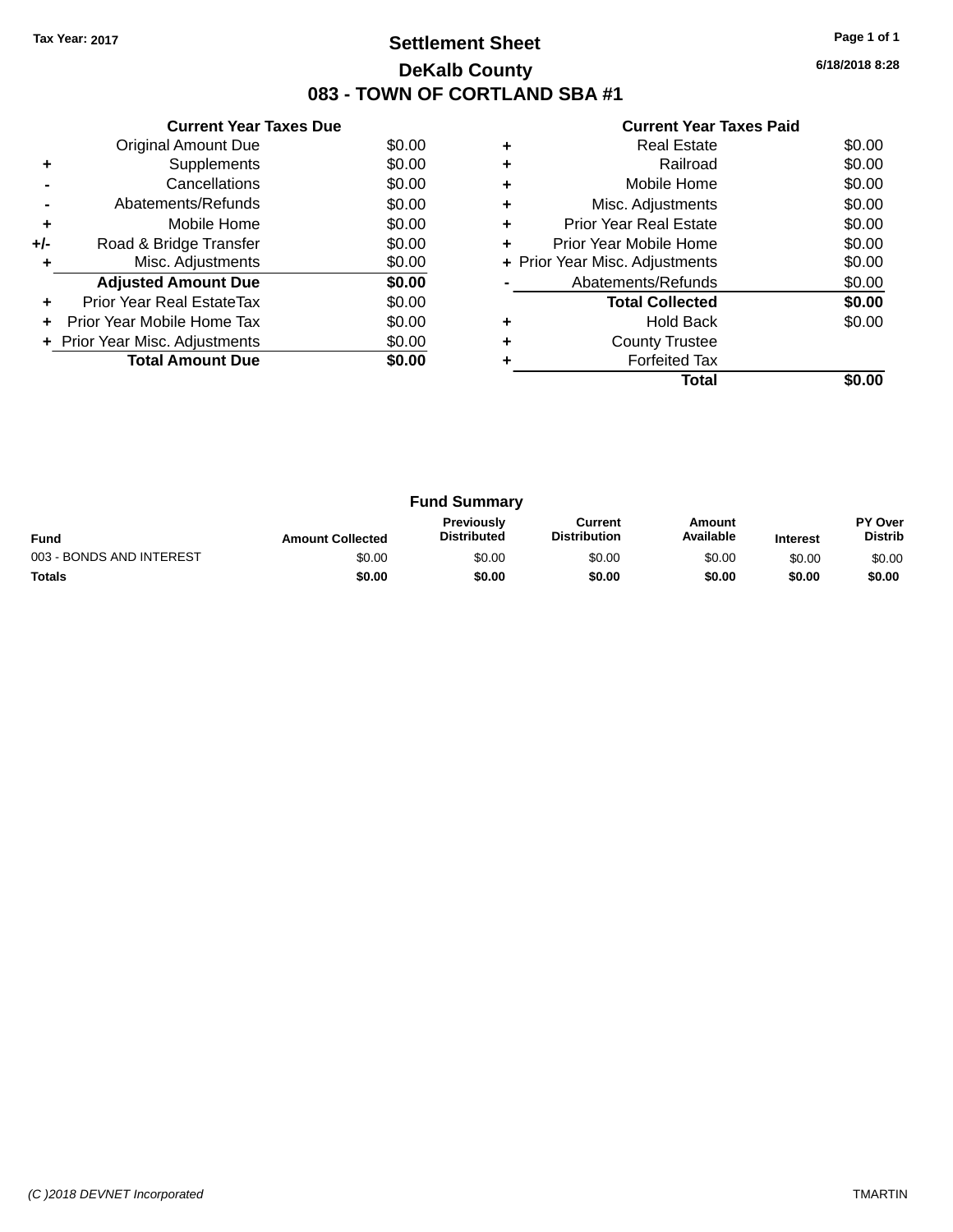# **Settlement Sheet Tax Year: 2017 Page 1 of 1 DeKalb County 085 - BURLINGTON FIRE**

**6/18/2018 8:28**

# **Current Year Taxes Paid**

|     | <b>Current Year Taxes Due</b>  |             |
|-----|--------------------------------|-------------|
|     | <b>Original Amount Due</b>     | \$13,374.84 |
| ٠   | Supplements                    | \$0.00      |
|     | Cancellations                  | \$0.00      |
|     | Abatements/Refunds             | \$0.00      |
| ٠   | Mobile Home                    | \$0.00      |
| +/- | Road & Bridge Transfer         | \$0.00      |
| ٠   | Misc. Adjustments              | \$0.00      |
|     | <b>Adjusted Amount Due</b>     | \$13,374.84 |
| ÷   | Prior Year Real EstateTax      | \$0.00      |
|     | Prior Year Mobile Home Tax     | \$0.00      |
|     | + Prior Year Misc. Adjustments | \$0.00      |
|     | <b>Total Amount Due</b>        | \$13,374.84 |
|     |                                |             |

|   | <b>Real Estate</b>             | \$7,053.75 |
|---|--------------------------------|------------|
| ٠ | Railroad                       | \$358.70   |
| ٠ | Mobile Home                    | \$0.00     |
| ٠ | Misc. Adjustments              | \$0.00     |
| ٠ | <b>Prior Year Real Estate</b>  | \$0.00     |
| ٠ | Prior Year Mobile Home         | \$0.00     |
|   | + Prior Year Misc. Adjustments | \$0.00     |
|   | Abatements/Refunds             | \$0.00     |
|   | <b>Total Collected</b>         | \$7,412.45 |
| ٠ | <b>Hold Back</b>               | \$0.00     |
| ٠ | <b>County Trustee</b>          |            |
|   | <b>Forfeited Tax</b>           |            |
|   | Total                          | \$7,412.45 |
|   |                                |            |

| <b>Distribution Summary</b>          |            |
|--------------------------------------|------------|
| <b>Tax Distribution Date</b>         | Amount     |
| 05/25/2018                           | \$627.57   |
| 06/22/2018                           | \$6,784.88 |
| <b>Totals: 2 Distributions</b>       | \$7,412.45 |
| <b>Grand Totals: 2 Distributions</b> | \$7,412.45 |

| <b>Fund</b>                                         | <b>Amount Collected</b> | Previously<br><b>Distributed</b> | <b>Current</b><br><b>Distribution</b> | <b>Amount</b><br>Available | <b>Interest</b> | PY Over<br><b>Distrib</b> |
|-----------------------------------------------------|-------------------------|----------------------------------|---------------------------------------|----------------------------|-----------------|---------------------------|
| 001 - CORPORATE                                     | \$2.984.27              | \$252.67                         | \$2,731.60                            | \$0.00                     | \$0.00          | \$0.00                    |
| 035 - TORT JUDGMENTS, LIABILITY<br><b>INSURANCE</b> | \$1.144.43              | \$96.89                          | \$1.047.54                            | \$0.00                     | \$0.00          | \$0.00                    |
| 047 - SOCIAL SECURITY                               | \$199.55                | \$16.89                          | \$182.66                              | \$0.00                     | \$0.00          | \$0.00                    |
| 064 - AMBULANCE                                     | \$2,984.42              | \$252.67                         | \$2,731.75                            | \$0.00                     | \$0.00          | \$0.00                    |
| 143 - MEDICARE                                      | \$99.78                 | \$8.45                           | \$91.33                               | \$0.00                     | \$0.00          | \$0.00                    |
| Totals                                              | \$7,412.45              | \$627.57                         | \$6,784.88                            | \$0.00                     | \$0.00          | \$0.00                    |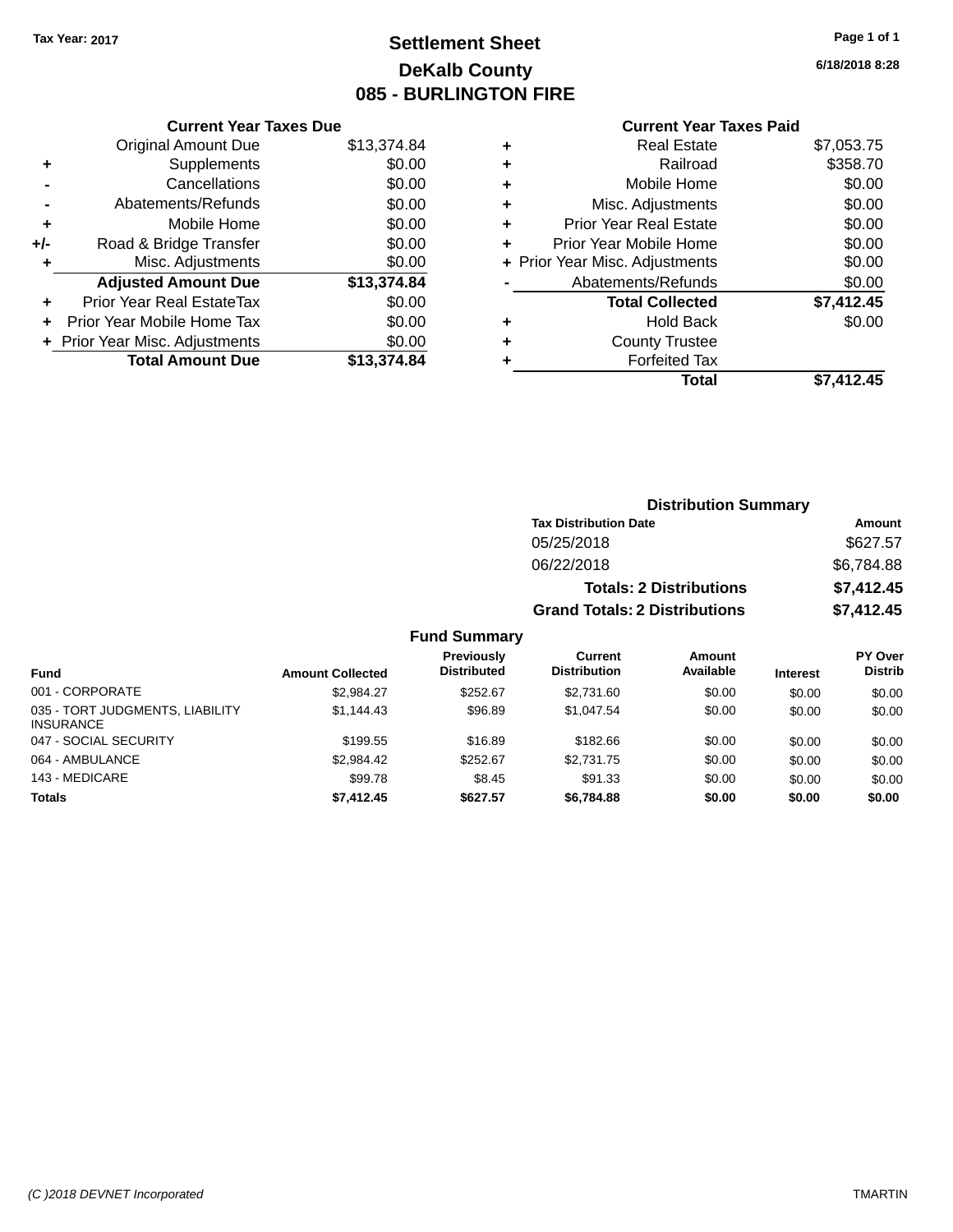**Original Amount Due** 

**Adjusted Amount Due** 

**Total Amount Due** 

**+** Supplements **-** Cancellations **-** Abatements/Refunds **+** Mobile Home **+/-** Road & Bridge Transfer **+** Misc. Adjustments

**+** Prior Year Real EstateTax \$0.00 **+** Prior Year Mobile Home Tax **+ Prior Year Misc. Adjustments** 

# **Settlement Sheet Tax Year: 2017 Page 1 of 1 DeKalb County 086 - CORTLAND FIRE**

**6/18/2018 8:28**

### **Current Year Taxes Paid**

| <b>Current Year Taxes Due</b> |              |   | <b>Current Year Taxes Paid</b> |              |  |  |  |
|-------------------------------|--------------|---|--------------------------------|--------------|--|--|--|
| ่<br>เl Amount Due            | \$495,324.29 | ٠ | <b>Real Estate</b>             | \$258,343.13 |  |  |  |
| Supplements                   | \$867.44     | ٠ | Railroad                       | \$2,134.78   |  |  |  |
| Cancellations                 | \$936.38     | ٠ | Mobile Home                    | \$0.00       |  |  |  |
| าents/Refunds                 | \$157.92     | ٠ | Misc. Adjustments              | \$0.00       |  |  |  |
| Mobile Home                   | \$0.00       | ÷ | <b>Prior Year Real Estate</b>  | \$0.00       |  |  |  |
| ridge Transfer                | \$0.00       | ÷ | Prior Year Mobile Home         | \$0.00       |  |  |  |
| :. Adjustments                | \$0.00       |   | + Prior Year Misc. Adjustments | \$40.14      |  |  |  |
| <b>Amount Due</b>             | \$495,097.43 |   | Abatements/Refunds             | \$157.92     |  |  |  |
| leal EstateTax≀               | \$0.00       |   | <b>Total Collected</b>         | \$260,360.13 |  |  |  |
| bile Home Tax                 | \$0.00       | ÷ | <b>Hold Back</b>               | \$0.00       |  |  |  |
| . Adjustments                 | \$40.14      | ٠ | <b>County Trustee</b>          |              |  |  |  |
| <b>Amount Due</b>             | \$495,137.57 |   | <b>Forfeited Tax</b>           |              |  |  |  |
|                               |              |   | Total                          | \$260,360.13 |  |  |  |

|                                                                 |                                                  |                                                  |                                                               | <b>Distribution Summary</b>    |                                              |                           |
|-----------------------------------------------------------------|--------------------------------------------------|--------------------------------------------------|---------------------------------------------------------------|--------------------------------|----------------------------------------------|---------------------------|
|                                                                 |                                                  |                                                  | <b>Tax Distribution Date</b>                                  |                                |                                              | Amount                    |
|                                                                 |                                                  |                                                  | 05/25/2018                                                    |                                |                                              | \$30,618.15               |
|                                                                 |                                                  |                                                  | 06/22/2018                                                    |                                | \$229,741.98<br>\$260,360.13<br>\$260,360.13 |                           |
|                                                                 |                                                  |                                                  |                                                               | <b>Totals: 2 Distributions</b> |                                              |                           |
|                                                                 |                                                  |                                                  | <b>Grand Totals: 2 Distributions</b>                          |                                |                                              |                           |
|                                                                 |                                                  | <b>Fund Summary</b>                              |                                                               |                                |                                              |                           |
| Fund                                                            | <b>Amount Collected</b>                          | <b>Previously</b><br><b>Distributed</b>          | <b>Current</b><br><b>Distribution</b>                         | Amount<br>Available            | <b>Interest</b>                              | PY Over<br><b>Distrib</b> |
| 001 - CORPORATE                                                 | \$122,178.94                                     | \$14,368.15                                      | \$107,810.79                                                  | \$0.00                         | \$0.00                                       | \$0.00                    |
| 064 - AMBULANCE                                                 | \$138.181.19                                     | \$16,250,00                                      | \$121,931.19                                                  | \$0.00                         | \$0.00                                       | \$0.00                    |
| <b>Totals</b>                                                   | \$260,360.13                                     | \$30,618.15                                      | \$229,741.98                                                  | \$0.00                         | \$0.00                                       | \$0.00                    |
|                                                                 |                                                  | <b>Miscellaneous Adjustment Detail</b>           |                                                               |                                |                                              |                           |
| Year Source<br>2016 RE - Real Estate<br><b>Totals 1 entries</b> | <b>Account Type</b><br><b>Back Tax Collected</b> | <b>Amount Adjustment Description</b><br>\$40.14  | \$40.14 RESOURCE BANK TR 1244 REDEMPTION 09-29-254-046 by TBA |                                |                                              |                           |
|                                                                 |                                                  | <b>Abatement Detail</b>                          |                                                               |                                |                                              |                           |
| Year Source<br>2017 RE - Real Estate<br><b>Totals 1 entries</b> | <b>Account Type</b><br><b>RE</b> Abatement       | <b>Amount Adjustment Description</b><br>\$157.92 | \$157.92 SIE COURT ORDER 14TX38 09-33-100-009 by TBA          |                                |                                              |                           |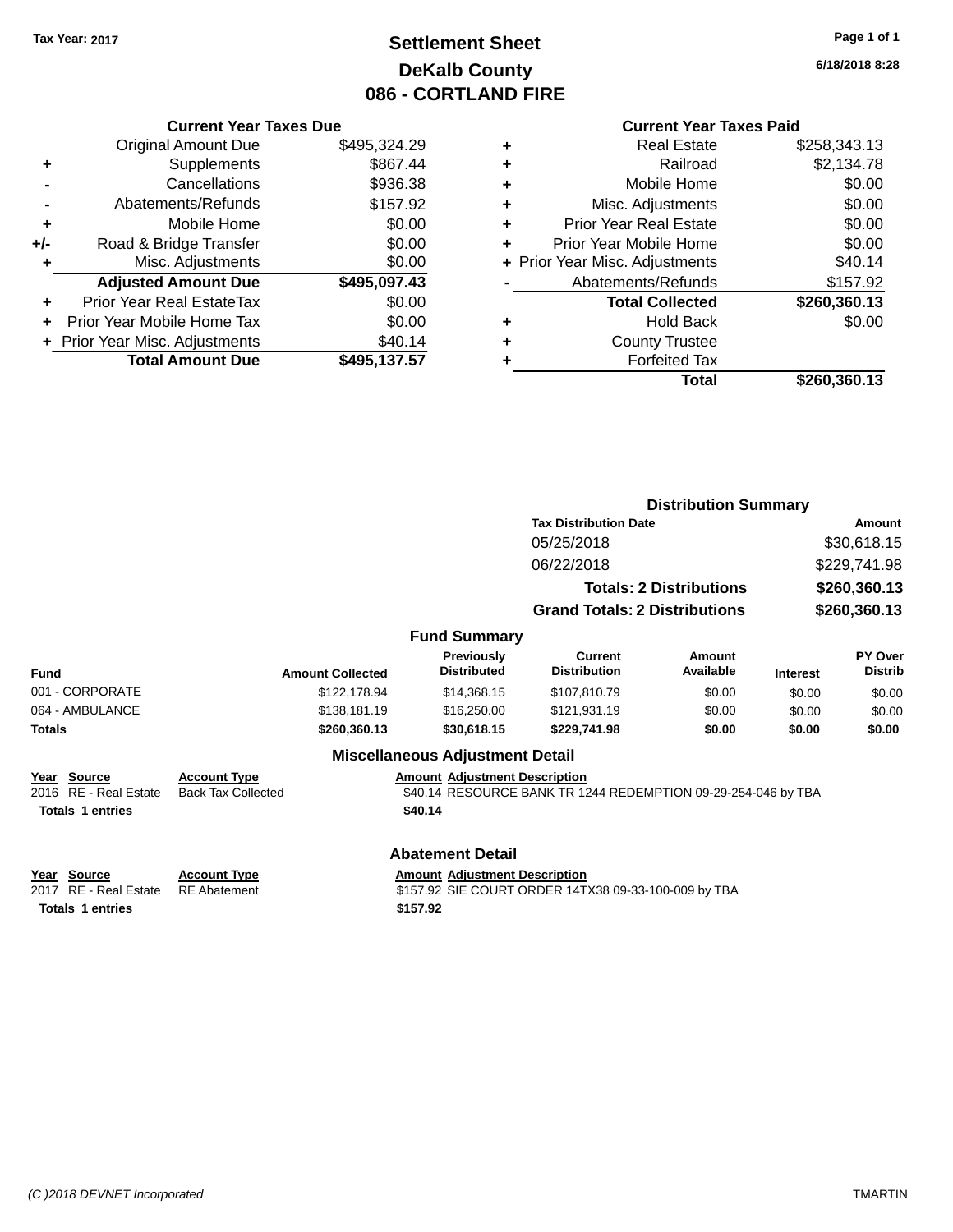# **Settlement Sheet Tax Year: 2017 Page 1 of 1 DeKalb County 087 - DE KALB FIRE**

**6/18/2018 8:28**

|     | <b>Current Year Taxes Due</b>  |              |  |  |  |  |
|-----|--------------------------------|--------------|--|--|--|--|
|     | <b>Original Amount Due</b>     | \$139,204.29 |  |  |  |  |
| ٠   | Supplements                    | \$333.44     |  |  |  |  |
|     | Cancellations                  | \$482.91     |  |  |  |  |
|     | Abatements/Refunds             | \$0.55       |  |  |  |  |
| ٠   | Mobile Home                    | \$0.00       |  |  |  |  |
| +/- | Road & Bridge Transfer         | \$0.00       |  |  |  |  |
| ٠   | Misc. Adjustments              | \$0.00       |  |  |  |  |
|     | <b>Adjusted Amount Due</b>     | \$139,054.27 |  |  |  |  |
|     | Prior Year Real EstateTax      | (\$10.59)    |  |  |  |  |
|     | Prior Year Mobile Home Tax     | \$0.00       |  |  |  |  |
|     | + Prior Year Misc. Adjustments | \$0.00       |  |  |  |  |
|     | <b>Total Amount Due</b>        | \$139,043.68 |  |  |  |  |
|     |                                |              |  |  |  |  |

### **Current Year Taxes Paid +** Real Estate \$76,964.00 **+** Railroad \$2,056.68 **+** Mobile Home \$0.00 **+** Misc. Adjustments \$0.00 **+** Prior Year Real Estate (\$10.59)

|           | Total                          | \$79,009.54 |
|-----------|--------------------------------|-------------|
|           | <b>Forfeited Tax</b>           |             |
| $\ddot{}$ | <b>County Trustee</b>          |             |
|           | <b>Hold Back</b>               | \$0.00      |
|           | <b>Total Collected</b>         | \$79,009.54 |
|           | Abatements/Refunds             | \$0.55      |
|           | + Prior Year Misc. Adjustments | \$0.00      |
|           | Prior Year Mobile Home         | \$0.00      |

|                         | <b>Distribution Summary</b> |                         |                                         |                                                  |                                |                 |                                  |
|-------------------------|-----------------------------|-------------------------|-----------------------------------------|--------------------------------------------------|--------------------------------|-----------------|----------------------------------|
|                         |                             |                         |                                         | <b>Tax Distribution Date</b>                     |                                |                 | Amount                           |
|                         |                             |                         |                                         | 05/25/2018                                       |                                |                 | \$13,848.12                      |
|                         |                             |                         |                                         | 06/22/2018                                       |                                | \$65,161.42     |                                  |
|                         |                             |                         |                                         |                                                  | <b>Totals: 2 Distributions</b> |                 | \$79,009.54                      |
|                         |                             |                         |                                         | <b>Grand Totals: 2 Distributions</b>             |                                |                 | \$79,009.54                      |
|                         |                             |                         | <b>Fund Summary</b>                     |                                                  |                                |                 |                                  |
| Fund                    |                             | <b>Amount Collected</b> | <b>Previously</b><br><b>Distributed</b> | <b>Current</b><br><b>Distribution</b>            | <b>Amount</b><br>Available     | <b>Interest</b> | <b>PY Over</b><br><b>Distrib</b> |
| 001 - CORPORATE         |                             | \$79,009.54             | \$13,848.12                             | \$65,161.42                                      | \$0.00                         | \$0.00          | \$0.00                           |
| Totals                  |                             | \$79,009.54             | \$13,848.12                             | \$65,161.42                                      | \$0.00                         | \$0.00          | \$0.00                           |
|                         |                             |                         | <b>Abatement Detail</b>                 |                                                  |                                |                 |                                  |
| Year Source             | <b>Account Type</b>         |                         | <b>Amount Adjustment Description</b>    |                                                  |                                |                 |                                  |
| 2016 RE - Real Estate   | <b>RE</b> Abatement         |                         |                                         | \$0.41 PTAB INTEREST REFUND 08-29-200-003 by TBA |                                |                 |                                  |
| 2016 RE - Real Estate   | <b>RE</b> Abatement         |                         |                                         | \$0.14 PTAB INTEREST REFUND 08-29-200-003 by TBA |                                |                 |                                  |
| <b>Totals 2 entries</b> |                             |                         | \$0.55                                  |                                                  |                                |                 |                                  |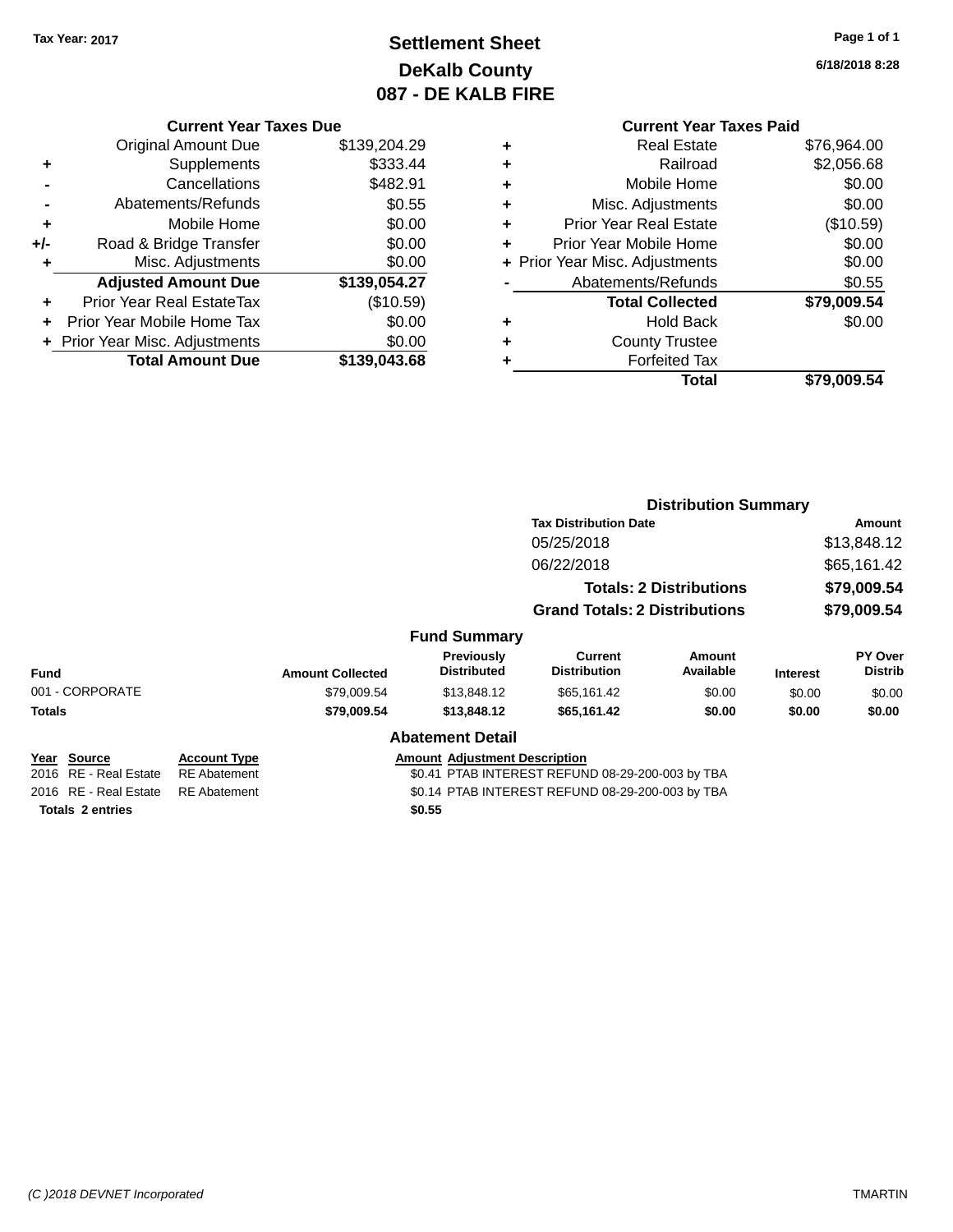# **Settlement Sheet Tax Year: 2017 Page 1 of 1 DeKalb County 088 - EARLVILLE FIRE**

**6/18/2018 8:28**

|     | <b>Current Year Taxes Due</b>  |            |
|-----|--------------------------------|------------|
|     | <b>Original Amount Due</b>     | \$4,598.69 |
| ٠   | Supplements                    | \$0.00     |
|     | Cancellations                  | \$0.00     |
|     | Abatements/Refunds             | \$0.00     |
| ٠   | Mobile Home                    | \$0.00     |
| +/- | Road & Bridge Transfer         | \$0.00     |
| ٠   | Misc. Adjustments              | \$0.00     |
|     | <b>Adjusted Amount Due</b>     | \$4,598.69 |
| ٠   | Prior Year Real EstateTax      | \$0.00     |
| ٠   | Prior Year Mobile Home Tax     | \$0.00     |
|     | + Prior Year Misc. Adjustments | \$0.00     |
|     | <b>Total Amount Due</b>        | \$4,598.69 |
|     |                                |            |

# **Current Year Taxes Paid +** Real Estate \$2,543.93

| Railroad                      | \$201.99                       |
|-------------------------------|--------------------------------|
| Mobile Home                   | \$0.00                         |
| Misc. Adjustments             | \$0.00                         |
| <b>Prior Year Real Estate</b> | \$0.00                         |
| Prior Year Mobile Home        | \$0.00                         |
|                               | \$0.00                         |
| Abatements/Refunds            | \$0.00                         |
| <b>Total Collected</b>        | \$2,745.92                     |
| <b>Hold Back</b>              | \$0.00                         |
| <b>County Trustee</b>         |                                |
| <b>Forfeited Tax</b>          |                                |
| Total                         | \$2,745.92                     |
|                               | + Prior Year Misc. Adjustments |

|                 |                         |                                  |                                       | <b>Distribution Summary</b>    |                 |                                  |
|-----------------|-------------------------|----------------------------------|---------------------------------------|--------------------------------|-----------------|----------------------------------|
|                 |                         |                                  | <b>Tax Distribution Date</b>          |                                |                 | Amount                           |
|                 |                         |                                  | 05/25/2018                            |                                |                 | \$612.70                         |
|                 |                         |                                  | 06/22/2018                            |                                |                 | \$2,133.22                       |
|                 |                         |                                  |                                       | <b>Totals: 2 Distributions</b> |                 | \$2,745.92                       |
|                 |                         |                                  | <b>Grand Totals: 2 Distributions</b>  |                                |                 | \$2,745.92                       |
|                 |                         | <b>Fund Summary</b>              |                                       |                                |                 |                                  |
| <b>Fund</b>     | <b>Amount Collected</b> | Previously<br><b>Distributed</b> | <b>Current</b><br><b>Distribution</b> | Amount<br>Available            | <b>Interest</b> | <b>PY Over</b><br><b>Distrib</b> |
| 001 - CORPORATE | \$1,459.46              | \$325.65                         | \$1,133.81                            | \$0.00                         | \$0.00          | \$0.00                           |
| 064 - AMBULANCE | \$1,286.46              | \$287.05                         | \$999.41                              | \$0.00                         | \$0.00          | \$0.00                           |
| Totals          | \$2,745.92              | \$612.70                         | \$2,133.22                            | \$0.00                         | \$0.00          | \$0.00                           |
|                 |                         |                                  |                                       |                                |                 |                                  |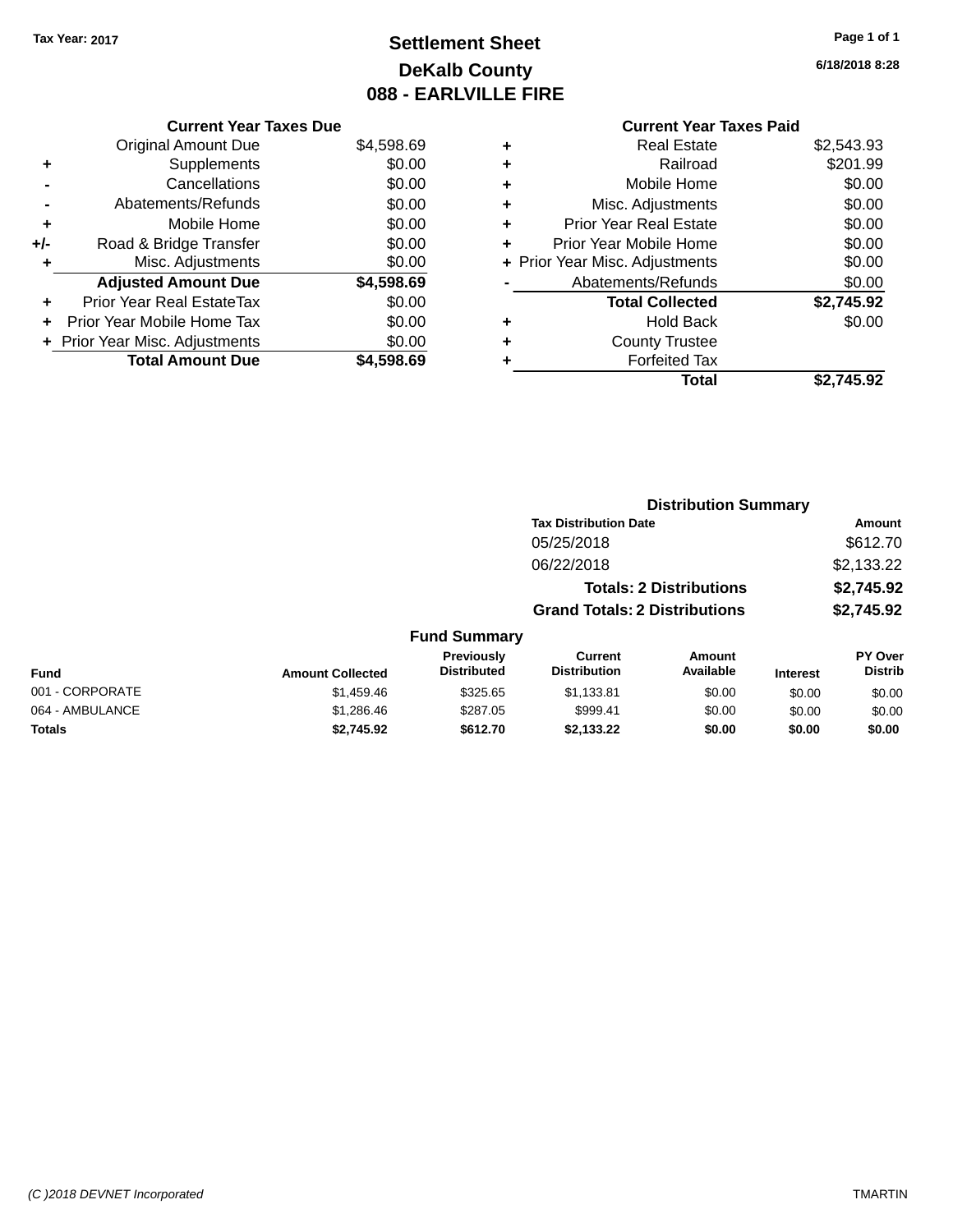# **Settlement Sheet Tax Year: 2017 Page 1 of 1 DeKalb County 089 - GENOA-KINGSTON FIRE**

**6/18/2018 8:28**

#### **Current Year Taxes Paid**

| \$986,539.77<br><b>Original Amount Due</b><br>\$12,578.01<br>Supplements<br>٠<br>Cancellations<br>\$15,603.92<br>\$0.00<br>Abatements/Refunds<br>\$0.00<br>Mobile Home<br>٠<br>\$0.00<br>Road & Bridge Transfer<br>+/-<br>Misc. Adjustments<br>\$0.00<br>٠<br><b>Adjusted Amount Due</b><br>\$983,513.86<br>\$0.00<br>Prior Year Real EstateTax<br>٠<br>\$0.00<br>Prior Year Mobile Home Tax<br>\$68.60<br>Prior Year Misc. Adjustments<br><b>Total Amount Due</b><br>\$983.582.46 | <b>Current Year Taxes Due</b> |  |
|------------------------------------------------------------------------------------------------------------------------------------------------------------------------------------------------------------------------------------------------------------------------------------------------------------------------------------------------------------------------------------------------------------------------------------------------------------------------------------|-------------------------------|--|
|                                                                                                                                                                                                                                                                                                                                                                                                                                                                                    |                               |  |
|                                                                                                                                                                                                                                                                                                                                                                                                                                                                                    |                               |  |
|                                                                                                                                                                                                                                                                                                                                                                                                                                                                                    |                               |  |
|                                                                                                                                                                                                                                                                                                                                                                                                                                                                                    |                               |  |
|                                                                                                                                                                                                                                                                                                                                                                                                                                                                                    |                               |  |
|                                                                                                                                                                                                                                                                                                                                                                                                                                                                                    |                               |  |
|                                                                                                                                                                                                                                                                                                                                                                                                                                                                                    |                               |  |
|                                                                                                                                                                                                                                                                                                                                                                                                                                                                                    |                               |  |
|                                                                                                                                                                                                                                                                                                                                                                                                                                                                                    |                               |  |
|                                                                                                                                                                                                                                                                                                                                                                                                                                                                                    |                               |  |
|                                                                                                                                                                                                                                                                                                                                                                                                                                                                                    |                               |  |
|                                                                                                                                                                                                                                                                                                                                                                                                                                                                                    |                               |  |

| ٠ | <b>Real Estate</b>             | \$528,112.70 |
|---|--------------------------------|--------------|
| ٠ | Railroad                       | \$4,710.97   |
| ٠ | Mobile Home                    | \$0.00       |
| ٠ | Misc. Adjustments              | \$0.00       |
| ٠ | <b>Prior Year Real Estate</b>  | \$0.00       |
| ÷ | Prior Year Mobile Home         | \$0.00       |
|   | + Prior Year Misc. Adjustments | \$68.60      |
|   | Abatements/Refunds             | \$0.00       |
|   | <b>Total Collected</b>         | \$532,892.27 |
| ٠ | <b>Hold Back</b>               | \$0.00       |
| ٠ | <b>County Trustee</b>          |              |
| ٠ | <b>Forfeited Tax</b>           |              |
|   | Total                          | \$532,892.27 |
|   |                                |              |

|                                               |                         |                                         |                                       | <b>Distribution Summary</b>    |                 |                           |
|-----------------------------------------------|-------------------------|-----------------------------------------|---------------------------------------|--------------------------------|-----------------|---------------------------|
|                                               |                         |                                         | <b>Tax Distribution Date</b>          |                                |                 | <b>Amount</b>             |
|                                               |                         |                                         | 05/25/2018                            |                                |                 | \$100,592.03              |
|                                               |                         |                                         | 06/22/2018                            |                                |                 | \$432,300.24              |
|                                               |                         |                                         |                                       | <b>Totals: 2 Distributions</b> |                 | \$532,892.27              |
|                                               |                         |                                         | <b>Grand Totals: 2 Distributions</b>  |                                |                 | \$532,892.27              |
|                                               |                         | <b>Fund Summary</b>                     |                                       |                                |                 |                           |
| Fund                                          | <b>Amount Collected</b> | <b>Previously</b><br><b>Distributed</b> | <b>Current</b><br><b>Distribution</b> | Amount<br>Available            | <b>Interest</b> | PY Over<br><b>Distrib</b> |
| 001 - CORPORATE                               | \$125,219.03            | \$23.637.12                             | \$101,581.91                          | \$0.00                         | \$0.00          | \$0.00                    |
| 035 - TORT JUDGEMENTS/LIABILITY<br><b>INS</b> | \$106,582.72            | \$20,119.21                             | \$86,463.51                           | \$0.00                         | \$0.00          | \$0.00                    |

#### **Miscellaneous Adjustment Detail**

064 - AMBULANCE 60.00 \$301,090.52 \$56,835.70 \$244,254.82 \$0.00 \$0.00 \$0.00 \$0.00 **Totals \$532,892.27 \$100,592.03 \$432,300.24 \$0.00 \$0.00 \$0.00**

| Year Source             | <b>Account Type</b> | <b>Amount Adiustment Description</b>             |
|-------------------------|---------------------|--------------------------------------------------|
| 2016 RE - Real Estate   | Back Tax Collected  | \$68.60 MATHESON REDEMPTION 02-22-402-003 by TBA |
| <b>Totals 1 entries</b> |                     | \$68.60                                          |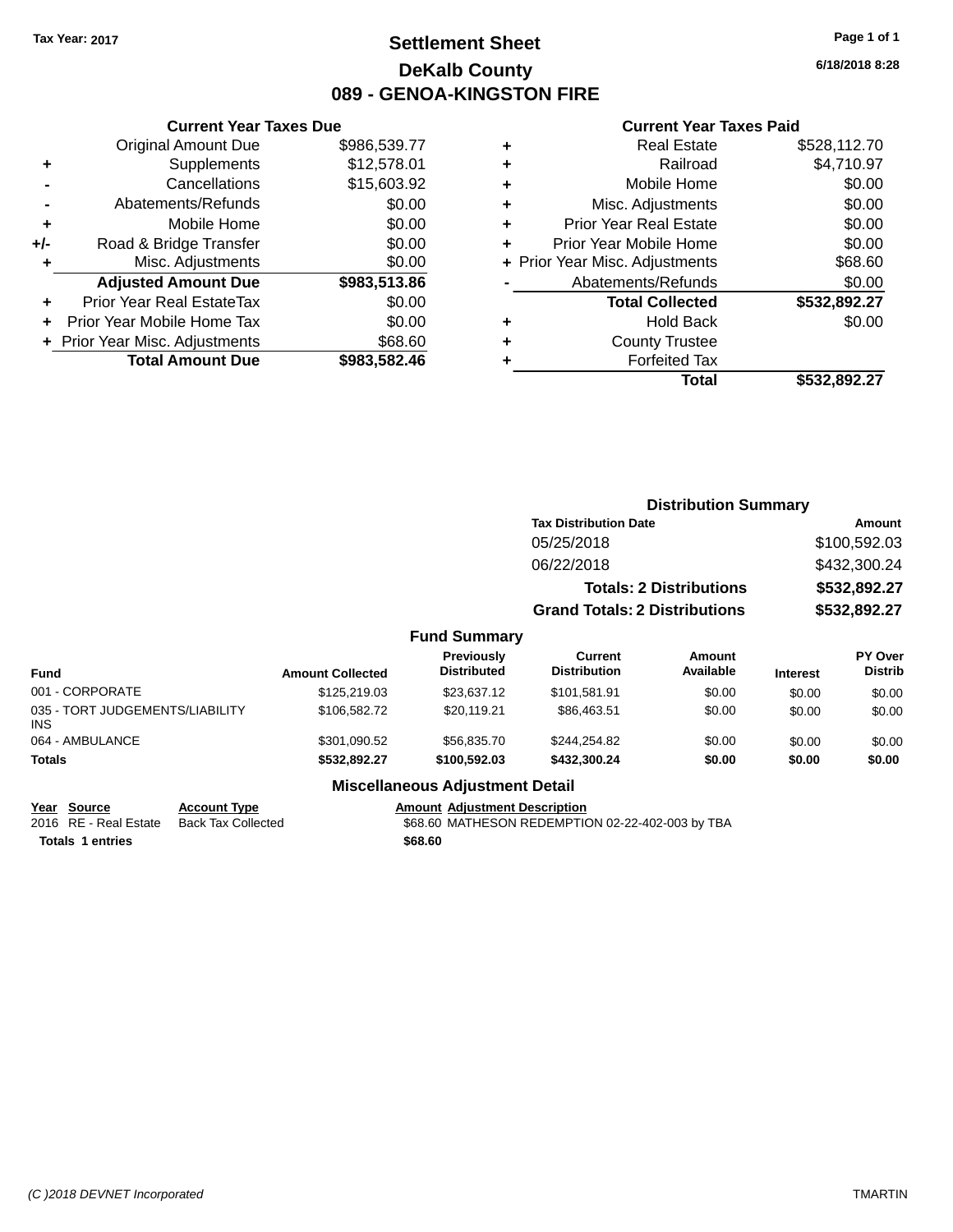# **Settlement Sheet Tax Year: 2017 Page 1 of 1 DeKalb County 090 - HAMPSHIRE FIRE**

**6/18/2018 8:28**

# **Current Year Taxes Paid**

|     | <b>Current Year Taxes Due</b>  |             |
|-----|--------------------------------|-------------|
|     | <b>Original Amount Due</b>     | \$24,872.70 |
| ٠   | Supplements                    | \$0.00      |
|     | Cancellations                  | \$0.00      |
|     | Abatements/Refunds             | \$0.00      |
| ٠   | Mobile Home                    | \$0.00      |
| +/- | Road & Bridge Transfer         | \$0.00      |
| ٠   | Misc. Adjustments              | \$0.00      |
|     | <b>Adjusted Amount Due</b>     | \$24,872.70 |
| ٠   | Prior Year Real EstateTax      | \$0.00      |
|     | Prior Year Mobile Home Tax     | \$0.00      |
|     | + Prior Year Misc. Adjustments | \$0.00      |
|     | <b>Total Amount Due</b>        | \$24,872.70 |
|     |                                |             |

| ٠ | <b>Real Estate</b>             | \$15,010.76 |
|---|--------------------------------|-------------|
| ٠ | Railroad                       | \$257.34    |
| ٠ | Mobile Home                    | \$0.00      |
| ٠ | Misc. Adjustments              | \$0.00      |
| ٠ | <b>Prior Year Real Estate</b>  | \$0.00      |
| ٠ | Prior Year Mobile Home         | \$0.00      |
|   | + Prior Year Misc. Adjustments | \$0.00      |
|   | Abatements/Refunds             | \$0.00      |
|   | <b>Total Collected</b>         | \$15,268.10 |
| ٠ | <b>Hold Back</b>               | \$0.00      |
| ٠ | <b>County Trustee</b>          |             |
| ٠ | <b>Forfeited Tax</b>           |             |
|   | Total                          | \$15,268.10 |
|   |                                |             |

## **Distribution Summary Tax Distribution Date Amount** 05/25/2018 \$4,606.10 06/22/2018 \$10,662.00 **Totals: 2 Distributions \$15,268.10 Grand Totals: 2 Distributions \$15,268.10**

| <b>Fund</b>                 | <b>Amount Collected</b> | <b>Previously</b><br><b>Distributed</b> | Current<br><b>Distribution</b> | Amount<br>Available | <b>Interest</b> | <b>PY Over</b><br><b>Distrib</b> |
|-----------------------------|-------------------------|-----------------------------------------|--------------------------------|---------------------|-----------------|----------------------------------|
| 001 - CORPORATE             | \$7.499.94              | \$2,262.59                              | \$5,237,35                     | \$0.00              | \$0.00          | \$0.00                           |
| 013 - FIREFIGHTER'S PENSION | \$268.19                | \$80.91                                 | \$187.28                       | \$0.00              | \$0.00          | \$0.00                           |
| 064 - AMBULANCE             | \$7.499.97              | \$2,262.60                              | \$5,237.37                     | \$0.00              | \$0.00          | \$0.00                           |
| <b>Totals</b>               | \$15,268.10             | \$4,606.10                              | \$10,662,00                    | \$0.00              | \$0.00          | \$0.00                           |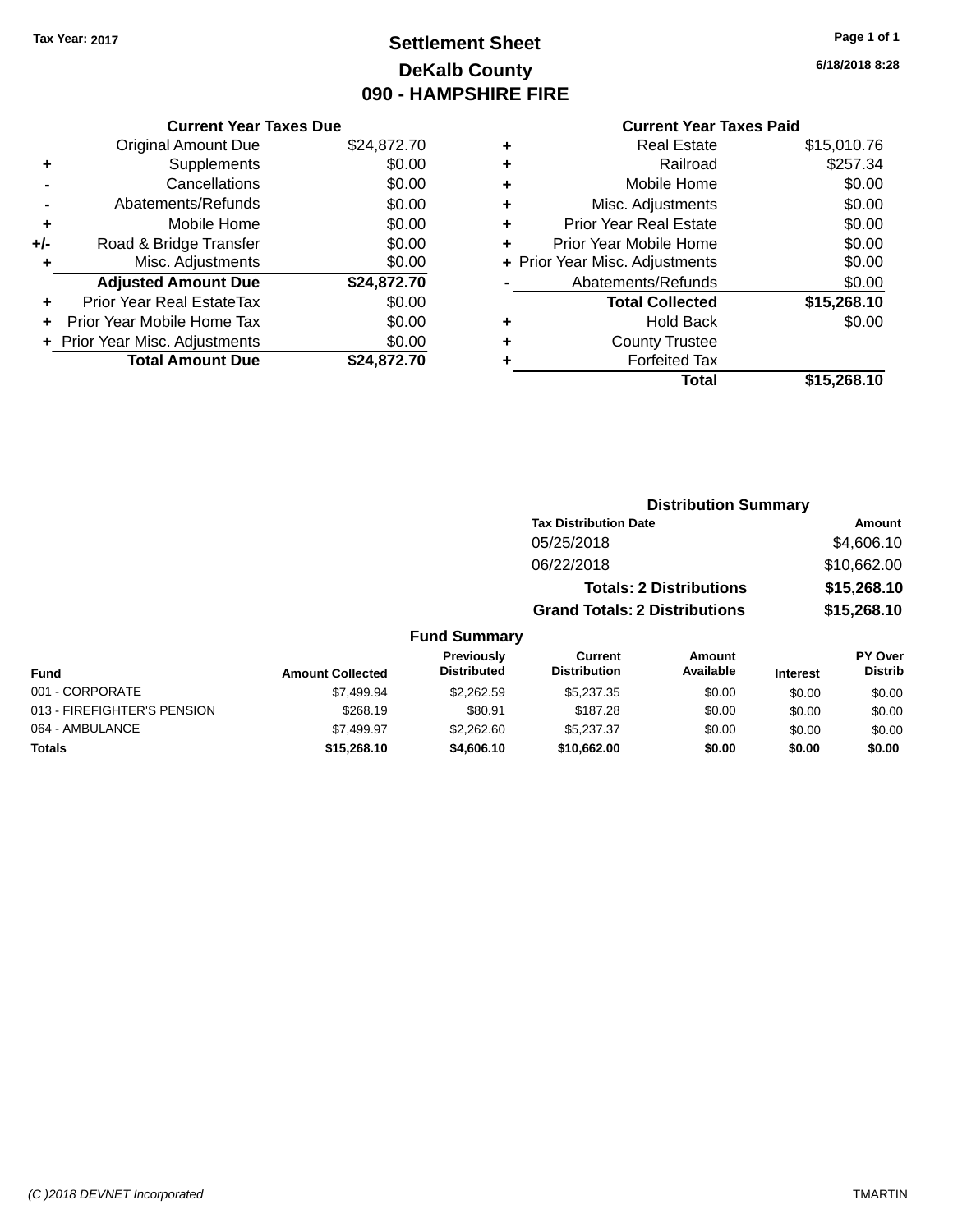# **Settlement Sheet Tax Year: 2017 Page 1 of 1 DeKalb County 091 - HINCKLEY FIRE**

**6/18/2018 8:28**

| <b>Current Year Taxes Due</b> |  |  |  |  |
|-------------------------------|--|--|--|--|
|-------------------------------|--|--|--|--|

|     | <b>Original Amount Due</b>     | \$402,232.01 |
|-----|--------------------------------|--------------|
| ٠   | Supplements                    | \$825.76     |
|     | Cancellations                  | \$902.48     |
|     | Abatements/Refunds             | \$0.00       |
| ٠   | Mobile Home                    | \$0.00       |
| +/- | Road & Bridge Transfer         | \$0.00       |
| ٠   | Misc. Adjustments              | \$0.00       |
|     | <b>Adjusted Amount Due</b>     | \$402,155.29 |
| ÷   | Prior Year Real EstateTax      | \$0.00       |
|     | Prior Year Mobile Home Tax     | \$0.00       |
|     | + Prior Year Misc. Adjustments | \$0.00       |
|     | <b>Total Amount Due</b>        | \$402,155.29 |

## **Current Year Taxes Paid**

|   | <b>Real Estate</b>             | \$220,606.16 |
|---|--------------------------------|--------------|
| ٠ | Railroad                       | \$2,654.97   |
| ٠ | Mobile Home                    | \$0.00       |
| ٠ | Misc. Adjustments              | \$0.00       |
| ٠ | Prior Year Real Estate         | \$0.00       |
|   | Prior Year Mobile Home         | \$0.00       |
|   | + Prior Year Misc. Adjustments | \$0.00       |
|   | Abatements/Refunds             | \$0.00       |
|   | <b>Total Collected</b>         | \$223,261.13 |
| ٠ | <b>Hold Back</b>               | \$0.00       |
|   | <b>County Trustee</b>          |              |
|   | <b>Forfeited Tax</b>           |              |
|   | Total                          | \$223,261.13 |
|   |                                |              |

## **Distribution Summary Tax Distribution Date Amount** 05/25/2018 \$37,054.83 06/22/2018 \$186,206.30 **Totals: 2 Distributions \$223,261.13 Grand Totals: 2 Distributions \$223,261.13**

| Fund                        | <b>Amount Collected</b> | <b>Previously</b><br><b>Distributed</b> | Current<br><b>Distribution</b> | Amount<br>Available | <b>Interest</b> | <b>PY Over</b><br><b>Distrib</b> |
|-----------------------------|-------------------------|-----------------------------------------|--------------------------------|---------------------|-----------------|----------------------------------|
| 001 - CORPORATE             | \$135,664.41            | \$22,516.33                             | \$113,148,08                   | \$0.00              | \$0.00          | \$0.00                           |
| 013 - FIREFIGHTER'S PENSION | \$4.250.45              | \$705.45                                | \$3.545.00                     | \$0.00              | \$0.00          | \$0.00                           |
| 064 - AMBULANCE             | \$83.346.27             | \$13,833,05                             | \$69.513.22                    | \$0.00              | \$0.00          | \$0.00                           |
| Totals                      | \$223.261.13            | \$37.054.83                             | \$186,206,30                   | \$0.00              | \$0.00          | \$0.00                           |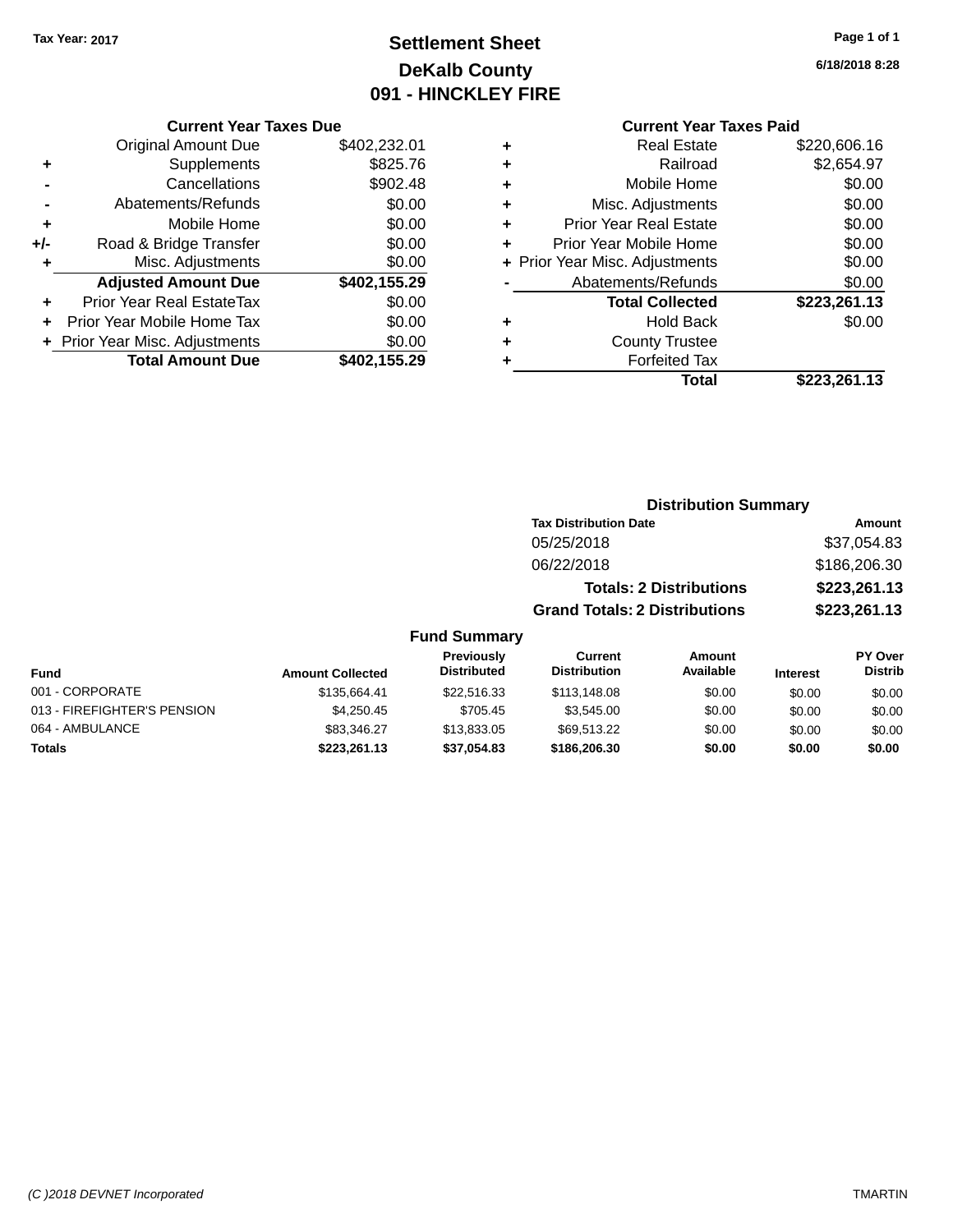# **Settlement Sheet Tax Year: 2017 Page 1 of 1 DeKalb County 092 - KIRKLAND FIRE**

**6/18/2018 8:28**

|     | <b>Current Year Taxes Due</b> |              |
|-----|-------------------------------|--------------|
|     | <b>Original Amount Due</b>    | \$353,753.06 |
| ٠   | Supplements                   | \$1,856.04   |
|     | Cancellations                 | \$1,915.32   |
|     | Abatements/Refunds            | \$0.00       |
| ٠   | Mobile Home                   | \$0.00       |
| +/- | Road & Bridge Transfer        | \$0.00       |
|     | Misc. Adjustments             | \$0.00       |
|     | <b>Adjusted Amount Due</b>    | \$353,693.78 |
| ÷   | Prior Year Real EstateTax     | \$0.00       |
|     | Prior Year Mobile Home Tax    | \$0.00       |
|     | Prior Year Misc. Adjustments  | \$0.00       |
|     | <b>Total Amount Due</b>       | \$353,693.78 |

|   | <b>Current Year Taxes Paid</b> |              |
|---|--------------------------------|--------------|
| ٠ | <b>Real Estate</b>             | \$192,046.56 |
|   | Railroad                       | \$2,187.54   |
| ٠ | Mobile Home                    | \$0.00       |
| ٠ | Misc. Adjustments              | \$0.00       |
| ٠ | <b>Prior Year Real Estate</b>  | \$0.00       |
| ٠ | Prior Year Mobile Home         | \$0.00       |
|   | + Prior Year Misc. Adjustments | \$0.00       |
|   | Abatements/Refunds             | \$0.00       |
|   | <b>Total Collected</b>         | \$194,234.10 |
|   | <b>Hold Back</b>               | \$0.00       |
|   | <b>County Trustee</b>          |              |
|   | <b>Forfeited Tax</b>           |              |
|   | Total                          | \$194,234.10 |
|   |                                |              |

| <b>Distribution Summary</b>          |              |
|--------------------------------------|--------------|
| <b>Tax Distribution Date</b>         | Amount       |
| 05/25/2018                           | \$42,738.24  |
| 06/22/2018                           | \$151,495.86 |
| <b>Totals: 2 Distributions</b>       | \$194,234.10 |
| <b>Grand Totals: 2 Distributions</b> | \$194,234.10 |

| <b>Fund</b>                                         | <b>Amount Collected</b> | <b>Previously</b><br><b>Distributed</b> | Current<br><b>Distribution</b> | Amount<br>Available | <b>Interest</b> | PY Over<br><b>Distrib</b> |
|-----------------------------------------------------|-------------------------|-----------------------------------------|--------------------------------|---------------------|-----------------|---------------------------|
| 001 - CORPORATE                                     | \$110,376.62            | \$24.286.69                             | \$86,089.93                    | \$0.00              | \$0.00          | \$0.00                    |
| 027 - AUDIT                                         | \$1.276.71              | \$280.92                                | \$995.79                       | \$0.00              | \$0.00          | \$0.00                    |
| 035 - TORT JUDGMENTS, LIABILITY<br><b>INSURANCE</b> | \$6,906.78              | \$1,519.73                              | \$5,387.05                     | \$0.00              | \$0.00          | \$0.00                    |
| 062 - WORKERS COMPENSATION                          | \$4,318,60              | \$950.24                                | \$3.368.36                     | \$0.00              | \$0.00          | \$0.00                    |
| 064 - AMBULANCE                                     | \$71,355.39             | \$15,700.66                             | \$55.654.73                    | \$0.00              | \$0.00          | \$0.00                    |
| <b>Totals</b>                                       | \$194.234.10            | \$42.738.24                             | \$151,495.86                   | \$0.00              | \$0.00          | \$0.00                    |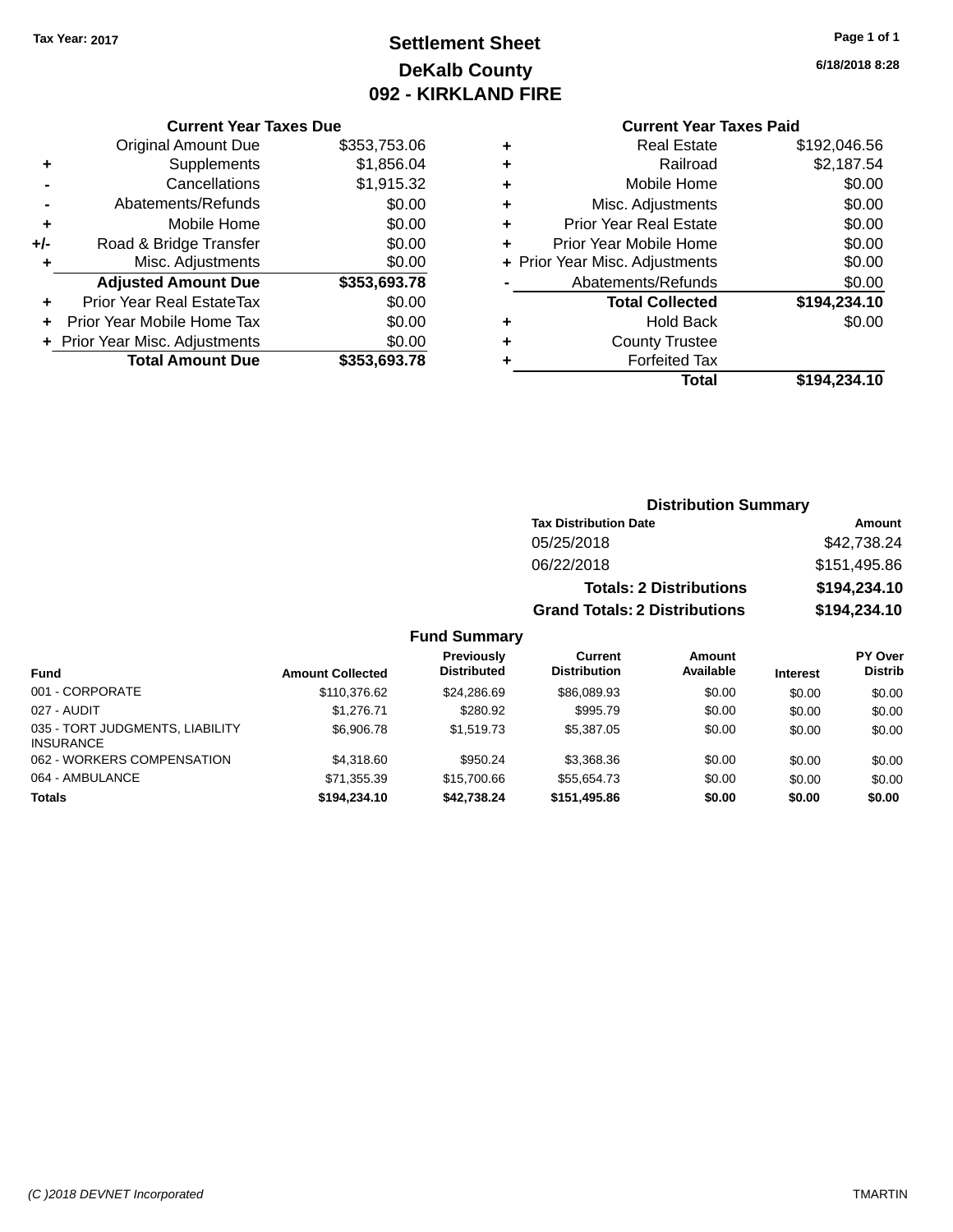# **Settlement Sheet Tax Year: 2017 Page 1 of 1 DeKalb County**  $RE$

**6/18/2018 8:28**

|    | 093 - LEE FIF |  |
|----|---------------|--|
| ue |               |  |

|     | <b>Current Year Taxes Due</b> |             |
|-----|-------------------------------|-------------|
|     | <b>Original Amount Due</b>    | \$40,793.69 |
| ٠   | Supplements                   | \$0.00      |
|     | Cancellations                 | \$0.00      |
|     | Abatements/Refunds            | \$0.00      |
| ٠   | Mobile Home                   | \$0.00      |
| +/- | Road & Bridge Transfer        | \$0.00      |
| ٠   | Misc. Adjustments             | \$0.00      |
|     | <b>Adjusted Amount Due</b>    | \$40,793.69 |
|     | Prior Year Real EstateTax     | \$0.00      |
|     | Prior Year Mobile Home Tax    | \$0.00      |
|     | Prior Year Misc. Adjustments  | \$0.00      |
|     | <b>Total Amount Due</b>       | \$40.793.69 |

| <b>Current Year Taxes Paid</b> |                                |
|--------------------------------|--------------------------------|
| <b>Real Estate</b>             | \$21,549.88                    |
| Railroad                       | \$571.34                       |
| Mobile Home                    | \$0.00                         |
| Misc. Adjustments              | \$0.00                         |
| <b>Prior Year Real Estate</b>  | \$0.00                         |
| Prior Year Mobile Home         | \$0.00                         |
|                                | \$0.00                         |
| Abatements/Refunds             | \$0.00                         |
| <b>Total Collected</b>         | \$22,121.22                    |
| <b>Hold Back</b>               | \$0.00                         |
| <b>County Trustee</b>          |                                |
| <b>Forfeited Tax</b>           |                                |
| Total                          | \$22,121.22                    |
|                                | + Prior Year Misc. Adjustments |

| <b>Distribution Summary</b>          |             |
|--------------------------------------|-------------|
| <b>Tax Distribution Date</b>         | Amount      |
| 05/25/2018                           | \$2,811.63  |
| 06/22/2018                           | \$19,309.59 |
| <b>Totals: 2 Distributions</b>       | \$22,121.22 |
| <b>Grand Totals: 2 Distributions</b> | \$22,121.22 |

| <b>Fund</b>                                   | <b>Amount Collected</b> | <b>Previously</b><br><b>Distributed</b> | Current<br><b>Distribution</b> | Amount<br>Available | <b>Interest</b> | <b>PY Over</b><br><b>Distrib</b> |
|-----------------------------------------------|-------------------------|-----------------------------------------|--------------------------------|---------------------|-----------------|----------------------------------|
| 001 - CORPORATE                               | \$14,824.72             | \$1.884.24                              | \$12,940.48                    | \$0.00              | \$0.00          | \$0.00                           |
| 035 - TORT JUDGEMENTS/LIABILITY<br><b>INS</b> | \$1.708.91              | \$217.20                                | \$1.491.71                     | \$0.00              | \$0.00          | \$0.00                           |
| 064 - AMBULANCE                               | \$5,587.59              | \$710.19                                | \$4.877.40                     | \$0.00              | \$0.00          | \$0.00                           |
| <b>Totals</b>                                 | \$22,121.22             | \$2,811.63                              | \$19,309.59                    | \$0.00              | \$0.00          | \$0.00                           |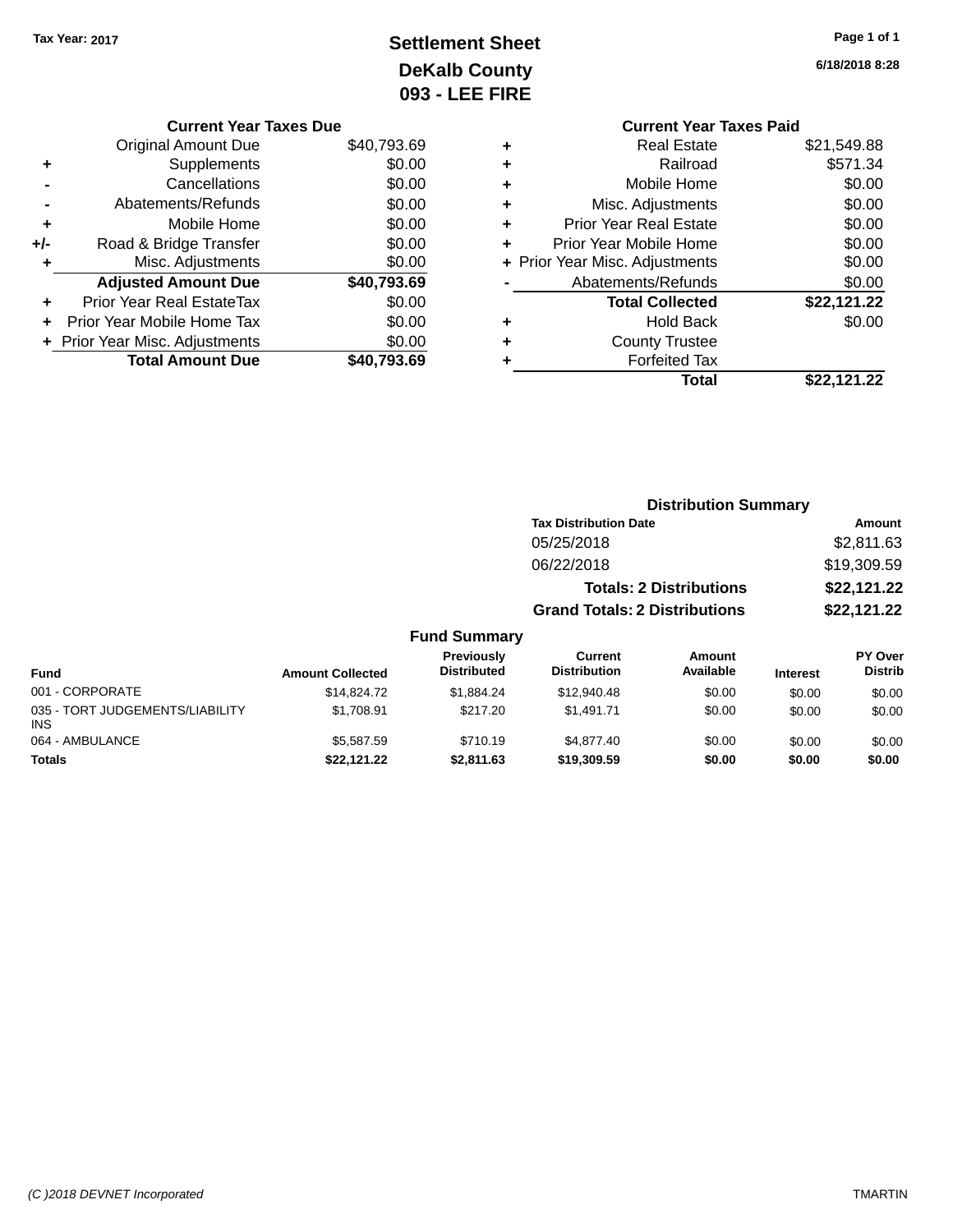# **Settlement Sheet Tax Year: 2017 Page 1 of 1 DeKalb County 094 - LELAND FIRE**

**6/18/2018 8:28**

|     | <b>Current Year Taxes Due</b>    |             |   | <b>Current Year Taxes Paid</b> |                             |
|-----|----------------------------------|-------------|---|--------------------------------|-----------------------------|
|     | <b>Original Amount Due</b>       | \$30,127.34 |   | <b>Real Estate</b>             | \$18,923.78                 |
| ٠   | Supplements                      | \$0.00      |   | Railroad                       | \$0.00                      |
|     | Cancellations                    | \$0.00      |   | Mobile Home                    | \$0.00                      |
|     | Abatements/Refunds               | \$0.00      | ٠ | Misc. Adjustments              | \$0.00                      |
| ٠   | Mobile Home                      | \$0.00      | ٠ | <b>Prior Year Real Estate</b>  | \$0.00                      |
| +/- | Road & Bridge Transfer           | \$0.00      |   | Prior Year Mobile Home         | \$0.00                      |
|     | Misc. Adjustments                | \$0.00      |   | + Prior Year Misc. Adjustments | \$0.00                      |
|     | <b>Adjusted Amount Due</b>       | \$30,127.34 |   | Abatements/Refunds             | \$0.00                      |
| ٠   | <b>Prior Year Real EstateTax</b> | \$0.00      |   | <b>Total Collected</b>         | \$18,923.78                 |
| ÷.  | Prior Year Mobile Home Tax       | \$0.00      | ٠ | <b>Hold Back</b>               | \$0.00                      |
|     | + Prior Year Misc. Adjustments   | \$0.00      | ٠ | <b>County Trustee</b>          |                             |
|     | <b>Total Amount Due</b>          | \$30,127.34 |   | <b>Forfeited Tax</b>           |                             |
|     |                                  |             |   | T-4-L                          | $A \cap \Omega \cap \Omega$ |

| <br>d Tax |             |
|-----------|-------------|
| Total     | \$18,923.78 |
|           |             |

|                             |                         |                                  | <b>Distribution Summary</b>           |                                |                 |                                  |
|-----------------------------|-------------------------|----------------------------------|---------------------------------------|--------------------------------|-----------------|----------------------------------|
|                             |                         |                                  | <b>Tax Distribution Date</b>          |                                |                 | Amount                           |
|                             |                         |                                  | 05/25/2018                            |                                |                 | \$2,872.06                       |
|                             |                         |                                  | 06/22/2018                            |                                |                 | \$16,051.72                      |
|                             |                         |                                  |                                       | <b>Totals: 2 Distributions</b> |                 | \$18,923.78                      |
|                             |                         |                                  | <b>Grand Totals: 2 Distributions</b>  |                                |                 | \$18,923.78                      |
|                             |                         | <b>Fund Summary</b>              |                                       |                                |                 |                                  |
| <b>Fund</b>                 | <b>Amount Collected</b> | Previously<br><b>Distributed</b> | <b>Current</b><br><b>Distribution</b> | Amount<br>Available            | <b>Interest</b> | <b>PY Over</b><br><b>Distrib</b> |
| 001 - CORPORATE             | \$19,615.16             | \$2,976.99                       | \$16,638.17                           | \$0.00                         | \$0.00          | \$0.00                           |
| 109 - PRIOR YEAR ADJUSTMENT | $$-691.38$              | $$-104.93$                       | $$-586.45$                            | \$0.00                         | \$0.00          | \$0.00                           |
| <b>Totals</b>               | \$18,923,78             | \$2,872.06                       | \$16,051.72                           | \$0.00                         | \$0.00          | \$0.00                           |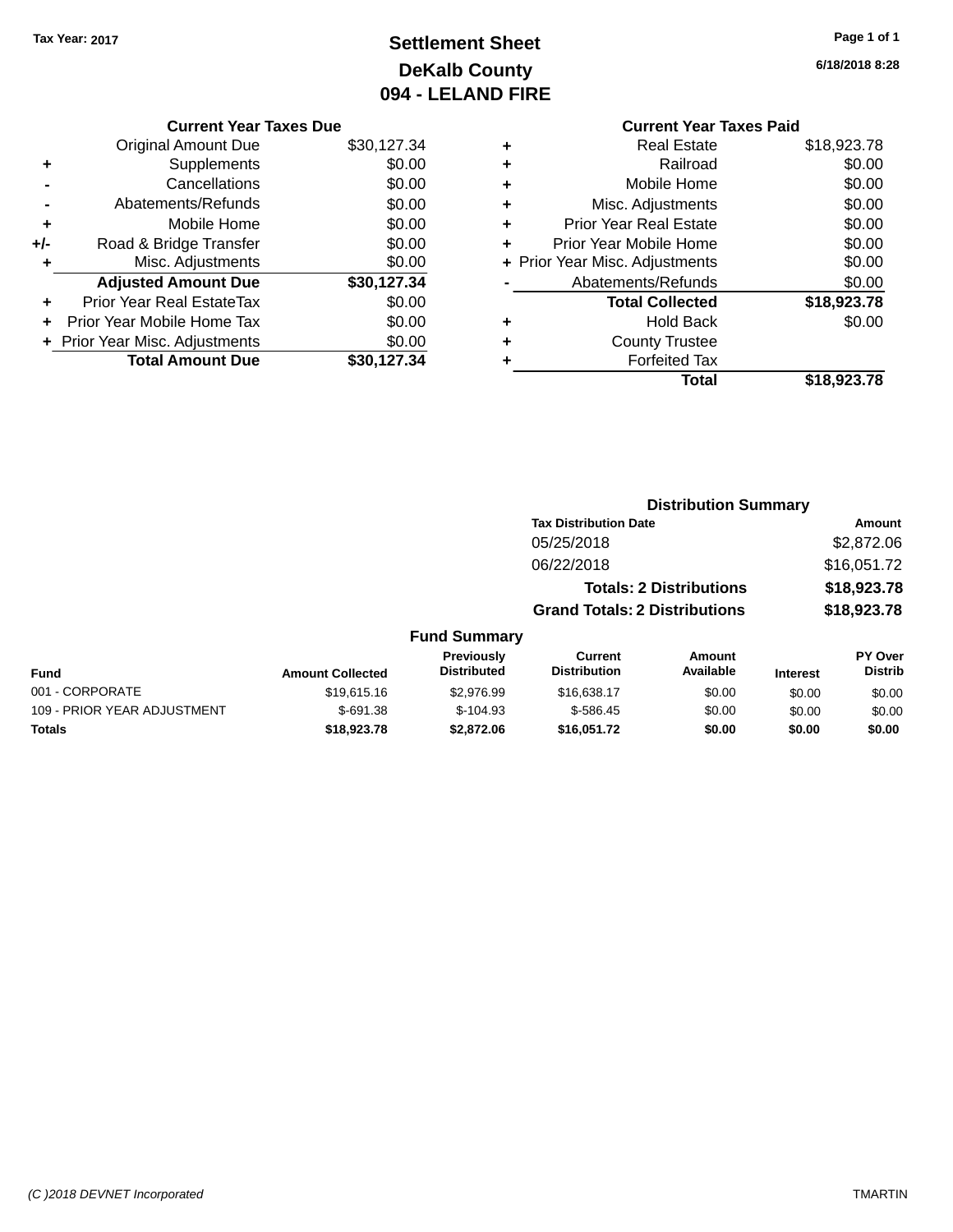# **Settlement Sheet Tax Year: 2017 Page 1 of 1 DeKalb County 095 - MALTA FIRE**

**6/18/2018 8:28**

|       | <b>Current Year Taxes Due</b>  |              |
|-------|--------------------------------|--------------|
|       | <b>Original Amount Due</b>     | \$196,530.53 |
| ٠     | Supplements                    | \$107.83     |
|       | Cancellations                  | \$282.34     |
|       | Abatements/Refunds             | \$0.00       |
| ٠     | Mobile Home                    | \$0.00       |
| $+/-$ | Road & Bridge Transfer         | \$0.00       |
| ٠     | Misc. Adjustments              | \$0.00       |
|       | <b>Adjusted Amount Due</b>     | \$196,356.02 |
| ÷     | Prior Year Real EstateTax      | \$0.00       |
|       | Prior Year Mobile Home Tax     | \$0.00       |
|       | + Prior Year Misc. Adjustments | \$0.00       |
|       | <b>Total Amount Due</b>        | \$196,356.02 |
|       |                                |              |

## **Current Year Taxes Paid +** Real Estate \$108,775.35 **+** Railroad \$3,128.93 **+** Mobile Home \$0.00 **+** Misc. Adjustments \$0.00 **+** Prior Year Real Estate \$0.00 **+** Prior Year Mobile Home \$0.00<br> **+ Prior Year Misc. Adiustments \$0.00 +** Prior Year Misc. Adjustments

|                | Total                  | \$111,904.28 |
|----------------|------------------------|--------------|
| ٠              | <b>Forfeited Tax</b>   |              |
| ٠              | <b>County Trustee</b>  |              |
| ٠              | <b>Hold Back</b>       | \$0.00       |
|                | <b>Total Collected</b> | \$111,904.28 |
| $\blacksquare$ | Abatements/Refunds     | \$0.00       |
|                |                        |              |

## **Distribution Summary Tax Distribution Date Amount** 05/25/2018 \$19,799.67 06/22/2018 \$92,104.61 **Totals: 2 Distributions \$111,904.28 Grand Totals: 2 Distributions \$111,904.28**

| Fund            | <b>Amount Collected</b> | <b>Previously</b><br><b>Distributed</b> | Current<br><b>Distribution</b> | Amount<br>Available | <b>Interest</b> | <b>PY Over</b><br><b>Distrib</b> |
|-----------------|-------------------------|-----------------------------------------|--------------------------------|---------------------|-----------------|----------------------------------|
| 001 - CORPORATE | \$55,950.68             | \$9,899.58                              | \$46,051.10                    | \$0.00              | \$0.00          | \$0.00                           |
| 064 - AMBULANCE | \$55.953.60             | \$9.900.09                              | \$46,053,51                    | \$0.00              | \$0.00          | \$0.00                           |
| <b>Totals</b>   | \$111.904.28            | \$19.799.67                             | \$92.104.61                    | \$0.00              | \$0.00          | \$0.00                           |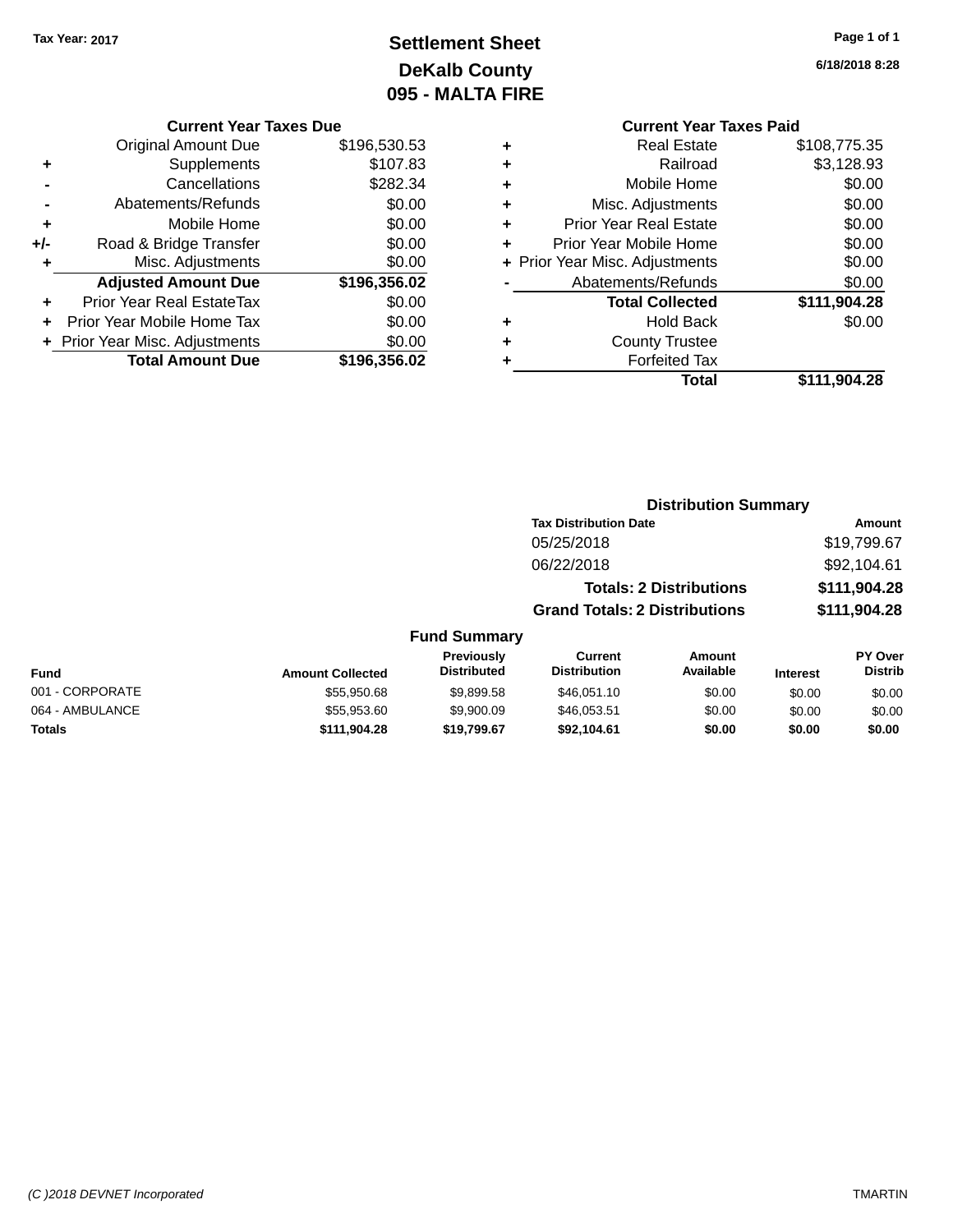# **Settlement Sheet Tax Year: 2017 Page 1 of 1 DeKalb County 096 - MAPLE PARK FIRE**

**6/18/2018 8:28**

#### **Current Year Taxes Paid**

|     | <b>Current Year Taxes Due</b>  |              |  |
|-----|--------------------------------|--------------|--|
|     | <b>Original Amount Due</b>     | \$200,140.39 |  |
| ٠   | Supplements                    | \$1,497.94   |  |
|     | Cancellations                  | \$1,631.97   |  |
|     | Abatements/Refunds             | \$0.00       |  |
| ٠   | Mobile Home                    | \$0.00       |  |
| +/- | Road & Bridge Transfer         | \$0.00       |  |
| ٠   | Misc. Adjustments              | \$0.00       |  |
|     | <b>Adjusted Amount Due</b>     | \$200,006.36 |  |
| ٠   | Prior Year Real EstateTax      | \$0.00       |  |
|     | Prior Year Mobile Home Tax     | \$0.00       |  |
|     | + Prior Year Misc. Adjustments | \$0.00       |  |
|     | <b>Total Amount Due</b>        | \$200.006.36 |  |

| ٠ | <b>Real Estate</b>             | \$105,983.80 |
|---|--------------------------------|--------------|
| ٠ | Railroad                       | \$3,312.37   |
| ٠ | Mobile Home                    | \$0.00       |
| ٠ | Misc. Adjustments              | \$0.00       |
| ٠ | <b>Prior Year Real Estate</b>  | \$0.00       |
| ٠ | Prior Year Mobile Home         | \$0.00       |
|   | + Prior Year Misc. Adjustments | \$0.00       |
|   | Abatements/Refunds             | \$0.00       |
|   | <b>Total Collected</b>         | \$109,296.17 |
| ٠ | Hold Back                      | \$0.00       |
| ٠ | <b>County Trustee</b>          |              |
| ٠ | <b>Forfeited Tax</b>           |              |
|   | Total                          | \$109,296.17 |
|   |                                |              |

## **Distribution Summary Tax Distribution Date Amount** 05/25/2018 \$18,798.25 06/22/2018 \$90,497.92 **Totals: 2 Distributions \$109,296.17 Grand Totals: 2 Distributions \$109,296.17**

|                                               |                         | <b>Previously</b>  | <b>Current</b>      | Amount    |                 | <b>PY Over</b> |
|-----------------------------------------------|-------------------------|--------------------|---------------------|-----------|-----------------|----------------|
| <b>Fund</b>                                   | <b>Amount Collected</b> | <b>Distributed</b> | <b>Distribution</b> | Available | <b>Interest</b> | <b>Distrib</b> |
| 001 - CORPORATE                               | \$48,689.69             | \$8,374,32         | \$40,315.37         | \$0.00    | \$0.00          | \$0.00         |
| 013 - FIREFIGHTER'S PENSION                   | \$1,334.17              | \$229.47           | \$1,104.70          | \$0.00    | \$0.00          | \$0.00         |
| 027 - AUDIT                                   | \$216.95                | \$37.31            | \$179.64            | \$0.00    | \$0.00          | \$0.00         |
| 035 - TORT JUDGEMENTS/LIABILITY<br><b>INS</b> | \$9.616.98              | \$1.654.06         | \$7,962.92          | \$0.00    | \$0.00          | \$0.00         |
| 064 - AMBULANCE                               | \$38,249.07             | \$6,578,60         | \$31.670.47         | \$0.00    | \$0.00          | \$0.00         |
| 109A - MANUAL PRIOR YEAR<br>ADJUSTMENT        | \$11.189.31             | \$1.924.49         | \$9,264.82          | \$0.00    | \$0.00          | \$0.00         |
| <b>Totals</b>                                 | \$109,296.17            | \$18,798.25        | \$90,497.92         | \$0.00    | \$0.00          | \$0.00         |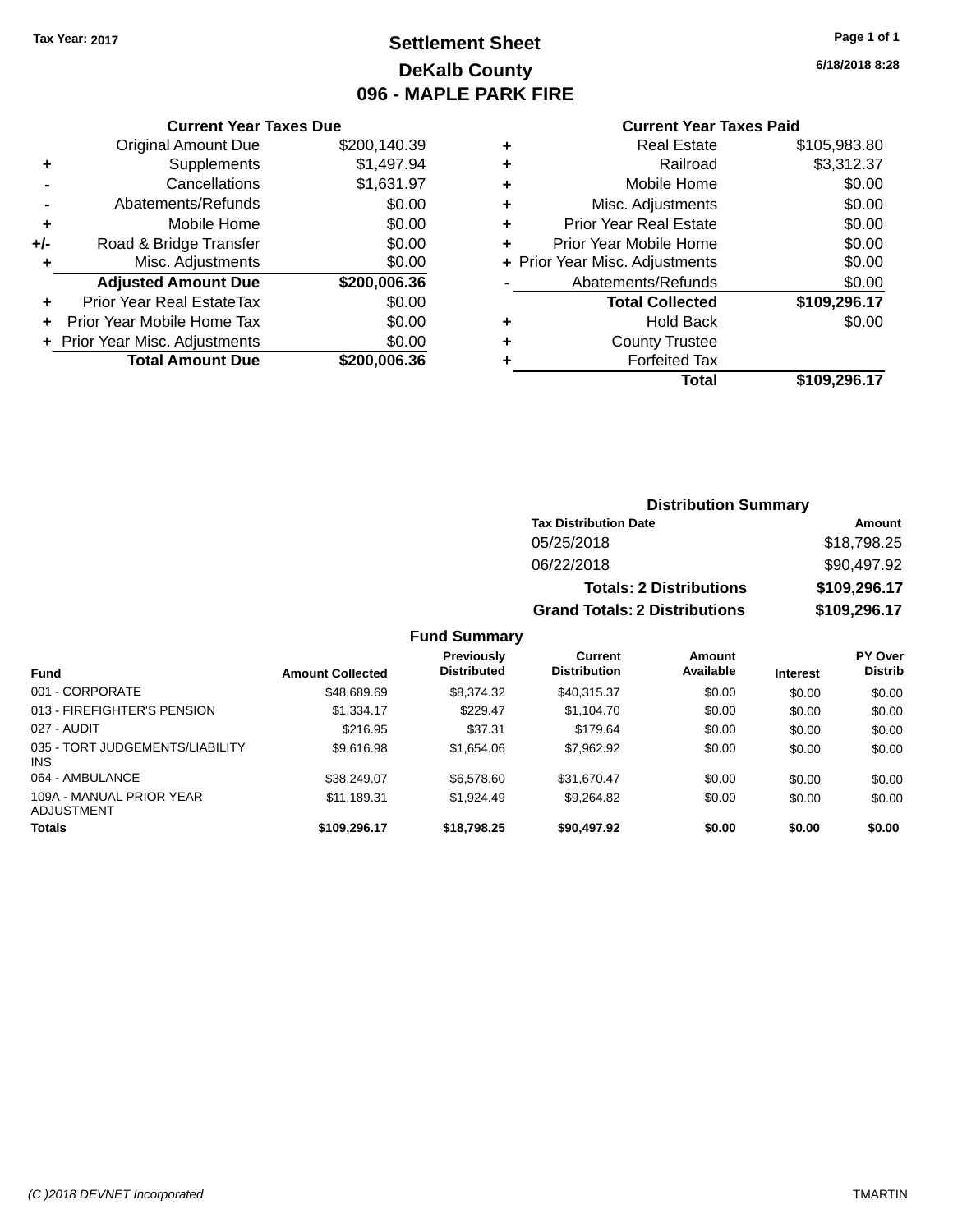# **Settlement Sheet Tax Year: 2017 Page 1 of 1 DeKalb County 097 - PAW PAW FIRE**

**6/18/2018 8:28**

**Total \$21,194.27**

|     | <b>Current Year Taxes Due</b>  |             |
|-----|--------------------------------|-------------|
|     | <b>Original Amount Due</b>     | \$39,387.89 |
| ٠   | Supplements                    | \$0.00      |
|     | Cancellations                  | \$0.00      |
|     | Abatements/Refunds             | \$0.00      |
| ٠   | Mobile Home                    | \$0.00      |
| +/- | Road & Bridge Transfer         | \$0.00      |
| ٠   | Misc. Adjustments              | \$0.00      |
|     | <b>Adjusted Amount Due</b>     | \$39,387.89 |
| ٠   | Prior Year Real EstateTax      | \$0.00      |
|     | Prior Year Mobile Home Tax     | \$0.00      |
|     | + Prior Year Misc. Adjustments | \$0.00      |
|     | <b>Total Amount Due</b>        | \$39,387.89 |
|     |                                |             |

## **Current Year Taxes Paid +** Real Estate \$20,030.38 **+** Railroad \$1,163.89 **+** Mobile Home \$0.00 **+** Misc. Adjustments \$0.00 **+** Prior Year Real Estate \$0.00 **+** Prior Year Mobile Home \$0.00 **+ Prior Year Misc. Adjustments**  $$0.00$ **-** Abatements/Refunds \$0.00 **Total Collected \$21,194.27 +** Hold Back \$0.00

|   | Total                |
|---|----------------------|
| ÷ | <b>Forfeited Tax</b> |
|   |                      |

**+** County Trustee

|                                         |                         |                                         |                                       | <b>Distribution Summary</b>    |                 |                                  |
|-----------------------------------------|-------------------------|-----------------------------------------|---------------------------------------|--------------------------------|-----------------|----------------------------------|
|                                         |                         |                                         | <b>Tax Distribution Date</b>          |                                |                 | Amount                           |
|                                         |                         |                                         | 05/25/2018                            |                                |                 | \$3,385.54                       |
|                                         |                         |                                         | 06/22/2018                            |                                |                 | \$17,808.73                      |
|                                         |                         |                                         |                                       | <b>Totals: 2 Distributions</b> |                 | \$21,194.27                      |
|                                         |                         |                                         | <b>Grand Totals: 2 Distributions</b>  |                                |                 | \$21,194.27                      |
|                                         |                         | <b>Fund Summary</b>                     |                                       |                                |                 |                                  |
| <b>Fund</b>                             | <b>Amount Collected</b> | <b>Previously</b><br><b>Distributed</b> | <b>Current</b><br><b>Distribution</b> | <b>Amount</b><br>Available     | <b>Interest</b> | <b>PY Over</b><br><b>Distrib</b> |
| 001 - CORPORATE                         | \$18,650.68             | \$2.979.23                              | \$15,671.45                           | \$0.00                         | \$0.00          | \$0.00                           |
| 035 - TORT JUDGEMENTS/LIABILITY<br>INS. | \$2,543.59              | \$406.31                                | \$2,137.28                            | \$0.00                         | \$0.00          | \$0.00                           |
| <b>Totals</b>                           | \$21,194.27             | \$3.385.54                              | \$17,808,73                           | \$0.00                         | \$0.00          | \$0.00                           |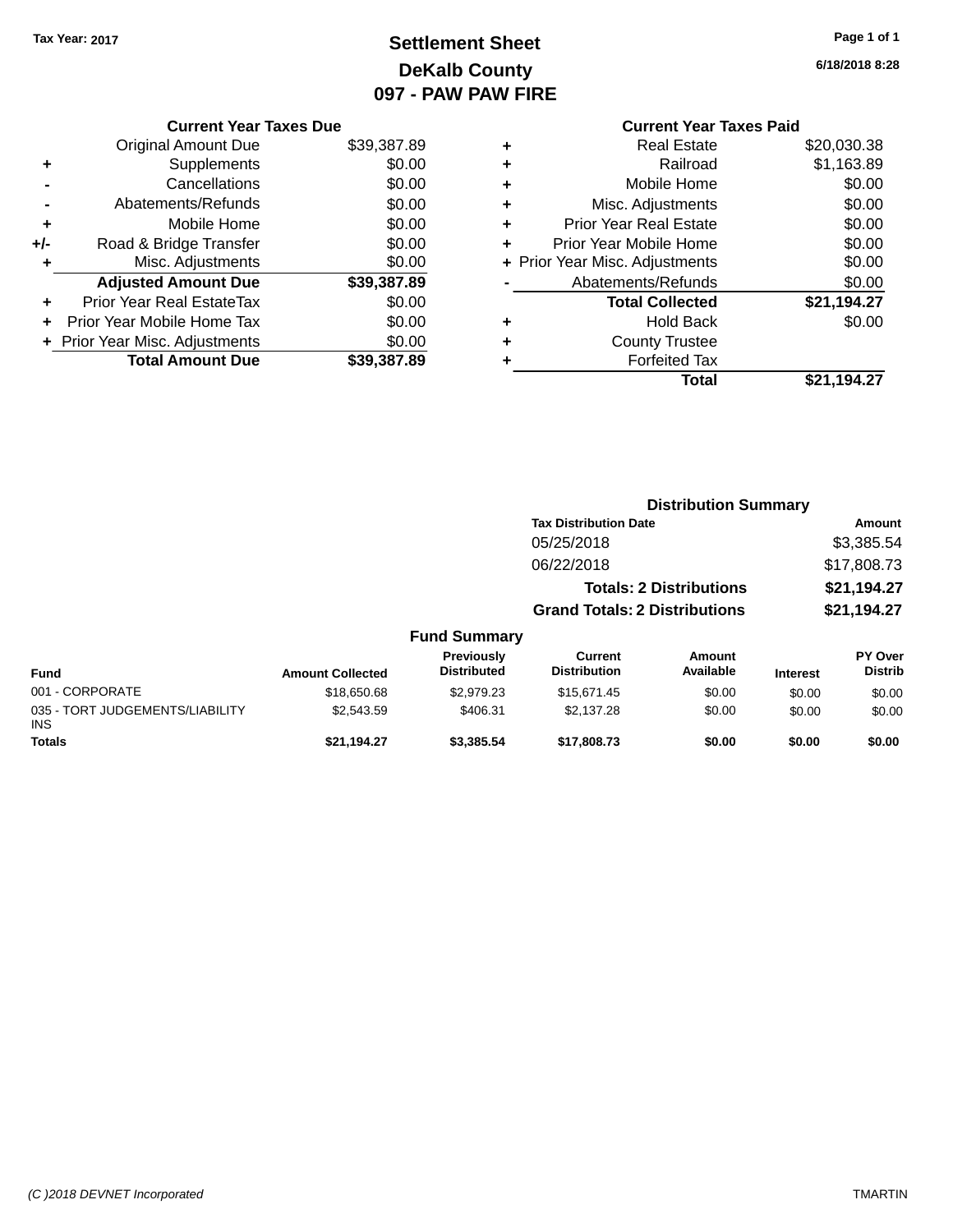# **Settlement Sheet Tax Year: 2017 Page 1 of 1 DeKalb County 098 - SANDWICH FIRE**

**6/18/2018 8:28**

## **Current Year Taxes Paid**

|       | <b>Current Year Taxes Due</b>  |              |
|-------|--------------------------------|--------------|
|       | <b>Original Amount Due</b>     | \$588,911.64 |
| ٠     | Supplements                    | \$3,454.69   |
|       | Cancellations                  | \$3,887.60   |
|       | Abatements/Refunds             | \$0.00       |
| ٠     | Mobile Home                    | \$0.00       |
| $+/-$ | Road & Bridge Transfer         | \$0.00       |
| ÷     | Misc. Adjustments              | \$0.00       |
|       | <b>Adjusted Amount Due</b>     | \$588,478.73 |
| ٠     | Prior Year Real EstateTax      | \$0.00       |
|       | Prior Year Mobile Home Tax     | \$0.00       |
|       | + Prior Year Misc. Adjustments | \$582.41     |
|       | <b>Total Amount Due</b>        | \$589,061.14 |
|       |                                |              |

| ٠ | <b>Real Estate</b>             | \$319,295.31 |
|---|--------------------------------|--------------|
| ٠ | Railroad                       | \$1,347.39   |
| ٠ | Mobile Home                    | \$0.00       |
| ٠ | Misc. Adjustments              | \$0.00       |
| ٠ | <b>Prior Year Real Estate</b>  | \$0.00       |
| ٠ | Prior Year Mobile Home         | \$0.00       |
|   | + Prior Year Misc. Adjustments | \$582.41     |
|   | Abatements/Refunds             | \$0.00       |
|   | <b>Total Collected</b>         | \$321,225.11 |
| ٠ | <b>Hold Back</b>               | \$0.00       |
|   | <b>County Trustee</b>          |              |
| ٠ | <b>Forfeited Tax</b>           |              |
|   | Total                          | \$321,225.11 |
|   |                                |              |

|                   |                                      | <b>Distribution Summary</b>    |                |
|-------------------|--------------------------------------|--------------------------------|----------------|
|                   | <b>Tax Distribution Date</b>         |                                | Amount         |
|                   | 05/25/2018                           |                                | \$64,902.11    |
|                   | 06/22/2018                           |                                | \$256,323.00   |
|                   |                                      | <b>Totals: 2 Distributions</b> | \$321,225.11   |
|                   | <b>Grand Totals: 2 Distributions</b> |                                | \$321,225.11   |
| <b>nd Summary</b> |                                      |                                |                |
| <b>Previously</b> | <b>Current</b>                       | Amount                         | <b>PY Over</b> |

#### **Fund Summary**

| <b>Fund</b>                                   | <b>Amount Collected</b> | Previously<br><b>Distributed</b> | Current<br><b>Distribution</b> | Amount<br>Available | <b>Interest</b> | PY Over<br><b>Distrib</b> |
|-----------------------------------------------|-------------------------|----------------------------------|--------------------------------|---------------------|-----------------|---------------------------|
| 001 - CORPORATE                               | \$286,345.53            | \$57.854.85                      | \$228,490.68                   | \$0.00              | \$0.00          | \$0.00                    |
| 027 - AUDIT                                   | \$2,834.17              | \$572.63                         | \$2,261.54                     | \$0.00              | \$0.00          | \$0.00                    |
| 035 - TORT JUDGEMENTS/LIABILITY<br><b>INS</b> | \$35,700.00             | \$7,213,03                       | \$28,486.97                    | \$0.00              | \$0.00          | \$0.00                    |
| 109 - PRIOR YEAR ADJUSTMENT                   | $$-3.654.59$            | $$-738.40$                       | $$-2.916.19$                   | \$0.00              | \$0.00          | \$0.00                    |
| <b>Totals</b>                                 | \$321.225.11            | \$64.902.11                      | \$256.323.00                   | \$0.00              | \$0.00          | \$0.00                    |

#### **Miscellaneous Adjustment Detail**

#### **Year Source Account Type Amount Adjustment Description** 2016 RE - Real Estate Back Tax Collected \$51.39 DOBSON REDEMPTION 19-26-481-012 by TBA

**Totals 2 entries \$582.41**

2016 RE - Real Estate Back Tax Collected \$531.02 CHICAGO TITLE LAND TR CO 19-26-484-016 by TBA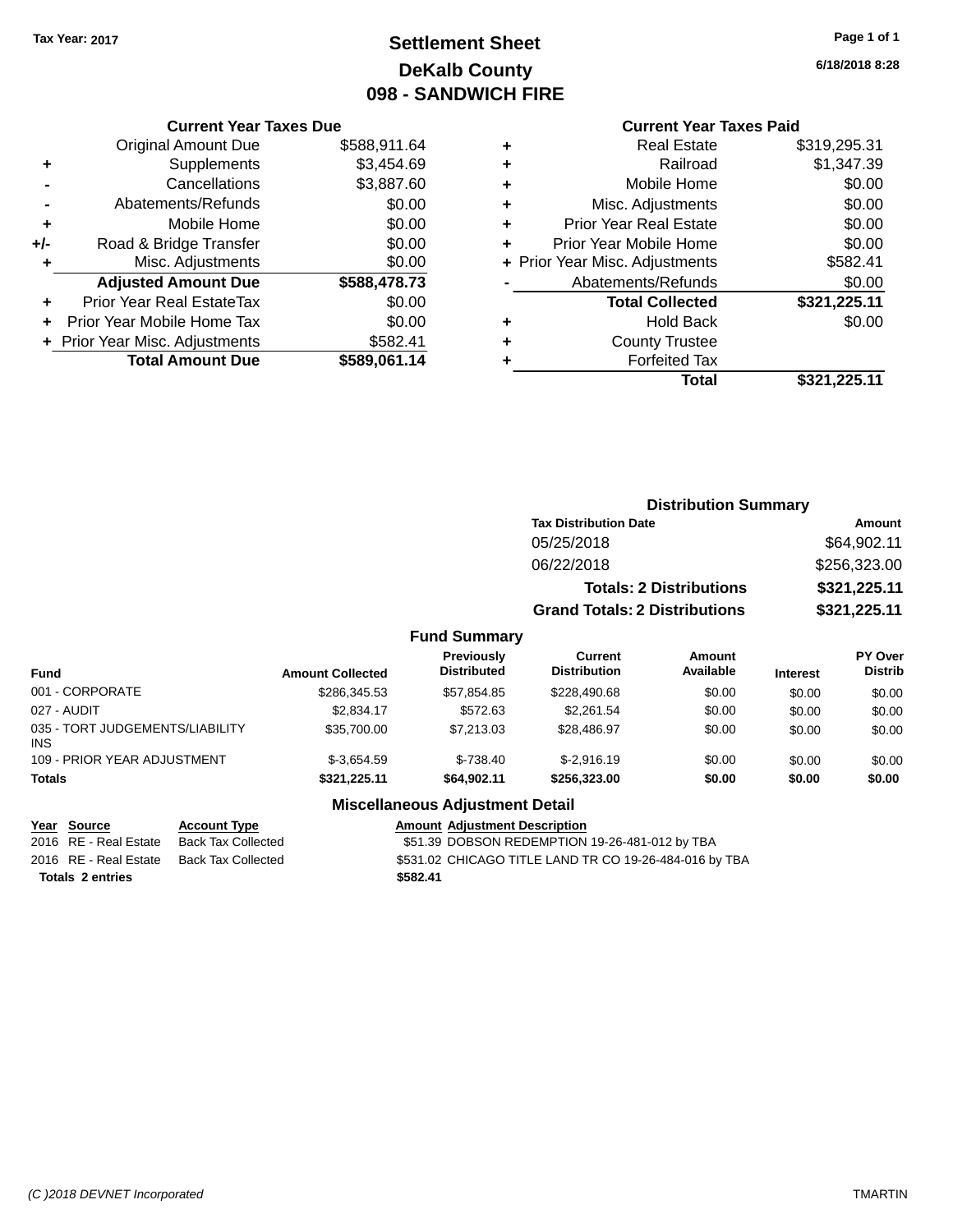# **Settlement Sheet Tax Year: 2017 Page 1 of 1 DeKalb County 099 - SHABBONA FIRE**

**Current Year Taxes Due**

|       | <b>Original Amount Due</b>     | \$193,854.53 |
|-------|--------------------------------|--------------|
| ٠     | Supplements                    | \$248.11     |
|       | Cancellations                  | \$280.46     |
|       | Abatements/Refunds             | \$0.00       |
| ٠     | Mobile Home                    | \$0.00       |
| $+/-$ | Road & Bridge Transfer         | \$0.00       |
|       | Misc. Adjustments              | \$0.00       |
|       | <b>Adjusted Amount Due</b>     | \$193,822.18 |
| ÷     | Prior Year Real EstateTax      | \$0.00       |
|       | Prior Year Mobile Home Tax     | \$0.00       |
|       | + Prior Year Misc. Adjustments | \$0.00       |
|       | <b>Total Amount Due</b>        | \$193,822.18 |
|       |                                |              |

## **Current Year Taxes Paid**

|   | <b>Real Estate</b>             | \$107,858.61 |
|---|--------------------------------|--------------|
| ٠ | Railroad                       | \$3,109.86   |
| ٠ | Mobile Home                    | \$0.00       |
| ٠ | Misc. Adjustments              | \$0.00       |
| ٠ | <b>Prior Year Real Estate</b>  | \$0.00       |
| ÷ | Prior Year Mobile Home         | \$0.00       |
|   | + Prior Year Misc. Adjustments | \$0.00       |
|   | Abatements/Refunds             | \$0.00       |
|   | <b>Total Collected</b>         | \$110,968.47 |
| ٠ | Hold Back                      | \$0.00       |
| ٠ | <b>County Trustee</b>          |              |
| ٠ | <b>Forfeited Tax</b>           |              |
|   | Total                          | \$110,968.47 |
|   |                                |              |

| <b>Distribution Summary</b>          |              |  |  |  |
|--------------------------------------|--------------|--|--|--|
| <b>Tax Distribution Date</b>         | Amount       |  |  |  |
| 05/25/2018                           | \$16,849.12  |  |  |  |
| 06/22/2018                           | \$94,119.35  |  |  |  |
| <b>Totals: 2 Distributions</b>       | \$110,968.47 |  |  |  |
| <b>Grand Totals: 2 Distributions</b> | \$110,968.47 |  |  |  |

## **Fund Summary**

| Fund                                          | <b>Amount Collected</b> | <b>Previously</b><br><b>Distributed</b> | Current<br><b>Distribution</b> | Amount<br>Available | <b>Interest</b> | <b>PY Over</b><br><b>Distrib</b> |
|-----------------------------------------------|-------------------------|-----------------------------------------|--------------------------------|---------------------|-----------------|----------------------------------|
| 001 - CORPORATE                               | \$75.825.42             | \$11.513.11                             | \$64.312.31                    | \$0.00              | \$0.00          | \$0.00                           |
| 035 - TORT JUDGEMENTS/LIABILITY<br><b>INS</b> | \$15,280.36             | \$2,320.12                              | \$12,960.24                    | \$0.00              | \$0.00          | \$0.00                           |
| 064 - AMBULANCE                               | \$19,862.69             | \$3.015.89                              | \$16,846.80                    | \$0.00              | \$0.00          | \$0.00                           |
| Totals                                        | \$110,968.47            | \$16,849,12                             | \$94,119.35                    | \$0.00              | \$0.00          | \$0.00                           |

**6/18/2018 8:28**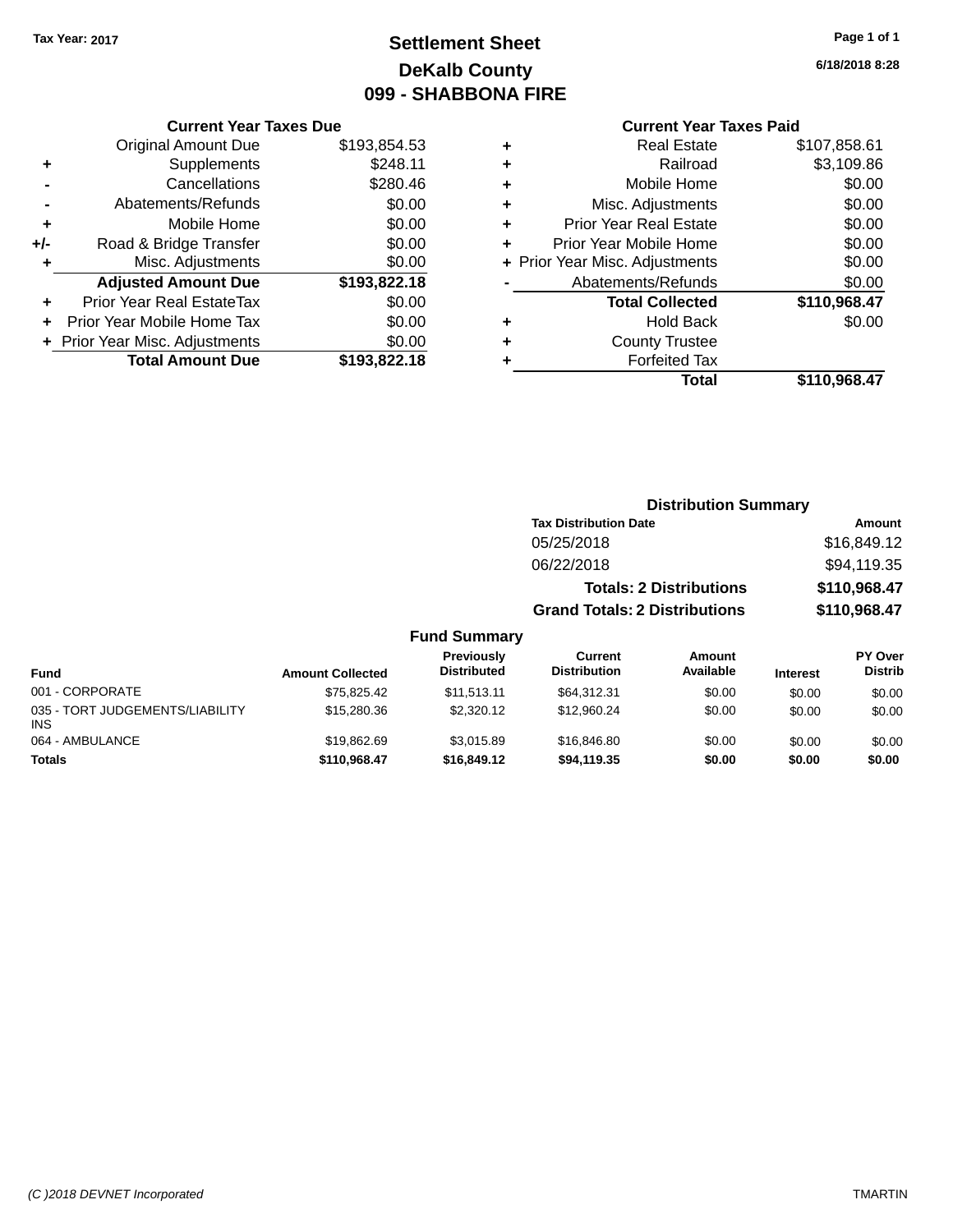# **Settlement Sheet Tax Year: 2017 Page 1 of 1 DeKalb County 100 - SOMONAUK FIRE**

#### **Current Year Taxes Due**

|     | <b>Original Amount Due</b>       | \$263,031.25 |
|-----|----------------------------------|--------------|
| ٠   | Supplements                      | \$293.46     |
|     | Cancellations                    | \$418.78     |
|     | Abatements/Refunds               | \$0.00       |
| ٠   | Mobile Home                      | \$0.00       |
| +/- | Road & Bridge Transfer           | \$0.00       |
| ٠   | Misc. Adjustments                | \$0.00       |
|     | <b>Adjusted Amount Due</b>       | \$262,905.93 |
| ÷   | <b>Prior Year Real EstateTax</b> | \$0.00       |
|     | Prior Year Mobile Home Tax       | \$0.00       |
|     | + Prior Year Misc. Adjustments   | \$0.00       |
|     | <b>Total Amount Due</b>          | \$262,905.93 |

## **Current Year Taxes Paid**

| ٠ | <b>Real Estate</b>             | \$148,148.50 |
|---|--------------------------------|--------------|
| ٠ | Railroad                       | \$2,591.60   |
| ٠ | Mobile Home                    | \$0.00       |
| ٠ | Misc. Adjustments              | \$0.00       |
| ٠ | <b>Prior Year Real Estate</b>  | \$0.00       |
| ÷ | Prior Year Mobile Home         | \$0.00       |
|   | + Prior Year Misc. Adjustments | \$0.00       |
|   | Abatements/Refunds             | \$0.00       |
|   | <b>Total Collected</b>         | \$150,740.10 |
| ٠ | Hold Back                      | \$0.00       |
| ٠ | <b>County Trustee</b>          |              |
| ٠ | <b>Forfeited Tax</b>           |              |
|   | Total                          | \$150,740.10 |
|   |                                |              |

## **Distribution Summary Tax Distribution Date Amount** 05/25/2018 \$26,410.18 06/22/2018 \$124,329.92 **Totals: 2 Distributions \$150,740.10 Grand Totals: 2 Distributions \$150,740.10**

| <b>Fund</b>                 | <b>Amount Collected</b> | <b>Previously</b><br><b>Distributed</b> | Current<br><b>Distribution</b> | Amount<br>Available | <b>Interest</b> | PY Over<br><b>Distrib</b> |
|-----------------------------|-------------------------|-----------------------------------------|--------------------------------|---------------------|-----------------|---------------------------|
| 001 - CORPORATE             | \$84,865.92             | \$14,868,80                             | \$69.997.12                    | \$0.00              | \$0.00          | \$0.00                    |
| 064 - AMBULANCE             | \$70,233.28             | \$12,305.11                             | \$57.928.17                    | \$0.00              | \$0.00          | \$0.00                    |
| 109 - PRIOR YEAR ADJUSTMENT | $$-4,359.10$            | $$-763.73$                              | $$-3,595.37$                   | \$0.00              | \$0.00          | \$0.00                    |
| <b>Totals</b>               | \$150,740.10            | \$26,410.18                             | \$124.329.92                   | \$0.00              | \$0.00          | \$0.00                    |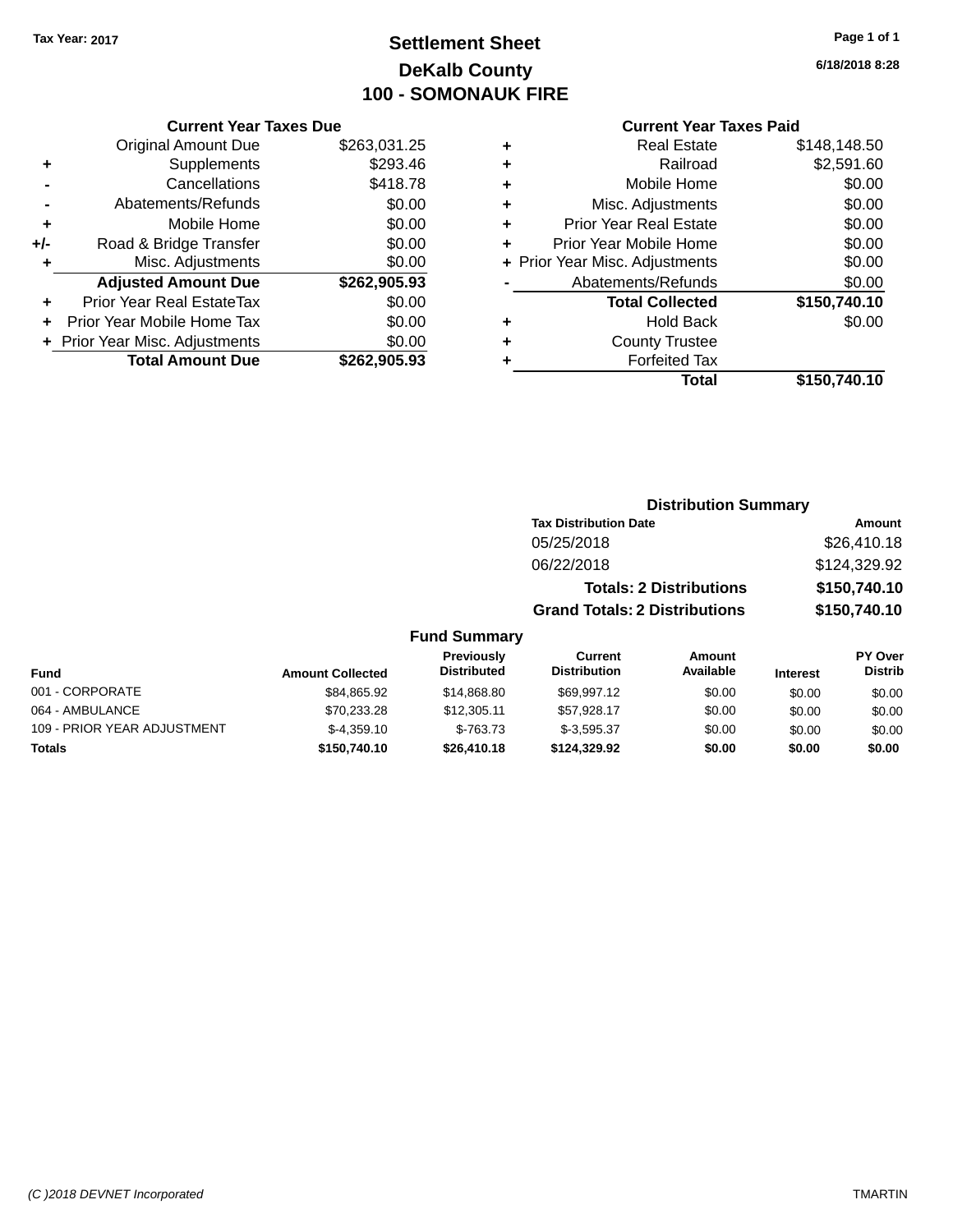# **Settlement Sheet Tax Year: 2017 Page 1 of 1 DeKalb County 101 - SYCAMORE FIRE**

**6/18/2018 8:28**

|       | <b>Current Year Taxes Due</b>  |              |
|-------|--------------------------------|--------------|
|       | <b>Original Amount Due</b>     | \$346,054.40 |
|       | Supplements                    | \$1,678.62   |
|       | Cancellations                  | \$1,773.17   |
|       | Abatements/Refunds             | \$0.00       |
| ٠     | Mobile Home                    | \$0.00       |
| $+/-$ | Road & Bridge Transfer         | \$0.00       |
| ٠     | Misc. Adjustments              | \$0.00       |
|       | <b>Adjusted Amount Due</b>     | \$345,959.85 |
| ÷     | Prior Year Real EstateTax      | \$0.00       |
|       | Prior Year Mobile Home Tax     | \$0.00       |
|       | + Prior Year Misc. Adjustments | \$0.00       |
|       | <b>Total Amount Due</b>        | \$345.959.85 |
|       |                                |              |

#### **Current Year Taxes Paid +** Real Estate \$194,219.61 **+** Railroad \$0.00 **+** Mobile Home \$0.00 **+** Misc. Adjustments \$0.00 **+** Prior Year Real Estate \$0.00

|           | Total                          | \$194,219.61 |
|-----------|--------------------------------|--------------|
| $\ddot{}$ | <b>Forfeited Tax</b>           |              |
| ÷         | <b>County Trustee</b>          |              |
|           | <b>Hold Back</b>               | \$0.00       |
|           | <b>Total Collected</b>         | \$194,219.61 |
|           | Abatements/Refunds             | \$0.00       |
|           | + Prior Year Misc. Adjustments | \$0.00       |
|           | Prior Year Mobile Home         | \$0.00       |
|           | T TIVI TUAT INUAT LUIANU       | ⊎∪.∪∪        |

## **Distribution Summary Tax Distribution Date Amount** 05/25/2018 \$41,324.34 06/22/2018 \$152,895.27 **Totals: 2 Distributions \$194,219.61 Grand Totals: 2 Distributions \$194,219.61 Fund Summary**

| <b>Fund</b>     | <b>Amount Collected</b> | <b>Previously</b><br><b>Distributed</b> | Current<br><b>Distribution</b> | Amount<br>Available | <b>Interest</b> | <b>PY Over</b><br><b>Distrib</b> |
|-----------------|-------------------------|-----------------------------------------|--------------------------------|---------------------|-----------------|----------------------------------|
| 001 - CORPORATE | \$100.373.67            | \$21,356.63                             | \$79.017.04                    | \$0.00              | \$0.00          | \$0.00                           |
| 064 - AMBULANCE | \$93.845.94             | \$19,967.71                             | \$73.878.23                    | \$0.00              | \$0.00          | \$0.00                           |
| <b>Totals</b>   | \$194,219,61            | \$41.324.34                             | \$152.895.27                   | \$0.00              | \$0.00          | \$0.00                           |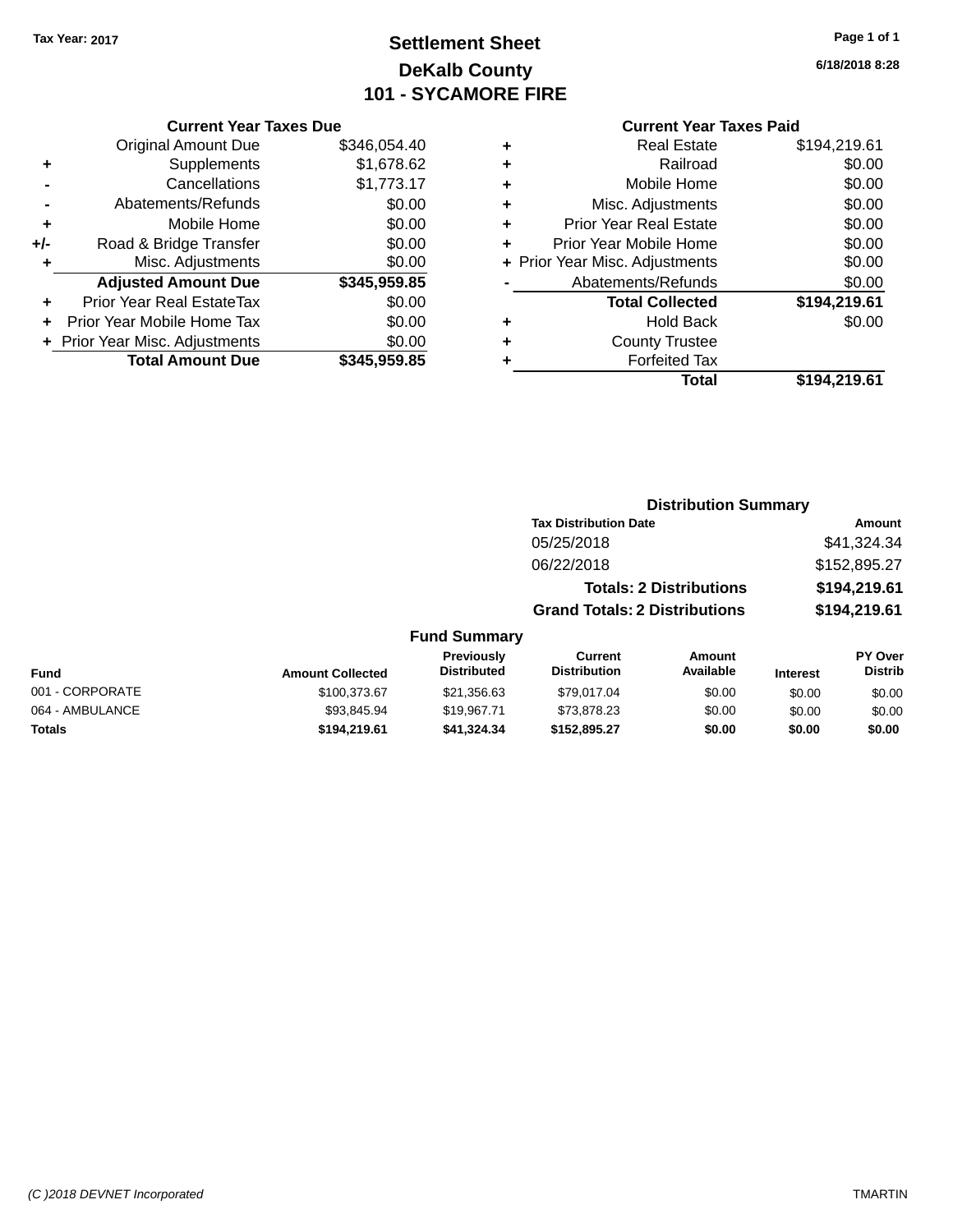# **Settlement Sheet Tax Year: 2017 Page 1 of 1 DeKalb County 102 - WATERMAN FIRE**

**6/18/2018 8:28**

## **Current Year Taxes Paid**

|     | <b>Current Year Taxes Due</b>  |              |
|-----|--------------------------------|--------------|
|     | <b>Original Amount Due</b>     | \$157,773.29 |
| ٠   | Supplements                    | \$462.94     |
|     | Cancellations                  | \$516.83     |
| -   | Abatements/Refunds             | \$0.00       |
| ٠   | Mobile Home                    | \$0.00       |
| +/- | Road & Bridge Transfer         | \$0.00       |
| ٠   | Misc. Adjustments              | \$0.00       |
|     | <b>Adjusted Amount Due</b>     | \$157,719.40 |
| ٠   | Prior Year Real EstateTax      | \$0.00       |
| ÷   | Prior Year Mobile Home Tax     | \$0.00       |
|     | + Prior Year Misc. Adjustments | \$0.00       |
|     | <b>Total Amount Due</b>        | \$157,719.40 |
|     |                                |              |

| <b>County Trustee</b>          |                      |
|--------------------------------|----------------------|
| <b>Hold Back</b>               | \$0.00               |
| <b>Total Collected</b>         | \$92,393.90          |
| Abatements/Refunds             | \$0.00               |
| + Prior Year Misc. Adjustments | \$0.00               |
| Prior Year Mobile Home         | \$0.00               |
| <b>Prior Year Real Estate</b>  | \$0.00               |
| Misc. Adjustments              | \$0.00               |
| Mobile Home                    | \$0.00               |
| Railroad                       | \$1,642.98           |
| <b>Real Estate</b>             | \$90,750.92          |
|                                | <b>Forfeited Tax</b> |

|                 |                         |                                  | <b>Distribution Summary</b>          |                                |                 |                           |
|-----------------|-------------------------|----------------------------------|--------------------------------------|--------------------------------|-----------------|---------------------------|
|                 |                         |                                  | <b>Tax Distribution Date</b>         |                                |                 | <b>Amount</b>             |
|                 |                         |                                  | 05/25/2018                           |                                |                 | \$15,015.47               |
|                 |                         |                                  | 06/22/2018                           |                                |                 | \$77,378.43               |
|                 |                         |                                  |                                      | <b>Totals: 2 Distributions</b> |                 | \$92,393.90               |
|                 |                         |                                  | <b>Grand Totals: 2 Distributions</b> |                                |                 | \$92,393.90               |
|                 |                         | <b>Fund Summary</b>              |                                      |                                |                 |                           |
| Fund            | <b>Amount Collected</b> | Previously<br><b>Distributed</b> | Current<br><b>Distribution</b>       | Amount<br>Available            | <b>Interest</b> | PY Over<br><b>Distrib</b> |
| 001 - CORPORATE | \$92,393.90             | \$15,015.47                      | \$77,378.43                          | \$0.00                         | \$0.00          | \$0.00                    |
| <b>Totals</b>   | \$92,393.90             | \$15.015.47                      | \$77,378.43                          | \$0.00                         | \$0.00          | \$0.00                    |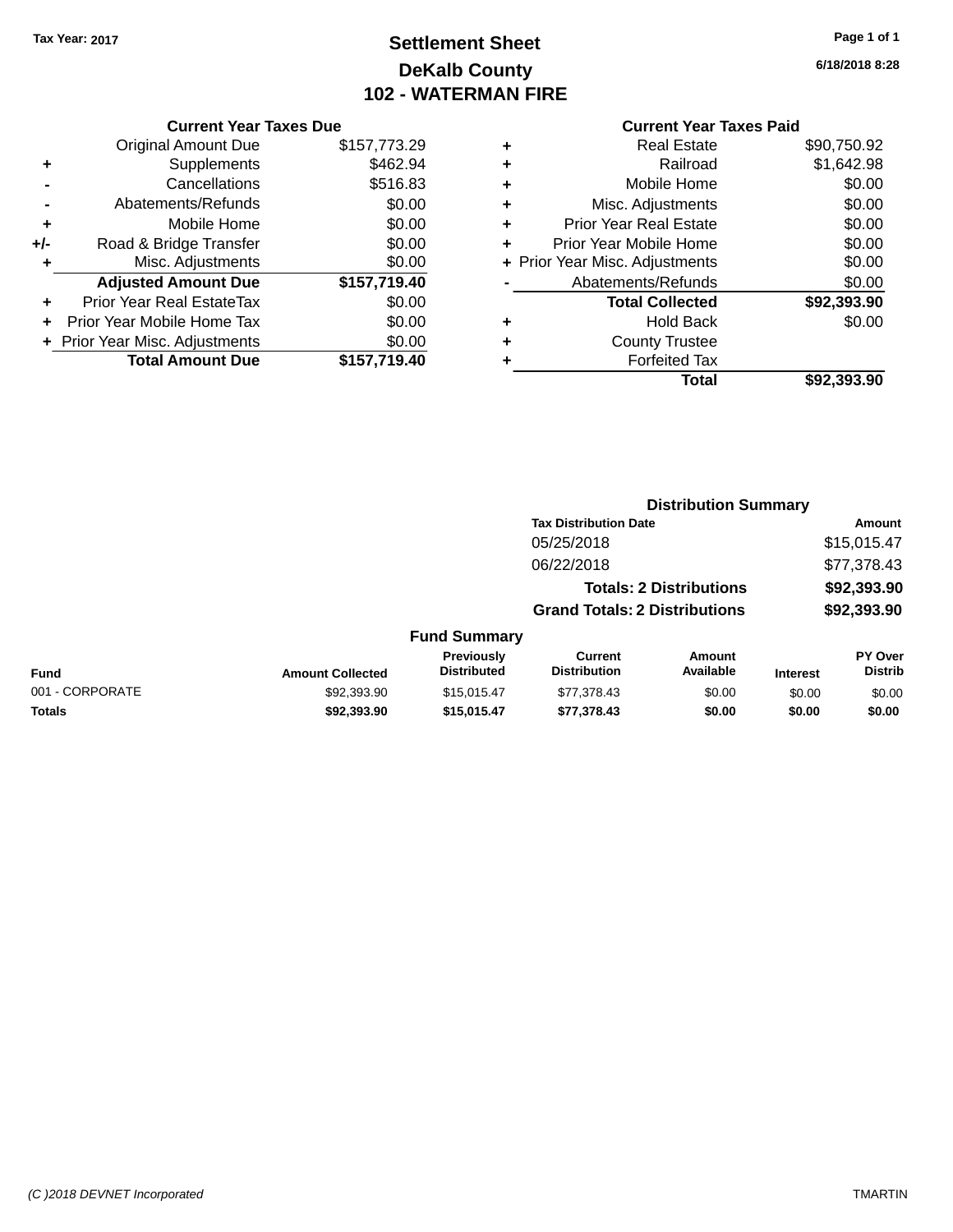# **Settlement Sheet Tax Year: 2017 Page 1 of 1 DeKalb County 103 - EARLVILLE LIBRARY DISTRICT**

**6/18/2018 8:28**

#### **Current Year Taxes Paid**

|     | <b>Current Year Taxes Due</b>  |            |
|-----|--------------------------------|------------|
|     | <b>Original Amount Due</b>     | \$5,052.71 |
| ٠   | Supplements                    | \$0.00     |
|     | Cancellations                  | \$0.00     |
|     | Abatements/Refunds             | \$0.00     |
| ٠   | Mobile Home                    | \$0.00     |
| +/- | Road & Bridge Transfer         | \$0.00     |
|     | Misc. Adjustments              | \$0.00     |
|     | <b>Adjusted Amount Due</b>     | \$5,052.71 |
| ÷   | Prior Year Real EstateTax      | \$0.00     |
|     | Prior Year Mobile Home Tax     | \$0.00     |
|     | + Prior Year Misc. Adjustments | \$0.00     |
|     | <b>Total Amount Due</b>        | \$5,052.71 |

| \$2,809.47 |
|------------|
| \$0.00     |
| \$0.00     |
| \$0.00     |
| \$0.00     |
| \$0.00     |
| \$0.00     |
| \$0.00     |
| \$2,809.47 |
| \$0.00     |
|            |
|            |
| \$2.809.47 |
|            |

| <b>Distribution Summary</b>                  |            |  |  |
|----------------------------------------------|------------|--|--|
| <b>Tax Distribution Date</b>                 | Amount     |  |  |
| 05/25/2018                                   | \$838.95   |  |  |
| 06/22/2018                                   | \$1,970.52 |  |  |
| \$2,809.47<br><b>Totals: 2 Distributions</b> |            |  |  |
| <b>Grand Totals: 2 Distributions</b>         | \$2,809.47 |  |  |

| <b>Fund</b>                                         | <b>Amount Collected</b> | <b>Previously</b><br><b>Distributed</b> | Current<br><b>Distribution</b> | Amount<br>Available | <b>Interest</b> | <b>PY Over</b><br><b>Distrib</b> |
|-----------------------------------------------------|-------------------------|-----------------------------------------|--------------------------------|---------------------|-----------------|----------------------------------|
|                                                     |                         |                                         |                                |                     |                 |                                  |
| 001 - CORPORATE                                     | \$1,562.25              | \$466.51                                | \$1.095.74                     | \$0.00              | \$0.00          | \$0.00                           |
| 004 - OPERATIONS & MAINTENANCE                      | \$206.78                | \$61.75                                 | \$145.03                       | \$0.00              | \$0.00          | \$0.00                           |
| 027 - AUDIT                                         | \$47.85                 | \$14.29                                 | \$33.56                        | \$0.00              | \$0.00          | \$0.00                           |
| 031 - WORKING CASH                                  | \$0.00                  | \$0.00                                  | \$0.00                         | \$0.00              | \$0.00          | \$0.00                           |
| 035 - TORT JUDGMENTS, LIABILITY<br><b>INSURANCE</b> | \$808.70                | \$241.49                                | \$567.21                       | \$0.00              | \$0.00          | \$0.00                           |
| 047 - SOCIAL SECURITY                               | \$183.89                | \$54.91                                 | \$128.98                       | \$0.00              | \$0.00          | \$0.00                           |
| <b>Totals</b>                                       | \$2,809.47              | \$838.95                                | \$1,970.52                     | \$0.00              | \$0.00          | \$0.00                           |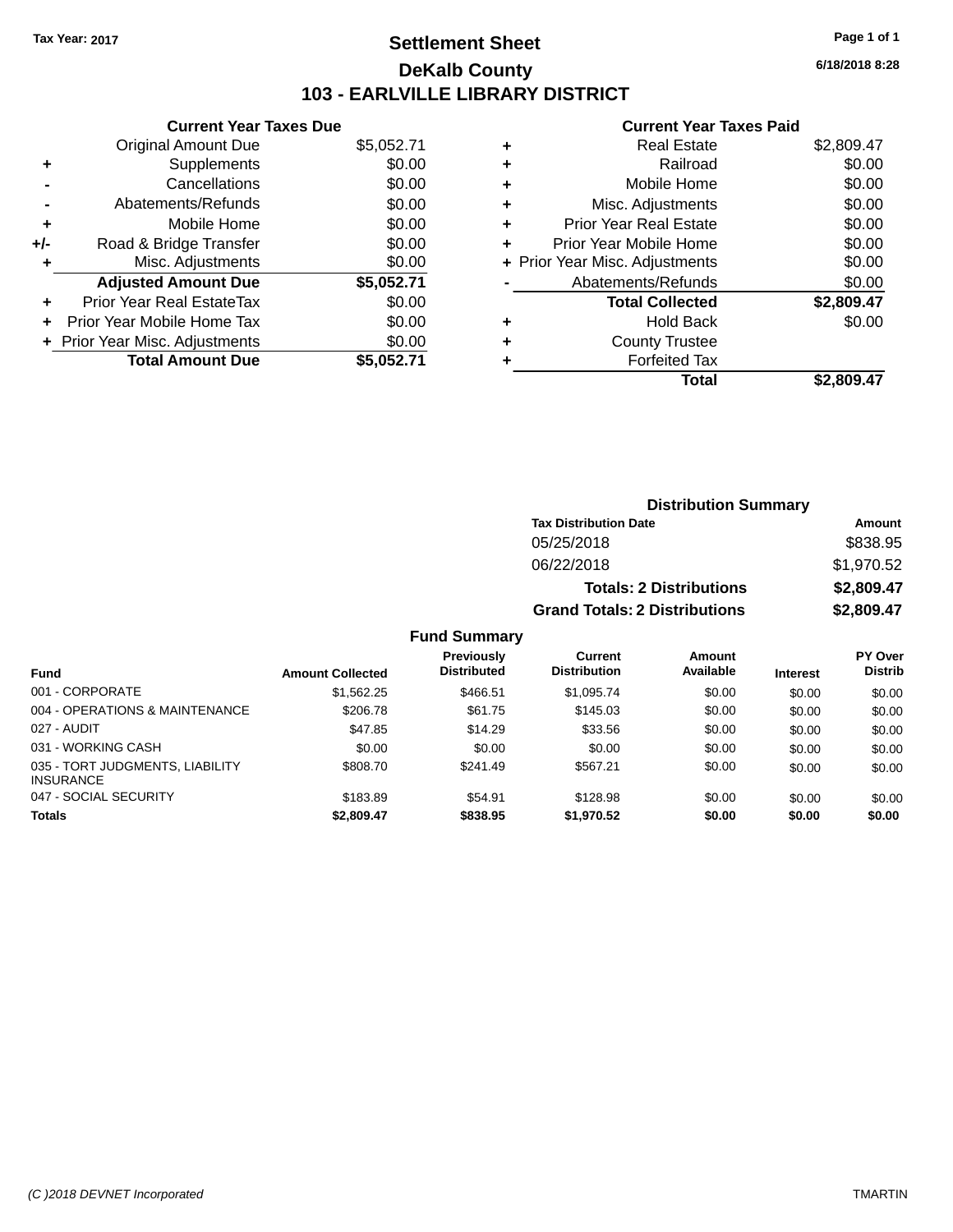# **Settlement Sheet Tax Year: 2017 Page 1 of 2 DeKalb County 110 - DEKALB PARK**

**6/18/2018 8:28**

|     | <b>Current Year Taxes Due</b>  |                |
|-----|--------------------------------|----------------|
|     | <b>Original Amount Due</b>     | \$3,961,924.33 |
| ٠   | Supplements                    | \$23,859.36    |
|     | Cancellations                  | \$115,351.06   |
|     | Abatements/Refunds             | \$7,186.78     |
| ٠   | Mobile Home                    | \$0.00         |
| +/- | Road & Bridge Transfer         | \$0.00         |
| ٠   | Misc. Adjustments              | \$0.00         |
|     | <b>Adjusted Amount Due</b>     | \$3,863,245.85 |
|     | Prior Year Real EstateTax      | (\$1,427.30)   |
| ÷   | Prior Year Mobile Home Tax     | \$0.00         |
|     | + Prior Year Misc. Adjustments | \$24.21        |
|     | <b>Total Amount Due</b>        | \$3,861,842.76 |

## **Current Year Taxes Paid**

| ٠ | <b>Real Estate</b>             | \$2,019,536.45 |
|---|--------------------------------|----------------|
| ٠ | Railroad                       | \$7,487.20     |
| ٠ | Mobile Home                    | \$0.00         |
| ٠ | Misc. Adjustments              | \$0.00         |
| ٠ | <b>Prior Year Real Estate</b>  | (\$1,427.30)   |
| ÷ | Prior Year Mobile Home         | \$0.00         |
|   | + Prior Year Misc. Adjustments | \$24.21        |
|   | Abatements/Refunds             | \$7,186.78     |
|   | <b>Total Collected</b>         | \$2,018,433.78 |
| ٠ | <b>Hold Back</b>               | \$0.00         |
| ٠ | <b>County Trustee</b>          |                |
| ٠ | <b>Forfeited Tax</b>           |                |
|   | Total                          | \$2,018,433.78 |
|   |                                |                |

#### **Distribution Summary Tax Distribution Date Amount** 05/25/2018 \$357,443.50 06/22/2018 \$1,660,990.28

| 00 L <i>LI</i> LUI U           | $V1, V1, V2, V3$ |
|--------------------------------|------------------|
| <b>Totals: 2 Distributions</b> | \$2,018,433.78   |
| Grand Totals: 2 Distributions  | \$2,018,433.78   |

## **Fund Summary**

| <b>Fund</b>                                   | <b>Amount Collected</b> | <b>Previously</b><br><b>Distributed</b> | Current<br><b>Distribution</b> | Amount<br>Available | <b>Interest</b> | PY Over<br><b>Distrib</b> |
|-----------------------------------------------|-------------------------|-----------------------------------------|--------------------------------|---------------------|-----------------|---------------------------|
| 001 - CORPORATE                               | \$692,407.50            | \$122,618.08                            | \$569,789.42                   | \$0.00              | \$0.00          | \$0.00                    |
| 003 - BONDS AND INTEREST                      | \$651.715.95            | \$115,412.08                            | \$536,303.87                   | \$0.00              | \$0.00          | \$0.00                    |
| $005 - I. M. R. F.$                           | \$175,961.02            | \$31.160.87                             | \$144,800.15                   | \$0.00              | \$0.00          | \$0.00                    |
| 027 - AUDIT                                   | \$13,545.71             | \$2,398.80                              | \$11,146.91                    | \$0.00              | \$0.00          | \$0.00                    |
| 035 - TORT JUDGEMENTS/LIABILITY<br><b>INS</b> | \$32,048.70             | \$5.675.50                              | \$26,373.20                    | \$0.00              | \$0.00          | \$0.00                    |
| 047 - SOCIAL SECURITY                         | \$85,446.37             | \$15.131.66                             | \$70,314.71                    | \$0.00              | \$0.00          | \$0.00                    |
| 060 - UNEMPLOYMENT INSURANCE                  | \$10.213.28             | \$1,808.67                              | \$8,404.61                     | \$0.00              | \$0.00          | \$0.00                    |
| 062 - WORKERS COMPENSATION                    | \$25.466.59             | \$4,509.87                              | \$20.956.72                    | \$0.00              | \$0.00          | \$0.00                    |
| 122 - RECREATION                              | \$160.192.99            | \$28,368.50                             | \$131.824.49                   | \$0.00              | \$0.00          | \$0.00                    |
| 123 - AQUARIUM AND MUSEUM                     | \$63,070,00             | \$11,169.04                             | \$51,900.96                    | \$0.00              | \$0.00          | \$0.00                    |
| 126 - REC PROGRAMS/HANDICAPPED                | \$108.365.67            | \$19.190.43                             | \$89.175.24                    | \$0.00              | \$0.00          | \$0.00                    |
| <b>Totals</b>                                 | \$2,018,433.78          | \$357,443.50                            | \$1,660,990.28                 | \$0.00              | \$0.00          | \$0.00                    |

#### **Miscellaneous Adjustment Detail**

**Abatement Detail**

| Year Source             | <b>Account Type</b> | <b>Amount Adjustment Description</b>                   |
|-------------------------|---------------------|--------------------------------------------------------|
| 2016 RE - Real Estate   | Back Tax Collected  | \$24.21 ORIK WILKINSON REDEMPTION 08-12-377-001 by TBA |
| <b>Totals 1 entries</b> |                     | \$24.21                                                |

| Year Source                        | <b>Account Type</b> | <b>Amount Adjustment Description</b>             |
|------------------------------------|---------------------|--------------------------------------------------|
| 2017 RE - Real Estate RE Abatement |                     | \$0.01 PTAB INTEREST REFUND 08-23-105-006 by TBA |
| 2017 RE - Real Estate RE Abatement |                     | \$0.02 PTAB INTEREST REFUND 08-14-352-008 by TBA |
| 2017 RE - Real Estate RE Abatement |                     | \$0.51 PTAB INTEREST REFUND 08-16-401-008 by TBA |
| 2017 RE - Real Estate RE Abatement |                     | \$0.04 PTAB INTEREST REFUND 08-21-426-011 by TBA |
| 2017 RE - Real Estate RE Abatement |                     | \$0.13 PTAB INTEREST REFUND 08-23-105-009 by TBA |
| 2017 RE - Real Estate RE Abatement |                     | \$0.12 PTAB INTEREST REFUND 08-24-128-026 by TBA |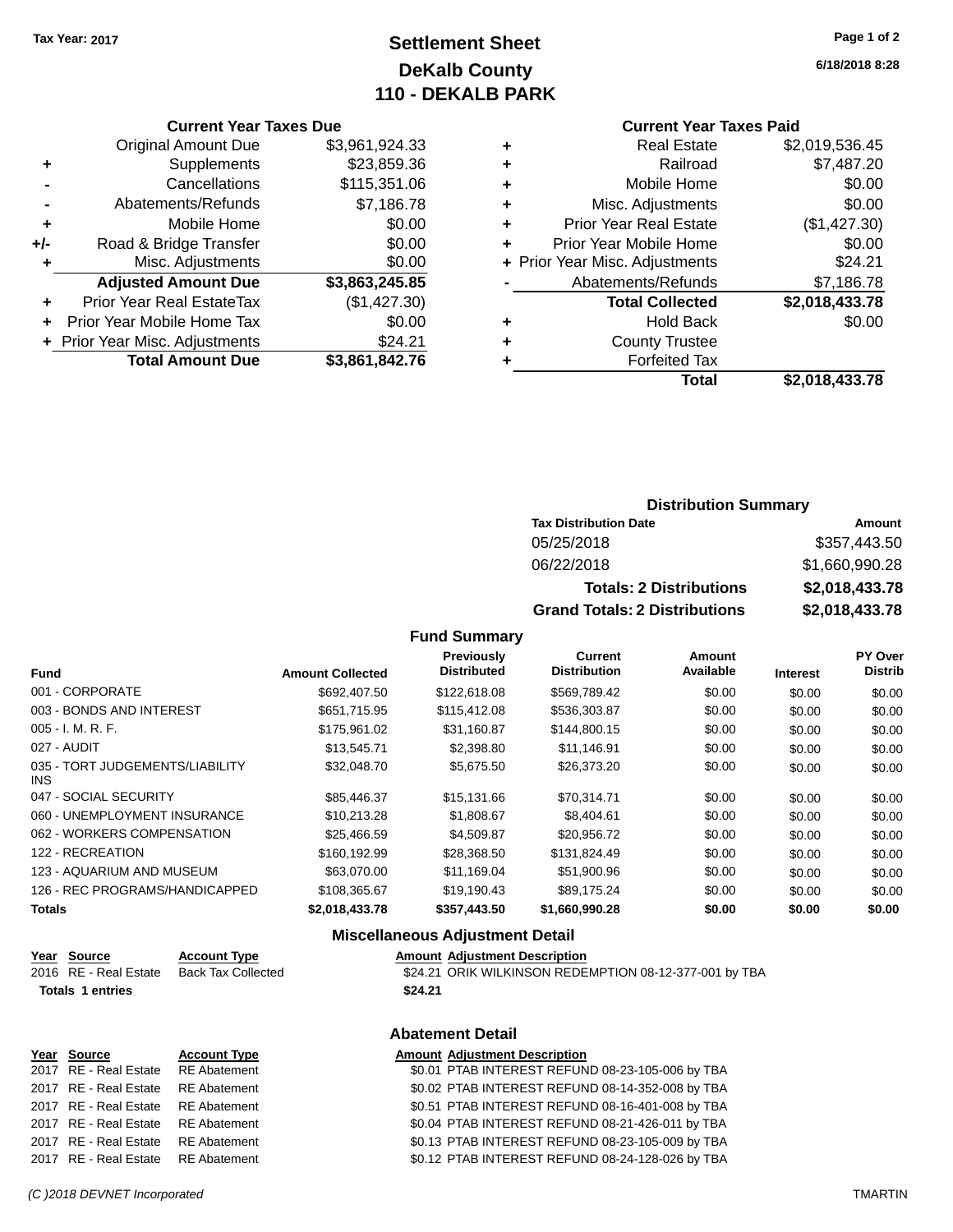# **Settlement Sheet Tax Year: 2017 Page 2 of 2 DeKalb County**

**6/18/2018 8:28**

**Abatement Detail**

Amount Adjustment Description<br>\$7,185.95 16TX27 TAX OBJECTION COMPLAINT REFUND by TBA

**<u>Year Source</u>**<br> **Account Type**<br> **ADDECALLY READ ADDECALLY ADDECALLY ADDECALLY READ ATTEM Totals 7 entries \$7,186.78**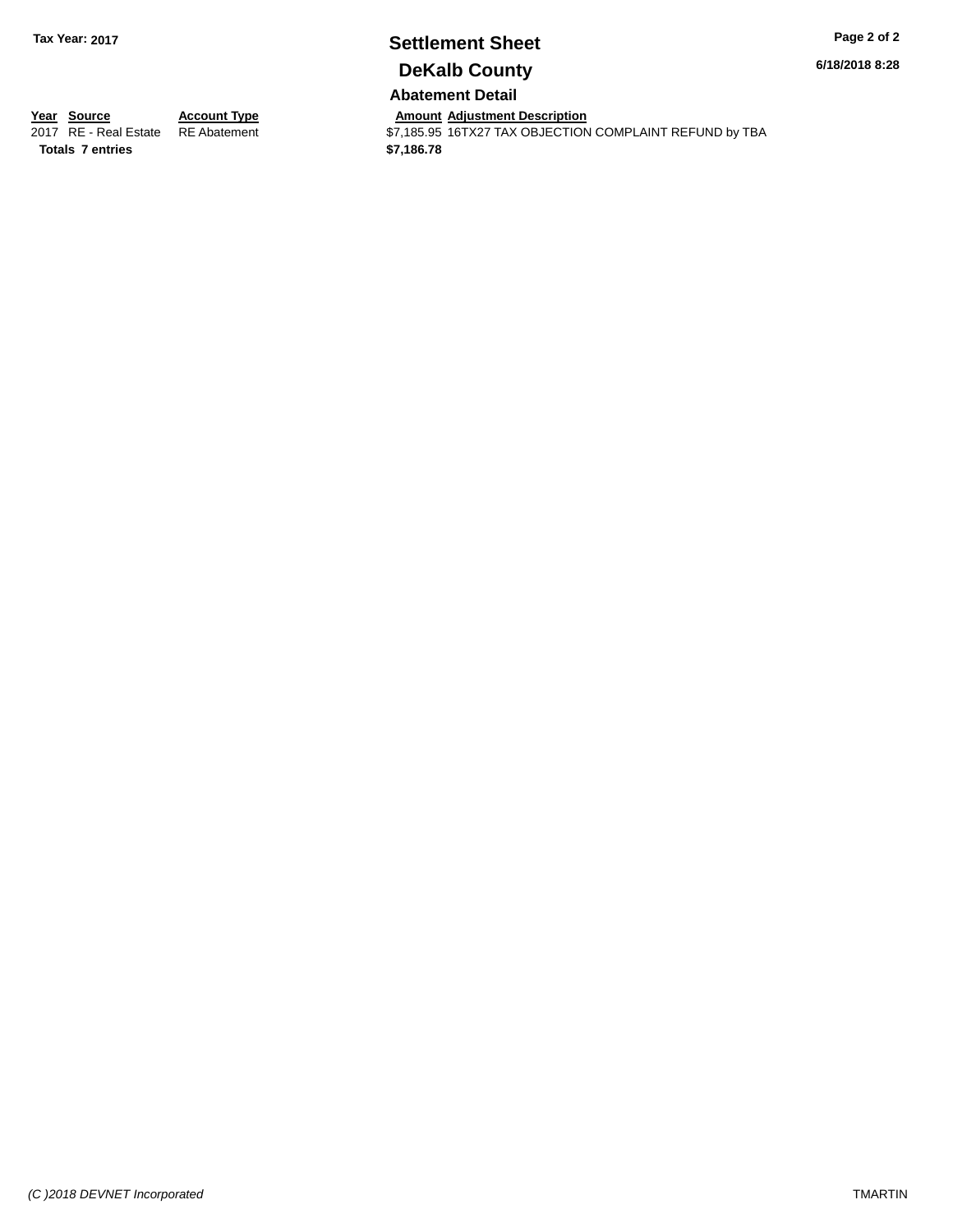035 INS

# **Settlement Sheet Tax Year: 2017 Page 1 of 1 DeKalb County 111 - FRANKLIN TWP PARK**

**6/18/2018 8:28**

|     | <b>Current Year Taxes Due</b>  |             |
|-----|--------------------------------|-------------|
|     | <b>Original Amount Due</b>     | \$43,146.35 |
|     | Supplements                    | \$314.65    |
|     | Cancellations                  | \$321.17    |
|     | Abatements/Refunds             | \$0.00      |
| ÷   | Mobile Home                    | \$0.00      |
| +/- | Road & Bridge Transfer         | \$0.00      |
| ٠   | Misc. Adjustments              | \$0.00      |
|     | <b>Adjusted Amount Due</b>     | \$43,139.83 |
|     | Prior Year Real EstateTax      | \$0.00      |
|     | Prior Year Mobile Home Tax     | \$0.00      |
|     | + Prior Year Misc. Adjustments | \$0.00      |
|     | <b>Total Amount Due</b>        | \$43,139.83 |
|     |                                |             |

## **Current Year Taxes Paid**

| ٠ | <b>Real Estate</b>             | \$22,706.87 |
|---|--------------------------------|-------------|
| ٠ | Railroad                       | \$247.05    |
| ٠ | Mobile Home                    | \$0.00      |
| ٠ | Misc. Adjustments              | \$0.00      |
| ٠ | <b>Prior Year Real Estate</b>  | \$0.00      |
| ٠ | Prior Year Mobile Home         | \$0.00      |
|   | + Prior Year Misc. Adjustments | \$0.00      |
|   | Abatements/Refunds             | \$0.00      |
|   | <b>Total Collected</b>         | \$22,953.92 |
| ٠ | <b>Hold Back</b>               | \$0.00      |
| ٠ | <b>County Trustee</b>          |             |
| ٠ | <b>Forfeited Tax</b>           |             |
|   | Total                          | \$22,953.92 |
|   |                                |             |

|                                         | <b>Distribution Summary</b> |                                  |                                       |                                |                 |                                  |
|-----------------------------------------|-----------------------------|----------------------------------|---------------------------------------|--------------------------------|-----------------|----------------------------------|
|                                         |                             |                                  | <b>Tax Distribution Date</b>          |                                |                 | Amount                           |
|                                         |                             |                                  | 05/25/2018                            |                                |                 | \$4,568.05                       |
|                                         |                             |                                  | 06/22/2018                            |                                |                 | \$18,385.87                      |
|                                         |                             |                                  |                                       | <b>Totals: 2 Distributions</b> |                 | \$22,953.92                      |
|                                         |                             |                                  | <b>Grand Totals: 2 Distributions</b>  |                                |                 | \$22,953.92                      |
|                                         |                             | <b>Fund Summary</b>              |                                       |                                |                 |                                  |
| <b>Fund</b>                             | <b>Amount Collected</b>     | Previously<br><b>Distributed</b> | <b>Current</b><br><b>Distribution</b> | <b>Amount</b><br>Available     | <b>Interest</b> | <b>PY Over</b><br><b>Distrib</b> |
| 001 - CORPORATE                         | \$21,652.28                 | \$4,309.01                       | \$17,343.27                           | \$0.00                         | \$0.00          | \$0.00                           |
| 035 - TORT JUDGEMENTS/LIABILITY<br>INS. | \$1,301.64                  | \$259.04                         | \$1,042.60                            | \$0.00                         | \$0.00          | \$0.00                           |
| <b>Totals</b>                           | \$22.953.92                 | \$4.568.05                       | \$18,385.87                           | \$0.00                         | \$0.00          | \$0.00                           |
|                                         |                             |                                  |                                       |                                |                 |                                  |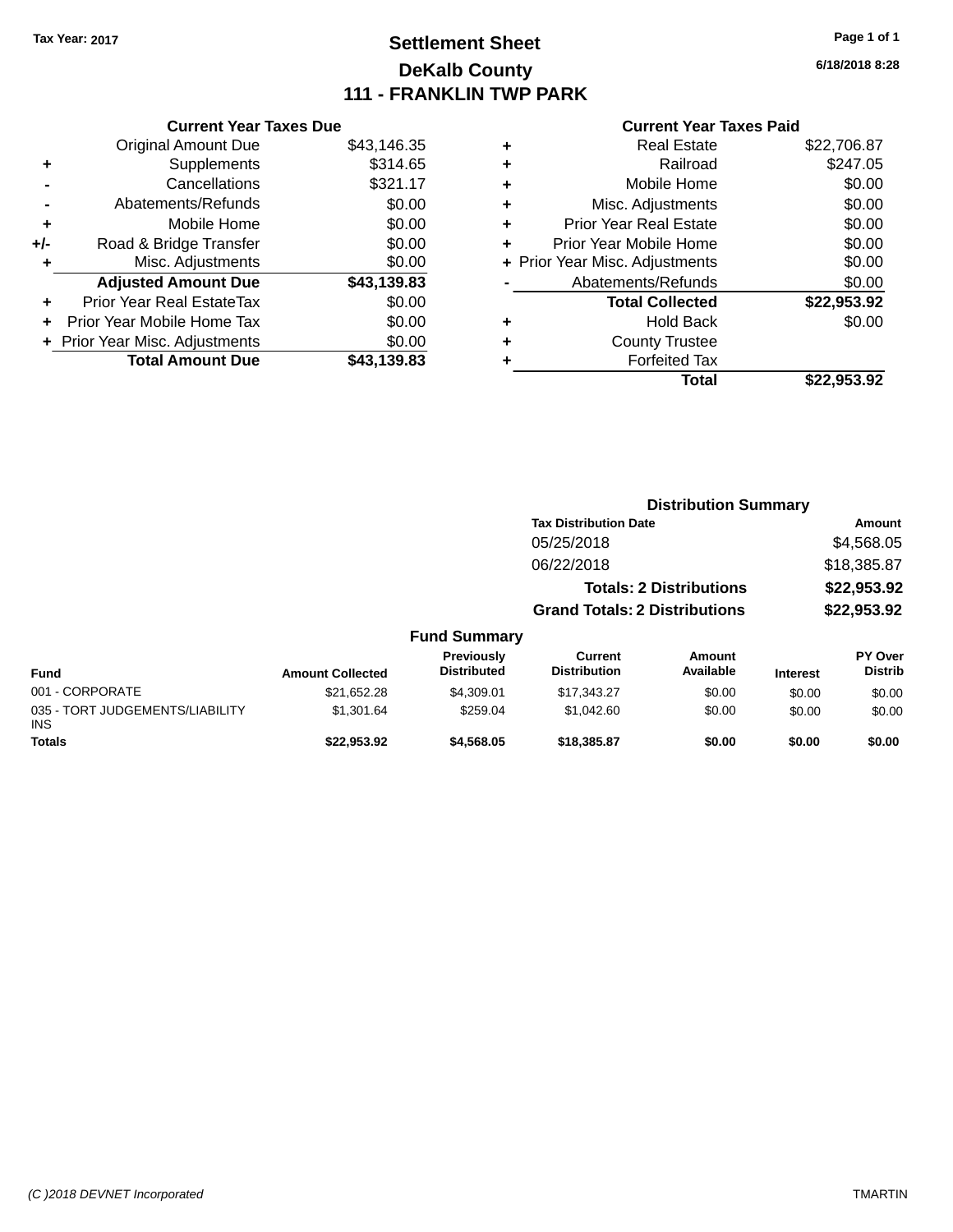# **Settlement Sheet Tax Year: 2017 Page 1 of 1 DeKalb County 112 - GENOA TWP PARK**

**6/18/2018 8:28**

|     | <b>Current Year Taxes Due</b>  |              |
|-----|--------------------------------|--------------|
|     | <b>Original Amount Due</b>     | \$631,323.68 |
| ٠   | Supplements                    | \$12,624.67  |
|     | Cancellations                  | \$15,364.14  |
|     | Abatements/Refunds             | \$0.00       |
| ÷   | Mobile Home                    | \$0.00       |
| +/- | Road & Bridge Transfer         | \$0.00       |
| ٠   | Misc. Adjustments              | \$0.00       |
|     | <b>Adjusted Amount Due</b>     | \$628,584.21 |
| ÷   | Prior Year Real EstateTax      | \$0.00       |
|     | Prior Year Mobile Home Tax     | \$0.00       |
|     | + Prior Year Misc. Adjustments | \$0.00       |
|     | <b>Total Amount Due</b>        | \$628,584.21 |
|     |                                |              |

#### **Current Year Taxes Paid**

|   | Total                          | \$342,262.02 |
|---|--------------------------------|--------------|
|   | <b>Forfeited Tax</b>           |              |
| ٠ | <b>County Trustee</b>          |              |
| ٠ | <b>Hold Back</b>               | \$0.00       |
|   | <b>Total Collected</b>         | \$342,262.02 |
|   | Abatements/Refunds             | \$0.00       |
|   | + Prior Year Misc. Adjustments | \$0.00       |
| ٠ | Prior Year Mobile Home         | \$0.00       |
| ٠ | Prior Year Real Estate         | \$0.00       |
| ٠ | Misc. Adjustments              | \$0.00       |
| ٠ | Mobile Home                    | \$0.00       |
| ٠ | Railroad                       | \$2,819.97   |
|   | <b>Real Estate</b>             | \$339,442.05 |

## **Distribution Summary Tax Distribution Date Amount** 05/25/2018 \$70,661.54 06/22/2018 \$271,600.48 **Totals: 2 Distributions \$342,262.02 Grand Totals: 2 Distributions \$342,262.02**

| <b>Fund</b>                             | <b>Amount Collected</b> | Previously<br><b>Distributed</b> | <b>Current</b><br><b>Distribution</b> | Amount<br>Available | <b>Interest</b> | PY Over<br><b>Distrib</b> |
|-----------------------------------------|-------------------------|----------------------------------|---------------------------------------|---------------------|-----------------|---------------------------|
| 001 - CORPORATE                         | \$101.299.05            | \$20,913.68                      | \$80,385.37                           | \$0.00              | \$0.00          | \$0.00                    |
| 003 - BONDS AND INTEREST                | \$151.248.33            | \$31.225.90                      | \$120.022.43                          | \$0.00              | \$0.00          | \$0.00                    |
| $005 - I. M. R. F.$                     | \$520.91                | \$107.54                         | \$413.37                              | \$0.00              | \$0.00          | \$0.00                    |
| 027 - AUDIT                             | \$520.91                | \$107.54                         | \$413.37                              | \$0.00              | \$0.00          | \$0.00                    |
| 035 - TORT JUDGEMENTS/LIABILITY<br>INS. | \$520.91                | \$107.54                         | \$413.37                              | \$0.00              | \$0.00          | \$0.00                    |
| 047 - SOCIAL SECURITY                   | \$520.91                | \$107.54                         | \$413.37                              | \$0.00              | \$0.00          | \$0.00                    |
| 060 - UNEMPLOYMENT INSURANCE            | \$520.91                | \$107.54                         | \$413.37                              | \$0.00              | \$0.00          | \$0.00                    |
| 062 - WORKERS COMPENSATION              | \$520.91                | \$107.54                         | \$413.37                              | \$0.00              | \$0.00          | \$0.00                    |
| 122 - RECREATION                        | \$63,905.79             | \$13,193.64                      | \$50.712.15                           | \$0.00              | \$0.00          | \$0.00                    |
| 126 - REC PROGRAMS/HANDICAPPED          | \$22.162.48             | \$4,575.54                       | \$17.586.94                           | \$0.00              | \$0.00          | \$0.00                    |
| 143 - MEDICARE                          | \$520.91                | \$107.54                         | \$413.37                              | \$0.00              | \$0.00          | \$0.00                    |
| <b>Totals</b>                           | \$342,262.02            | \$70.661.54                      | \$271,600.48                          | \$0.00              | \$0.00          | \$0.00                    |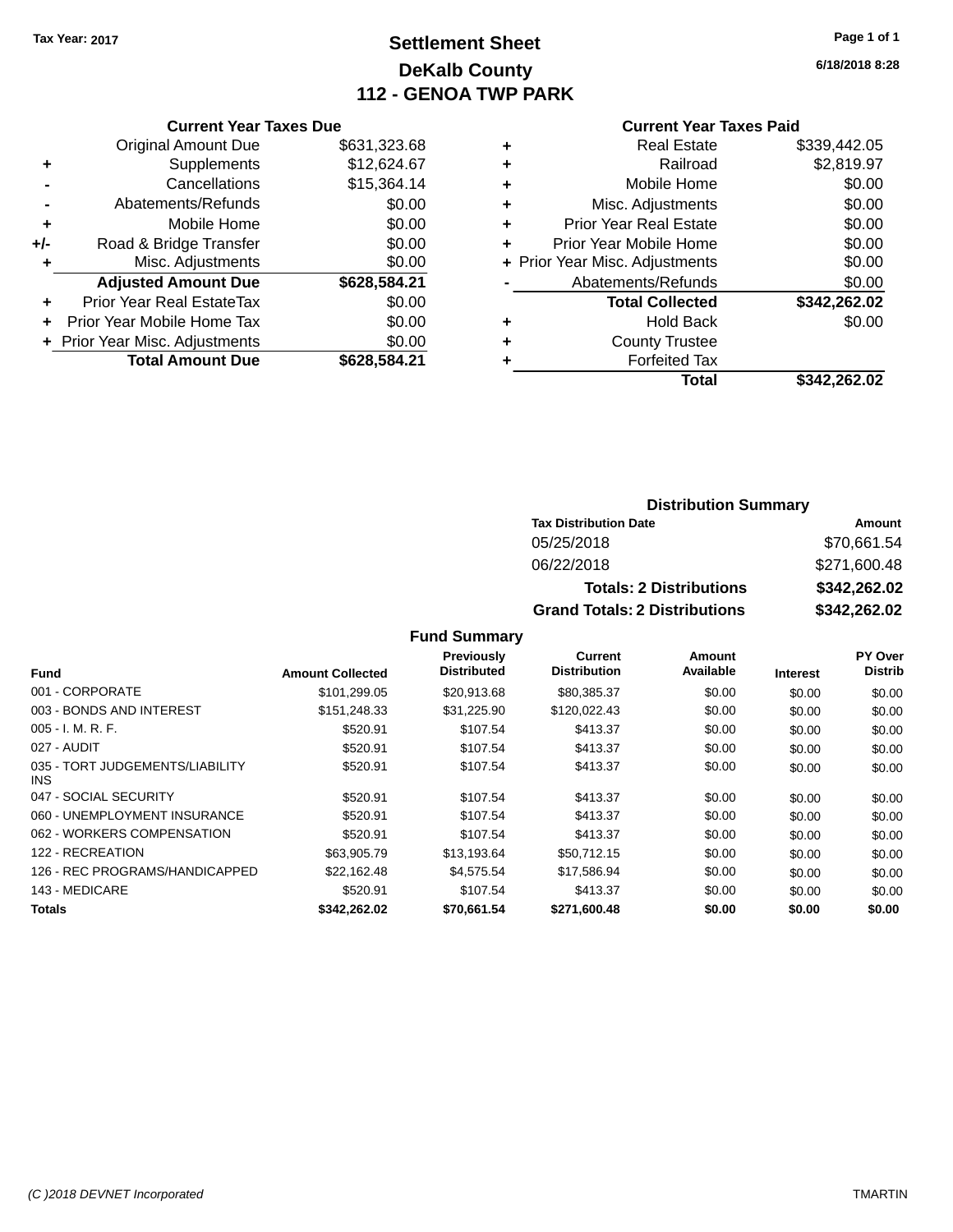# **Settlement Sheet Tax Year: 2017 Page 1 of 1 DeKalb County 113 - KINGSTON TWP PARK**

**6/18/2018 8:28**

|     | <b>Current Year Taxes Due</b>  |             |  |  |  |
|-----|--------------------------------|-------------|--|--|--|
|     | <b>Original Amount Due</b>     | \$53,659.27 |  |  |  |
| ٠   | Supplements                    | \$215.55    |  |  |  |
|     | Cancellations                  | \$288.27    |  |  |  |
|     | Abatements/Refunds             | \$0.00      |  |  |  |
| ٠   | Mobile Home                    | \$0.00      |  |  |  |
| +/- | Road & Bridge Transfer         | \$0.00      |  |  |  |
| ٠   | Misc. Adjustments              | \$0.00      |  |  |  |
|     | <b>Adjusted Amount Due</b>     | \$53,586.55 |  |  |  |
|     | Prior Year Real EstateTax      | \$0.00      |  |  |  |
|     | Prior Year Mobile Home Tax     | \$0.00      |  |  |  |
|     | + Prior Year Misc. Adjustments | \$9.03      |  |  |  |
|     | <b>Total Amount Due</b>        | \$53,595.58 |  |  |  |
|     |                                |             |  |  |  |

## **Current Year Taxes Paid**

|   | <b>Real Estate</b>             | \$28,794.14 |
|---|--------------------------------|-------------|
| ٠ | Railroad                       | \$412.63    |
| ٠ | Mobile Home                    | \$0.00      |
| ٠ | Misc. Adjustments              | \$0.00      |
| ٠ | <b>Prior Year Real Estate</b>  | \$0.00      |
|   | Prior Year Mobile Home         | \$0.00      |
|   | + Prior Year Misc. Adjustments | \$9.03      |
|   | Abatements/Refunds             | \$0.00      |
|   | <b>Total Collected</b>         | \$29,215.80 |
| ٠ | <b>Hold Back</b>               | \$0.00      |
|   | <b>County Trustee</b>          |             |
|   | <b>Forfeited Tax</b>           |             |
|   | Total                          | \$29,215.80 |
|   |                                |             |

|                                         |                         | <b>Distribution Summary</b>      |                                                                        |                            |                 |                           |
|-----------------------------------------|-------------------------|----------------------------------|------------------------------------------------------------------------|----------------------------|-----------------|---------------------------|
|                                         |                         |                                  | <b>Tax Distribution Date</b>                                           | <b>Amount</b>              |                 |                           |
|                                         |                         |                                  | 05/25/2018                                                             |                            |                 | \$5,470.14                |
|                                         |                         |                                  | 06/22/2018                                                             |                            |                 | \$23,745.66               |
|                                         |                         |                                  | <b>Totals: 2 Distributions</b><br><b>Grand Totals: 2 Distributions</b> |                            |                 | \$29,215.80               |
|                                         |                         |                                  |                                                                        |                            | \$29,215.80     |                           |
|                                         |                         | <b>Fund Summary</b>              |                                                                        |                            |                 |                           |
| <b>Fund</b>                             | <b>Amount Collected</b> | Previously<br><b>Distributed</b> | Current<br><b>Distribution</b>                                         | <b>Amount</b><br>Available | <b>Interest</b> | PY Over<br><b>Distrib</b> |
| 001 - CORPORATE                         | \$23,499.85             | \$4,399.92                       | \$19,099.93                                                            | \$0.00                     | \$0.00          | \$0.00                    |
| 035 - TORT JUDGEMENTS/LIABILITY<br>INS. | \$2,672.46              | \$500.38                         | \$2,172.08                                                             | \$0.00                     | \$0.00          | \$0.00                    |
| 122 - RECREATION                        | \$3,043.49              | \$569.84                         | \$2,473.65                                                             | \$0.00                     | \$0.00          | \$0.00                    |
| <b>Totals</b>                           | \$29,215.80             | \$5,470.14                       | \$23,745.66                                                            | \$0.00                     | \$0.00          | \$0.00                    |
|                                         |                         |                                  |                                                                        |                            |                 |                           |

## **Miscellaneous Adjustment Detail**

|                         | Year Source           | <b>Account Type</b> | <b>Amount Adjustment Description</b>            |
|-------------------------|-----------------------|---------------------|-------------------------------------------------|
|                         | 2016 RE - Real Estate | Back Tax Collected  | \$9.03 MATHESON REDEMPTION 02-22-402-003 by TBA |
| <b>Totals 1 entries</b> |                       |                     | \$9.03                                          |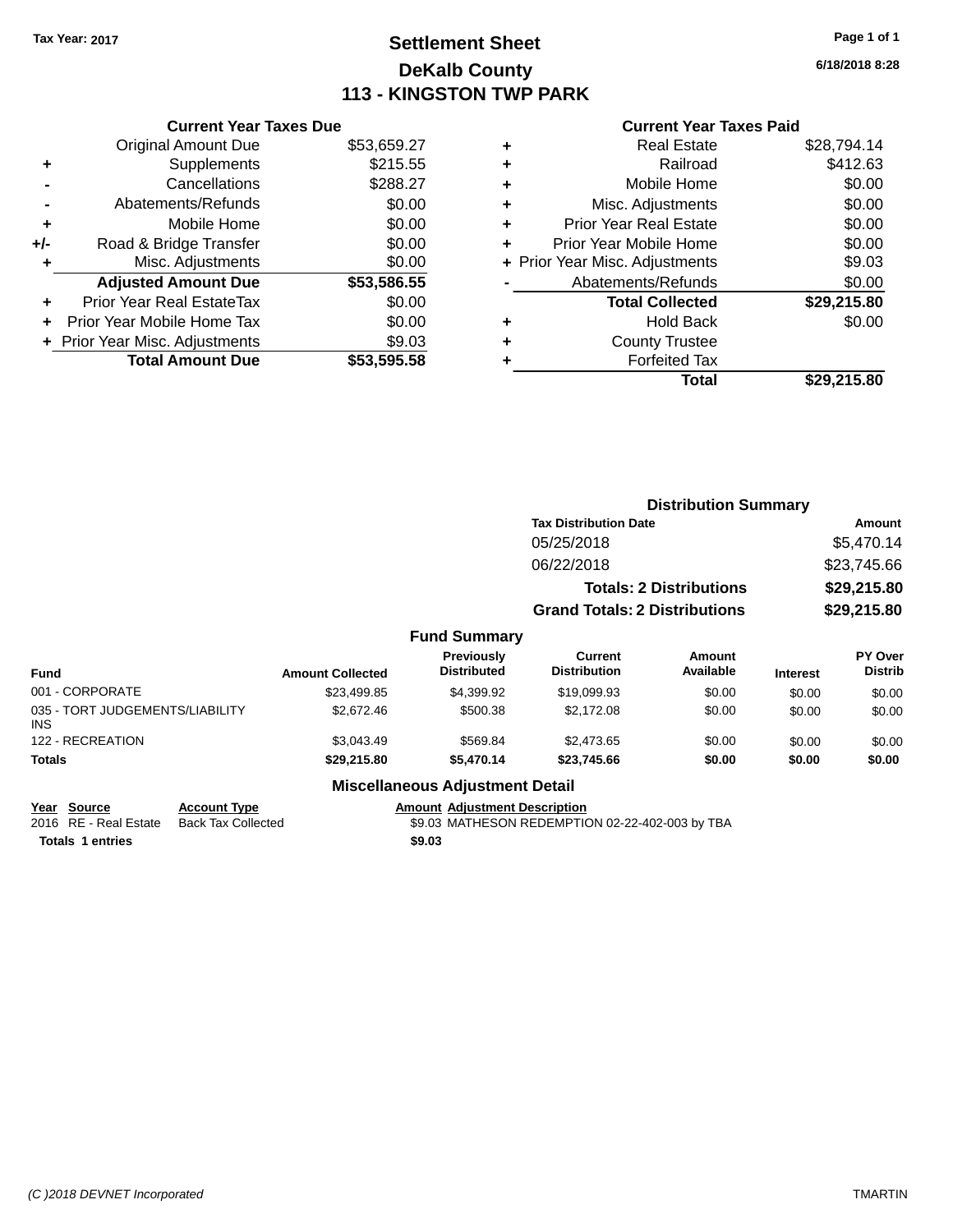# **Settlement Sheet Tax Year: 2017 Page 1 of 1 DeKalb County 114 - SANDWICH PARK**

**6/18/2018 8:28**

| <b>Current Year Taxes Due</b> |  |  |  |
|-------------------------------|--|--|--|
|                               |  |  |  |

|     | <b>Total Amount Due</b>          | \$547,214.97 |
|-----|----------------------------------|--------------|
|     | + Prior Year Misc. Adjustments   | \$621.11     |
|     | Prior Year Mobile Home Tax       | \$0.00       |
| ÷   | <b>Prior Year Real EstateTax</b> | \$0.00       |
|     | <b>Adjusted Amount Due</b>       | \$546,593.86 |
|     | Misc. Adjustments                | \$0.00       |
| +/- | Road & Bridge Transfer           | \$0.00       |
| ٠   | Mobile Home                      | \$0.00       |
|     | Abatements/Refunds               | \$0.00       |
|     | Cancellations                    | \$3,675.17   |
| ٠   | Supplements                      | \$3,248.15   |
|     | <b>Original Amount Due</b>       | \$547,020.88 |
|     |                                  |              |

#### **Current Year Taxes Paid**

| ٠ | <b>Real Estate</b>             | \$291,704.13 |
|---|--------------------------------|--------------|
| ÷ | Railroad                       | \$761.24     |
| ٠ | Mobile Home                    | \$0.00       |
| ٠ | Misc. Adjustments              | \$0.00       |
| ٠ | <b>Prior Year Real Estate</b>  | \$0.00       |
| ٠ | Prior Year Mobile Home         | \$0.00       |
|   | + Prior Year Misc. Adjustments | \$621.11     |
|   | Abatements/Refunds             | \$0.00       |
|   | <b>Total Collected</b>         | \$293,086.48 |
| ٠ | <b>Hold Back</b>               | \$0.00       |
| ٠ | <b>County Trustee</b>          |              |
| ٠ | <b>Forfeited Tax</b>           |              |
|   | Total                          | \$293,086.48 |
|   |                                |              |

## **Distribution Summary Tax Distribution Date Amount** 05/25/2018 \$56,667.72 06/22/2018 \$236,418.76 **Totals: 2 Distributions \$293,086.48 Grand Totals: 2 Distributions \$293,086.48**

#### **Fund Summary**

| <b>Fund</b>                             | <b>Amount Collected</b> | <b>Previously</b><br><b>Distributed</b> | Current<br><b>Distribution</b> | Amount<br>Available | <b>Interest</b> | PY Over<br><b>Distrib</b> |
|-----------------------------------------|-------------------------|-----------------------------------------|--------------------------------|---------------------|-----------------|---------------------------|
| 001 - CORPORATE                         | \$86,149.81             | \$16,656.90                             | \$69,492.91                    | \$0.00              | \$0.00          | \$0.00                    |
| 003 - BONDS AND INTEREST                | \$56,580.94             | \$10.939.82                             | \$45.641.12                    | \$0.00              | \$0.00          | \$0.00                    |
| $005 - I. M. R. F.$                     | \$16,255.16             | \$3,142.91                              | \$13,112.25                    | \$0.00              | \$0.00          | \$0.00                    |
| 027 - AUDIT                             | \$3,472.20              | \$671.34                                | \$2,800.86                     | \$0.00              | \$0.00          | \$0.00                    |
| 035 - TORT JUDGEMENTS/LIABILITY<br>INS. | \$15,298.53             | \$2.957.94                              | \$12,340.59                    | \$0.00              | \$0.00          | \$0.00                    |
| 047 - SOCIAL SECURITY                   | \$12,910.45             | \$2,496.21                              | \$10,414.24                    | \$0.00              | \$0.00          | \$0.00                    |
| 060 - UNEMPLOYMENT INSURANCE            | \$11.953.83             | \$2,311,25                              | \$9.642.58                     | \$0.00              | \$0.00          | \$0.00                    |
| 122 - RECREATION                        | \$62,603.86             | \$12.104.34                             | \$50,499.52                    | \$0.00              | \$0.00          | \$0.00                    |
| 125 - PAVING & LIGHTING, STREETS        | \$1.438.48              | \$278.13                                | \$1.160.35                     | \$0.00              | \$0.00          | \$0.00                    |
| 126 - REC PROGRAMS/HANDICAPPED          | \$26.423.22             | \$5.108.88                              | \$21.314.34                    | \$0.00              | \$0.00          | \$0.00                    |
| <b>Totals</b>                           | \$293,086.48            | \$56,667.72                             | \$236,418.76                   | \$0.00              | \$0.00          | \$0.00                    |

#### **Miscellaneous Adjustment Detail**

|                  | Year Source           | <b>Account Type</b> |  | <b>Amount Adjustment Description</b>                   |
|------------------|-----------------------|---------------------|--|--------------------------------------------------------|
|                  | 2016 RE - Real Estate | Back Tax Collected  |  | \$54.80 DOBSON REDEMPTION 19-26-481-012 by TBA         |
|                  | 2016 RE - Real Estate | Back Tax Collected  |  | \$566.31 CHICAGO TITLE LAND TR CO 19-26-484-016 by TBA |
| Totals 2 entries |                       | \$621.11            |  |                                                        |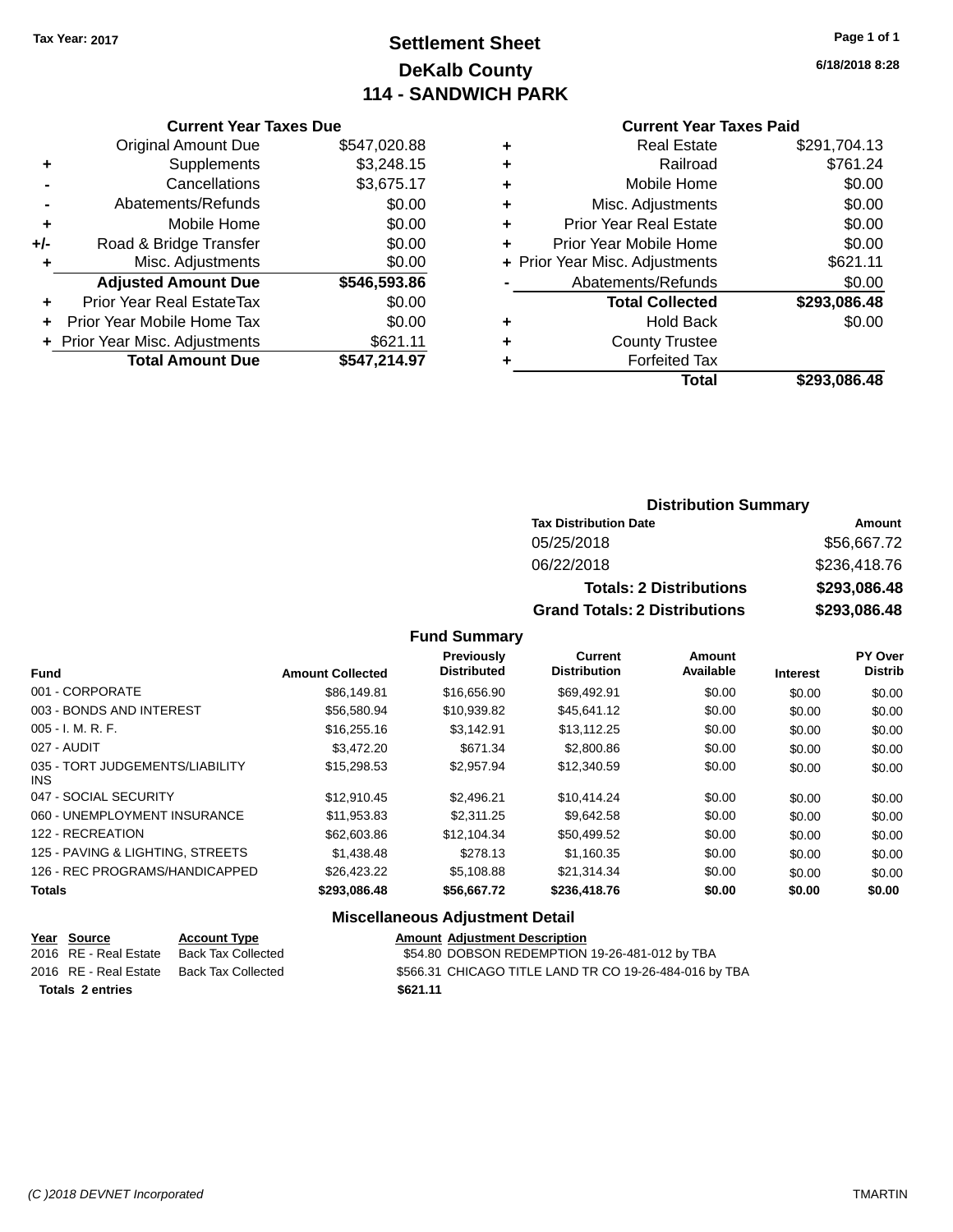# **Settlement Sheet Tax Year: 2017 Page 1 of 1 DeKalb County 115 - SYCAMORE PARK**

**6/18/2018 8:28**

#### **Current Year Taxes Paid**

|     | <b>Current Year Taxes Due</b>  |                |  |  |  |  |
|-----|--------------------------------|----------------|--|--|--|--|
|     | <b>Original Amount Due</b>     | \$3,205,602.17 |  |  |  |  |
| ٠   | Supplements                    | \$13,068.03    |  |  |  |  |
|     | Cancellations                  | \$14,881.91    |  |  |  |  |
|     | Abatements/Refunds             | \$0.00         |  |  |  |  |
| ٠   | Mobile Home                    | \$0.00         |  |  |  |  |
| +/- | Road & Bridge Transfer         | \$0.00         |  |  |  |  |
| ٠   | Misc. Adjustments              | \$14,496.00    |  |  |  |  |
|     | <b>Adjusted Amount Due</b>     | \$3,218,284.29 |  |  |  |  |
| ٠   | Prior Year Real EstateTax      | \$273.39       |  |  |  |  |
| ÷   | Prior Year Mobile Home Tax     | \$0.00         |  |  |  |  |
|     | + Prior Year Misc. Adjustments | \$15.42        |  |  |  |  |
|     | <b>Total Amount Due</b>        | \$3,218,573.10 |  |  |  |  |

| ٠ | <b>Real Estate</b>             | \$1,696,248.42 |
|---|--------------------------------|----------------|
| ٠ | Railroad                       | \$0.17         |
| ٠ | Mobile Home                    | \$0.00         |
| ٠ | Misc. Adjustments              | \$14,496.00    |
| ٠ | <b>Prior Year Real Estate</b>  | \$273.39       |
| ٠ | Prior Year Mobile Home         | \$0.00         |
|   | + Prior Year Misc. Adjustments | \$15.42        |
|   | Abatements/Refunds             | \$0.00         |
|   | <b>Total Collected</b>         | \$1,711,033.40 |
| ٠ | <b>Hold Back</b>               | \$0.00         |
| ٠ | <b>County Trustee</b>          |                |
|   | <b>Forfeited Tax</b>           |                |
|   | Total                          | \$1,711,033.40 |
|   |                                |                |

# **Distribution Summary**

| <b>Tax Distribution Date</b>         | Amount         |
|--------------------------------------|----------------|
| 05/25/2018                           | \$312,296.99   |
| 06/22/2018                           | \$1,398,736.41 |
| <b>Totals: 2 Distributions</b>       | \$1,711,033.40 |
| <b>Grand Totals: 2 Distributions</b> | \$1,711,033.40 |

## **Fund Summary**

| <b>Fund</b>                                    | <b>Amount Collected</b> | <b>Previously</b><br><b>Distributed</b> | <b>Current</b><br><b>Distribution</b> | Amount<br>Available | <b>Interest</b> | PY Over<br><b>Distrib</b> |
|------------------------------------------------|-------------------------|-----------------------------------------|---------------------------------------|---------------------|-----------------|---------------------------|
| 001 - CORPORATE                                | \$668,276.67            | \$121,973.56                            | \$546,303.11                          | \$0.00              | \$0.00          | \$0.00                    |
| 003 - BONDS AND INTEREST                       | \$324,280.17            | \$59,187.46                             | \$265,092.71                          | \$0.00              | \$0.00          | \$0.00                    |
| $005 - I. M. R. F.$                            | \$48,589.91             | \$8,868.60                              | \$39,721.31                           | \$0.00              | \$0.00          | \$0.00                    |
| 014 - POLICE PROTECTION                        | \$95.81                 | \$17.48                                 | \$78.33                               | \$0.00              | \$0.00          | \$0.00                    |
| 027 - AUDIT                                    | \$8,029.87              | \$1,465.61                              | \$6,564.26                            | \$0.00              | \$0.00          | \$0.00                    |
| 035 - TORT JUDGEMENTS/LIABILITY<br>INS.        | \$38,443.48             | \$7,016.68                              | \$31,426.80                           | \$0.00              | \$0.00          | \$0.00                    |
| 039 - PLAYGROUND AND RECREATION<br><b>COMM</b> | \$216,378.99            | \$39,493.39                             | \$176,885.60                          | \$0.00              | \$0.00          | \$0.00                    |
| 047 - SOCIAL SECURITY                          | \$52.845.27             | \$9,645.29                              | \$43,199.98                           | \$0.00              | \$0.00          | \$0.00                    |
| 122 - RECREATION                               | \$257.828.79            | \$47.058.79                             | \$210,770.00                          | \$0.00              | \$0.00          | \$0.00                    |
| 125 - PAVING & LIGHTING, STREETS               | \$95.81                 | \$17.48                                 | \$78.33                               | \$0.00              | \$0.00          | \$0.00                    |
| 126 - REC PROGRAMS/HANDICAPPED                 | \$96,168.63             | \$17,552.65                             | \$78,615.98                           | \$0.00              | \$0.00          | \$0.00                    |
| <b>Totals</b>                                  | \$1,711,033.40          | \$312,296.99                            | \$1,398,736.41                        | \$0.00              | \$0.00          | \$0.00                    |

## **Miscellaneous Adjustment Detail**

| \$15.42 TRUSTEE SALE 06-21-440-012 by TBA      |
|------------------------------------------------|
| \$14,496.00 2008 & 2009 AMB TRUST #2567 by TBA |
|                                                |
|                                                |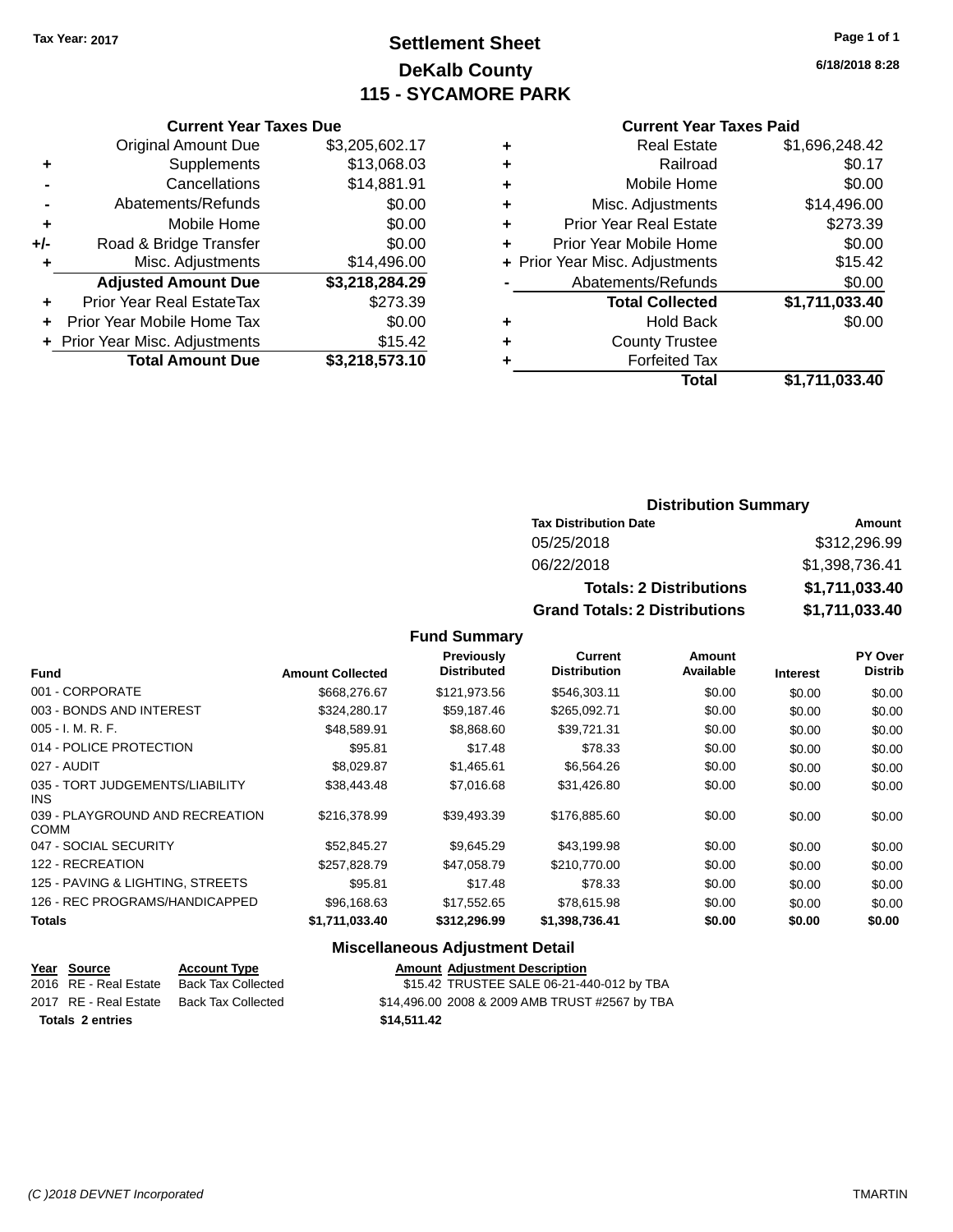# **Settlement Sheet Tax Year: 2017 Page 1 of 1 DeKalb County 120 - SCHOOL DISTRICT 1**

**6/18/2018 8:28**

#### **Current Year Taxes Paid**

|       | <b>Current Year Taxes Due</b>          |              |  |  |  |  |
|-------|----------------------------------------|--------------|--|--|--|--|
|       | <b>Original Amount Due</b>             | \$629,461.10 |  |  |  |  |
| ٠     | \$0.00<br>Supplements                  |              |  |  |  |  |
|       | Cancellations                          | \$0.00       |  |  |  |  |
|       | Abatements/Refunds                     | \$0.00       |  |  |  |  |
| ÷     | Mobile Home                            | \$0.00       |  |  |  |  |
| $+/-$ | Road & Bridge Transfer                 | \$0.00       |  |  |  |  |
|       | Misc. Adjustments                      | \$0.00       |  |  |  |  |
|       | <b>Adjusted Amount Due</b>             | \$629,461.10 |  |  |  |  |
| ÷     | Prior Year Real EstateTax              | \$0.00       |  |  |  |  |
|       | Prior Year Mobile Home Tax             | \$0.00       |  |  |  |  |
|       | \$0.00<br>Prior Year Misc. Adjustments |              |  |  |  |  |
|       | <b>Total Amount Due</b>                | \$629,461.10 |  |  |  |  |
|       |                                        |              |  |  |  |  |

|   | <b>Real Estate</b>             | \$401,206.87 |
|---|--------------------------------|--------------|
| ٠ | Railroad                       | \$0.00       |
| ٠ | Mobile Home                    | \$0.00       |
| ٠ | Misc. Adjustments              | \$0.00       |
| ٠ | <b>Prior Year Real Estate</b>  | \$0.00       |
| ÷ | Prior Year Mobile Home         | \$0.00       |
|   | + Prior Year Misc. Adjustments | \$0.00       |
|   | Abatements/Refunds             | \$0.00       |
|   | <b>Total Collected</b>         | \$401,206.87 |
| ٠ | Hold Back                      | \$0.00       |
| ٠ | <b>County Trustee</b>          |              |
| ٠ | <b>Forfeited Tax</b>           |              |
|   | Total                          | \$401.206.87 |
|   |                                |              |

## **Distribution Summary Tax Distribution Date Amount** 05/25/2018 \$63,875.36 06/22/2018 \$337,331.51 **Totals: 2 Distributions \$401,206.87 Grand Totals: 2 Distributions \$401,206.87**

|                                         |                         | Previously         | Current             | Amount    |                 | <b>PY Over</b> |
|-----------------------------------------|-------------------------|--------------------|---------------------|-----------|-----------------|----------------|
| <b>Fund</b>                             | <b>Amount Collected</b> | <b>Distributed</b> | <b>Distribution</b> | Available | <b>Interest</b> | <b>Distrib</b> |
| 002 - EDUCATION                         | \$262,380.86            | \$41.773.15        | \$220,607.71        | \$0.00    | \$0.00          | \$0.00         |
| 003 - BONDS AND INTEREST                | \$36,344.53             | \$5,786.34         | \$30,558.19         | \$0.00    | \$0.00          | \$0.00         |
| 004 - OPERATIONS & MAINTENANCE          | \$32,797.46             | \$5,221.62         | \$27,575.84         | \$0.00    | \$0.00          | \$0.00         |
| $005 - I. M. R. F.$                     | \$5,725.63              | \$911.57           | \$4,814.06          | \$0.00    | \$0.00          | \$0.00         |
| 030 - TRANSPORTATION SYSTEM             | \$13,119.06             | \$2,088.66         | \$11,030.40         | \$0.00    | \$0.00          | \$0.00         |
| 031 - WORKING CASH                      | \$3,279.87              | \$522.18           | \$2,757.69          | \$0.00    | \$0.00          | \$0.00         |
| 032 - FIRE PREV/SFTY/ENERGY             | \$3,279.87              | \$522.18           | \$2,757.69          | \$0.00    | \$0.00          | \$0.00         |
| 033 - SPECIAL EDUCATION                 | \$2,623.89              | \$417.74           | \$2,206.15          | \$0.00    | \$0.00          | \$0.00         |
| 035 - TORT JUDGEMENTS/LIABILITY<br>INS. | \$33.183.42             | \$5,283.07         | \$27,900.35         | \$0.00    | \$0.00          | \$0.00         |
| 047 - SOCIAL SECURITY                   | \$8,589.03              | \$1,367.44         | \$7,221.59          | \$0.00    | \$0.00          | \$0.00         |
| 057 - LEASE/PURCHASE/RENTAL             | \$3,279.87              | \$522.18           | \$2,757.69          | \$0.00    | \$0.00          | \$0.00         |
| 109 - PRIOR YEAR ADJUSTMENT             | $$-3.396.62$            | $$-540.77$         | $$-2,855.85$        | \$0.00    | \$0.00          | \$0.00         |
| <b>Totals</b>                           | \$401.206.87            | \$63,875,36        | \$337,331.51        | \$0.00    | \$0.00          | \$0.00         |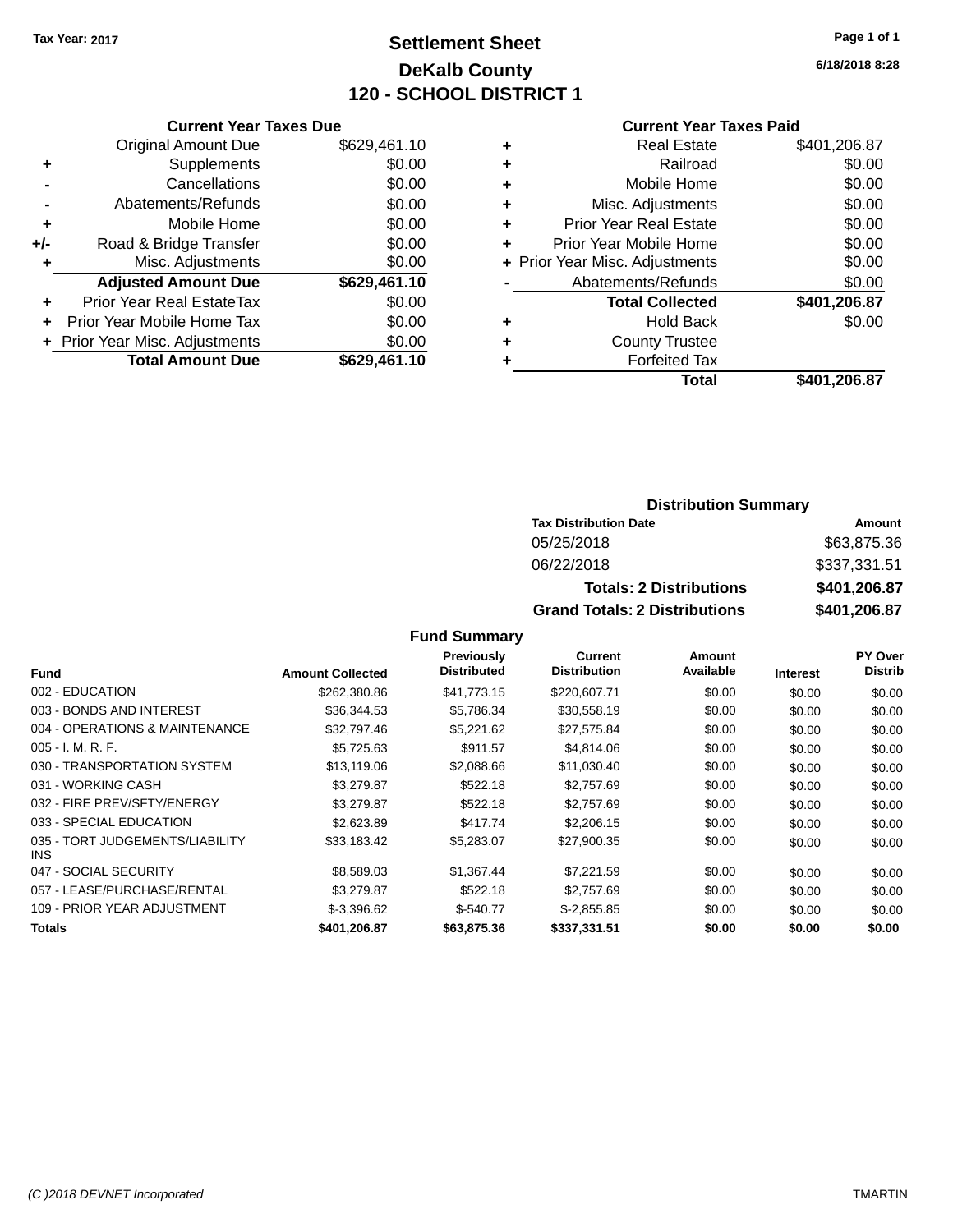# **Settlement Sheet Tax Year: 2017 Page 1 of 1 DeKalb County 121 - SCHOOL DISTRICT 9**

**6/18/2018 8:28**

|       | <b>Current Year Taxes Due</b>  |              |
|-------|--------------------------------|--------------|
|       | <b>Original Amount Due</b>     | \$130,195.70 |
|       | Supplements                    | \$0.00       |
|       | Cancellations                  | \$0.00       |
|       | Abatements/Refunds             | \$0.00       |
| ٠     | Mobile Home                    | \$0.00       |
| $+/-$ | Road & Bridge Transfer         | \$0.00       |
| ٠     | Misc. Adjustments              | \$0.00       |
|       | <b>Adjusted Amount Due</b>     | \$130,195.70 |
|       | Prior Year Real EstateTax      | \$0.00       |
|       | Prior Year Mobile Home Tax     | \$0.00       |
|       | + Prior Year Misc. Adjustments | \$0.00       |
|       | <b>Total Amount Due</b>        | \$130,195.70 |
|       |                                |              |

## **Current Year Taxes Paid**

| <b>Real Estate</b>             | \$67,262.01 |
|--------------------------------|-------------|
| Railroad                       | \$4,613.87  |
| Mobile Home                    | \$0.00      |
| Misc. Adjustments              | \$0.00      |
| <b>Prior Year Real Estate</b>  | \$0.00      |
| Prior Year Mobile Home         | \$0.00      |
| + Prior Year Misc. Adjustments | \$0.00      |
| Abatements/Refunds             | \$0.00      |
| <b>Total Collected</b>         | \$71,875.88 |
| <b>Hold Back</b>               | \$0.00      |
| <b>County Trustee</b>          |             |
| <b>Forfeited Tax</b>           |             |
| Total                          | \$71,875.88 |
|                                |             |

### **Distribution Summary Tax Distribution Date Amount** 05/25/2018 \$20,085.81 06/22/2018 \$51,790.07

| UU ZZIZU 1 0                         | <b>JU.UU</b> 1,1 JU.UT |
|--------------------------------------|------------------------|
| <b>Totals: 2 Distributions</b>       | \$71,875.88            |
| <b>Grand Totals: 2 Distributions</b> | \$71,875.88            |

|                                         |                         | Previously         | Current             | Amount    |                 | <b>PY Over</b> |
|-----------------------------------------|-------------------------|--------------------|---------------------|-----------|-----------------|----------------|
| <b>Fund</b>                             | <b>Amount Collected</b> | <b>Distributed</b> | <b>Distribution</b> | Available | <b>Interest</b> | <b>Distrib</b> |
| 002 - EDUCATION                         | \$46,252.26             | \$12,925.25        | \$33,327.01         | \$0.00    | \$0.00          | \$0.00         |
| 003 - BONDS AND INTEREST                | \$7,621.21              | \$2,129.76         | \$5,491.45          | \$0.00    | \$0.00          | \$0.00         |
| 004 - OPERATIONS & MAINTENANCE          | \$8.211.89              | \$2,294.82         | \$5,917.07          | \$0.00    | \$0.00          | \$0.00         |
| $005 - I. M. R. F.$                     | \$1,100.71              | \$307.59           | \$793.12            | \$0.00    | \$0.00          | \$0.00         |
| 030 - TRANSPORTATION SYSTEM             | \$2,329.63              | \$651.02           | \$1,678.61          | \$0.00    | \$0.00          | \$0.00         |
| 031 - WORKING CASH                      | \$582.42                | \$162.76           | \$419.66            | \$0.00    | \$0.00          | \$0.00         |
| 032 - FIRE PREV/SFTY/ENERGY             | \$582.42                | \$162.76           | \$419.66            | \$0.00    | \$0.00          | \$0.00         |
| 033 - SPECIAL EDUCATION                 | \$465.91                | \$130.20           | \$335.71            | \$0.00    | \$0.00          | \$0.00         |
| 035 - TORT JUDGEMENTS/LIABILITY<br>INS. | \$3,044.44              | \$850.77           | \$2,193.67          | \$0.00    | \$0.00          | \$0.00         |
| 047 - SOCIAL SECURITY                   | \$1,639.34              | \$458.12           | \$1,181.22          | \$0.00    | \$0.00          | \$0.00         |
| 057 - LEASE/PURCHASE/RENTAL             | \$582.42                | \$162.76           | \$419.66            | \$0.00    | \$0.00          | \$0.00         |
| 109 - PRIOR YEAR ADJUSTMENT             | \$-536.77               | $$-150.00$         | \$-386.77           | \$0.00    | \$0.00          | \$0.00         |
| <b>Totals</b>                           | \$71,875.88             | \$20,085.81        | \$51,790.07         | \$0.00    | \$0.00          | \$0.00         |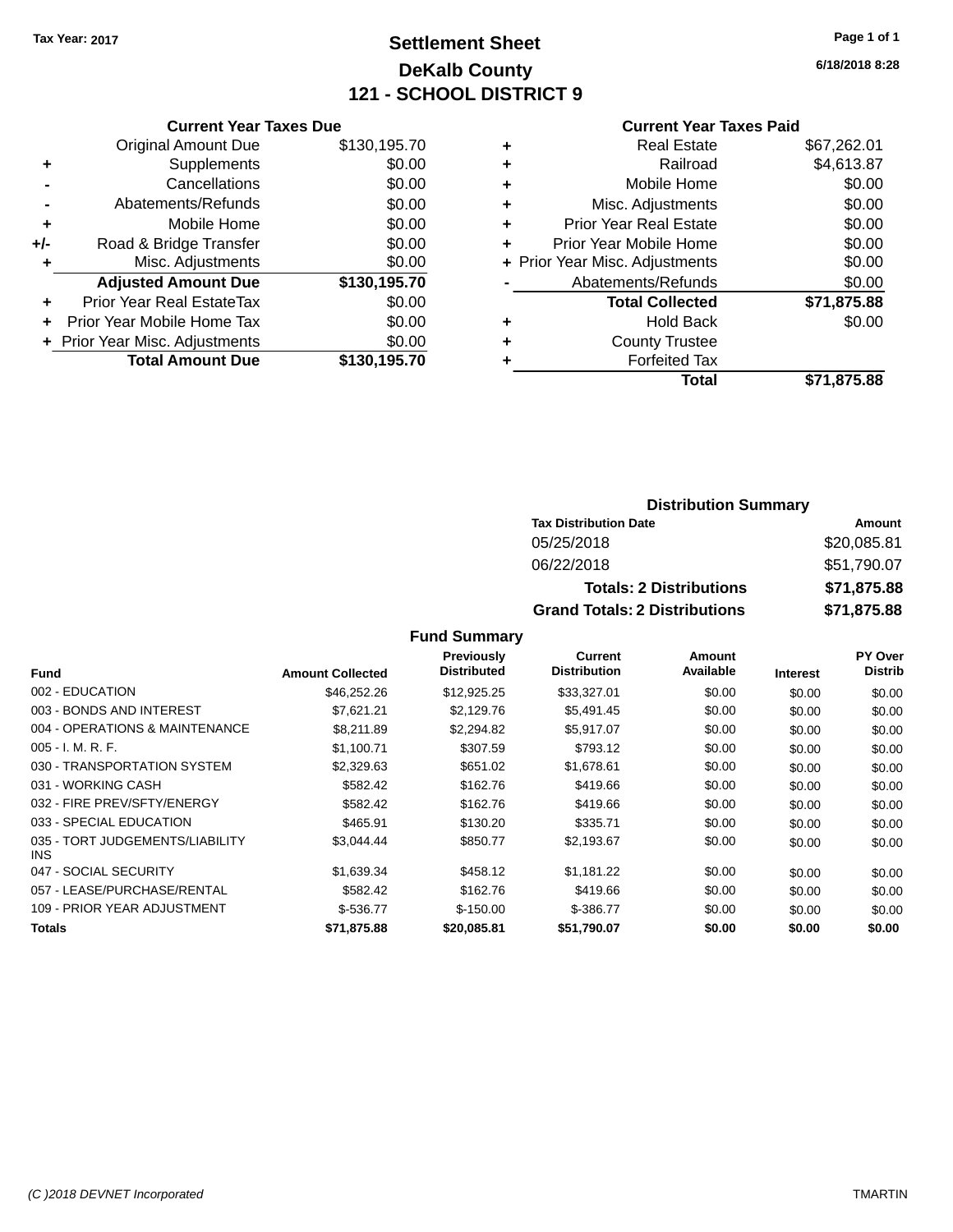# **Settlement Sheet Tax Year: 2017 Page 1 of 1 DeKalb County 122 - SCHOOL DISTRICT 100**

**6/18/2018 8:28**

#### **Current Year Taxes Paid**

| \$14,472.15 |
|-------------|
|             |
| \$0.00      |
| \$0.00      |
| \$0.00      |
| \$0.00      |
| \$0.00      |
| \$0.00      |
| \$14,472.15 |
| \$0.00      |
| \$0.00      |
| \$0.00      |
| \$14.472.15 |
|             |

| ٠ | <b>Real Estate</b>             | \$9,851.86 |
|---|--------------------------------|------------|
| ٠ | Railroad                       | \$0.00     |
| ٠ | Mobile Home                    | \$0.00     |
| ٠ | Misc. Adjustments              | \$0.00     |
| ٠ | <b>Prior Year Real Estate</b>  | \$0.00     |
| ٠ | Prior Year Mobile Home         | \$0.00     |
|   | + Prior Year Misc. Adjustments | \$0.00     |
|   | Abatements/Refunds             | \$0.00     |
|   | <b>Total Collected</b>         | \$9,851.86 |
| ٠ | <b>Hold Back</b>               | \$0.00     |
| ٠ | <b>County Trustee</b>          |            |
| ٠ | <b>Forfeited Tax</b>           |            |
|   | Total                          | \$9,851.86 |
|   |                                |            |

| <b>Distribution Summary</b>          |            |
|--------------------------------------|------------|
| <b>Tax Distribution Date</b>         | Amount     |
| 05/25/2018                           | \$8,158.95 |
| 06/22/2018                           | \$1,692.91 |
| <b>Totals: 2 Distributions</b>       | \$9,851.86 |
| <b>Grand Totals: 2 Distributions</b> | \$9,851.86 |

## **Fund Summary**

|                                         |                         | Previously<br><b>Distributed</b> | Current<br><b>Distribution</b> | Amount<br>Available |                 | PY Over<br><b>Distrib</b> |
|-----------------------------------------|-------------------------|----------------------------------|--------------------------------|---------------------|-----------------|---------------------------|
| <b>Fund</b>                             | <b>Amount Collected</b> |                                  |                                |                     | <b>Interest</b> |                           |
| 002 - EDUCATION                         | \$5.645.49              | \$4.675.39                       | \$970.10                       | \$0.00              | \$0.00          | \$0.00                    |
| 003 - BONDS AND INTEREST                | \$1,477.56              | \$1,223.66                       | \$253.90                       | \$0.00              | \$0.00          | \$0.00                    |
| 004 - OPERATIONS & MAINTENANCE          | \$1.147.01              | \$949.91                         | \$197.10                       | \$0.00              | \$0.00          | \$0.00                    |
| $005 - I. M. R. F.$                     | \$108.23                | \$89.63                          | \$18.60                        | \$0.00              | \$0.00          | \$0.00                    |
| 030 - TRANSPORTATION SYSTEM             | \$526.94                | \$436.39                         | \$90.55                        | \$0.00              | \$0.00          | \$0.00                    |
| 031 - WORKING CASH                      | \$0.95                  | \$0.79                           | \$0.16                         | \$0.00              | \$0.00          | \$0.00                    |
| 032 - FIRE PREV/SFTY/ENERGY             | \$150.56                | \$124.69                         | \$25.87                        | \$0.00              | \$0.00          | \$0.00                    |
| 033 - SPECIAL EDUCATION                 | \$489.29                | \$405.21                         | \$84.08                        | \$0.00              | \$0.00          | \$0.00                    |
| 035 - TORT JUDGEMENTS/LIABILITY<br>INS. | \$155.27                | \$128.59                         | \$26.68                        | \$0.00              | \$0.00          | \$0.00                    |
| 047 - SOCIAL SECURITY                   | \$150.56                | \$124.69                         | \$25.87                        | \$0.00              | \$0.00          | \$0.00                    |
| <b>Totals</b>                           | \$9,851.86              | \$8.158.95                       | \$1.692.91                     | \$0.00              | \$0.00          | \$0.00                    |

*(C )2018 DEVNET Incorporated* TMARTIN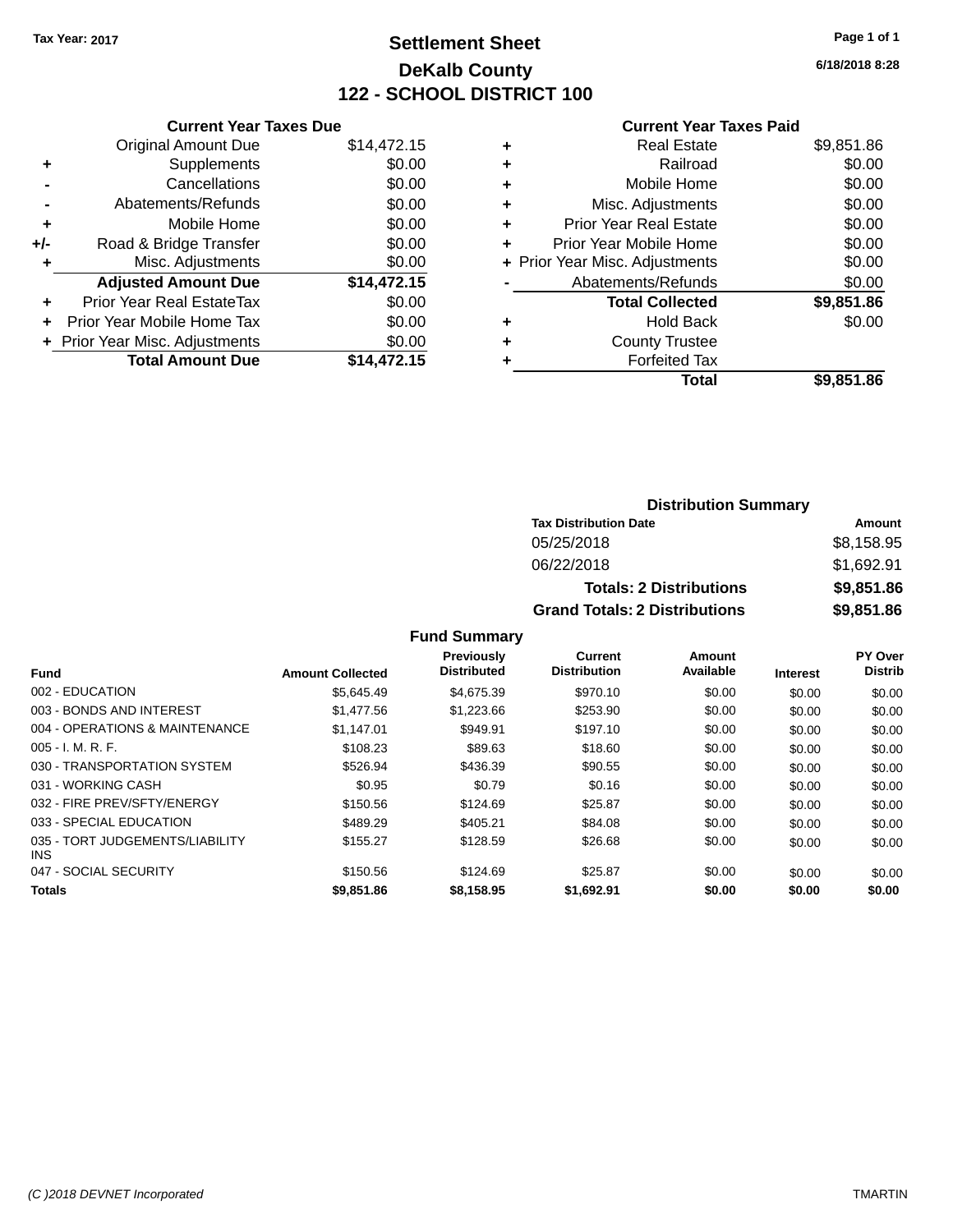# **Settlement Sheet Tax Year: 2017 Page 1 of 1 DeKalb County 123 - SCHOOL DISTRICT 161**

**6/18/2018 8:28**

| <b>Current Year Taxes Paid</b> |  |  |
|--------------------------------|--|--|
|                                |  |  |

|     | <b>Current Year Taxes Due</b>  |             |
|-----|--------------------------------|-------------|
|     | <b>Original Amount Due</b>     | \$95,703.16 |
| ٠   | Supplements                    | \$0.00      |
|     | Cancellations                  | \$0.00      |
|     | Abatements/Refunds             | \$0.00      |
| ٠   | Mobile Home                    | \$0.00      |
| +/- | Road & Bridge Transfer         | \$0.00      |
|     | Misc. Adjustments              | \$0.00      |
|     | <b>Adjusted Amount Due</b>     | \$95,703.16 |
| ÷   | Prior Year Real EstateTax      | \$0.00      |
| ÷   | Prior Year Mobile Home Tax     | \$0.00      |
|     | + Prior Year Misc. Adjustments | \$0.00      |
|     | <b>Total Amount Due</b>        | \$95,703,16 |

| ٠ | <b>Real Estate</b>             | \$56,902.39 |
|---|--------------------------------|-------------|
| ٠ | Railroad                       | \$0.00      |
| ٠ | Mobile Home                    | \$0.00      |
| ٠ | Misc. Adjustments              | \$0.00      |
| ٠ | <b>Prior Year Real Estate</b>  | \$0.00      |
|   | Prior Year Mobile Home         | \$0.00      |
|   | + Prior Year Misc. Adjustments | \$0.00      |
|   | Abatements/Refunds             | \$0.00      |
|   | <b>Total Collected</b>         | \$56,902.39 |
| ٠ | <b>Hold Back</b>               | \$0.00      |
| ٠ | <b>County Trustee</b>          |             |
| ٠ | <b>Forfeited Tax</b>           |             |
|   | Total                          | \$56,902.39 |
|   |                                |             |

| <b>Distribution Summary</b>          |             |  |  |  |  |
|--------------------------------------|-------------|--|--|--|--|
| <b>Tax Distribution Date</b>         | Amount      |  |  |  |  |
| 05/25/2018                           | \$18,522.36 |  |  |  |  |
| 06/22/2018                           | \$38,380.03 |  |  |  |  |
| <b>Totals: 2 Distributions</b>       | \$56,902.39 |  |  |  |  |
| <b>Grand Totals: 2 Distributions</b> | \$56,902.39 |  |  |  |  |

|                                               |                         | Previously         | Current             | Amount    |                 | PY Over        |
|-----------------------------------------------|-------------------------|--------------------|---------------------|-----------|-----------------|----------------|
| <b>Fund</b>                                   | <b>Amount Collected</b> | <b>Distributed</b> | <b>Distribution</b> | Available | <b>Interest</b> | <b>Distrib</b> |
| 002 - EDUCATION                               | \$35.524.94             | \$11.563.75        | \$23.961.19         | \$0.00    | \$0.00          | \$0.00         |
| 003 - BONDS AND INTEREST                      | \$2,443.79              | \$795.48           | \$1,648.31          | \$0.00    | \$0.00          | \$0.00         |
| 004 - OPERATIONS & MAINTENANCE                | \$3.731.60              | \$1,214.68         | \$2,516.92          | \$0.00    | \$0.00          | \$0.00         |
| $005 - I. M. R. F.$                           | \$1,507.75              | \$490.79           | \$1.016.96          | \$0.00    | \$0.00          | \$0.00         |
| 030 - TRANSPORTATION SYSTEM                   | \$1,791.18              | \$583.05           | \$1,208.13          | \$0.00    | \$0.00          | \$0.00         |
| 031 - WORKING CASH                            | \$746.33                | \$242.94           | \$503.39            | \$0.00    | \$0.00          | \$0.00         |
| 032 - FIRE PREV/SFTY/ENERGY                   | \$746.33                | \$242.94           | \$503.39            | \$0.00    | \$0.00          | \$0.00         |
| 033 - SPECIAL EDUCATION                       | \$298.51                | \$97.17            | \$201.34            | \$0.00    | \$0.00          | \$0.00         |
| 035 - TORT JUDGEMENTS/LIABILITY<br><b>INS</b> | \$7,857.88              | \$2,557.83         | \$5,300.05          | \$0.00    | \$0.00          | \$0.00         |
| 047 - SOCIAL SECURITY                         | \$1,507.75              | \$490.79           | \$1.016.96          | \$0.00    | \$0.00          | \$0.00         |
| 057 - LEASE/PURCHASE/RENTAL                   | \$746.33                | \$242.94           | \$503.39            | \$0.00    | \$0.00          | \$0.00         |
| <b>Totals</b>                                 | \$56,902.39             | \$18,522,36        | \$38,380,03         | \$0.00    | \$0.00          | \$0.00         |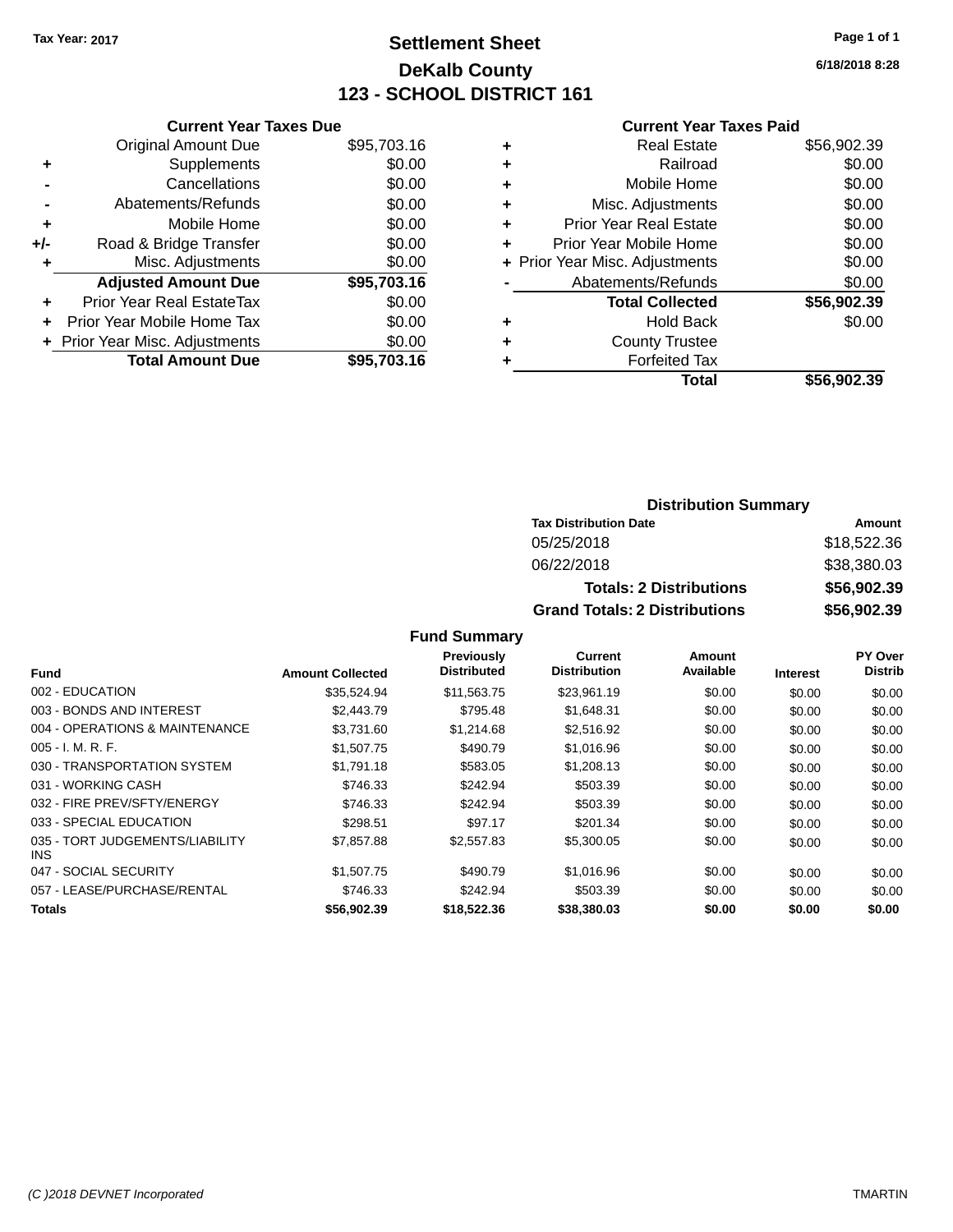# **Settlement Sheet Tax Year: 2017 Page 1 of 1 DeKalb County 124 - SCHOOL DISTRICT 212**

**6/18/2018 8:28**

#### **Current Year Taxes Paid**

|       | <b>Current Year Taxes Due</b>    |              |
|-------|----------------------------------|--------------|
|       | <b>Original Amount Due</b>       | \$296,446.71 |
| ٠     | Supplements                      | \$1,040.22   |
|       | Cancellations                    | \$1,166.26   |
|       | Abatements/Refunds               | \$0.00       |
| ٠     | Mobile Home                      | \$0.00       |
| $+/-$ | Road & Bridge Transfer           | \$0.00       |
| ٠     | Misc. Adjustments                | \$0.00       |
|       | <b>Adjusted Amount Due</b>       | \$296,320.67 |
| ٠     | <b>Prior Year Real EstateTax</b> | \$0.00       |
|       | Prior Year Mobile Home Tax       | \$0.00       |
|       | + Prior Year Misc. Adjustments   | \$0.00       |
|       | <b>Total Amount Due</b>          | \$296.320.67 |
|       |                                  |              |

| ٠ | <b>Real Estate</b>             | \$184,221.29 |
|---|--------------------------------|--------------|
| ٠ | Railroad                       | \$0.00       |
| ٠ | Mobile Home                    | \$0.00       |
| ٠ | Misc. Adjustments              | \$0.00       |
| ٠ | <b>Prior Year Real Estate</b>  | \$0.00       |
|   | Prior Year Mobile Home         | \$0.00       |
|   | + Prior Year Misc. Adjustments | \$0.00       |
|   | Abatements/Refunds             | \$0.00       |
|   | <b>Total Collected</b>         | \$184,221.29 |
| ٠ | <b>Hold Back</b>               | \$0.00       |
|   | <b>County Trustee</b>          |              |
| ٠ | <b>Forfeited Tax</b>           |              |
|   | Total                          | \$184,221.29 |
|   |                                |              |

## **Distribution Summary Tax Distribution Date Amount** 05/25/2018 \$40,209.81 06/22/2018 \$144,011.48 **Totals: 2 Distributions \$184,221.29 Grand Totals: 2 Distributions \$184,221.29**

|                                         |                         | Previously         | Current             | Amount    |                 | PY Over        |
|-----------------------------------------|-------------------------|--------------------|---------------------|-----------|-----------------|----------------|
| <b>Fund</b>                             | <b>Amount Collected</b> | <b>Distributed</b> | <b>Distribution</b> | Available | <b>Interest</b> | <b>Distrib</b> |
| 002 - EDUCATION                         | \$95,009.18             | \$20,737.57        | \$74.271.61         | \$0.00    | \$0.00          | \$0.00         |
| 003 - BONDS AND INTEREST                | \$25,924.36             | \$5,658.49         | \$20,265.87         | \$0.00    | \$0.00          | \$0.00         |
| 004 - OPERATIONS & MAINTENANCE          | \$18,271.07             | \$3.988.01         | \$14,283.06         | \$0.00    | \$0.00          | \$0.00         |
| $005 - I. M. R. F.$                     | \$3,274.17              | \$714.65           | \$2,559.52          | \$0.00    | \$0.00          | \$0.00         |
| 030 - TRANSPORTATION SYSTEM             | \$8,281.85              | \$1,807.67         | \$6,474.18          | \$0.00    | \$0.00          | \$0.00         |
| 031 - WORKING CASH                      | \$3,654.21              | \$797.60           | \$2,856.61          | \$0.00    | \$0.00          | \$0.00         |
| 032 - FIRE PREV/SFTY/ENERGY             | \$0.00                  | \$0.00             | \$0.00              | \$0.00    | \$0.00          | \$0.00         |
| 033 - SPECIAL EDUCATION                 | \$1.461.61              | \$319.02           | \$1.142.59          | \$0.00    | \$0.00          | \$0.00         |
| 035 - TORT JUDGEMENTS/LIABILITY<br>INS. | \$20,703.16             | \$4,518.86         | \$16,184.30         | \$0.00    | \$0.00          | \$0.00         |
| 047 - SOCIAL SECURITY                   | \$3.987.47              | \$870.34           | \$3,117.13          | \$0.00    | \$0.00          | \$0.00         |
| 057 - LEASE/PURCHASE/RENTAL             | \$3,654.21              | \$797.60           | \$2,856.61          | \$0.00    | \$0.00          | \$0.00         |
| <b>Totals</b>                           | \$184.221.29            | \$40,209.81        | \$144.011.48        | \$0.00    | \$0.00          | \$0.00         |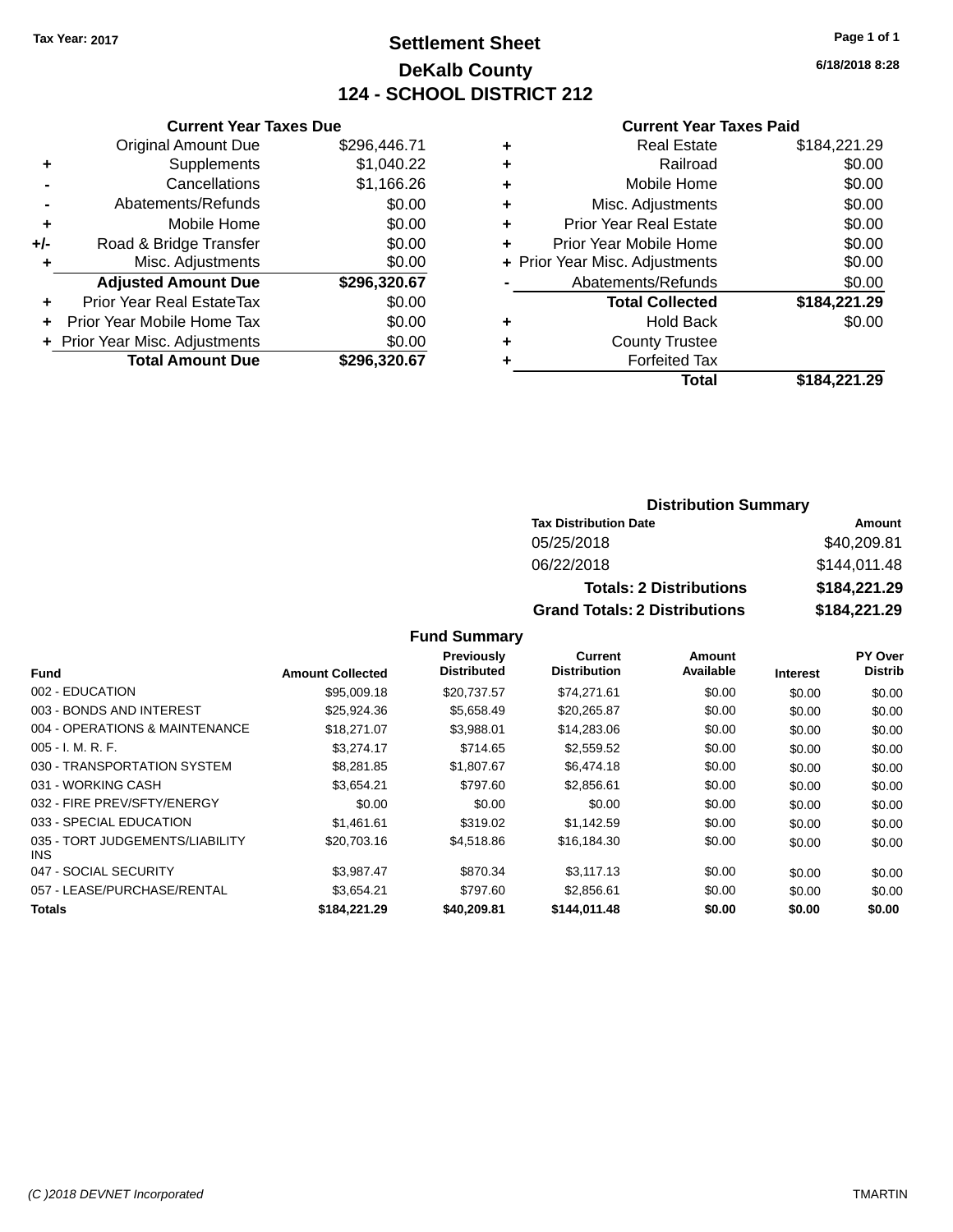# **Settlement Sheet Tax Year: 2017 Page 1 of 1 DeKalb County 125 - SCHOOL DISTRICT 220**

**6/18/2018 8:28**

## **Current Year Taxes Paid**

|     | <b>Current Year Taxes Due</b>    |            |
|-----|----------------------------------|------------|
|     | <b>Original Amount Due</b>       | \$3,843.83 |
| ٠   | Supplements                      | \$0.00     |
|     | Cancellations                    | \$0.00     |
|     | Abatements/Refunds               | \$0.00     |
| ٠   | Mobile Home                      | \$0.00     |
| +/- | Road & Bridge Transfer           | \$0.00     |
| ٠   | Misc. Adjustments                | \$0.00     |
|     | <b>Adjusted Amount Due</b>       | \$3,843.83 |
| ÷   | <b>Prior Year Real EstateTax</b> | \$0.00     |
| ÷   | Prior Year Mobile Home Tax       | \$0.00     |
|     | + Prior Year Misc. Adjustments   | \$0.00     |
|     | <b>Total Amount Due</b>          | \$3.843.83 |

|   | <b>Total</b>                   | \$1,921.91 |
|---|--------------------------------|------------|
| ٠ | <b>Forfeited Tax</b>           |            |
| ٠ | <b>County Trustee</b>          |            |
| ٠ | <b>Hold Back</b>               | \$0.00     |
|   | <b>Total Collected</b>         | \$1,921.91 |
|   | Abatements/Refunds             | \$0.00     |
|   | + Prior Year Misc. Adjustments | \$0.00     |
| ٠ | Prior Year Mobile Home         | \$0.00     |
| ÷ | <b>Prior Year Real Estate</b>  | \$0.00     |
| ٠ | Misc. Adjustments              | \$0.00     |
| ٠ | Mobile Home                    | \$0.00     |
| ٠ | Railroad                       | \$0.00     |
| ٠ | <b>Real Estate</b>             | \$1,921.91 |
|   |                                |            |

| <b>Distribution Summary</b>          |            |
|--------------------------------------|------------|
| <b>Tax Distribution Date</b>         | Amount     |
| 06/22/2018                           | \$1,921.91 |
| <b>Totals: 1 Distributions</b>       | \$1,921.91 |
| <b>Grand Totals: 1 Distributions</b> | \$1,921.91 |

|                                         |                         | Previously         | <b>Current</b>      | Amount    |                 | PY Over        |
|-----------------------------------------|-------------------------|--------------------|---------------------|-----------|-----------------|----------------|
| <b>Fund</b>                             | <b>Amount Collected</b> | <b>Distributed</b> | <b>Distribution</b> | Available | <b>Interest</b> | <b>Distrib</b> |
| 002 - EDUCATION                         | \$1,346.20              | \$0.00             | \$1,346.20          | \$0.00    | \$0.00          | \$0.00         |
| 003 - BONDS AND INTEREST                | \$0.00                  | \$0.00             | \$0.00              | \$0.00    | \$0.00          | \$0.00         |
| 004 - OPERATIONS & MAINTENANCE          | \$241.64                | \$0.00             | \$241.64            | \$0.00    | \$0.00          | \$0.00         |
| $005 - I. M. R. F.$                     | \$1.13                  | \$0.00             | \$1.13              | \$0.00    | \$0.00          | \$0.00         |
| 030 - TRANSPORTATION SYSTEM             | \$105.66                | \$0.00             | \$105.66            | \$0.00    | \$0.00          | \$0.00         |
| 031 - WORKING CASH                      | \$20.24                 | \$0.00             | \$20.24             | \$0.00    | \$0.00          | \$0.00         |
| 032 - FIRE PREV/SFTY/ENERGY             | \$14.05                 | \$0.00             | \$14.05             | \$0.00    | \$0.00          | \$0.00         |
| 033 - SPECIAL EDUCATION                 | \$14.05                 | \$0.00             | \$14.05             | \$0.00    | \$0.00          | \$0.00         |
| 035 - TORT JUDGEMENTS/LIABILITY<br>INS. | \$133.96                | \$0.00             | \$133.96            | \$0.00    | \$0.00          | \$0.00         |
| 047 - SOCIAL SECURITY                   | \$26.99                 | \$0.00             | \$26.99             | \$0.00    | \$0.00          | \$0.00         |
| 057 - LEASE/PURCHASE/RENTAL             | \$17.99                 | \$0.00             | \$17.99             | \$0.00    | \$0.00          | \$0.00         |
| Totals                                  | \$1,921.91              | \$0.00             | \$1.921.91          | \$0.00    | \$0.00          | \$0.00         |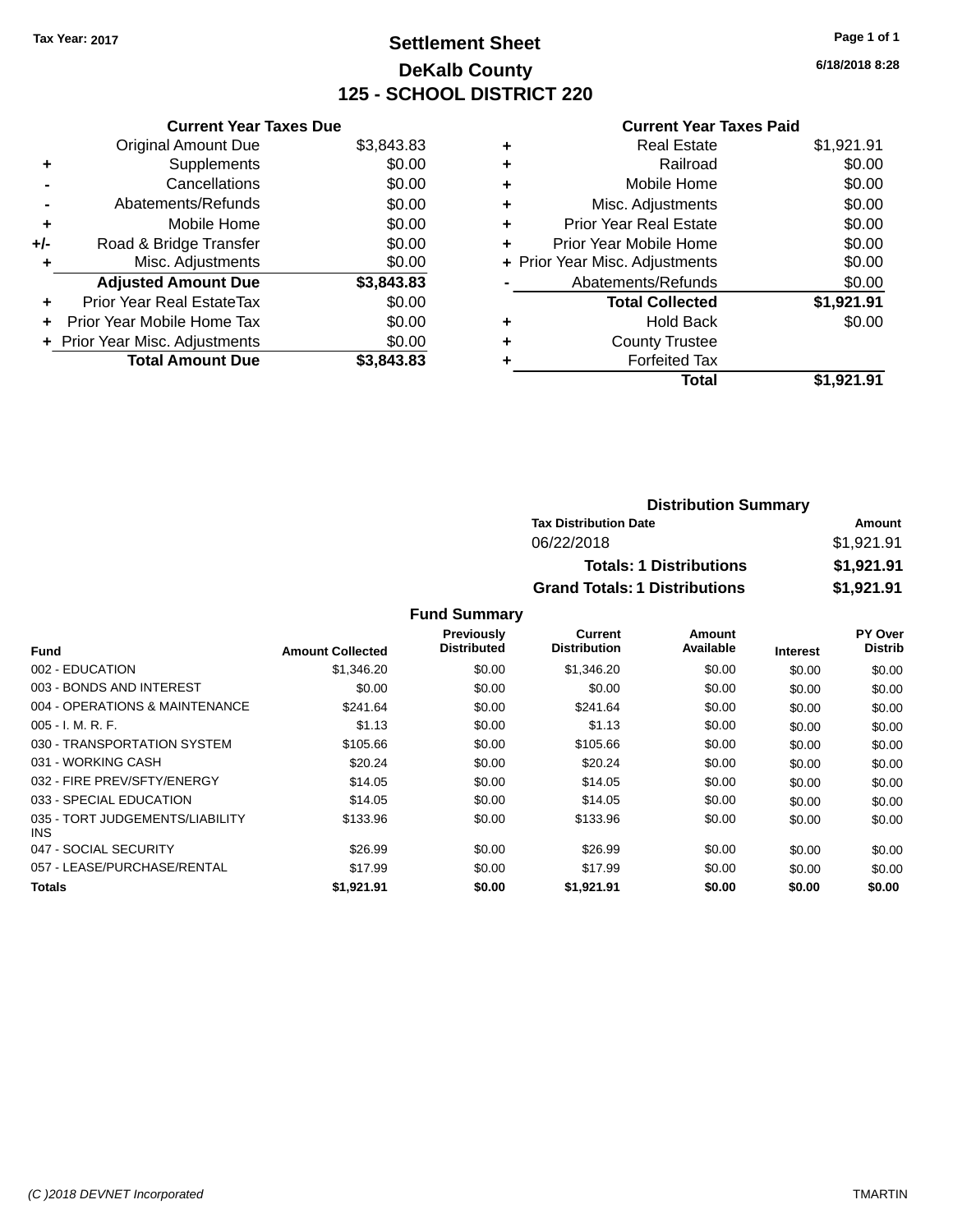# **Settlement Sheet Tax Year: 2017 Page 1 of 1 DeKalb County 126 - SCHOOL DISTRICT 269**

**6/18/2018 8:28**

#### **Current Year Taxes Paid**

|       | <b>Current Year Taxes Due</b>  |              |
|-------|--------------------------------|--------------|
|       | <b>Original Amount Due</b>     | \$306,699.74 |
| ٠     | Supplements                    | \$1,388.00   |
|       | Cancellations                  | \$1,556.19   |
|       | Abatements/Refunds             | \$0.00       |
| ٠     | Mobile Home                    | \$0.00       |
| $+/-$ | Road & Bridge Transfer         | \$0.00       |
| ٠     | Misc. Adjustments              | \$0.00       |
|       | <b>Adjusted Amount Due</b>     | \$306,531.55 |
| ٠     | Prior Year Real EstateTax      | \$0.00       |
|       | Prior Year Mobile Home Tax     | \$0.00       |
|       | + Prior Year Misc. Adjustments | \$0.00       |
|       | <b>Total Amount Due</b>        | \$306,531.55 |
|       |                                |              |

| ٠ | <b>Real Estate</b>             | \$193,397.84 |
|---|--------------------------------|--------------|
| ٠ | Railroad                       | \$0.00       |
| ٠ | Mobile Home                    | \$0.00       |
| ٠ | Misc. Adjustments              | \$0.00       |
| ٠ | <b>Prior Year Real Estate</b>  | \$0.00       |
| ÷ | Prior Year Mobile Home         | \$0.00       |
|   | + Prior Year Misc. Adjustments | \$0.00       |
|   | Abatements/Refunds             | \$0.00       |
|   | <b>Total Collected</b>         | \$193,397.84 |
| ٠ | Hold Back                      | \$0.00       |
| ٠ | <b>County Trustee</b>          |              |
| ٠ | <b>Forfeited Tax</b>           |              |
|   | Total                          | \$193,397.84 |
|   |                                |              |

## **Distribution Summary Tax Distribution Date Amount** 05/25/2018 \$37,311.44 06/22/2018 \$156,086.40 **Totals: 2 Distributions \$193,397.84 Grand Totals: 2 Distributions \$193,397.84**

| <b>Fund</b>                             | <b>Amount Collected</b> | <b>Previously</b><br><b>Distributed</b> | Current<br><b>Distribution</b> | Amount<br>Available | <b>Interest</b> | <b>PY Over</b><br><b>Distrib</b> |
|-----------------------------------------|-------------------------|-----------------------------------------|--------------------------------|---------------------|-----------------|----------------------------------|
| 002 - EDUCATION                         | \$120,749.88            | \$23.295.77                             | \$97.454.11                    | \$0.00              | \$0.00          | \$0.00                           |
| 004 - OPERATIONS & MAINTENANCE          | \$31.625.00             | \$6,101.28                              | \$25.523.72                    | \$0.00              | \$0.00          | \$0.00                           |
| $005 - I. M. R. F.$                     | \$1,454,74              | \$280.66                                | \$1.174.08                     | \$0.00              | \$0.00          | \$0.00                           |
| 030 - TRANSPORTATION SYSTEM             | \$6,900.05              | \$1,331.20                              | \$5,568,85                     | \$0.00              | \$0.00          | \$0.00                           |
| 031 - WORKING CASH                      | \$2,875.05              | \$554.67                                | \$2,320,38                     | \$0.00              | \$0.00          | \$0.00                           |
| 033 - SPECIAL EDUCATION                 | \$1.149.94              | \$221.85                                | \$928.09                       | \$0.00              | \$0.00          | \$0.00                           |
| 035 - TORT JUDGEMENTS/LIABILITY<br>INS. | \$23.863.74             | \$4,603.93                              | \$19,259.81                    | \$0.00              | \$0.00          | \$0.00                           |
| 047 - SOCIAL SECURITY                   | \$4.779.44              | \$922.08                                | \$3.857.36                     | \$0.00              | \$0.00          | \$0.00                           |
| <b>Totals</b>                           | \$193,397.84            | \$37,311.44                             | \$156,086,40                   | \$0.00              | \$0.00          | \$0.00                           |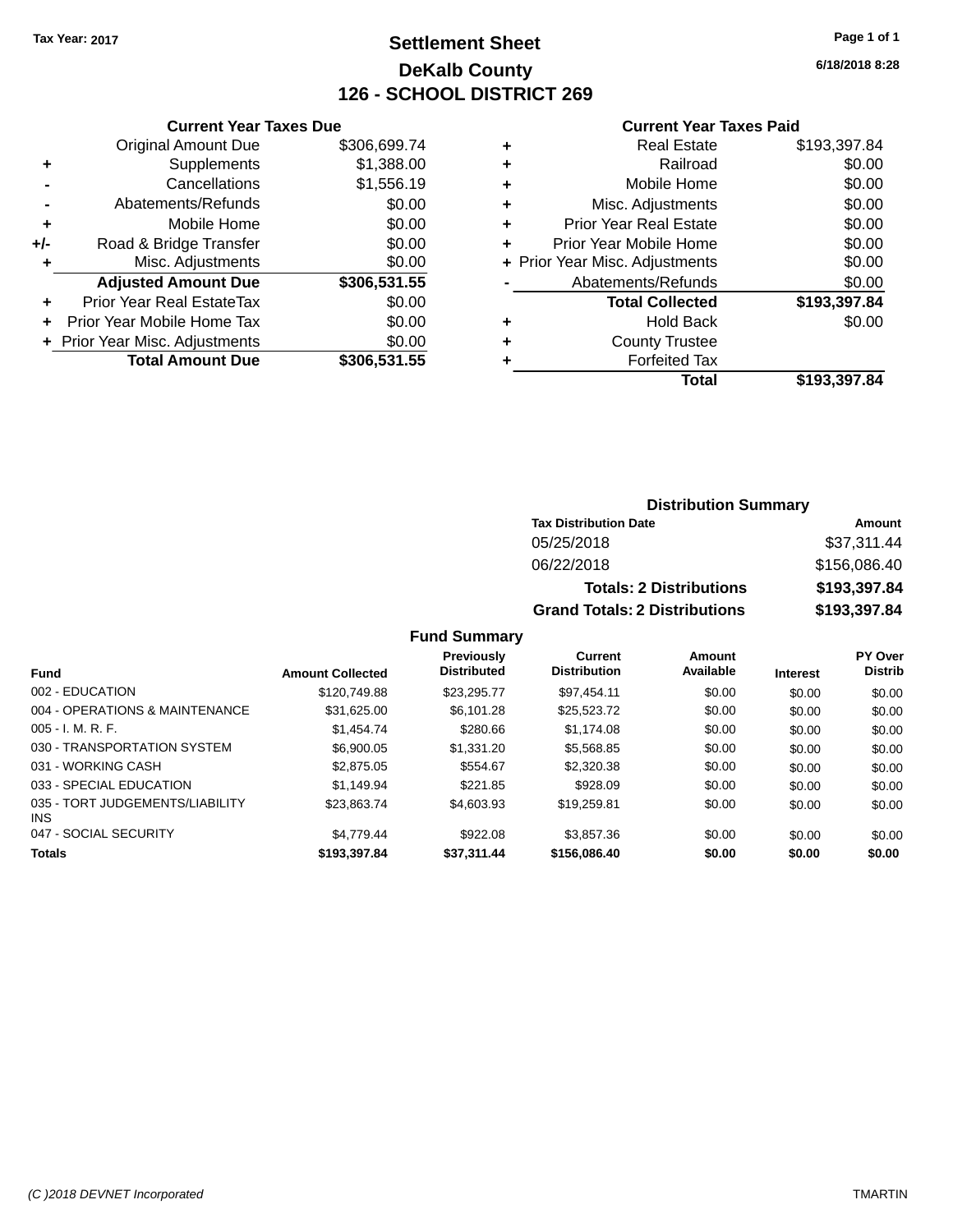# **Settlement Sheet Tax Year: 2017 Page 1 of 1 DeKalb County 127 - SCHOOL DISTRICT 271**

**6/18/2018 8:28**

#### **Current Year Taxes Paid**

|     | <b>Current Year Taxes Due</b>  |             |
|-----|--------------------------------|-------------|
|     | <b>Original Amount Due</b>     | \$73,508.20 |
| ÷   | Supplements                    | \$0.00      |
|     | Cancellations                  | \$0.00      |
|     | Abatements/Refunds             | \$0.00      |
| ٠   | Mobile Home                    | \$0.00      |
| +/- | Road & Bridge Transfer         | \$0.00      |
|     | Misc. Adjustments              | \$0.00      |
|     | <b>Adjusted Amount Due</b>     | \$73,508.20 |
| ÷   | Prior Year Real EstateTax      | \$0.00      |
|     | Prior Year Mobile Home Tax     | \$0.00      |
|     | + Prior Year Misc. Adjustments | \$0.00      |
|     | <b>Total Amount Due</b>        | \$73.508.20 |
|     |                                |             |

|   | <b>Real Estate</b>             | \$43,278.12 |
|---|--------------------------------|-------------|
| ٠ | Railroad                       | \$0.00      |
| ٠ | Mobile Home                    | \$0.00      |
| ٠ | Misc. Adjustments              | \$0.00      |
| ٠ | <b>Prior Year Real Estate</b>  | \$0.00      |
|   | Prior Year Mobile Home         | \$0.00      |
|   | + Prior Year Misc. Adjustments | \$0.00      |
|   | Abatements/Refunds             | \$0.00      |
|   | <b>Total Collected</b>         | \$43,278.12 |
| ٠ | Hold Back                      | \$0.00      |
|   | <b>County Trustee</b>          |             |
| ٠ | <b>Forfeited Tax</b>           |             |
|   | Total                          | \$43,278.12 |
|   |                                |             |

| <b>Distribution Summary</b>          |             |  |  |  |  |
|--------------------------------------|-------------|--|--|--|--|
| <b>Tax Distribution Date</b>         | Amount      |  |  |  |  |
| 05/25/2018                           | \$9,984.38  |  |  |  |  |
| 06/22/2018                           | \$33,293.74 |  |  |  |  |
| <b>Totals: 2 Distributions</b>       | \$43,278.12 |  |  |  |  |
| <b>Grand Totals: 2 Distributions</b> | \$43,278.12 |  |  |  |  |

|                                         |                         | <b>Previously</b>  | Current             | <b>Amount</b> |                 | PY Over        |
|-----------------------------------------|-------------------------|--------------------|---------------------|---------------|-----------------|----------------|
| <b>Fund</b>                             | <b>Amount Collected</b> | <b>Distributed</b> | <b>Distribution</b> | Available     | <b>Interest</b> | <b>Distrib</b> |
| 002 - EDUCATION                         | \$26,020.27             | \$6,002.94         | \$20,017.33         | \$0.00        | \$0.00          | \$0.00         |
| 003 - BONDS AND INTEREST                | \$8,509.17              | \$1,963.09         | \$6,546,08          | \$0.00        | \$0.00          | \$0.00         |
| 004 - OPERATIONS & MAINTENANCE          | \$3.391.45              | \$782.42           | \$2,609.03          | \$0.00        | \$0.00          | \$0.00         |
| $005 - I. M. R. F.$                     | \$539.60                | \$124.49           | \$415.11            | \$0.00        | \$0.00          | \$0.00         |
| 030 - TRANSPORTATION SYSTEM             | \$1,772.80              | \$408.99           | \$1,363.81          | \$0.00        | \$0.00          | \$0.00         |
| 031 - WORKING CASH                      | \$323.80                | \$74.70            | \$249.10            | \$0.00        | \$0.00          | \$0.00         |
| 032 - FIRE PREV/SFTY/ENERGY             | \$92.49                 | \$21.34            | \$71.15             | \$0.00        | \$0.00          | \$0.00         |
| 033 - SPECIAL EDUCATION                 | \$770.82                | \$177.83           | \$592.99            | \$0.00        | \$0.00          | \$0.00         |
| 035 - TORT JUDGEMENTS/LIABILITY<br>INS. | \$1.079.10              | \$248.95           | \$830.15            | \$0.00        | \$0.00          | \$0.00         |
| 047 - SOCIAL SECURITY                   | \$539.60                | \$124.49           | \$415.11            | \$0.00        | \$0.00          | \$0.00         |
| 057 - LEASE/PURCHASE/RENTAL             | \$239.02                | \$55.14            | \$183.88            | \$0.00        | \$0.00          | \$0.00         |
| <b>Totals</b>                           | \$43,278.12             | \$9,984,38         | \$33.293.74         | \$0.00        | \$0.00          | \$0.00         |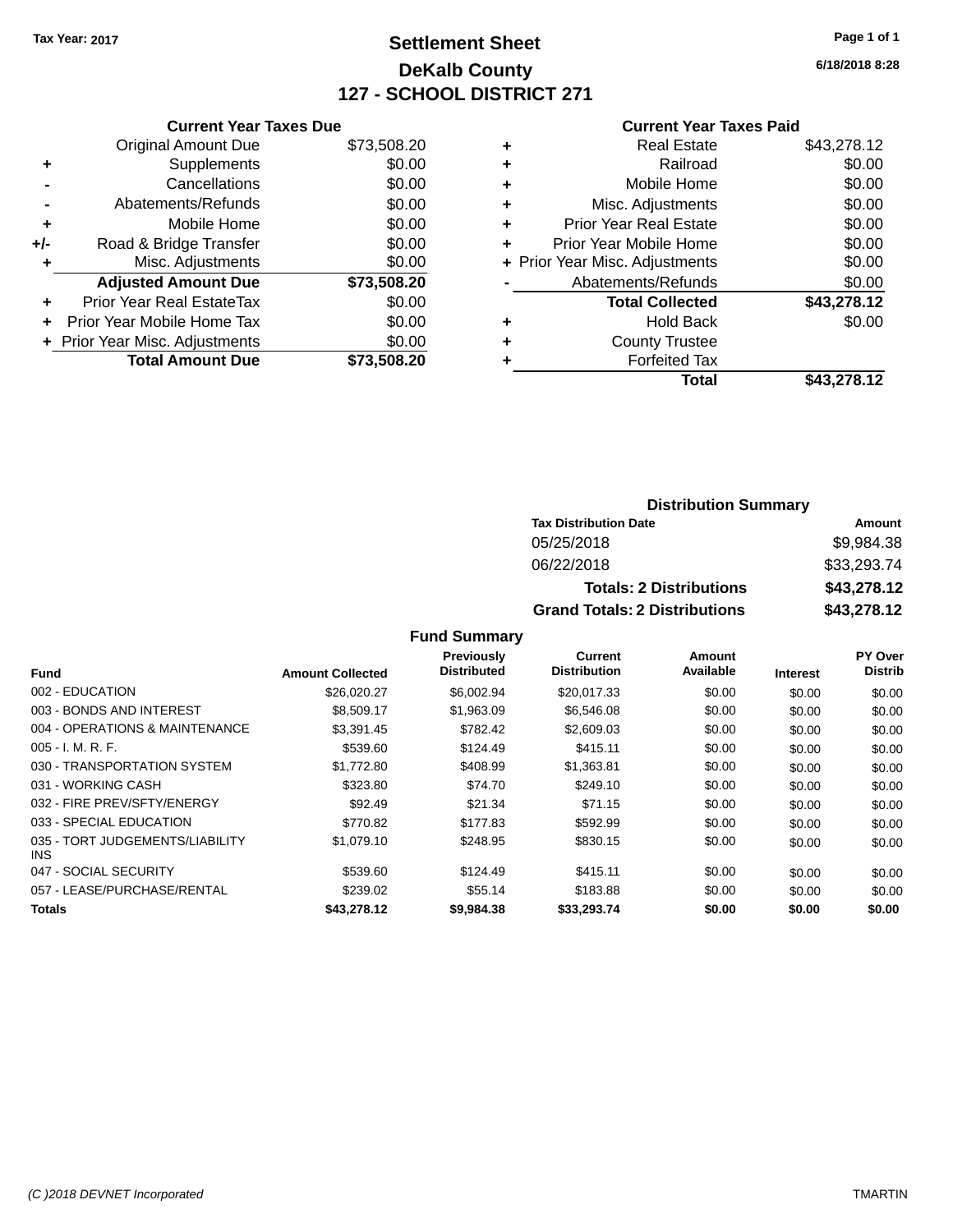# **Settlement Sheet Tax Year: 2017 Page 1 of 1 DeKalb County 128 - SCHOOL DISTRICT 300**

**6/18/2018 8:28**

#### **Current Year Taxes Paid**

|     | <b>Current Year Taxes Due</b>    |            |
|-----|----------------------------------|------------|
|     | <b>Original Amount Due</b>       | \$9,522.42 |
| ٠   | Supplements                      | \$0.00     |
|     | Cancellations                    | \$0.00     |
|     | Abatements/Refunds               | \$0.00     |
| ٠   | Mobile Home                      | \$0.00     |
| +/- | Road & Bridge Transfer           | \$0.00     |
| ٠   | Misc. Adjustments                | \$0.00     |
|     | <b>Adjusted Amount Due</b>       | \$9,522.42 |
| ٠   | <b>Prior Year Real EstateTax</b> | \$0.00     |
| ٠   | Prior Year Mobile Home Tax       | \$0.00     |
|     | + Prior Year Misc. Adjustments   | \$0.00     |
|     | <b>Total Amount Due</b>          | \$9.522.42 |

|   | <b>Real Estate</b>             | \$3,640.67 |
|---|--------------------------------|------------|
| ٠ | Railroad                       | \$0.00     |
| ٠ | Mobile Home                    | \$0.00     |
| ٠ | Misc. Adjustments              | \$0.00     |
| ٠ | <b>Prior Year Real Estate</b>  | \$0.00     |
| ٠ | Prior Year Mobile Home         | \$0.00     |
|   | + Prior Year Misc. Adjustments | \$0.00     |
|   | Abatements/Refunds             | \$0.00     |
|   | <b>Total Collected</b>         | \$3,640.67 |
| ٠ | <b>Hold Back</b>               | \$0.00     |
| ٠ | <b>County Trustee</b>          |            |
| ٠ | <b>Forfeited Tax</b>           |            |
|   | Total                          | \$3.640.67 |
|   |                                |            |

| <b>Distribution Summary</b>          |            |
|--------------------------------------|------------|
| <b>Tax Distribution Date</b>         | Amount     |
| 05/25/2018                           | \$3,640.67 |
| <b>Totals: 1 Distributions</b>       | \$3,640.67 |
| <b>Grand Totals: 1 Distributions</b> | \$3,640.67 |

| <b>Fund</b>                             | <b>Amount Collected</b> | <b>Previously</b><br><b>Distributed</b> | Current<br><b>Distribution</b> | Amount<br>Available | <b>Interest</b> | PY Over<br><b>Distrib</b> |
|-----------------------------------------|-------------------------|-----------------------------------------|--------------------------------|---------------------|-----------------|---------------------------|
| 002 - EDUCATION                         | \$1.972.14              | \$1.972.14                              | \$0.00                         | \$0.00              | \$0.00          | \$0.00                    |
| 003 - BONDS AND INTEREST                | \$524.24                | \$524.24                                | \$0.00                         | \$0.00              | \$0.00          | \$0.00                    |
| 004 - OPERATIONS & MAINTENANCE          | \$388.46                | \$388.46                                | \$0.00                         | \$0.00              | \$0.00          | \$0.00                    |
| $005 - I. M. R. F.$                     | \$78.89                 | \$78.89                                 | \$0.00                         | \$0.00              | \$0.00          | \$0.00                    |
| 030 - TRANSPORTATION SYSTEM             | \$118.34                | \$118.34                                | \$0.00                         | \$0.00              | \$0.00          | \$0.00                    |
| 031 - WORKING CASH                      | \$25.90                 | \$25.90                                 | \$0.00                         | \$0.00              | \$0.00          | \$0.00                    |
| 033 - SPECIAL EDUCATION                 | \$414.36                | \$414.36                                | \$0.00                         | \$0.00              | \$0.00          | \$0.00                    |
| 035 - TORT JUDGEMENTS/LIABILITY<br>INS. | \$39.45                 | \$39.45                                 | \$0.00                         | \$0.00              | \$0.00          | \$0.00                    |
| 047 - SOCIAL SECURITY                   | \$78.89                 | \$78.89                                 | \$0.00                         | \$0.00              | \$0.00          | \$0.00                    |
| <b>Totals</b>                           | \$3.640.67              | \$3.640.67                              | \$0.00                         | \$0.00              | \$0.00          | \$0.00                    |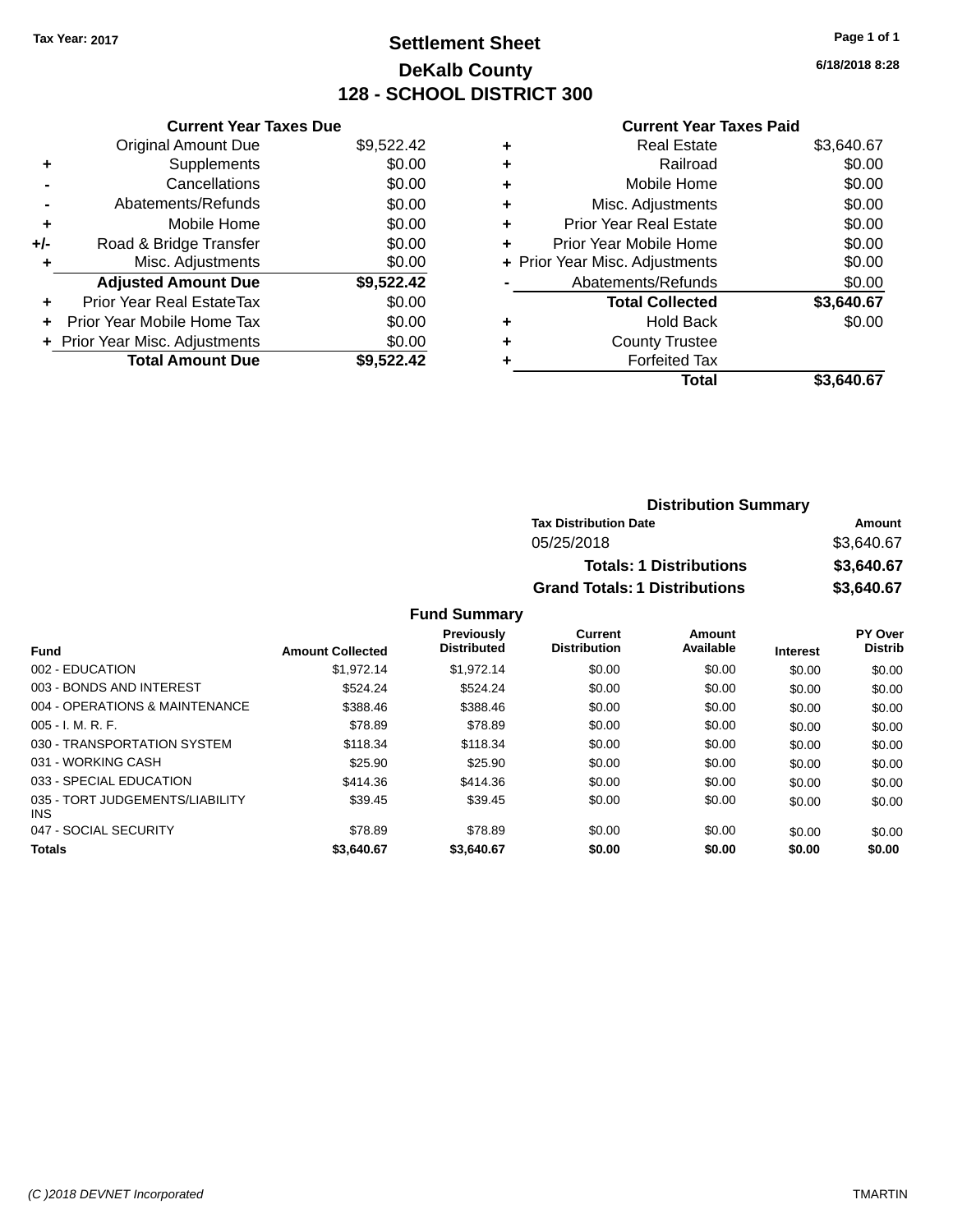# **Settlement Sheet Tax Year: 2017 Page 1 of 1 DeKalb County 129 - SCHOOL DISTRICT 301**

**6/18/2018 8:28**

#### **Current Year Taxes Paid**

|     | <b>Current Year Taxes Due</b>  |             |
|-----|--------------------------------|-------------|
|     | <b>Original Amount Due</b>     | \$11,119.90 |
| ٠   | Supplements                    | \$0.00      |
|     | Cancellations                  | \$0.00      |
|     | Abatements/Refunds             | \$0.00      |
| ٠   | Mobile Home                    | \$0.00      |
| +/- | Road & Bridge Transfer         | \$0.00      |
| ÷   | Misc. Adjustments              | \$0.00      |
|     | <b>Adjusted Amount Due</b>     | \$11,119.90 |
| ٠   | Prior Year Real EstateTax      | \$0.00      |
|     | Prior Year Mobile Home Tax     | \$0.00      |
|     | + Prior Year Misc. Adjustments | \$0.00      |
|     | <b>Total Amount Due</b>        | \$11,119.90 |
|     |                                |             |

|   | <b>Real Estate</b>             | \$5,831.40 |
|---|--------------------------------|------------|
| ٠ | Railroad                       | \$0.00     |
| ٠ | Mobile Home                    | \$0.00     |
| ٠ | Misc. Adjustments              | \$0.00     |
| ٠ | <b>Prior Year Real Estate</b>  | \$0.00     |
| ٠ | Prior Year Mobile Home         | \$0.00     |
|   | + Prior Year Misc. Adjustments | \$0.00     |
|   | Abatements/Refunds             | \$0.00     |
|   | <b>Total Collected</b>         | \$5,831.40 |
| ٠ | <b>Hold Back</b>               | \$0.00     |
| ٠ | <b>County Trustee</b>          |            |
| ٠ | <b>Forfeited Tax</b>           |            |
|   | Total                          | \$5,831.40 |
|   |                                |            |

| <b>Distribution Summary</b>          |            |  |  |
|--------------------------------------|------------|--|--|
| <b>Tax Distribution Date</b>         | Amount     |  |  |
| 06/22/2018                           | \$5.831.40 |  |  |
| <b>Totals: 1 Distributions</b>       | \$5,831.40 |  |  |
| <b>Grand Totals: 1 Distributions</b> | \$5,831.40 |  |  |

| <b>Fund</b>                                         | <b>Amount Collected</b> | <b>Previously</b><br><b>Distributed</b> | Current<br><b>Distribution</b> | Amount<br>Available | <b>Interest</b> | PY Over<br><b>Distrib</b> |
|-----------------------------------------------------|-------------------------|-----------------------------------------|--------------------------------|---------------------|-----------------|---------------------------|
| 002 - EDUCATION                                     | \$3,220.13              | \$0.00                                  | \$3,220.13                     | \$0.00              | \$0.00          | \$0.00                    |
| 003 - BONDS AND INTEREST                            | \$839.80                | \$0.00                                  | \$839.80                       | \$0.00              | \$0.00          | \$0.00                    |
| 004 - OPERATIONS & MAINTENANCE                      | \$569.17                | \$0.00                                  | \$569.17                       | \$0.00              | \$0.00          | \$0.00                    |
| $005 - I. M. R. F.$                                 | \$115.67                | \$0.00                                  | \$115.67                       | \$0.00              | \$0.00          | \$0.00                    |
| 030 - TRANSPORTATION SYSTEM                         | \$249.59                | \$0.00                                  | \$249.59                       | \$0.00              | \$0.00          | \$0.00                    |
| 031 - WORKING CASH                                  | \$18.27                 | \$0.00                                  | \$18.27                        | \$0.00              | \$0.00          | \$0.00                    |
| 033 - SPECIAL EDUCATION                             | \$645.26                | \$0.00                                  | \$645.26                       | \$0.00              | \$0.00          | \$0.00                    |
| 035 - TORT JUDGMENTS, LIABILITY<br><b>INSURANCE</b> | \$57.84                 | \$0.00                                  | \$57.84                        | \$0.00              | \$0.00          | \$0.00                    |
| 047 - SOCIAL SECURITY                               | \$115.67                | \$0.00                                  | \$115.67                       | \$0.00              | \$0.00          | \$0.00                    |
| <b>Totals</b>                                       | \$5,831.40              | \$0.00                                  | \$5,831.40                     | \$0.00              | \$0.00          | \$0.00                    |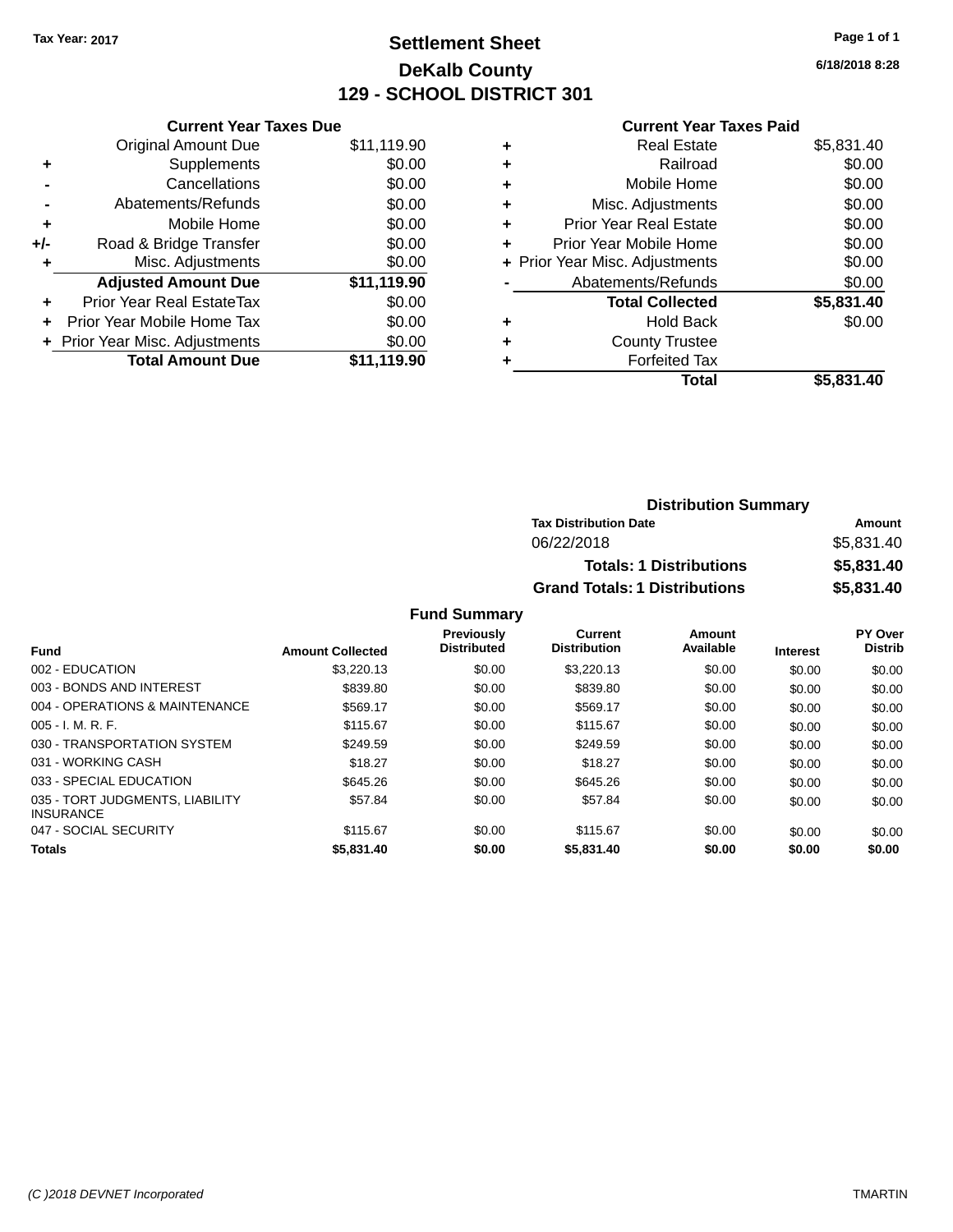# **Settlement Sheet Tax Year: 2017 Page 1 of 1 DeKalb County 130 - SCHOOL DISTRICT 302**

**6/18/2018 8:28**

#### **Current Year Taxes Paid**

| <b>Current Year Taxes Due</b> |                |  |  |
|-------------------------------|----------------|--|--|
| <b>Original Amount Due</b>    | \$2,076,814.41 |  |  |
| Supplements                   | \$20,876.71    |  |  |
| Cancellations                 | \$22,649.73    |  |  |
| Abatements/Refunds            | \$0.00         |  |  |
| Mobile Home                   | \$0.00         |  |  |
| Road & Bridge Transfer        | \$0.00         |  |  |
| Misc. Adjustments             | \$0.00         |  |  |
| <b>Adjusted Amount Due</b>    | \$2,075,041.39 |  |  |
| Prior Year Real EstateTax     | \$0.00         |  |  |
| Prior Year Mobile Home Tax    | \$0.00         |  |  |
| Prior Year Misc. Adjustments  | \$0.00         |  |  |
| <b>Total Amount Due</b>       | \$2,075,041.39 |  |  |
|                               |                |  |  |

|   | <b>Real Estate</b>             | \$1,113,256.16 |
|---|--------------------------------|----------------|
| ٠ | Railroad                       | \$32,602.74    |
| ٠ | Mobile Home                    | \$0.00         |
| ٠ | Misc. Adjustments              | \$0.00         |
| ٠ | <b>Prior Year Real Estate</b>  | \$0.00         |
| ٠ | Prior Year Mobile Home         | \$0.00         |
|   | + Prior Year Misc. Adjustments | \$0.00         |
|   | Abatements/Refunds             | \$0.00         |
|   | <b>Total Collected</b>         | \$1,145,858.90 |
| ٠ | <b>Hold Back</b>               | \$0.00         |
| ٠ | <b>County Trustee</b>          |                |
| ٠ | <b>Forfeited Tax</b>           |                |
|   | Total                          | \$1,145,858.90 |
|   |                                |                |

## **Distribution Summary Tax Distribution Date Amount** 05/25/2018 \$187,898.22 06/22/2018 \$957,960.68 **Totals: 2 Distributions \$1,145,858.90 Grand Totals: 2 Distributions \$1,145,858.90**

| Fund                           | <b>Amount Collected</b> | <b>Previously</b><br><b>Distributed</b> | Current<br><b>Distribution</b> | Amount<br>Available | <b>Interest</b> | <b>PY Over</b><br><b>Distrib</b> |
|--------------------------------|-------------------------|-----------------------------------------|--------------------------------|---------------------|-----------------|----------------------------------|
| 002 - EDUCATION                | \$663,493.54            | \$108,799.83                            | \$554,693.71                   | \$0.00              | \$0.00          | \$0.00                           |
| 003 - BONDS AND INTEREST       | \$234,180.33            | \$38,400.95                             | \$195,779.38                   | \$0.00              | \$0.00          | \$0.00                           |
| 004 - OPERATIONS & MAINTENANCE | \$111.967.60            | \$18,360.47                             | \$93,607.13                    | \$0.00              | \$0.00          | \$0.00                           |
| $005 - I. M. R. F.$            | \$6.317.12              | \$1,035.88                              | \$5.281.24                     | \$0.00              | \$0.00          | \$0.00                           |
| 030 - TRANSPORTATION SYSTEM    | \$29.987.13             | \$4.917.30                              | \$25,069.83                    | \$0.00              | \$0.00          | \$0.00                           |
| 031 - WORKING CASH             | \$2,002.97              | \$328.45                                | \$1,674.52                     | \$0.00              | \$0.00          | \$0.00                           |
| 033 - SPECIAL EDUCATION        | \$85,970.36             | \$14.097.44                             | \$71.872.92                    | \$0.00              | \$0.00          | \$0.00                           |
| 047 - SOCIAL SECURITY          | \$11,939.85             | \$1.957.90                              | \$9.981.95                     | \$0.00              | \$0.00          | \$0.00                           |
| <b>Totals</b>                  | \$1,145,858.90          | \$187,898.22                            | \$957,960.68                   | \$0.00              | \$0.00          | \$0.00                           |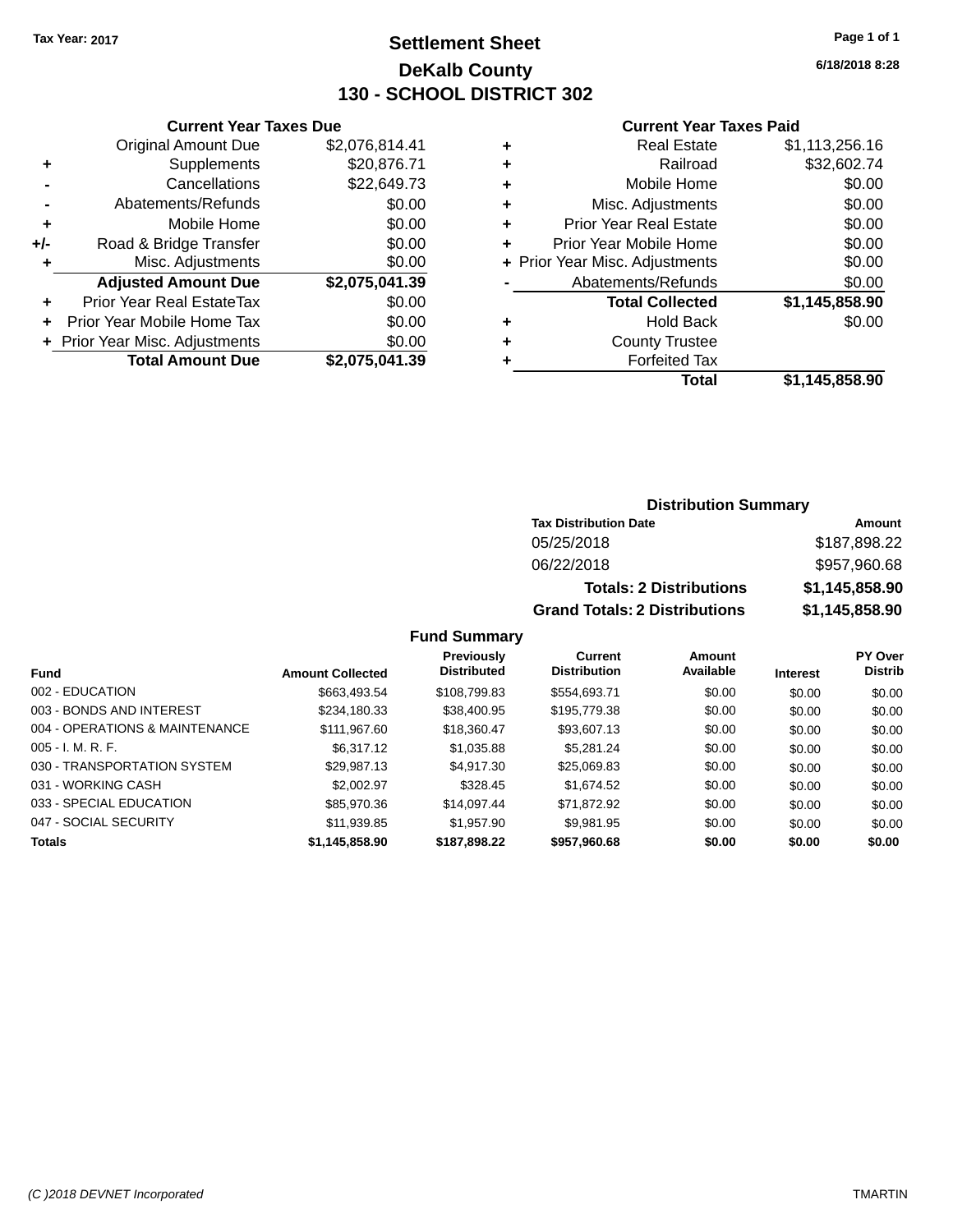# **Settlement Sheet Tax Year: 2017 Page 1 of 1 DeKalb County 131 - SCHOOL DISTRICT 424**

**6/18/2018 8:28**

#### **Current Year Taxes Paid**

|     | <b>Original Amount Due</b>     | \$11,237,213.73 |
|-----|--------------------------------|-----------------|
| ٠   | Supplements                    | \$144,709.93    |
|     | Cancellations                  | \$179,171.33    |
|     | Abatements/Refunds             | \$0.00          |
| ٠   | Mobile Home                    | \$0.00          |
| +/- | Road & Bridge Transfer         | \$0.00          |
| ٠   | Misc. Adjustments              | \$0.00          |
|     | <b>Adjusted Amount Due</b>     | \$11,202,752.33 |
| ٠   | Prior Year Real EstateTax      | \$0.00          |
|     | Prior Year Mobile Home Tax     | \$0.00          |
|     | + Prior Year Misc. Adjustments | \$827.36        |
|     | <b>Total Amount Due</b>        | \$11,203,579.69 |
|     |                                |                 |

**Current Year Taxes Due**

|   | <b>Real Estate</b>             | \$6,013,488.27 |
|---|--------------------------------|----------------|
| ٠ | Railroad                       | \$61,059.62    |
| ٠ | Mobile Home                    | \$0.00         |
| ٠ | Misc. Adjustments              | \$0.00         |
| ٠ | <b>Prior Year Real Estate</b>  | \$0.00         |
| ٠ | Prior Year Mobile Home         | \$0.00         |
|   | + Prior Year Misc. Adjustments | \$827.36       |
|   | Abatements/Refunds             | \$0.00         |
|   | <b>Total Collected</b>         | \$6,075,375.25 |
| ٠ | Hold Back                      | \$0.00         |
| ٠ | <b>County Trustee</b>          |                |
| ٠ | <b>Forfeited Tax</b>           |                |
|   | Total                          | \$6,075,375.25 |
|   |                                |                |

#### **Distribution Summary Tax Distribution Date Amount** 05/25/2018 \$1,144,630.86 06/22/2018 \$4,930,744.39 **Totals: 2 Distributions \$6,075,375.25 Grand Totals: 2 Distributions \$6,075,375.25**

#### **Fund Summary**

| <b>Fund</b>                                   | <b>Amount Collected</b> | <b>Previously</b><br><b>Distributed</b> | <b>Current</b><br><b>Distribution</b> | Amount<br>Available | <b>Interest</b> | <b>PY Over</b><br><b>Distrib</b> |
|-----------------------------------------------|-------------------------|-----------------------------------------|---------------------------------------|---------------------|-----------------|----------------------------------|
| 002 - EDUCATION                               | \$3,320,775.82          | \$625,650.65                            | \$2,695,125.17                        | \$0.00              | \$0.00          | \$0.00                           |
| 003 - BONDS AND INTEREST                      | \$1,351,497.60          | \$254,628.86                            | \$1,096,868.74                        | \$0.00              | \$0.00          | \$0.00                           |
| 004 - OPERATIONS & MAINTENANCE                | \$688,546.58            | \$129,725.60                            | \$558,820.98                          | \$0.00              | \$0.00          | \$0.00                           |
| $005 - I. M. R. F.$                           | \$127,121.16            | \$23,950.26                             | \$103,170.90                          | \$0.00              | \$0.00          | \$0.00                           |
| 030 - TRANSPORTATION SYSTEM                   | \$211.866.55            | \$39.916.71                             | \$171.949.84                          | \$0.00              | \$0.00          | \$0.00                           |
| 031 - WORKING CASH                            | \$10.595.45             | \$1,996.23                              | \$8,599.22                            | \$0.00              | \$0.00          | \$0.00                           |
| 032 - FIRE PREV/SFTY/ENERGY                   | \$23.845.85             | \$4,492.68                              | \$19,353.17                           | \$0.00              | \$0.00          | \$0.00                           |
| 033 - SPECIAL EDUCATION                       | \$47.679.54             | \$8,983.06                              | \$38,696.48                           | \$0.00              | \$0.00          | \$0.00                           |
| 035 - TORT JUDGEMENTS/LIABILITY<br><b>INS</b> | \$111.234.05            | \$20,957.05                             | \$90,277.00                           | \$0.00              | \$0.00          | \$0.00                           |
| 047 - SOCIAL SECURITY                         | \$158,901.43            | \$29.937.81                             | \$128,963.62                          | \$0.00              | \$0.00          | \$0.00                           |
| 057 - LEASE/PURCHASE/RENTAL                   | \$23,311,22             | \$4.391.95                              | \$18.919.27                           | \$0.00              | \$0.00          | \$0.00                           |
| <b>Totals</b>                                 | \$6,075,375.25          | \$1,144,630.86                          | \$4,930,744.39                        | \$0.00              | \$0.00          | \$0.00                           |

#### **Miscellaneous Adjustment Detail**

|                         | Year Source           | <b>Account Type</b> | <b>Amount Adiustment Description</b>              |
|-------------------------|-----------------------|---------------------|---------------------------------------------------|
|                         | 2016 RE - Real Estate | Back Tax Collected  | \$827.36 MATHESON REDEMPTION 02-22-402-003 by TBA |
| <b>Totals 1 entries</b> |                       |                     | \$827.36                                          |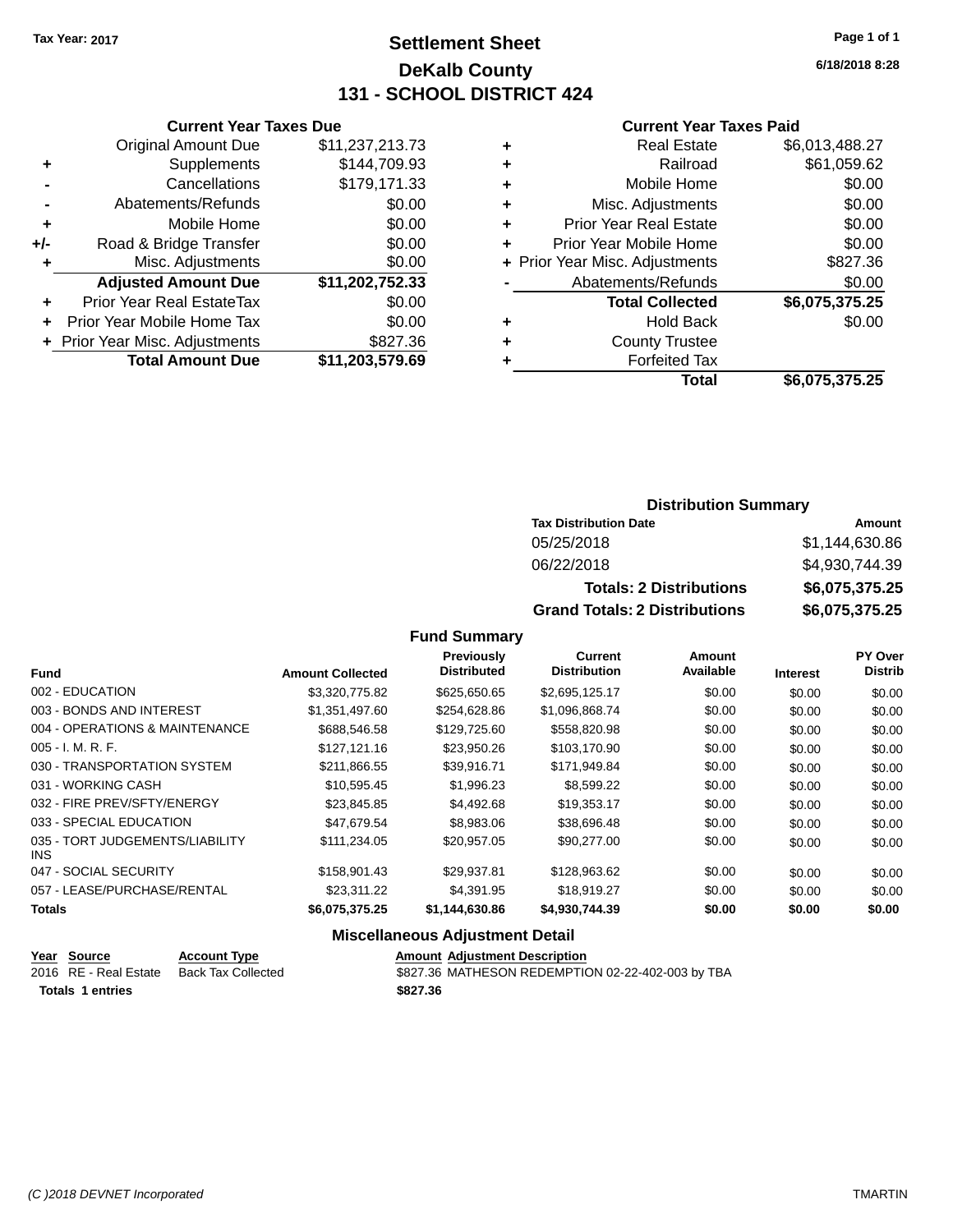# **Settlement Sheet Tax Year: 2017 Page 1 of 1 DeKalb County 132 - SCHOOL DISTRICT 425**

**6/18/2018 8:28**

#### **Current Year Taxes Paid**

|     | <b>Current Year Taxes Due</b> |                |  |  |  |
|-----|-------------------------------|----------------|--|--|--|
|     | <b>Original Amount Due</b>    | \$8,234,999.00 |  |  |  |
| ٠   | Supplements                   | \$13,984.76    |  |  |  |
|     | Cancellations                 | \$15,656.92    |  |  |  |
|     | Abatements/Refunds            | \$0.00         |  |  |  |
| ٠   | Mobile Home                   | \$0.00         |  |  |  |
| +/- | Road & Bridge Transfer        | \$0.00         |  |  |  |
| ٠   | Misc. Adjustments             | \$0.00         |  |  |  |
|     | <b>Adjusted Amount Due</b>    | \$8,233,326.84 |  |  |  |
| ٠   | Prior Year Real EstateTax     | \$0.00         |  |  |  |
|     | Prior Year Mobile Home Tax    | \$0.00         |  |  |  |
|     | Prior Year Misc. Adjustments  | \$0.00         |  |  |  |
|     | <b>Total Amount Due</b>       | \$8,233,326.84 |  |  |  |
|     |                               |                |  |  |  |

| ٠ | <b>Real Estate</b>             | \$4,621,464.26 |
|---|--------------------------------|----------------|
| ٠ | Railroad                       | \$114,221.85   |
| ٠ | Mobile Home                    | \$0.00         |
| ٠ | Misc. Adjustments              | \$0.00         |
| ٠ | <b>Prior Year Real Estate</b>  | \$0.00         |
| ٠ | Prior Year Mobile Home         | \$0.00         |
|   | + Prior Year Misc. Adjustments | \$0.00         |
|   | Abatements/Refunds             | \$0.00         |
|   | <b>Total Collected</b>         | \$4,735,686.11 |
| ٠ | <b>Hold Back</b>               | \$0.00         |
| ٠ | <b>County Trustee</b>          |                |
| ٠ | <b>Forfeited Tax</b>           |                |
|   | Total                          | \$4.735.686.11 |
|   |                                |                |

# **Distribution Summary**

| <b>Tax Distribution Date</b>         | Amount         |
|--------------------------------------|----------------|
| 05/25/2018                           | \$680,198,99   |
| 06/22/2018                           | \$4,055,487.12 |
| <b>Totals: 2 Distributions</b>       | \$4,735,686.11 |
| <b>Grand Totals: 2 Distributions</b> | \$4,735,686.11 |

|                                         |                         | Previously         | Current             | Amount    |                 | <b>PY Over</b> |
|-----------------------------------------|-------------------------|--------------------|---------------------|-----------|-----------------|----------------|
| <b>Fund</b>                             | <b>Amount Collected</b> | <b>Distributed</b> | <b>Distribution</b> | Available | <b>Interest</b> | <b>Distrib</b> |
| 002 - EDUCATION                         | \$3,108,992.14          | \$446,552.68       | \$2,662,439.46      | \$0.00    | \$0.00          | \$0.00         |
| 003 - BONDS AND INTEREST                | \$309,368.16            | \$44,435.36        | \$264,932.80        | \$0.00    | \$0.00          | \$0.00         |
| 004 - OPERATIONS & MAINTENANCE          | \$416,015.82            | \$59,753.44        | \$356,262.38        | \$0.00    | \$0.00          | \$0.00         |
| $005 - I. M. R. F.$                     | \$54,498.28             | \$7,827.73         | \$46,670.55         | \$0.00    | \$0.00          | \$0.00         |
| 030 - TRANSPORTATION SYSTEM             | \$219.233.85            | \$31,489.13        | \$187.744.72        | \$0.00    | \$0.00          | \$0.00         |
| 031 - WORKING CASH                      | \$2,533.59              | \$363.91           | \$2.169.68          | \$0.00    | \$0.00          | \$0.00         |
| 032 - FIRE PREV/SFTY/ENERGY             | \$34,826.24             | \$5,002.18         | \$29,824.06         | \$0.00    | \$0.00          | \$0.00         |
| 033 - SPECIAL EDUCATION                 | \$412,733,98            | \$59,282.06        | \$353,451.92        | \$0.00    | \$0.00          | \$0.00         |
| 035 - TORT JUDGEMENTS/LIABILITY<br>INS. | \$71,650.93             | \$10,291.41        | \$61,359.52         | \$0.00    | \$0.00          | \$0.00         |
| 047 - SOCIAL SECURITY                   | \$78.716.59             | \$11,306.27        | \$67.410.32         | \$0.00    | \$0.00          | \$0.00         |
| 057 - LEASE/PURCHASE/RENTAL             | \$25.743.18             | \$3.697.56         | \$22,045.62         | \$0.00    | \$0.00          | \$0.00         |
| 109 - PRIOR YEAR ADJUSTMENT             | \$1,373.35              | \$197.26           | \$1,176.09          | \$0.00    | \$0.00          | \$0.00         |
| Totals                                  | \$4,735,686.11          | \$680,198.99       | \$4,055,487.12      | \$0.00    | \$0.00          | \$0.00         |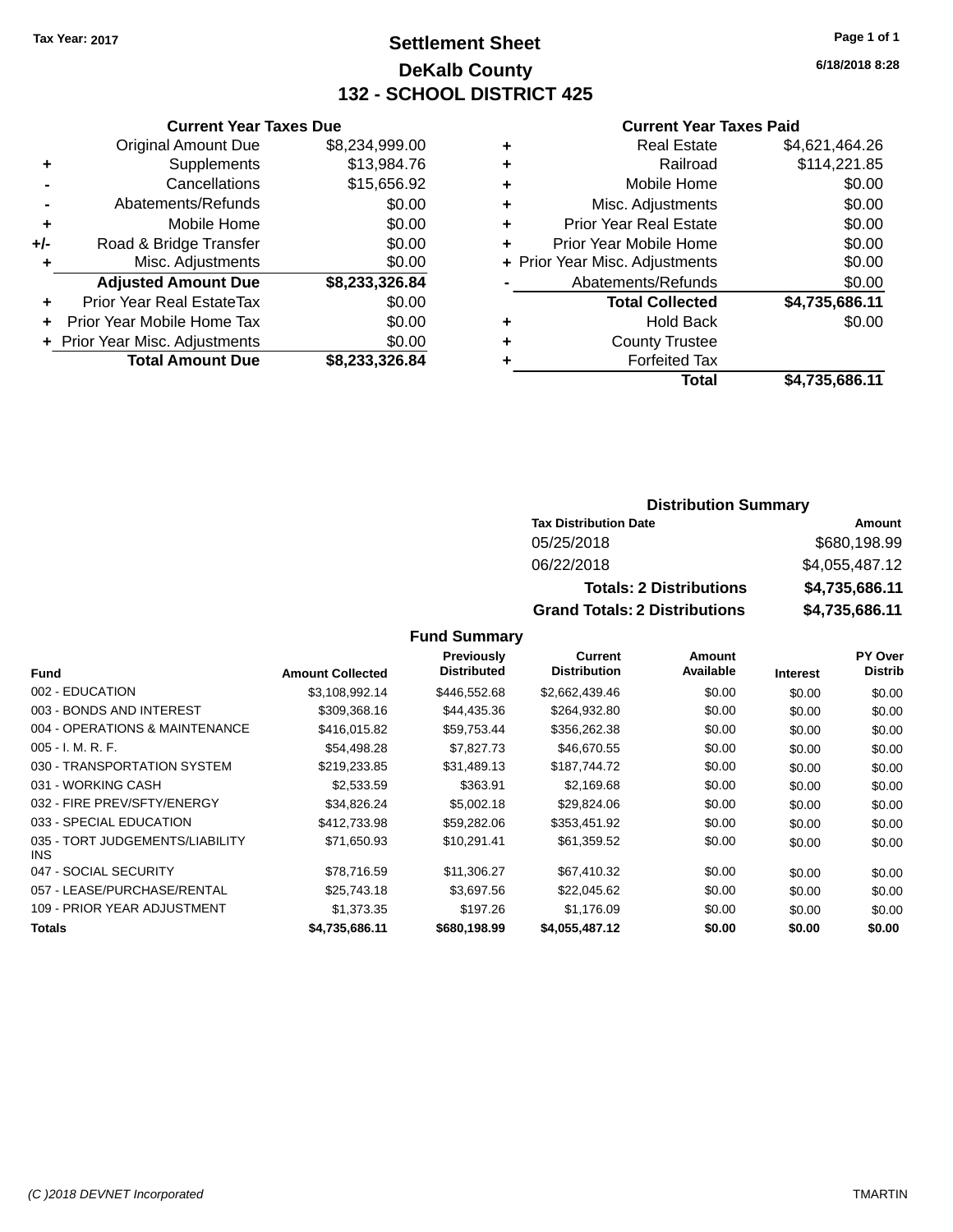# **Settlement Sheet Tax Year: 2017 Page 1 of 1 DeKalb County 133 - SCHOOL DISTRICT 426**

**6/18/2018 8:28**

#### **Current Year Taxes Paid**

|     | <b>Current Year Taxes Due</b>  |                |  |  |  |
|-----|--------------------------------|----------------|--|--|--|
|     | <b>Original Amount Due</b>     | \$3,995,661.06 |  |  |  |
| ٠   | Supplements                    | \$20,582.43    |  |  |  |
|     | Cancellations                  | \$21,007.56    |  |  |  |
|     | Abatements/Refunds             | \$0.00         |  |  |  |
| ٠   | Mobile Home                    | \$0.00         |  |  |  |
| +/- | Road & Bridge Transfer         | \$0.00         |  |  |  |
| ٠   | Misc. Adjustments              | \$0.00         |  |  |  |
|     | <b>Adjusted Amount Due</b>     | \$3,995,235.93 |  |  |  |
| ٠   | Prior Year Real EstateTax      | \$0.00         |  |  |  |
| ÷   | Prior Year Mobile Home Tax     | \$0.00         |  |  |  |
|     | + Prior Year Misc. Adjustments | \$0.00         |  |  |  |
|     | <b>Total Amount Due</b>        | \$3,995,235.93 |  |  |  |

| ٠ | <b>Real Estate</b>             | \$2,140,144.49 |
|---|--------------------------------|----------------|
| ٠ | Railroad                       | \$24,325.50    |
| ٠ | Mobile Home                    | \$0.00         |
| ٠ | Misc. Adjustments              | \$0.00         |
| ٠ | <b>Prior Year Real Estate</b>  | \$0.00         |
| ٠ | Prior Year Mobile Home         | \$0.00         |
|   | + Prior Year Misc. Adjustments | \$0.00         |
|   | Abatements/Refunds             | \$0.00         |
|   | <b>Total Collected</b>         | \$2,164,469.99 |
| ٠ | <b>Hold Back</b>               | \$0.00         |
| ٠ | <b>County Trustee</b>          |                |
| ٠ | <b>Forfeited Tax</b>           |                |
|   | <b>Total</b>                   | \$2,164,469.99 |
|   |                                |                |

# **Distribution Summary**

| <b>Tax Distribution Date</b>         | Amount         |
|--------------------------------------|----------------|
| 05/25/2018                           | \$448,853.72   |
| 06/22/2018                           | \$1.715.616.27 |
| <b>Totals: 2 Distributions</b>       | \$2,164,469.99 |
| <b>Grand Totals: 2 Distributions</b> | \$2,164,469.99 |

|                                               |                         | <b>Previously</b>  | Current             | Amount    |                 | PY Over        |
|-----------------------------------------------|-------------------------|--------------------|---------------------|-----------|-----------------|----------------|
| <b>Fund</b>                                   | <b>Amount Collected</b> | <b>Distributed</b> | <b>Distribution</b> | Available | <b>Interest</b> | <b>Distrib</b> |
| 002 - EDUCATION                               | \$1,279,541.56          | \$265.343.01       | \$1,014,198.55      | \$0.00    | \$0.00          | \$0.00         |
| 003 - BONDS AND INTEREST                      | \$312.913.10            | \$64,889.88        | \$248,023.22        | \$0.00    | \$0.00          | \$0.00         |
| 004 - OPERATIONS & MAINTENANCE                | \$255,565.46            | \$52,997.51        | \$202,567.95        | \$0.00    | \$0.00          | \$0.00         |
| $005 - I. M. R. F.$                           | \$41.947.44             | \$8.698.79         | \$33,248.65         | \$0.00    | \$0.00          | \$0.00         |
| 030 - TRANSPORTATION SYSTEM                   | \$68,607.21             | \$14,227,32        | \$54,379.89         | \$0.00    | \$0.00          | \$0.00         |
| 031 - WORKING CASH                            | \$17.151.27             | \$3.556.72         | \$13,594.55         | \$0.00    | \$0.00          | \$0.00         |
| 032 - FIRE PREV/SFTY/ENERGY                   | \$17,151.27             | \$3,556.72         | \$13,594.55         | \$0.00    | \$0.00          | \$0.00         |
| 033 - SPECIAL EDUCATION                       | \$13.720.57             | \$2,845.28         | \$10,875.29         | \$0.00    | \$0.00          | \$0.00         |
| 035 - TORT JUDGEMENTS/LIABILITY<br><b>INS</b> | \$88,232.45             | \$18,297.07        | \$69,935.38         | \$0.00    | \$0.00          | \$0.00         |
| 047 - SOCIAL SECURITY                         | \$52,488.39             | \$10.884.70        | \$41,603.69         | \$0.00    | \$0.00          | \$0.00         |
| 057 - LEASE/PURCHASE/RENTAL                   | \$17.151.27             | \$3,556.72         | \$13,594.55         | \$0.00    | \$0.00          | \$0.00         |
| Totals                                        | \$2,164,469.99          | \$448.853.72       | \$1,715,616.27      | \$0.00    | \$0.00          | \$0.00         |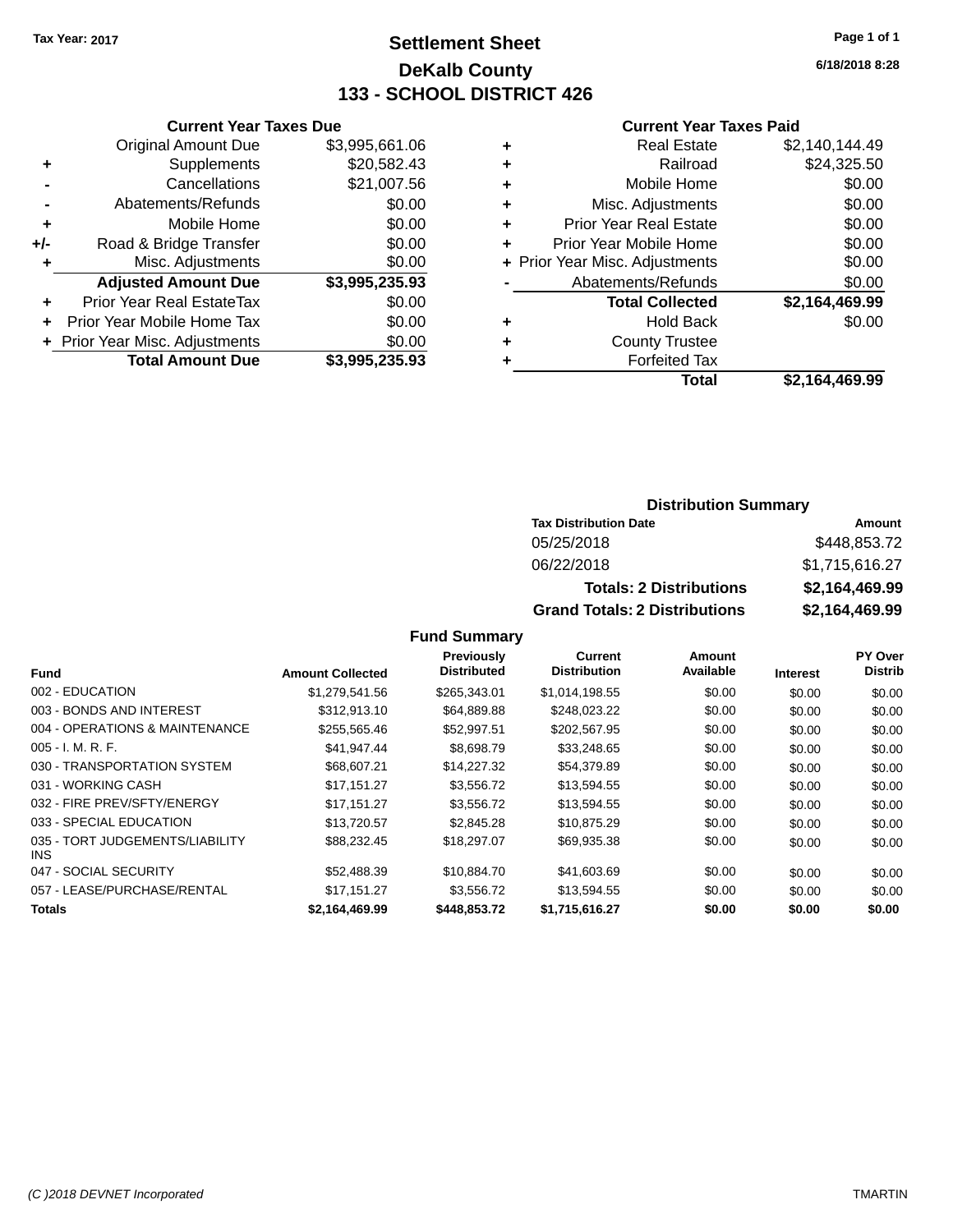# **Settlement Sheet Tax Year: 2017 Page 1 of 1 DeKalb County 134 - SCHOOL DISTRICT 427**

**6/18/2018 8:28**

#### **Current Year Taxes Paid**

|     | <b>Current Year Taxes Due</b>  |                 |  |  |  |
|-----|--------------------------------|-----------------|--|--|--|
|     | <b>Original Amount Due</b>     | \$32,680,535.02 |  |  |  |
| ٠   | Supplements                    | \$144,862.82    |  |  |  |
|     | Cancellations                  | \$164,014.46    |  |  |  |
|     | Abatements/Refunds             | \$0.00          |  |  |  |
| ٠   | Mobile Home                    | \$0.00          |  |  |  |
| +/- | Road & Bridge Transfer         | \$0.00          |  |  |  |
| ٠   | Misc. Adjustments              | \$0.00          |  |  |  |
|     | <b>Adjusted Amount Due</b>     | \$32,661,383.38 |  |  |  |
| ٠   | Prior Year Real EstateTax      | \$2,370.18      |  |  |  |
|     | Prior Year Mobile Home Tax     | \$0.00          |  |  |  |
|     | + Prior Year Misc. Adjustments | \$134.24        |  |  |  |
|     | <b>Total Amount Due</b>        | \$32,663,887.80 |  |  |  |
|     |                                |                 |  |  |  |

| ٠ | <b>Real Estate</b>             | \$17,490,002.35 |
|---|--------------------------------|-----------------|
| ٠ | Railroad                       | \$4,426.44      |
| ٠ | Mobile Home                    | \$0.00          |
| ٠ | Misc. Adjustments              | \$0.00          |
| ٠ | <b>Prior Year Real Estate</b>  | \$2,370.18      |
| ÷ | Prior Year Mobile Home         | \$0.00          |
|   | + Prior Year Misc. Adjustments | \$134.24        |
|   | Abatements/Refunds             | \$0.00          |
|   | <b>Total Collected</b>         | \$17,496,933.21 |
| ٠ | <b>Hold Back</b>               | \$0.00          |
| ٠ | <b>County Trustee</b>          |                 |
| ٠ | <b>Forfeited Tax</b>           |                 |
|   | Total                          | \$17,496,933.21 |
|   |                                |                 |

## **Distribution Summary**

| <b>Tax Distribution Date</b>         | Amount          |
|--------------------------------------|-----------------|
| 05/25/2018                           | \$3,107,461.62  |
| 06/22/2018                           | \$14,389,471.59 |
| <b>Totals: 2 Distributions</b>       | \$17.496.933.21 |
| <b>Grand Totals: 2 Distributions</b> | \$17,496,933.21 |

#### **Fund Summary**

| <b>Fund</b>                    | <b>Amount Collected</b> | <b>Previously</b><br><b>Distributed</b> | Current<br><b>Distribution</b> | Amount<br>Available | <b>Interest</b> | <b>PY Over</b><br><b>Distrib</b> |
|--------------------------------|-------------------------|-----------------------------------------|--------------------------------|---------------------|-----------------|----------------------------------|
| 002 - EDUCATION                | \$8.987.212.23          | \$1,596,132.11                          | \$7,391,080.12                 | \$0.00              | \$0.00          | \$0.00                           |
| 003 - BONDS AND INTEREST       | \$2,699,339.37          | \$479,403.64                            | \$2,219,935.73                 | \$0.00              | \$0.00          | \$0.00                           |
| 004 - OPERATIONS & MAINTENANCE | \$1.684.307.28          | \$299,133.58                            | \$1,385,173.70                 | \$0.00              | \$0.00          | \$0.00                           |
| $005 - I. M. R. F.$            | \$339,632.98            | \$60,318.95                             | \$279.314.03                   | \$0.00              | \$0.00          | \$0.00                           |
| 030 - TRANSPORTATION SYSTEM    | \$1.052.720.47          | \$186,963.53                            | \$865,756.94                   | \$0.00              | \$0.00          | \$0.00                           |
| 031 - WORKING CASH             | \$109.530.80            | \$19,452.71                             | \$90,078,09                    | \$0.00              | \$0.00          | \$0.00                           |
| 032 - FIRE PREV/SFTY/ENERGY    | \$232,289.30            | \$41.254.67                             | \$191.034.63                   | \$0.00              | \$0.00          | \$0.00                           |
| 033 - SPECIAL EDUCATION        | \$1.836.390.62          | \$326,143.62                            | \$1.510.247.00                 | \$0.00              | \$0.00          | \$0.00                           |
| 047 - SOCIAL SECURITY          | \$444.124.67            | \$78,876,70                             | \$365,247.97                   | \$0.00              | \$0.00          | \$0.00                           |
| 057 - LEASE/PURCHASE/RENTAL    | \$111.385.49            | \$19.782.11                             | \$91.603.38                    | \$0.00              | \$0.00          | \$0.00                           |
| Totals                         | \$17,496,933.21         | \$3,107,461.62                          | \$14,389,471.59                | \$0.00              | \$0.00          | \$0.00                           |

#### **Miscellaneous Adjustment Detail**

| Year Source             | <b>Account Type</b> | <b>Amount Adiustment Description</b>       |
|-------------------------|---------------------|--------------------------------------------|
| 2016 RE - Real Estate   | Back Tax Collected  | \$134.24 TRUSTEE SALE 06-21-440-012 by TBA |
| <b>Totals 1 entries</b> |                     | \$134.24                                   |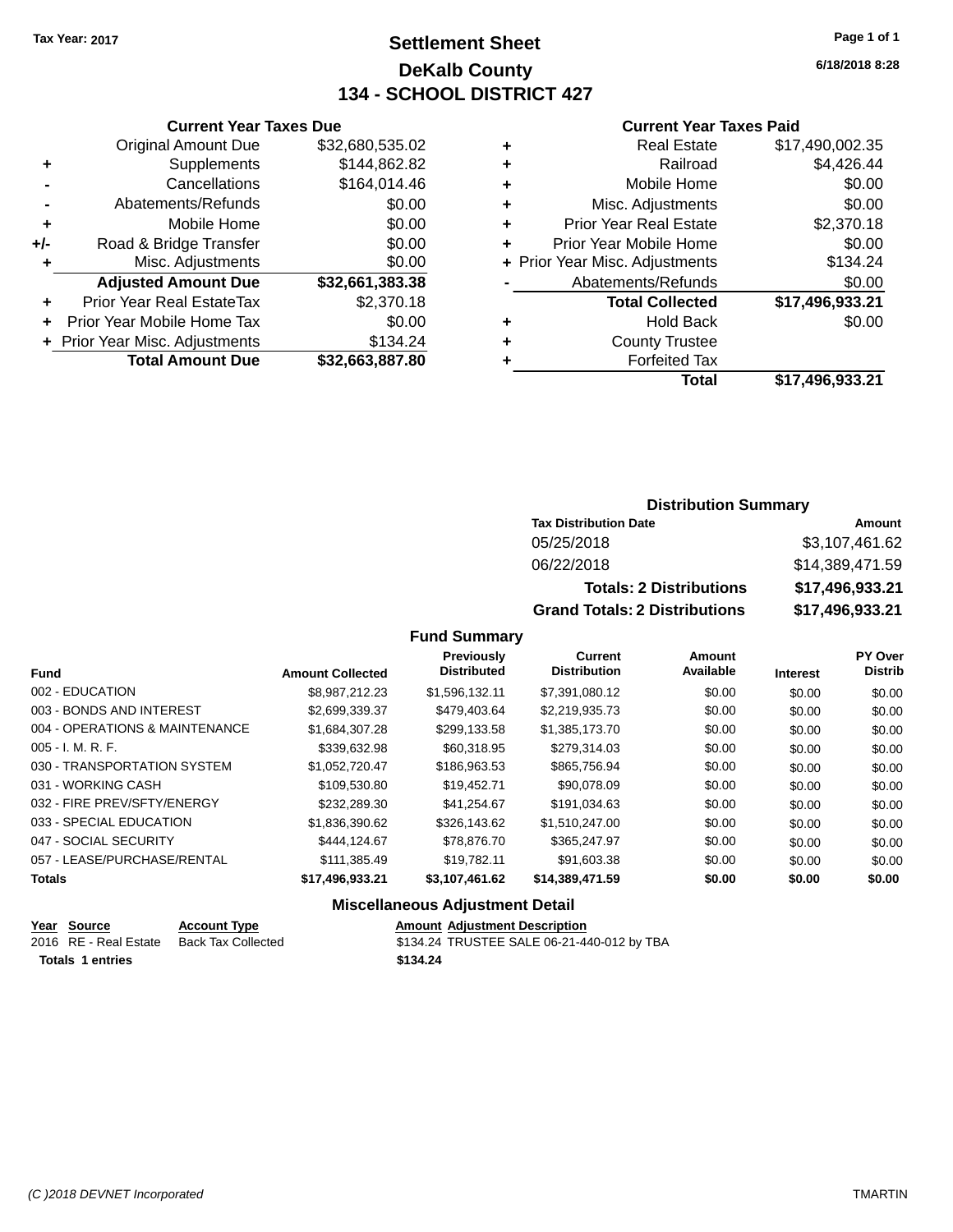# **Settlement Sheet Tax Year: 2017 Page 1 of 2 DeKalb County 135 - SCHOOL DISTRICT 428**

**6/18/2018 8:28**

# **Current Year Taxes Paid**

|   | Total                          | \$27,900,988.70 |
|---|--------------------------------|-----------------|
|   | <b>Forfeited Tax</b>           |                 |
| ٠ | <b>County Trustee</b>          |                 |
|   | <b>Hold Back</b>               | \$0.00          |
|   | <b>Total Collected</b>         | \$27,900,988.70 |
|   | Abatements/Refunds             | \$180,865.49    |
|   | + Prior Year Misc. Adjustments | \$720.69        |
| ÷ | Prior Year Mobile Home         | \$0.00          |
| ٠ | <b>Prior Year Real Estate</b>  | (\$15,037.19)   |
| ٠ | Misc. Adjustments              | \$0.00          |
| ٠ | Mobile Home                    | \$0.00          |
| ٠ | Railroad                       | \$222,102.31    |
| ٠ | <b>Real Estate</b>             | \$27.874.068.38 |
|   |                                |                 |

|     | <b>Current Year Taxes Due</b>  |                 |
|-----|--------------------------------|-----------------|
|     | <b>Original Amount Due</b>     | \$54,115,731.26 |
| ٠   | Supplements                    | \$265,476.70    |
|     | Cancellations                  | \$1,221,711.77  |
|     | Abatements/Refunds             | \$180,865.49    |
| ٠   | Mobile Home                    | \$0.00          |
| +/- | Road & Bridge Transfer         | \$0.00          |
| ٠   | Misc. Adjustments              | \$0.00          |
|     | <b>Adjusted Amount Due</b>     | \$52,978,630.70 |
| ٠   | Prior Year Real EstateTax      | (\$15,037.19)   |
| ÷   | Prior Year Mobile Home Tax     | \$0.00          |
|     | + Prior Year Misc. Adjustments | \$720.69        |
|     | <b>Total Amount Due</b>        | \$52,964,314.20 |

# **Distribution Summary**

| <b>Tax Distribution Date</b>         | Amount          |
|--------------------------------------|-----------------|
| 05/25/2018                           | \$4,827,541.33  |
| 06/22/2018                           | \$23,073,447.37 |
| <b>Totals: 2 Distributions</b>       | \$27,900,988.70 |
| <b>Grand Totals: 2 Distributions</b> | \$27,900,988.70 |

#### **Fund Summary**

| <b>Fund</b>                             | <b>Amount Collected</b> | Previously<br><b>Distributed</b> | <b>Current</b><br><b>Distribution</b> | <b>Amount</b><br>Available | <b>Interest</b> | <b>PY Over</b><br><b>Distrib</b> |
|-----------------------------------------|-------------------------|----------------------------------|---------------------------------------|----------------------------|-----------------|----------------------------------|
| 002 - EDUCATION                         | \$16,569,616.04         | \$2,866,941.68                   | \$13,702,674.36                       | \$0.00                     | \$0.00          | \$0.00                           |
| 003 - BONDS AND INTEREST                | \$2,603,134,33          | \$450,404.77                     | \$2.152.729.56                        | \$0.00                     | \$0.00          | \$0.00                           |
| 004 - OPERATIONS & MAINTENANCE          | \$2.710.274.12          | \$468,942.52                     | \$2,241,331.60                        | \$0.00                     | \$0.00          | \$0.00                           |
| $005 - I. M. R. F.$                     | \$232,554.73            | \$40,237.55                      | \$192,317.18                          | \$0.00                     | \$0.00          | \$0.00                           |
| 030 - TRANSPORTATION SYSTEM             | \$1.568.481.98          | \$271.385.06                     | \$1.297.096.92                        | \$0.00                     | \$0.00          | \$0.00                           |
| 031 - WORKING CASH                      | \$0.00                  | \$0.00                           | \$0.00                                | \$0.00                     | \$0.00          | \$0.00                           |
| 032 - FIRE PREV/SFTY/ENERGY             | \$311,905.14            | \$53,967.08                      | \$257,938.06                          | \$0.00                     | \$0.00          | \$0.00                           |
| 033 - SPECIAL EDUCATION                 | \$2.697.439.68          | \$466,721,86                     | \$2,230,717.82                        | \$0.00                     | \$0.00          | \$0.00                           |
| 035 - TORT JUDGEMENTS/LIABILITY<br>INS. | \$474,846,93            | \$82.159.93                      | \$392,687,00                          | \$0.00                     | \$0.00          | \$0.00                           |
| 047 - SOCIAL SECURITY                   | \$732,735.75            | \$126,780.88                     | \$605.954.87                          | \$0.00                     | \$0.00          | \$0.00                           |
| <b>Totals</b>                           | \$27,900,988.70         | \$4,827,541.33                   | \$23,073,447.37                       | \$0.00                     | \$0.00          | \$0.00                           |

#### **Miscellaneous Adjustment Detail**

| Year Source             | <b>Account Type</b> |          | <b>Amount Adjustment Description</b>                           |
|-------------------------|---------------------|----------|----------------------------------------------------------------|
| 2016 RE - Real Estate   | Back Tax Collected  |          | \$470.44 RESOURCE BANK TR 1244 REDEMPTION 09-29-254-046 by TBA |
| 2016 RE - Real Estate   | Back Tax Collected  |          | \$250.25 ORIK WILKINSON REDEMPTION 08-12-377-001 by TBA        |
| <b>Totals 2 entries</b> |                     | \$720.69 |                                                                |
|                         |                     |          |                                                                |
|                         |                     |          |                                                                |

| Year Source                        | <b>Account Type</b> | <b>Amount Adjustment Description</b>              |                |
|------------------------------------|---------------------|---------------------------------------------------|----------------|
| 2016 RE - Real Estate RE Abatement |                     | \$10.52 PTAB INTEREST REFUND 08-29-200-003 by TBA |                |
| 2016 RE - Real Estate              | RE Abatement        | \$3.64 PTAB INTEREST REFUND 08-29-200-003 by TBA  |                |
| 2017 RE - Real Estate              | RE Abatement        | \$0.15 PTAB INTEREST REFUND 08-23-105-006 by TBA  |                |
| 2017 RE - Real Estate RE Abatement |                     | \$0.21 PTAB INTEREST REFUND 08-14-352-008 by TBA  |                |
| 2017 RE - Real Estate RE Abatement |                     | \$5.32 PTAB INTEREST REFUND 08-16-401-008 by TBA  |                |
| 2017 RE - Real Estate RE Abatement |                     | \$0.40 PTAB INTEREST REFUND 08-21-426-011 by TBA  |                |
| 2017 RE - Real Estate RE Abatement |                     | \$1.31 PTAB INTEREST REFUND 08-23-105-009 by TBA  |                |
| (C) 2018 DEVNET Incorporated       |                     |                                                   | <b>TMARTIN</b> |
|                                    |                     |                                                   |                |

#### **Abatement Detail**

#### **Amount Adjustment Description**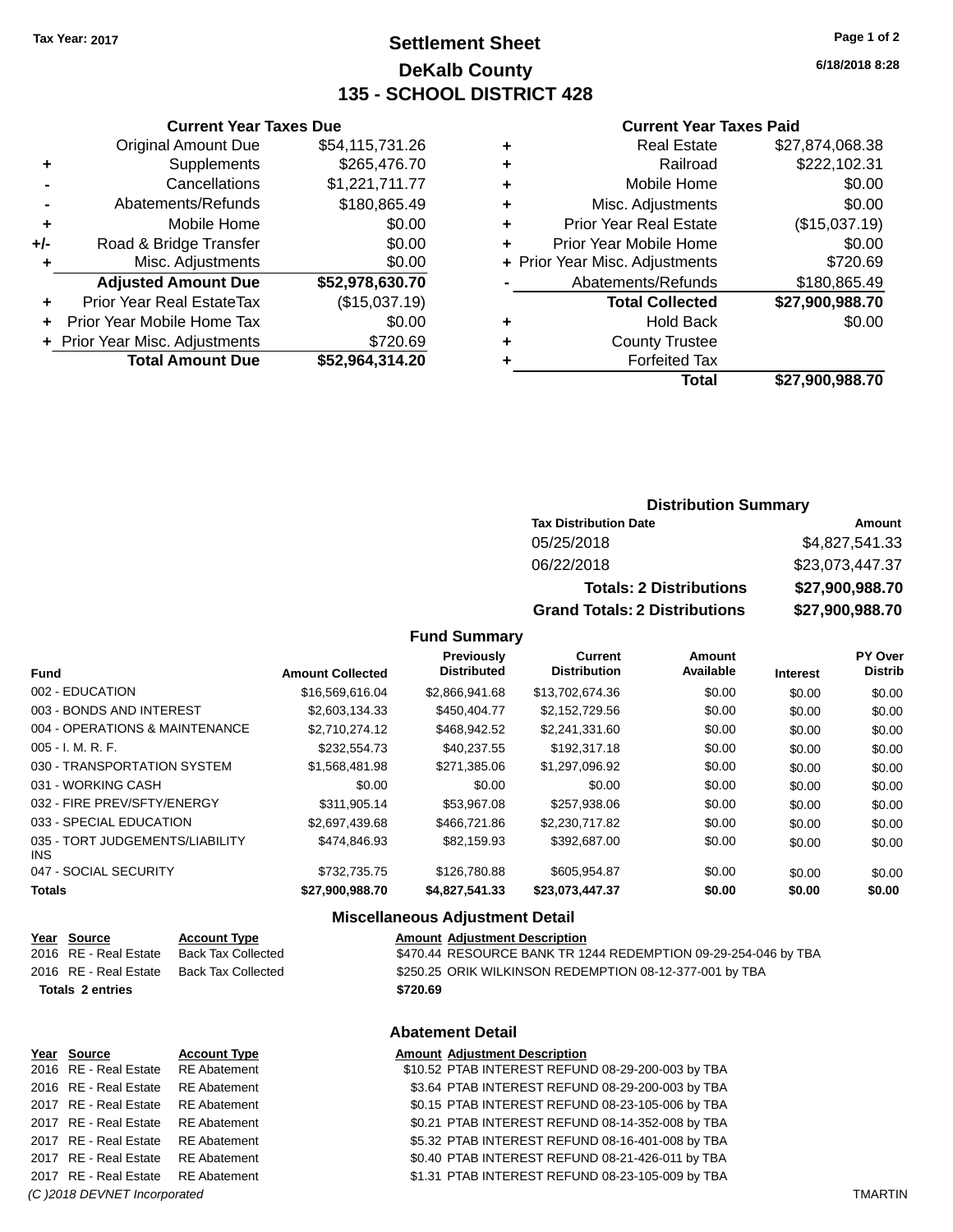# **Settlement Sheet Tax Year: 2017 Page 2 of 2 DeKalb County**

**6/18/2018 8:28**

# **Abatement Detail**

# **Year Source Account Type Amount Adjustment Description**<br>2017 RE - Real Estate RE Abatement \$1.20 PTAB INTEREST REFUN

\$1.20 PTAB INTEREST REFUND 08-24-128-026 by TBA 2017 RE - Real Estate RE Abatement \$179,000.00 16TX27 TAX OBJECTION COMPLAINT REFUND by TBA 2017 RE - Real Estate RE Abatement \$1,842.74 SIE COURT ORDER 14TX38 09-33-100-009 by TBA **Totals 10 entries \$180,865.49**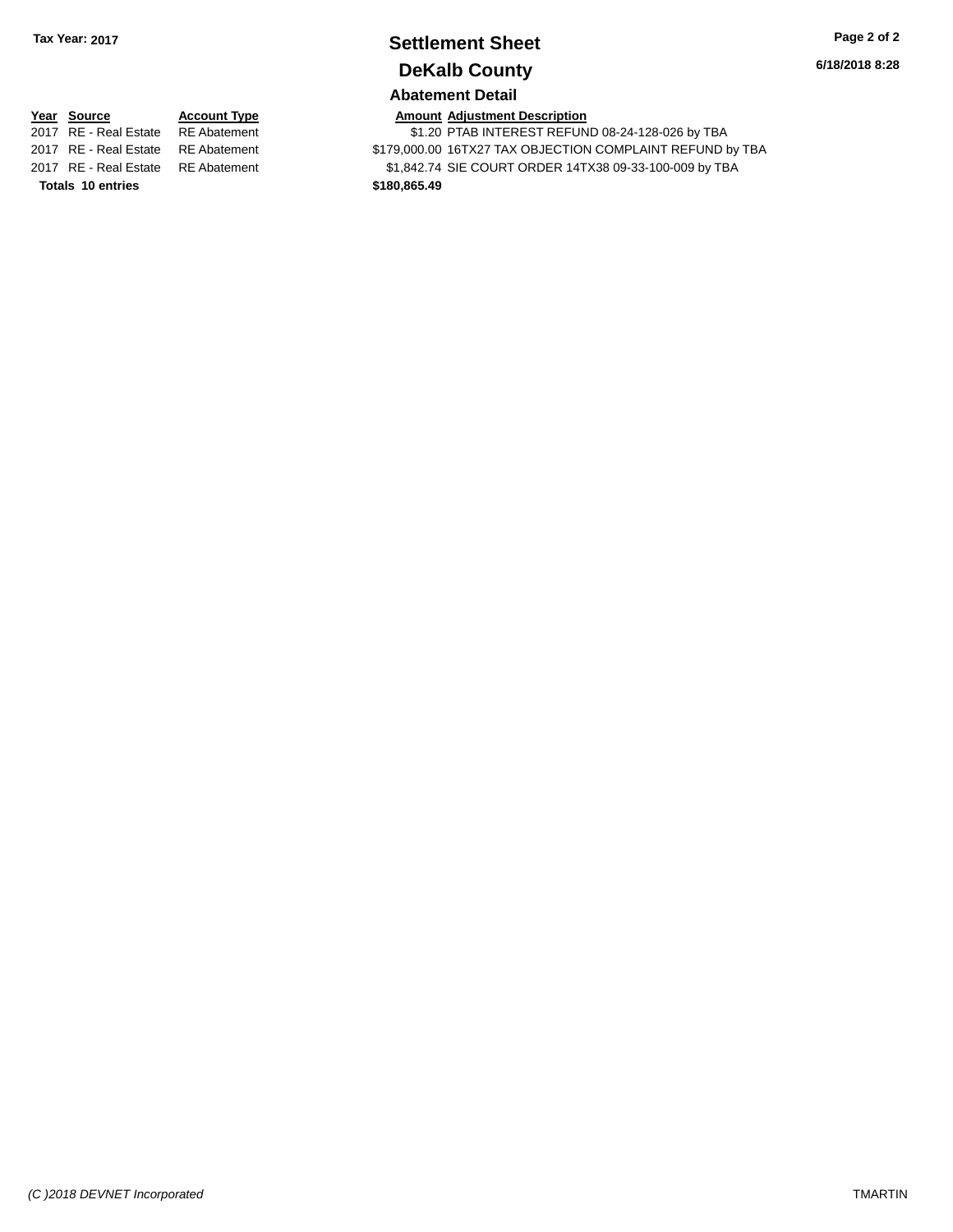# **Settlement Sheet Tax Year: 2017 Page 1 of 1 DeKalb County 136 - SCHOOL DISTRICT 429**

**6/18/2018 8:28**

#### **Current Year Taxes Paid**

|       | <b>Original Amount Due</b>       | \$5,416,381.81 |
|-------|----------------------------------|----------------|
| ٠     | Supplements                      | \$10,900.84    |
|       | Cancellations                    | \$11,913.60    |
| -     | Abatements/Refunds               | \$0.00         |
| ÷     | Mobile Home                      | \$0.00         |
| $+/-$ | Road & Bridge Transfer           | \$0.00         |
| ٠     | Misc. Adjustments                | \$0.00         |
|       |                                  |                |
|       | <b>Adjusted Amount Due</b>       | \$5,415,369.05 |
| ٠     | <b>Prior Year Real EstateTax</b> | \$0.00         |
|       | Prior Year Mobile Home Tax       | \$0.00         |
|       | + Prior Year Misc. Adjustments   | \$0.00         |
|       | <b>Total Amount Due</b>          | \$5,415,369.05 |

**Current Year Taxes Due**

|   | <b>Real Estate</b>             | \$2,969,279.73 |
|---|--------------------------------|----------------|
| ٠ | Railroad                       | \$35,048.02    |
| ٠ | Mobile Home                    | \$0.00         |
| ٠ | Misc. Adjustments              | \$0.00         |
| ٠ | <b>Prior Year Real Estate</b>  | \$0.00         |
| ٠ | Prior Year Mobile Home         | \$0.00         |
|   | + Prior Year Misc. Adjustments | \$0.00         |
|   | Abatements/Refunds             | \$0.00         |
|   | <b>Total Collected</b>         | \$3,004,327.75 |
| ٠ | <b>Hold Back</b>               | \$0.00         |
| ٠ | <b>County Trustee</b>          |                |
| ٠ | <b>Forfeited Tax</b>           |                |
|   | <b>Total</b>                   | \$3,004,327.75 |
|   |                                |                |

#### **Distribution Summary Tax Distribution Date Amount** 05/25/2018 \$531,915.02 06/22/2018 \$2,472,412.73 **Totals: 2 Distributions \$3,004,327.75 Grand Totals: 2 Distributions \$3,004,327.75**

|                                               |                         | Previously<br><b>Distributed</b> | <b>Current</b><br><b>Distribution</b> | Amount<br>Available |                 | PY Over<br><b>Distrib</b> |
|-----------------------------------------------|-------------------------|----------------------------------|---------------------------------------|---------------------|-----------------|---------------------------|
| <b>Fund</b>                                   | <b>Amount Collected</b> |                                  |                                       |                     | <b>Interest</b> |                           |
| 002 - EDUCATION                               | \$1.641.775.00          | \$290.675.61                     | \$1,351,099.39                        | \$0.00              | \$0.00          | \$0.00                    |
| 003 - BONDS AND INTEREST                      | \$569,966.05            | \$100.912.26                     | \$469,053.79                          | \$0.00              | \$0.00          | \$0.00                    |
| 004 - OPERATIONS & MAINTENANCE                | \$315,244.10            | \$55.813.84                      | \$259,430.26                          | \$0.00              | \$0.00          | \$0.00                    |
| $005 - I. M. R. F.$                           | \$54.098.93             | \$9.578.19                       | \$44.520.74                           | \$0.00              | \$0.00          | \$0.00                    |
| 030 - TRANSPORTATION SYSTEM                   | \$134.810.19            | \$23,868.09                      | \$110,942.10                          | \$0.00              | \$0.00          | \$0.00                    |
| 032 - FIRE PREV/SFTY/ENERGY                   | \$309.45                | \$54.79                          | \$254.66                              | \$0.00              | \$0.00          | \$0.00                    |
| 033 - SPECIAL EDUCATION                       | \$195.728.94            | \$34,653,73                      | \$161.075.21                          | \$0.00              | \$0.00          | \$0.00                    |
| 035 - TORT JUDGEMENTS/LIABILITY<br><b>INS</b> | \$37.343.79             | \$6.611.70                       | \$30.732.09                           | \$0.00              | \$0.00          | \$0.00                    |
| 047 - SOCIAL SECURITY                         | \$55,051,30             | \$9.746.81                       | \$45,304.49                           | \$0.00              | \$0.00          | \$0.00                    |
| <b>Totals</b>                                 | \$3,004,327.75          | \$531.915.02                     | \$2,472,412.73                        | \$0.00              | \$0.00          | \$0.00                    |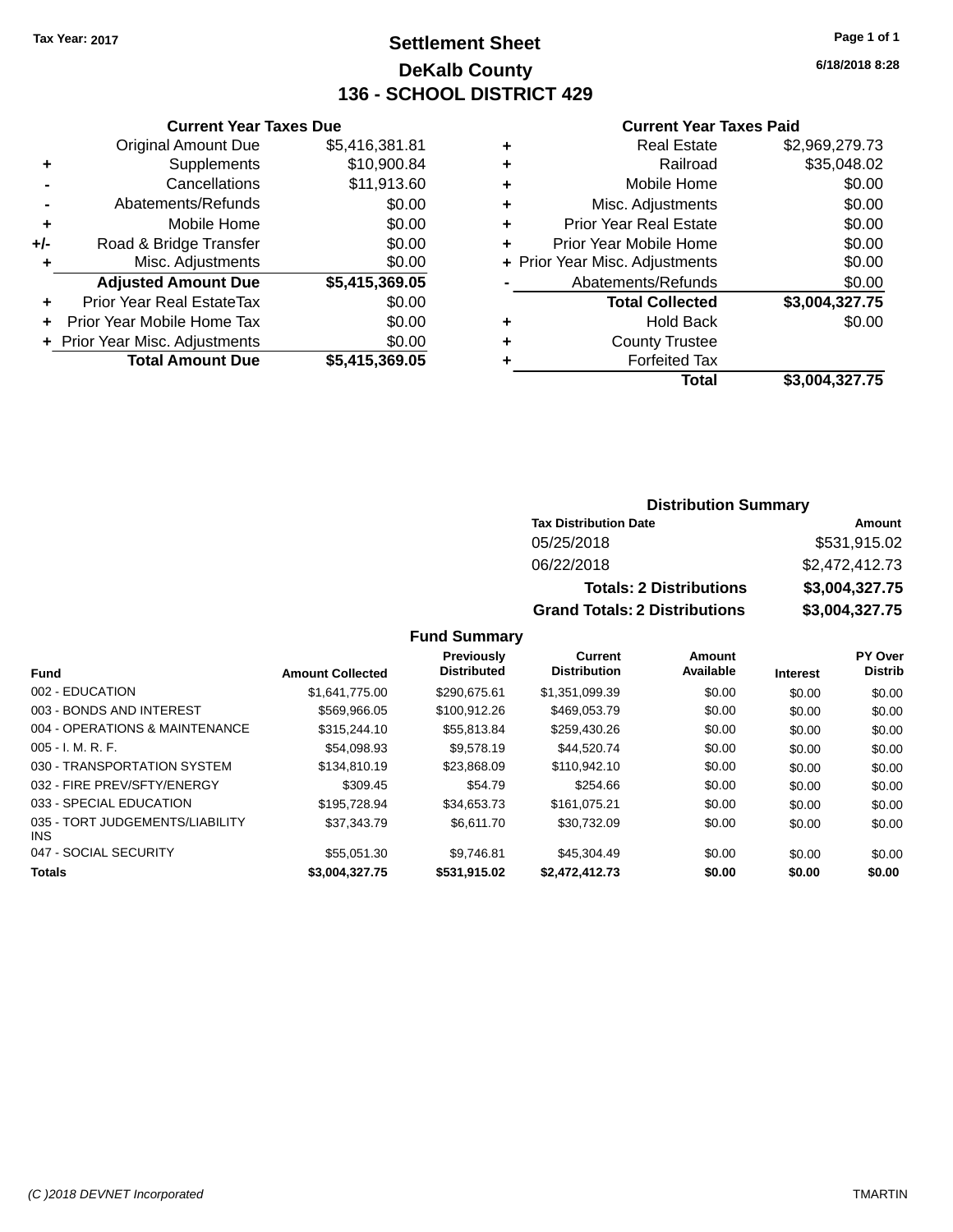# **Settlement Sheet Tax Year: 2017 Page 1 of 1 DeKalb County 137 - SCHOOL DISTRICT 430**

**6/18/2018 8:28**

#### **Current Year Taxes Paid**

|     | <b>Current Year Taxes Due</b>  |                |
|-----|--------------------------------|----------------|
|     | <b>Original Amount Due</b>     | \$8,025,970.62 |
| ٠   | Supplements                    | \$45,606.67    |
|     | Cancellations                  | \$51,321.78    |
|     | Abatements/Refunds             | \$0.00         |
| ٠   | Mobile Home                    | \$0.00         |
| +/- | Road & Bridge Transfer         | \$0.00         |
| ٠   | Misc. Adjustments              | \$0.00         |
|     | <b>Adjusted Amount Due</b>     | \$8,020,255.51 |
| ٠   | Prior Year Real EstateTax      | \$0.00         |
|     | Prior Year Mobile Home Tax     | \$0.00         |
|     | + Prior Year Misc. Adjustments | \$7,940.11     |
|     | <b>Total Amount Due</b>        | \$8,028,195.62 |
|     |                                |                |

| <b>Real Estate</b>             | \$4,357,971.88 |
|--------------------------------|----------------|
| Railroad                       | \$22,331.83    |
| Mobile Home                    | \$0.00         |
| Misc. Adjustments              | \$0.00         |
| <b>Prior Year Real Estate</b>  | \$0.00         |
| Prior Year Mobile Home         | \$0.00         |
| + Prior Year Misc. Adjustments | \$7,940.11     |
| Abatements/Refunds             | \$0.00         |
| <b>Total Collected</b>         | \$4,388,243.82 |
| <b>Hold Back</b>               | \$0.00         |
| <b>County Trustee</b>          |                |
| <b>Forfeited Tax</b>           |                |
| Total                          | \$4,388,243.82 |
|                                |                |

# **Distribution Summary**

| <b>Tax Distribution Date</b>         | Amount         |
|--------------------------------------|----------------|
| 05/25/2018                           | \$884,330,34   |
| 06/22/2018                           | \$3,503,913.48 |
| <b>Totals: 2 Distributions</b>       | \$4,388,243.82 |
| <b>Grand Totals: 2 Distributions</b> | \$4,388,243.82 |

#### **Fund Summary**

| Fund                                                | <b>Amount Collected</b> | <b>Previously</b><br><b>Distributed</b> | Current<br><b>Distribution</b> | Amount<br>Available | <b>Interest</b> | <b>PY Over</b><br><b>Distrib</b> |
|-----------------------------------------------------|-------------------------|-----------------------------------------|--------------------------------|---------------------|-----------------|----------------------------------|
|                                                     |                         |                                         |                                |                     |                 |                                  |
| 002 - EDUCATION                                     | \$3,477,319.00          | \$700,758.40                            | \$2,776,560.60                 | \$0.00              | \$0.00          | \$0.00                           |
| 003 - BONDS AND INTEREST                            | \$190.897.38            | \$38,470.14                             | \$152,427.24                   | \$0.00              | \$0.00          | \$0.00                           |
| 004 - OPERATIONS & MAINTENANCE                      | \$480,223.07            | \$96,775.81                             | \$383,447.26                   | \$0.00              | \$0.00          | \$0.00                           |
| $005 - I. M. R. F.$                                 | \$60,026.79             | \$12,096.75                             | \$47,930.04                    | \$0.00              | \$0.00          | \$0.00                           |
| 030 - TRANSPORTATION SYSTEM                         | \$42,877.53             | \$8.640.79                              | \$34,236.74                    | \$0.00              | \$0.00          | \$0.00                           |
| 031 - WORKING CASH                                  | \$92.15                 | \$18.57                                 | \$73.58                        | \$0.00              | \$0.00          | \$0.00                           |
| 032 - FIRE PREV/SFTY/ENERGY                         | \$4.287.32              | \$863.99                                | \$3,423.33                     | \$0.00              | \$0.00          | \$0.00                           |
| 033 - SPECIAL EDUCATION                             | \$128,913.45            | \$25,978.98                             | \$102,934.47                   | \$0.00              | \$0.00          | \$0.00                           |
| 035 - TORT JUDGMENTS, LIABILITY<br><b>INSURANCE</b> | \$92.15                 | \$18.57                                 | \$73.58                        | \$0.00              | \$0.00          | \$0.00                           |
| 047 - SOCIAL SECURITY                               | \$60,026.79             | \$12,096.75                             | \$47,930.04                    | \$0.00              | \$0.00          | \$0.00                           |
| 057 - LEASE/PURCHASE/RENTAL                         | \$92.15                 | \$18.57                                 | \$73.58                        | \$0.00              | \$0.00          | \$0.00                           |
| 109 - PRIOR YEAR ADJUSTMENT                         | \$-56,603.96            | \$-11,406.98                            | \$-45,196.98                   | \$0.00              | \$0.00          | \$0.00                           |
| <b>Totals</b>                                       | \$4,388,243.82          | \$884,330.34                            | \$3,503,913.48                 | \$0.00              | \$0.00          | \$0.00                           |

### **Miscellaneous Adjustment Detail**

|                         | Year Source           | <b>Account Type</b> | <b>Amount Adjustment Description</b>                     |
|-------------------------|-----------------------|---------------------|----------------------------------------------------------|
|                         | 2016 RE - Real Estate | Back Tax Collected  | \$700.56 DOBSON REDEMPTION 19-26-481-012 by TBA          |
|                         | 2016 RE - Real Estate | Back Tax Collected  | \$7,239.55 CHICAGO TITLE LAND TR CO 19-26-484-016 by TBA |
| <b>Totals 2 entries</b> |                       |                     | \$7.940.11                                               |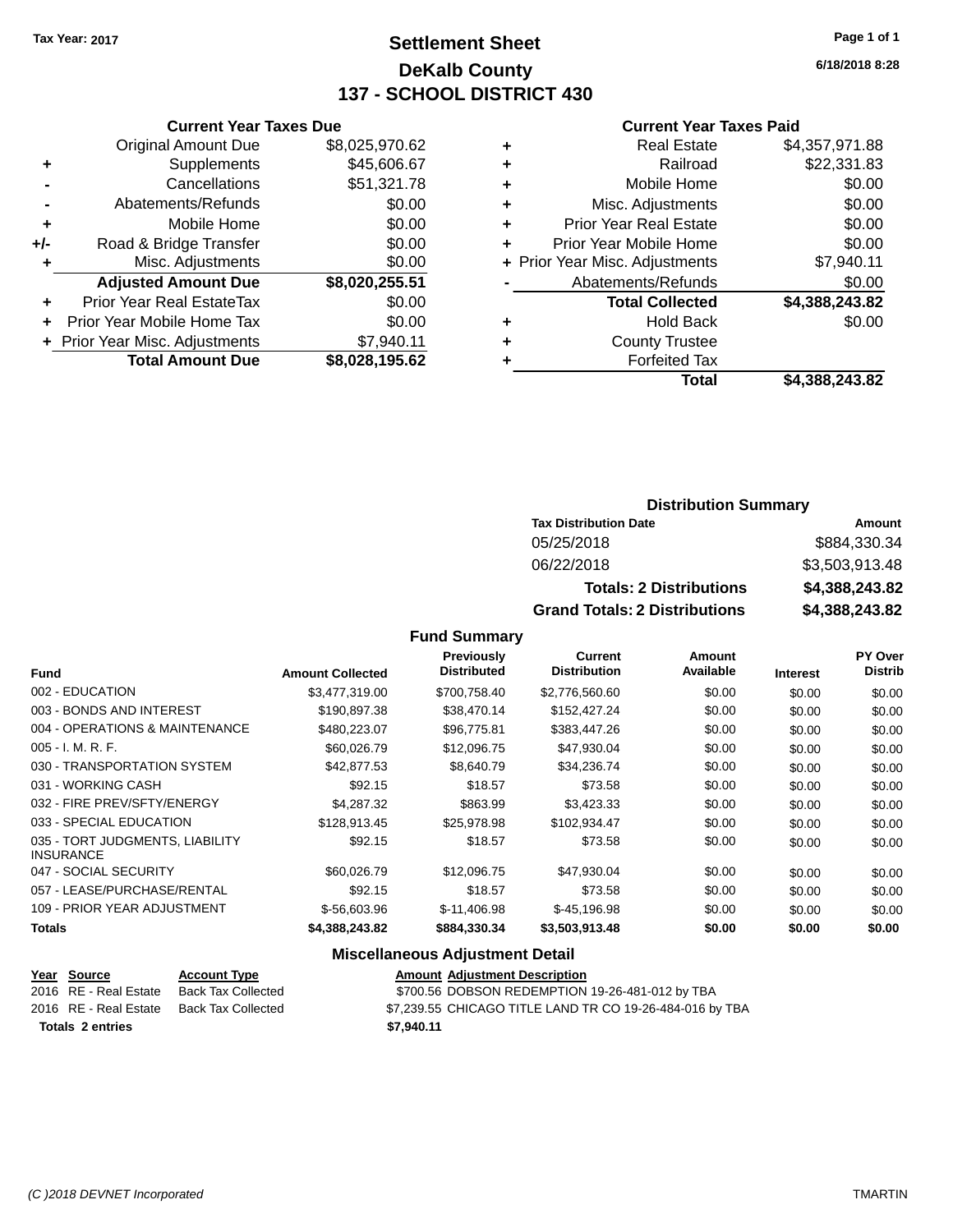# **Settlement Sheet Tax Year: 2017 Page 1 of 1 DeKalb County 139 - SCHOOL DISTRICT 432**

**6/18/2018 8:28**

#### **Current Year Taxes Paid**

|     | <b>Current Year Taxes Due</b>  |                |  |  |  |
|-----|--------------------------------|----------------|--|--|--|
|     | <b>Original Amount Due</b>     | \$2,765,186.59 |  |  |  |
| ٠   | Supplements                    | \$3,425.74     |  |  |  |
|     | Cancellations                  | \$4,888.43     |  |  |  |
|     | Abatements/Refunds             | \$0.00         |  |  |  |
| ٠   | Mobile Home                    | \$0.00         |  |  |  |
| +/- | Road & Bridge Transfer         | \$0.00         |  |  |  |
|     | Misc. Adjustments              | \$0.00         |  |  |  |
|     | <b>Adjusted Amount Due</b>     | \$2,763,723.90 |  |  |  |
| ٠   | Prior Year Real EstateTax      | \$0.00         |  |  |  |
|     | Prior Year Mobile Home Tax     | \$0.00         |  |  |  |
|     | + Prior Year Misc. Adjustments | \$0.00         |  |  |  |
|     | <b>Total Amount Due</b>        | \$2,763,723.90 |  |  |  |
|     |                                |                |  |  |  |

|   | <b>Real Estate</b>             | \$1,558,638.82 |
|---|--------------------------------|----------------|
| ٠ | Railroad                       | \$24,907.03    |
| ٠ | Mobile Home                    | \$0.00         |
| ٠ | Misc. Adjustments              | \$0.00         |
| ٠ | <b>Prior Year Real Estate</b>  | \$0.00         |
| ٠ | Prior Year Mobile Home         | \$0.00         |
|   | + Prior Year Misc. Adjustments | \$0.00         |
|   | Abatements/Refunds             | \$0.00         |
|   | <b>Total Collected</b>         | \$1,583,545.85 |
| ٠ | <b>Hold Back</b>               | \$0.00         |
|   | <b>County Trustee</b>          |                |
| ٠ | <b>Forfeited Tax</b>           |                |
|   | Total                          | \$1,583,545.85 |
|   |                                |                |

#### **Distribution Summary Tax Distribution Date Amount**

| 05/25/2018                           | \$296.875.45   |  |  |
|--------------------------------------|----------------|--|--|
| 06/22/2018                           | \$1,286,670.40 |  |  |
| <b>Totals: 2 Distributions</b>       | \$1,583,545,85 |  |  |
| <b>Grand Totals: 2 Distributions</b> | \$1,583,545.85 |  |  |

|                                         |                         | Previously         | <b>Current</b>      | Amount    |                 | PY Over        |
|-----------------------------------------|-------------------------|--------------------|---------------------|-----------|-----------------|----------------|
| <b>Fund</b>                             | <b>Amount Collected</b> | <b>Distributed</b> | <b>Distribution</b> | Available | <b>Interest</b> | <b>Distrib</b> |
| 002 - EDUCATION                         | \$1,052,432.47          | \$197,304.89       | \$855,127.58        | \$0.00    | \$0.00          | \$0.00         |
| 003 - BONDS AND INTEREST                | \$183.083.23            | \$34,323.55        | \$148,759.68        | \$0.00    | \$0.00          | \$0.00         |
| 004 - OPERATIONS & MAINTENANCE          | \$98,665.99             | \$18,497.42        | \$80,168.57         | \$0.00    | \$0.00          | \$0.00         |
| $005 - I. M. R. F.$                     | \$31.278.19             | \$5,863.88         | \$25,414.31         | \$0.00    | \$0.00          | \$0.00         |
| 030 - TRANSPORTATION SYSTEM             | \$52,621.23             | \$9,865.17         | \$42,756.06         | \$0.00    | \$0.00          | \$0.00         |
| 031 - WORKING CASH                      | \$13,156.11             | \$2,466.45         | \$10,689.66         | \$0.00    | \$0.00          | \$0.00         |
| 032 - FIRE PREV/SFTY/ENERGY             | \$13,156.11             | \$2,466.45         | \$10,689.66         | \$0.00    | \$0.00          | \$0.00         |
| 033 - SPECIAL EDUCATION                 | \$10,524.24             | \$1,973.03         | \$8,551.21          | \$0.00    | \$0.00          | \$0.00         |
| 035 - TORT JUDGEMENTS/LIABILITY<br>INS. | \$105,293.14            | \$19,739.85        | \$85,553.29         | \$0.00    | \$0.00          | \$0.00         |
| 047 - SOCIAL SECURITY                   | \$20,850.54             | \$3,908.95         | \$16,941.59         | \$0.00    | \$0.00          | \$0.00         |
| 057 - LEASE/PURCHASE/RENTAL             | \$13,156.11             | \$2,466.45         | \$10,689.66         | \$0.00    | \$0.00          | \$0.00         |
| 109 - PRIOR YEAR ADJUSTMENT             | $$-10,671.51$           | $$-2,000.64$       | $$-8,670.87$        | \$0.00    | \$0.00          | \$0.00         |
| <b>Totals</b>                           | \$1,583,545.85          | \$296.875.45       | \$1,286,670.40      | \$0.00    | \$0.00          | \$0.00         |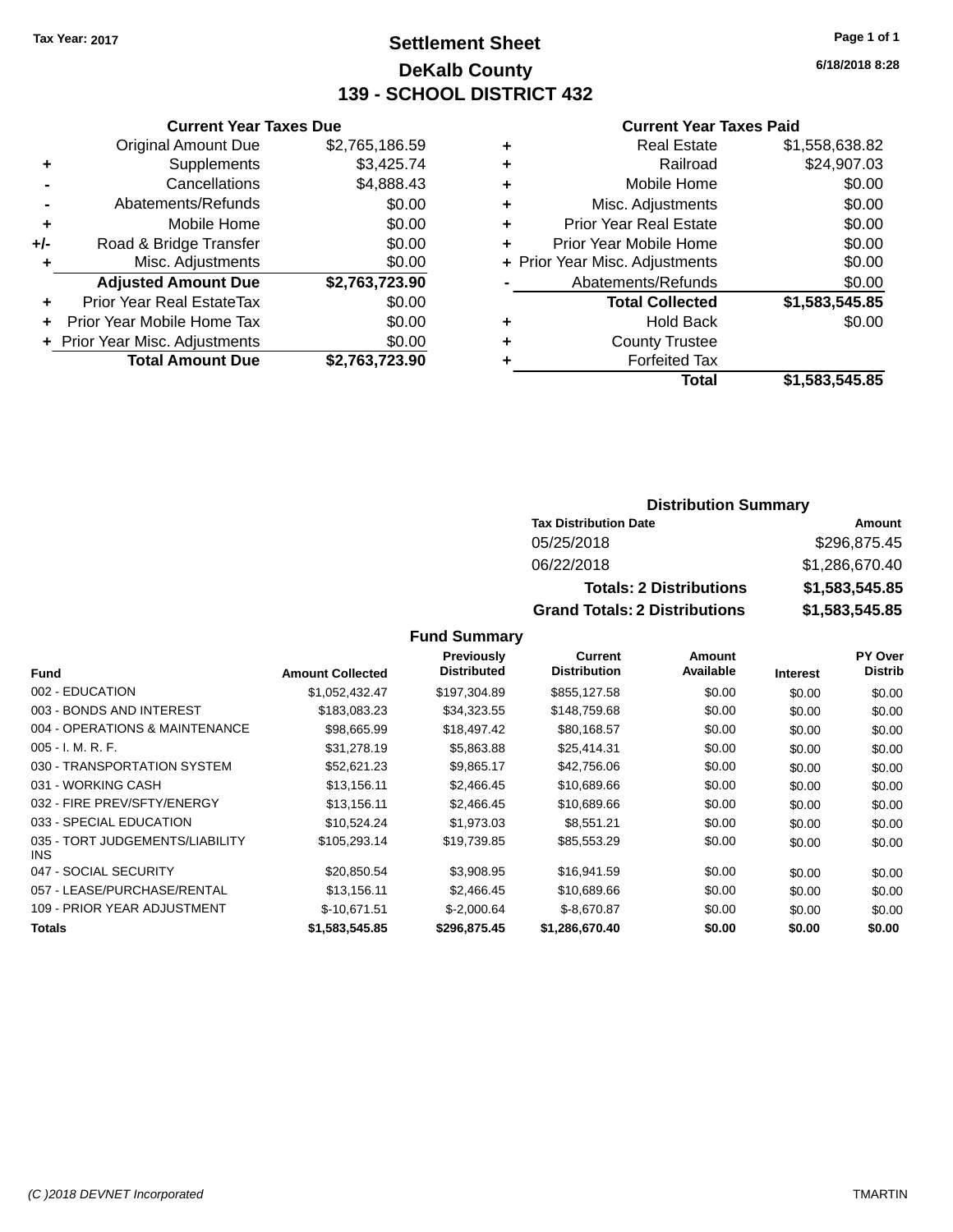# **Settlement Sheet Tax Year: 2017 Page 1 of 1 DeKalb County 141 - CC 509 ELGIN**

**6/18/2018 8:28**

#### **Current Year Taxes Due** Original Amount Due \$6,028.41 **+** Supplements \$0.00 **-** Cancellations \$0.00 **-** Abatements/Refunds \$0.00 **+** Mobile Home \$0.00 **+/-** Road & Bridge Transfer \$0.00 **+** Misc. Adjustments \$0.00 **Adjusted Amount Due \$6,028.41 +** Prior Year Real EstateTax \$0.00 **+** Prior Year Mobile Home Tax \$0.00 **+** Prior Year Misc. Adjustments  $$0.00$ **Total Amount Due \$6,028.41**

## **Current Year Taxes Paid +** Real Estate \$2,736.05 **+** Railroad \$0.00 **+** Mobile Home \$0.00 **+** Misc. Adjustments \$0.00 **+** Prior Year Real Estate \$0.00 **+** Prior Year Mobile Home \$0.00 **+ Prior Year Misc. Adjustments**  $$0.00$ Abatements/Refunds \$0.00 **Total Collected \$2,736.05 +** Hold Back \$0.00 **+** County Trustee **+** Forfeited Tax **Total \$2,736.05**

|                                                 |                         |                                         |                                       | <b>Distribution Summary</b>    |                 |                           |  |
|-------------------------------------------------|-------------------------|-----------------------------------------|---------------------------------------|--------------------------------|-----------------|---------------------------|--|
|                                                 |                         |                                         | <b>Tax Distribution Date</b>          |                                |                 | Amount                    |  |
|                                                 |                         |                                         | 05/25/2018                            |                                |                 | \$1,144.36                |  |
|                                                 |                         |                                         | 06/22/2018                            |                                |                 | \$1,591.69                |  |
|                                                 |                         |                                         |                                       | <b>Totals: 2 Distributions</b> |                 | \$2,736.05                |  |
|                                                 |                         |                                         | <b>Grand Totals: 2 Distributions</b>  |                                |                 | \$2,736.05                |  |
|                                                 |                         | <b>Fund Summary</b>                     |                                       |                                |                 |                           |  |
| <b>Fund</b>                                     | <b>Amount Collected</b> | <b>Previously</b><br><b>Distributed</b> | <b>Current</b><br><b>Distribution</b> | <b>Amount</b><br>Available     | <b>Interest</b> | PY Over<br><b>Distrib</b> |  |
| 003 - BONDS AND INTEREST                        | \$500.37                | \$209.27                                | \$291.10                              | \$0.00                         | \$0.00          | \$0.00                    |  |
| 027 - AUDIT                                     | \$5.49                  | \$2.30                                  | \$3.19                                | \$0.00                         | \$0.00          | \$0.00                    |  |
| 035 - TORT JUDGEMENTS/LIABILITY<br><b>INS</b>   | \$68.25                 | \$28.55                                 | \$39.70                               | \$0.00                         | \$0.00          | \$0.00                    |  |
| 047 - SOCIAL SECURITY                           | \$33.76                 | \$14.12                                 | \$19.64                               | \$0.00                         | \$0.00          | \$0.00                    |  |
| 136 - OPERATIONS & MAINTENANCE<br>(colleges)    | \$485.76                | \$203.17                                | \$282.59                              | \$0.00                         | \$0.00          | \$0.00                    |  |
| <b>159 - EDUCATIONAL PURPOSES</b><br>(colleges) | \$1,642.42              | \$686.95                                | \$955.47                              | \$0.00                         | \$0.00          | \$0.00                    |  |

**Totals \$2,736.05 \$1,144.36 \$1,591.69 \$0.00 \$0.00 \$0.00**

159 - EDUCAT (colleges)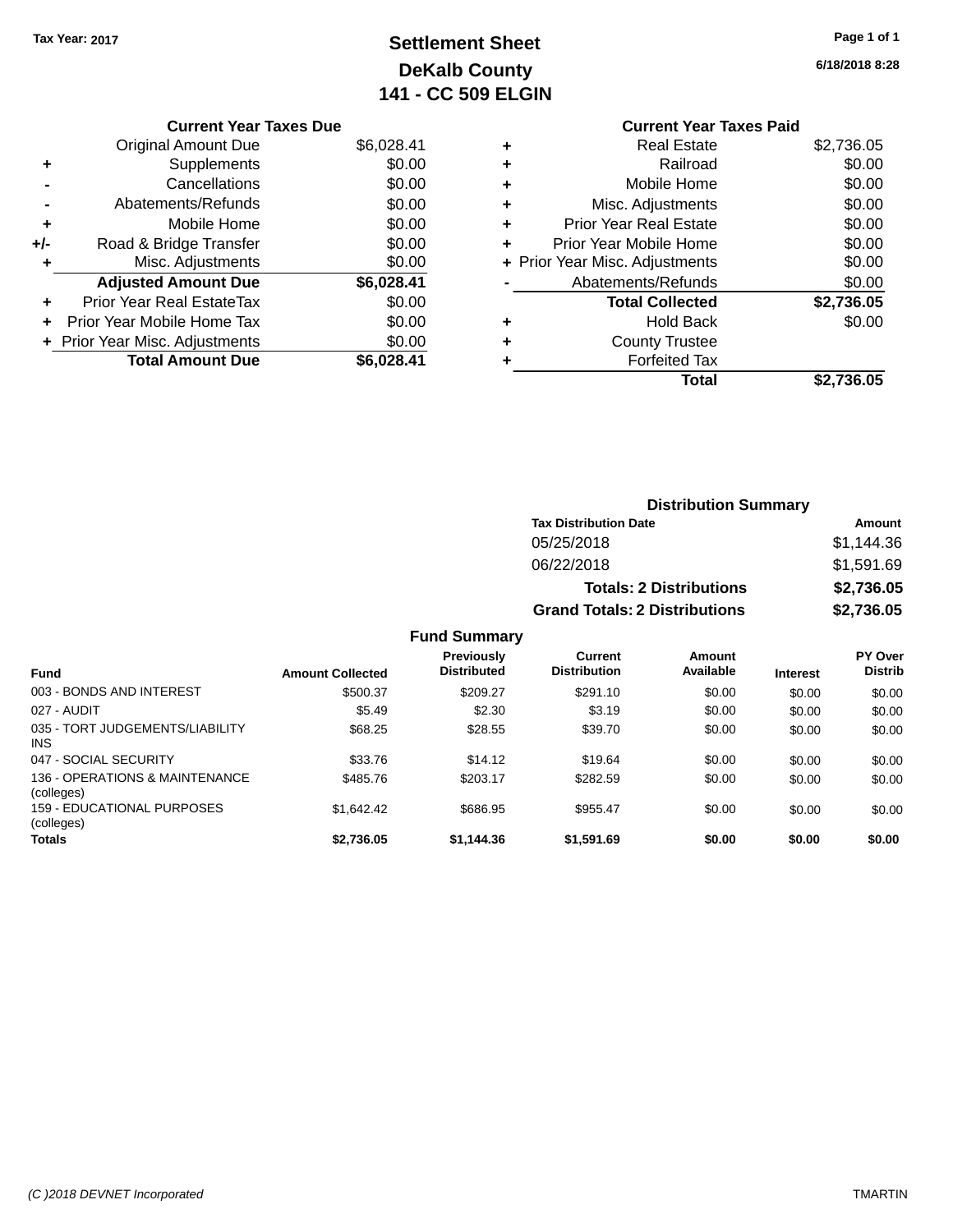# **Settlement Sheet Tax Year: 2017 Page 1 of 1 DeKalb County 142 - CC 511 ROCK VALLEY**

**6/18/2018 8:28**

**Total \$801.72**

|   | NUUN VALLLI                    |          |
|---|--------------------------------|----------|
|   | <b>Current Year Taxes Paid</b> |          |
| ٠ | <b>Real Estate</b>             | \$801.72 |
| ٠ | Railroad                       | \$0.00   |
| ٠ | Mobile Home                    | \$0.00   |
| ٠ | Misc. Adjustments              | \$0.00   |
| ٠ | <b>Prior Year Real Estate</b>  | \$0.00   |
| ٠ | Prior Year Mobile Home         | \$0.00   |
|   | + Prior Year Misc. Adjustments | \$0.00   |
|   | Abatements/Refunds             | \$0.00   |
|   | <b>Total Collected</b>         | \$801.72 |
| ٠ | <b>Hold Back</b>               | \$0.00   |
| ٠ | <b>County Trustee</b>          |          |
|   | <b>Forfeited Tax</b>           |          |
|   |                                |          |

| <b>Tax</b> |  |
|------------|--|
| 'otal      |  |

|                     |                                      | <b>Distribution Summary</b>    |                |
|---------------------|--------------------------------------|--------------------------------|----------------|
|                     | <b>Tax Distribution Date</b>         |                                | Amount         |
|                     | 05/25/2018                           |                                | \$663.96       |
|                     | 06/22/2018                           |                                | \$137.76       |
|                     |                                      | <b>Totals: 2 Distributions</b> | \$801.72       |
|                     | <b>Grand Totals: 2 Distributions</b> |                                | \$801.72       |
| <b>Fund Summary</b> |                                      |                                |                |
| <b>Droviaught</b>   | $P$                                  | $A$ me $\sim$                  | <b>DV Over</b> |

| <b>Fund</b>                                  | <b>Amount Collected</b> | <b>Previously</b><br><b>Distributed</b> | Current<br><b>Distribution</b> | Amount<br>Available | <b>Interest</b> | <b>PY Over</b><br><b>Distrib</b> |
|----------------------------------------------|-------------------------|-----------------------------------------|--------------------------------|---------------------|-----------------|----------------------------------|
| 003 - BONDS AND INTEREST                     | \$344.71                | \$285.47                                | \$59.24                        | \$0.00              | \$0.00          | \$0.00                           |
| 027 - AUDIT                                  | \$1.41                  | \$1.17                                  | \$0.24                         | \$0.00              | \$0.00          | \$0.00                           |
| 035 - TORT JUDGEMENTS/LIABILITY<br>INS.      | \$28.12                 | \$23.29                                 | \$4.83                         | \$0.00              | \$0.00          | \$0.00                           |
| 047 - SOCIAL SECURITY                        | \$0.00                  | \$0.00                                  | \$0.00                         | \$0.00              | \$0.00          | \$0.00                           |
| 136 - OPERATIONS & MAINTENANCE<br>(colleges) | \$63.33                 | \$52.45                                 | \$10.88                        | \$0.00              | \$0.00          | \$0.00                           |
| 141 - HLTH, SFTY/HANDICAP<br>ACCESS/ENERGY   | \$0.00                  | \$0.00                                  | \$0.00                         | \$0.00              | \$0.00          | \$0.00                           |
| 159 - EDUCATIONAL PURPOSES<br>(colleges)     | \$364.15                | \$301.58                                | \$62.57                        | \$0.00              | \$0.00          | \$0.00                           |
| <b>Totals</b>                                | \$801.72                | \$663.96                                | \$137.76                       | \$0.00              | \$0.00          | \$0.00                           |

# **Current Year Taxes Due**

|     | <b>Original Amount Due</b>       | \$1,177.71 |
|-----|----------------------------------|------------|
|     | Supplements                      | \$0.00     |
|     | Cancellations                    | \$0.00     |
|     | Abatements/Refunds               | \$0.00     |
| ٠   | Mobile Home                      | \$0.00     |
| +/- | Road & Bridge Transfer           | \$0.00     |
| ٠   | Misc. Adjustments                | \$0.00     |
|     | <b>Adjusted Amount Due</b>       | \$1,177.71 |
| ٠   | <b>Prior Year Real EstateTax</b> | \$0.00     |
|     | Prior Year Mobile Home Tax       | \$0.00     |
|     | + Prior Year Misc. Adjustments   | \$0.00     |
|     | <b>Total Amount Due</b>          | \$1,177.71 |
|     |                                  |            |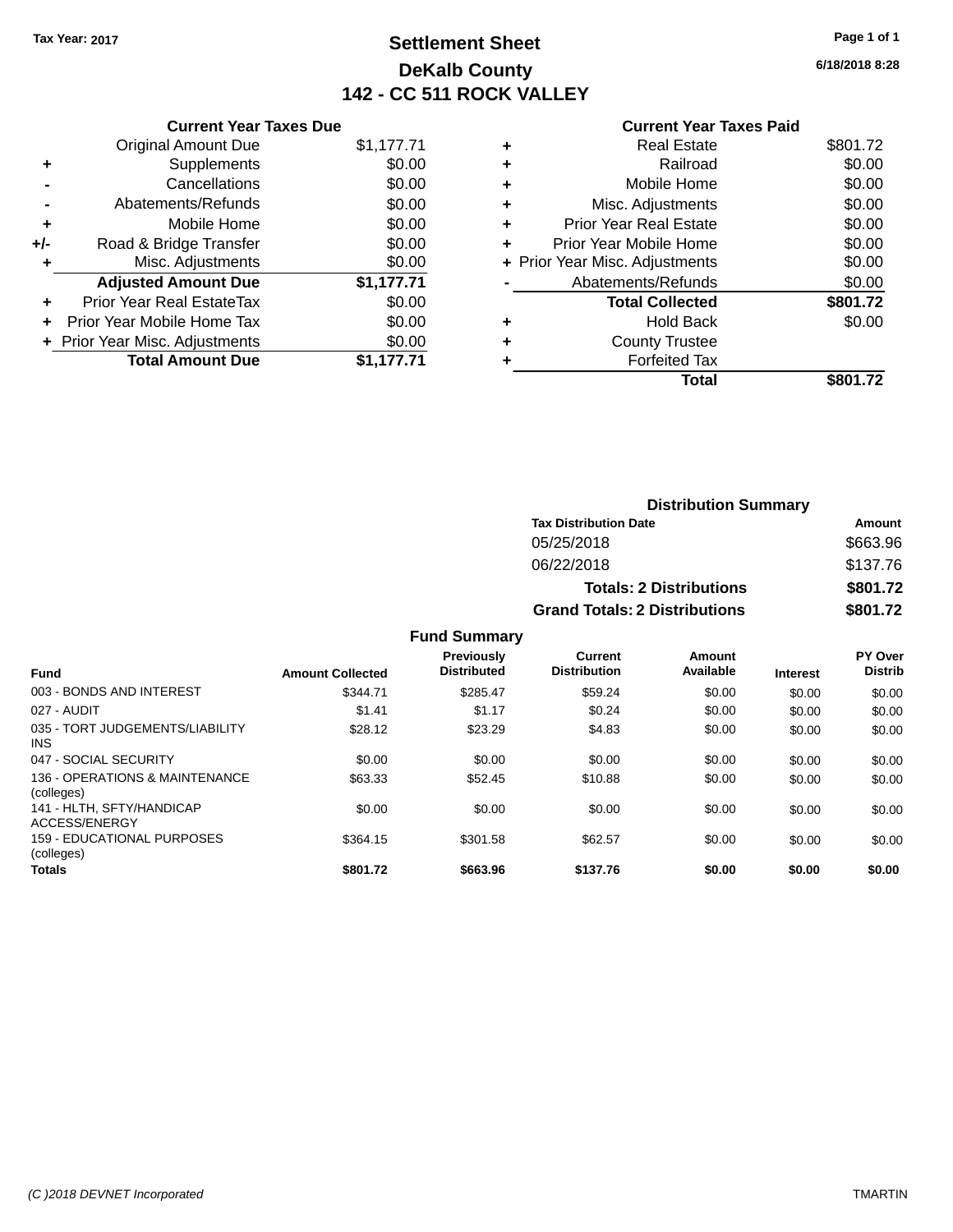# **Settlement Sheet Tax Year: 2017 Page 1 of 1 DeKalb County 143 - CC 513 ILLINOIS VALLEY**

**6/18/2018 8:28**

#### **Current Year Taxes Paid**

|     | <b>Current Year Taxes Due</b>  |            |  |  |  |
|-----|--------------------------------|------------|--|--|--|
|     | <b>Original Amount Due</b>     | \$7,694.93 |  |  |  |
| ÷   | Supplements                    | \$0.00     |  |  |  |
|     | Cancellations                  | \$0.00     |  |  |  |
|     | Abatements/Refunds             | \$0.00     |  |  |  |
| ÷   | Mobile Home                    | \$0.00     |  |  |  |
| +/- | Road & Bridge Transfer         | \$0.00     |  |  |  |
|     | \$0.00<br>Misc. Adjustments    |            |  |  |  |
|     | <b>Adjusted Amount Due</b>     | \$7,694.93 |  |  |  |
| ÷   | Prior Year Real EstateTax      | \$0.00     |  |  |  |
|     | Prior Year Mobile Home Tax     | \$0.00     |  |  |  |
|     | + Prior Year Misc. Adjustments | \$0.00     |  |  |  |
|     | <b>Total Amount Due</b>        | \$7.694.93 |  |  |  |
|     |                                |            |  |  |  |

|   | <b>Real Estate</b>             | \$3,975.39 |
|---|--------------------------------|------------|
| ٠ | Railroad                       | \$272.69   |
| ٠ | Mobile Home                    | \$0.00     |
| ٠ | Misc. Adjustments              | \$0.00     |
| ٠ | <b>Prior Year Real Estate</b>  | \$0.00     |
| ٠ | Prior Year Mobile Home         | \$0.00     |
|   | + Prior Year Misc. Adjustments | \$0.00     |
|   | Abatements/Refunds             | \$0.00     |
|   | <b>Total Collected</b>         | \$4,248.08 |
| ٠ | Hold Back                      | \$0.00     |
| ٠ | <b>County Trustee</b>          |            |
| ٠ | <b>Forfeited Tax</b>           |            |
|   | Total                          | \$4,248.08 |
|   |                                |            |

| <b>Distribution Summary</b>          |            |  |  |  |  |
|--------------------------------------|------------|--|--|--|--|
| <b>Tax Distribution Date</b>         | Amount     |  |  |  |  |
| 05/25/2018                           | \$1,187.14 |  |  |  |  |
| 06/22/2018                           | \$3,060.95 |  |  |  |  |
| <b>Totals: 2 Distributions</b>       | \$4,248.09 |  |  |  |  |
| <b>Grand Totals: 2 Distributions</b> | \$4,248.09 |  |  |  |  |

| <b>Fund</b>                                         | <b>Amount Collected</b> | Previously<br><b>Distributed</b> | Current<br><b>Distribution</b> | Amount<br>Available | <b>Interest</b> | PY Over<br><b>Distrib</b> |
|-----------------------------------------------------|-------------------------|----------------------------------|--------------------------------|---------------------|-----------------|---------------------------|
| 003 - BONDS AND INTEREST                            | \$0.00                  | $$-0.01$                         | \$0.01                         | \$0.00              | \$0.00          | \$0.00                    |
| 027 - AUDIT                                         | \$13.75                 | \$3.84                           | \$9.91                         | \$0.00              | \$0.00          | \$0.00                    |
| 035 - TORT JUDGMENTS, LIABILITY<br><b>INSURANCE</b> | \$128.36                | \$35.87                          | \$92.49                        | \$0.00              | \$0.00          | \$0.00                    |
| 047 - SOCIAL SECURITY                               | \$73.39                 | \$20.51                          | \$52.88                        | \$0.00              | \$0.00          | \$0.00                    |
| 136 - OPERATIONS & MAINTENANCE<br>(colleges)        | \$465.92                | \$130.20                         | \$335.72                       | \$0.00              | \$0.00          | \$0.00                    |
| 141 - HLTH, SFTY/HANDICAP<br>ACCESS/ENERGY          | \$582.40                | \$162.75                         | \$419.65                       | \$0.00              | \$0.00          | \$0.00                    |
| 149 - STATEWIDE AVERAGE<br><b>ADDITIONAL TAX</b>    | \$1.470.00              | \$410.80                         | \$1.059.20                     | \$0.00              | \$0.00          | \$0.00                    |
| 159 - EDUCATIONAL PURPOSES<br>(colleges)            | \$1.514.26              | \$423.17                         | \$1.091.09                     | \$0.00              | \$0.00          | \$0.00                    |
| <b>Totals</b>                                       | \$4,248.08              | \$1.187.13                       | \$3.060.95                     | \$0.00              | \$0.00          | \$0.00                    |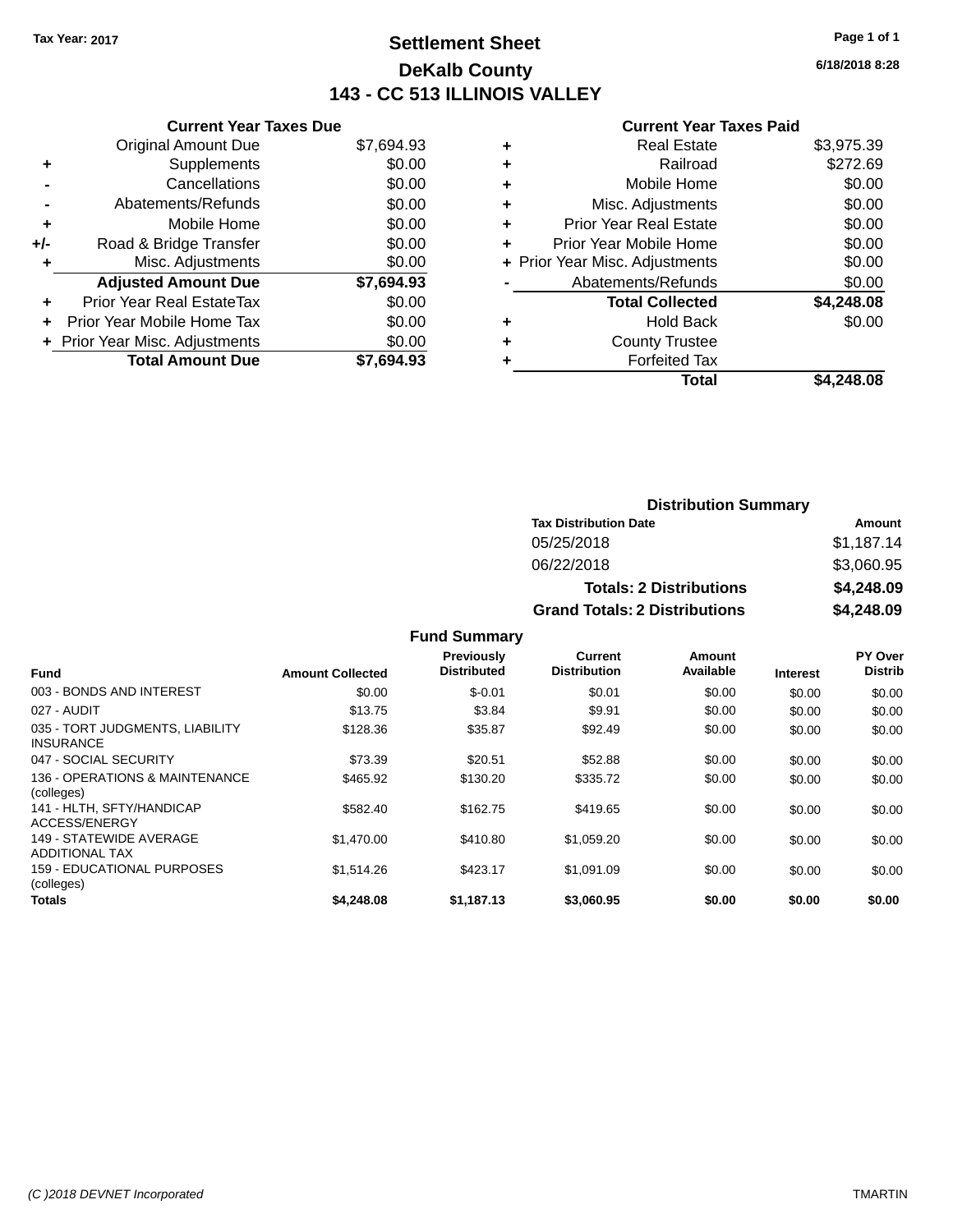# **Settlement Sheet Tax Year: 2017 Page 1 of 1 DeKalb County 144 - CC 516 WAUBONSEE**

**6/18/2018 8:28**

|       | <b>Current Year Taxes Due</b>  |                |  |  |  |  |
|-------|--------------------------------|----------------|--|--|--|--|
|       | <b>Original Amount Due</b>     | \$1,819,551.48 |  |  |  |  |
| ٠     | Supplements                    | \$7,830.55     |  |  |  |  |
|       | Cancellations                  | \$8,809.62     |  |  |  |  |
|       | Abatements/Refunds             | \$0.00         |  |  |  |  |
| ٠     | Mobile Home                    | \$0.00         |  |  |  |  |
| $+/-$ | Road & Bridge Transfer         | \$0.00         |  |  |  |  |
| ٠     | Misc. Adjustments              | \$0.00         |  |  |  |  |
|       | <b>Adjusted Amount Due</b>     | \$1,818,572.41 |  |  |  |  |
| ٠     | Prior Year Real EstateTax      | \$0.00         |  |  |  |  |
|       | Prior Year Mobile Home Tax     | \$0.00         |  |  |  |  |
|       | + Prior Year Misc. Adjustments | \$801.63       |  |  |  |  |
|       | <b>Total Amount Due</b>        | \$1,819,374.04 |  |  |  |  |
|       |                                |                |  |  |  |  |

# **Current Year Taxes Paid**

|   | <b>Real Estate</b>             | \$999,977.58   |
|---|--------------------------------|----------------|
| ٠ | Railroad                       | \$10,347.21    |
| ٠ | Mobile Home                    | \$0.00         |
| ٠ | Misc. Adjustments              | \$0.00         |
| ٠ | <b>Prior Year Real Estate</b>  | \$0.00         |
| ٠ | Prior Year Mobile Home         | \$0.00         |
|   | + Prior Year Misc. Adjustments | \$801.63       |
|   | Abatements/Refunds             | \$0.00         |
|   | <b>Total Collected</b>         | \$1,011,126.42 |
| ٠ | <b>Hold Back</b>               | \$0.00         |
| ٠ | <b>County Trustee</b>          |                |
|   | <b>Forfeited Tax</b>           |                |
|   | Total                          | \$1,011,126.42 |
|   |                                |                |

## **Distribution Summary Tax Distribution Date Amount** 05/25/2018 \$190,268.15 06/22/2018 \$820,858.27 **Totals: 2 Distributions \$1,011,126.42 Grand Totals: 2 Distributions \$1,011,126.42**

#### **Fund Summary**

| <b>Fund</b>                                   | <b>Amount Collected</b> | <b>Previously</b><br><b>Distributed</b> | Current<br><b>Distribution</b> | Amount<br>Available | <b>Interest</b> | <b>PY Over</b><br><b>Distrib</b> |
|-----------------------------------------------|-------------------------|-----------------------------------------|--------------------------------|---------------------|-----------------|----------------------------------|
| 003 - BONDS AND INTEREST                      | \$164,435,45            | \$30,942.56                             | \$133,492.89                   | \$0.00              | \$0.00          | \$0.00                           |
| 027 - AUDIT                                   | \$1,610.73              | \$303.10                                | \$1,307.63                     | \$0.00              | \$0.00          | \$0.00                           |
| 035 - TORT JUDGEMENTS/LIABILITY<br><b>INS</b> | \$22,811,00             | \$4.292.44                              | \$18,518.56                    | \$0.00              | \$0.00          | \$0.00                           |
| 136 - OPERATIONS & MAINTENANCE<br>(colleges)  | \$129,414.08            | \$24.352.42                             | \$105,061,66                   | \$0.00              | \$0.00          | \$0.00                           |
| 159 - EDUCATIONAL PURPOSES<br>(colleges)      | \$692,855.16            | \$130,377,63                            | \$562,477,53                   | \$0.00              | \$0.00          | \$0.00                           |
| Totals                                        | \$1,011,126.42          | \$190,268,15                            | \$820.858.27                   | \$0.00              | \$0.00          | \$0.00                           |

## **Miscellaneous Adjustment Detail**

|                         | <u>Year Source</u>    | <b>Account Type</b> | <b>Amount Adjustment Description</b>                   |
|-------------------------|-----------------------|---------------------|--------------------------------------------------------|
|                         | 2016 RE - Real Estate | Back Tax Collected  | \$70.73 DOBSON REDEMPTION 19-26-481-012 by TBA         |
|                         | 2016 RE - Real Estate | Back Tax Collected  | \$730.90 CHICAGO TITLE LAND TR CO 19-26-484-016 by TBA |
| <b>Totals 2 entries</b> |                       |                     | \$801.63                                               |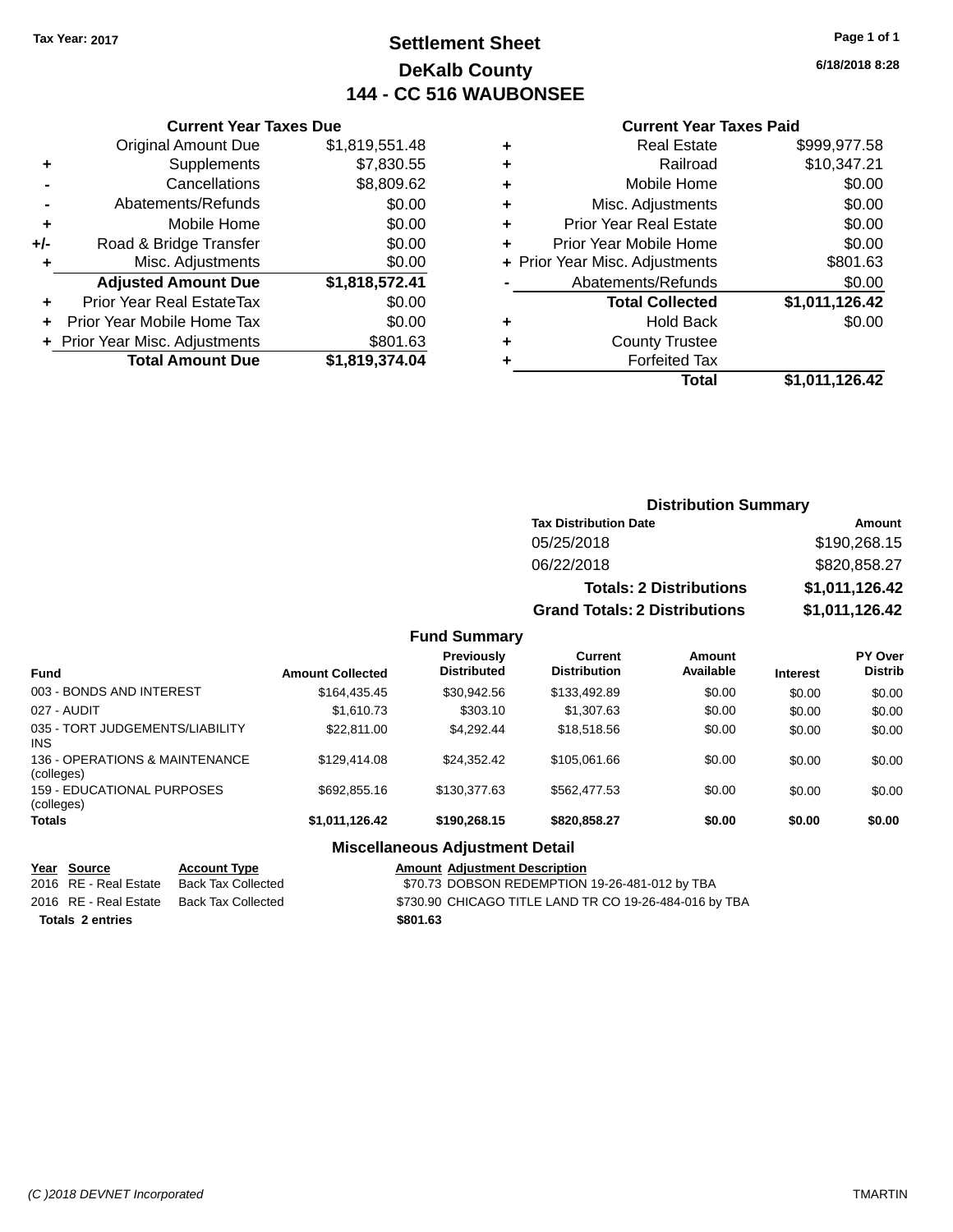**Current Year Taxes Due** Original Amount Due \$10,899,175.37

**Adjusted Amount Due \$10,823,536.81**

**Total Amount Due \$10,822,662.70**

**+** Supplements \$58,346.05 **-** Cancellations \$147,028.31 **-** Abatements/Refunds \$172.30 **+** Mobile Home \$0.00 **+/-** Road & Bridge Transfer \$0.00 **+** Misc. Adjustments \$13,216.00

**+** Prior Year Real EstateTax (\$1,039.71) **+** Prior Year Mobile Home Tax \$0.00 **+ Prior Year Misc. Adjustments \$165.60** 

# **Settlement Sheet Tax Year: 2017 Page 1 of 2 DeKalb County 145 - CC 523 KISHWAUKEE**

**6/18/2018 8:28**

#### **Current Year Taxes Paid**

| ٠ | <b>Real Estate</b>             | \$5,772,258.65 |
|---|--------------------------------|----------------|
| ٠ | Railroad                       | \$42,693.92    |
| ٠ | Mobile Home                    | \$0.00         |
| ٠ | Misc. Adjustments              | \$13,216.00    |
| ٠ | <b>Prior Year Real Estate</b>  | (\$1,039.71)   |
| ÷ | Prior Year Mobile Home         | \$0.00         |
|   | + Prior Year Misc. Adjustments | \$165.60       |
|   | Abatements/Refunds             | \$172.30       |
|   | <b>Total Collected</b>         | \$5,827,122.16 |
| ٠ | <b>Hold Back</b>               | \$0.00         |
| ٠ | <b>County Trustee</b>          |                |
|   | <b>Forfeited Tax</b>           |                |
|   | Total                          | \$5,827,122.16 |
|   |                                |                |

| <b>Distribution Summary</b>    |                |
|--------------------------------|----------------|
| <b>Tax Distribution Date</b>   | Amount         |
| 05/25/2018                     | \$1,044,193.51 |
| 06/22/2018                     | \$4,782,928.65 |
| <b>Totals: 2 Distributions</b> | \$5,827,122.16 |
|                                |                |

**Grand Totals: 2 Distributions \$5,827,122.16**

**Fund Summary**

| <b>Fund</b>                                  | <b>Amount Collected</b> | <b>Previously</b><br><b>Distributed</b> | Current<br><b>Distribution</b> | Amount<br>Available | <b>Interest</b> | PY Over<br><b>Distrib</b> |
|----------------------------------------------|-------------------------|-----------------------------------------|--------------------------------|---------------------|-----------------|---------------------------|
| 003 - BONDS AND INTEREST                     | \$1,702,690.93          | \$305,114.38                            | \$1,397,576.55                 | \$0.00              | \$0.00          | \$0.00                    |
| 027 - AUDIT                                  | \$33.639.97             | \$6.028.12                              | \$27.611.85                    | \$0.00              | \$0.00          | \$0.00                    |
| 035 - TORT JUDGEMENTS/LIABILITY<br>INS.      | \$489,396.68            | \$87,697.64                             | \$401,699.04                   | \$0.00              | \$0.00          | \$0.00                    |
| 047 - SOCIAL SECURITY                        | \$106,339.15            | \$19,055.49                             | \$87,283.66                    | \$0.00              | \$0.00          | \$0.00                    |
| 136 - OPERATIONS & MAINTENANCE<br>(colleges) | \$655,323.98            | \$117,431.04                            | \$537,892.94                   | \$0.00              | \$0.00          | \$0.00                    |
| 141 - HLTH/SFTY/HANDICAP<br>ACCESS/ENERGY    | \$436,882,66            | \$78,287.37                             | \$358,595.29                   | \$0.00              | \$0.00          | \$0.00                    |
| 159 - EDUCATIONAL PURPOSES<br>(colleges)     | \$2,402,848.79          | \$430.579.47                            | \$1,972,269.32                 | \$0.00              | \$0.00          | \$0.00                    |
| <b>Totals</b>                                | \$5,827,122.16          | \$1,044,193.51                          | \$4,782,928.65                 | \$0.00              | \$0.00          | \$0.00                    |
|                                              |                         | <b>Miscellaneous Adjustment Detail</b>  |                                |                     |                 |                           |

|                         |                       |                           | <b>MISSONIANOUS AURONNON, DURIN</b>                           |
|-------------------------|-----------------------|---------------------------|---------------------------------------------------------------|
|                         | Year Source           | <b>Account Type</b>       | <b>Amount Adiustment Description</b>                          |
|                         | 2016 RE - Real Estate | <b>Back Tax Collected</b> | \$40.34 RESOURCE BANK TR 1244 REDEMPTION 09-29-254-046 by TBA |
|                         | 2016 RE - Real Estate | <b>Back Tax Collected</b> | \$89.74 MATHESON REDEMPTION 02-22-402-003 by TBA              |
|                         | 2016 RE - Real Estate | <b>Back Tax Collected</b> | \$21.46 ORIK WILKINSON REDEMPTION 08-12-377-001 by TBA        |
|                         | 2016 RE - Real Estate | <b>Back Tax Collected</b> | \$14.06 TRUSTEE SALE 06-21-440-012 by TBA                     |
|                         | 2017 RE - Real Estate | <b>Back Tax Collected</b> | \$13,216.00 2008 & 2009 AMB TRUST #2567 by TBA                |
| <b>Totals 5 entries</b> |                       |                           | \$13,381.60                                                   |
|                         |                       |                           | <b>Abatement Detail</b>                                       |
|                         | Year Source           | <b>Account Type</b>       | <b>Amount Adiustment Description</b>                          |
|                         | 2016 RE - Real Estate | <b>RE</b> Abatement       | \$0.90 PTAB INTEREST REFUND 08-29-200-003 by TBA              |
|                         | 2016 RE - Real Estate | <b>RE</b> Abatement       | \$0.31 PTAB INTEREST REFUND 08-29-200-003 by TBA              |
|                         | 2017 RE - Real Estate | <b>RE</b> Abatement       | \$0.01 PTAB INTEREST REFUND 08-23-105-006 by TBA              |
|                         | 2017 RE - Real Estate | <b>RE</b> Abatement       | \$0.02 PTAB INTEREST REFUND 08-14-352-008 by TBA              |

2017 RE - Real Estate RE Abatement \$0.46 PTAB INTEREST REFUND 08-16-401-008 by TBA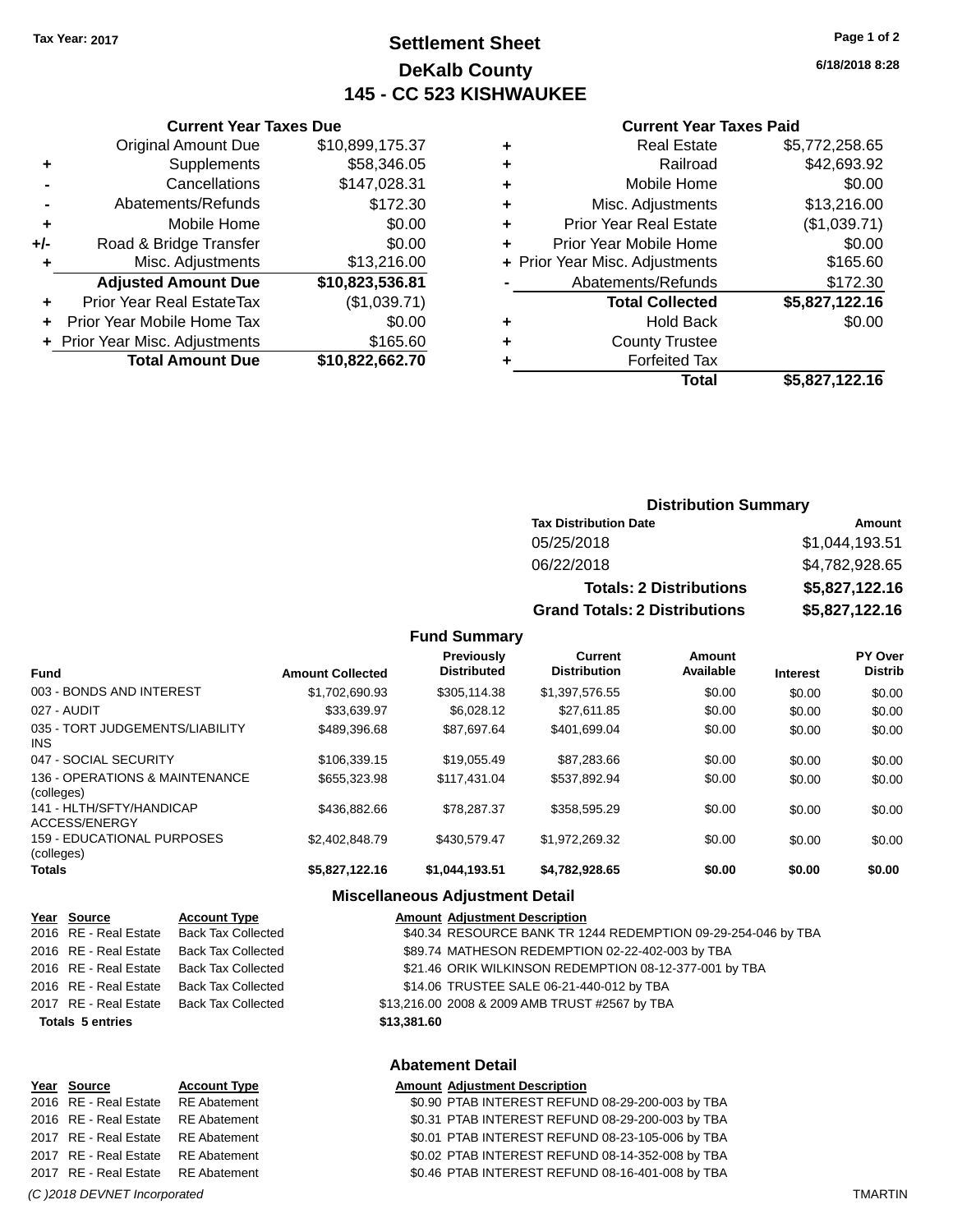# **Settlement Sheet Tax Year: 2017 Page 2 of 2 DeKalb County**

# **Year Source Account Type Amount Adjustment Description**<br>2017 RE - Real Estate RE Abatement \$0.03 PTAB INTEREST REFUN 2017 RE - Real Estate RE Abatement \$0.10 PTAB INTEREST REFUND 08-24-128-026 by TBA 2017 RE - Real Estate RE Abatement \$170.35 SIE COURT ORDER 14TX38 09-33-100-009 by TBA

**Abatement Detail** \$0.03 PTAB INTEREST REFUND 08-21-426-011 by TBA

2017 RE - Real Estate RE Abatement \$0.11 PTAB INTEREST REFUND 08-23-105-009 by TBA

**Totals 9 entries \$172.29**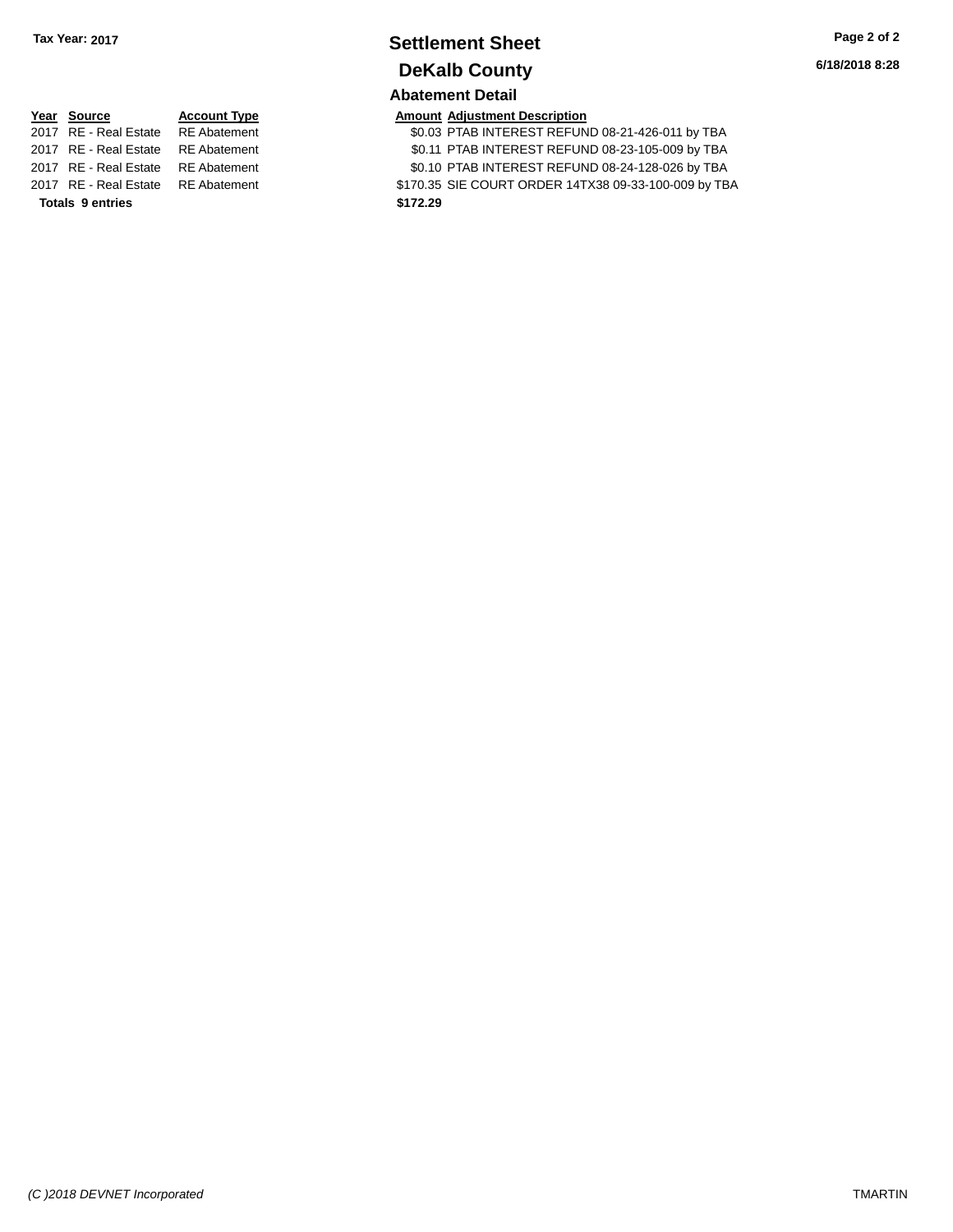# **Settlement Sheet Tax Year: 2017 Page 1 of 1 DeKalb County 150 - KISH. WATER RECLAM. DIST.**

**6/18/2018 8:28**

#### **Current Year Taxes Paid**

|     | <b>Current Year Taxes Due</b>  |              |  |  |  |
|-----|--------------------------------|--------------|--|--|--|
|     | <b>Original Amount Due</b>     | \$722,930.32 |  |  |  |
| ٠   | Supplements                    | \$4,308.23   |  |  |  |
|     | \$21,334.90<br>Cancellations   |              |  |  |  |
|     | Abatements/Refunds             | \$0.16       |  |  |  |
| ٠   | Mobile Home                    | \$0.00       |  |  |  |
| +/- | Road & Bridge Transfer         | \$0.00       |  |  |  |
| ٠   | Misc. Adjustments              | \$0.00       |  |  |  |
|     | <b>Adjusted Amount Due</b>     | \$705,903.49 |  |  |  |
| ٠   | Prior Year Real EstateTax      | (\$269.26)   |  |  |  |
| ÷   | Prior Year Mobile Home Tax     | \$0.00       |  |  |  |
|     | + Prior Year Misc. Adjustments | \$4.56       |  |  |  |
|     | <b>Total Amount Due</b>        | \$705,638.79 |  |  |  |
|     |                                |              |  |  |  |

|   | <b>Real Estate</b>             | \$367,865.20 |
|---|--------------------------------|--------------|
| ٠ | Railroad                       | \$1,186.84   |
| ٠ | Mobile Home                    | \$0.00       |
| ٠ | Misc. Adjustments              | \$0.00       |
| ٠ | <b>Prior Year Real Estate</b>  | (\$269.26)   |
|   | Prior Year Mobile Home         | \$0.00       |
|   | + Prior Year Misc. Adjustments | \$4.56       |
|   | Abatements/Refunds             | \$0.16       |
|   | <b>Total Collected</b>         | \$368,787.18 |
|   | <b>Hold Back</b>               | \$0.00       |
|   | <b>County Trustee</b>          |              |
|   | <b>Forfeited Tax</b>           |              |
|   | Total                          | \$368,787.18 |
|   |                                |              |

|                |        | <b>Amount</b>                                                                                                                         |
|----------------|--------|---------------------------------------------------------------------------------------------------------------------------------------|
| 05/25/2018     |        | \$66,104.92                                                                                                                           |
| 06/22/2018     |        | \$302,682.26                                                                                                                          |
|                |        | \$368,787.18                                                                                                                          |
|                |        | \$368,787.18                                                                                                                          |
|                |        |                                                                                                                                       |
| <b>Current</b> | Amount | <b>PY Over</b>                                                                                                                        |
|                |        | <b>Distribution Summary</b><br><b>Tax Distribution Date</b><br><b>Totals: 2 Distributions</b><br><b>Grand Totals: 2 Distributions</b> |

#### **Fund**

| <b>Fund</b>           | <b>Amount Collected</b> | Previously<br><b>Distributed</b> | <b>Current</b><br><b>Distribution</b> | Amount<br>Available | <b>Interest</b> | <b>PY Over</b><br><b>Distrib</b> |
|-----------------------|-------------------------|----------------------------------|---------------------------------------|---------------------|-----------------|----------------------------------|
| 001 - CORPORATE       | \$152,072.72            | \$27.258.97                      | \$124,813.75                          | \$0.00              | \$0.00          | \$0.00                           |
| 005 - I. M. R. F.     | \$51.841.53             | \$9.292.58                       | \$42,548.95                           | \$0.00              | \$0.00          | \$0.00                           |
| 027 - AUDIT           | \$9.374.94              | \$1.680.45                       | \$7.694.49                            | \$0.00              | \$0.00          | \$0.00                           |
| 045 - PUBLIC BENEFIT  | \$108.835.35            | \$19,508,66                      | \$89,326,69                           | \$0.00              | \$0.00          | \$0.00                           |
| 047 - SOCIAL SECURITY | \$46,662,64             | \$8,364.26                       | \$38,298,38                           | \$0.00              | \$0.00          | \$0.00                           |
| <b>Totals</b>         | \$368,787.18            | \$66,104.92                      | \$302,682.26                          | \$0.00              | \$0.00          | \$0.00                           |

# **Totals 1 entries \$4.56**

#### **Miscellaneous Adjustment Detail Year Source Account Type Amount Adjustment Description**

2016 RE - Real Estate Back Tax Collected \$4.56 ORIK WILKINSON REDEMPTION 08-12-377-001 by TBA

# **Abatement Detail**

| Year Source                        | <b>Account Type</b> | <b>Amount Adjustment Description</b>             |
|------------------------------------|---------------------|--------------------------------------------------|
| 2017 RE - Real Estate RE Abatement |                     | \$0.00 PTAB INTEREST REFUND 08-23-105-006 by TBA |
| 2017 RE - Real Estate RE Abatement |                     | \$0.00 PTAB INTEREST REFUND 08-14-352-008 by TBA |
| 2017 RE - Real Estate RE Abatement |                     | \$0.10 PTAB INTEREST REFUND 08-16-401-008 by TBA |
| 2017 RE - Real Estate RE Abatement |                     | \$0.01 PTAB INTEREST REFUND 08-21-426-011 by TBA |
| 2017 RE - Real Estate RE Abatement |                     | \$0.02 PTAB INTEREST REFUND 08-23-105-009 by TBA |
| 2017 RE - Real Estate RE Abatement |                     | \$0.02 PTAB INTEREST REFUND 08-24-128-026 by TBA |
| <b>Totals 6 entries</b>            |                     | \$0.15                                           |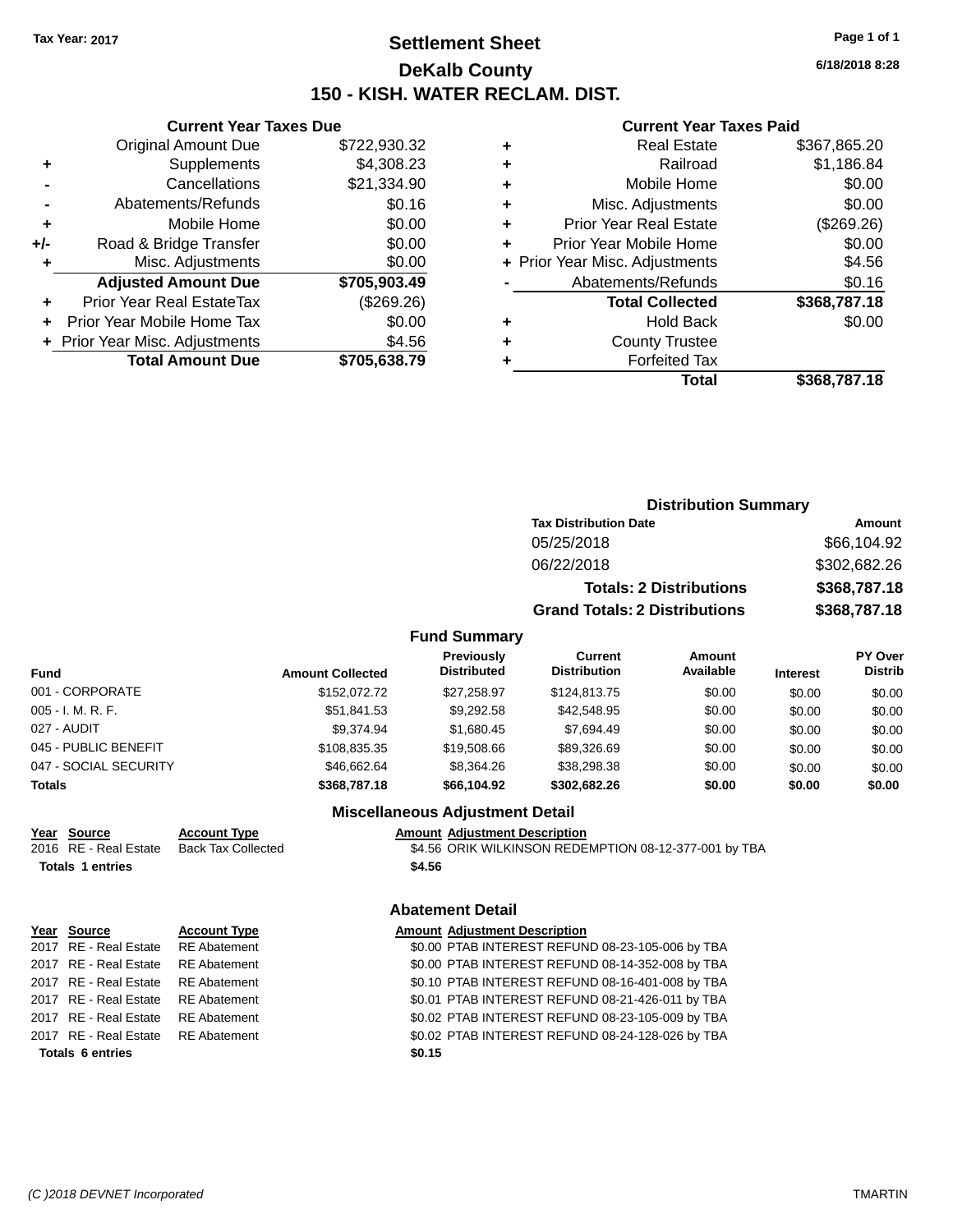# **Settlement Sheet Tax Year: 2017 Page 1 of 1 DeKalb County 151 - FAIRDALE STREET LIGHT**

**6/18/2018 8:28**

|     | <b>Current Year Taxes Due</b>  |            |
|-----|--------------------------------|------------|
|     | <b>Original Amount Due</b>     | \$3,775.02 |
| ÷   | Supplements                    | \$635.70   |
|     | Cancellations                  | \$630.54   |
|     | Abatements/Refunds             | \$0.00     |
| ٠   | Mobile Home                    | \$0.00     |
| +/- | Road & Bridge Transfer         | \$0.00     |
|     | Misc. Adjustments              | \$0.00     |
|     | <b>Adjusted Amount Due</b>     | \$3,780.18 |
| ÷   | Prior Year Real EstateTax      | \$0.00     |
| ٠   | Prior Year Mobile Home Tax     | \$0.00     |
|     | + Prior Year Misc. Adjustments | \$0.00     |
|     | <b>Total Amount Due</b>        | \$3.780.18 |

| ٠ | <b>Real Estate</b>             | \$1,846.70 |
|---|--------------------------------|------------|
| ٠ | Railroad                       | \$0.00     |
| ٠ | Mobile Home                    | \$0.00     |
| ٠ | Misc. Adjustments              | \$0.00     |
| ٠ | <b>Prior Year Real Estate</b>  | \$0.00     |
| ٠ | Prior Year Mobile Home         | \$0.00     |
|   | + Prior Year Misc. Adjustments | \$0.00     |
|   | Abatements/Refunds             | \$0.00     |
|   | <b>Total Collected</b>         | \$1,846.70 |
| ٠ | <b>Hold Back</b>               | \$0.00     |
| ٠ | <b>County Trustee</b>          |            |
| ٠ | <b>Forfeited Tax</b>           |            |
|   | Total                          | \$1.846.70 |
|   |                                |            |

|                 |                         |                                  | <b>Distribution Summary</b>           |                                |                 |                           |  |
|-----------------|-------------------------|----------------------------------|---------------------------------------|--------------------------------|-----------------|---------------------------|--|
|                 |                         |                                  | <b>Tax Distribution Date</b>          |                                |                 | Amount                    |  |
|                 |                         |                                  | 05/25/2018                            |                                |                 | \$443.52                  |  |
|                 |                         |                                  | 06/22/2018                            |                                |                 | \$1,403.18                |  |
|                 |                         |                                  |                                       | <b>Totals: 2 Distributions</b> |                 | \$1,846.70                |  |
|                 |                         |                                  | <b>Grand Totals: 2 Distributions</b>  |                                |                 | \$1,846.70                |  |
|                 |                         | <b>Fund Summary</b>              |                                       |                                |                 |                           |  |
| <b>Fund</b>     | <b>Amount Collected</b> | Previously<br><b>Distributed</b> | <b>Current</b><br><b>Distribution</b> | Amount<br>Available            | <b>Interest</b> | PY Over<br><b>Distrib</b> |  |
| 001 - CORPORATE | \$1,846.70              | \$443.52                         | \$1,403.18                            | \$0.00                         | \$0.00          | \$0.00                    |  |
| <b>Totals</b>   | \$1,846.70              | \$443.52                         | \$1,403.18                            | \$0.00                         | \$0.00          | \$0.00                    |  |
|                 |                         |                                  |                                       |                                |                 |                           |  |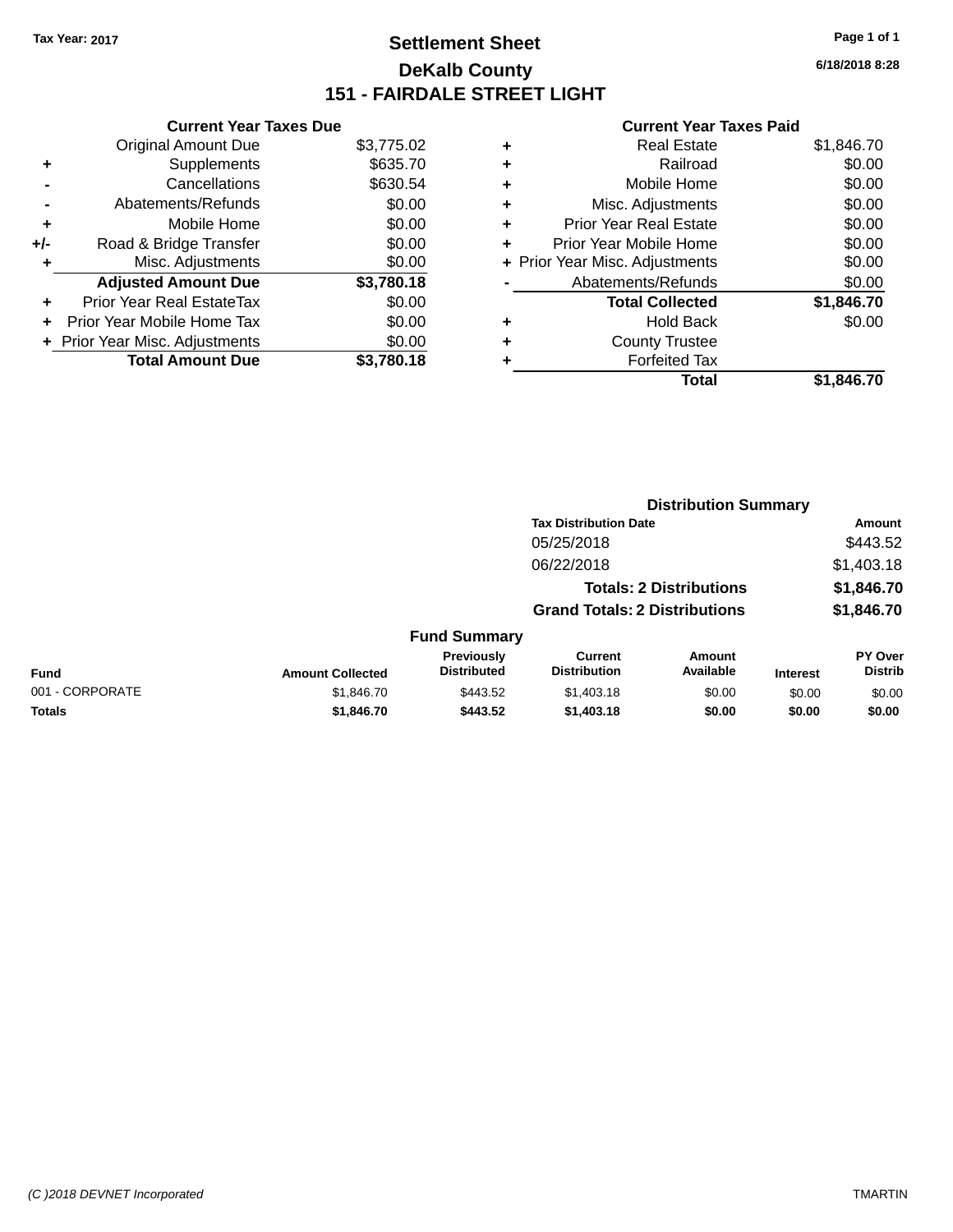# **Settlement Sheet Tax Year: 2017 Page 1 of 1 DeKalb County 152 - AFTON-PIERCE MULTI TWP**

**6/18/2018 8:28**

|     | <b>Current Year Taxes Due</b>  |             |
|-----|--------------------------------|-------------|
|     | <b>Original Amount Due</b>     | \$25,501.12 |
| ٠   | Supplements                    | \$82.47     |
|     | Cancellations                  | \$89.09     |
| -   | Abatements/Refunds             | \$0.00      |
| ٠   | Mobile Home                    | \$0.00      |
| +/- | Road & Bridge Transfer         | \$0.00      |
| ٠   | Misc. Adjustments              | \$0.00      |
|     | <b>Adjusted Amount Due</b>     | \$25,494.50 |
| ٠   | Prior Year Real EstateTax      | (\$38.80)   |
| ÷   | Prior Year Mobile Home Tax     | \$0.00      |
|     | + Prior Year Misc. Adjustments | \$0.00      |
|     | <b>Total Amount Due</b>        | \$25,455.70 |
|     |                                |             |

|   | <b>Total</b>                   | \$15,065.92 |
|---|--------------------------------|-------------|
|   | <b>Forfeited Tax</b>           |             |
| ٠ | <b>County Trustee</b>          |             |
| ٠ | <b>Hold Back</b>               | \$0.00      |
|   | <b>Total Collected</b>         | \$15,065.92 |
|   | Abatements/Refunds             | \$0.00      |
|   | + Prior Year Misc. Adjustments | \$0.00      |
| ٠ | Prior Year Mobile Home         | \$0.00      |
| ÷ | <b>Prior Year Real Estate</b>  | (\$38.80)   |
| ٠ | Misc. Adjustments              | \$0.00      |
| ٠ | Mobile Home                    | \$0.00      |
| ٠ | Railroad                       | \$189.05    |
| ٠ | <b>Real Estate</b>             | \$14,915.67 |
|   |                                |             |

|                                         |                         |                                         | <b>Distribution Summary</b>           |                                |                 |                           |
|-----------------------------------------|-------------------------|-----------------------------------------|---------------------------------------|--------------------------------|-----------------|---------------------------|
|                                         |                         |                                         | <b>Tax Distribution Date</b>          |                                |                 | Amount                    |
|                                         |                         |                                         | 05/25/2018                            |                                |                 | \$3,260.82                |
|                                         |                         |                                         | 06/22/2018                            |                                |                 | \$11,805.10               |
|                                         |                         |                                         |                                       | <b>Totals: 2 Distributions</b> |                 | \$15,065.92               |
|                                         |                         |                                         | <b>Grand Totals: 2 Distributions</b>  |                                |                 | \$15,065.92               |
|                                         |                         | <b>Fund Summary</b>                     |                                       |                                |                 |                           |
| <b>Fund</b>                             | <b>Amount Collected</b> | <b>Previously</b><br><b>Distributed</b> | <b>Current</b><br><b>Distribution</b> | <b>Amount</b><br>Available     | <b>Interest</b> | PY Over<br><b>Distrib</b> |
| 147 - ASSESSING PURPOSES<br>(multi-twp) | \$15,065.92             | \$3,260.82                              | \$11,805.10                           | \$0.00                         | \$0.00          | \$0.00                    |
| <b>Totals</b>                           | \$15,065.92             | \$3.260.82                              | \$11,805.10                           | \$0.00                         | \$0.00          | \$0.00                    |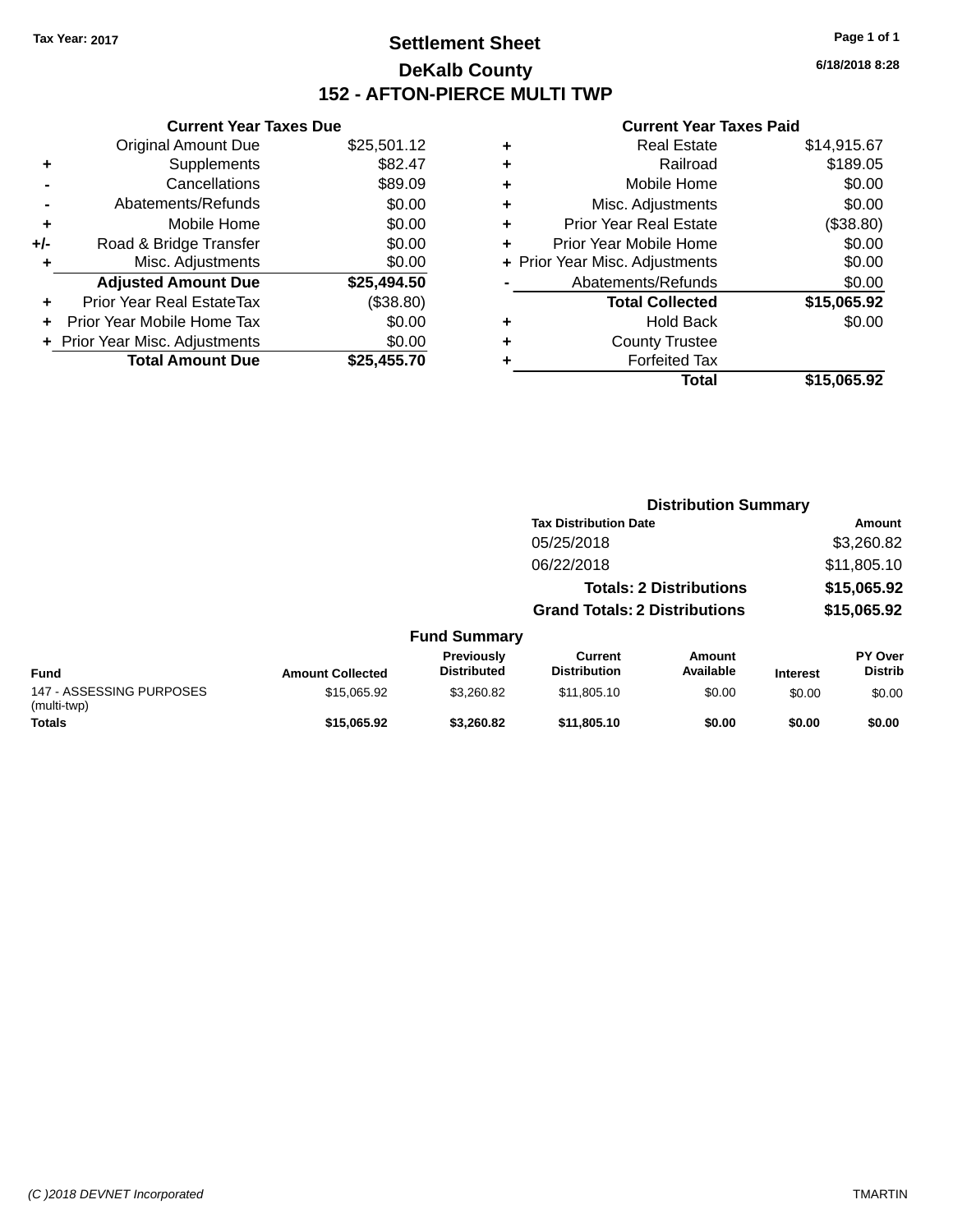# **Settlement Sheet Tax Year: 2017 Page 1 of 1 DeKalb County 153 - MILAN-MALTA MULTI-TWP**

**6/18/2018 8:28**

|     | <b>Current Year Taxes Due</b>  |             |
|-----|--------------------------------|-------------|
|     | <b>Original Amount Due</b>     | \$13,884.73 |
| ÷   | Supplements                    | \$6.32      |
|     | Cancellations                  | \$16.55     |
|     | Abatements/Refunds             | \$0.00      |
| ٠   | Mobile Home                    | \$0.00      |
| +/- | Road & Bridge Transfer         | \$0.00      |
| ٠   | Misc. Adjustments              | \$0.00      |
|     | <b>Adjusted Amount Due</b>     | \$13,874.50 |
| ÷   | Prior Year Real EstateTax      | \$0.00      |
| ٠   | Prior Year Mobile Home Tax     | \$0.00      |
|     | + Prior Year Misc. Adjustments | \$0.00      |
|     | <b>Total Amount Due</b>        | \$13,874.50 |
|     |                                |             |

|   | <b>Real Estate</b>             | \$7,740.10 |
|---|--------------------------------|------------|
| ٠ | Railroad                       | \$183.40   |
| ٠ | Mobile Home                    | \$0.00     |
| ٠ | Misc. Adjustments              | \$0.00     |
| ٠ | <b>Prior Year Real Estate</b>  | \$0.00     |
| ٠ | Prior Year Mobile Home         | \$0.00     |
|   | + Prior Year Misc. Adjustments | \$0.00     |
|   | Abatements/Refunds             | \$0.00     |
|   | <b>Total Collected</b>         | \$7,923.50 |
| ٠ | <b>Hold Back</b>               | \$0.00     |
| ٠ | <b>County Trustee</b>          |            |
| ٠ | <b>Forfeited Tax</b>           |            |
|   | Total                          | \$7,923.50 |
|   |                                |            |

|                                         |                         |                                  |                                       | <b>Distribution Summary</b>    |                 |                           |
|-----------------------------------------|-------------------------|----------------------------------|---------------------------------------|--------------------------------|-----------------|---------------------------|
|                                         |                         |                                  | <b>Tax Distribution Date</b>          |                                |                 | Amount                    |
|                                         |                         |                                  | 05/25/2018                            |                                |                 | \$1,406.92                |
|                                         |                         |                                  | 06/22/2018                            |                                |                 | \$6,516.58                |
|                                         |                         |                                  |                                       | <b>Totals: 2 Distributions</b> |                 | \$7,923.50                |
|                                         |                         |                                  | <b>Grand Totals: 2 Distributions</b>  |                                |                 | \$7,923.50                |
|                                         |                         | <b>Fund Summary</b>              |                                       |                                |                 |                           |
| <b>Fund</b>                             | <b>Amount Collected</b> | Previously<br><b>Distributed</b> | <b>Current</b><br><b>Distribution</b> | Amount<br>Available            | <b>Interest</b> | PY Over<br><b>Distrib</b> |
| 147 - ASSESSING PURPOSES<br>(multi-twp) | \$7,923.50              | \$1,406.92                       | \$6,516.58                            | \$0.00                         | \$0.00          | \$0.00                    |
| <b>Totals</b>                           | \$7,923.50              | \$1,406.92                       | \$6,516.58                            | \$0.00                         | \$0.00          | \$0.00                    |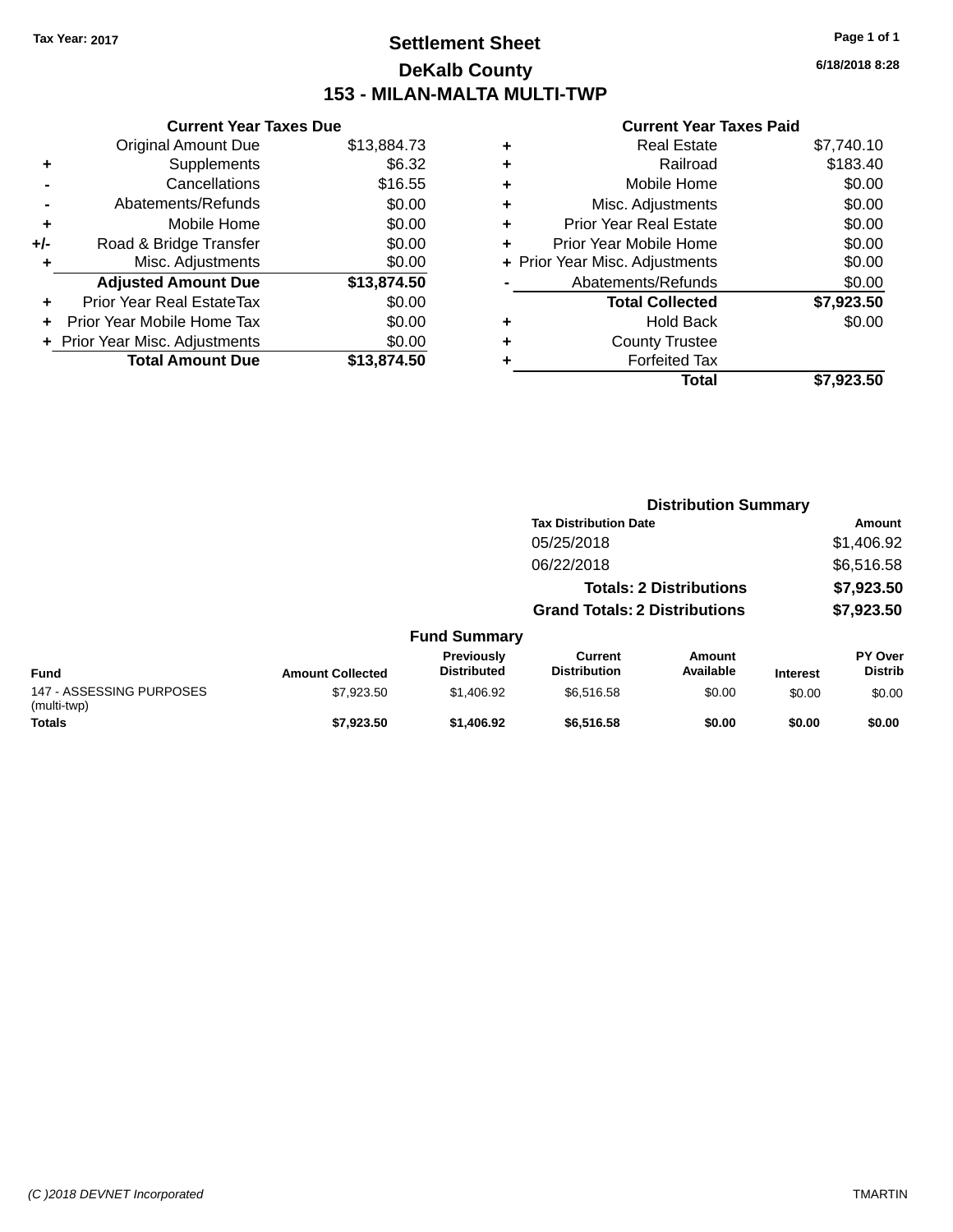# **Settlement Sheet Tax Year: 2017 Page 1 of 1 DeKalb County 154 - PAW PAW-SHABBONA MULT TWP**

**6/18/2018 8:28**

|     | <b>Current Year Taxes Due</b>  |             |  |  |  |
|-----|--------------------------------|-------------|--|--|--|
|     | <b>Original Amount Due</b>     | \$13,403.32 |  |  |  |
| ٠   | Supplements                    | \$13.14     |  |  |  |
|     | Cancellations                  | \$14.85     |  |  |  |
|     | Abatements/Refunds             | \$0.00      |  |  |  |
| ÷   | Mobile Home                    | \$0.00      |  |  |  |
| +/- | Road & Bridge Transfer         | \$0.00      |  |  |  |
|     | Misc. Adjustments              | \$0.00      |  |  |  |
|     | <b>Adjusted Amount Due</b>     | \$13,401.61 |  |  |  |
| ÷   | Prior Year Real EstateTax      | \$0.00      |  |  |  |
|     | Prior Year Mobile Home Tax     | \$0.00      |  |  |  |
|     | + Prior Year Misc. Adjustments | \$0.00      |  |  |  |
|     | <b>Total Amount Due</b>        | \$13,401.61 |  |  |  |
|     |                                |             |  |  |  |

| ٠ | <b>Real Estate</b>             | \$7,144.13 |
|---|--------------------------------|------------|
| ٠ | Railroad                       | \$307.24   |
| ٠ | Mobile Home                    | \$0.00     |
| ٠ | Misc. Adjustments              | \$0.00     |
| ٠ | <b>Prior Year Real Estate</b>  | \$0.00     |
| ÷ | Prior Year Mobile Home         | \$0.00     |
|   | + Prior Year Misc. Adjustments | \$0.00     |
|   | Abatements/Refunds             | \$0.00     |
|   | <b>Total Collected</b>         | \$7,451.37 |
| ٠ | Hold Back                      | \$0.00     |
| ٠ | <b>County Trustee</b>          |            |
| ٠ | <b>Forfeited Tax</b>           |            |
|   | Total                          | \$7,451,37 |
|   |                                |            |

|                                         |                         |                                  | <b>Distribution Summary</b>           |                                |                 |                                  |
|-----------------------------------------|-------------------------|----------------------------------|---------------------------------------|--------------------------------|-----------------|----------------------------------|
|                                         |                         |                                  | <b>Tax Distribution Date</b>          |                                |                 | Amount                           |
|                                         |                         |                                  | 05/25/2018                            |                                |                 | \$1,129.71                       |
|                                         |                         |                                  | 06/22/2018                            |                                |                 | \$6,321.66                       |
|                                         |                         |                                  |                                       | <b>Totals: 2 Distributions</b> |                 | \$7,451.37                       |
|                                         |                         |                                  | <b>Grand Totals: 2 Distributions</b>  |                                |                 | \$7,451.37                       |
|                                         |                         | <b>Fund Summary</b>              |                                       |                                |                 |                                  |
| Fund                                    | <b>Amount Collected</b> | Previously<br><b>Distributed</b> | <b>Current</b><br><b>Distribution</b> | <b>Amount</b><br>Available     | <b>Interest</b> | <b>PY Over</b><br><b>Distrib</b> |
| 147 - ASSESSING PURPOSES<br>(multi-twp) | \$7,451.37              | \$1,129.71                       | \$6,321.66                            | \$0.00                         | \$0.00          | \$0.00                           |
| <b>Totals</b>                           | \$7,451.37              | \$1,129.71                       | \$6,321.66                            | \$0.00                         | \$0.00          | \$0.00                           |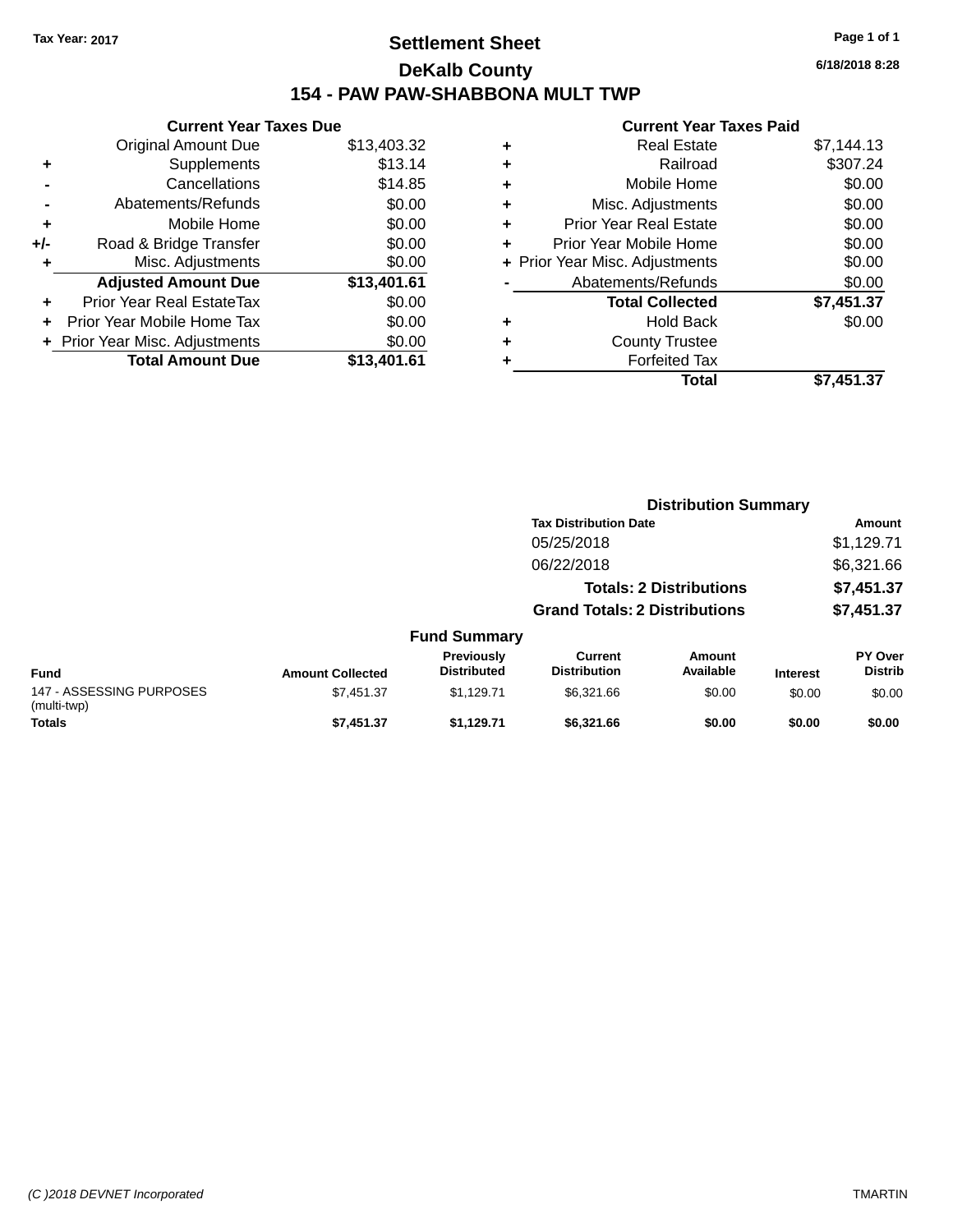# **Settlement Sheet Tax Year: 2017 Page 1 of 1 DeKalb County 155 - SOUTH GROVE-MAYFIELD MULT**

**6/18/2018 8:28**

|     | <b>Current Year Taxes Due</b>    |             |  |  |  |
|-----|----------------------------------|-------------|--|--|--|
|     | <b>Original Amount Due</b>       | \$12,324.72 |  |  |  |
| ٠   | Supplements                      | \$49.39     |  |  |  |
|     | Cancellations                    | \$53.00     |  |  |  |
|     | Abatements/Refunds               | \$0.00      |  |  |  |
| ÷   | Mobile Home                      | \$0.00      |  |  |  |
| +/- | Road & Bridge Transfer           | \$0.00      |  |  |  |
|     | Misc. Adjustments                | \$0.00      |  |  |  |
|     | <b>Adjusted Amount Due</b>       | \$12,321.11 |  |  |  |
| ٠   | <b>Prior Year Real EstateTax</b> | \$0.00      |  |  |  |
|     | Prior Year Mobile Home Tax       | \$0.00      |  |  |  |
|     | + Prior Year Misc. Adjustments   | \$0.00      |  |  |  |
|     | <b>Total Amount Due</b>          | \$12.321.11 |  |  |  |
|     |                                  |             |  |  |  |

| ٠ | <b>Real Estate</b>             | \$7,013.97 |
|---|--------------------------------|------------|
| ٠ | Railroad                       | \$0.00     |
| ٠ | Mobile Home                    | \$0.00     |
| ٠ | Misc. Adjustments              | \$0.00     |
| ٠ | <b>Prior Year Real Estate</b>  | \$0.00     |
| ٠ | Prior Year Mobile Home         | \$0.00     |
|   | + Prior Year Misc. Adjustments | \$0.00     |
|   | Abatements/Refunds             | \$0.00     |
|   | <b>Total Collected</b>         | \$7,013.97 |
| ٠ | <b>Hold Back</b>               | \$0.00     |
| ٠ | <b>County Trustee</b>          |            |
| ٠ | <b>Forfeited Tax</b>           |            |
|   | Total                          | \$7,013.97 |
|   |                                |            |

|                                         |                         |                                  | <b>Distribution Summary</b>           |                                |                 |                           |
|-----------------------------------------|-------------------------|----------------------------------|---------------------------------------|--------------------------------|-----------------|---------------------------|
|                                         |                         |                                  | <b>Tax Distribution Date</b>          |                                |                 | Amount                    |
|                                         |                         |                                  | 05/25/2018                            |                                |                 | \$1,360.97                |
|                                         |                         |                                  | 06/22/2018                            |                                |                 | \$5,653.00                |
|                                         |                         |                                  |                                       | <b>Totals: 2 Distributions</b> |                 | \$7,013.97                |
|                                         |                         |                                  | <b>Grand Totals: 2 Distributions</b>  |                                |                 | \$7,013.97                |
|                                         |                         | <b>Fund Summary</b>              |                                       |                                |                 |                           |
| <b>Fund</b>                             | <b>Amount Collected</b> | Previously<br><b>Distributed</b> | <b>Current</b><br><b>Distribution</b> | <b>Amount</b><br>Available     | <b>Interest</b> | PY Over<br><b>Distrib</b> |
| 147 - ASSESSING PURPOSES<br>(multi-twp) | \$7,013.97              | \$1,360.97                       | \$5,653.00                            | \$0.00                         | \$0.00          | \$0.00                    |
| <b>Totals</b>                           | \$7,013.97              | \$1,360.97                       | \$5,653.00                            | \$0.00                         | \$0.00          | \$0.00                    |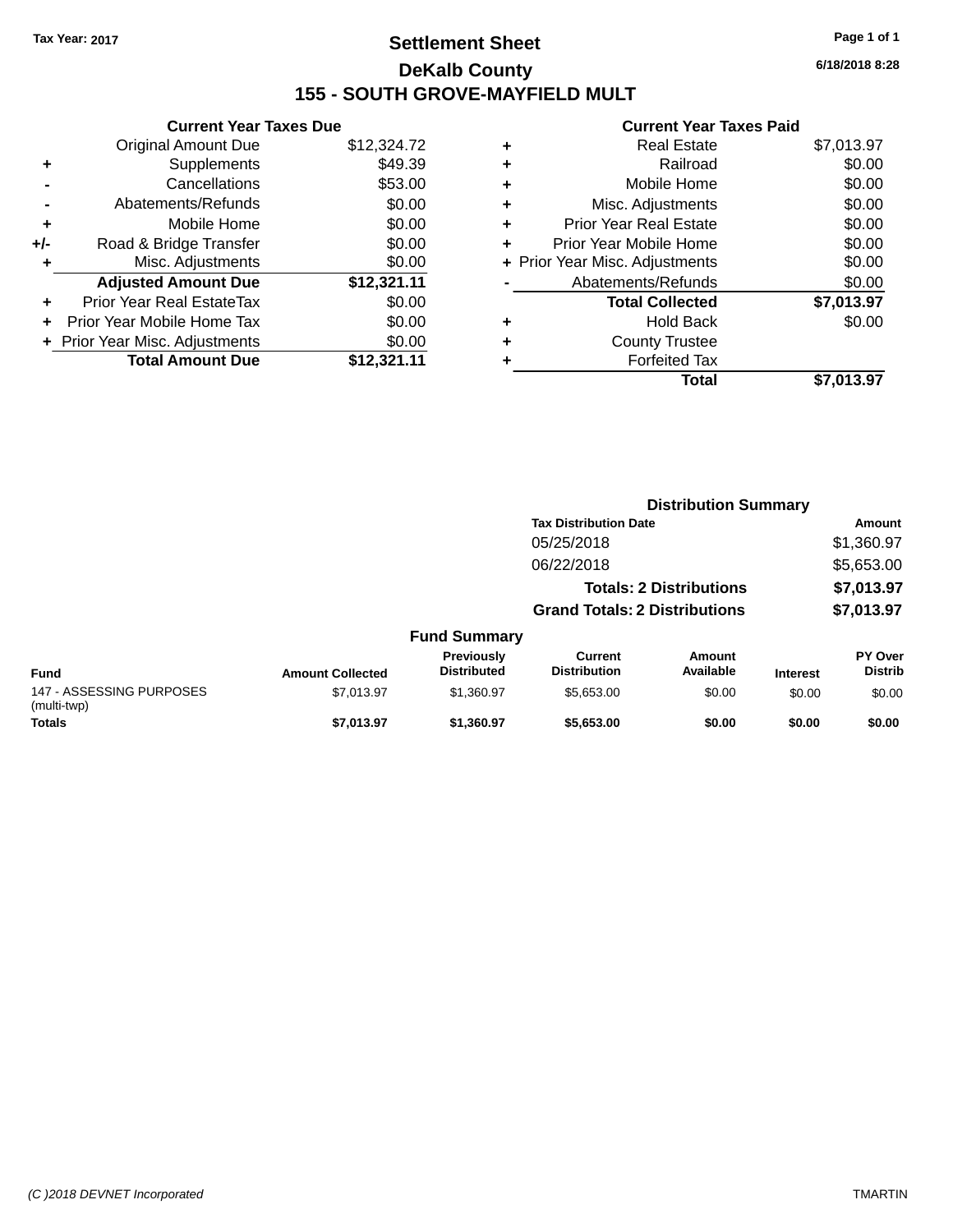# **Settlement Sheet Tax Year: 2017 Page 1 of 1 DeKalb County 156 - VICTOR-SOMONAUK MULTI TWP**

**6/18/2018 8:28**

|     | <b>Current Year Taxes Due</b>  |             |  |  |  |
|-----|--------------------------------|-------------|--|--|--|
|     | <b>Original Amount Due</b>     | \$22,668.56 |  |  |  |
| ÷   | Supplements                    | \$19.82     |  |  |  |
|     | Cancellations                  | \$28.29     |  |  |  |
|     | Abatements/Refunds             | \$0.00      |  |  |  |
| ٠   | Mobile Home                    | \$0.00      |  |  |  |
| +/- | Road & Bridge Transfer         | \$0.00      |  |  |  |
|     | Misc. Adjustments              | \$0.00      |  |  |  |
|     | <b>Adjusted Amount Due</b>     | \$22,660.09 |  |  |  |
| ÷   | Prior Year Real EstateTax      | \$0.00      |  |  |  |
|     | Prior Year Mobile Home Tax     | \$0.00      |  |  |  |
|     | + Prior Year Misc. Adjustments | \$0.00      |  |  |  |
|     | <b>Total Amount Due</b>        | \$22,660.09 |  |  |  |
|     |                                |             |  |  |  |

| ٠ | <b>Real Estate</b>             | \$13,156.46 |
|---|--------------------------------|-------------|
| ٠ | Railroad                       | \$175.07    |
| ٠ | Mobile Home                    | \$0.00      |
| ٠ | Misc. Adjustments              | \$0.00      |
| ٠ | <b>Prior Year Real Estate</b>  | \$0.00      |
| ٠ | Prior Year Mobile Home         | \$0.00      |
|   | + Prior Year Misc. Adjustments | \$0.00      |
|   | Abatements/Refunds             | \$0.00      |
|   | <b>Total Collected</b>         | \$13,331.53 |
| ٠ | Hold Back                      | \$0.00      |
| ٠ | <b>County Trustee</b>          |             |
| ٠ | <b>Forfeited Tax</b>           |             |
|   | Total                          | \$13,331.53 |
|   |                                |             |

|                                         |                         |                                  | <b>Distribution Summary</b>           |                                |                 |                                  |
|-----------------------------------------|-------------------------|----------------------------------|---------------------------------------|--------------------------------|-----------------|----------------------------------|
|                                         |                         |                                  | <b>Tax Distribution Date</b>          |                                |                 | Amount                           |
|                                         |                         |                                  | 05/25/2018                            |                                |                 | \$2,287.03                       |
|                                         |                         |                                  | 06/22/2018                            |                                |                 | \$11,044.50                      |
|                                         |                         |                                  |                                       | <b>Totals: 2 Distributions</b> |                 | \$13,331.53                      |
|                                         |                         |                                  | <b>Grand Totals: 2 Distributions</b>  |                                |                 | \$13,331.53                      |
|                                         |                         | <b>Fund Summary</b>              |                                       |                                |                 |                                  |
| <b>Fund</b>                             | <b>Amount Collected</b> | Previously<br><b>Distributed</b> | <b>Current</b><br><b>Distribution</b> | Amount<br>Available            | <b>Interest</b> | <b>PY Over</b><br><b>Distrib</b> |
| 147 - ASSESSING PURPOSES<br>(multi-twp) | \$13,331.53             | \$2,287.03                       | \$11,044.50                           | \$0.00                         | \$0.00          | \$0.00                           |
| <b>Totals</b>                           | \$13,331.53             | \$2,287.03                       | \$11,044.50                           | \$0.00                         | \$0.00          | \$0.00                           |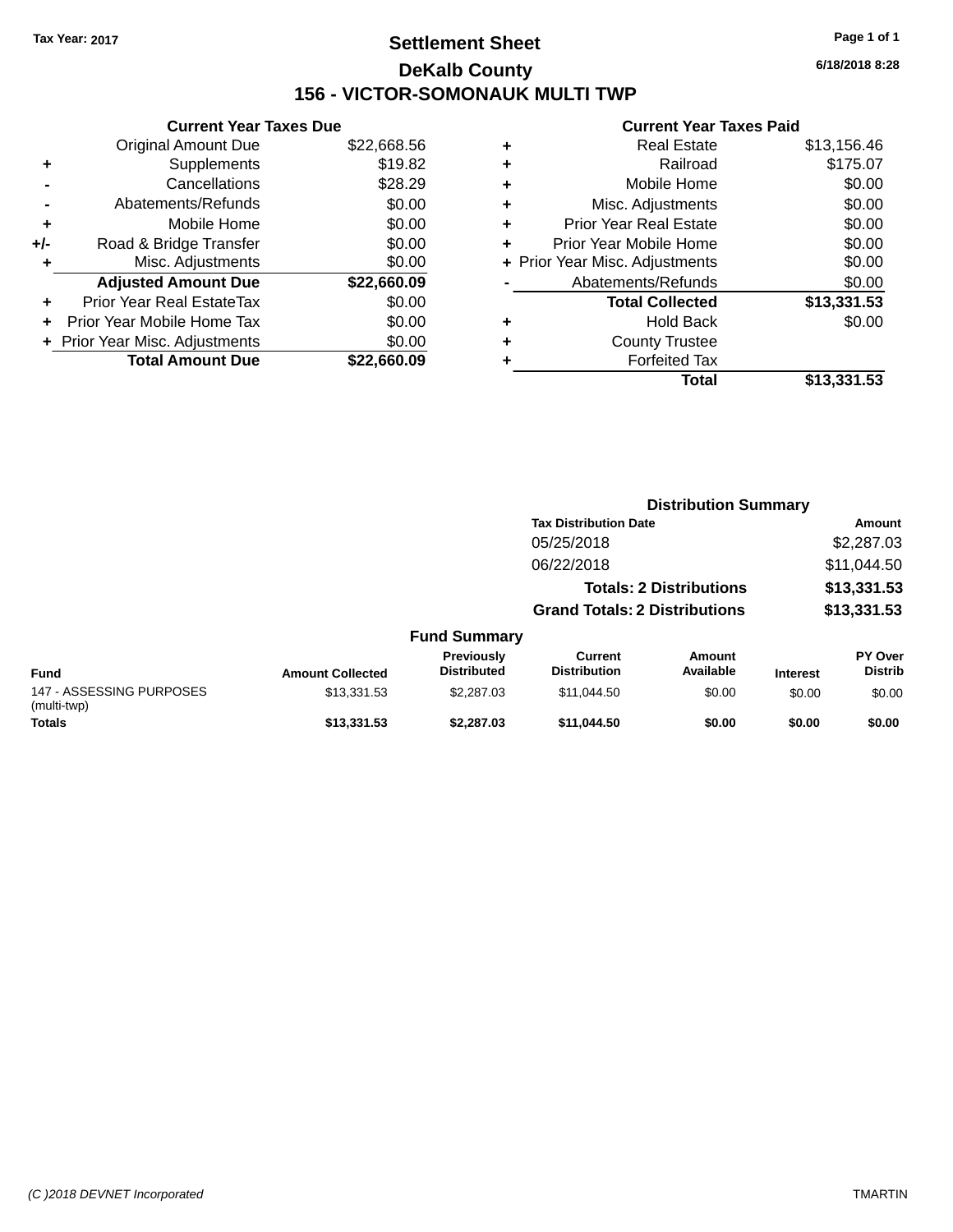# **Settlement Sheet Tax Year: 2017 Page 1 of 1 DeKalb County 157 - GENOA PUBLIC LIBRARY DIST**

**Current Year Taxes Due**

| <b>Original Amount Due</b> | \$240,455.19                   |
|----------------------------|--------------------------------|
| Supplements                | \$5,845.04                     |
| Cancellations              | \$7,208.70                     |
| Abatements/Refunds         | \$0.00                         |
| Mobile Home                | \$0.00                         |
| Road & Bridge Transfer     | \$0.00                         |
| Misc. Adjustments          | \$0.00                         |
| <b>Adjusted Amount Due</b> | \$239,091.53                   |
| Prior Year Real EstateTax  | \$0.00                         |
| Prior Year Mobile Home Tax | \$0.00                         |
|                            | \$0.00                         |
| <b>Total Amount Due</b>    | \$239,091.53                   |
|                            | + Prior Year Misc. Adjustments |

#### **Current Year Taxes Paid**

| ۰ | Real Estate                    | \$125,234.77 |
|---|--------------------------------|--------------|
| ٠ | Railroad                       | \$372.39     |
| ٠ | Mobile Home                    | \$0.00       |
| ٠ | Misc. Adjustments              | \$0.00       |
| ٠ | <b>Prior Year Real Estate</b>  | \$0.00       |
| ٠ | Prior Year Mobile Home         | \$0.00       |
|   | + Prior Year Misc. Adjustments | \$0.00       |
|   | Abatements/Refunds             | \$0.00       |
|   | <b>Total Collected</b>         | \$125,607.16 |
| ٠ | <b>Hold Back</b>               | \$0.00       |
|   | <b>County Trustee</b>          |              |
|   | <b>Forfeited Tax</b>           |              |
|   | Total                          | \$125,607.16 |
|   |                                |              |

| . | <b>**********</b> |  |  |
|---|-------------------|--|--|
|   |                   |  |  |
|   |                   |  |  |
|   |                   |  |  |
|   |                   |  |  |
|   |                   |  |  |
|   |                   |  |  |
|   |                   |  |  |
|   |                   |  |  |
|   |                   |  |  |

|      | <b>Distribution Summary</b>          |              |
|------|--------------------------------------|--------------|
|      | <b>Tax Distribution Date</b>         | Amount       |
|      | 05/25/2018                           | \$22,799.57  |
|      | 06/22/2018                           | \$102,807.59 |
|      | <b>Totals: 2 Distributions</b>       | \$125,607.16 |
|      | <b>Grand Totals: 2 Distributions</b> | \$125,607.16 |
| maru |                                      |              |

| <b>Fund</b>                             | <b>Amount Collected</b> | <b>Previously</b><br><b>Distributed</b> | Current<br><b>Distribution</b> | Amount<br>Available | <b>Interest</b> | <b>PY Over</b><br><b>Distrib</b> |
|-----------------------------------------|-------------------------|-----------------------------------------|--------------------------------|---------------------|-----------------|----------------------------------|
|                                         |                         |                                         |                                |                     |                 |                                  |
| 001 - CORPORATE                         | \$116,416.22            | \$21,131.28                             | \$95.284.94                    | \$0.00              | \$0.00          | \$0.00                           |
| 004 - OPERATIONS & MAINTENANCE          | \$7,339.73              | \$1.332.27                              | \$6,007.46                     | \$0.00              | \$0.00          | \$0.00                           |
| $005 - I. M. R. F.$                     | \$53.01                 | \$9.62                                  | \$43.39                        | \$0.00              | \$0.00          | \$0.00                           |
| 027 - AUDIT                             | \$1,692.18              | \$307.16                                | \$1,385.02                     | \$0.00              | \$0.00          | \$0.00                           |
| 035 - TORT JUDGEMENTS/LIABILITY<br>INS. | \$53.01                 | \$9.62                                  | \$43.39                        | \$0.00              | \$0.00          | \$0.00                           |
| 047 - SOCIAL SECURITY                   | \$53.01                 | \$9.62                                  | \$43.39                        | \$0.00              | \$0.00          | \$0.00                           |
| <b>Totals</b>                           | \$125,607.16            | \$22.799.57                             | \$102,807.59                   | \$0.00              | \$0.00          | \$0.00                           |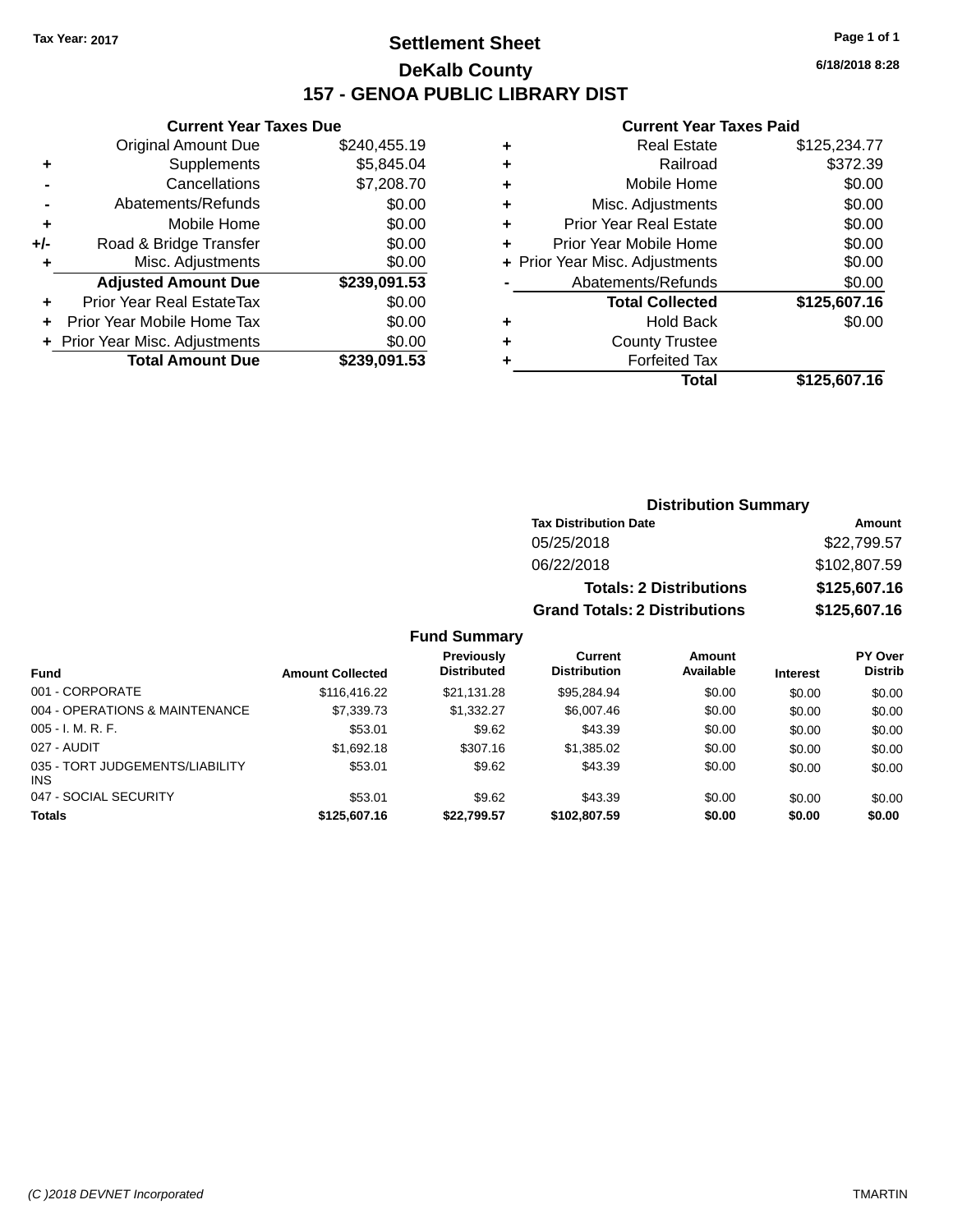# **Settlement Sheet Tax Year: 2017 Page 1 of 1 DeKalb County 158 - DEKALB TIF1**

**6/18/2018 8:28**

#### **Current Year Taxes Due**

|     | <b>Original Amount Due</b>     | \$4,865,374.18 |
|-----|--------------------------------|----------------|
| ٠   | Supplements                    | \$0.00         |
|     | Cancellations                  | \$0.00         |
|     | Abatements/Refunds             | \$0.00         |
| ٠   | Mobile Home                    | \$0.00         |
| +/- | Road & Bridge Transfer         | \$0.00         |
| ٠   | Misc. Adjustments              | \$0.00         |
|     | <b>Adjusted Amount Due</b>     | \$4,865,374.18 |
| ٠   | Prior Year Real EstateTax      | (\$3,046.26)   |
|     | Prior Year Mobile Home Tax     | \$0.00         |
|     | + Prior Year Misc. Adjustments | \$0.00         |
|     | <b>Total Amount Due</b>        | \$4,862,327.92 |

# **Current Year Taxes Paid**

| ٠ | <b>Real Estate</b>             | \$2,687,771.61 |
|---|--------------------------------|----------------|
| ٠ | Railroad                       | \$0.00         |
| ٠ | Mobile Home                    | \$0.00         |
| ٠ | Misc. Adjustments              | \$0.00         |
| ٠ | <b>Prior Year Real Estate</b>  | (\$3,046.26)   |
| ٠ | Prior Year Mobile Home         | \$0.00         |
|   | + Prior Year Misc. Adjustments | \$0.00         |
|   | Abatements/Refunds             | \$0.00         |
|   | <b>Total Collected</b>         | \$2,684,725.35 |
| ٠ | <b>Hold Back</b>               | \$0.00         |
| ٠ | <b>County Trustee</b>          |                |
| ٠ | <b>Forfeited Tax</b>           |                |
|   | Total                          | \$2,684,725.35 |
|   |                                |                |

#### **Distribution Summary Tax Distribution Date Amount** 05/25/2018 \$416,176.40 06/22/2018 \$2,268,548.95 **Totals: 2 Distributions \$2,684,725.35 Grand Totals: 2 Distributions \$2,684,725.35 Fund Summary Fund Interest Amount Collected Distributed PY Over Distrib Amount Available Current Distribution Previously** 001 - CORPORATE \$2,684,725.35 \$416,176.40 \$2,268,548.95 \$0.00 \$0.00 \$0.00 **Totals \$2,684,725.35 \$416,176.40 \$2,268,548.95 \$0.00 \$0.00 \$0.00 Abatement Detail Year Source Account Type Amount Adjustment Description** 2017 RE - Real Estate RE Abatement \$0.00 PTAB INTEREST REFUND 08-23-105-006 by TBA 2017 RE - Real Estate RE Abatement \$0.00 PTAB INTEREST REFUND 08-23-105-009 by TBA **Totals 2 entries \$0.00**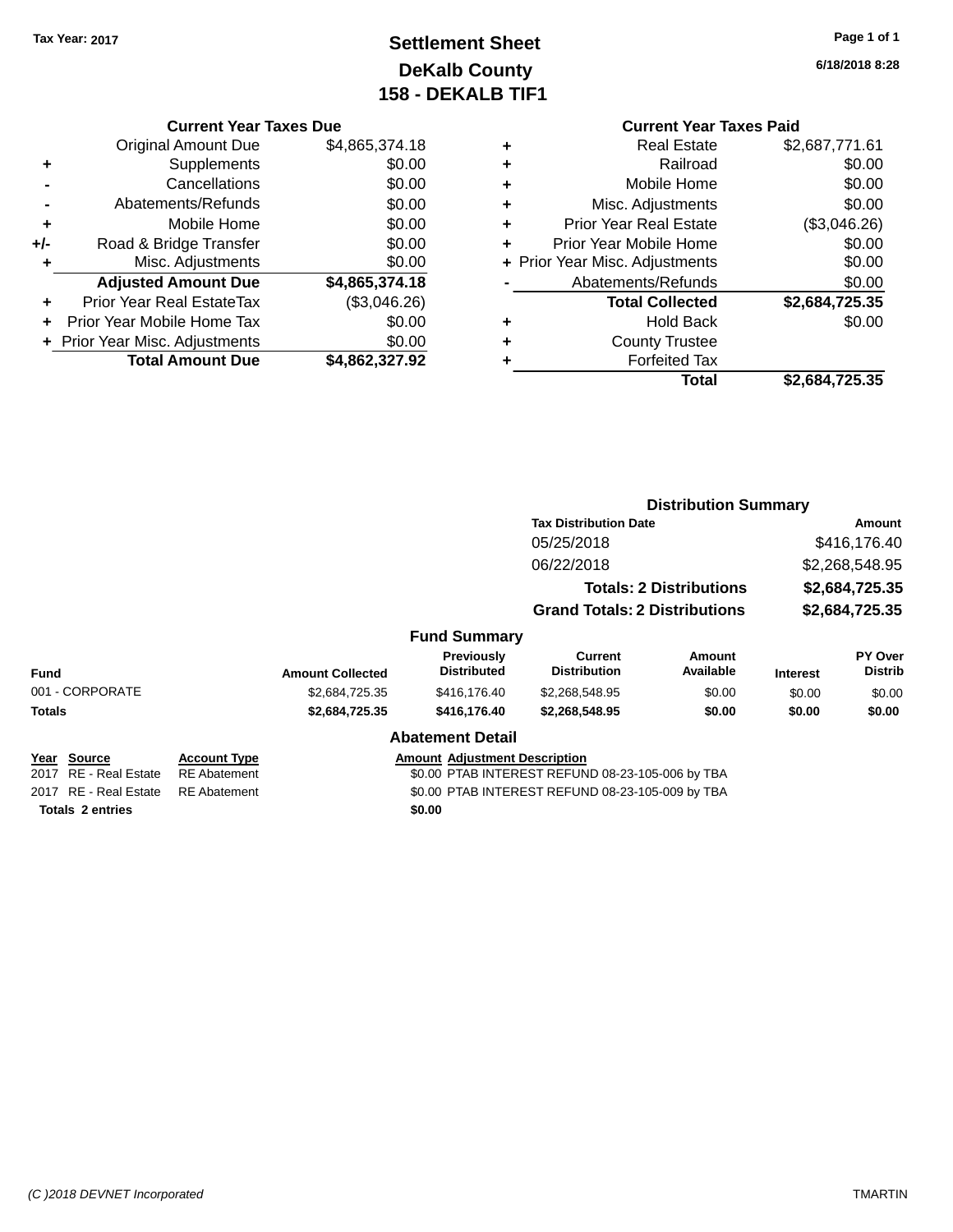# **Settlement Sheet Tax Year: 2017 Page 1 of 1 DeKalb County 159 - DEKALB TIF2**

#### **Current Year Taxes Due**

|     | <b>Original Amount Due</b>       | \$1,481,788.18 |
|-----|----------------------------------|----------------|
| ٠   | Supplements                      | \$495.86       |
|     | Cancellations                    | \$1,334.64     |
|     | Abatements/Refunds               | \$0.00         |
| ٠   | Mobile Home                      | \$0.00         |
| +/- | Road & Bridge Transfer           | \$0.00         |
| ٠   | Misc. Adjustments                | \$0.00         |
|     | <b>Adjusted Amount Due</b>       | \$1,480,949.40 |
| ٠   | <b>Prior Year Real EstateTax</b> | \$0.00         |
|     | Prior Year Mobile Home Tax       | \$0.00         |
|     | + Prior Year Misc. Adjustments   | \$0.00         |
|     | <b>Total Amount Due</b>          | \$1,480,949.40 |

|   | <b>Real Estate</b>             | \$745,262.48 |
|---|--------------------------------|--------------|
| ٠ | Railroad                       | \$0.00       |
| ٠ | Mobile Home                    | \$0.00       |
| ٠ | Misc. Adjustments              | \$0.00       |
| ٠ | <b>Prior Year Real Estate</b>  | \$0.00       |
|   | Prior Year Mobile Home         | \$0.00       |
|   | + Prior Year Misc. Adjustments | \$0.00       |
|   | Abatements/Refunds             | \$0.00       |
|   | <b>Total Collected</b>         | \$745,262.48 |
| ٠ | Hold Back                      | \$0.00       |
| ٠ | <b>County Trustee</b>          |              |
|   | <b>Forfeited Tax</b>           |              |
|   | Total                          | \$745,262.48 |
|   |                                |              |

|                 |                         |                                  | <b>Distribution Summary</b>          |                                |                 |                                  |
|-----------------|-------------------------|----------------------------------|--------------------------------------|--------------------------------|-----------------|----------------------------------|
|                 |                         |                                  | <b>Tax Distribution Date</b>         |                                |                 | Amount                           |
|                 |                         |                                  | 05/25/2018                           |                                |                 | \$96,782.19                      |
|                 |                         |                                  | 06/22/2018                           |                                |                 | \$648,480.29                     |
|                 |                         |                                  |                                      | <b>Totals: 2 Distributions</b> |                 | \$745,262.48                     |
|                 |                         |                                  | <b>Grand Totals: 2 Distributions</b> |                                |                 | \$745,262.48                     |
|                 |                         | <b>Fund Summary</b>              |                                      |                                |                 |                                  |
| <b>Fund</b>     | <b>Amount Collected</b> | Previously<br><b>Distributed</b> | Current<br><b>Distribution</b>       | Amount<br>Available            | <b>Interest</b> | <b>PY Over</b><br><b>Distrib</b> |
| 001 - CORPORATE | \$745.262.48            | \$96,782,19                      | \$648,480.29                         | \$0.00                         | \$0.00          | \$0.00                           |
| <b>Totals</b>   | \$745.262.48            | \$96.782.19                      | \$648,480.29                         | \$0.00                         | \$0.00          | \$0.00                           |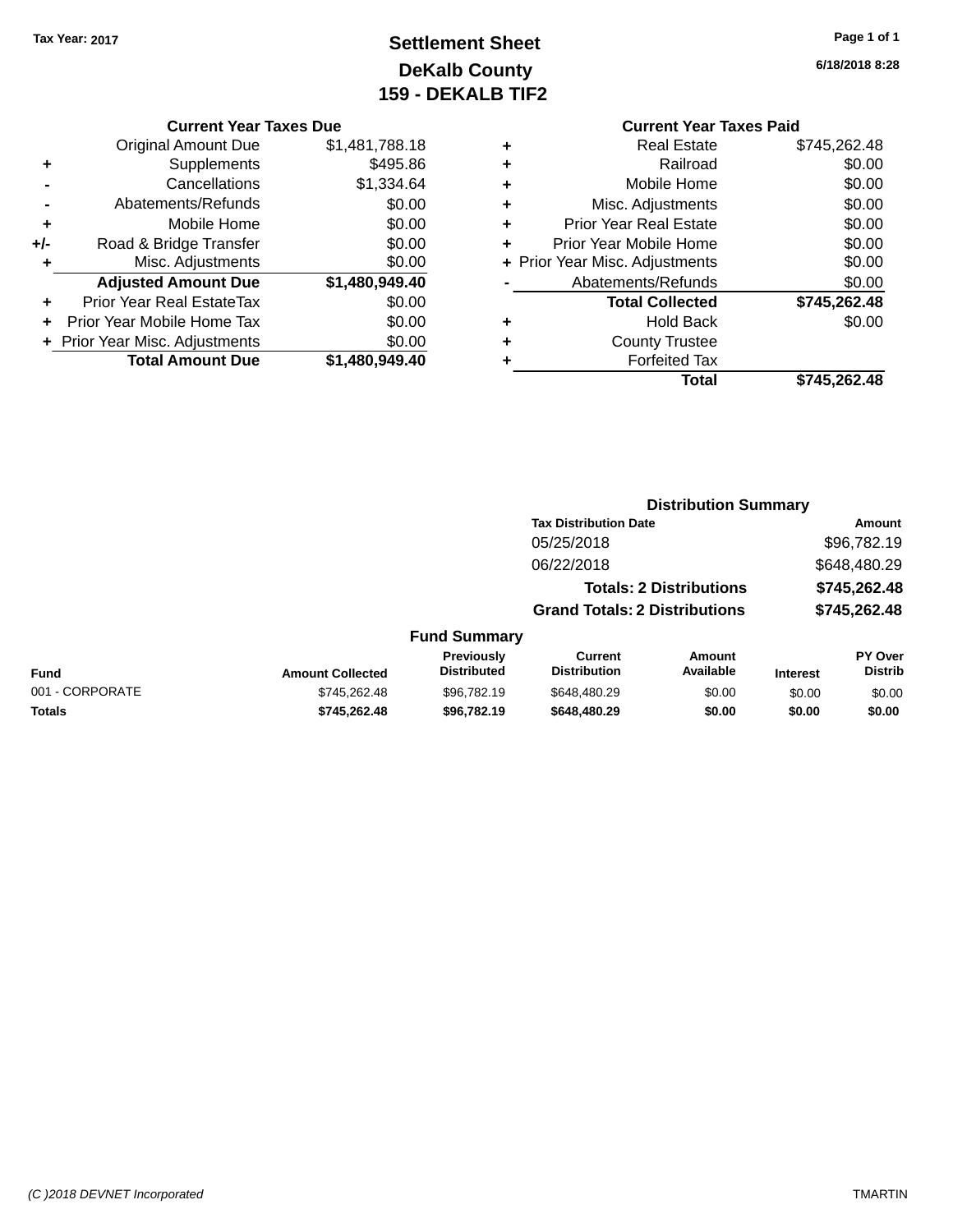# **Settlement Sheet Tax Year: 2017 Page 1 of 1 DeKalb County 160 - DEKALB TIF1 AMENDED**

**6/18/2018 8:28**

|     | <b>Current Year Taxes Due</b>  |                |  |  |
|-----|--------------------------------|----------------|--|--|
|     | <b>Original Amount Due</b>     | \$2,276,259.66 |  |  |
| ٠   | Supplements                    | \$0.00         |  |  |
|     | Cancellations                  | \$0.00         |  |  |
|     | Abatements/Refunds             | \$0.00         |  |  |
| ٠   | Mobile Home                    | \$0.00         |  |  |
| +/- | Road & Bridge Transfer         | \$0.00         |  |  |
| ٠   | Misc. Adjustments              | \$0.00         |  |  |
|     | <b>Adjusted Amount Due</b>     | \$2,276,259.66 |  |  |
| ÷   | Prior Year Real EstateTax      | (\$2,503.00)   |  |  |
|     | Prior Year Mobile Home Tax     | \$0.00         |  |  |
|     | + Prior Year Misc. Adjustments | \$0.00         |  |  |
|     | <b>Total Amount Due</b>        | \$2,273,756.66 |  |  |
|     |                                |                |  |  |

| ٠ | <b>Real Estate</b>             | \$1,324,040.34 |
|---|--------------------------------|----------------|
| ٠ | Railroad                       | \$0.00         |
| ٠ | Mobile Home                    | \$0.00         |
| ٠ | Misc. Adjustments              | \$0.00         |
| ٠ | <b>Prior Year Real Estate</b>  | (\$2,503.00)   |
| ٠ | Prior Year Mobile Home         | \$0.00         |
|   | + Prior Year Misc. Adjustments | \$0.00         |
|   | Abatements/Refunds             | \$0.00         |
|   | <b>Total Collected</b>         | \$1,321,537.34 |
| ٠ | <b>Hold Back</b>               | \$0.00         |
| ٠ | <b>County Trustee</b>          |                |
| ٠ | <b>Forfeited Tax</b>           |                |
|   | Total                          | \$1,321,537.34 |
|   |                                |                |

|                                      |                                            |                         |                                         |                                                  | <b>Distribution Summary</b>              |                 |                           |
|--------------------------------------|--------------------------------------------|-------------------------|-----------------------------------------|--------------------------------------------------|------------------------------------------|-----------------|---------------------------|
|                                      |                                            |                         |                                         | <b>Tax Distribution Date</b>                     | Amount<br>\$274,968.55<br>\$1,046,568.79 |                 |                           |
|                                      |                                            |                         |                                         | 05/25/2018<br>06/22/2018                         |                                          |                 |                           |
|                                      |                                            |                         |                                         |                                                  |                                          |                 |                           |
|                                      |                                            |                         |                                         |                                                  | <b>Totals: 2 Distributions</b>           | \$1,321,537.34  |                           |
|                                      |                                            |                         |                                         | <b>Grand Totals: 2 Distributions</b>             |                                          | \$1,321,537.34  |                           |
|                                      |                                            |                         | <b>Fund Summary</b>                     |                                                  |                                          |                 |                           |
| <b>Fund</b>                          |                                            | <b>Amount Collected</b> | <b>Previously</b><br><b>Distributed</b> | Current<br><b>Distribution</b>                   | Amount<br>Available                      | <b>Interest</b> | PY Over<br><b>Distrib</b> |
| 001 - CORPORATE                      |                                            | \$1,321,537.34          | \$274,968.55                            | \$1,046,568.79                                   | \$0.00                                   | \$0.00          | \$0.00                    |
| Totals                               |                                            | \$1,321,537.34          | \$274,968.55                            | \$1,046,568.79                                   | \$0.00                                   | \$0.00          | \$0.00                    |
|                                      |                                            |                         | <b>Abatement Detail</b>                 |                                                  |                                          |                 |                           |
| Year Source<br>2017 RE - Real Estate | <b>Account Type</b><br><b>RE</b> Abatement |                         | <b>Amount Adjustment Description</b>    | \$0.00 PTAB INTEREST REFUND 08-24-128-026 by TBA |                                          |                 |                           |
| <b>Totals 1 entries</b>              |                                            |                         | \$0.00                                  |                                                  |                                          |                 |                           |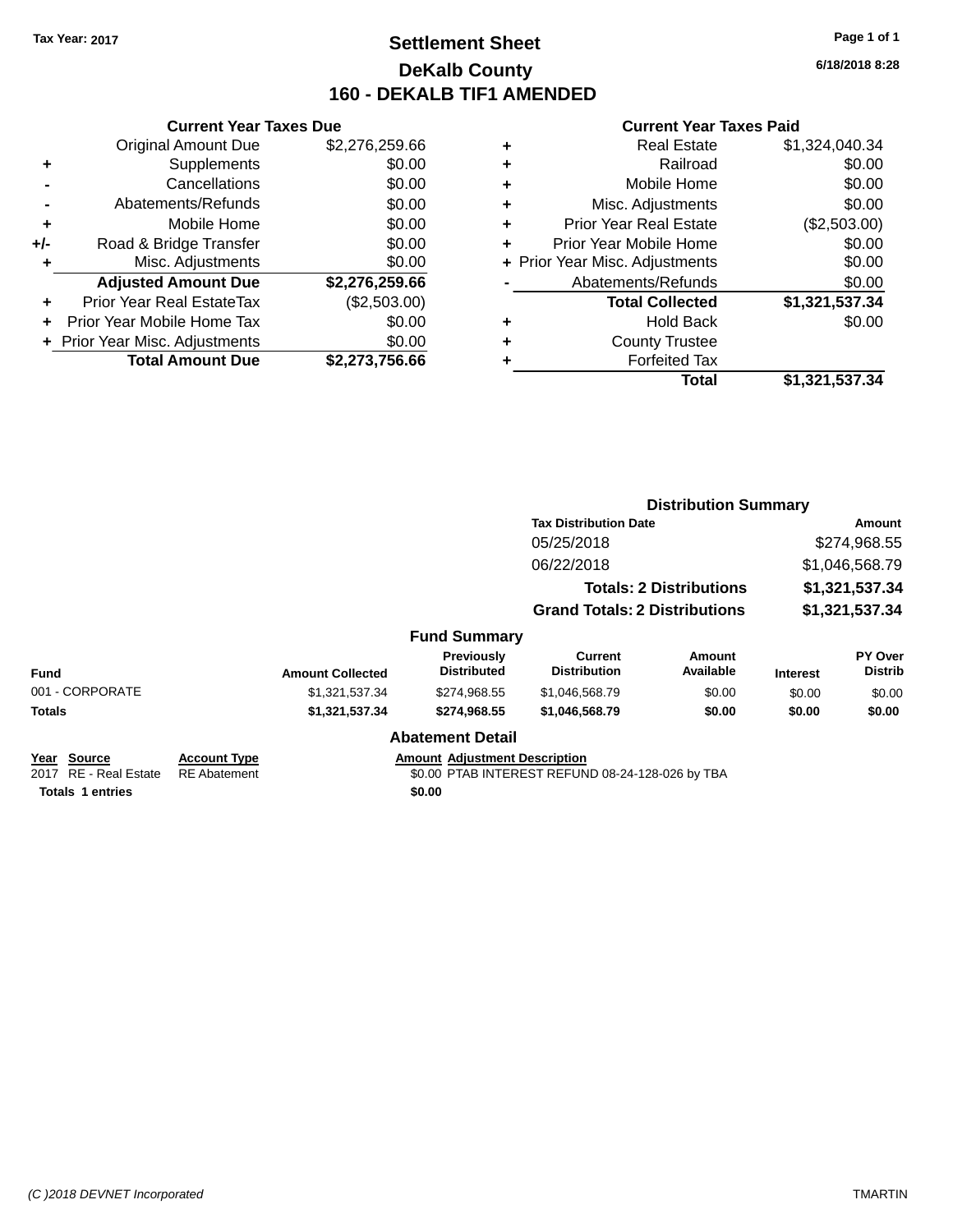# **Settlement Sheet Tax Year: 2017 Page 1 of 1 DeKalb County 163 - MALTA TIF**

#### **6/18/2018 8:28**

|     | <b>Original Amount Due</b>     | \$401,314.46 |
|-----|--------------------------------|--------------|
| ÷   | Supplements                    | \$5,448.58   |
|     | Cancellations                  | \$6,171.04   |
|     | Abatements/Refunds             | \$0.00       |
| ٠   | Mobile Home                    | \$0.00       |
| +/- | Road & Bridge Transfer         | \$0.00       |
| ÷   | Misc. Adjustments              | \$0.00       |
|     | <b>Adjusted Amount Due</b>     | \$400,592.00 |
| ÷   | Prior Year Real EstateTax      | \$0.00       |
| ٠   | Prior Year Mobile Home Tax     | \$0.00       |
|     | + Prior Year Misc. Adjustments | \$0.00       |
|     | <b>Total Amount Due</b>        | \$400,592,00 |

|   | <b>Current Year Taxes Paid</b> |              |
|---|--------------------------------|--------------|
| ٠ | <b>Real Estate</b>             | \$204,609.11 |
|   | Railroad                       | \$0.00       |
|   | Mobile Home                    | \$0.00       |
| ٠ | Misc. Adjustments              | \$0.00       |
| ٠ | <b>Prior Year Real Estate</b>  | \$0.00       |
| ÷ | Prior Year Mobile Home         | \$0.00       |
|   | + Prior Year Misc. Adjustments | \$0.00       |
|   | Abatements/Refunds             | \$0.00       |
|   | <b>Total Collected</b>         | \$204,609.11 |
|   | <b>Hold Back</b>               | \$0.00       |
|   | <b>County Trustee</b>          |              |
|   | <b>Forfeited Tax</b>           |              |
|   | Total                          | \$204,609.11 |
|   |                                |              |

|                 |                         |                                  |                                       | <b>Distribution Summary</b>    |                 |                           |
|-----------------|-------------------------|----------------------------------|---------------------------------------|--------------------------------|-----------------|---------------------------|
|                 |                         |                                  | <b>Tax Distribution Date</b>          |                                |                 | <b>Amount</b>             |
|                 |                         |                                  | 05/25/2018                            |                                |                 | \$17,662.67               |
|                 |                         |                                  | 06/22/2018                            |                                |                 | \$186,946.44              |
|                 |                         |                                  |                                       | <b>Totals: 2 Distributions</b> |                 | \$204,609.11              |
|                 |                         |                                  | <b>Grand Totals: 2 Distributions</b>  |                                |                 | \$204,609.11              |
|                 |                         | <b>Fund Summary</b>              |                                       |                                |                 |                           |
| <b>Fund</b>     | <b>Amount Collected</b> | Previously<br><b>Distributed</b> | <b>Current</b><br><b>Distribution</b> | Amount<br>Available            | <b>Interest</b> | PY Over<br><b>Distrib</b> |
| 001 - CORPORATE | \$204,609.11            | \$17,662.67                      | \$186,946.44                          | \$0.00                         | \$0.00          | \$0.00                    |

**Totals \$204,609.11 \$17,662.67 \$186,946.44 \$0.00 \$0.00 \$0.00**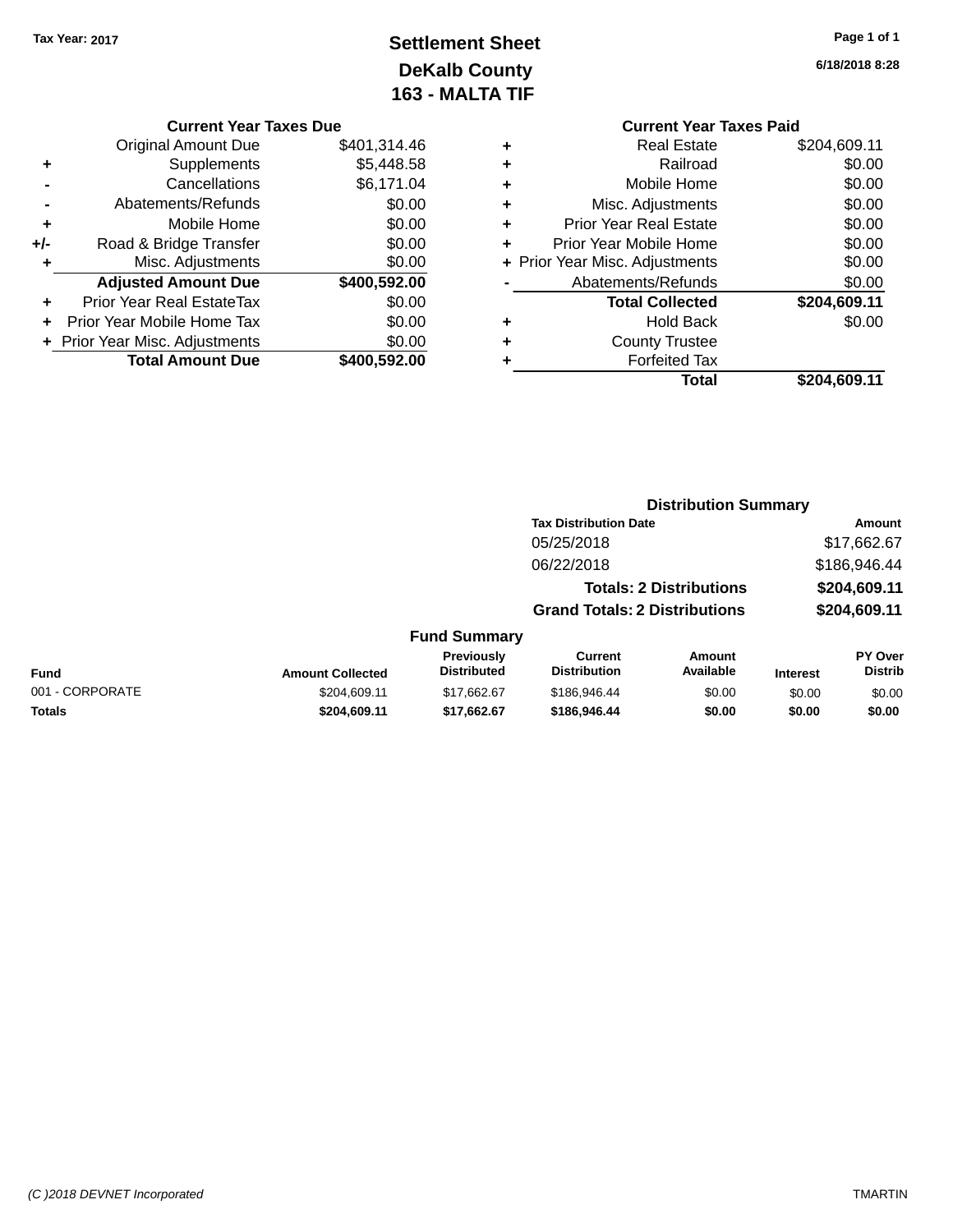# **Settlement Sheet Tax Year: 2017 Page 1 of 1 DeKalb County 164 - DEKALB TIF5**

**6/18/2018 8:28**

|   | <b>Current Year Taxes Paid</b> |            |
|---|--------------------------------|------------|
| ٠ | <b>Real Estate</b>             | \$2,070.33 |
| ٠ | Railroad                       | \$0.00     |
| ٠ | Mobile Home                    | \$0.00     |
| ٠ | Misc. Adjustments              | \$0.00     |
| ٠ | <b>Prior Year Real Estate</b>  | \$0.00     |
| ÷ | Prior Year Mobile Home         | \$0.00     |
|   | + Prior Year Misc. Adjustments | \$0.00     |
|   | Abatements/Refunds             | \$0.00     |
|   | <b>Total Collected</b>         | \$2,070.33 |
| ٠ | Hold Back                      | \$0.00     |
|   | <b>County Trustee</b>          |            |
| ٠ | <b>Forfeited Tax</b>           |            |
|   | Total                          | \$2,070.33 |
|   |                                |            |

| Original Amount Due              | \$4,140.66                    |
|----------------------------------|-------------------------------|
| Supplements                      | \$0.00                        |
| Cancellations                    | \$0.00                        |
| Abatements/Refunds               | \$0.00                        |
| Mobile Home                      | \$0.00                        |
| Road & Bridge Transfer           | \$0.00                        |
| Misc. Adjustments                | \$0.00                        |
| <b>Adjusted Amount Due</b>       | \$4,140.66                    |
| <b>Prior Year Real EstateTax</b> | \$0.00                        |
| Prior Year Mobile Home Tax       | \$0.00                        |
| + Prior Year Misc. Adjustments   | \$0.00                        |
| <b>Total Amount Due</b>          | \$4.140.66                    |
|                                  | <b>Current Year Taxes Due</b> |

|                 |                         |                                         | <b>Distribution Summary</b>           |                                |                 |                                  |
|-----------------|-------------------------|-----------------------------------------|---------------------------------------|--------------------------------|-----------------|----------------------------------|
|                 |                         |                                         | <b>Tax Distribution Date</b>          |                                |                 | <b>Amount</b>                    |
|                 |                         |                                         | 06/22/2018                            |                                |                 | \$2,070.33                       |
|                 |                         |                                         |                                       | <b>Totals: 1 Distributions</b> |                 | \$2,070.33                       |
|                 |                         |                                         | <b>Grand Totals: 1 Distributions</b>  |                                |                 | \$2,070.33                       |
|                 |                         | <b>Fund Summary</b>                     |                                       |                                |                 |                                  |
| <b>Fund</b>     | <b>Amount Collected</b> | <b>Previously</b><br><b>Distributed</b> | <b>Current</b><br><b>Distribution</b> | Amount<br>Available            | <b>Interest</b> | <b>PY Over</b><br><b>Distrib</b> |
| 001 - CORPORATE | \$2,070.33              | \$0.00                                  | \$2,070.33                            | \$0.00                         | \$0.00          | \$0.00                           |
| <b>Totals</b>   | \$2,070.33              | \$0.00                                  | \$2,070.33                            | \$0.00                         | \$0.00          | \$0.00                           |
|                 |                         |                                         |                                       |                                |                 |                                  |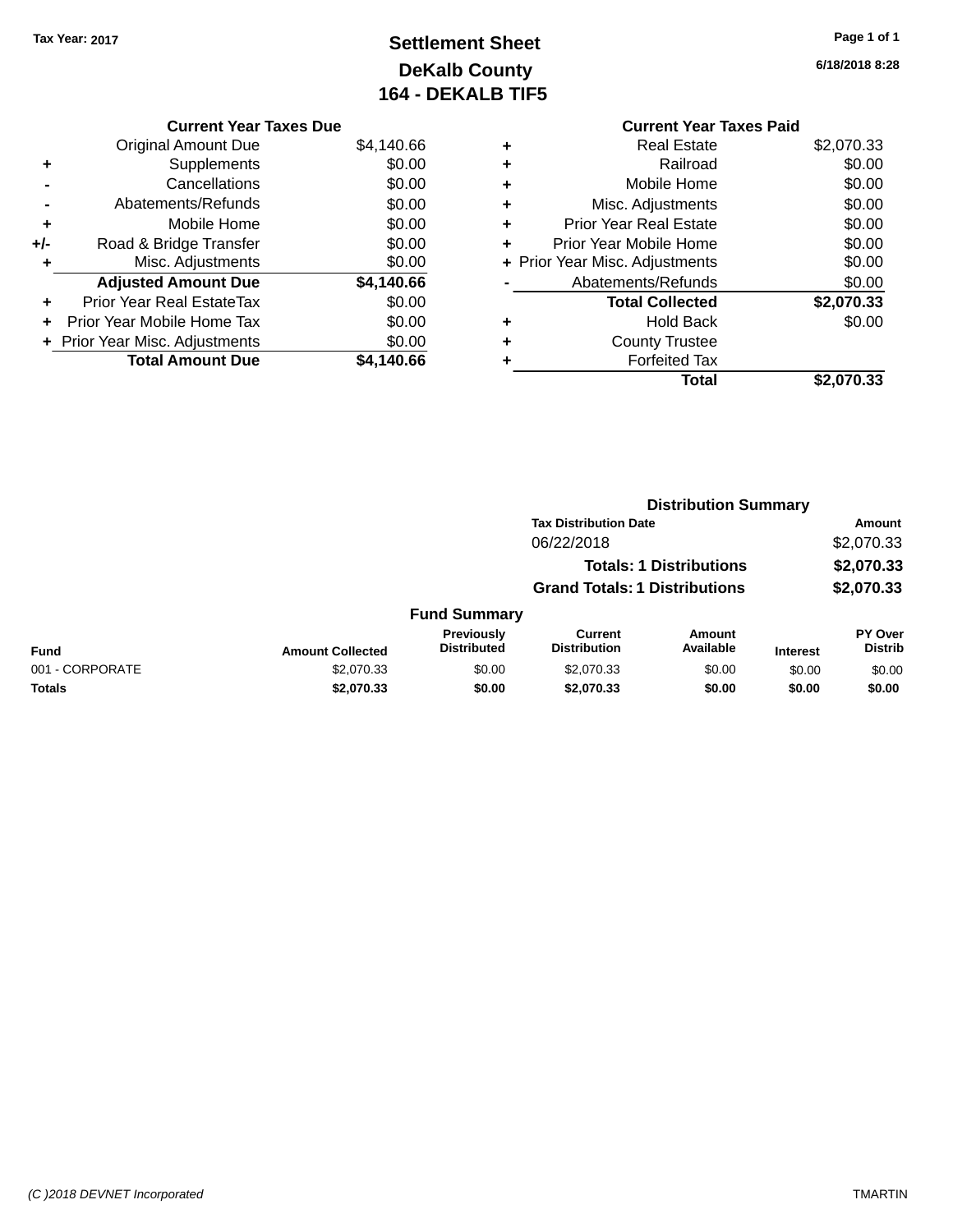# **Settlement Sheet Tax Year: 2017 Page 1 of 1 DeKalb County 170 - KIRKLAND TIF**

#### **Current Year Taxes Due**

|     | <b>Original Amount Due</b>       | \$289,350.48 |
|-----|----------------------------------|--------------|
| ٠   | Supplements                      | \$565.38     |
|     | Cancellations                    | \$779.22     |
|     | Abatements/Refunds               | \$0.00       |
| ٠   | Mobile Home                      | \$0.00       |
| +/- | Road & Bridge Transfer           | \$0.00       |
| ٠   | Misc. Adjustments                | \$0.00       |
|     | <b>Adjusted Amount Due</b>       | \$289,136.64 |
|     | <b>Prior Year Real EstateTax</b> | \$0.00       |
|     | Prior Year Mobile Home Tax       | \$0.00       |
|     | + Prior Year Misc. Adjustments   | \$0.00       |
|     | <b>Total Amount Due</b>          | \$289,136.64 |

**6/18/2018 8:28**

## **Current Year Taxes Paid**

|   | <b>Real Estate</b>             | \$162,267.95 |
|---|--------------------------------|--------------|
| ٠ | Railroad                       | \$0.00       |
| ٠ | Mobile Home                    | \$0.00       |
| ٠ | Misc. Adjustments              | \$0.00       |
| ٠ | <b>Prior Year Real Estate</b>  | \$0.00       |
|   | Prior Year Mobile Home         | \$0.00       |
|   | + Prior Year Misc. Adjustments | \$0.00       |
|   | Abatements/Refunds             | \$0.00       |
|   | <b>Total Collected</b>         | \$162,267.95 |
| ٠ | <b>Hold Back</b>               | \$0.00       |
|   | <b>County Trustee</b>          |              |
|   | <b>Forfeited Tax</b>           |              |
|   | Total                          | \$162,267.95 |
|   |                                |              |

#### **Distribution Summary Tax Distribution Date Amount** 05/25/2018 \$55,305.89 06/22/2018 \$106,962.06 **Totals: 2 Distributions \$162,267.95 Grand Totals: 2 Distributions \$162,267.95 Fund Summary Fund Interest Amount Collected Distributed PY Over Distrib Amount Available Current Distribution Previously** 001 - CORPORATE 6000 \$162,267.95 \$162,267.95 \$55,305.89 \$106,962.06 \$0.00 \$0.00 \$0.00 **Totals \$162,267.95 \$55,305.89 \$106,962.06 \$0.00 \$0.00 \$0.00**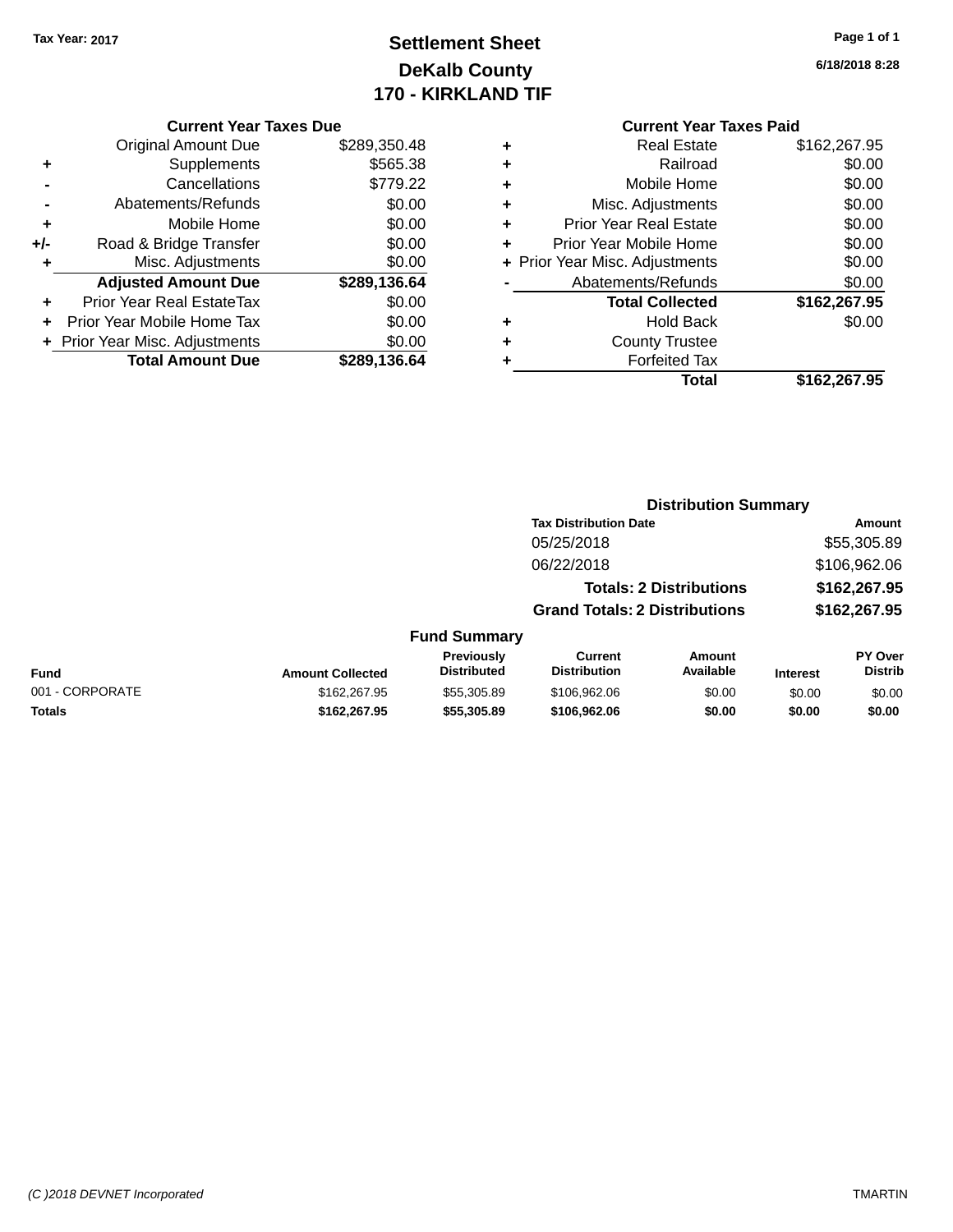# **Settlement Sheet Tax Year: 2017 Page 1 of 1 DeKalb County 171 - WATERMAN TIF**

| Page 1 of 1 |  |  |  |
|-------------|--|--|--|
|-------------|--|--|--|

**6/18/2018 8:28**

|     | <b>Current Year Taxes Due</b>  |             |            |
|-----|--------------------------------|-------------|------------|
|     | <b>Original Amount Due</b>     | \$31,340.36 |            |
|     | <b>Supplements</b>             | \$0.00      | ٠          |
|     | Cancellations                  | \$0.00      | ٠          |
|     | Abatements/Refunds             | \$0.00      | ٠          |
|     | Mobile Home                    | \$0.00      | Р<br>٠     |
| +/- | Road & Bridge Transfer         | \$0.00      | Pri        |
| ٠   | Misc. Adjustments              | \$0.00      | + Prior Ye |
|     | <b>Adjusted Amount Due</b>     | \$31,340.36 |            |
| ٠   | Prior Year Real EstateTax      | \$0.00      |            |
|     | Prior Year Mobile Home Tax     | \$0.00      | ٠          |
|     | + Prior Year Misc. Adjustments | \$0.00      |            |
|     | <b>Total Amount Due</b>        | \$31,340.36 |            |
|     |                                |             |            |

#### **Current Year Taxes Paid Pool Estate \$26,803.72**

|   | Total                          | \$26,803.72        |
|---|--------------------------------|--------------------|
|   | <b>Forfeited Tax</b>           |                    |
| ٠ | <b>County Trustee</b>          |                    |
| ٠ | <b>Hold Back</b>               | \$0.00             |
|   | <b>Total Collected</b>         | \$26,803.72        |
|   | Abatements/Refunds             | \$0.00             |
|   | + Prior Year Misc. Adjustments | \$0.00             |
|   | Prior Year Mobile Home         | \$0.00             |
| ÷ | <b>Prior Year Real Estate</b>  | \$0.00             |
| ÷ | Misc. Adjustments              | \$0.00             |
| ÷ | Mobile Home                    | \$0.00             |
|   | Railroad                       | \$0.00             |
| Ŧ | NGAI CSIAIG                    | <b>J</b> 40,000.12 |

|                 |                              |                                      | <b>Distribution Summary</b>           |                            |                 |                           |  |
|-----------------|------------------------------|--------------------------------------|---------------------------------------|----------------------------|-----------------|---------------------------|--|
|                 | <b>Tax Distribution Date</b> |                                      |                                       |                            |                 | Amount                    |  |
|                 |                              |                                      | 05/25/2018                            |                            | \$10,838.76     |                           |  |
|                 |                              |                                      | 06/22/2018                            | \$15,964.96<br>\$26,803.72 |                 |                           |  |
|                 |                              |                                      | <b>Totals: 2 Distributions</b>        |                            |                 |                           |  |
|                 |                              | <b>Grand Totals: 2 Distributions</b> |                                       | \$26,803.72                |                 |                           |  |
|                 |                              | <b>Fund Summary</b>                  |                                       |                            |                 |                           |  |
| <b>Fund</b>     | <b>Amount Collected</b>      | Previously<br><b>Distributed</b>     | <b>Current</b><br><b>Distribution</b> | Amount<br>Available        | <b>Interest</b> | PY Over<br><b>Distrib</b> |  |
| 001 - CORPORATE | \$26,803.72                  | \$10,838.76                          | \$15,964.96                           | \$0.00                     | \$0.00          | \$0.00                    |  |
| <b>Totals</b>   | \$26,803.72                  | \$10,838.76                          | \$15,964.96                           | \$0.00                     | \$0.00          | \$0.00                    |  |
|                 |                              |                                      |                                       |                            |                 |                           |  |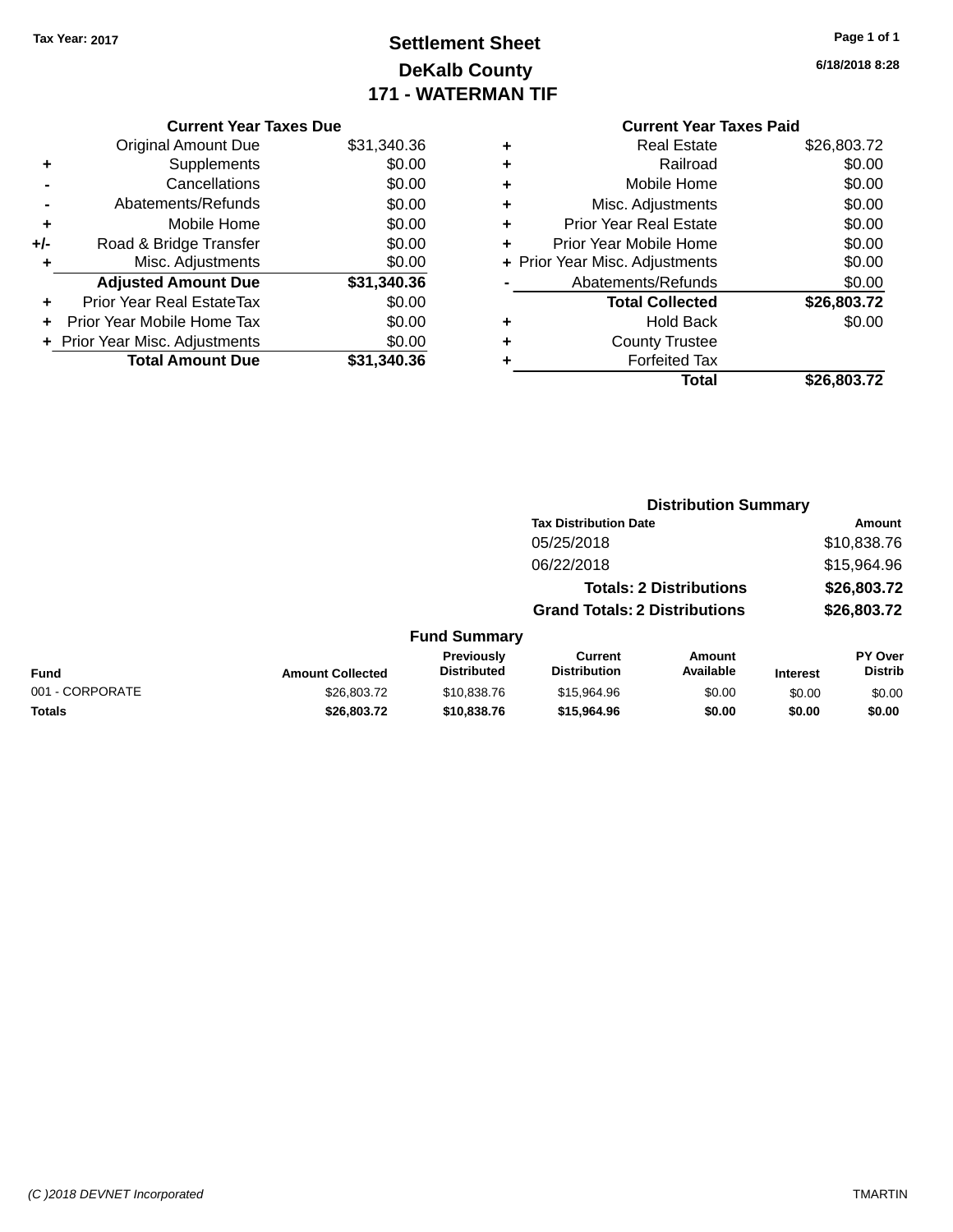**Original Amount Due** 

**Adjusted Amount Due** 

**Total Amount Due** 

**+** Supplements **-** Cancellations **-** Abatements/Refunds **+** Mobile Home **+/-** Road & Bridge Transfer **+** Misc. Adjustments

**+** Prior Year Real EstateTax \$0.00 **+** Prior Year Mobile Home Tax **+** Prior Year Misc. Adjustments

# **Settlement Sheet Tax Year: 2017 Page 1 of 1 DeKalb County 172 - MAPLE PARK TIF**

**6/18/2018 8:28**

| <b>Current Year Taxes Due</b> |             |   | <b>Current Year Taxes Paid</b> |            |
|-------------------------------|-------------|---|--------------------------------|------------|
| ่<br>เl Amount Due            | \$10,918.80 |   | <b>Real Estate</b>             | \$7,604.50 |
| Supplements                   | \$0.00      | ٠ | Railroad                       | \$0.00     |
| Cancellations                 | \$0.00      | ÷ | Mobile Home                    | \$0.00     |
| าents/Refunds                 | \$0.00      | ٠ | Misc. Adjustments              | \$0.00     |
| Mobile Home                   | \$0.00      | ٠ | <b>Prior Year Real Estate</b>  | \$0.00     |
| ridge Transfer                | \$0.00      | ÷ | Prior Year Mobile Home         | \$0.00     |
| :. Adjustments                | \$0.00      |   | + Prior Year Misc. Adjustments | \$0.00     |
| <b>Amount Due</b>             | \$10,918.80 |   | Abatements/Refunds             | \$0.00     |
| leal EstateTax≀               | \$0.00      |   | <b>Total Collected</b>         | \$7,604.50 |
| bile Home Tax                 | \$0.00      | ٠ | <b>Hold Back</b>               | \$0.00     |
| . Adjustments                 | \$0.00      | ÷ | <b>County Trustee</b>          |            |
| <b>Amount Due</b>             | \$10,918.80 |   | <b>Forfeited Tax</b>           |            |
|                               |             |   | <b>Total</b>                   | \$7,604.50 |

|                 |                                      |                                  | <b>Distribution Summary</b>                              |                            |                 |                                        |  |
|-----------------|--------------------------------------|----------------------------------|----------------------------------------------------------|----------------------------|-----------------|----------------------------------------|--|
|                 |                                      |                                  | <b>Tax Distribution Date</b><br>05/25/2018<br>06/22/2018 |                            |                 | <b>Amount</b>                          |  |
|                 |                                      |                                  |                                                          |                            |                 | \$3,893.78<br>\$3,710.72<br>\$7,604.50 |  |
|                 |                                      |                                  |                                                          |                            |                 |                                        |  |
|                 |                                      | <b>Totals: 2 Distributions</b>   |                                                          |                            |                 |                                        |  |
|                 | <b>Grand Totals: 2 Distributions</b> |                                  |                                                          | \$7,604.50                 |                 |                                        |  |
|                 |                                      | <b>Fund Summary</b>              |                                                          |                            |                 |                                        |  |
| <b>Fund</b>     | <b>Amount Collected</b>              | Previously<br><b>Distributed</b> | <b>Current</b><br><b>Distribution</b>                    | <b>Amount</b><br>Available | <b>Interest</b> | PY Over<br><b>Distrib</b>              |  |
| 001 - CORPORATE | \$7,604.50                           | \$3,893.78                       | \$3,710.72                                               | \$0.00                     | \$0.00          | \$0.00                                 |  |
| <b>Totals</b>   | \$7,604.50                           | \$3,893.78                       | \$3,710.72                                               | \$0.00                     | \$0.00          | \$0.00                                 |  |

#### *(C )2018 DEVNET Incorporated* TMARTIN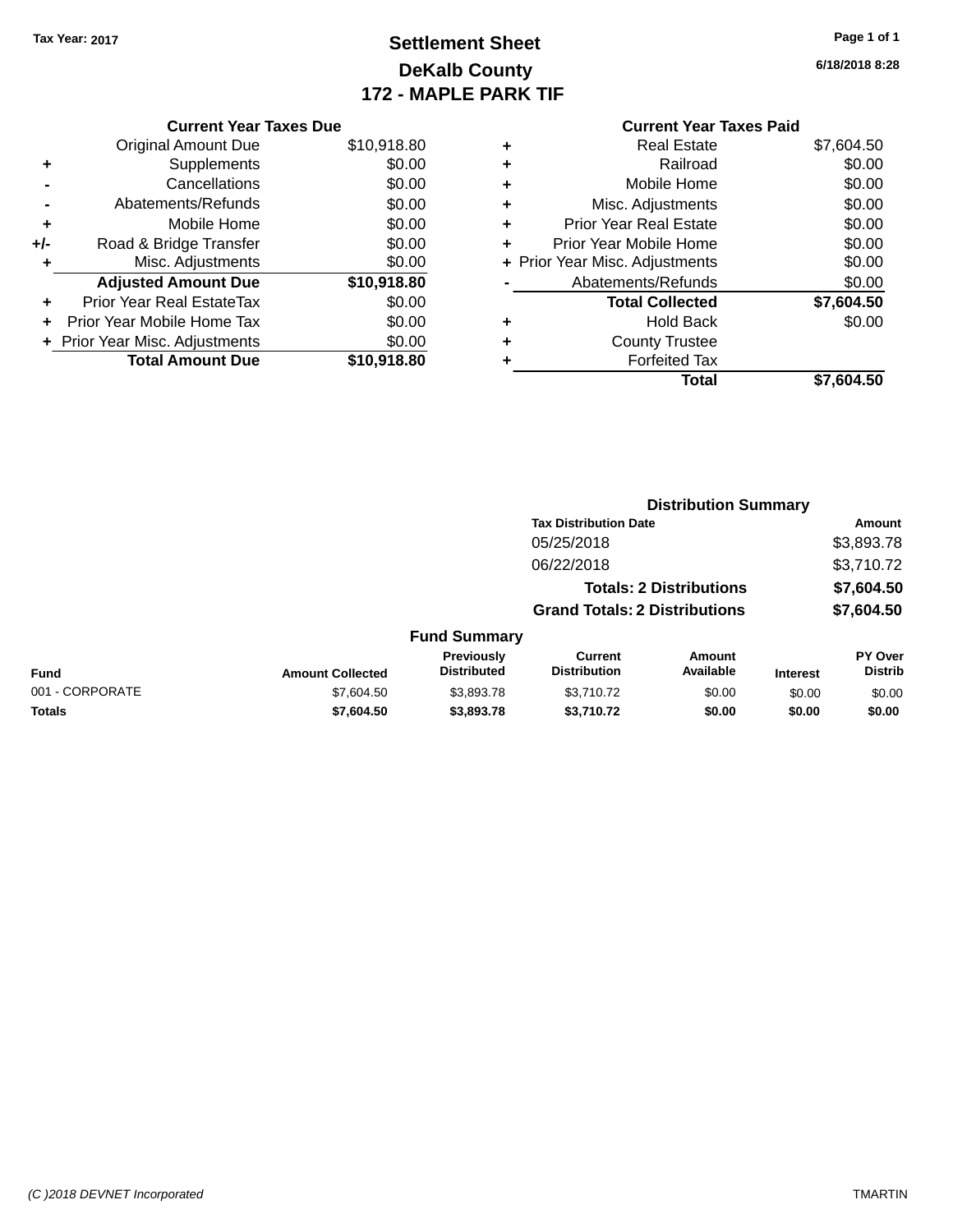# **Settlement Sheet Tax Year: 2017 Page 1 of 1 DeKalb County 180 - SYCAMORE TIF**

| Page 1 of 1 |  |  |  |
|-------------|--|--|--|
|-------------|--|--|--|

**6/18/2018 8:28**

| r Taxes Due |  |
|-------------|--|
|             |  |

|     | <b>Current Year Taxes Due</b>    |              |
|-----|----------------------------------|--------------|
|     | <b>Original Amount Due</b>       | \$100,213.44 |
| ٠   | Supplements                      | \$0.00       |
|     | Cancellations                    | \$0.00       |
|     | Abatements/Refunds               | \$0.00       |
| ٠   | Mobile Home                      | \$0.00       |
| +/- | Road & Bridge Transfer           | \$0.00       |
| ٠   | Misc. Adjustments                | \$0.00       |
|     | <b>Adjusted Amount Due</b>       | \$100,213.44 |
| ÷   | <b>Prior Year Real EstateTax</b> | \$0.00       |
|     | Prior Year Mobile Home Tax       | \$0.00       |
|     | + Prior Year Misc. Adjustments   | \$0.00       |
|     | <b>Total Amount Due</b>          | \$100.213.44 |

#### **Current Year Taxes Paid +** Real Estate \$53,408.72 **+** Railroad \$0.00

|   | Total                          | \$53,408.72 |
|---|--------------------------------|-------------|
|   | <b>Forfeited Tax</b>           |             |
| ٠ | <b>County Trustee</b>          |             |
| ٠ | <b>Hold Back</b>               | \$0.00      |
|   | <b>Total Collected</b>         | \$53,408.72 |
|   | Abatements/Refunds             | \$0.00      |
|   | + Prior Year Misc. Adjustments | \$0.00      |
| ÷ | Prior Year Mobile Home         | \$0.00      |
| ÷ | <b>Prior Year Real Estate</b>  | \$0.00      |
| ٠ | Misc. Adjustments              | \$0.00      |
| ÷ | Mobile Home                    | \$0.00      |
|   | Rallivau                       | JU.UU       |

|                 |                         |                                         | <b>Distribution Summary</b>           |                                |                 |                           |
|-----------------|-------------------------|-----------------------------------------|---------------------------------------|--------------------------------|-----------------|---------------------------|
|                 |                         |                                         | <b>Tax Distribution Date</b>          |                                |                 | Amount                    |
|                 |                         |                                         | 05/25/2018                            |                                |                 | \$677.82                  |
|                 |                         |                                         | 06/22/2018                            |                                |                 | \$52,730.90               |
|                 |                         |                                         |                                       | <b>Totals: 2 Distributions</b> |                 | \$53,408.72               |
|                 |                         |                                         | <b>Grand Totals: 2 Distributions</b>  |                                |                 | \$53,408.72               |
|                 |                         | <b>Fund Summary</b>                     |                                       |                                |                 |                           |
| <b>Fund</b>     | <b>Amount Collected</b> | <b>Previously</b><br><b>Distributed</b> | <b>Current</b><br><b>Distribution</b> | Amount<br>Available            | <b>Interest</b> | PY Over<br><b>Distrib</b> |
| 001 - CORPORATE | \$53,408.72             | \$677.82                                | \$52,730.90                           | \$0.00                         | \$0.00          | \$0.00                    |
| <b>Totals</b>   | \$53,408.72             | \$677.82                                | \$52,730.90                           | \$0.00                         | \$0.00          | \$0.00                    |
|                 |                         |                                         |                                       |                                |                 |                           |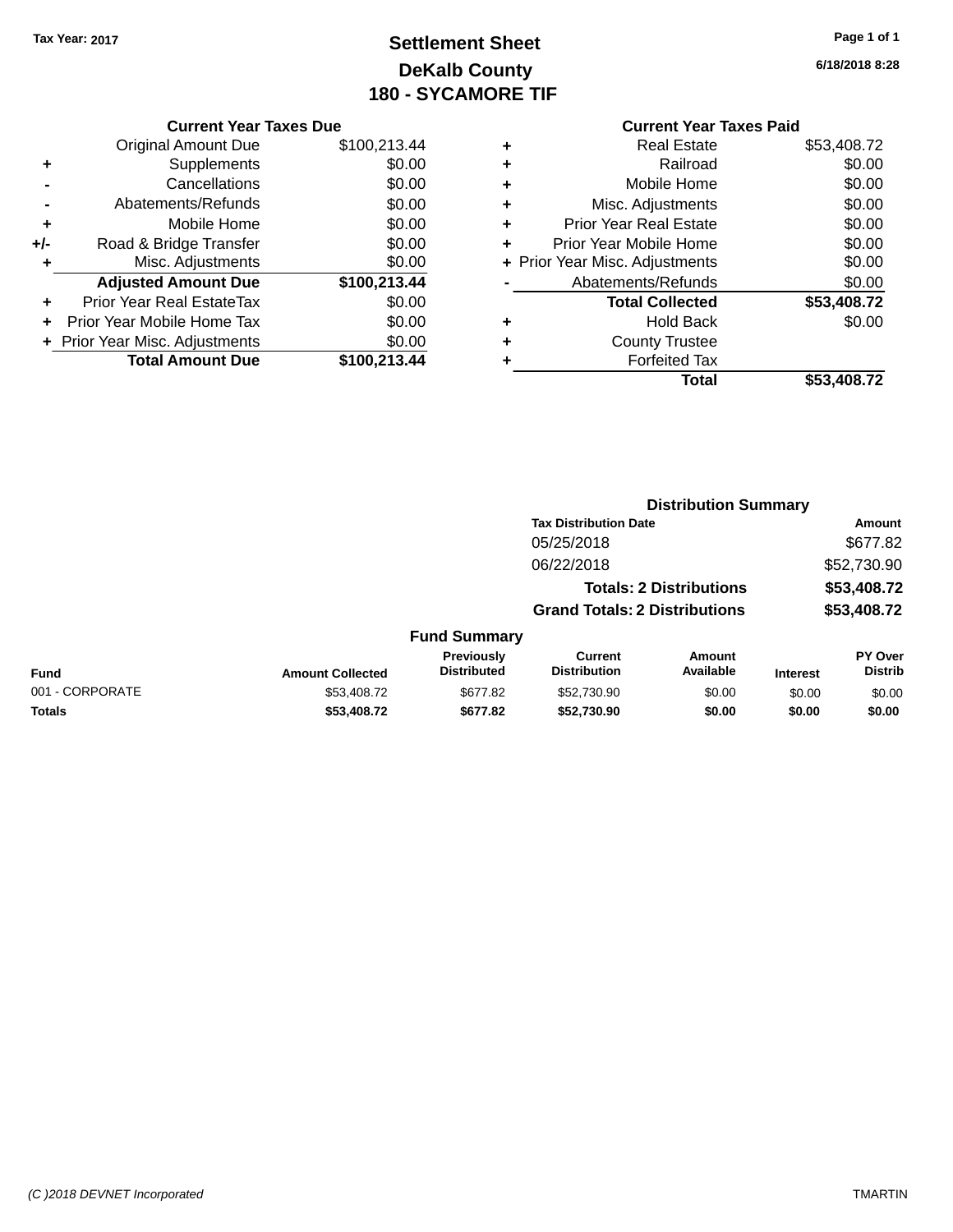# **Settlement Sheet Tax Year: 2017 Page 1 of 1 DeKalb County 190 - CORTLAND TIF**

**6/18/2018 8:28**

|     | <b>Current Year Taxes Due</b>  |             |           |   |
|-----|--------------------------------|-------------|-----------|---|
|     | <b>Original Amount Due</b>     | \$67,448.20 | ÷         |   |
|     | <b>Supplements</b>             | \$859.32    | ٠         |   |
|     | Cancellations                  | \$1,573.54  | ٠         |   |
|     | Abatements/Refunds             | \$0.00      | ٠         |   |
|     | Mobile Home                    | \$0.00      | ٠         |   |
| +/- | Road & Bridge Transfer         | \$0.00      |           | P |
|     | Misc. Adjustments              | \$0.00      | + Prior Y |   |
|     | <b>Adjusted Amount Due</b>     | \$66,733.98 |           |   |
| ÷   | Prior Year Real EstateTax      | \$0.00      |           |   |
|     | Prior Year Mobile Home Tax     | \$0.00      | ٠         |   |
|     | + Prior Year Misc. Adjustments | \$0.00      |           |   |
|     | <b>Total Amount Due</b>        | \$66,733.98 |           |   |
|     |                                |             |           |   |

#### **Current Year Taxes Paid Real Estate \$46,593.62 +** Railroad \$0.00 **+** Mobile Home \$0.00 **Misc. Adjustments** \$0.00 **Prior Year Real Estate \$0.00** Prior Year Mobile Home  $$0.00$ **Fraud Year Misc. Adjustments** \$0.00 Abatements/Refunds \$0.00 **Total Collected \$46,593.62 +** Hold Back \$0.00 **+** County Trustee **Forfeited Tax**<br>**Total Total \$46,593.62**

|                                                                 |                                                  |                                                | <b>Distribution Summary</b>                                  |                                |                 |                                  |
|-----------------------------------------------------------------|--------------------------------------------------|------------------------------------------------|--------------------------------------------------------------|--------------------------------|-----------------|----------------------------------|
|                                                                 |                                                  |                                                | <b>Tax Distribution Date</b>                                 |                                |                 | Amount                           |
|                                                                 |                                                  |                                                | 05/25/2018                                                   |                                |                 | \$39,484.37                      |
|                                                                 |                                                  |                                                | 06/22/2018                                                   |                                |                 | \$7,109.25                       |
|                                                                 |                                                  |                                                |                                                              | <b>Totals: 2 Distributions</b> |                 | \$46,593.62                      |
|                                                                 |                                                  |                                                | <b>Grand Totals: 2 Distributions</b>                         |                                |                 | \$46,593.62                      |
|                                                                 |                                                  | <b>Fund Summary</b>                            |                                                              |                                |                 |                                  |
| <b>Fund</b>                                                     | <b>Amount Collected</b>                          | <b>Previously</b><br><b>Distributed</b>        | <b>Current</b><br><b>Distribution</b>                        | Amount<br>Available            | <b>Interest</b> | <b>PY Over</b><br><b>Distrib</b> |
| 001 - CORPORATE                                                 | \$46,593.62                                      | \$39,484.37                                    | \$7,109.25                                                   | \$0.00                         | \$0.00          | \$0.00                           |
| <b>Totals</b>                                                   | \$46,593.62                                      | \$39,484.37                                    | \$7,109.25                                                   | \$0.00                         | \$0.00          | \$0.00                           |
|                                                                 |                                                  | <b>Miscellaneous Adjustment Detail</b>         |                                                              |                                |                 |                                  |
| Year Source<br>2016 RE - Real Estate<br><b>Totals 1 entries</b> | <b>Account Type</b><br><b>Back Tax Collected</b> | <b>Amount Adjustment Description</b><br>\$0.00 | \$0.00 RESOURCE BANK TR 1244 REDEMPTION 09-29-254-046 by TBA |                                |                 |                                  |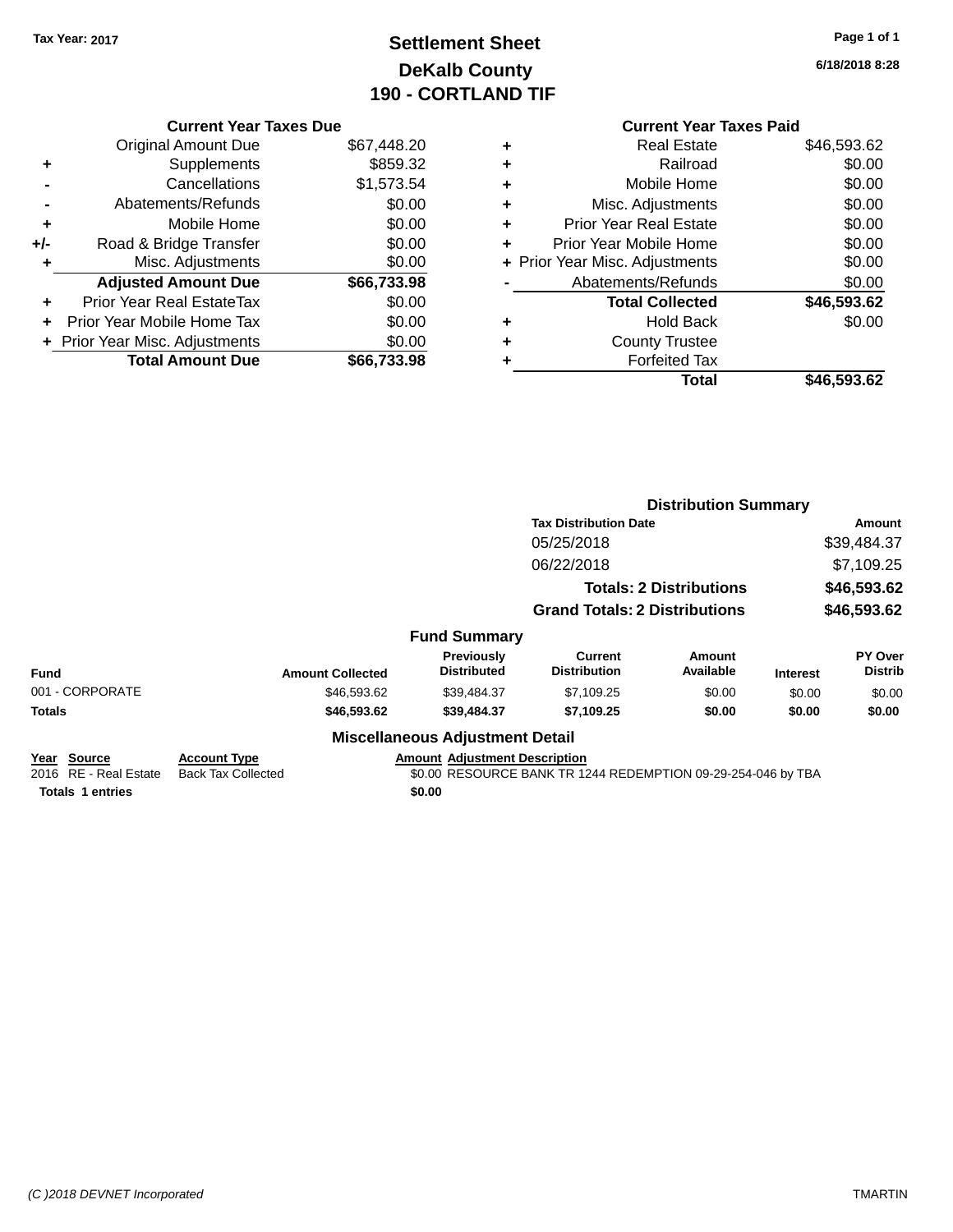# **Settlement Sheet Tax Year: 2017 Page 1 of 1 DeKalb County 201 - DEKALB SSA #6**

|     | <b>Current Year Taxes Due</b>    |             |
|-----|----------------------------------|-------------|
|     | <b>Original Amount Due</b>       | \$15,765.57 |
| ٠   | Supplements                      | \$0.00      |
|     | Cancellations                    | \$0.00      |
|     | Abatements/Refunds               | \$0.00      |
| ٠   | Mobile Home                      | \$0.00      |
| +/- | Road & Bridge Transfer           | \$0.00      |
| ٠   | Misc. Adjustments                | \$0.00      |
|     | <b>Adjusted Amount Due</b>       | \$15,765.57 |
| ÷   | <b>Prior Year Real EstateTax</b> | \$0.00      |
|     | Prior Year Mobile Home Tax       | \$0.00      |
|     | + Prior Year Misc. Adjustments   | \$0.00      |
|     | <b>Total Amount Due</b>          | \$15,765.57 |
|     |                                  |             |

# **6/18/2018 8:28**

|   | <b>Current Year Taxes Paid</b> |            |
|---|--------------------------------|------------|
| ٠ | <b>Real Estate</b>             | \$6,815.73 |
| ٠ | Railroad                       | \$0.00     |
| ٠ | Mobile Home                    | \$0.00     |
| ٠ | Misc. Adjustments              | \$0.00     |
| ٠ | Prior Year Real Estate         | \$0.00     |
| ٠ | Prior Year Mobile Home         | \$0.00     |
|   | + Prior Year Misc. Adjustments | \$0.00     |
|   | Abatements/Refunds             | \$0.00     |
|   | <b>Total Collected</b>         | \$6,815.73 |
| ٠ | <b>Hold Back</b>               | \$0.00     |
|   | <b>County Trustee</b>          |            |
|   | <b>Forfeited Tax</b>           |            |
|   | Total                          | \$6,815.73 |
|   |                                |            |

|                            |                         |                                  |                                       | <b>Distribution Summary</b>    |                 |                                  |
|----------------------------|-------------------------|----------------------------------|---------------------------------------|--------------------------------|-----------------|----------------------------------|
|                            |                         |                                  | <b>Tax Distribution Date</b>          |                                |                 | Amount                           |
|                            |                         |                                  | 05/25/2018                            |                                |                 | \$1,015.02                       |
|                            |                         |                                  | 06/22/2018                            |                                |                 | \$5,800.71                       |
|                            |                         |                                  |                                       | <b>Totals: 2 Distributions</b> |                 | \$6,815.73                       |
|                            |                         |                                  | <b>Grand Totals: 2 Distributions</b>  |                                |                 | \$6,815.73                       |
|                            |                         | <b>Fund Summary</b>              |                                       |                                |                 |                                  |
| Fund                       | <b>Amount Collected</b> | Previously<br><b>Distributed</b> | <b>Current</b><br><b>Distribution</b> | Amount<br>Available            | <b>Interest</b> | <b>PY Over</b><br><b>Distrib</b> |
| 023 - SPECIAL SERVICE AREA | \$6,815.73              | \$1,015.02                       | \$5,800.71                            | \$0.00                         | \$0.00          | \$0.00                           |
| Totals                     | \$6,815.73              | \$1,015.02                       | \$5,800.71                            | \$0.00                         | \$0.00          | \$0.00                           |
|                            |                         |                                  |                                       |                                |                 |                                  |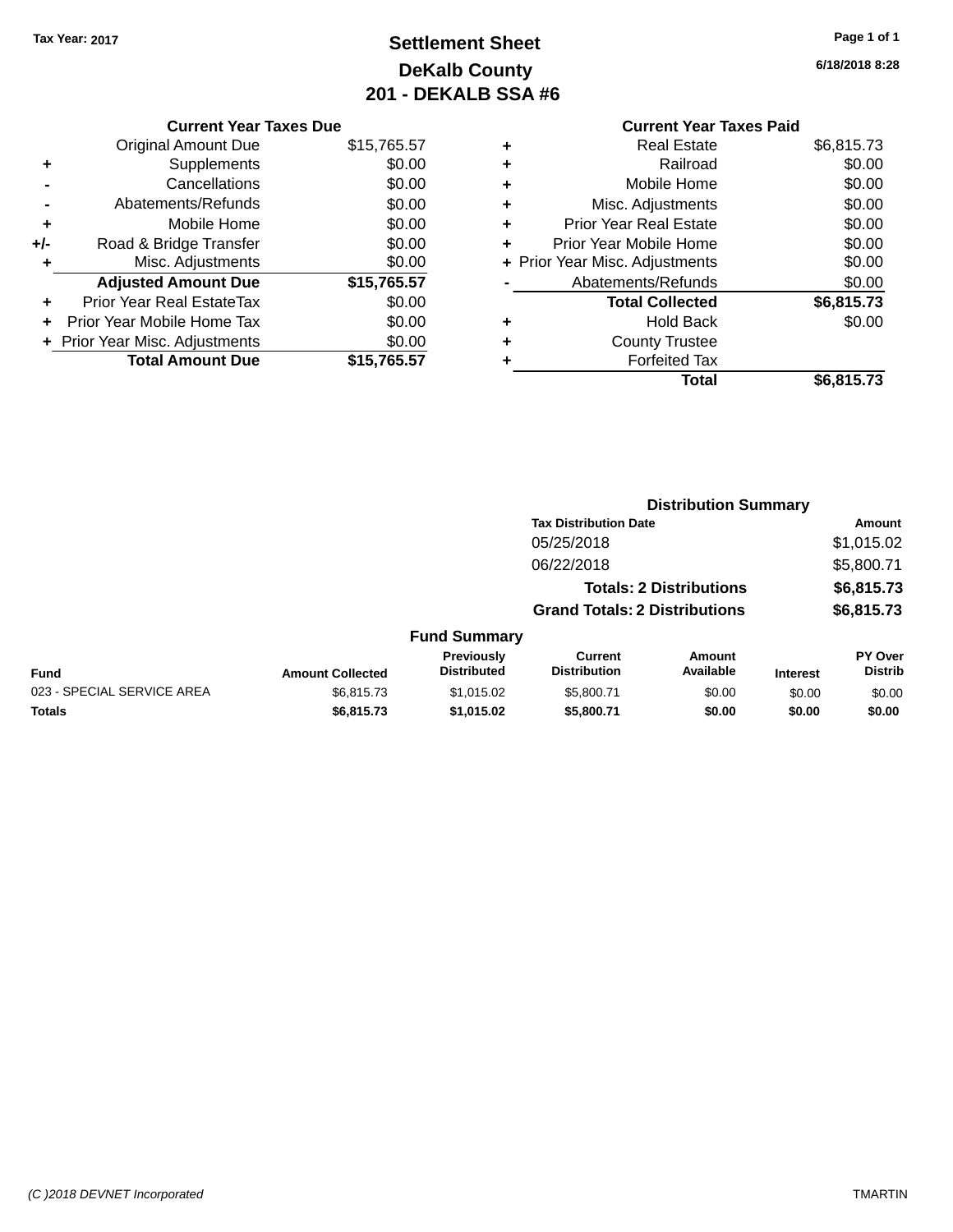# **Settlement Sheet Tax Year: 2017 Page 1 of 1 DeKalb County 204 - GENOA RIVER BEND SSA**

**6/18/2018 8:28**

| <b>Current Year Taxes Due</b> |             |
|-------------------------------|-------------|
| <b>Original Amount Due</b>    | \$60,469.88 |
| Supplements                   | \$185.89    |
| Cancellations                 | \$207.02    |
| Abatements/Refunds            | \$0.00      |
| Mobile Home                   | \$0.00      |
| Road & Bridge Transfer        | \$0.00      |
| Misc. Adjustments             | \$0.00      |
| <b>Adjusted Amount Due</b>    | \$60,448.75 |
| Prior Year Real EstateTax     | \$0.00      |
| Prior Year Mobile Home Tax    | \$0.00      |
| Prior Year Misc. Adjustments  | \$0.00      |
| <b>Total Amount Due</b>       | \$60.448.75 |
|                               |             |

| ٠ | <b>Real Estate</b>             | \$31,231.76 |
|---|--------------------------------|-------------|
| ٠ | Railroad                       | \$0.00      |
| ٠ | Mobile Home                    | \$0.00      |
| ٠ | Misc. Adjustments              | \$0.00      |
| ٠ | <b>Prior Year Real Estate</b>  | \$0.00      |
| ٠ | Prior Year Mobile Home         | \$0.00      |
|   | + Prior Year Misc. Adjustments | \$0.00      |
|   | Abatements/Refunds             | \$0.00      |
|   | <b>Total Collected</b>         | \$31,231.76 |
| ٠ | <b>Hold Back</b>               | \$0.00      |
| ٠ | <b>County Trustee</b>          |             |
| ٠ | <b>Forfeited Tax</b>           |             |
|   | Total                          | \$31,231.76 |
|   |                                |             |

|                            |                         |                                  | <b>Distribution Summary</b>           |                                |                 |                           |  |
|----------------------------|-------------------------|----------------------------------|---------------------------------------|--------------------------------|-----------------|---------------------------|--|
|                            |                         |                                  | <b>Tax Distribution Date</b>          |                                |                 | <b>Amount</b>             |  |
|                            |                         |                                  | 05/25/2018                            |                                |                 | \$3,868.52                |  |
|                            |                         |                                  | 06/22/2018                            |                                |                 | \$27,363.24               |  |
|                            |                         |                                  |                                       | <b>Totals: 2 Distributions</b> |                 | \$31,231.76               |  |
|                            |                         |                                  | <b>Grand Totals: 2 Distributions</b>  |                                |                 | \$31,231.76               |  |
|                            |                         | <b>Fund Summary</b>              |                                       |                                |                 |                           |  |
| <b>Fund</b>                | <b>Amount Collected</b> | Previously<br><b>Distributed</b> | <b>Current</b><br><b>Distribution</b> | Amount<br>Available            | <b>Interest</b> | PY Over<br><b>Distrib</b> |  |
| 023 - SPECIAL SERVICE AREA | \$31.231.76             | \$3.868.52                       | \$27.363.24                           | \$0.00                         | \$0.00          | \$0.00                    |  |
| <b>Totals</b>              | \$31,231.76             | \$3,868.52                       | \$27,363.24                           | \$0.00                         | \$0.00          | \$0.00                    |  |
|                            |                         |                                  |                                       |                                |                 |                           |  |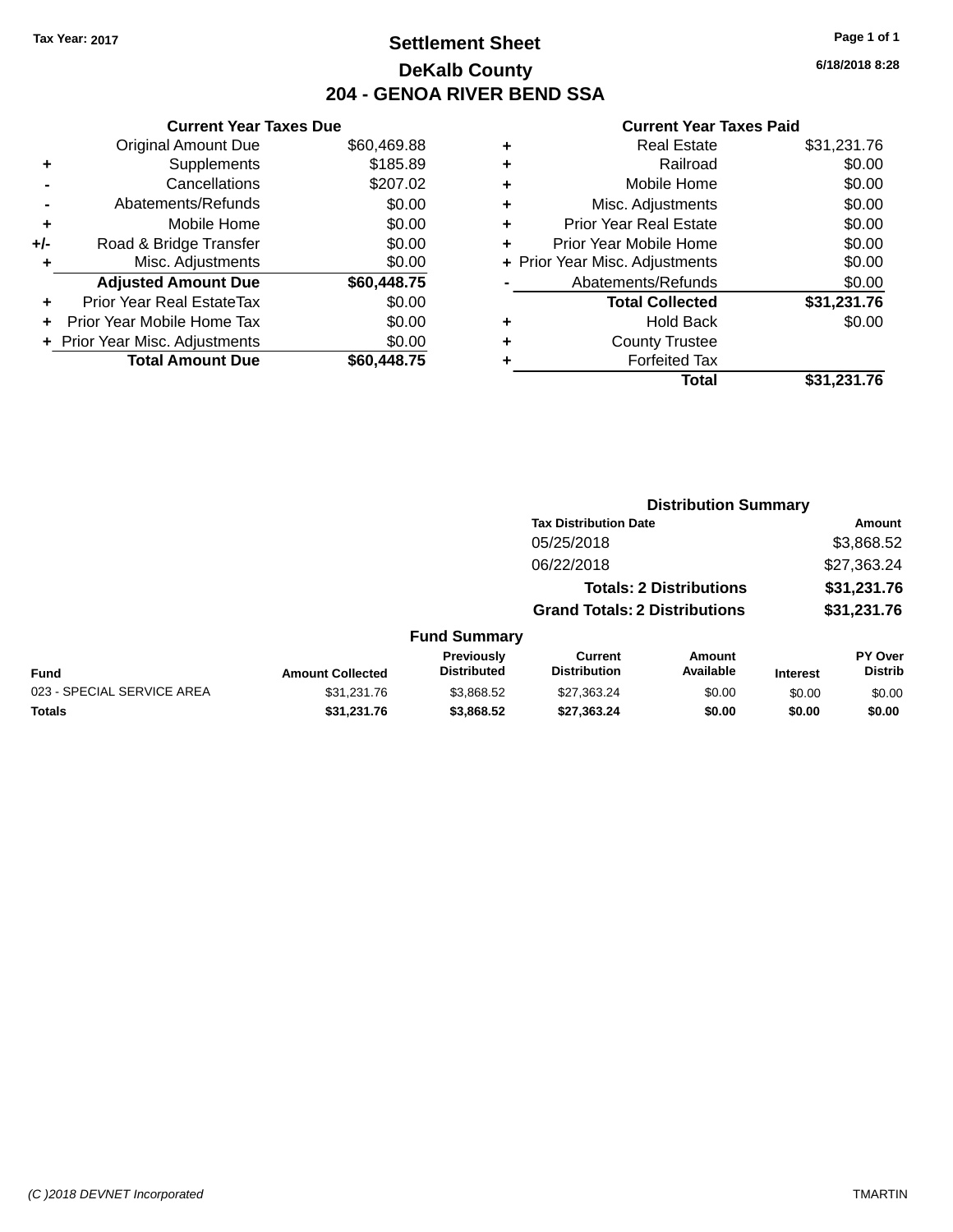# **Settlement Sheet Tax Year: 2017 Page 1 of 1 DeKalb County 207 - DERBY ESTATES SSA**

**6/18/2018 8:28**

|       | <b>Current Year Taxes Due</b>  |            |
|-------|--------------------------------|------------|
|       | <b>Original Amount Due</b>     | \$6,800.14 |
|       | Supplements                    | \$219.75   |
|       | Cancellations                  | \$234.58   |
|       | Abatements/Refunds             | \$0.00     |
| ٠     | Mobile Home                    | \$0.00     |
| $+/-$ | Road & Bridge Transfer         | \$0.00     |
| ٠     | Misc. Adjustments              | \$0.00     |
|       | <b>Adjusted Amount Due</b>     | \$6,785.31 |
| ÷     | Prior Year Real EstateTax      | \$0.00     |
|       | Prior Year Mobile Home Tax     | \$0.00     |
|       | + Prior Year Misc. Adjustments | \$0.00     |
|       | <b>Total Amount Due</b>        | \$6.785.31 |
|       |                                |            |

|   | Total                          | \$3,332.75 |
|---|--------------------------------|------------|
| ٠ | <b>Forfeited Tax</b>           |            |
| ٠ | <b>County Trustee</b>          |            |
| ٠ | <b>Hold Back</b>               | \$0.00     |
|   | <b>Total Collected</b>         | \$3,332.75 |
|   | Abatements/Refunds             | \$0.00     |
|   | + Prior Year Misc. Adjustments | \$0.00     |
| ٠ | Prior Year Mobile Home         | \$0.00     |
| ٠ | <b>Prior Year Real Estate</b>  | \$0.00     |
| ٠ | Misc. Adjustments              | \$0.00     |
| ٠ | Mobile Home                    | \$0.00     |
| ٠ | Railroad                       | \$0.00     |
|   | <b>Real Estate</b>             | \$3,332.75 |

|                            |                         |                                  | <b>Distribution Summary</b>           |                                |                 |                           |
|----------------------------|-------------------------|----------------------------------|---------------------------------------|--------------------------------|-----------------|---------------------------|
|                            |                         |                                  | <b>Tax Distribution Date</b>          |                                |                 | <b>Amount</b>             |
|                            |                         |                                  | 05/25/2018                            |                                |                 | \$736.62                  |
|                            |                         |                                  | 06/22/2018                            |                                |                 | \$2,596.13                |
|                            |                         |                                  |                                       | <b>Totals: 2 Distributions</b> |                 | \$3,332.75                |
|                            |                         |                                  | <b>Grand Totals: 2 Distributions</b>  |                                |                 | \$3,332.75                |
|                            |                         | <b>Fund Summary</b>              |                                       |                                |                 |                           |
| <b>Fund</b>                | <b>Amount Collected</b> | Previously<br><b>Distributed</b> | <b>Current</b><br><b>Distribution</b> | Amount<br>Available            | <b>Interest</b> | PY Over<br><b>Distrib</b> |
| 023 - SPECIAL SERVICE AREA | \$3,332.75              | \$736.62                         | \$2,596.13                            | \$0.00                         | \$0.00          | \$0.00                    |
| <b>Totals</b>              | \$3,332.75              | \$736.62                         | \$2,596.13                            | \$0.00                         | \$0.00          | \$0.00                    |
|                            |                         |                                  |                                       |                                |                 |                           |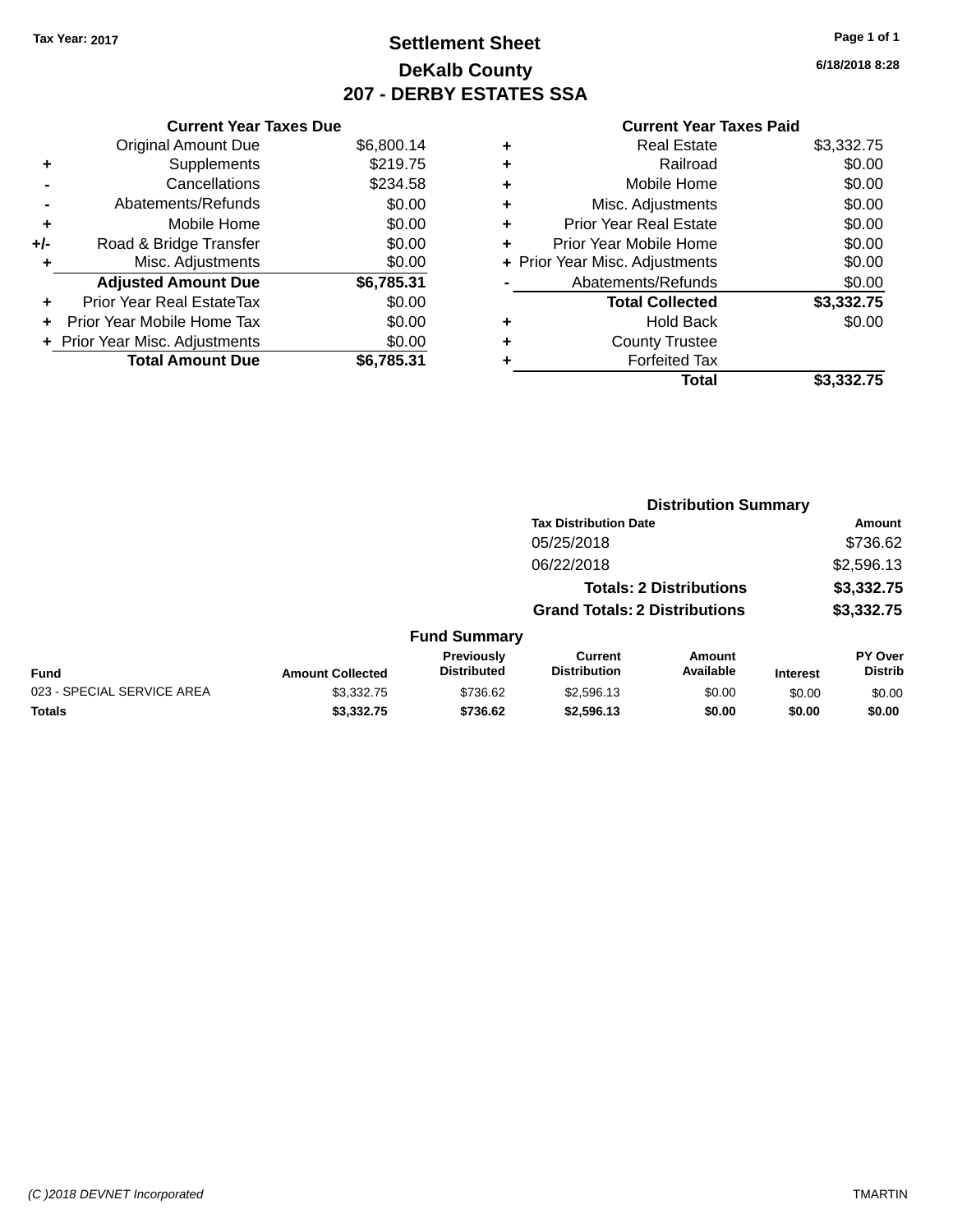# **Settlement Sheet Tax Year: 2017 Page 1 of 1 DeKalb County 209 - DEKALB SSA #14**

**6/18/2018 8:28**

|     | <b>Current Year Taxes Due</b>  |            |
|-----|--------------------------------|------------|
|     | Original Amount Due            | \$2,500.05 |
| ٠   | Supplements                    | \$0.00     |
|     | Cancellations                  | \$0.00     |
|     | Abatements/Refunds             | \$0.00     |
| ٠   | Mobile Home                    | \$0.00     |
| +/- | Road & Bridge Transfer         | \$0.00     |
| ٠   | Misc. Adjustments              | \$0.00     |
|     | <b>Adjusted Amount Due</b>     | \$2,500.05 |
|     | Prior Year Real EstateTax      | \$0.00     |
|     | Prior Year Mobile Home Tax     | \$0.00     |
|     | + Prior Year Misc. Adjustments | \$0.00     |
|     | <b>Total Amount Due</b>        | \$2,500.05 |
|     |                                |            |

|   | <b>Current Year Taxes Paid</b> |            |
|---|--------------------------------|------------|
| ÷ | <b>Real Estate</b>             | \$1,256.13 |
| ÷ | Railroad                       | \$0.00     |
| ÷ | Mobile Home                    | \$0.00     |
| ÷ | Misc. Adjustments              | \$0.00     |
| ÷ | <b>Prior Year Real Estate</b>  | \$0.00     |
| ÷ | Prior Year Mobile Home         | \$0.00     |
|   | + Prior Year Misc. Adjustments | \$0.00     |
|   | Abatements/Refunds             | \$0.00     |
|   | <b>Total Collected</b>         | \$1,256.13 |
| ÷ | <b>Hold Back</b>               | \$0.00     |
| ÷ | <b>County Trustee</b>          |            |
|   | <b>Forfeited Tax</b>           |            |

**Total \$1,256.13**

|                            |                         |                                         |                                       | <b>Distribution Summary</b>    |                 |                           |
|----------------------------|-------------------------|-----------------------------------------|---------------------------------------|--------------------------------|-----------------|---------------------------|
|                            |                         |                                         | <b>Tax Distribution Date</b>          |                                |                 | <b>Amount</b>             |
|                            |                         |                                         | 05/25/2018                            |                                |                 | \$123.41                  |
|                            |                         |                                         | 06/22/2018                            |                                |                 | \$1,132.72                |
|                            |                         |                                         |                                       | <b>Totals: 2 Distributions</b> |                 | \$1,256.13                |
|                            |                         |                                         | <b>Grand Totals: 2 Distributions</b>  |                                |                 | \$1,256.13                |
|                            |                         | <b>Fund Summary</b>                     |                                       |                                |                 |                           |
| <b>Fund</b>                | <b>Amount Collected</b> | <b>Previously</b><br><b>Distributed</b> | <b>Current</b><br><b>Distribution</b> | Amount<br>Available            | <b>Interest</b> | PY Over<br><b>Distrib</b> |
| 023 - SPECIAL SERVICE AREA | \$1,256.13              | \$123.41                                | \$1,132.72                            | \$0.00                         | \$0.00          | \$0.00                    |
| <b>Totals</b>              | \$1,256.13              | \$123.41                                | \$1,132.72                            | \$0.00                         | \$0.00          | \$0.00                    |
|                            |                         |                                         |                                       |                                |                 |                           |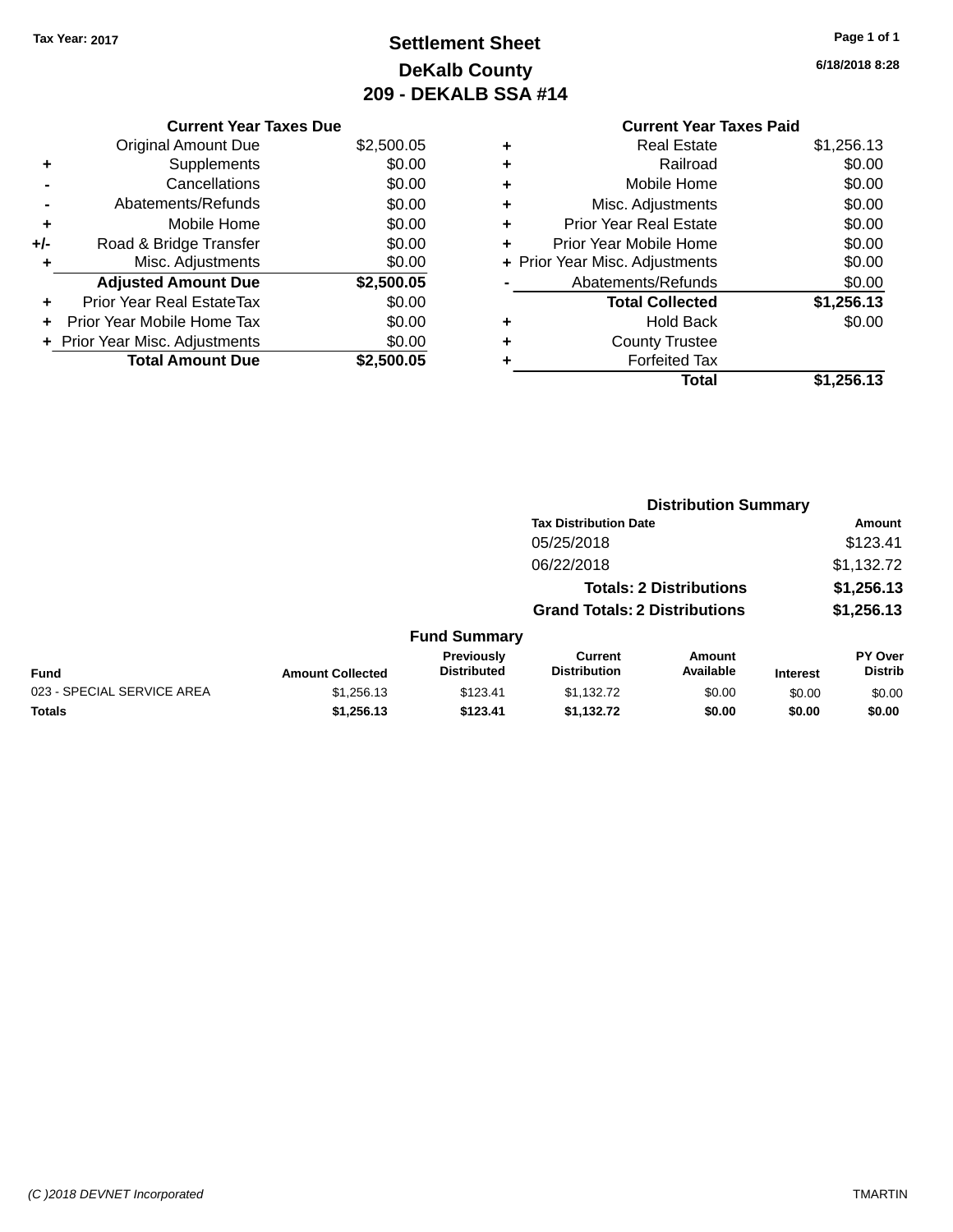# **Settlement Sheet Tax Year: 2017 Page 1 of 1 DeKalb County 213 - GENOA OAK CREEK EST SSA#4**

**6/18/2018 8:28**

|     | <b>Current Year Taxes Due</b>  |            |
|-----|--------------------------------|------------|
|     | <b>Original Amount Due</b>     | \$3,145.75 |
| ٠   | Supplements                    | \$0.00     |
|     | Cancellations                  | \$0.00     |
|     | Abatements/Refunds             | \$0.00     |
| ٠   | Mobile Home                    | \$0.00     |
| +/- | Road & Bridge Transfer         | \$0.00     |
|     | Misc. Adjustments              | \$0.00     |
|     | <b>Adjusted Amount Due</b>     | \$3,145.75 |
| ÷   | Prior Year Real EstateTax      | \$0.00     |
| ÷   | Prior Year Mobile Home Tax     | \$0.00     |
|     | + Prior Year Misc. Adjustments | \$0.00     |
|     | <b>Total Amount Due</b>        | \$3,145.75 |

| ٠ | <b>Real Estate</b>             | \$1,752.53 |
|---|--------------------------------|------------|
| ٠ | Railroad                       | \$0.00     |
| ٠ | Mobile Home                    | \$0.00     |
| ٠ | Misc. Adjustments              | \$0.00     |
| ٠ | <b>Prior Year Real Estate</b>  | \$0.00     |
|   | Prior Year Mobile Home         | \$0.00     |
|   | + Prior Year Misc. Adjustments | \$0.00     |
|   | Abatements/Refunds             | \$0.00     |
|   | <b>Total Collected</b>         | \$1,752.53 |
| ٠ | <b>Hold Back</b>               | \$0.00     |
|   | <b>County Trustee</b>          |            |
| ٠ | <b>Forfeited Tax</b>           |            |
|   | Total                          | \$1.752.53 |
|   |                                |            |

|                            |                         | <b>Distribution Summary</b>      |                                       |                                |                 |                                  |
|----------------------------|-------------------------|----------------------------------|---------------------------------------|--------------------------------|-----------------|----------------------------------|
|                            |                         |                                  | <b>Tax Distribution Date</b>          |                                |                 | Amount                           |
|                            |                         |                                  | 05/25/2018                            |                                |                 | \$627.15                         |
|                            |                         |                                  | 06/22/2018                            |                                |                 | \$1,125.38                       |
|                            |                         |                                  |                                       | <b>Totals: 2 Distributions</b> |                 | \$1,752.53                       |
|                            |                         |                                  | <b>Grand Totals: 2 Distributions</b>  |                                |                 | \$1,752.53                       |
|                            |                         | <b>Fund Summary</b>              |                                       |                                |                 |                                  |
| Fund                       | <b>Amount Collected</b> | Previously<br><b>Distributed</b> | <b>Current</b><br><b>Distribution</b> | Amount<br>Available            | <b>Interest</b> | <b>PY Over</b><br><b>Distrib</b> |
| 023 - SPECIAL SERVICE AREA | \$1,752.53              | \$627.15                         | \$1,125.38                            | \$0.00                         | \$0.00          | \$0.00                           |
| <b>Totals</b>              | \$1,752.53              | \$627.15                         | \$1,125.38                            | \$0.00                         | \$0.00          | \$0.00                           |
|                            |                         |                                  |                                       |                                |                 |                                  |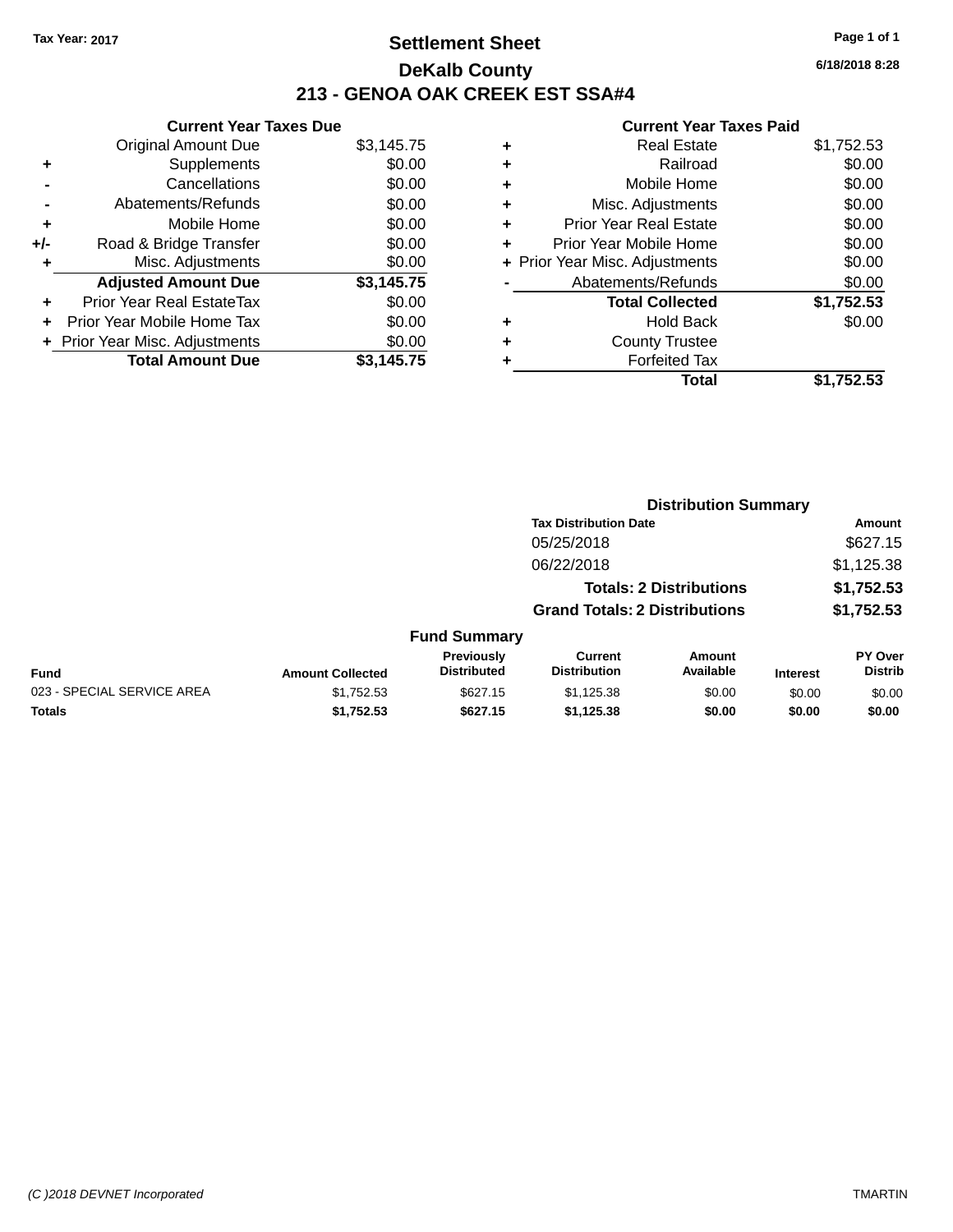# **Settlement Sheet Tax Year: 2017 Page 1 of 1 DeKalb County AF-DK #5 - AFTON DEKALB DRAINAGE #5**

|       | <b>Current Year Taxes Due</b>  |             |
|-------|--------------------------------|-------------|
|       | <b>Original Amount Due</b>     | \$12,061.66 |
|       | Supplements                    | \$0.00      |
|       | Cancellations                  | \$0.00      |
|       | Abatements/Refunds             | \$0.00      |
| ٠     | Mobile Home                    | \$0.00      |
| $+/-$ | Road & Bridge Transfer         | \$0.00      |
|       | Misc. Adjustments              | \$0.00      |
|       | <b>Adjusted Amount Due</b>     | \$12,061.66 |
|       | Prior Year Real EstateTax      | \$0.00      |
|       | Prior Year Mobile Home Tax     | \$0.00      |
|       | + Prior Year Misc. Adjustments | \$0.00      |
|       | <b>Total Amount Due</b>        | \$12.061.66 |

| ٠ | <b>Real Estate</b>             | \$9,128.28 |
|---|--------------------------------|------------|
| ٠ | Railroad                       | \$0.00     |
| ٠ | Mobile Home                    | \$0.00     |
| ٠ | Misc. Adjustments              | \$0.00     |
| ٠ | <b>Prior Year Real Estate</b>  | \$0.00     |
| ٠ | Prior Year Mobile Home         | \$0.00     |
|   | + Prior Year Misc. Adjustments | \$0.00     |
|   | Abatements/Refunds             | \$0.00     |
|   | <b>Total Collected</b>         | \$9,128.28 |
| ٠ | Hold Back                      | \$0.00     |
| ٠ | <b>County Trustee</b>          |            |
| ٠ | <b>Forfeited Tax</b>           |            |
|   | Total                          | \$9,128.28 |
|   |                                |            |

|                 |                         |                                  | <b>Distribution Summary</b>           |                                |                 |                           |
|-----------------|-------------------------|----------------------------------|---------------------------------------|--------------------------------|-----------------|---------------------------|
|                 |                         |                                  | <b>Tax Distribution Date</b>          |                                |                 | Amount                    |
|                 |                         |                                  | 05/25/2018                            |                                |                 | \$3,616.67                |
|                 |                         |                                  | 06/22/2018                            |                                |                 | \$5,511.61                |
|                 |                         |                                  |                                       | <b>Totals: 2 Distributions</b> |                 | \$9,128.28                |
|                 |                         |                                  | <b>Grand Totals: 2 Distributions</b>  |                                |                 | \$9,128.28                |
|                 |                         | <b>Fund Summary</b>              |                                       |                                |                 |                           |
| <b>Fund</b>     | <b>Amount Collected</b> | Previously<br><b>Distributed</b> | <b>Current</b><br><b>Distribution</b> | <b>Amount</b><br>Available     | <b>Interest</b> | PY Over<br><b>Distrib</b> |
| 001 - CORPORATE | \$9,128.28              | \$3.616.67                       | \$5,511.61                            | \$0.00                         | \$0.00          | \$0.00                    |
| <b>Totals</b>   | \$9,128.28              | \$3,616.67                       | \$5,511.61                            | \$0.00                         | \$0.00          | \$0.00                    |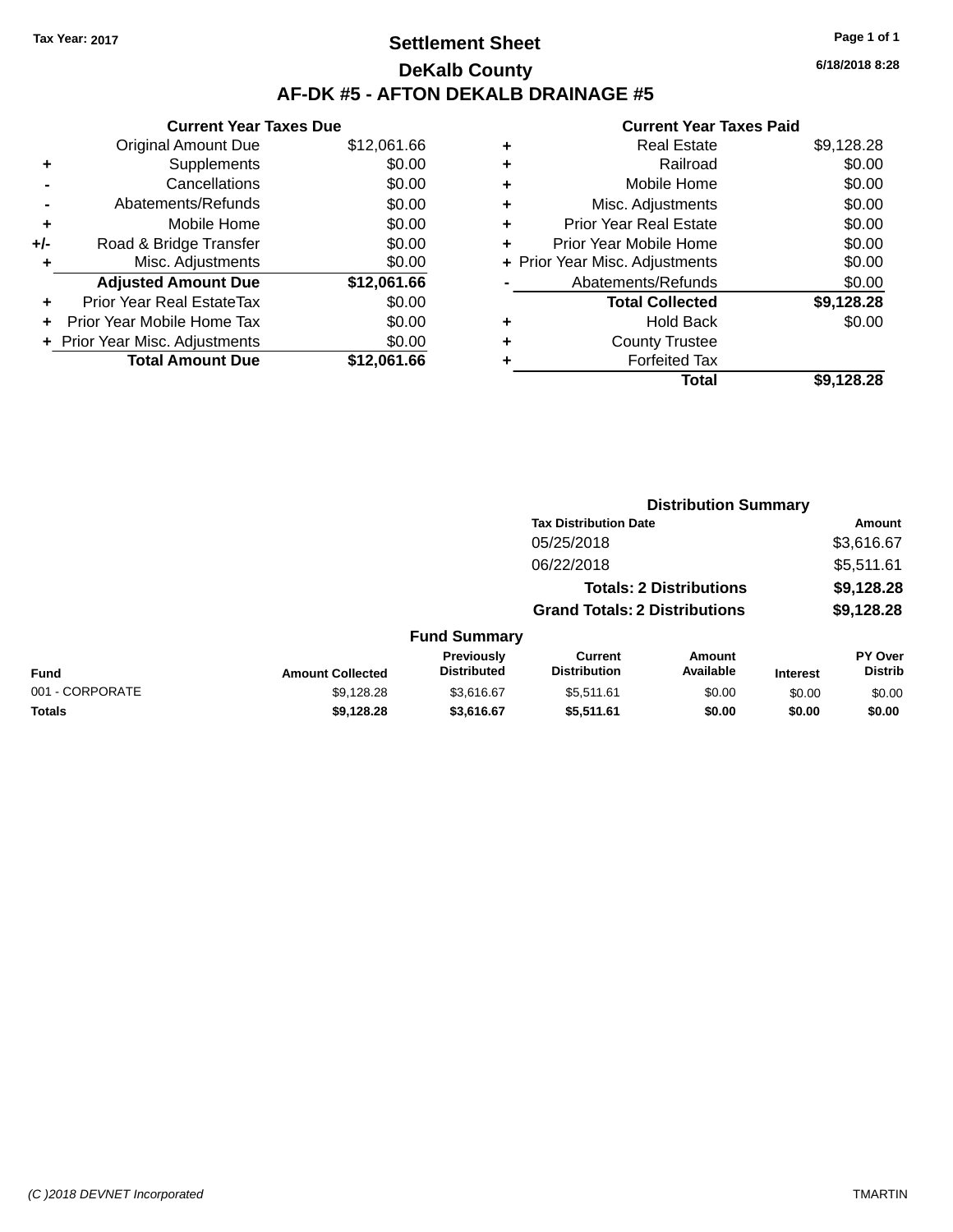### **Settlement Sheet Tax Year: 2017 Page 1 of 1 DeKalb County AF-MI #4 - AF/ MI/ DK DRAINAGE #4**

**6/18/2018 8:28**

| <b>Current Year Taxes Due</b>  |            |
|--------------------------------|------------|
| <b>Original Amount Due</b>     | \$8,830.34 |
| Supplements                    | \$0.88     |
| Cancellations                  | \$0.88     |
| Abatements/Refunds             | \$0.00     |
| Mobile Home                    | \$0.00     |
| Road & Bridge Transfer         | \$0.00     |
| Misc. Adjustments              | \$0.00     |
| <b>Adjusted Amount Due</b>     | \$8,830.34 |
| Prior Year Real EstateTax      | \$0.00     |
| Prior Year Mobile Home Tax     | \$0.00     |
| + Prior Year Misc. Adjustments | \$0.00     |
| <b>Total Amount Due</b>        | \$8,830.34 |
|                                |            |

| ٠ | <b>Real Estate</b>             | \$5,962.94 |
|---|--------------------------------|------------|
| ٠ | Railroad                       | \$0.00     |
| ٠ | Mobile Home                    | \$0.00     |
| ٠ | Misc. Adjustments              | \$0.00     |
| ٠ | <b>Prior Year Real Estate</b>  | \$0.00     |
| ٠ | Prior Year Mobile Home         | \$0.00     |
|   | + Prior Year Misc. Adjustments | \$0.00     |
|   | Abatements/Refunds             | \$0.00     |
|   | <b>Total Collected</b>         | \$5,962.94 |
| ٠ | <b>Hold Back</b>               | \$0.00     |
|   | <b>County Trustee</b>          |            |
| ٠ | <b>Forfeited Tax</b>           |            |
|   | Total                          | \$5.962.94 |
|   |                                |            |

|                 |                         |                                  | <b>Distribution Summary</b>           |                                |                 |                           |
|-----------------|-------------------------|----------------------------------|---------------------------------------|--------------------------------|-----------------|---------------------------|
|                 |                         |                                  | <b>Tax Distribution Date</b>          |                                |                 | Amount                    |
|                 |                         |                                  | 05/25/2018                            |                                |                 | \$1,679.43                |
|                 |                         |                                  | 06/22/2018                            |                                |                 | \$4,283.51                |
|                 |                         |                                  |                                       | <b>Totals: 2 Distributions</b> |                 | \$5,962.94                |
|                 |                         |                                  | <b>Grand Totals: 2 Distributions</b>  |                                |                 | \$5,962.94                |
|                 |                         | <b>Fund Summary</b>              |                                       |                                |                 |                           |
| <b>Fund</b>     | <b>Amount Collected</b> | Previously<br><b>Distributed</b> | <b>Current</b><br><b>Distribution</b> | <b>Amount</b><br>Available     | <b>Interest</b> | PY Over<br><b>Distrib</b> |
| 001 - CORPORATE | \$5.962.94              | \$1,679.43                       | \$4,283.51                            | \$0.00                         | \$0.00          | \$0.00                    |
| <b>Totals</b>   | \$5,962.94              | \$1,679.43                       | \$4,283.51                            | \$0.00                         | \$0.00          | \$0.00                    |
|                 |                         |                                  |                                       |                                |                 |                           |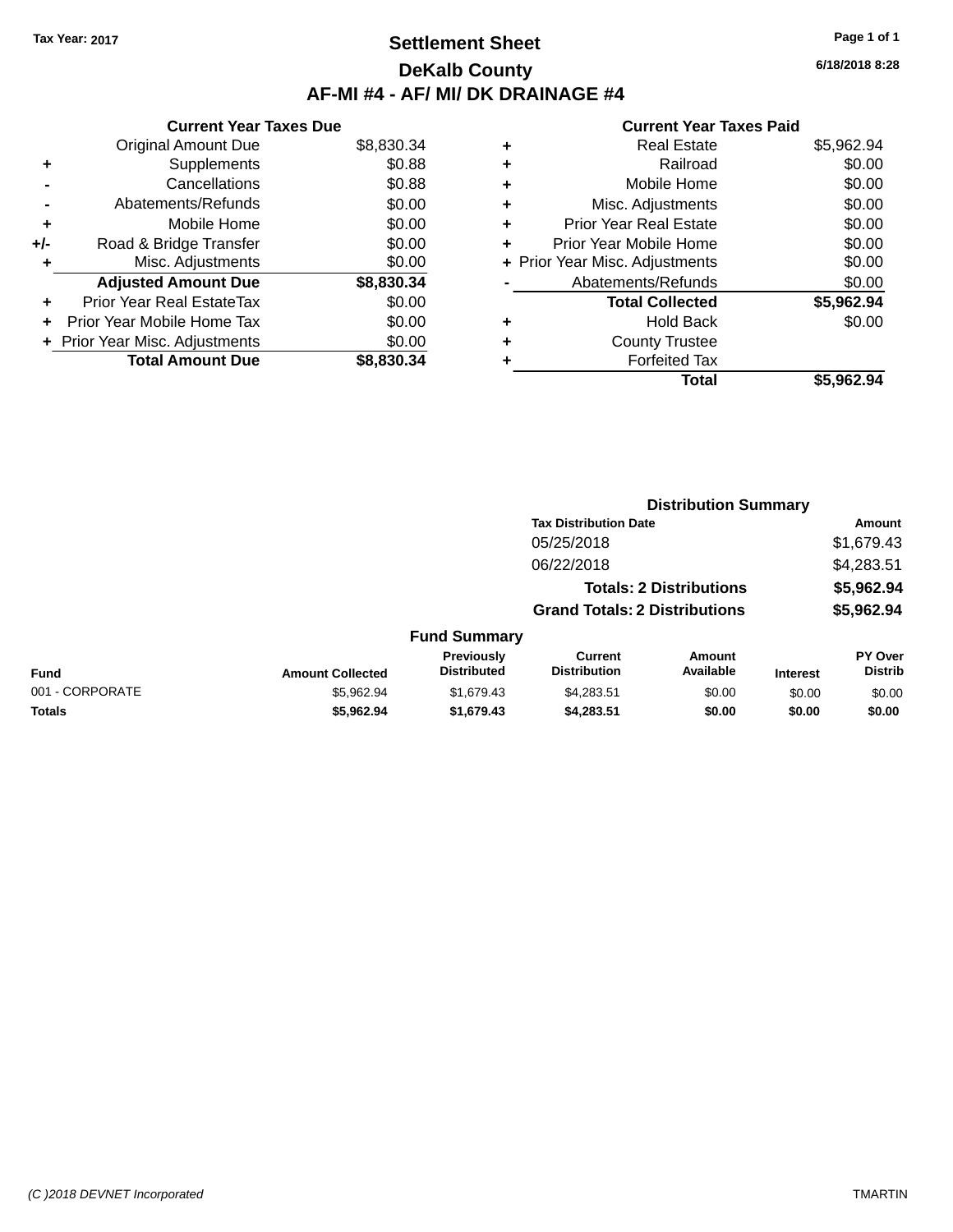# **Settlement Sheet Tax Year: 2017 Page 1 of 1 DeKalb County CL-SH #7 - CLINTON/SHABBONA DRN #7**

**6/18/2018 8:28**

|     | <b>Current Year Taxes Due</b>     |            |
|-----|-----------------------------------|------------|
|     | <b>Original Amount Due</b>        | \$2,286.34 |
| ٠   | Supplements                       | \$3.84     |
|     | Cancellations                     | \$3.84     |
|     | Abatements/Refunds                | \$0.00     |
| ٠   | Mobile Home                       | \$0.00     |
| +/- | Road & Bridge Transfer            | \$0.00     |
| ٠   | Misc. Adjustments                 | \$0.00     |
|     | <b>Adjusted Amount Due</b>        | \$2,286.34 |
| ÷   | Prior Year Real EstateTax         | \$0.00     |
| ÷   | <b>Prior Year Mobile Home Tax</b> | \$0.00     |
|     | + Prior Year Misc. Adjustments    | \$0.00     |
|     | <b>Total Amount Due</b>           | \$2.286.34 |

| ٠ | <b>Real Estate</b>             | \$1,414.80 |
|---|--------------------------------|------------|
| ٠ | Railroad                       | \$0.00     |
| ٠ | Mobile Home                    | \$0.00     |
| ٠ | Misc. Adjustments              | \$0.00     |
| ٠ | <b>Prior Year Real Estate</b>  | \$0.00     |
| ٠ | Prior Year Mobile Home         | \$0.00     |
|   | + Prior Year Misc. Adjustments | \$0.00     |
|   | Abatements/Refunds             | \$0.00     |
|   | <b>Total Collected</b>         | \$1,414.80 |
| ٠ | Hold Back                      | \$0.00     |
| ٠ | <b>County Trustee</b>          |            |
| ٠ | <b>Forfeited Tax</b>           |            |
|   | Total                          | \$1,414.80 |
|   |                                |            |

|                 |                         |                                  | <b>Distribution Summary</b>           |                                |                 |                                  |
|-----------------|-------------------------|----------------------------------|---------------------------------------|--------------------------------|-----------------|----------------------------------|
|                 |                         |                                  | <b>Tax Distribution Date</b>          |                                |                 | <b>Amount</b>                    |
|                 |                         |                                  | 05/25/2018                            |                                |                 | \$428.36                         |
|                 |                         |                                  | 06/22/2018                            |                                |                 | \$986.44                         |
|                 |                         |                                  |                                       | <b>Totals: 2 Distributions</b> |                 | \$1,414.80                       |
|                 |                         |                                  | <b>Grand Totals: 2 Distributions</b>  |                                |                 | \$1,414.80                       |
|                 |                         | <b>Fund Summary</b>              |                                       |                                |                 |                                  |
| <b>Fund</b>     | <b>Amount Collected</b> | Previously<br><b>Distributed</b> | <b>Current</b><br><b>Distribution</b> | Amount<br>Available            | <b>Interest</b> | <b>PY Over</b><br><b>Distrib</b> |
| 001 - CORPORATE | \$1,414.80              | \$428.36                         | \$986.44                              | \$0.00                         | \$0.00          | \$0.00                           |
| <b>Totals</b>   | \$1,414.80              | \$428.36                         | \$986.44                              | \$0.00                         | \$0.00          | \$0.00                           |
|                 |                         |                                  |                                       |                                |                 |                                  |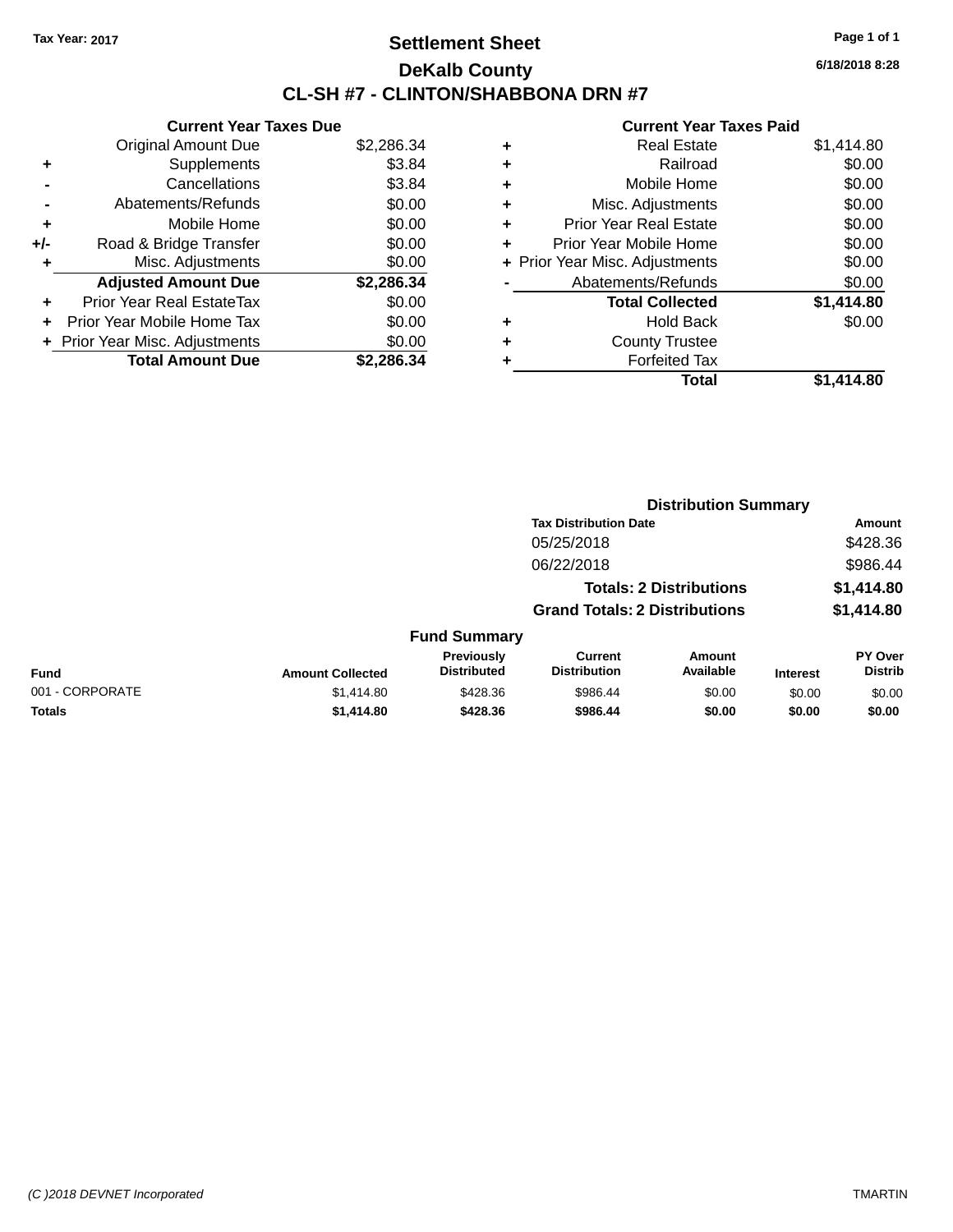# **Settlement Sheet Tax Year: 2017 Page 1 of 1 DeKalb County COON #1 - COON CREEK DRAINAGE #1**

**6/18/2018 8:28**

|     | <b>Current Year Taxes Due</b> |             |
|-----|-------------------------------|-------------|
|     | <b>Original Amount Due</b>    | \$24,045.62 |
| ٠   | Supplements                   | \$0.00      |
|     | Cancellations                 | \$0.00      |
|     | Abatements/Refunds            | \$0.00      |
| ÷   | Mobile Home                   | \$0.00      |
| +/- | Road & Bridge Transfer        | \$0.00      |
|     | Misc. Adjustments             | \$0.00      |
|     | <b>Adjusted Amount Due</b>    | \$24,045.62 |
| ÷   | Prior Year Real EstateTax     | \$0.00      |
|     | Prior Year Mobile Home Tax    | \$0.00      |
|     | Prior Year Misc. Adjustments  | \$0.00      |
|     | <b>Total Amount Due</b>       | \$24.045.62 |
|     |                               |             |

| ٠ | <b>Real Estate</b>             | \$15,116.91 |
|---|--------------------------------|-------------|
| ٠ | Railroad                       | \$0.00      |
| ٠ | Mobile Home                    | \$0.00      |
| ÷ | Misc. Adjustments              | \$0.00      |
| ٠ | <b>Prior Year Real Estate</b>  | \$0.00      |
| ٠ | Prior Year Mobile Home         | \$0.00      |
|   | + Prior Year Misc. Adjustments | \$0.00      |
|   | Abatements/Refunds             | \$0.00      |
|   | <b>Total Collected</b>         | \$15,116.91 |
| ٠ | Hold Back                      | \$0.00      |
| ٠ | <b>County Trustee</b>          |             |
| ٠ | <b>Forfeited Tax</b>           |             |
|   | Total                          | \$15,116.91 |
|   |                                |             |

|                 |                         |                                         | <b>Distribution Summary</b>           |                                |                 |                                  |
|-----------------|-------------------------|-----------------------------------------|---------------------------------------|--------------------------------|-----------------|----------------------------------|
|                 |                         |                                         | <b>Tax Distribution Date</b>          |                                |                 | <b>Amount</b>                    |
|                 |                         |                                         | 05/25/2018                            |                                |                 | \$4,698.60                       |
|                 |                         |                                         | 06/22/2018                            |                                |                 | \$10,418.31                      |
|                 |                         |                                         |                                       | <b>Totals: 2 Distributions</b> |                 | \$15,116.91                      |
|                 |                         |                                         | <b>Grand Totals: 2 Distributions</b>  |                                |                 | \$15,116.91                      |
|                 |                         | <b>Fund Summary</b>                     |                                       |                                |                 |                                  |
| Fund            | <b>Amount Collected</b> | <b>Previously</b><br><b>Distributed</b> | <b>Current</b><br><b>Distribution</b> | Amount<br>Available            | <b>Interest</b> | <b>PY Over</b><br><b>Distrib</b> |
| 001 - CORPORATE | \$15,116.91             | \$4,698.60                              | \$10,418.31                           | \$0.00                         | \$0.00          | \$0.00                           |
| <b>Totals</b>   | \$15,116.91             | \$4,698.60                              | \$10,418.31                           | \$0.00                         | \$0.00          | \$0.00                           |
|                 |                         |                                         |                                       |                                |                 |                                  |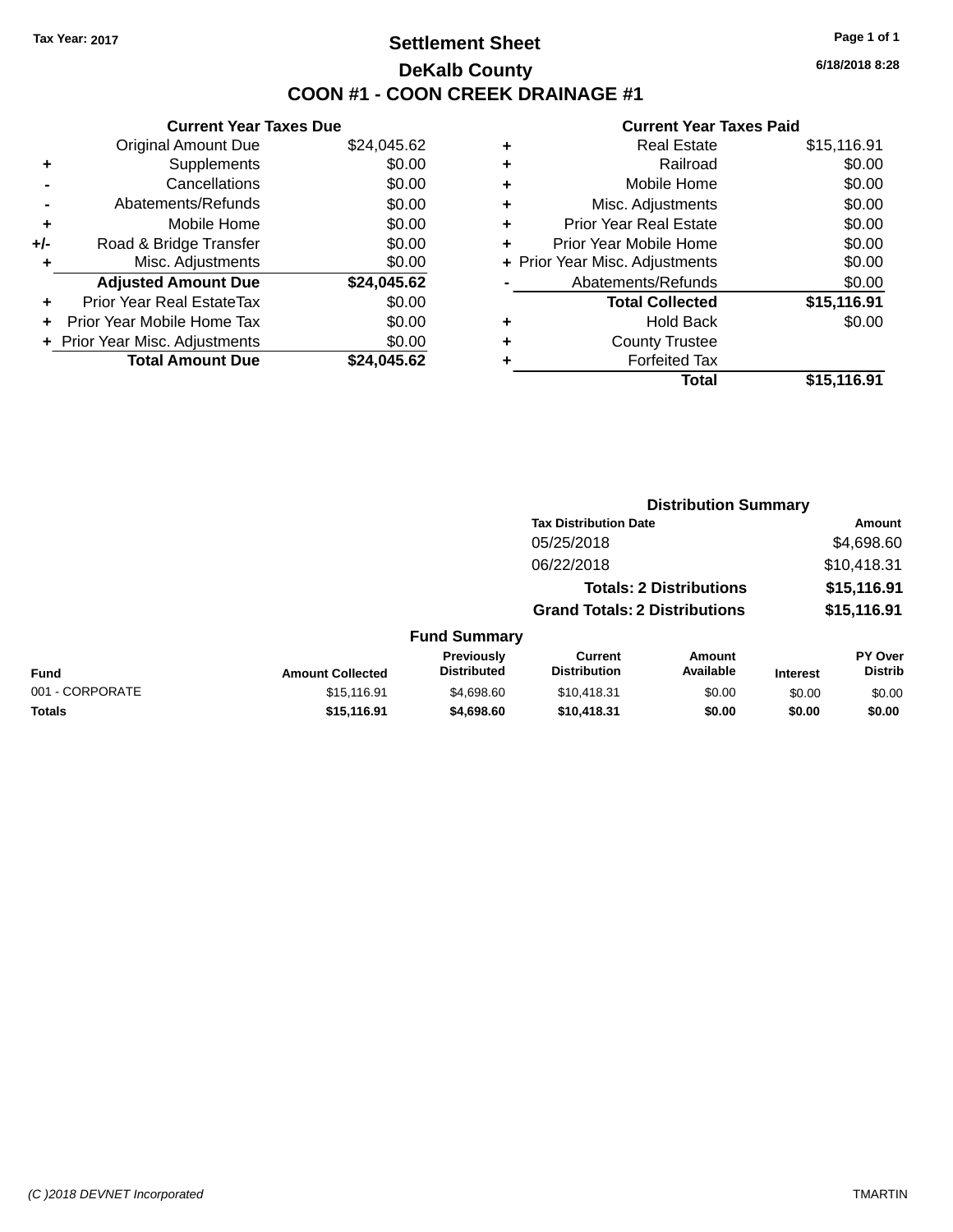### **Settlement Sheet Tax Year: 2017 Page 1 of 1 DeKalb County CO-PI #15 - CORTLAND PIERCE DRAINAGE**

**6/18/2018 8:28**

|     | <b>Current Year Taxes Due</b>  |        |
|-----|--------------------------------|--------|
|     | Original Amount Due            | \$0.00 |
| ٠   | Supplements                    | \$0.00 |
|     | Cancellations                  | \$0.00 |
|     | Abatements/Refunds             | \$0.00 |
| ٠   | Mobile Home                    | \$0.00 |
| +/- | Road & Bridge Transfer         | \$0.00 |
| ٠   | Misc. Adjustments              | \$0.00 |
|     | <b>Adjusted Amount Due</b>     | \$0.00 |
| ٠   | Prior Year Real EstateTax      | \$0.00 |
|     | Prior Year Mobile Home Tax     | \$0.00 |
|     | + Prior Year Misc. Adjustments | \$0.00 |
|     | <b>Total Amount Due</b>        | \$0.00 |
|     |                                |        |

|   | <b>Real Estate</b>             | \$0.00 |
|---|--------------------------------|--------|
|   | Railroad                       | \$0.00 |
| ٠ | Mobile Home                    | \$0.00 |
| ٠ | Misc. Adjustments              | \$0.00 |
| ٠ | Prior Year Real Estate         | \$0.00 |
|   | Prior Year Mobile Home         | \$0.00 |
|   | + Prior Year Misc. Adjustments | \$0.00 |
|   | Abatements/Refunds             | \$0.00 |
|   | <b>Total Collected</b>         | \$0.00 |
|   | <b>Hold Back</b>               | \$0.00 |
| ٠ | <b>County Trustee</b>          |        |
|   | <b>Forfeited Tax</b>           |        |
|   | Total                          |        |

|                 |                         | <b>Fund Summary</b>                     |                                |                     |                 |                           |
|-----------------|-------------------------|-----------------------------------------|--------------------------------|---------------------|-----------------|---------------------------|
| <b>Fund</b>     | <b>Amount Collected</b> | <b>Previously</b><br><b>Distributed</b> | Current<br><b>Distribution</b> | Amount<br>Available | <b>Interest</b> | PY Over<br><b>Distrib</b> |
| 001 - CORPORATE | \$0.00                  | \$0.00                                  | \$0.00                         | \$0.00              | \$0.00          | \$0.00                    |
| <b>Totals</b>   | \$0.00                  | \$0.00                                  | \$0.00                         | \$0.00              | \$0.00          | \$0.00                    |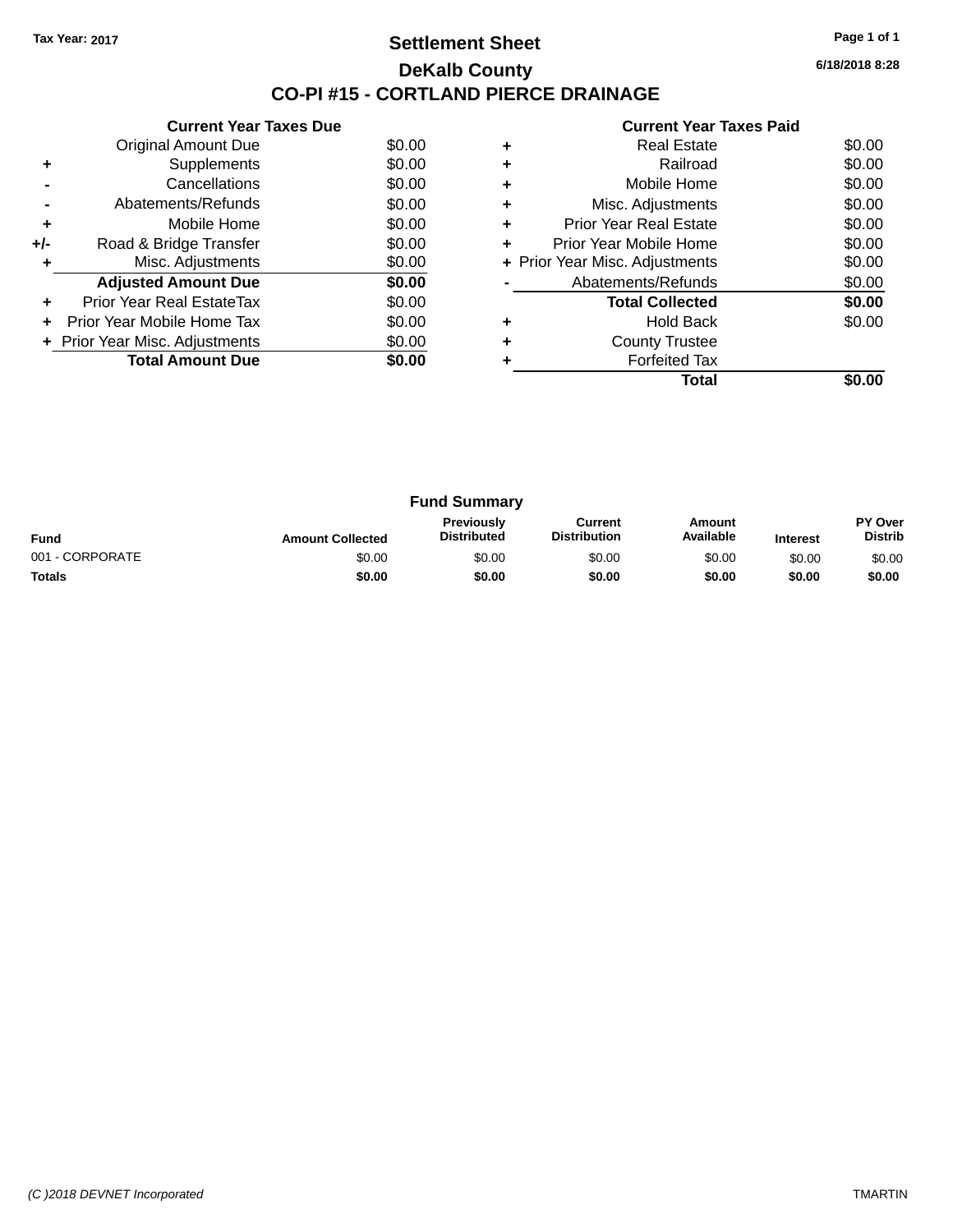# **Settlement Sheet Tax Year: 2017 Page 1 of 1 DeKalb County CO-SBA#5 - CORTLAND SBA #5**

**6/18/2018 8:28**

|     | <b>Current Year Taxes Due</b>  |        |
|-----|--------------------------------|--------|
|     | <b>Original Amount Due</b>     | \$0.00 |
| ٠   | Supplements                    | \$0.00 |
|     | Cancellations                  | \$0.00 |
|     | Abatements/Refunds             | \$0.00 |
| ٠   | Mobile Home                    | \$0.00 |
| +/- | Road & Bridge Transfer         | \$0.00 |
| ٠   | Misc. Adjustments              | \$0.00 |
|     | <b>Adjusted Amount Due</b>     | \$0.00 |
| ٠   | Prior Year Real EstateTax      | \$0.00 |
|     | Prior Year Mobile Home Tax     | \$0.00 |
|     | + Prior Year Misc. Adjustments | \$0.00 |
|     | <b>Total Amount Due</b>        | \$0.00 |
|     |                                |        |

|   | Real Estate                    | \$0.00 |
|---|--------------------------------|--------|
| ÷ | Railroad                       | \$0.00 |
| ٠ | Mobile Home                    | \$0.00 |
| ٠ | Misc. Adjustments              | \$0.00 |
| ٠ | <b>Prior Year Real Estate</b>  | \$0.00 |
| ٠ | Prior Year Mobile Home         | \$0.00 |
|   | + Prior Year Misc. Adjustments | \$0.00 |
|   | Abatements/Refunds             | \$0.00 |
|   | <b>Total Collected</b>         | \$0.00 |
| ٠ | Hold Back                      | \$0.00 |
| ٠ | <b>County Trustee</b>          |        |
|   | <b>Forfeited Tax</b>           |        |
|   | Total                          |        |

|                            |                         | <b>Fund Summary</b>                     |                                |                     |                 |                           |
|----------------------------|-------------------------|-----------------------------------------|--------------------------------|---------------------|-----------------|---------------------------|
| <b>Fund</b>                | <b>Amount Collected</b> | <b>Previously</b><br><b>Distributed</b> | Current<br><b>Distribution</b> | Amount<br>Available | <b>Interest</b> | PY Over<br><b>Distrib</b> |
| 023 - SPECIAL SERVICE AREA | \$0.00                  | \$0.00                                  | \$0.00                         | \$0.00              | \$0.00          | \$0.00                    |
| <b>Totals</b>              | \$0.00                  | \$0.00                                  | \$0.00                         | \$0.00              | \$0.00          | \$0.00                    |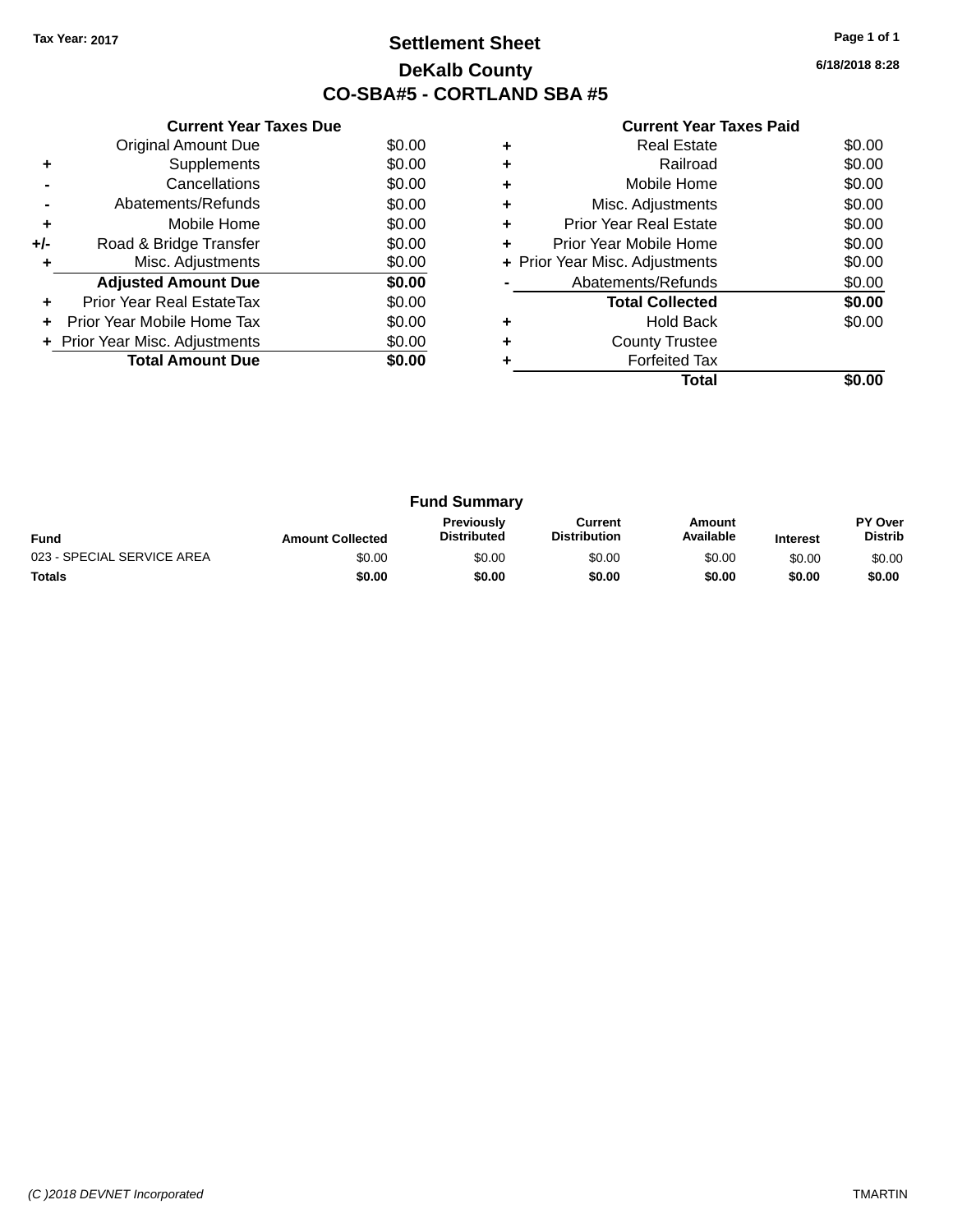# **Settlement Sheet Tax Year: 2017 Page 1 of 1 DeKalb County CO-SBA#6 - CORTLAND SBA #6**

**6/18/2018 8:28**

|     | <b>Current Year Taxes Due</b>  |        |
|-----|--------------------------------|--------|
|     | <b>Original Amount Due</b>     | \$0.00 |
| ٠   | Supplements                    | \$0.00 |
|     | Cancellations                  | \$0.00 |
|     | Abatements/Refunds             | \$0.00 |
| ٠   | Mobile Home                    | \$0.00 |
| +/- | Road & Bridge Transfer         | \$0.00 |
| ٠   | Misc. Adjustments              | \$0.00 |
|     | <b>Adjusted Amount Due</b>     | \$0.00 |
| ٠   | Prior Year Real EstateTax      | \$0.00 |
| ÷   | Prior Year Mobile Home Tax     | \$0.00 |
|     | + Prior Year Misc. Adjustments | \$0.00 |
|     | <b>Total Amount Due</b>        | \$0.00 |
|     |                                |        |

|   | <b>Real Estate</b>             | \$0.00 |
|---|--------------------------------|--------|
|   | Railroad                       | \$0.00 |
|   | Mobile Home                    | \$0.00 |
| ٠ | Misc. Adjustments              | \$0.00 |
| ٠ | Prior Year Real Estate         | \$0.00 |
| ٠ | Prior Year Mobile Home         | \$0.00 |
|   | + Prior Year Misc. Adjustments | \$0.00 |
|   | Abatements/Refunds             | \$0.00 |
|   | <b>Total Collected</b>         | \$0.00 |
|   | <b>Hold Back</b>               | \$0.00 |
|   | <b>County Trustee</b>          |        |
|   | <b>Forfeited Tax</b>           |        |
|   | Total                          |        |

|                            |                         | <b>Fund Summary</b>                     |                                |                     |                 |                           |
|----------------------------|-------------------------|-----------------------------------------|--------------------------------|---------------------|-----------------|---------------------------|
| <b>Fund</b>                | <b>Amount Collected</b> | <b>Previously</b><br><b>Distributed</b> | Current<br><b>Distribution</b> | Amount<br>Available | <b>Interest</b> | PY Over<br><b>Distrib</b> |
| 023 - SPECIAL SERVICE AREA | \$0.00                  | \$0.00                                  | \$0.00                         | \$0.00              | \$0.00          | \$0.00                    |
| <b>Totals</b>              | \$0.00                  | \$0.00                                  | \$0.00                         | \$0.00              | \$0.00          | \$0.00                    |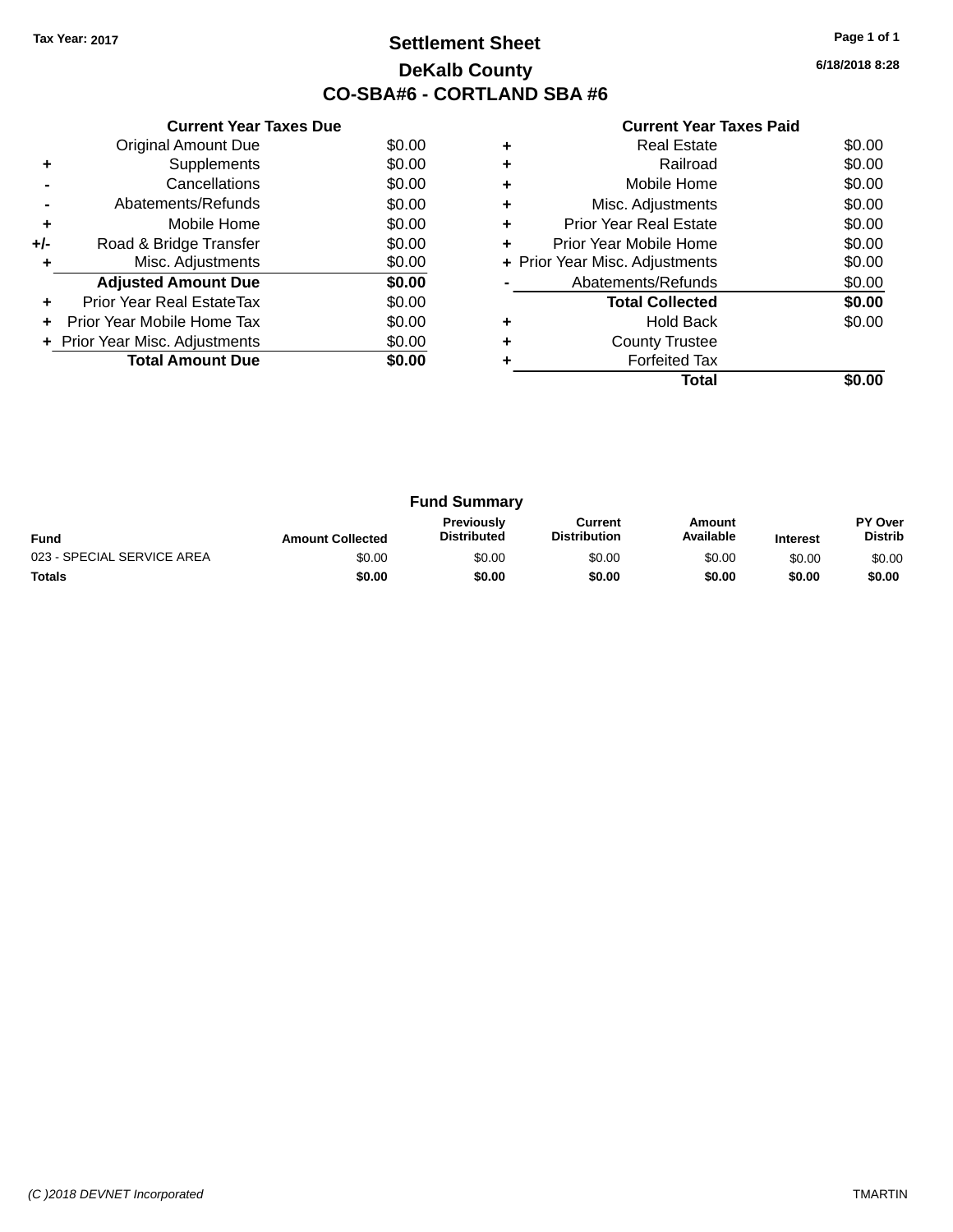# **Settlement Sheet Tax Year: 2017 Page 1 of 1 DeKalb County CO-SBA#9 - CORTLAND SBA #9**

**6/18/2018 8:28**

|     | <b>Current Year Taxes Due</b>  |              |  |  |  |  |
|-----|--------------------------------|--------------|--|--|--|--|
|     | <b>Original Amount Due</b>     | \$189,796.00 |  |  |  |  |
| ٠   | Supplements                    | \$2,063.00   |  |  |  |  |
|     | Cancellations                  | \$2,063.00   |  |  |  |  |
|     | Abatements/Refunds             | \$0.00       |  |  |  |  |
| ٠   | Mobile Home                    | \$0.00       |  |  |  |  |
| +/- | Road & Bridge Transfer         | \$0.00       |  |  |  |  |
| ٠   | Misc. Adjustments              | \$0.00       |  |  |  |  |
|     | <b>Adjusted Amount Due</b>     | \$189,796.00 |  |  |  |  |
| ٠   | Prior Year Real EstateTax      | \$0.00       |  |  |  |  |
| ٠   | Prior Year Mobile Home Tax     | \$0.00       |  |  |  |  |
|     | + Prior Year Misc. Adjustments | \$0.00       |  |  |  |  |
|     | <b>Total Amount Due</b>        | \$189.796.00 |  |  |  |  |
|     |                                |              |  |  |  |  |

|   | Real Estate                    | \$96,961.00 |
|---|--------------------------------|-------------|
| ٠ | Railroad                       | \$0.00      |
| ٠ | Mobile Home                    | \$0.00      |
| ٠ | Misc. Adjustments              | \$0.00      |
| ٠ | <b>Prior Year Real Estate</b>  | \$0.00      |
| ÷ | Prior Year Mobile Home         | \$0.00      |
|   | + Prior Year Misc. Adjustments | \$0.00      |
|   | Abatements/Refunds             | \$0.00      |
|   | <b>Total Collected</b>         | \$96,961.00 |
| ٠ | Hold Back                      | \$0.00      |
| ٠ | <b>County Trustee</b>          |             |
|   | <b>Forfeited Tax</b>           |             |
|   | Total                          | \$96,961.00 |
|   |                                |             |

|                         |                                  | <b>Distribution Summary</b>           |                     |                                                                                                        |                           |
|-------------------------|----------------------------------|---------------------------------------|---------------------|--------------------------------------------------------------------------------------------------------|---------------------------|
|                         |                                  |                                       |                     |                                                                                                        | <b>Amount</b>             |
|                         |                                  | 05/25/2018                            |                     |                                                                                                        | \$6,189.00                |
|                         |                                  | 06/22/2018                            |                     |                                                                                                        | \$90,772.00               |
|                         |                                  |                                       |                     |                                                                                                        | \$96,961.00               |
|                         |                                  |                                       |                     |                                                                                                        | \$96,961.00               |
|                         |                                  |                                       |                     |                                                                                                        |                           |
| <b>Amount Collected</b> | Previously<br><b>Distributed</b> | <b>Current</b><br><b>Distribution</b> | Amount<br>Available | <b>Interest</b>                                                                                        | PY Over<br><b>Distrib</b> |
| \$96,961.00             | \$6,189.00                       | \$90,772.00                           | \$0.00              | \$0.00                                                                                                 | \$0.00                    |
| \$96,961.00             | \$6,189.00                       | \$90,772.00                           | \$0.00              | \$0.00                                                                                                 | \$0.00                    |
|                         |                                  |                                       | <b>Fund Summary</b> | <b>Tax Distribution Date</b><br><b>Totals: 2 Distributions</b><br><b>Grand Totals: 2 Distributions</b> |                           |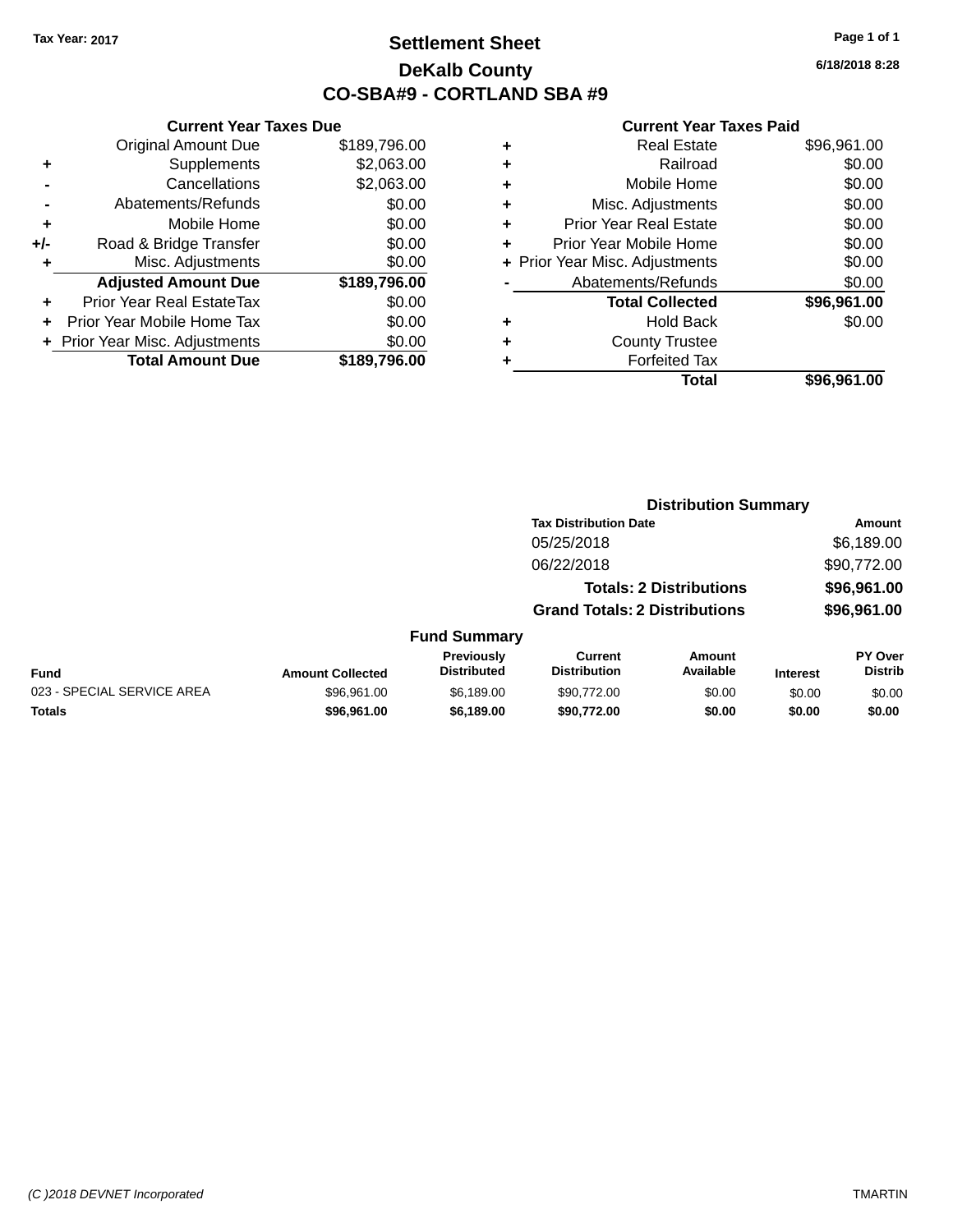# **Settlement Sheet Tax Year: 2017 Page 1 of 1 DeKalb County CO-SSA#1 - CORTLAND SBA #1**

**6/18/2018 8:28**

|       | <b>Current Year Taxes Due</b>  |              |  |  |  |
|-------|--------------------------------|--------------|--|--|--|
|       | <b>Original Amount Due</b>     | \$400,000.42 |  |  |  |
| ٠     | Supplements                    | \$1,716.74   |  |  |  |
|       | Cancellations                  | \$1,716.74   |  |  |  |
|       | Abatements/Refunds             | \$0.00       |  |  |  |
| ٠     | Mobile Home                    | \$0.00       |  |  |  |
| $+/-$ | Road & Bridge Transfer         | \$0.00       |  |  |  |
| ٠     | Misc. Adjustments              | \$0.00       |  |  |  |
|       | <b>Adjusted Amount Due</b>     | \$400,000.42 |  |  |  |
| ÷     | Prior Year Real EstateTax      | \$0.00       |  |  |  |
|       | Prior Year Mobile Home Tax     | \$0.00       |  |  |  |
|       | + Prior Year Misc. Adjustments | \$0.00       |  |  |  |
|       | <b>Total Amount Due</b>        | \$400.000.42 |  |  |  |
|       |                                |              |  |  |  |

#### **Current Year Taxes Paid +** Real Estate \$196,566.73 **+** Railroad \$0.00

|   | Total                          | \$196,566.73 |
|---|--------------------------------|--------------|
|   | <b>Forfeited Tax</b>           |              |
| ٠ | <b>County Trustee</b>          |              |
| ٠ | <b>Hold Back</b>               | \$0.00       |
|   | <b>Total Collected</b>         | \$196,566.73 |
|   | Abatements/Refunds             | \$0.00       |
|   | + Prior Year Misc. Adjustments | \$0.00       |
| ÷ | Prior Year Mobile Home         | \$0.00       |
| ٠ | Prior Year Real Estate         | \$0.00       |
| ٠ | Misc. Adjustments              | \$0.00       |
| ÷ | Mobile Home                    | \$0.00       |
| T | nailluau                       | vv.vv        |

|                            |                         |                                         |                                       | <b>Distribution Summary</b>    |                 |                                  |
|----------------------------|-------------------------|-----------------------------------------|---------------------------------------|--------------------------------|-----------------|----------------------------------|
|                            |                         |                                         | <b>Tax Distribution Date</b>          |                                |                 | <b>Amount</b>                    |
|                            |                         |                                         | 05/25/2018                            |                                |                 | \$12,017.18                      |
|                            |                         |                                         | 06/22/2018                            |                                |                 | \$184,549.55                     |
|                            |                         |                                         |                                       | <b>Totals: 2 Distributions</b> |                 | \$196,566.73                     |
|                            |                         |                                         | <b>Grand Totals: 2 Distributions</b>  |                                |                 | \$196,566.73                     |
|                            |                         | <b>Fund Summary</b>                     |                                       |                                |                 |                                  |
| <b>Fund</b>                | <b>Amount Collected</b> | <b>Previously</b><br><b>Distributed</b> | <b>Current</b><br><b>Distribution</b> | Amount<br>Available            | <b>Interest</b> | <b>PY Over</b><br><b>Distrib</b> |
| 023 - SPECIAL SERVICE AREA | \$196,566,73            | \$12,017.18                             | \$184.549.55                          | \$0.00                         | \$0.00          | \$0.00                           |
| <b>Totals</b>              | \$196,566.73            | \$12,017.18                             | \$184,549,55                          | \$0.00                         | \$0.00          | \$0.00                           |
|                            |                         |                                         |                                       |                                |                 |                                  |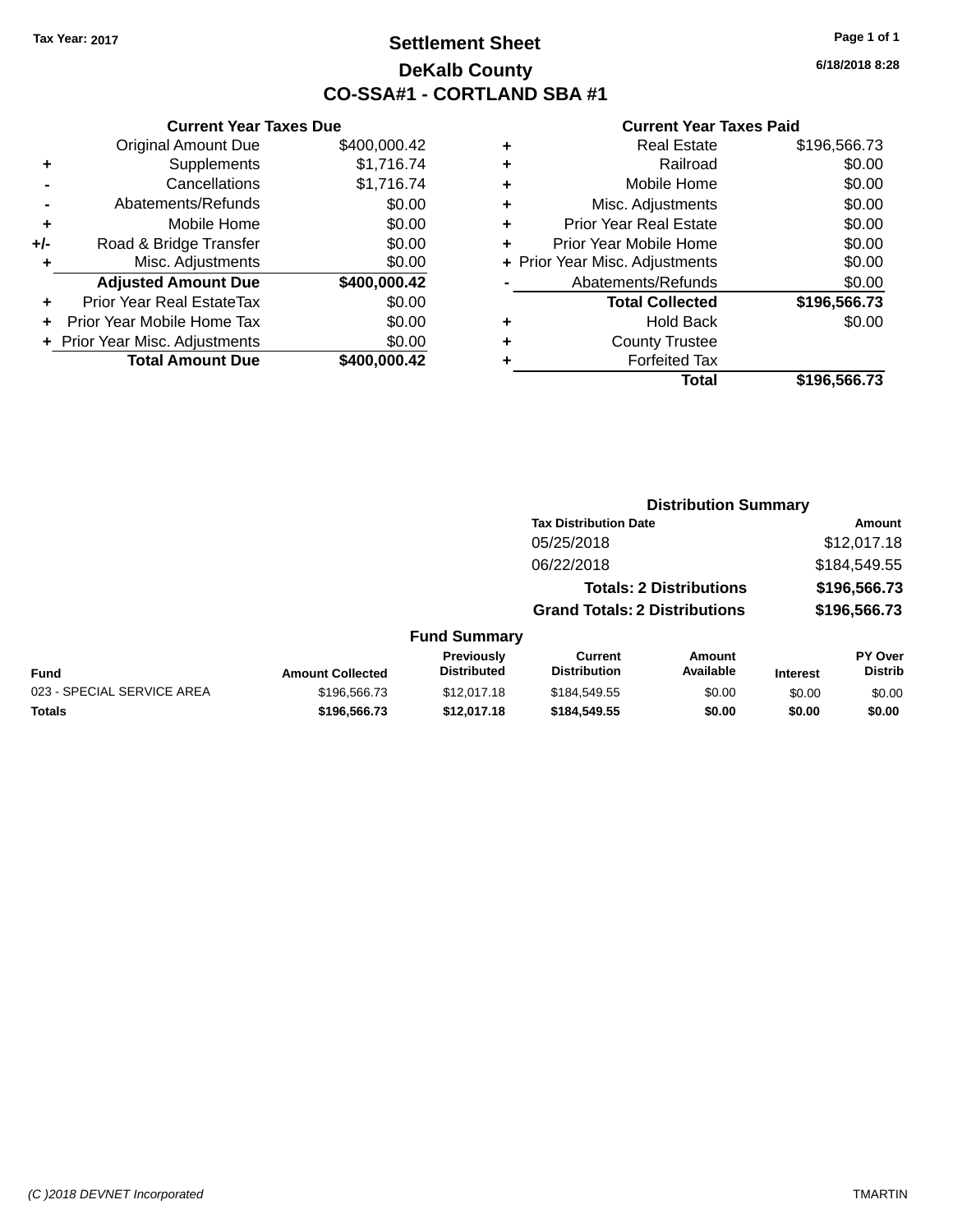# **Settlement Sheet Tax Year: 2017 Page 1 of 1 DeKalb County CO-SSA#4 - CORTLAND SBA #4**

**6/18/2018 8:28**

|     | <b>Current Year Taxes Due</b>  |        |
|-----|--------------------------------|--------|
|     | <b>Original Amount Due</b>     | \$0.00 |
| ٠   | Supplements                    | \$0.00 |
|     | Cancellations                  | \$0.00 |
|     | Abatements/Refunds             | \$0.00 |
| ٠   | Mobile Home                    | \$0.00 |
| +/- | Road & Bridge Transfer         | \$0.00 |
| ٠   | Misc. Adjustments              | \$0.00 |
|     | <b>Adjusted Amount Due</b>     | \$0.00 |
| ٠   | Prior Year Real EstateTax      | \$0.00 |
| ÷   | Prior Year Mobile Home Tax     | \$0.00 |
|     | + Prior Year Misc. Adjustments | \$0.00 |
|     | <b>Total Amount Due</b>        | \$0.00 |
|     |                                |        |

| ٠ | <b>Real Estate</b>             | \$0.00 |
|---|--------------------------------|--------|
| ٠ | Railroad                       | \$0.00 |
| ٠ | Mobile Home                    | \$0.00 |
| ٠ | Misc. Adjustments              | \$0.00 |
| ٠ | <b>Prior Year Real Estate</b>  | \$0.00 |
| ٠ | Prior Year Mobile Home         | \$0.00 |
|   | + Prior Year Misc. Adjustments | \$0.00 |
|   | Abatements/Refunds             | \$0.00 |
|   | <b>Total Collected</b>         | \$0.00 |
| ٠ | <b>Hold Back</b>               | \$0.00 |
|   | <b>County Trustee</b>          |        |
|   | <b>Forfeited Tax</b>           |        |
|   | Total                          |        |

|                            |                         | <b>Fund Summary</b>                     |                                |                     |                 |                                  |
|----------------------------|-------------------------|-----------------------------------------|--------------------------------|---------------------|-----------------|----------------------------------|
| <b>Fund</b>                | <b>Amount Collected</b> | <b>Previously</b><br><b>Distributed</b> | Current<br><b>Distribution</b> | Amount<br>Available | <b>Interest</b> | <b>PY Over</b><br><b>Distrib</b> |
| 023 - SPECIAL SERVICE AREA | \$0.00                  | \$0.00                                  | \$0.00                         | \$0.00              | \$0.00          | \$0.00                           |
| <b>Totals</b>              | \$0.00                  | \$0.00                                  | \$0.00                         | \$0.00              | \$0.00          | \$0.00                           |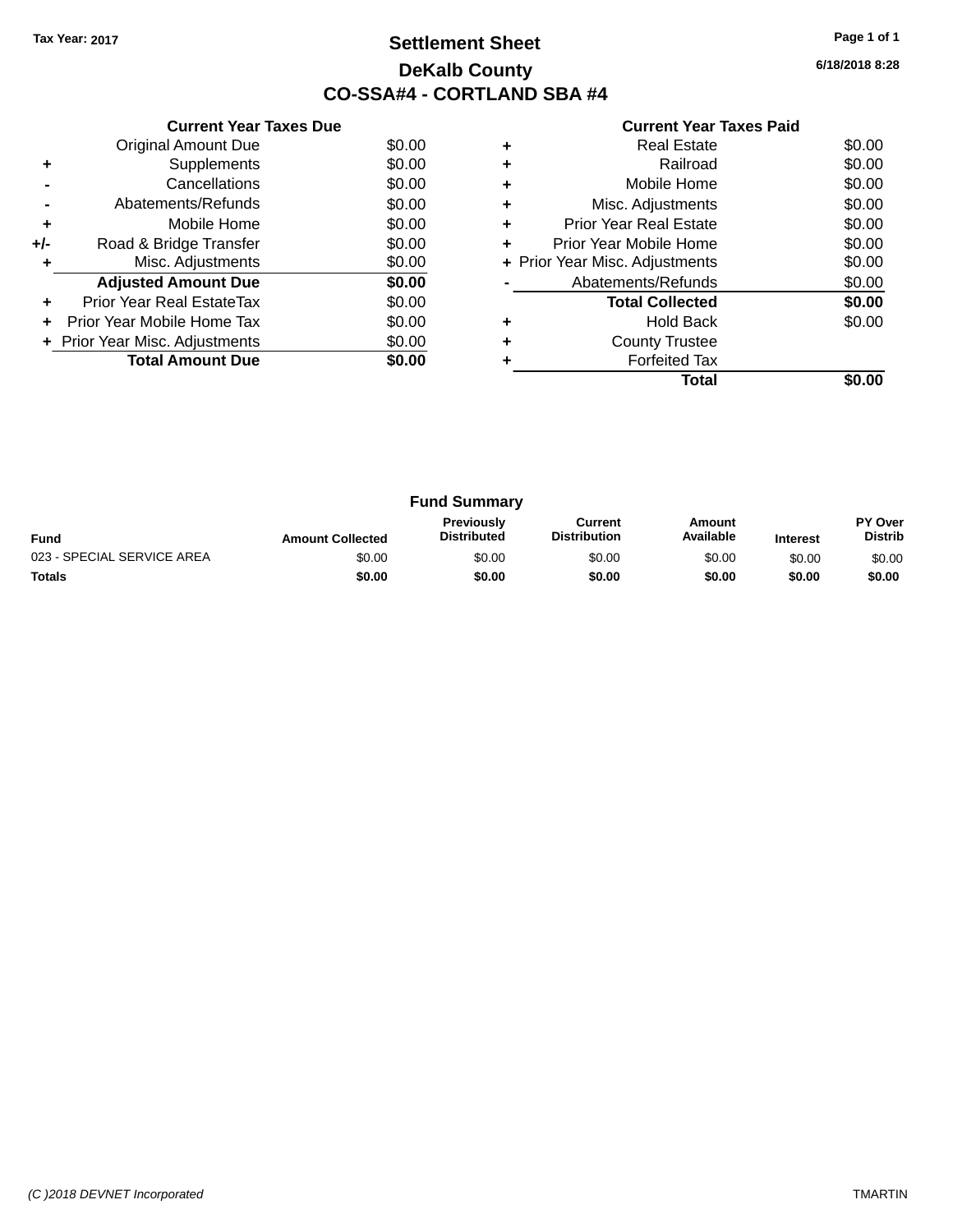# **Settlement Sheet Tax Year: 2017 Page 1 of 1 DeKalb County CO-SSA#7 - CORTLAND SBA #7**

**6/18/2018 8:28**

|       | <b>Current Year Taxes Due</b>  |        |
|-------|--------------------------------|--------|
|       | <b>Original Amount Due</b>     | \$0.00 |
| ٠     | Supplements                    | \$0.00 |
|       | Cancellations                  | \$0.00 |
|       | Abatements/Refunds             | \$0.00 |
| ٠     | Mobile Home                    | \$0.00 |
| $+/-$ | Road & Bridge Transfer         | \$0.00 |
|       | Misc. Adjustments              | \$0.00 |
|       | <b>Adjusted Amount Due</b>     | \$0.00 |
|       | Prior Year Real EstateTax      | \$0.00 |
|       | Prior Year Mobile Home Tax     | \$0.00 |
|       | + Prior Year Misc. Adjustments | \$0.00 |
|       | <b>Total Amount Due</b>        | \$0.00 |
|       |                                |        |

|   | Total                          |        |
|---|--------------------------------|--------|
|   | <b>Forfeited Tax</b>           |        |
| ٠ | <b>County Trustee</b>          |        |
|   | <b>Hold Back</b>               | \$0.00 |
|   | <b>Total Collected</b>         | \$0.00 |
|   | Abatements/Refunds             | \$0.00 |
|   | + Prior Year Misc. Adjustments | \$0.00 |
| ٠ | Prior Year Mobile Home         | \$0.00 |
| ٠ | <b>Prior Year Real Estate</b>  | \$0.00 |
| ٠ | Misc. Adjustments              | \$0.00 |
| ٠ | Mobile Home                    | \$0.00 |
| ٠ | Railroad                       | \$0.00 |
|   | <b>Real Estate</b>             | \$0.00 |

|                            |                         | <b>Fund Summary</b>              |                                |                     |                 |                                  |
|----------------------------|-------------------------|----------------------------------|--------------------------------|---------------------|-----------------|----------------------------------|
| <b>Fund</b>                | <b>Amount Collected</b> | Previously<br><b>Distributed</b> | Current<br><b>Distribution</b> | Amount<br>Available | <b>Interest</b> | <b>PY Over</b><br><b>Distrib</b> |
| 023 - SPECIAL SERVICE AREA | \$0.00                  | \$0.00                           | \$0.00                         | \$0.00              | \$0.00          | \$0.00                           |
| <b>Totals</b>              | \$0.00                  | \$0.00                           | \$0.00                         | \$0.00              | \$0.00          | \$0.00                           |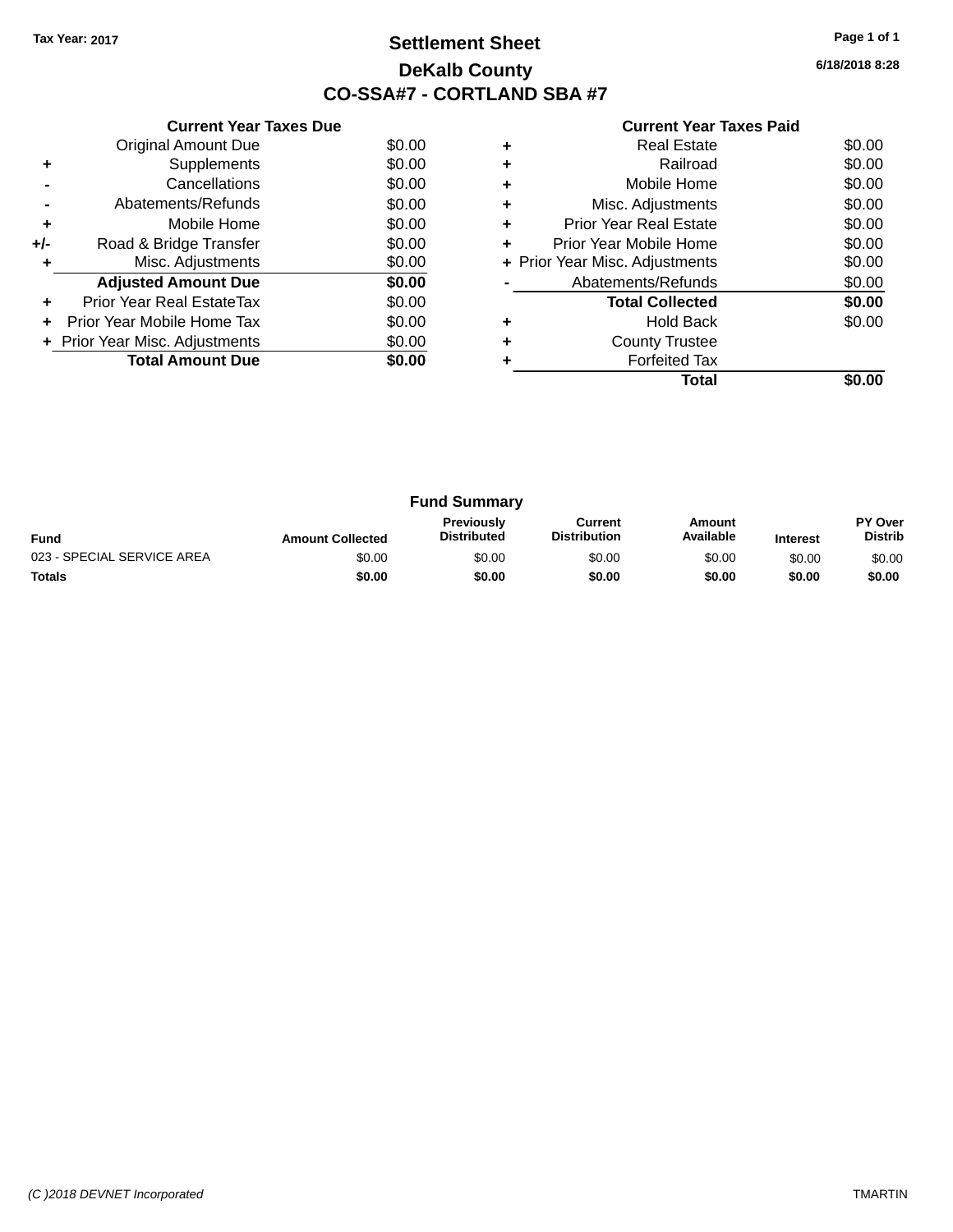# **Settlement Sheet Tax Year: 2017 Page 1 of 1 DeKalb County CO-SSA#8 - CORTLAND SBA #8**

**6/18/2018 8:28**

|     | <b>Current Year Taxes Due</b>  |        |
|-----|--------------------------------|--------|
|     | <b>Original Amount Due</b>     | \$0.00 |
| ٠   | Supplements                    | \$0.00 |
|     | Cancellations                  | \$0.00 |
|     | Abatements/Refunds             | \$0.00 |
| ٠   | Mobile Home                    | \$0.00 |
| +/- | Road & Bridge Transfer         | \$0.00 |
| ٠   | Misc. Adjustments              | \$0.00 |
|     | <b>Adjusted Amount Due</b>     | \$0.00 |
| ٠   | Prior Year Real EstateTax      | \$0.00 |
| ÷   | Prior Year Mobile Home Tax     | \$0.00 |
|     | + Prior Year Misc. Adjustments | \$0.00 |
|     | <b>Total Amount Due</b>        | \$0.00 |
|     |                                |        |

|   | <b>Real Estate</b>             | \$0.00 |
|---|--------------------------------|--------|
|   | Railroad                       | \$0.00 |
|   | Mobile Home                    | \$0.00 |
| ٠ | Misc. Adjustments              | \$0.00 |
| ٠ | Prior Year Real Estate         | \$0.00 |
| ٠ | Prior Year Mobile Home         | \$0.00 |
|   | + Prior Year Misc. Adjustments | \$0.00 |
|   | Abatements/Refunds             | \$0.00 |
|   | <b>Total Collected</b>         | \$0.00 |
|   | <b>Hold Back</b>               | \$0.00 |
|   | <b>County Trustee</b>          |        |
|   | <b>Forfeited Tax</b>           |        |
|   | Total                          |        |

|                            |                         | <b>Fund Summary</b>                     |                                |                     |                 |                           |
|----------------------------|-------------------------|-----------------------------------------|--------------------------------|---------------------|-----------------|---------------------------|
| <b>Fund</b>                | <b>Amount Collected</b> | <b>Previously</b><br><b>Distributed</b> | Current<br><b>Distribution</b> | Amount<br>Available | <b>Interest</b> | PY Over<br><b>Distrib</b> |
| 023 - SPECIAL SERVICE AREA | \$0.00                  | \$0.00                                  | \$0.00                         | \$0.00              | \$0.00          | \$0.00                    |
| <b>Totals</b>              | \$0.00                  | \$0.00                                  | \$0.00                         | \$0.00              | \$0.00          | \$0.00                    |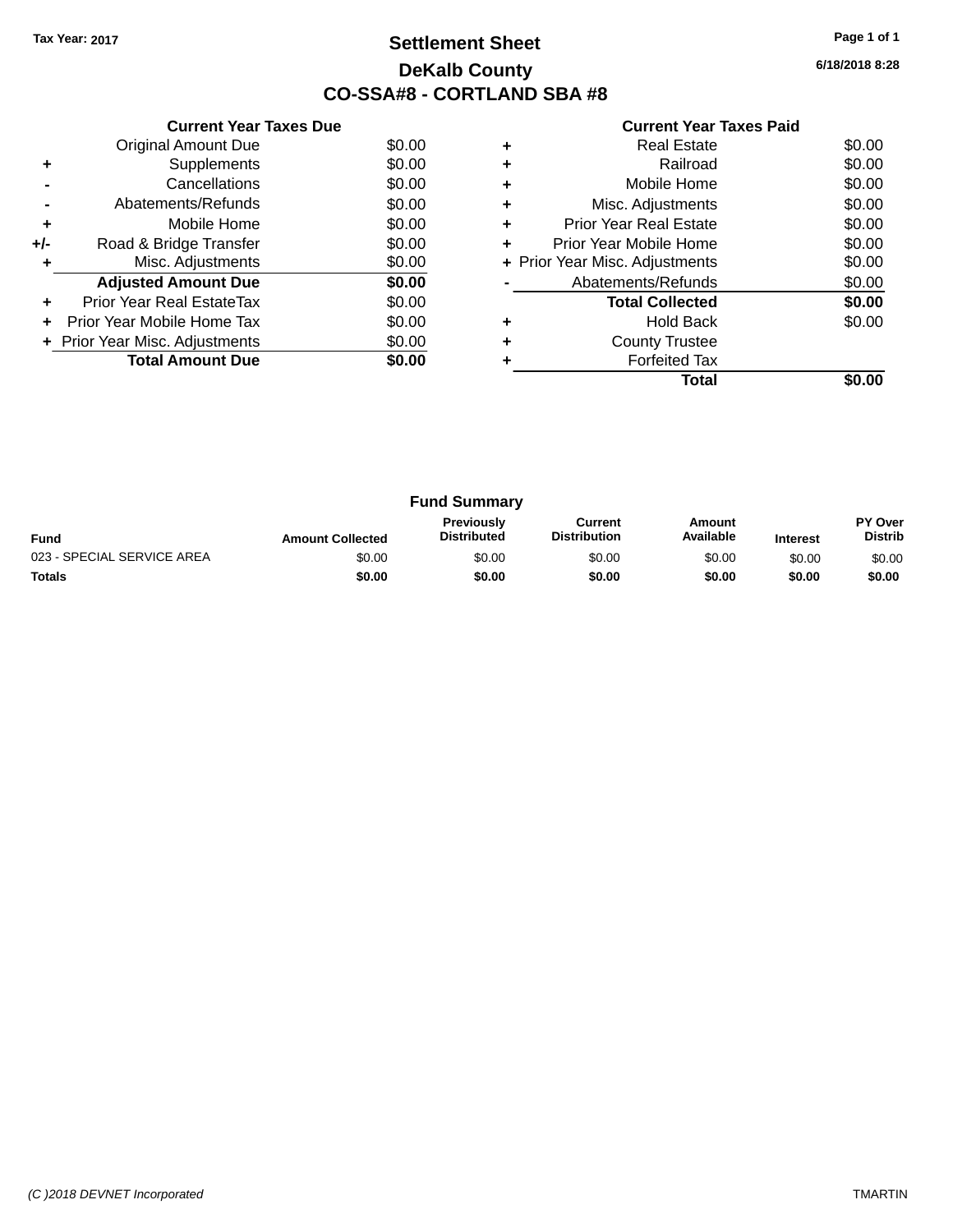# **Settlement Sheet Tax Year: 2017 Page 1 of 1 DeKalb County MA-DK #3 - MALTA DEKALB DRAINAGE #3**

#### **Current Year Taxes Due** Original Amount Due \$3,756.78 **+** Supplements \$0.00 **-** Cancellations \$0.00 **-** Abatements/Refunds \$0.00 **+** Mobile Home \$0.00 **+/-** Road & Bridge Transfer \$0.00 **+** Misc. Adjustments \$0.00 **Adjusted Amount Due \$3,756.78 +** Prior Year Real EstateTax \$0.00 **+** Prior Year Mobile Home Tax \$0.00 **+ Prior Year Misc. Adjustments**  $$0.00$ **Total Amount Due \$3,756.78**

# **Current Year Taxes Paid +** Real Estate \$1,883.28 **+** Railroad \$0.00

|   | Abatements/Refunds     | \$0.00     |
|---|------------------------|------------|
|   |                        | \$1,883.28 |
|   | <b>Total Collected</b> |            |
|   |                        |            |
|   | <b>Hold Back</b>       | \$0.00     |
| ÷ | <b>County Trustee</b>  |            |
|   | <b>Forfeited Tax</b>   |            |

|                 |                         |                                         | <b>Distribution Summary</b>           |                                |                 |                                  |
|-----------------|-------------------------|-----------------------------------------|---------------------------------------|--------------------------------|-----------------|----------------------------------|
|                 |                         |                                         | <b>Tax Distribution Date</b>          |                                |                 | Amount                           |
|                 |                         |                                         | 05/25/2018                            |                                |                 | \$179.21                         |
|                 |                         |                                         | 06/22/2018                            |                                |                 | \$1,704.07                       |
|                 |                         |                                         |                                       | <b>Totals: 2 Distributions</b> |                 | \$1,883.28                       |
|                 |                         |                                         | <b>Grand Totals: 2 Distributions</b>  |                                |                 | \$1,883.28                       |
|                 |                         | <b>Fund Summary</b>                     |                                       |                                |                 |                                  |
| Fund            | <b>Amount Collected</b> | <b>Previously</b><br><b>Distributed</b> | <b>Current</b><br><b>Distribution</b> | <b>Amount</b><br>Available     | <b>Interest</b> | <b>PY Over</b><br><b>Distrib</b> |
| 001 - CORPORATE | \$1,883.28              | \$179.21                                | \$1,704.07                            | \$0.00                         | \$0.00          | \$0.00                           |
| <b>Totals</b>   | \$1,883.28              | \$179.21                                | \$1,704.07                            | \$0.00                         | \$0.00          | \$0.00                           |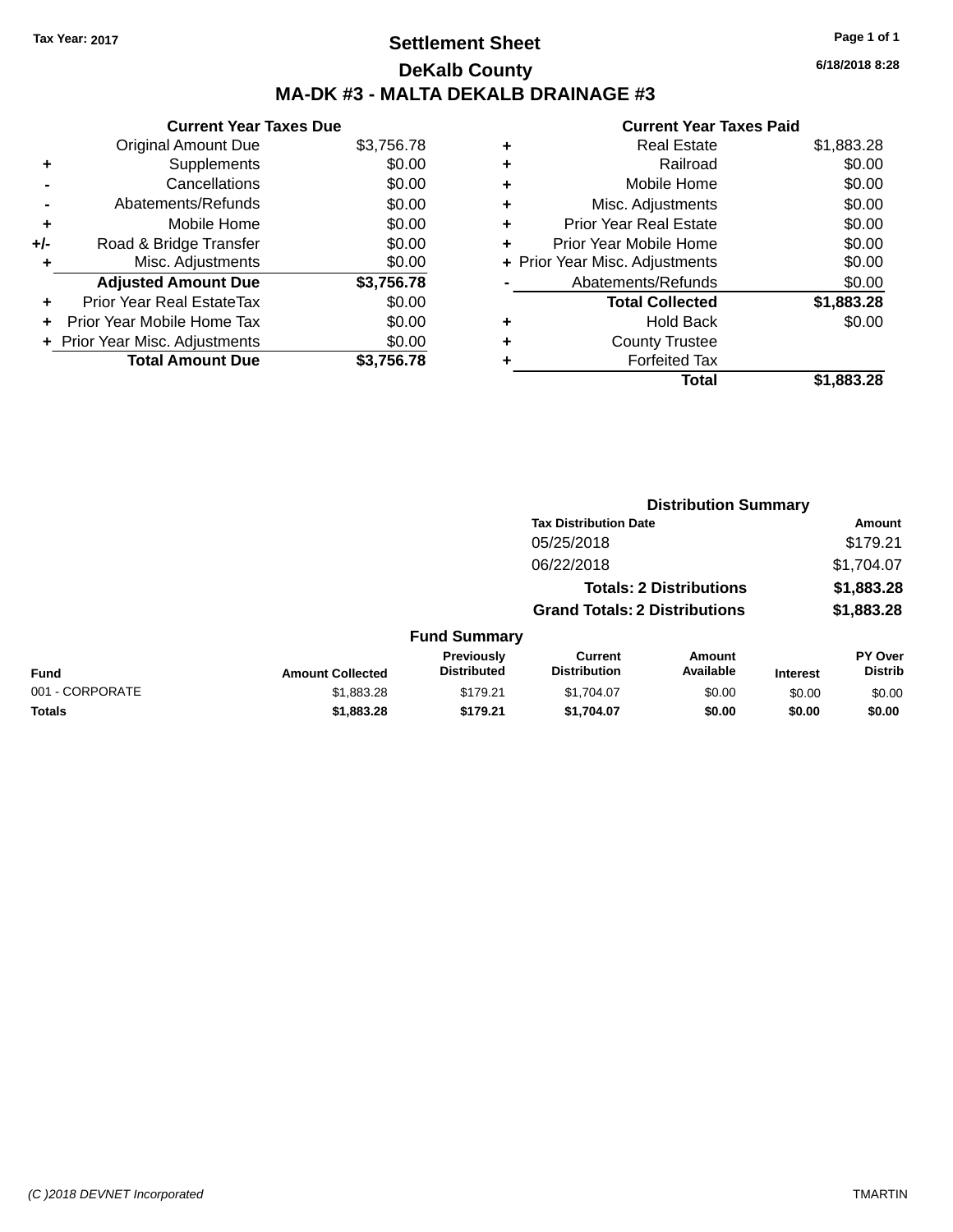### **Settlement Sheet Tax Year: 2017 Page 1 of 1 DeKalb County MAMIAFDK - MA-MI-AF-DK DRAINAGE #11**

**Current Year Taxes Due** Original Amount Due \$18,774.56 **+** Supplements \$0.00 **-** Cancellations \$0.00 **-** Abatements/Refunds \$0.00 **+** Mobile Home \$0.00 **+/-** Road & Bridge Transfer \$0.00 **+** Misc. Adjustments \$0.00 **Adjusted Amount Due \$18,774.56 +** Prior Year Real EstateTax \$0.00 **+** Prior Year Mobile Home Tax \$0.00 **+ Prior Year Misc. Adjustments**  $$0.00$ **Total Amount Due \$18,774.56**

#### **Current Year Taxes Paid +** Real Estate \$10,679.84 **+** Railroad \$0.00 **+** Mobile Home

|   | Total                          | \$10,679.84 |
|---|--------------------------------|-------------|
|   | <b>Forfeited Tax</b>           |             |
| ÷ | <b>County Trustee</b>          |             |
| ٠ | <b>Hold Back</b>               | \$0.00      |
|   | <b>Total Collected</b>         | \$10,679.84 |
|   | Abatements/Refunds             | \$0.00      |
|   | + Prior Year Misc. Adjustments | \$0.00      |
| ÷ | Prior Year Mobile Home         | \$0.00      |
| ÷ | <b>Prior Year Real Estate</b>  | \$0.00      |
| ÷ | Misc. Adjustments              | \$0.00      |
|   | <u></u>                        | vv.vv       |

**Distribution Summary**

|                 |                         |                                         | <b>Tax Distribution Date</b>          |                                |                 | <b>Amount</b>             |
|-----------------|-------------------------|-----------------------------------------|---------------------------------------|--------------------------------|-----------------|---------------------------|
|                 |                         |                                         | 05/25/2018                            |                                |                 | \$2,753.90                |
|                 |                         |                                         | 06/22/2018                            |                                |                 | \$7,925.94                |
|                 |                         |                                         |                                       | <b>Totals: 2 Distributions</b> |                 | \$10,679.84               |
|                 |                         |                                         | <b>Grand Totals: 2 Distributions</b>  |                                |                 | \$10,679.84               |
|                 |                         | <b>Fund Summary</b>                     |                                       |                                |                 |                           |
| Fund            | <b>Amount Collected</b> | <b>Previously</b><br><b>Distributed</b> | <b>Current</b><br><b>Distribution</b> | Amount<br>Available            | <b>Interest</b> | PY Over<br><b>Distrib</b> |
| 001 - CORPORATE | \$10,679.84             | \$2,753.90                              | \$7,925.94                            | \$0.00                         | \$0.00          | \$0.00                    |
| Totals          | \$10,679.84             | \$2,753.90                              | \$7.925.94                            | \$0.00                         | \$0.00          | \$0.00                    |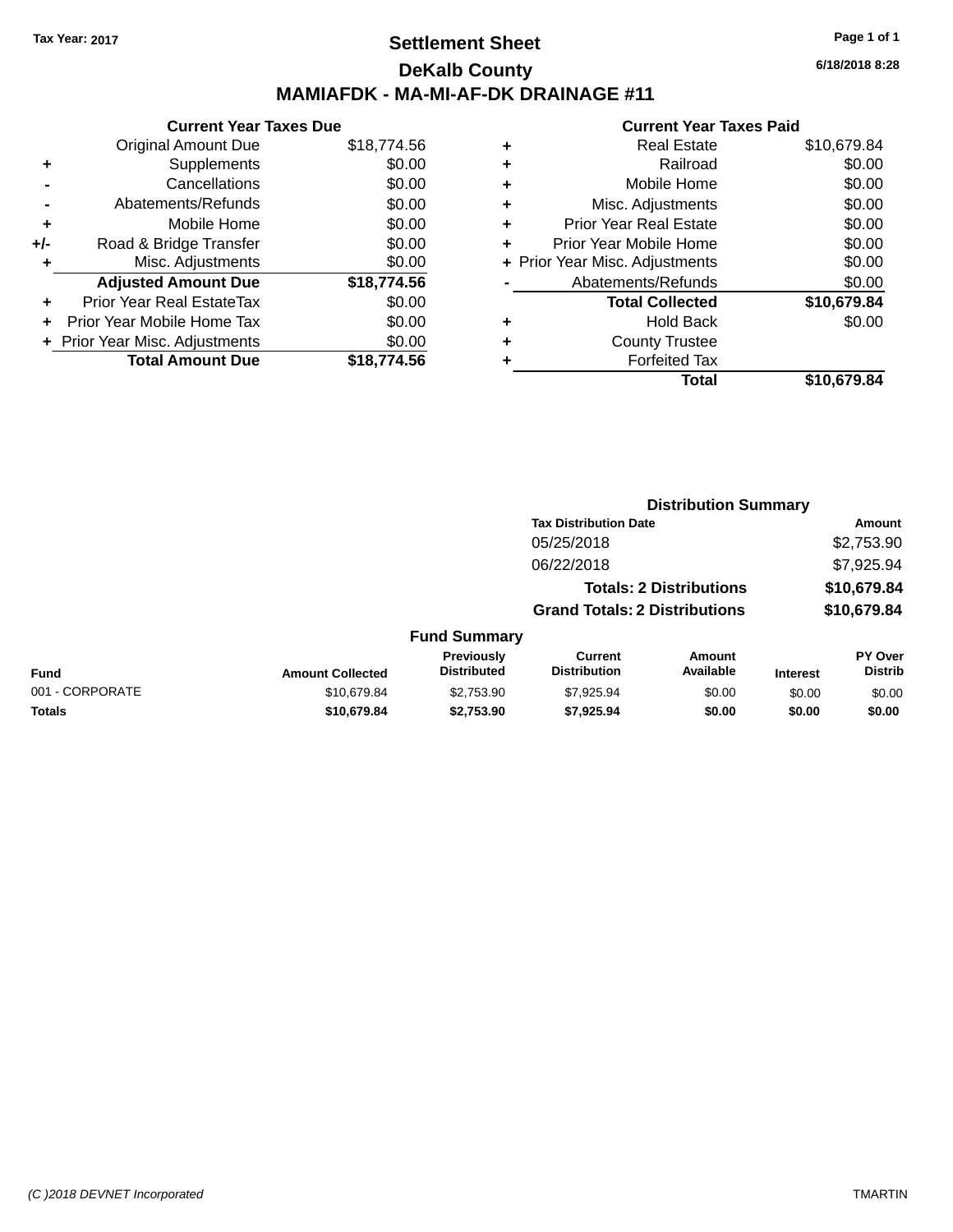# **Settlement Sheet Tax Year: 2017 Page 1 of 1 DeKalb County MY-DK #2 - MAYFIELD DEKALB DRAINAGE**

**6/18/2018 8:28**

|     | <b>Current Year Taxes Due</b>  |            |
|-----|--------------------------------|------------|
|     | <b>Original Amount Due</b>     | \$2,412.66 |
| ٠   | Supplements                    | \$0.00     |
|     | Cancellations                  | \$0.00     |
|     | Abatements/Refunds             | \$0.00     |
| ٠   | Mobile Home                    | \$0.00     |
| +/- | Road & Bridge Transfer         | \$0.00     |
| ٠   | Misc. Adjustments              | \$0.00     |
|     | <b>Adjusted Amount Due</b>     | \$2,412.66 |
| ٠   | Prior Year Real EstateTax      | \$0.00     |
| ÷   | Prior Year Mobile Home Tax     | \$0.00     |
|     | + Prior Year Misc. Adjustments | \$0.00     |
|     | <b>Total Amount Due</b>        | \$2.412.66 |

| ٠ | Real Estate                    | \$1,413.87 |
|---|--------------------------------|------------|
| ٠ | Railroad                       | \$0.00     |
| ٠ | Mobile Home                    | \$0.00     |
| ٠ | Misc. Adjustments              | \$0.00     |
| ٠ | <b>Prior Year Real Estate</b>  | \$0.00     |
| ٠ | Prior Year Mobile Home         | \$0.00     |
|   | + Prior Year Misc. Adjustments | \$0.00     |
|   | Abatements/Refunds             | \$0.00     |
|   | <b>Total Collected</b>         | \$1,413.87 |
| ٠ | Hold Back                      | \$0.00     |
| ٠ | <b>County Trustee</b>          |            |
| ٠ | <b>Forfeited Tax</b>           |            |
|   | Total                          | \$1,413.87 |
|   |                                |            |

|                 |                         |                                  |                                       | <b>Distribution Summary</b>    |                 |                           |
|-----------------|-------------------------|----------------------------------|---------------------------------------|--------------------------------|-----------------|---------------------------|
|                 |                         |                                  | <b>Tax Distribution Date</b>          |                                |                 | Amount                    |
|                 |                         |                                  | 05/25/2018                            |                                |                 | \$120.15                  |
|                 |                         |                                  | 06/22/2018                            |                                |                 | \$1,293.72                |
|                 |                         |                                  |                                       | <b>Totals: 2 Distributions</b> |                 | \$1,413.87                |
|                 |                         |                                  | <b>Grand Totals: 2 Distributions</b>  |                                |                 | \$1,413.87                |
|                 |                         | <b>Fund Summary</b>              |                                       |                                |                 |                           |
| <b>Fund</b>     | <b>Amount Collected</b> | Previously<br><b>Distributed</b> | <b>Current</b><br><b>Distribution</b> | <b>Amount</b><br>Available     | <b>Interest</b> | PY Over<br><b>Distrib</b> |
| 001 - CORPORATE | \$1,413.87              | \$120.15                         | \$1,293.72                            | \$0.00                         | \$0.00          | \$0.00                    |
| <b>Totals</b>   | \$1,413.87              | \$120.15                         | \$1,293.72                            | \$0.00                         | \$0.00          | \$0.00                    |
|                 |                         |                                  |                                       |                                |                 |                           |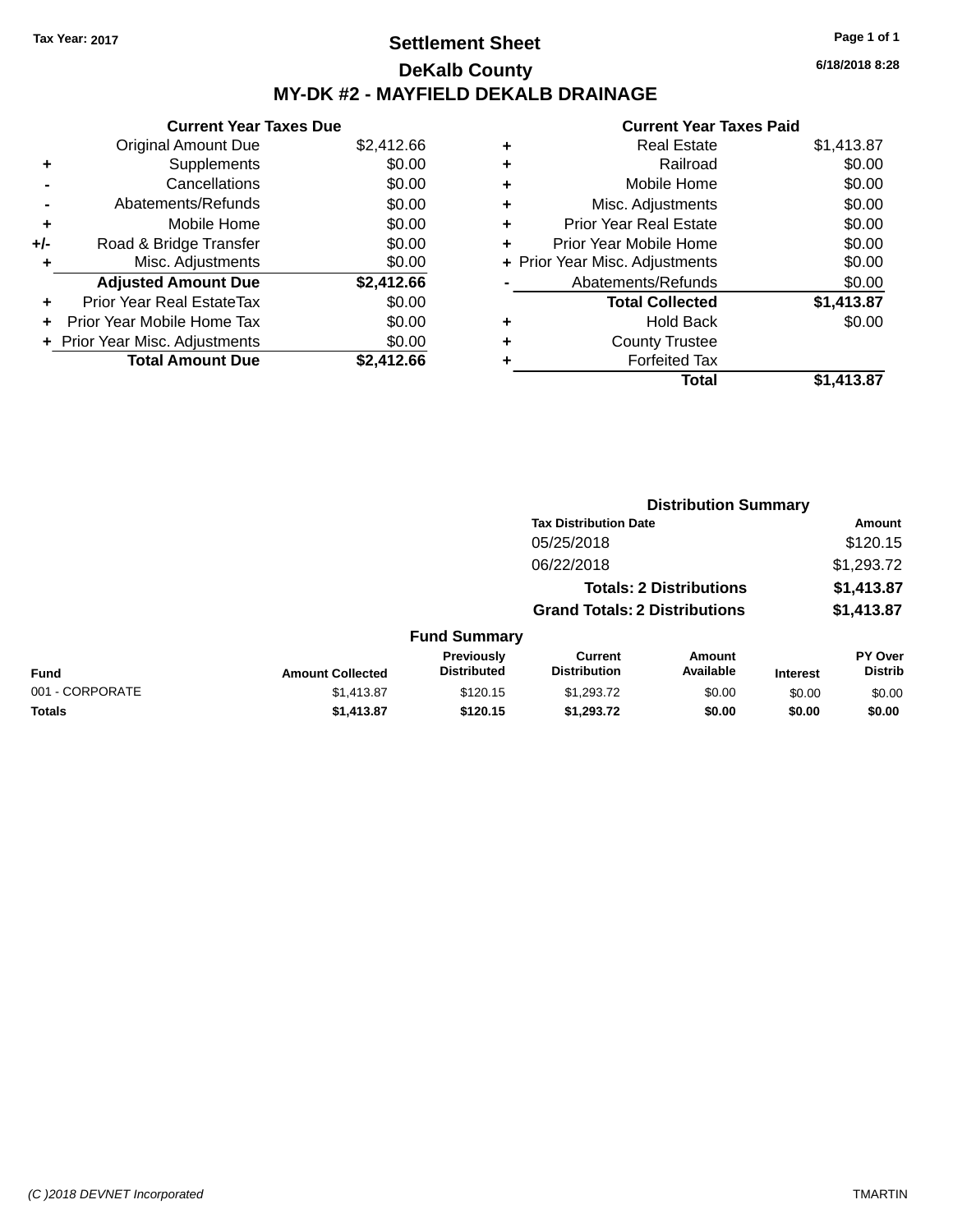# **Settlement Sheet Tax Year: 2017 Page 1 of 1 DeKalb County NO-LR-SA # - NO-LR-SA DRAINAGE #10**

**6/18/2018 8:28**

|     | <b>Current Year Taxes Due</b>    |             |
|-----|----------------------------------|-------------|
|     | <b>Original Amount Due</b>       | \$50,220.36 |
| ٠   | Supplements                      | \$223.08    |
|     | Cancellations                    | \$223.08    |
|     | Abatements/Refunds               | \$0.00      |
| ٠   | Mobile Home                      | \$0.00      |
| +/- | Road & Bridge Transfer           | \$0.00      |
| ٠   | Misc. Adjustments                | \$0.00      |
|     | <b>Adjusted Amount Due</b>       | \$50,220.36 |
| ÷   | <b>Prior Year Real EstateTax</b> | \$0.00      |
|     | Prior Year Mobile Home Tax       | \$0.00      |
|     | + Prior Year Misc. Adjustments   | \$118.86    |
|     | <b>Total Amount Due</b>          | \$50,339.22 |

| ٠ | <b>Real Estate</b>             | \$29,470.36 |
|---|--------------------------------|-------------|
| ٠ | Railroad                       | \$0.00      |
| ٠ | Mobile Home                    | \$0.00      |
| ٠ | Misc. Adjustments              | \$0.00      |
| ٠ | <b>Prior Year Real Estate</b>  | \$0.00      |
| ٠ | Prior Year Mobile Home         | \$0.00      |
|   | + Prior Year Misc. Adjustments | \$118.86    |
|   | Abatements/Refunds             | \$0.00      |
|   | <b>Total Collected</b>         | \$29,589.22 |
| ٠ | <b>Hold Back</b>               | \$0.00      |
| ٠ | <b>County Trustee</b>          |             |
| ٠ | <b>Forfeited Tax</b>           |             |
|   | Total                          | \$29,589.22 |
|   |                                |             |

|                         |                           |                                                       | <b>Distribution Summary</b>                    |                                |                 |                           |
|-------------------------|---------------------------|-------------------------------------------------------|------------------------------------------------|--------------------------------|-----------------|---------------------------|
|                         |                           |                                                       | <b>Tax Distribution Date</b>                   |                                | Amount          |                           |
|                         |                           |                                                       | 05/25/2018                                     |                                |                 | \$7,127.39                |
|                         |                           |                                                       | 06/22/2018                                     |                                | \$22,461.83     |                           |
|                         |                           |                                                       |                                                | <b>Totals: 2 Distributions</b> |                 | \$29,589.22               |
|                         |                           |                                                       | <b>Grand Totals: 2 Distributions</b>           |                                |                 | \$29,589.22               |
|                         |                           | <b>Fund Summary</b>                                   |                                                |                                |                 |                           |
| Fund                    | <b>Amount Collected</b>   | Previously<br><b>Distributed</b>                      | <b>Current</b><br><b>Distribution</b>          | Amount<br>Available            | <b>Interest</b> | PY Over<br><b>Distrib</b> |
| 001 - CORPORATE         | \$29,589.22               | \$7,127.39                                            | \$22,461.83                                    | \$0.00                         | \$0.00          | \$0.00                    |
| Totals                  | \$29,589.22               | \$7,127.39                                            | \$22,461.83                                    | \$0.00                         | \$0.00          | \$0.00                    |
|                         |                           | <b>Miscellaneous Adjustment Detail</b>                |                                                |                                |                 |                           |
| Year Source             | <b>Account Type</b>       | <b>Amount Adjustment Description</b>                  |                                                |                                |                 |                           |
| 2016 DR - Drainage      | <b>Back Tax Collected</b> |                                                       | \$29.76 DOBSON REDEMPTION 19-26-481-012 by TBA |                                |                 |                           |
| 2016 DR - Drainage      | <b>Back Tax Collected</b> | \$89.10 CHICAGO TITLE LAND TR CO 19-26-484-016 by TBA |                                                |                                |                 |                           |
| <b>Totals 2 entries</b> |                           | \$118.86                                              |                                                |                                |                 |                           |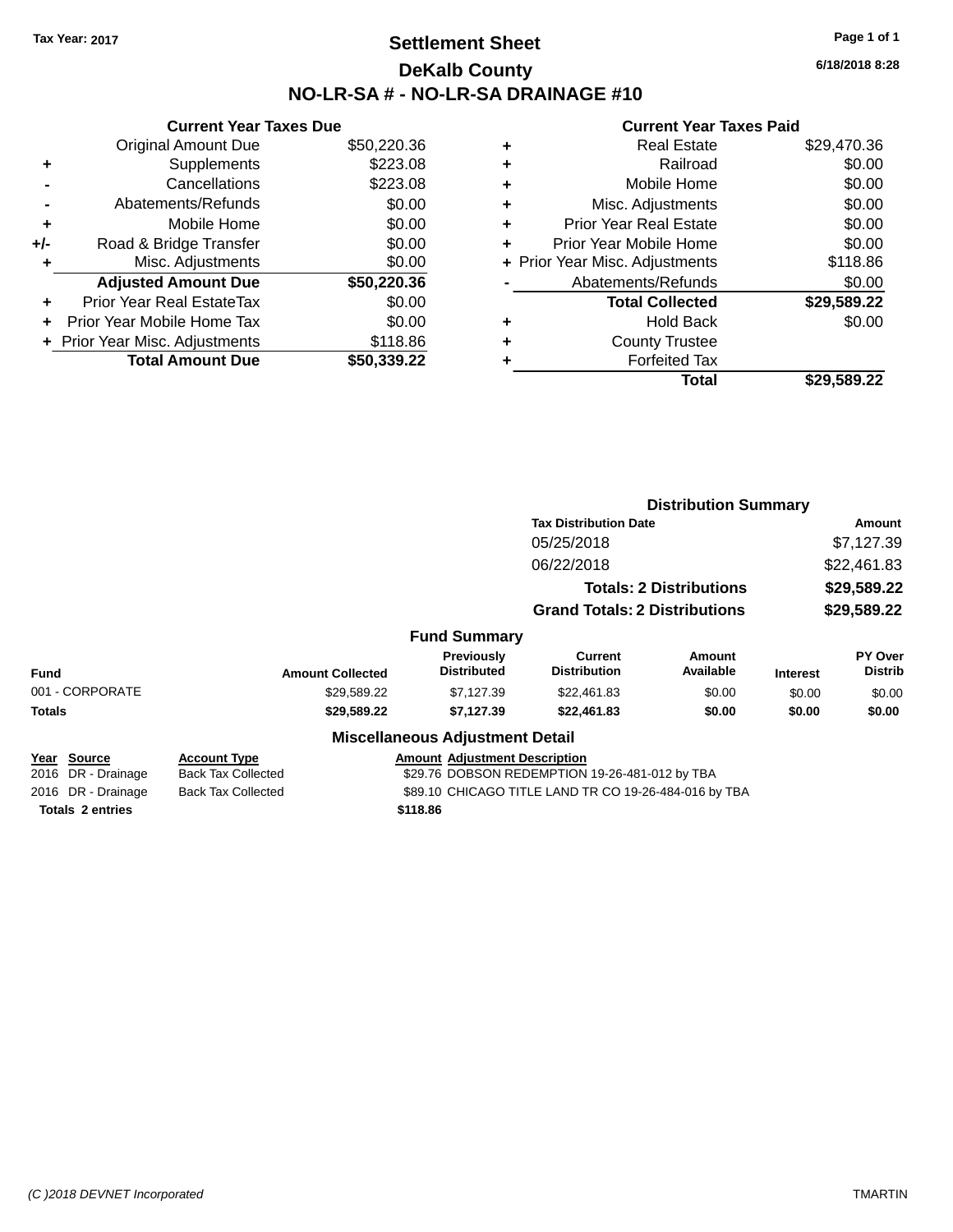# **Settlement Sheet Tax Year: 2017 Page 1 of 1 DeKalb County NORMAL #13 - NORMAL DRAINAGE DISTRICT**

**6/18/2018 8:28**

| <b>Current Year Taxes Paid</b> |  |  |
|--------------------------------|--|--|
|                                |  |  |

|     | <b>Current Year Taxes Due</b>  |        |
|-----|--------------------------------|--------|
|     | Original Amount Due            | \$0.00 |
| ٠   | Supplements                    | \$0.00 |
|     | Cancellations                  | \$0.00 |
|     | Abatements/Refunds             | \$0.00 |
| ÷   | Mobile Home                    | \$0.00 |
| +/- | Road & Bridge Transfer         | \$0.00 |
| ٠   | Misc. Adjustments              | \$0.00 |
|     | <b>Adjusted Amount Due</b>     | \$0.00 |
| ٠   | Prior Year Real EstateTax      | \$0.00 |
|     | Prior Year Mobile Home Tax     | \$0.00 |
|     | + Prior Year Misc. Adjustments | \$0.00 |
|     | <b>Total Amount Due</b>        | \$0.00 |
|     |                                |        |

|   | <b>Real Estate</b>             | \$0.00 |
|---|--------------------------------|--------|
|   | Railroad                       | \$0.00 |
| ٠ | Mobile Home                    | \$0.00 |
| ٠ | Misc. Adjustments              | \$0.00 |
| ٠ | <b>Prior Year Real Estate</b>  | \$0.00 |
| ٠ | Prior Year Mobile Home         | \$0.00 |
|   | + Prior Year Misc. Adjustments | \$0.00 |
|   | Abatements/Refunds             | \$0.00 |
|   | <b>Total Collected</b>         | \$0.00 |
|   | <b>Hold Back</b>               | \$0.00 |
|   | <b>County Trustee</b>          |        |
|   | <b>Forfeited Tax</b>           |        |
|   | Total                          |        |

|                 |                         | <b>Fund Summary</b>              |                                |                     |                 |                           |
|-----------------|-------------------------|----------------------------------|--------------------------------|---------------------|-----------------|---------------------------|
| <b>Fund</b>     | <b>Amount Collected</b> | Previously<br><b>Distributed</b> | Current<br><b>Distribution</b> | Amount<br>Available | <b>Interest</b> | PY Over<br><b>Distrib</b> |
| 001 - CORPORATE | \$0.00                  | \$0.00                           | \$0.00                         | \$0.00              | \$0.00          | \$0.00                    |
| <b>Totals</b>   | \$0.00                  | \$0.00                           | \$0.00                         | \$0.00              | \$0.00          | \$0.00                    |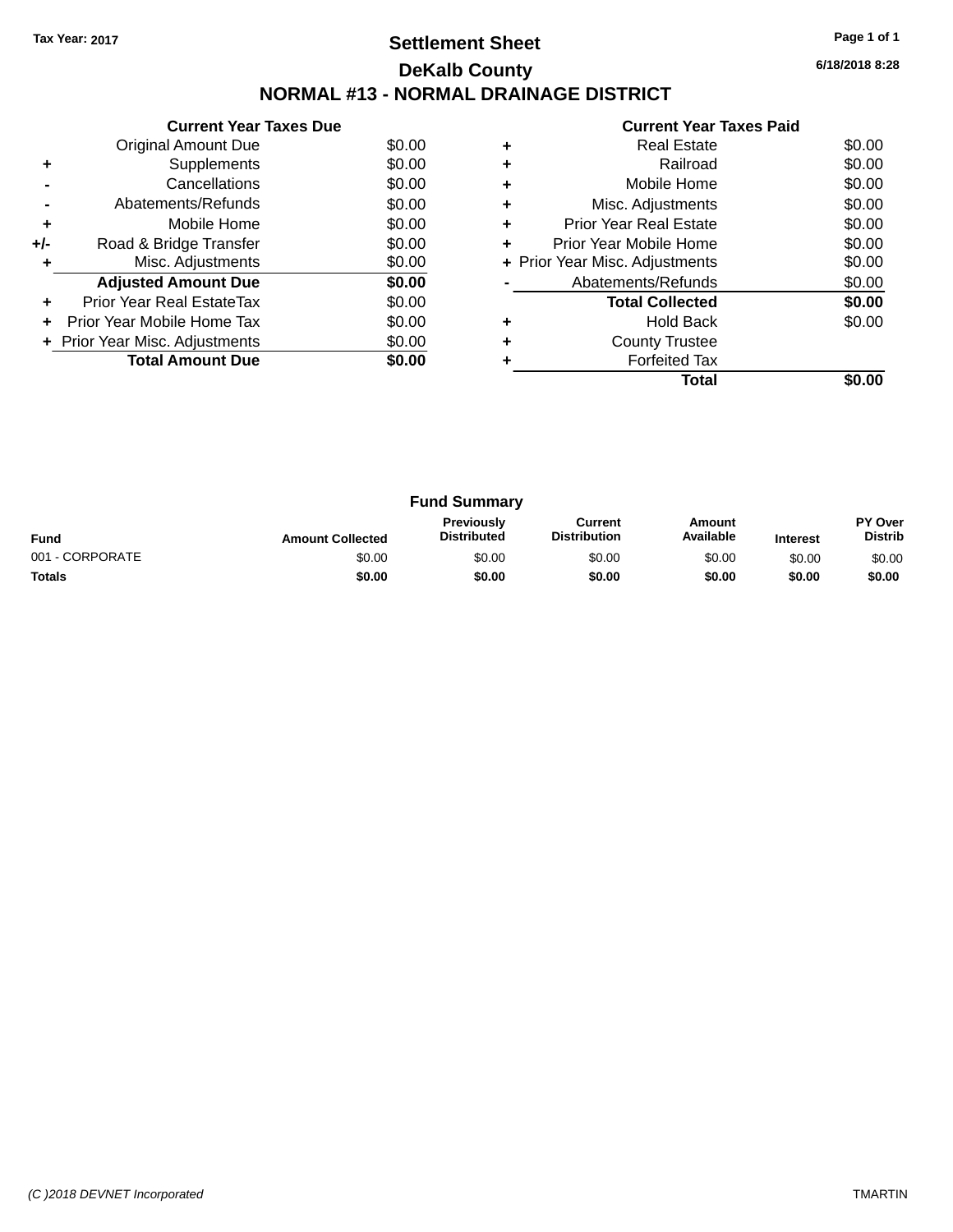# **Settlement Sheet Tax Year: 2017 Page 1 of 1 DeKalb County SH-MI #6 - SHABBONA/MILAN DRAINAGE**

**6/18/2018 8:28**

|     | <b>Current Year Taxes Due</b>  |             |
|-----|--------------------------------|-------------|
|     | <b>Original Amount Due</b>     | \$10,910.60 |
| ٠   | Supplements                    | \$0.00      |
|     | Cancellations                  | \$0.00      |
|     | Abatements/Refunds             | \$0.00      |
| ٠   | Mobile Home                    | \$0.00      |
| +/- | Road & Bridge Transfer         | \$0.00      |
|     | Misc. Adjustments              | \$0.00      |
|     | <b>Adjusted Amount Due</b>     | \$10,910.60 |
| ÷   | Prior Year Real EstateTax      | \$0.00      |
|     | Prior Year Mobile Home Tax     | \$0.00      |
|     | + Prior Year Misc. Adjustments | \$0.00      |
|     | <b>Total Amount Due</b>        | \$10,910.60 |

|   | <b>Real Estate</b>             | \$6,627.26 |
|---|--------------------------------|------------|
| ٠ | Railroad                       | \$0.00     |
| ٠ | Mobile Home                    | \$0.00     |
| ٠ | Misc. Adjustments              | \$0.00     |
| ٠ | <b>Prior Year Real Estate</b>  | \$0.00     |
| ٠ | Prior Year Mobile Home         | \$0.00     |
|   | + Prior Year Misc. Adjustments | \$0.00     |
|   | Abatements/Refunds             | \$0.00     |
|   | <b>Total Collected</b>         | \$6,627.26 |
|   | <b>Hold Back</b>               | \$0.00     |
| ٠ | <b>County Trustee</b>          |            |
|   | <b>Forfeited Tax</b>           |            |
|   | Total                          | \$6.627.26 |
|   |                                |            |

|                 |                         |                                  | <b>Distribution Summary</b>           |                                |                 |                                  |
|-----------------|-------------------------|----------------------------------|---------------------------------------|--------------------------------|-----------------|----------------------------------|
|                 |                         |                                  | <b>Tax Distribution Date</b>          |                                |                 | Amount                           |
|                 |                         |                                  | 05/25/2018                            |                                |                 | \$643.18                         |
|                 |                         |                                  | 06/22/2018                            |                                |                 | \$5,984.08                       |
|                 |                         |                                  |                                       | <b>Totals: 2 Distributions</b> |                 | \$6,627.26                       |
|                 |                         |                                  | <b>Grand Totals: 2 Distributions</b>  |                                |                 | \$6,627.26                       |
|                 |                         | <b>Fund Summary</b>              |                                       |                                |                 |                                  |
| <b>Fund</b>     | <b>Amount Collected</b> | Previously<br><b>Distributed</b> | <b>Current</b><br><b>Distribution</b> | Amount<br>Available            | <b>Interest</b> | <b>PY Over</b><br><b>Distrib</b> |
| 001 - CORPORATE | \$6,627.26              | \$643.18                         | \$5.984.08                            | \$0.00                         | \$0.00          | \$0.00                           |
| <b>Totals</b>   | \$6,627.26              | \$643.18                         | \$5,984.08                            | \$0.00                         | \$0.00          | \$0.00                           |
|                 |                         |                                  |                                       |                                |                 |                                  |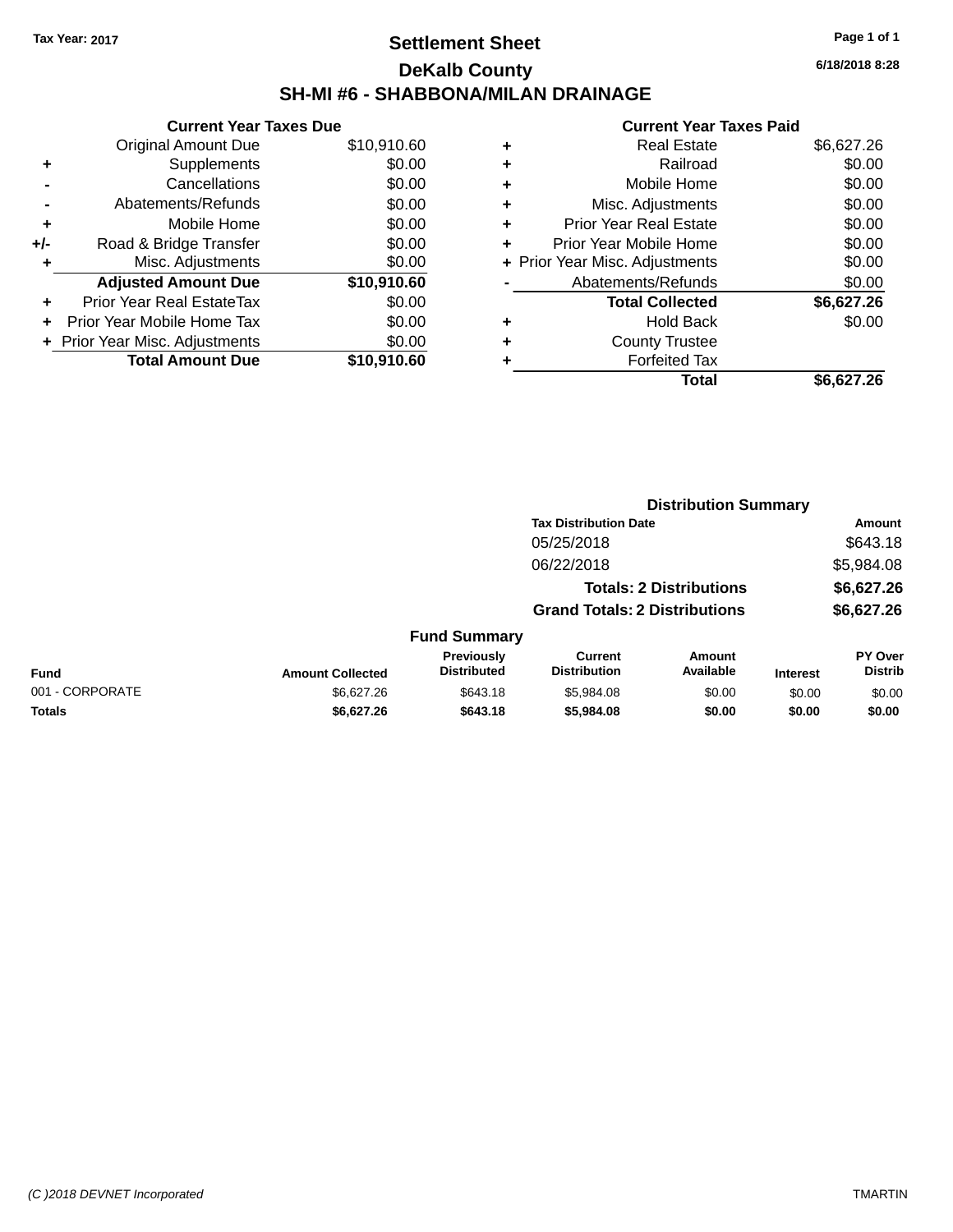# **Settlement Sheet Tax Year: 2017 Page 1 of 1 DeKalb County SQ GR #12 - SQUAW GROVE DRAINAGE**

**6/18/2018 8:28**

|     | <b>Current Year Taxes Due</b>  |            |
|-----|--------------------------------|------------|
|     | <b>Original Amount Due</b>     | \$7,028.28 |
| ٠   | Supplements                    | \$0.00     |
|     | Cancellations                  | \$0.00     |
|     | Abatements/Refunds             | \$0.00     |
| ٠   | Mobile Home                    | \$0.00     |
| +/- | Road & Bridge Transfer         | \$0.00     |
|     | Misc. Adjustments              | \$0.00     |
|     | <b>Adjusted Amount Due</b>     | \$7,028.28 |
| ÷   | Prior Year Real EstateTax      | \$0.00     |
|     | Prior Year Mobile Home Tax     | \$0.00     |
|     | + Prior Year Misc. Adjustments | \$0.00     |
|     | <b>Total Amount Due</b>        | \$7,028.28 |

|   | <b>Real Estate</b>             | \$4,236.12 |
|---|--------------------------------|------------|
| ٠ | Railroad                       | \$0.00     |
| ٠ | Mobile Home                    | \$0.00     |
| ٠ | Misc. Adjustments              | \$0.00     |
| ٠ | <b>Prior Year Real Estate</b>  | \$0.00     |
| ٠ | Prior Year Mobile Home         | \$0.00     |
|   | + Prior Year Misc. Adjustments | \$0.00     |
|   | Abatements/Refunds             | \$0.00     |
|   | <b>Total Collected</b>         | \$4,236.12 |
| ٠ | <b>Hold Back</b>               | \$0.00     |
| ٠ | <b>County Trustee</b>          |            |
| ٠ | <b>Forfeited Tax</b>           |            |
|   | Total                          | \$4,236.12 |
|   |                                |            |

|                 |                         |                                  | <b>Distribution Summary</b>           |                                |                 |                           |
|-----------------|-------------------------|----------------------------------|---------------------------------------|--------------------------------|-----------------|---------------------------|
|                 |                         |                                  | <b>Tax Distribution Date</b>          |                                |                 | <b>Amount</b>             |
|                 |                         |                                  | 06/22/2018                            |                                |                 | \$4,236.12                |
|                 |                         |                                  |                                       | <b>Totals: 1 Distributions</b> |                 | \$4,236.12                |
|                 |                         |                                  | <b>Grand Totals: 1 Distributions</b>  |                                |                 | \$4,236.12                |
|                 |                         | <b>Fund Summary</b>              |                                       |                                |                 |                           |
| <b>Fund</b>     | <b>Amount Collected</b> | Previously<br><b>Distributed</b> | <b>Current</b><br><b>Distribution</b> | Amount<br>Available            | <b>Interest</b> | PY Over<br><b>Distrib</b> |
| 001 - CORPORATE | \$4,236.12              | \$0.00                           | \$4,236.12                            | \$0.00                         | \$0.00          | \$0.00                    |
| Totals          | \$4,236.12              | \$0.00                           | \$4,236.12                            | \$0.00                         | \$0.00          | \$0.00                    |
|                 |                         |                                  |                                       |                                |                 |                           |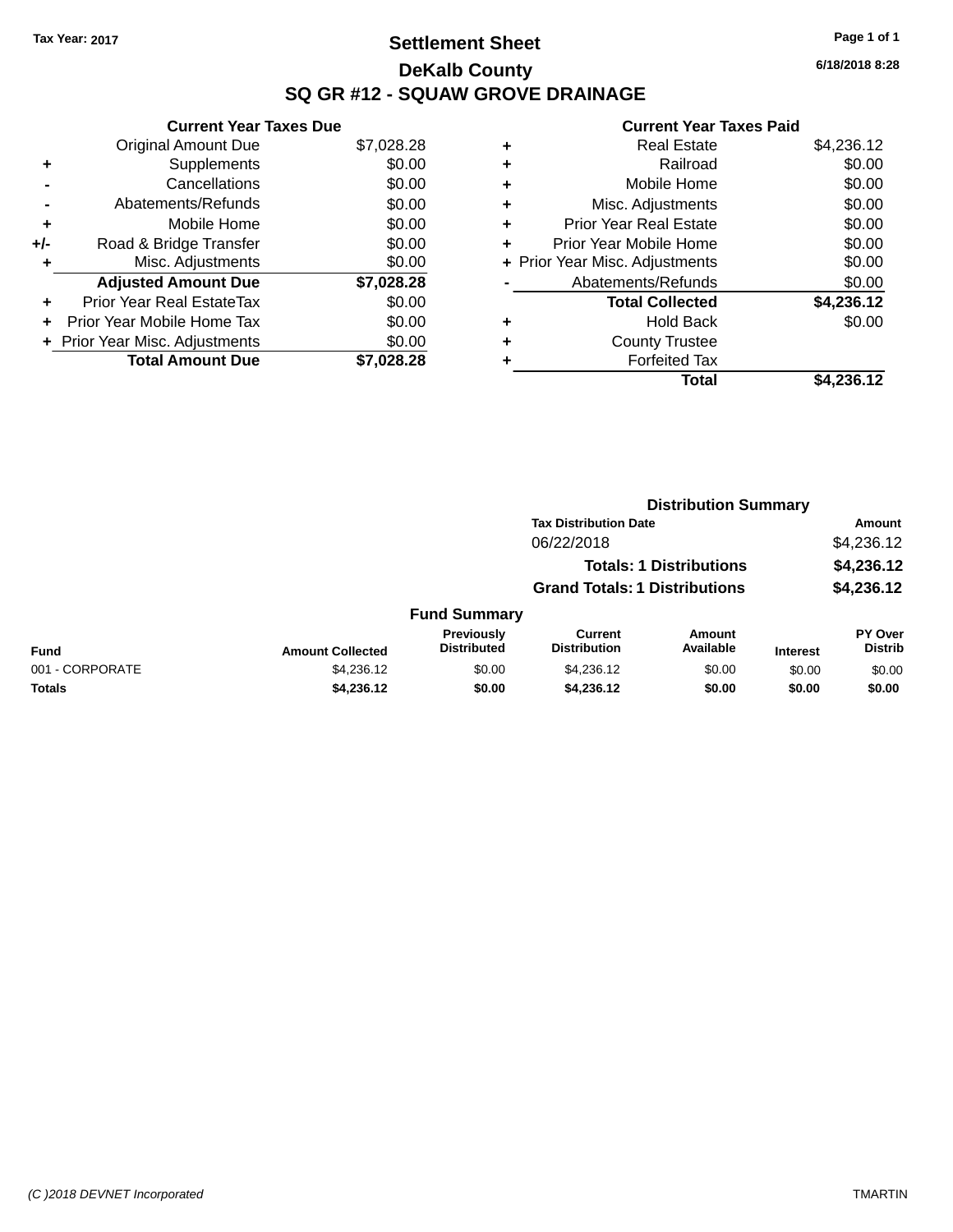### **Settlement Sheet Tax Year: 2017 Page 1 of 1 DeKalb County VG-CO #16 - VIRGIL CORTLAND DRAIN #16**

**6/18/2018 8:28**

|     | <b>Current Year Taxes Due</b>  |             |
|-----|--------------------------------|-------------|
|     | <b>Original Amount Due</b>     | \$18,320.14 |
| ٠   | Supplements                    | \$60.00     |
|     | Cancellations                  | \$60.00     |
|     | Abatements/Refunds             | \$0.00      |
| ÷   | Mobile Home                    | \$0.00      |
| +/- | Road & Bridge Transfer         | \$0.00      |
| ٠   | Misc. Adjustments              | \$0.00      |
|     | <b>Adjusted Amount Due</b>     | \$18,320.14 |
| ٠   | Prior Year Real EstateTax      | \$0.00      |
| ÷   | Prior Year Mobile Home Tax     | \$0.00      |
|     | + Prior Year Misc. Adjustments | \$0.00      |
|     | <b>Total Amount Due</b>        | \$18,320.14 |
|     |                                |             |

|   | <b>Real Estate</b>             | \$11,146.71 |
|---|--------------------------------|-------------|
| ٠ | Railroad                       | \$0.00      |
| ٠ | Mobile Home                    | \$0.00      |
| ٠ | Misc. Adjustments              | \$0.00      |
| ٠ | <b>Prior Year Real Estate</b>  | \$0.00      |
| ٠ | Prior Year Mobile Home         | \$0.00      |
|   | + Prior Year Misc. Adjustments | \$0.00      |
|   | Abatements/Refunds             | \$0.00      |
|   | <b>Total Collected</b>         | \$11,146.71 |
| ٠ | Hold Back                      | \$0.00      |
|   | <b>County Trustee</b>          |             |
| ٠ | <b>Forfeited Tax</b>           |             |
|   | Total                          | \$11,146.71 |
|   |                                |             |

|                 |                         |                                  | <b>Distribution Summary</b>           |                                |                 |                                  |
|-----------------|-------------------------|----------------------------------|---------------------------------------|--------------------------------|-----------------|----------------------------------|
|                 |                         |                                  | <b>Tax Distribution Date</b>          |                                |                 | Amount                           |
|                 |                         |                                  | 05/25/2018                            |                                |                 | \$2,664.41                       |
|                 |                         |                                  | 06/22/2018                            |                                |                 | \$8,482.30                       |
|                 |                         |                                  |                                       | <b>Totals: 2 Distributions</b> |                 | \$11,146.71                      |
|                 |                         |                                  | <b>Grand Totals: 2 Distributions</b>  |                                |                 | \$11,146.71                      |
|                 |                         | <b>Fund Summary</b>              |                                       |                                |                 |                                  |
| Fund            | <b>Amount Collected</b> | Previously<br><b>Distributed</b> | <b>Current</b><br><b>Distribution</b> | Amount<br>Available            | <b>Interest</b> | <b>PY Over</b><br><b>Distrib</b> |
| 001 - CORPORATE | \$11,146.71             | \$2,664.41                       | \$8,482.30                            | \$0.00                         | \$0.00          | \$0.00                           |
| Totals          | \$11,146.71             | \$2,664.41                       | \$8,482.30                            | \$0.00                         | \$0.00          | \$0.00                           |
|                 |                         |                                  |                                       |                                |                 |                                  |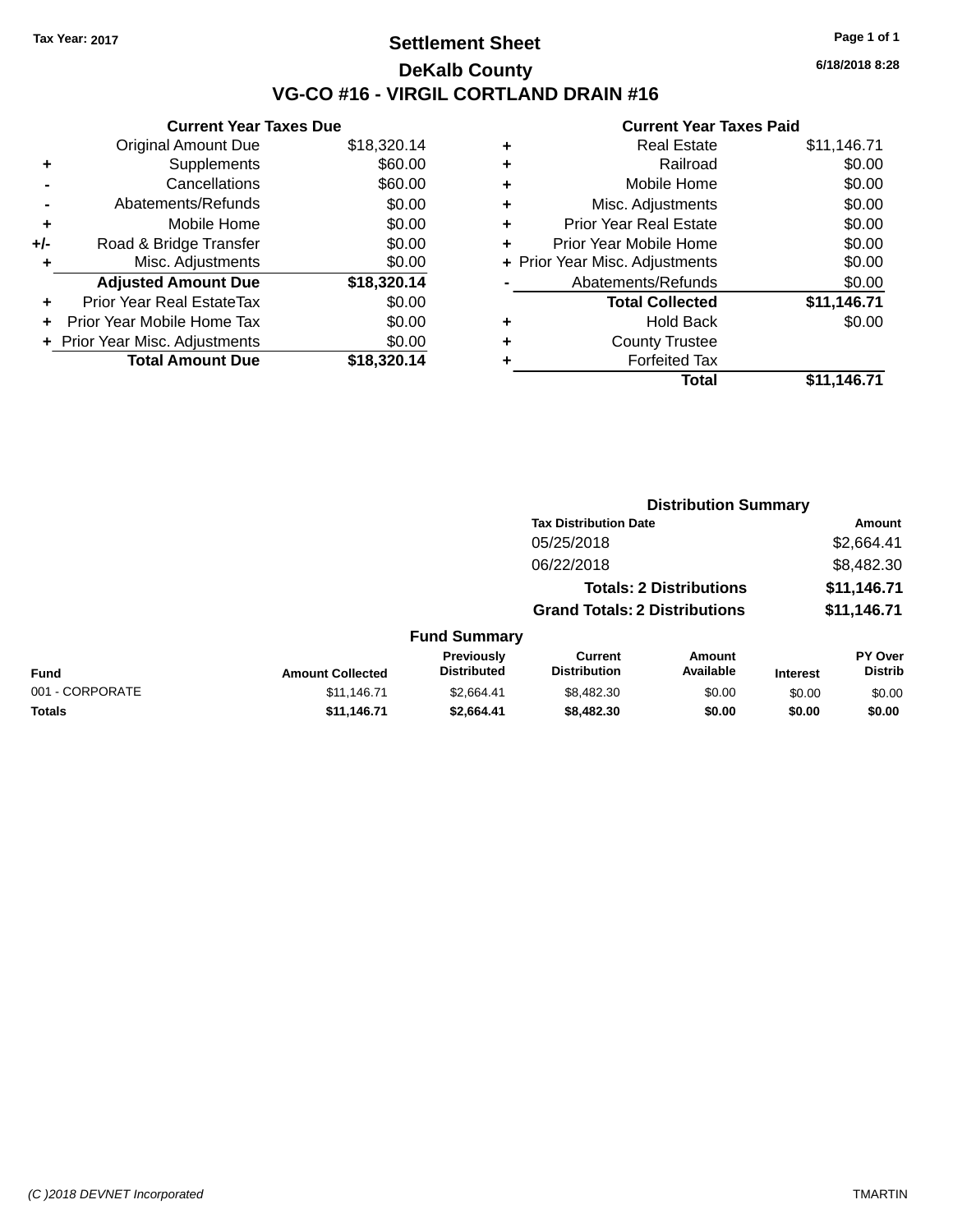# **Settlement Sheet Tax Year: 2017 Page 1 of 1 DeKalb County VI-AD #9 - VICTOR/ADAMS DRAINAGE #9**

| <b>Current Year Taxes Due</b>  |            |
|--------------------------------|------------|
| <b>Original Amount Due</b>     | \$1,126.20 |
| Supplements                    | \$0.00     |
| Cancellations                  | \$0.00     |
| Abatements/Refunds             | \$0.00     |
| Mobile Home                    | \$0.00     |
| Road & Bridge Transfer         | \$0.00     |
| Misc. Adjustments              | \$0.00     |
| <b>Adjusted Amount Due</b>     | \$1,126.20 |
| Prior Year Real EstateTax      | \$0.00     |
| Prior Year Mobile Home Tax     | \$0.00     |
| + Prior Year Misc. Adjustments | \$0.00     |
| <b>Total Amount Due</b>        | \$1,126.20 |
|                                |            |

|   | <b>Current Year Taxes Paid</b> |          |
|---|--------------------------------|----------|
| ٠ | <b>Real Estate</b>             | \$691.63 |
| ٠ | Railroad                       | \$0.00   |
| ٠ | Mobile Home                    | \$0.00   |
| ٠ | Misc. Adjustments              | \$0.00   |
| ٠ | Prior Year Real Estate         | \$0.00   |
| ÷ | Prior Year Mobile Home         | \$0.00   |
|   | + Prior Year Misc. Adjustments | \$0.00   |
|   | Abatements/Refunds             | \$0.00   |
|   | <b>Total Collected</b>         | \$691.63 |
|   | Hold Back                      | \$0.00   |
|   | <b>County Trustee</b>          |          |
|   | <b>Forfeited Tax</b>           |          |
|   | Total                          | \$691.63 |
|   |                                |          |

**6/18/2018 8:28**

|                 |                         |                                  | <b>Distribution Summary</b>                                                                |                            |                 |                                  |
|-----------------|-------------------------|----------------------------------|--------------------------------------------------------------------------------------------|----------------------------|-----------------|----------------------------------|
|                 |                         |                                  | <b>Tax Distribution Date</b><br>05/25/2018<br>06/22/2018<br><b>Totals: 2 Distributions</b> |                            |                 | Amount<br>\$36.11<br>\$655.52    |
|                 |                         |                                  |                                                                                            |                            |                 |                                  |
|                 |                         |                                  |                                                                                            |                            |                 |                                  |
|                 |                         |                                  |                                                                                            |                            |                 | \$691.63                         |
|                 |                         |                                  | <b>Grand Totals: 2 Distributions</b>                                                       |                            |                 | \$691.63                         |
|                 |                         | <b>Fund Summary</b>              |                                                                                            |                            |                 |                                  |
| <b>Fund</b>     | <b>Amount Collected</b> | Previously<br><b>Distributed</b> | <b>Current</b><br><b>Distribution</b>                                                      | <b>Amount</b><br>Available | <b>Interest</b> | <b>PY Over</b><br><b>Distrib</b> |
| 001 - CORPORATE | \$691.63                | \$36.11                          | \$655.52                                                                                   | \$0.00                     | \$0.00          | \$0.00                           |
| <b>Totals</b>   | \$691.63                | \$36.11                          | \$655.52                                                                                   | \$0.00                     | \$0.00          | \$0.00                           |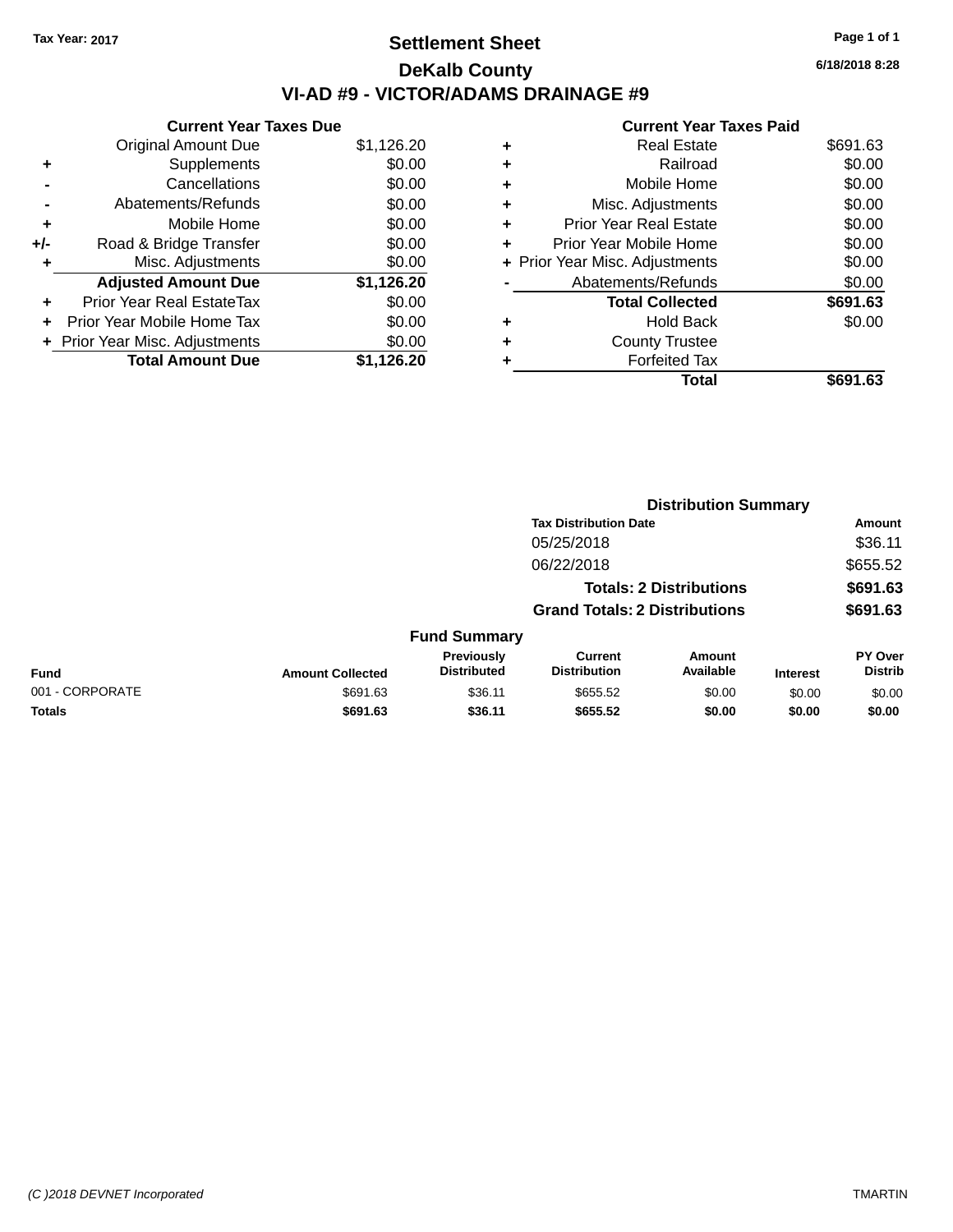# **Settlement Sheet Tax Year: 2017 Page 1 of 1 DeKalb County VI-CL #14 - VICTOR-CLINTON DRAINAGE**

|     | <b>Current Year Taxes Due</b>  |            |  |  |  |  |
|-----|--------------------------------|------------|--|--|--|--|
|     | <b>Original Amount Due</b>     | \$5,235.32 |  |  |  |  |
| ٠   | Supplements                    | \$0.00     |  |  |  |  |
|     | Cancellations                  | \$0.00     |  |  |  |  |
|     | Abatements/Refunds             | \$0.00     |  |  |  |  |
| ٠   | Mobile Home                    | \$0.00     |  |  |  |  |
| +/- | Road & Bridge Transfer         | \$0.00     |  |  |  |  |
| ۰   | Misc. Adjustments              | \$0.00     |  |  |  |  |
|     | <b>Adjusted Amount Due</b>     | \$5,235.32 |  |  |  |  |
| ÷   | Prior Year Real EstateTax      | \$0.00     |  |  |  |  |
|     | Prior Year Mobile Home Tax     | \$0.00     |  |  |  |  |
|     | + Prior Year Misc. Adjustments | \$0.00     |  |  |  |  |
|     | <b>Total Amount Due</b>        | \$5,235.32 |  |  |  |  |

| ٠ | <b>Real Estate</b>             | \$3,476.44 |
|---|--------------------------------|------------|
| ٠ | Railroad                       | \$0.00     |
| ٠ | Mobile Home                    | \$0.00     |
| ٠ | Misc. Adjustments              | \$0.00     |
| ٠ | <b>Prior Year Real Estate</b>  | \$0.00     |
| ٠ | Prior Year Mobile Home         | \$0.00     |
|   | + Prior Year Misc. Adjustments | \$0.00     |
|   | Abatements/Refunds             | \$0.00     |
|   | <b>Total Collected</b>         | \$3,476.44 |
| ٠ | <b>Hold Back</b>               | \$0.00     |
| ٠ | <b>County Trustee</b>          |            |
| ٠ | <b>Forfeited Tax</b>           |            |
|   | Total                          | \$3.476.44 |
|   |                                |            |

|                     | <b>Distribution Summary</b>          |                                |                       |
|---------------------|--------------------------------------|--------------------------------|-----------------------|
|                     | <b>Tax Distribution Date</b>         |                                | <b>Amount</b>         |
|                     | 05/25/2018                           |                                | \$1,091.83            |
|                     | 06/22/2018                           |                                | \$2,384.61            |
|                     |                                      | <b>Totals: 2 Distributions</b> | \$3,476.44            |
|                     | <b>Grand Totals: 2 Distributions</b> |                                | \$3,476.44            |
| <b>Fund Summary</b> |                                      |                                |                       |
| Previously<br>.     | Current<br>.                         | Amount<br>.                    | <b>PY Over</b><br>--- |

|                 |                         | <b>Previously</b>  | Current             | Amount    |                 | PY Over |
|-----------------|-------------------------|--------------------|---------------------|-----------|-----------------|---------|
| Fund            | <b>Amount Collected</b> | <b>Distributed</b> | <b>Distribution</b> | Available | <b>Interest</b> | Distrib |
| 001 - CORPORATE | \$3,476.44              | \$1.091.83         | \$2,384.61          | \$0.00    | \$0.00          | \$0.00  |
| <b>Totals</b>   | \$3,476.44              | \$1.091.83         | \$2.384.61          | \$0.00    | \$0.00          | \$0.00  |